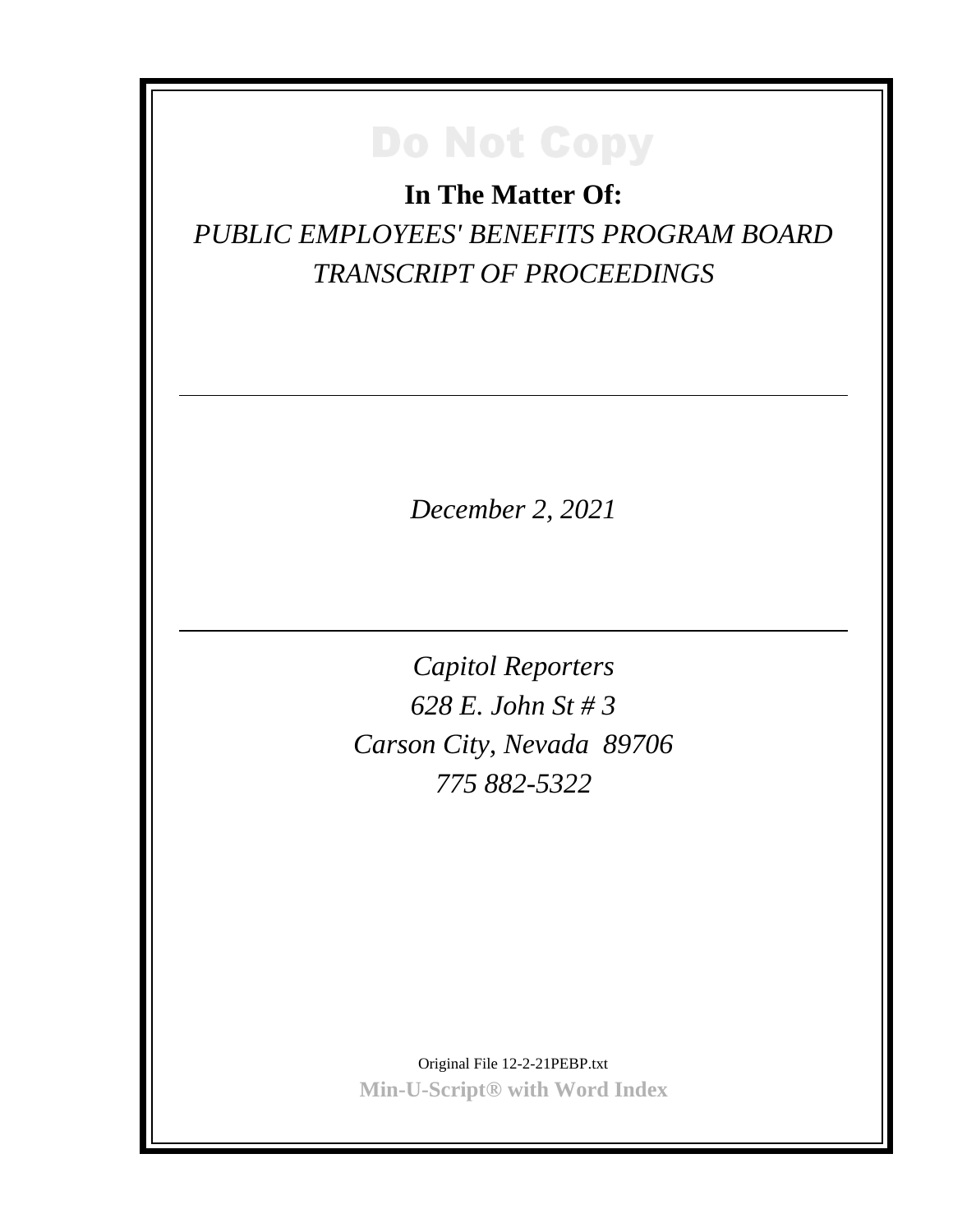| 1  | PUBLIC EMPLOYEES' BENEFITS PROGRAM BOARD                           |
|----|--------------------------------------------------------------------|
| 2  | TRANSCRIPT OF PROCEEDINGS                                          |
| 3  | ZOOM/TELEPHONIC MEETING NOTICE AND AGENDA                          |
| 4  | THURSDAY, DECEMBER 2, 2021                                         |
| 5  | CARSON CITY AND LAS VEGAS, NEVADA                                  |
| 6  |                                                                    |
| 7  |                                                                    |
| 8  | The Board:<br>LAURA FREED - Chair<br>LINDA FOX - Vice Chair        |
| 9  | JIM BARNES - Member<br>LESLIE BITTLESTON - Member                  |
| 10 | APRIL CAUGHRON - Member<br>TOM VERDUCCI - Member                   |
| 11 | MICHELLE KELLEY - Member<br>BETSY AIELLO - Member                  |
| 12 | JENNIFER MCCLENDON - Member                                        |
| 13 | For the Board:<br>MICHELLE BRIGGS<br>Deputy Attorney General       |
| 14 | For Staff:<br>LAURA RICH                                           |
| 15 | Executive Officer<br>WENDI LUNZ                                    |
| 16 | Executive Assistant<br>STEVE MARTIN                                |
| 17 | Chief Information Officer<br>TIM LINDLEY                           |
| 18 | Quality Control Officer<br>NIK PROPER                              |
| 19 | Operations Officer                                                 |
| 20 | Reported by:<br>CAPITOL REPORTERS<br>Certified Shorthand Reporters |
| 21 | KATHY JACKSON<br>BY:<br>Nevada CCR #402                            |
| 22 | 123 W. Nye Lane, Suite 107<br>Carson City, Nevada 89703            |
| 23 | $(775) 882 - 5322$                                                 |
| 24 |                                                                    |
|    | CAPITOL REPORTERS (775)882-5322                                    |
|    |                                                                    |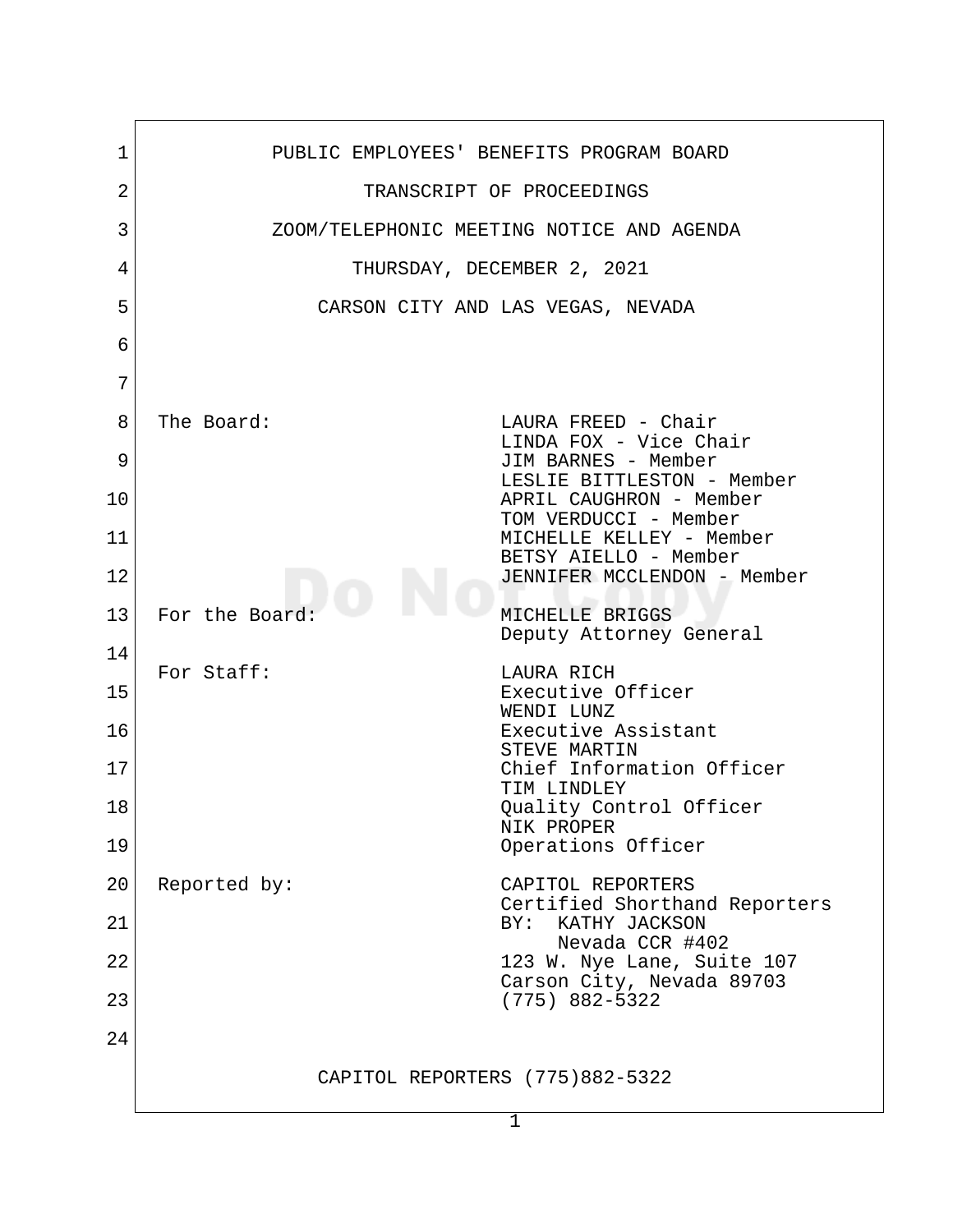| 1              |             | INDEX                                                                                                                                                                                         |      |
|----------------|-------------|-----------------------------------------------------------------------------------------------------------------------------------------------------------------------------------------------|------|
| $\overline{2}$ | AGENDA ITEM |                                                                                                                                                                                               | PAGE |
| 3              | 1.          | Open Meeting; Roll Call                                                                                                                                                                       | 5    |
| 4              | 2.          | Public Comment                                                                                                                                                                                |      |
| 5              |             | Public comment will be taken during this agenda                                                                                                                                               |      |
| 6              |             | No action may be taken on any matter<br>item.<br>raised under this item unless the matter is<br>included on a future agenda as an item on which<br>action may be taken. Persons making public |      |
| 7              |             |                                                                                                                                                                                               |      |
| 8              |             | comments to the Board will be taken under<br>advisement but will not be answered during the                                                                                                   |      |
| 9              |             | meeting. Comments may be limited to three<br>minutes per person at the discretion of the<br>chairperson. Additional three minute comment                                                      |      |
| 10             |             | periods may be allowed on individual agenda<br>items at the discretion of the chairperson.                                                                                                    |      |
| 11             |             | These additional comment periods shall be limited<br>to comments relevant to the agenda item under                                                                                            |      |
| 12             |             | consideration by the Board. Persons making<br>public comment need to state and spell their name                                                                                               |      |
| 13             |             | for the record at the beginning of their testimony. 6                                                                                                                                         |      |
| 14             | 3.          | PEBP Board disclosures for applicable Board meeting<br>agenda items. (Michelle Briggs, Deputy Attorney                                                                                        |      |
| 15             |             | General)                                                                                                                                                                                      | 31   |
| 16             | 4.          | Consent Agenda (Laura Freed, Board Chair)                                                                                                                                                     | 123  |
| 17             |             | Consent items will be considered together and acted<br>on in one motion unless an item is removed to be                                                                                       |      |
| 18             |             | considered separately by the Board.                                                                                                                                                           |      |
| 19             |             | Approval of Action Minutes from the September<br>4.1<br>30, 2021 PEBP Board meeting.                                                                                                          |      |
| 20             |             |                                                                                                                                                                                               |      |
| 21             |             | PEBP American Rescue Plan Funds Request<br>4.2                                                                                                                                                |      |
| 22             | 5.          | Executive Officer Report (Laura Rich, Executive<br>Officer)                                                                                                                                   | 124  |
| 23             | б.          | Presentation and possible action regarding                                                                                                                                                    |      |
| 24             |             | COVID-19 coverage including: (Laura Rich,<br>Executive Office)                                                                                                                                | 32   |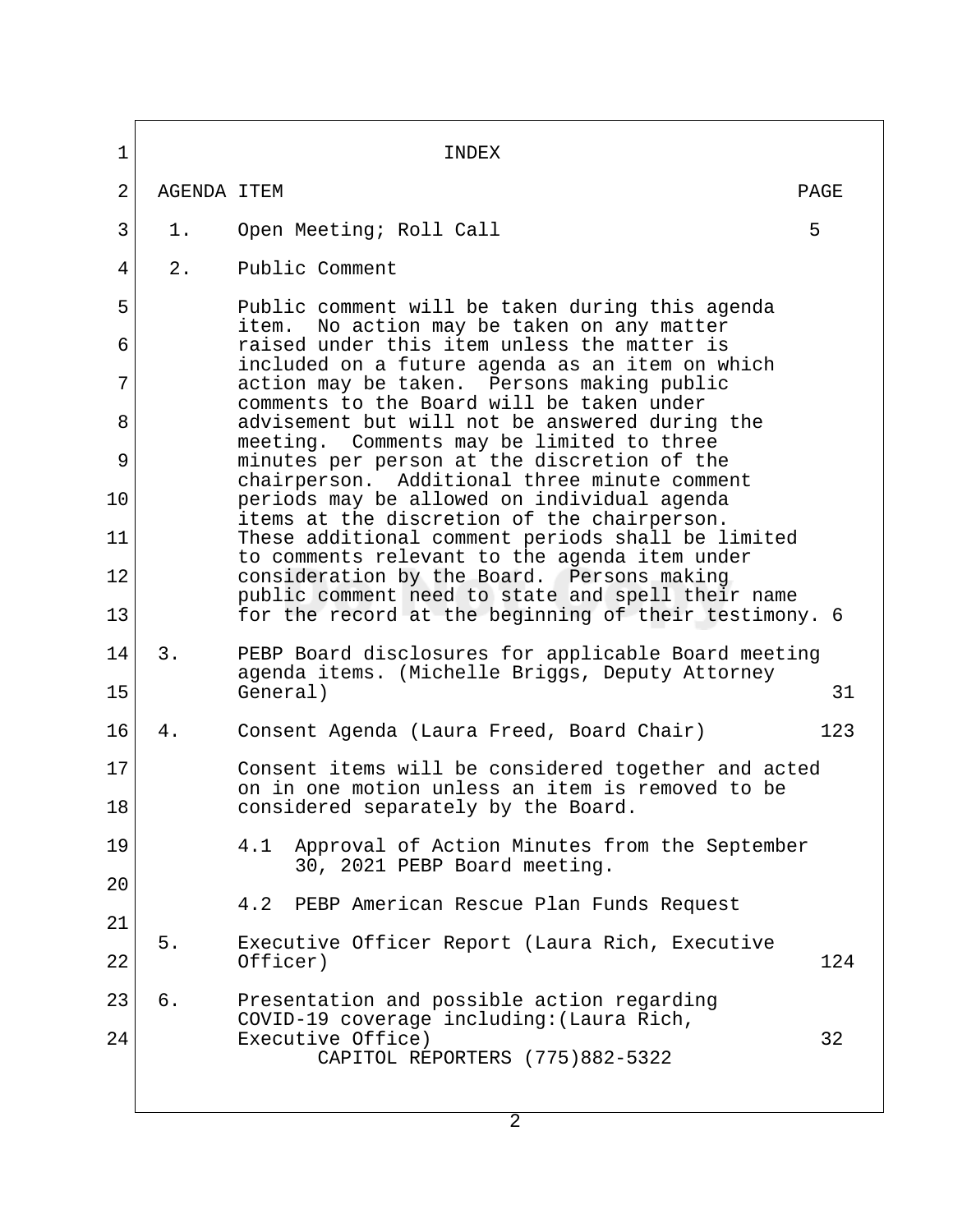1 INDEX 2 AGENDA ITEM 2007 AGENERAL PAGE 3 6.1 Possible Restoration of Covid-19 Cost Sharing 4 6.2 Surveillance Testing Coverage 5 6.3 Possible Implementation of Covid-19 6 Premium Surcharges  $7$  7. Discussion and possible action on potential program design changes for Plan Year 2023 (July 8 1, 2022 to June 30, 2023.)(Laura Rich, Executive<br>Officer) 92 Officer) 92 9 8. Presentation and possible action the status and 10 approval of PEBP contracts, contract amendments and solicitations (Laura Rich, Executive Officer) 138 11 8.1 Contract Overview 12 8.2 New Contracts 13 8.2.1 UMR, Inc. 14 8.2.2 Webster Bank 15 8.3 Contract Amendments 16 8.3.1 Aetna Signature Administrators no-cause 17 termination 18 8.3.2 American Health Holdings, Inc. no-cause termination 19 8.3.3 Aon Consulting 20 8.3.4 LSI Consulting 21 8.4 Contract Solicitations 22 8.4.1 Cancellation of Shopping Comparisons 23 Tool Notification 24 8.5 Status of Current Solicitations CAPITOL REPORTERS (775)882-5322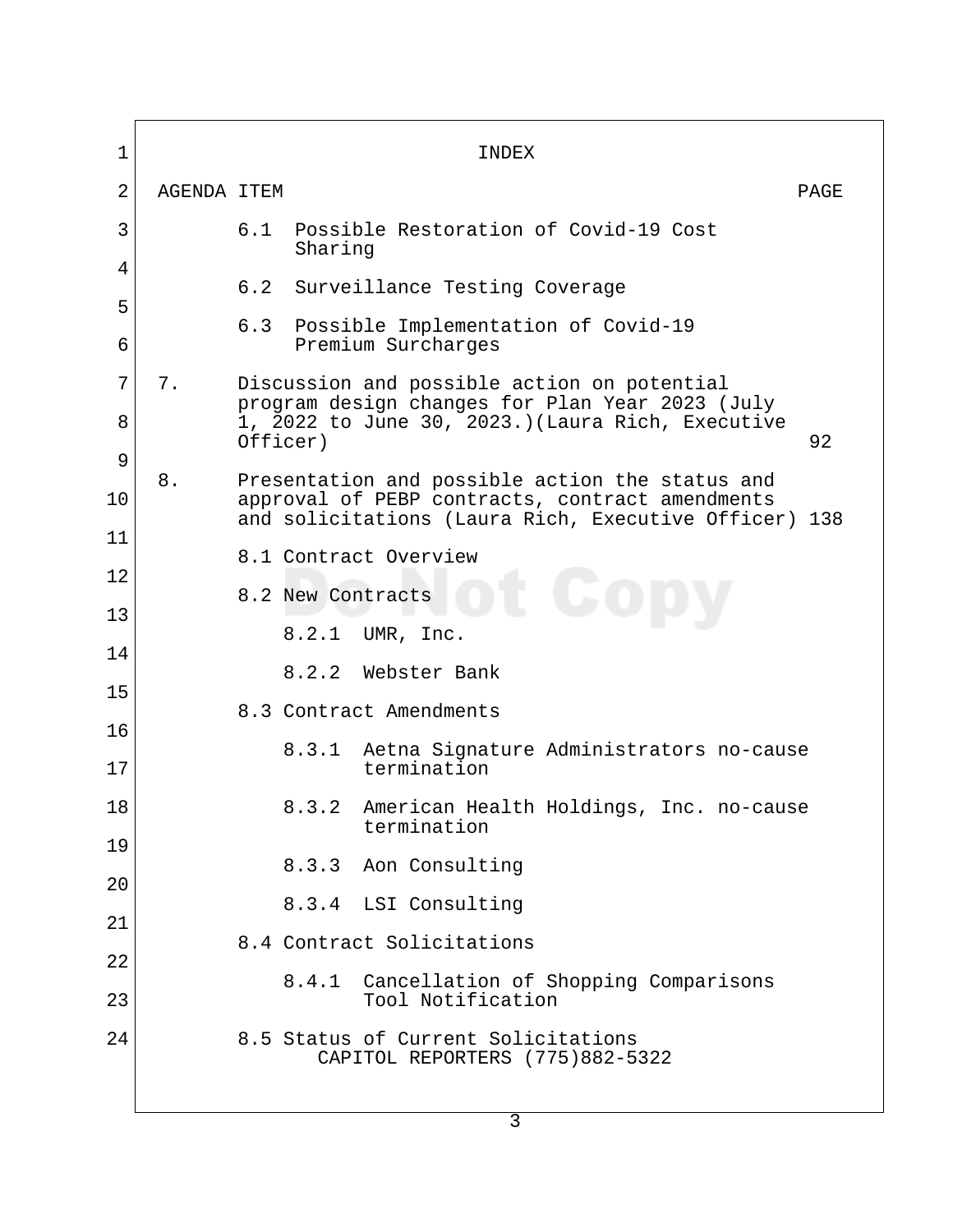| $\mathbf{1}$   |             | INDEX                                                                                                                                                                                                                            |      |
|----------------|-------------|----------------------------------------------------------------------------------------------------------------------------------------------------------------------------------------------------------------------------------|------|
| $\overline{2}$ | AGENDA ITEM |                                                                                                                                                                                                                                  | PAGE |
| $\overline{3}$ | 9.          | Public Comment                                                                                                                                                                                                                   |      |
| 4              |             | Public Comment will be taken during this agenda                                                                                                                                                                                  |      |
| 5              |             | item. Comments may be limited to three minutes<br>per person at the discretion of the chairperson.<br>Persons making public comment need to state and<br>spell their name for the record at the beginning<br>of their testimony. |      |
| 6              |             |                                                                                                                                                                                                                                  | 154  |
| $\overline{7}$ | 10.         | Adjournment                                                                                                                                                                                                                      | 155  |
| 8              |             |                                                                                                                                                                                                                                  |      |
| 9              |             |                                                                                                                                                                                                                                  |      |
| 10             |             |                                                                                                                                                                                                                                  |      |
| 11             |             |                                                                                                                                                                                                                                  |      |
| 12             | Do Not Cop  |                                                                                                                                                                                                                                  |      |
| 13             |             |                                                                                                                                                                                                                                  |      |
| 14             |             |                                                                                                                                                                                                                                  |      |
| 15             |             |                                                                                                                                                                                                                                  |      |
| 16             |             |                                                                                                                                                                                                                                  |      |
| 17             |             |                                                                                                                                                                                                                                  |      |
| 18             |             |                                                                                                                                                                                                                                  |      |
| 19<br>20       |             |                                                                                                                                                                                                                                  |      |
| 21             |             |                                                                                                                                                                                                                                  |      |
| 22             |             |                                                                                                                                                                                                                                  |      |
| 23             |             |                                                                                                                                                                                                                                  |      |
| 24             |             |                                                                                                                                                                                                                                  |      |
|                |             | CAPITOL REPORTERS (775)882-5322                                                                                                                                                                                                  |      |
|                |             | $\overline{4}$                                                                                                                                                                                                                   |      |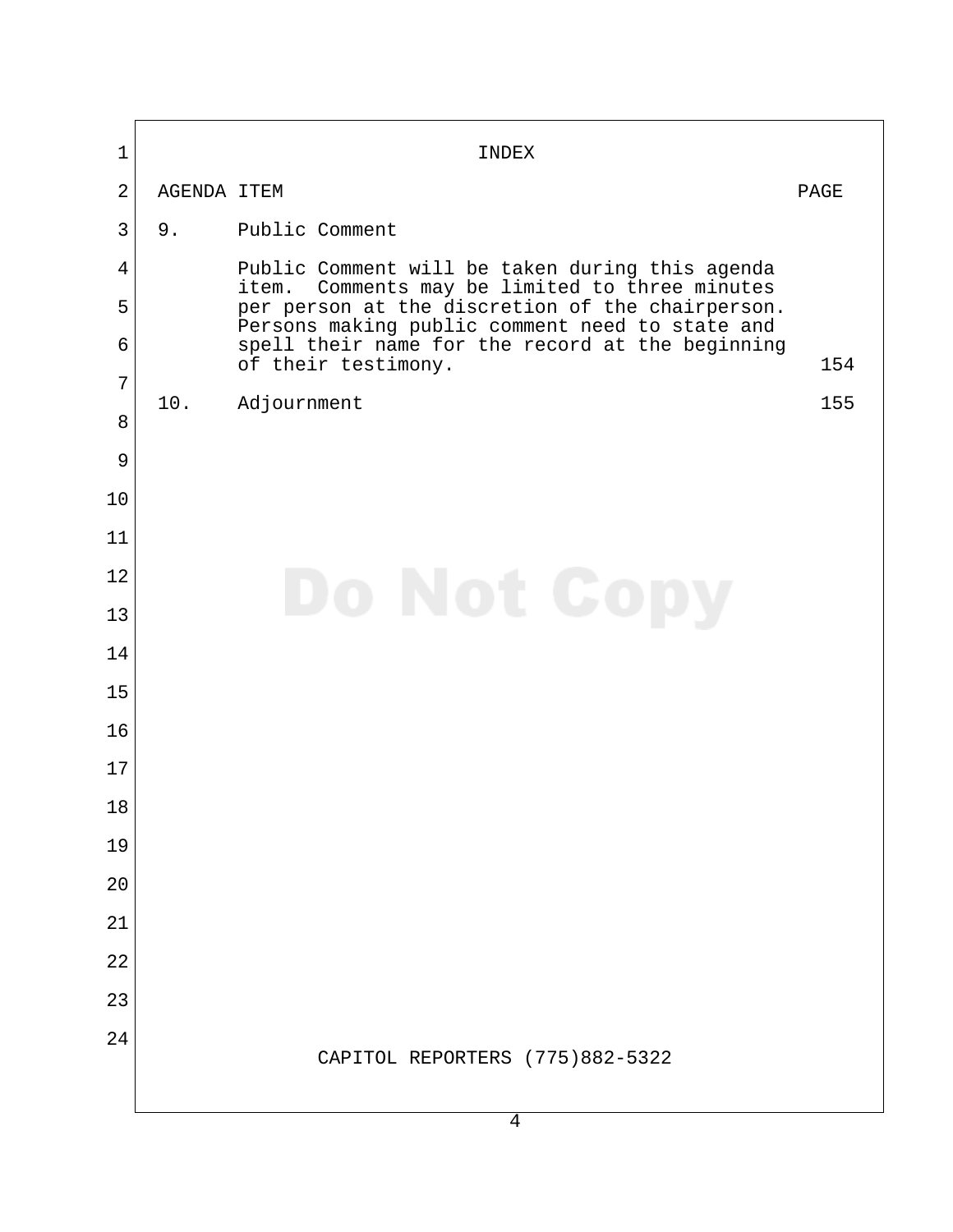| 1  | THURSDAY, DECEMBER 2, 2021, CARSON CITY, NEVADA                              |
|----|------------------------------------------------------------------------------|
| 2  | $-000-$                                                                      |
| 3  | CHAIRWOMAN FREED: With that then, again, it's                                |
| 4  | 8:35. And this is the meeting of the Public Employees'                       |
| 5  | Program -- Public Employees' Benefits Program Board to order.                |
| 6  | PEBP staff, if you would call the roll.                                      |
| 7  | MS. LUNZ: Laura Freed?                                                       |
| 8  | CHAIRWOMAN FREED: Here.                                                      |
| 9  | MS. LUNZ: Linda Fox.                                                         |
| 10 | VICE CHAIR FOX: Here.                                                        |
| 11 | MS. LUNZ: Betsey Aiello.                                                     |
| 12 | MEMBER AIELLO: Here.                                                         |
| 13 | MS. LUNZ: Jim Barnes.                                                        |
| 14 | MEMBER BARNES: Here.                                                         |
| 15 | MS. LUNZ: April Caughron.                                                    |
| 16 | MEMBER CAUGHRON: Here.                                                       |
| 17 | MS. LUNZ: Michelle Kelley?                                                   |
| 18 | MEMBER KELLEY:<br>Here.                                                      |
| 19 | MS. LUNZ: Leslie Bittleston?                                                 |
| 20 | MEMBER BITTLESTON: Here.                                                     |
| 21 | MS. LUNZ: Jennifer McClendon?                                                |
| 22 | Tom Verducci?                                                                |
| 23 | MEMBER VERDUCCI: Here.                                                       |
| 24 | MS. LUNZ: And that is everyone. We have a<br>CAPITOL REPORTERS (775)882-5322 |
|    |                                                                              |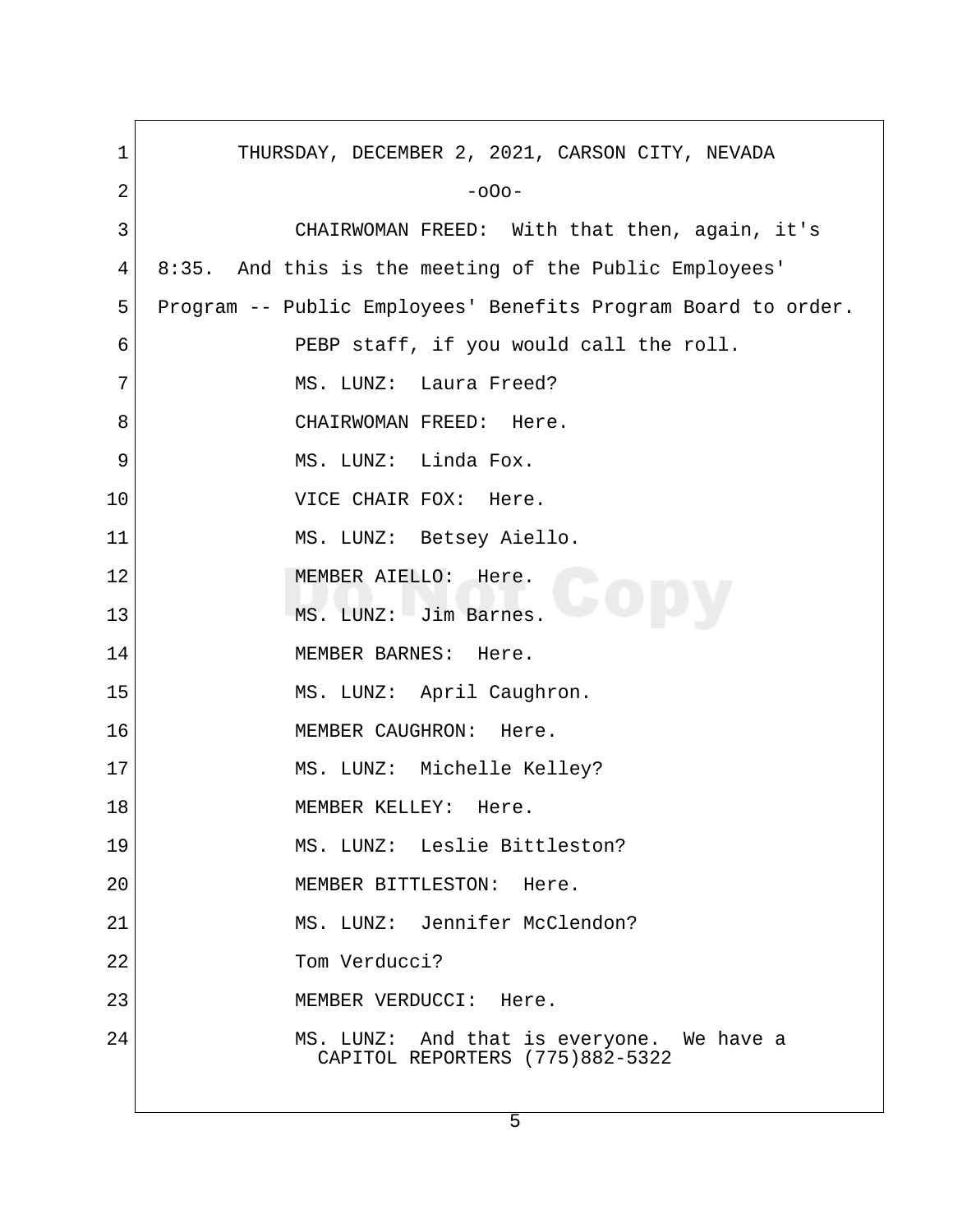1 quorum.

 2 CHAIRWOMAN FREED: Great. Thank you very much. 3 Before we go into Agenda Item 2, public comment, 4 I want to I suppose establish the order of operations for 5 today. I'm going to be taking a couple of agenda items out 6 of order to accommodate a couple of people's schedules. So 7 Board Members if you got your agenda in front of you it's 8 going to be Item 1, 2, 3, moving 4 and 5 down below 6 and 7. 9 So it will be 3, 6, 7, 4, 5, 8, 9. So you'll want to make 10 that note. 11 And if you would silence, everybody, all of your 12 electronic devices that make noise that would be helpful. 13 I'm going to limit public comment because I think 14 there will be quite a bit of it to three minutes per person. 15 I want to remind everyone, if you didn't get to comment in 16 public or if you don't get to -- don't have the ability to 17 stay for the second public comment period, you can always 18 send your comment in written form. The PEBP staff is really 19 conscientious. They turn it around as fast as they get it. 20 And believe me, we do read it all. 21 When we're in this room, the folks in this room 22 not necessarily on Zoom, it is my expectation that everybody 23 keep their masks on. I know we all have coffee and water and 24 | that's okay to take their sips and stuff, but the mask goes CAPITOL REPORTERS (775)882-5322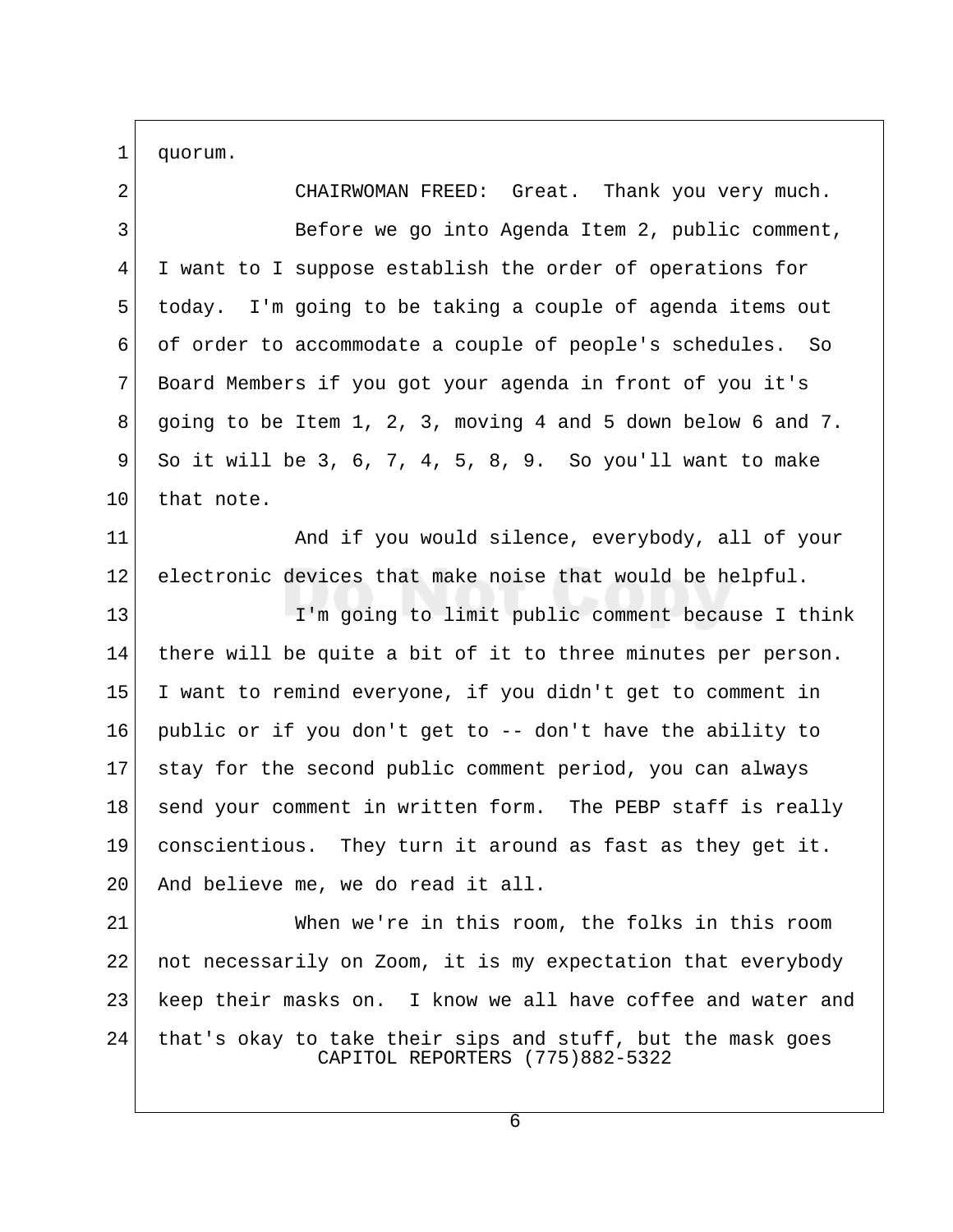1 over your nose and that includes when you're testifying 2 unless we can't hear you. In that case we'll let you pull it 3 down a little bit. 4 So with that, I think I will go to Agenda Item 2, 5 public comment. And I will start with public comment here in 6 Room 4100. 7 DR. DAVIN: Good morning, hopefully you can 8 understand me with the mask. 9 CHAIRWOMAN FREED: We can. Please identify 10 yourself for the record. 11 DR. DAVIN: Pardon me? 12 CHAIRWOMAN FREED: Identify yourself for the 13 record. 14 DR. DAVIN: Yes. I'm Dr. Patricia Davin and I'm 15 going to read a letter that I submitted to the Board and that 16 I just have a couple of comments beyond that. Again, I'm 17 Dr. Patricia Davin. I'm a psychotherapist in private 18 practice in Carson City. I provided services to the State of 19 Nevada employees for over 40 years. I'm also a preferred 20 provider for many insurance programs. 21 I've been working diligently with Aetna Signature 22 Administrators to receive in-network provider status due to 23 the discontinuation of the contract with the Hometown Health. 24 It is important to me to continue to provide services to CAPITOL REPORTERS (775)882-5322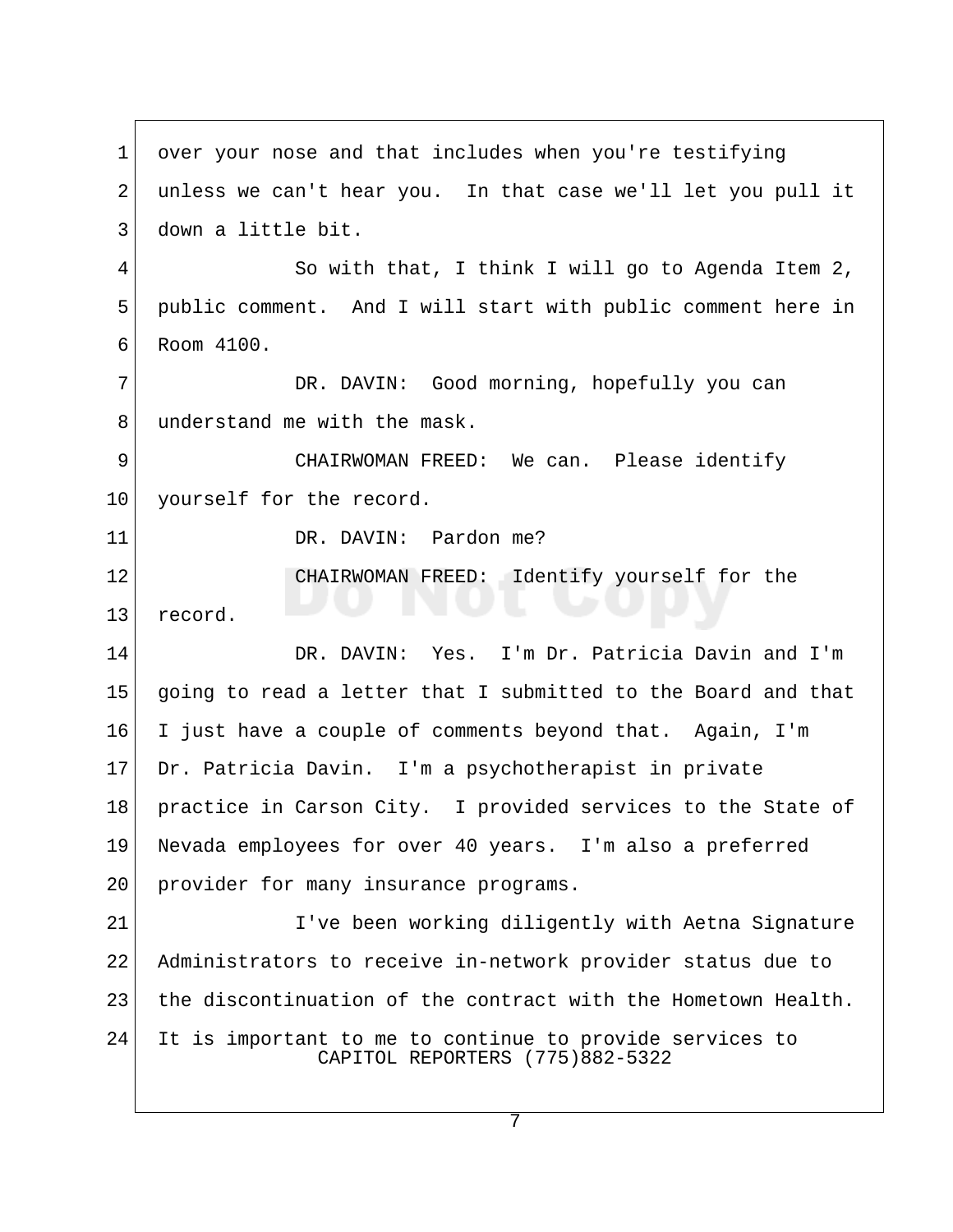1 state employees.

2 I submitted my application to ASA, Aetna 3 Signature on May 5th. I was informed of the transition of 4 care from Hometown Health in mid April. I'm recognized by 5 Aetna as a credential provider but not in-network. I've been 6 repeatedly told by Aetna I will be receiving a contract via 7 e-mail. To date no such contract has been received. I have 8 further been unable to ascertain the reimbursement rate I may 9 expect to receive.

10 All phone calls are answered by a call center in 11 the Philippines, and there is no access to the actual 12 credentialing department. In my 43 years of practice I've 13 never experienced such unprofessional conduct and difficulty 14 navigating an insurance company. My patients are frustrated 15 and cannot get information from Aetna as well. I'm hopeful 16 you'll reevaluate this contract. My greatest hope is that 17 you may come to some agreement with Hometown Health and 18 reinstate that contract.

19 This has become an absolute nightmare, occupying 20 inordinate amounts of my time and energy. Claims submitted 21 for July 21 and forward have been denied due to Aetna's 22 horrid handling of this transaction -- transition. Thank you 23 in advance for your consideration in this matter.

24 To update you, this letter was written August 21. CAPITOL REPORTERS (775)882-5322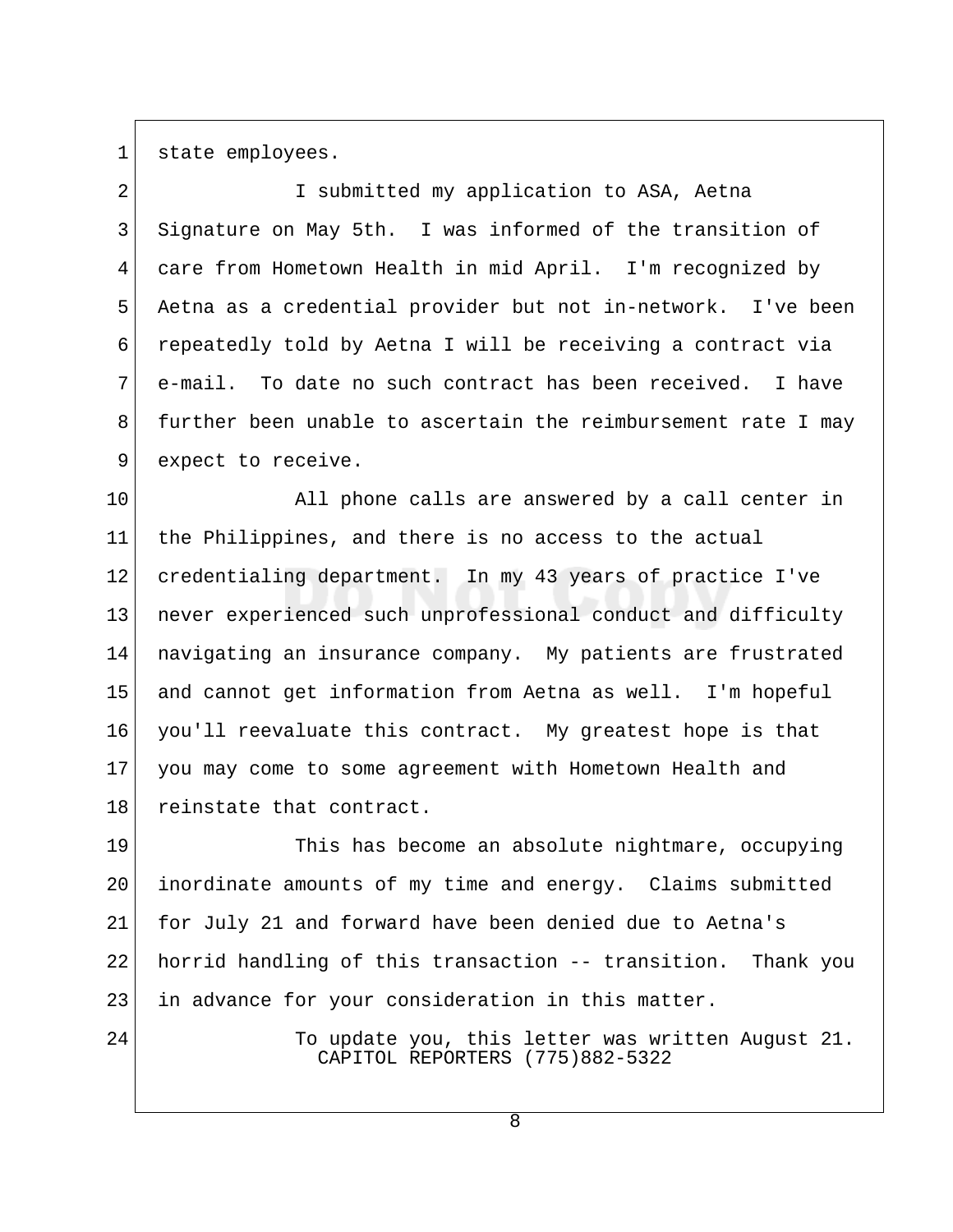1 I signed a contract with Aetna on October 2nd. To date, 2 December 2, I still do not have a contract even though I 3 received a fax which was received into my office on the 26th 4 of November, which I got when I came back into the office on 5 Monday, the 29th, indicating that I had completed the 6 credentialing process and that a network representative would 7 be sending me an effective date. December 2nd I have no 8 contract.

9 So two understatements for you. One is I love my 10 work. Two, these are unprecedented times. In my over four 11 decades of work with patients I have never seen the severity 12 of symptoms that I'm seeing today, anxiety, depression, loss, 13 grief. And to compound it, my patients, many of which had 14 their co-pays doubled, for some of them that meant that they 15 had to see me less frequently in a time when they really 16 | needed to be seen more frequently.

17 So I implore you to get rid of Aetna, number one. 18 And two, should you do that going forward, I would ask you to 19 seriously look at the details of a contract of any kind from 20 an insurance company in terms of this in-network.

21 CHAIRWOMAN FREED: Dr. Davin, please wrap up your 22 comments.

23 DR. DAVIN: Pardon me?

24 CHAIRWOMAN FREED: Please wrap up your comments CAPITOL REPORTERS (775)882-5322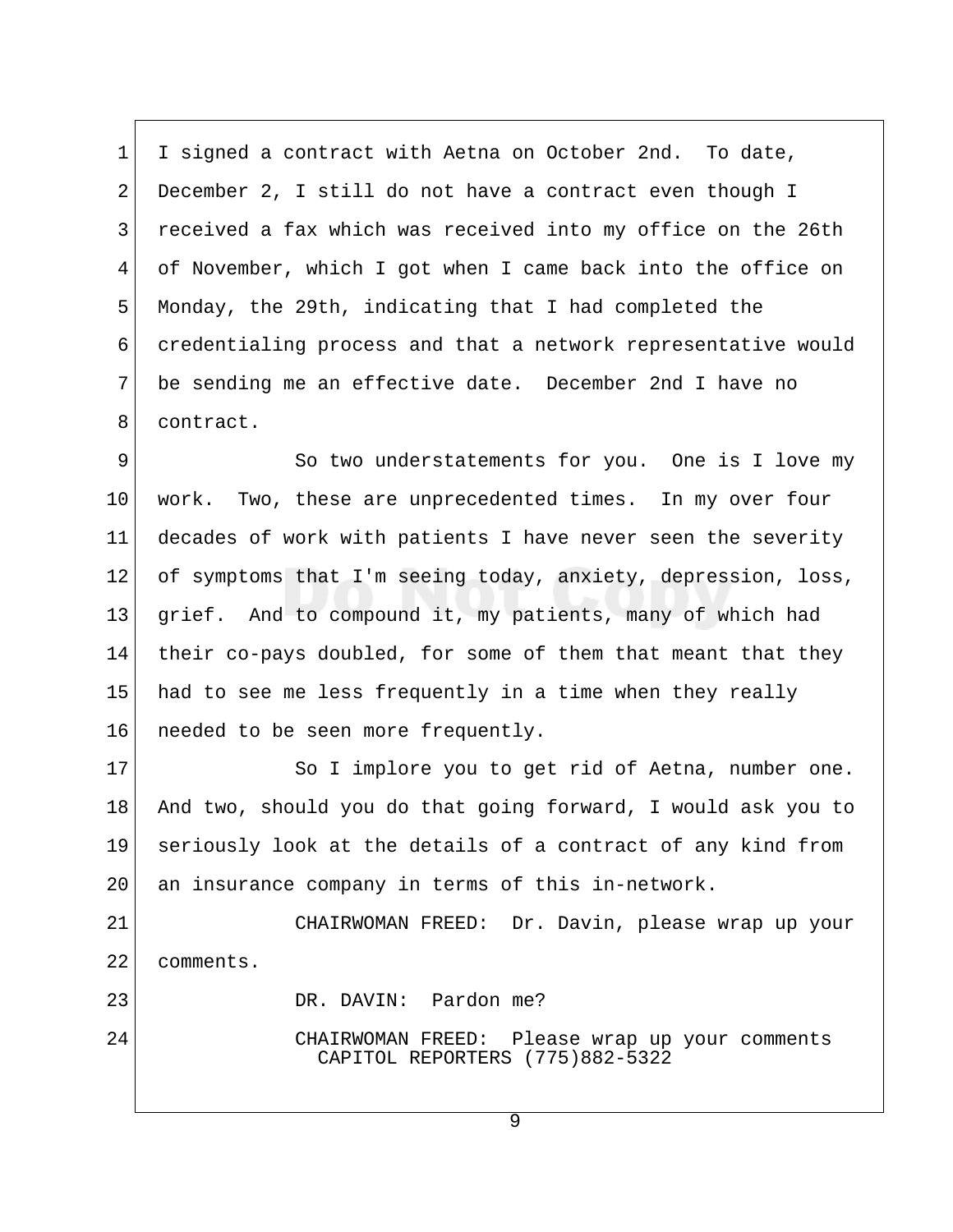$1$  so others can have a chance.

| $\overline{2}$ | DR. DAVIN: Sure. I would implore you to really                          |
|----------------|-------------------------------------------------------------------------|
| $\mathsf{3}$   | look closely at the in-network, what that means, that is what           |
| 4              | does it mean for state employees. What does it mean for                 |
| 5              | providers. How long does the process take. What does it                 |
| 6              | involve. And also, again, to look very closely at the                   |
| 7              | salient features of these things. Some insurance companies              |
| 8              | have a behavioral health component. What does that mean?                |
| 9              | Thank you. I appreciate your time.                                      |
| 10             | CHAIRWOMAN FREED: Thank you.                                            |
| 11             | Next commenter, please identify yourself for the                        |
| 12             | record.                                                                 |
| 13             | MS. ELLIOTT: Okay. I'm Patricia Elliott, and                            |
| 14             | I'm a licensed clinical social worker. I've worked for three            |
| 15             | decades in Carson City providing private practice                       |
| 16             | psychotherapy to people, and I have a large group of State of           |
| 17             | Nevada employees. Patty and I ran into each other this                  |
| 18             | morning, and we both are doing something very generous where            |
| 19             | we're providing services without a contract. We're not                  |
| 20             | getting paid from Aetna at all. I actually started the                  |
| 21             | process. I hired somebody so it would be expedited so I                 |
| 22             | could get on the list, the in-network list very quickly. I              |
| 23             | don't have anything. I'm supposed to be getting a contract              |
| 24             | tomorrow but we'll see what happens.<br>CAPITOL REPORTERS (775)882-5322 |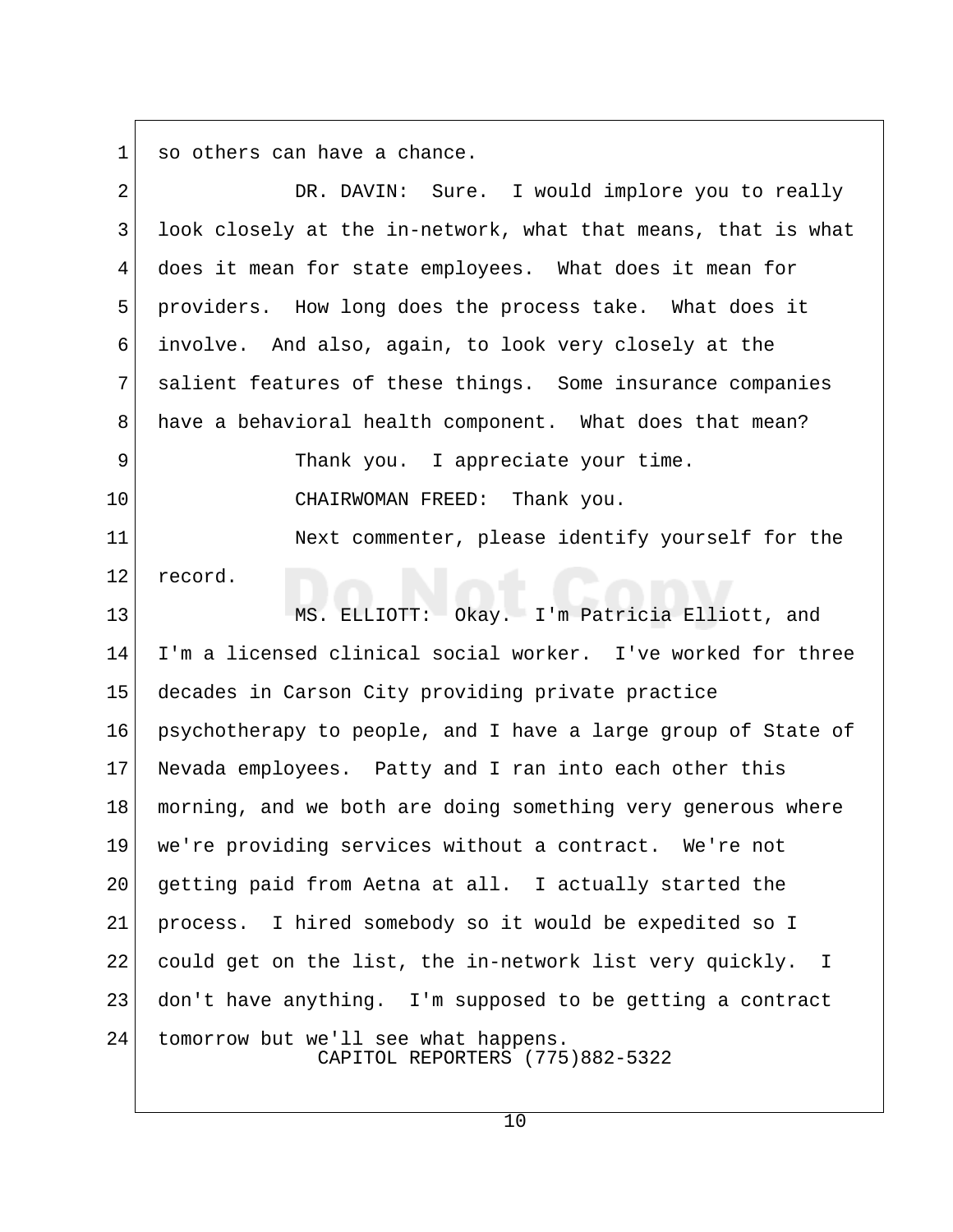1 So I'm seeing, and Patty said she's doing the 2 same thing, we're basically seeing clients for the co-pay 3 right now because we know our clients do not have the 4 financial ability to pay us. And my hope is that you will go 5 back and reimburse us starting July 1st because it's not our 6 client fault and it's not our fault for what's been going on 7 with this provider.

8 I also feel that my hope would be that you go 9 back to Hometown Health also. Not only is the mental health 10 issue really important but it's actually cost effective to 11 you to provide good providers because all the studies right 12 now are showing that if people have good mental health they 13 have much better physical health.

14 And I have people that need services and I can't 15 provide everything for \$40 an hour. So I -- I have nobody to 16 refer even to because there's -- there are so few people 17 available. So thank you very much for giving this attention. 18 And I do hope that you go into with a better insurance 19 company like Hometown Health. Thank you very much.

20 CHAIRWOMAN FREED: Thank you. Are there other 21 commenter's here in Room 4100? All right. Seeing none, I 22 will turn it over to LCB Broadcast and we will hear from 23 folks on the phone.

24 MS. TALENS: Thank you, Chair. To participate in CAPITOL REPORTERS (775)882-5322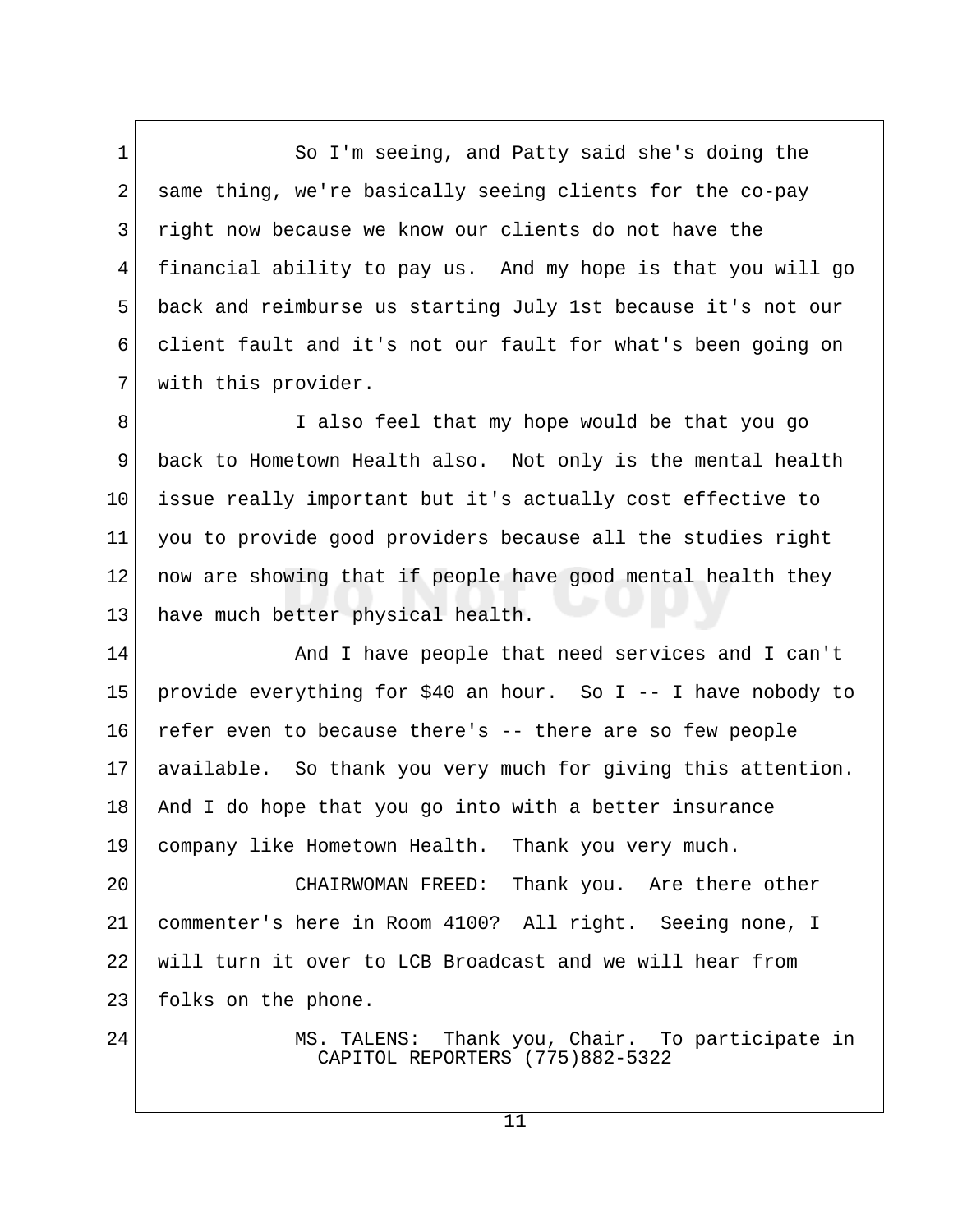1 public comment please press star nine or raise hand in Zoom  $2$  to take your a place in the queue.

 3 MS. MAYLATH: Good morning. My name is Brooke 4 Maylath for the record. And I have submitted written 5 comments. And let me just thank you for the opportunity here 6 to speak quickly.

 7 It's time that the PEBP administration end the 8 discriminating exclusions for covering transgender services 9 in the health plan. Unlike some people want to believe 10 suffering from gender dysphoria is not a choice but the 11 treatment to be able to help mitigate the impact of gender 12 dysphoria is the right thing to do for the -- for people 13 through an appropriate medical intervention plan that differs 14 for each individual.

15 We can go into detail in other areas as to what 16 really needs to be covered. We've been talking about this 17 now for a year. The resistance to this exclusion must stop. 18 We are talking about a 100th of a percent of the cost of the 19 -- of overall spending to be able to cover additional 20 treatments for gender dysphoria. Why are we trying to 21 balance a budget on the backs of the small number of people 22 who desperately need the services.

23 Please consider this. Please look at reversing 24 the exclusionary language that are in the health plans that CAPITOL REPORTERS (775)882-5322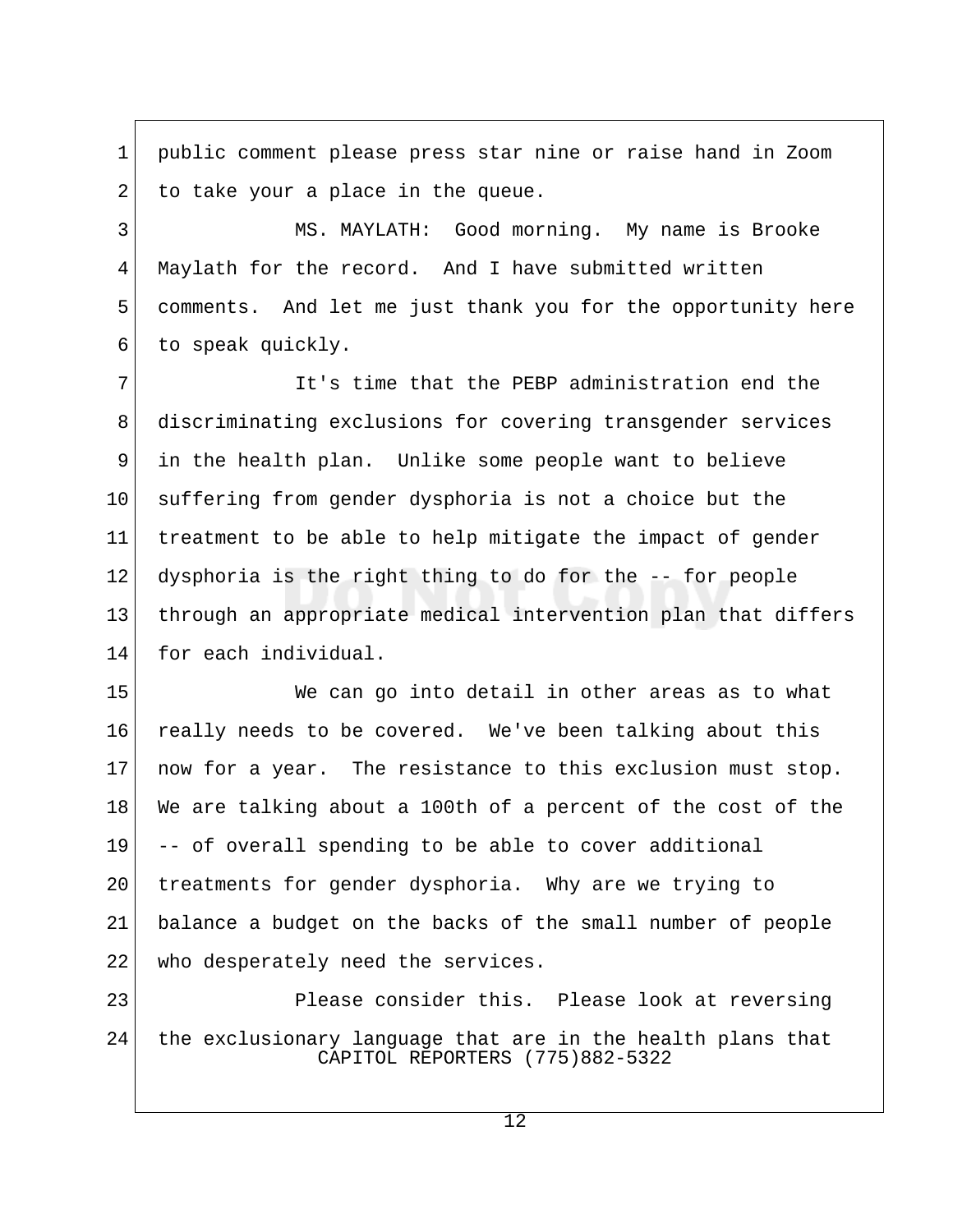1 prevent appropriate treatment for medically necessary 2 procedures for gender dysphoria. Thank you for your time. 3 CHAIRWOMAN FREED: Thank you. Next caller. 4 MR. ERVIN: Hello. This is Kent Ervin. Can you 5 hear me? 6 CHAIRWOMAN FREED: Yes, we can. 7 MR. ERVIN: Good morning, Chair Freed, Executive 8 Officer Rich and Board Members. Kent Ervin, K-e-n-t 9 E-r-v-i-n for the record representing the Nevada Faculty 10 Alliance, the Independent Association of Faculty of NSHE 11 colleges and university. 12 A strong benefits program is essential for the 13 recruitment and retention of high quality faculty and other 14 state employees, but unfortunately the cuts to PEBP have 15 undercut that goal. 16 For Agenda Items 6, Nevada Faculty Alliance is 17 neutral on COVID surcharges. All NSHE employees are required 18 to be vaccinated as a condition of continued employment after 19 the end of this year with medical and religious exemptions. 20 Therefore, NSHE employees should be exempted from any 21 additional requirements by PEBP to document their vaccination 22 status. 23 Agenda Item 7 states that 26,000,000 of the 24 47,000,000 excess reserves as of the beginning of the fiscal CAPITOL REPORTERS (775)882-5322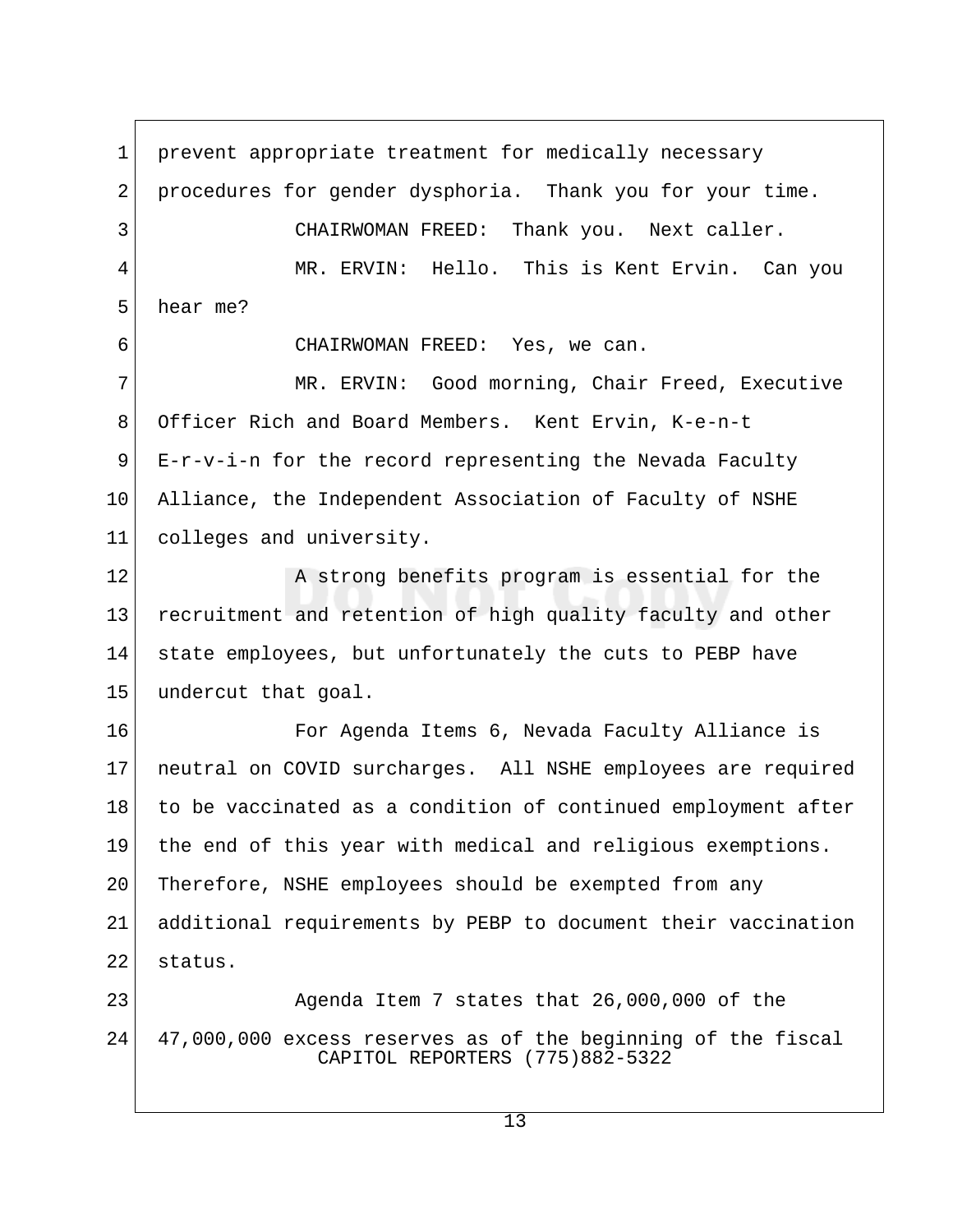1 year available for enhancing benefits. That is a 2 conservative estimate. The proposal to stretch those funds 3 over three years is very conservative. Every biennium for 4 the past dozen years PEBP has made plans to spend excess 5 reserves down to near zero by the end of that biennium, but 6 even that has never happened. Projections that are overly 7 conservative hurt participants by forcing cuts to benefits 8 that then become permanent.

9 Option three in Agenda Item 7 comes closest to 10 restoring pre-pandemic benefits except for life insurance and 11 long-term disability and, therefore, is strongly preferred. 12 The estimated cost of 11,000,000 per year is well within the 13 available reserves for FY 2023 and beyond.

14 Option three should be recommended by the Board 15 and then let the Governor and Interim Finance Committee make 16 the final decision for section 21 of SB459. Option three as 17 amended, however, still does not fully restore the HMO, EPO 18 to zero percent co-insurance leaving a ten percent or 20 19 percent for I'm not sure which services. This should be 20 corrected even if it raises employee premiums back to FY 2021 21 levels.

22 Note that benefit changes to the middle and high 23 plan do not affect the cost to the state because the cost 24 differential above the now flat employer contribution across CAPITOL REPORTERS (775)882-5322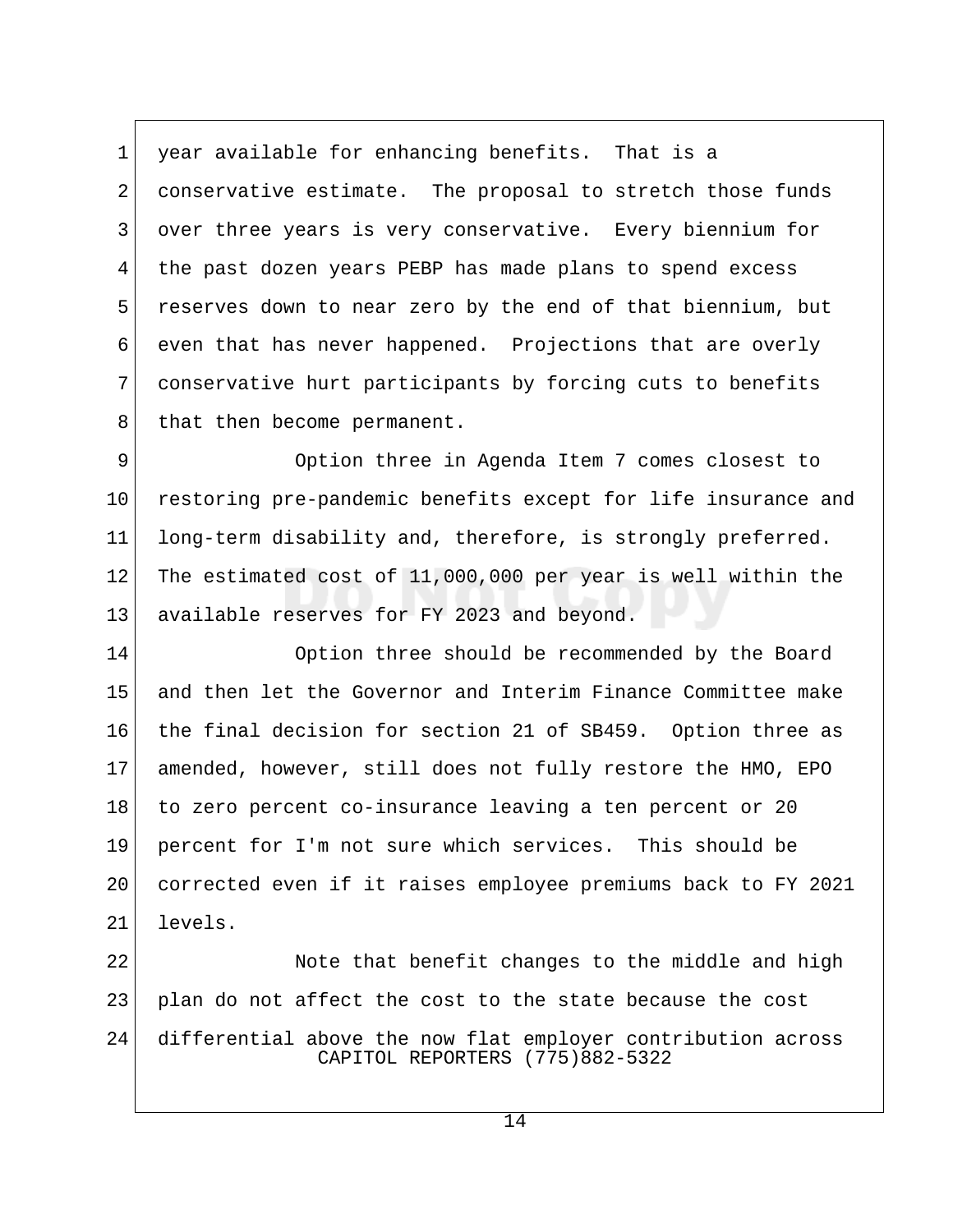1 all three plans is formed by the participants. It is 2 important that the design for the low deductible and HMO, EPO 3 plans make the additional premiums that employees pay 4 worthwhile to them. 5 For FY22 the deductibles and co-insurance for 6 HMO, EPO plan has led to dissatisfaction and uncertainty and 7 cost. The whole idea and attraction of a high premium HMO 8 style plan is providing certainty and cost to fixed co-pays. 9 Thank you for your dedication and your consideration today. 10 MS. TALENS: Caller with the last three digits 11 338. You're unmuted and may begin. 12 MS. MALONEY: Good morning, Chair Freed, Members 13 of the Committee. This is Priscilla Maloney, 14 P-r-i-s-c-i-l-l-a M-a-l-o-n-e-y representing the AFSCME 15 retirees this morning. 16 Can you hear me, Chair Freed? 17 CHAIRWOMAN FREED: Yes. 18 MS. MALONEY: Thank you. Real quickly, I think, 19 Chair Freed, in the interest of efficiency what I'm going to 20 do is give you four bullet points of the following tracking 21 | the actual agenda items in no particular order. The easier 22 one in a sense of none of these things are easy this morning. 23 However, the more straight forward ones I should say are on 24 Agenda Item 6, AFSCME Retirees Chapter 441 Retirees are CAPITOL REPORTERS (775)882-5322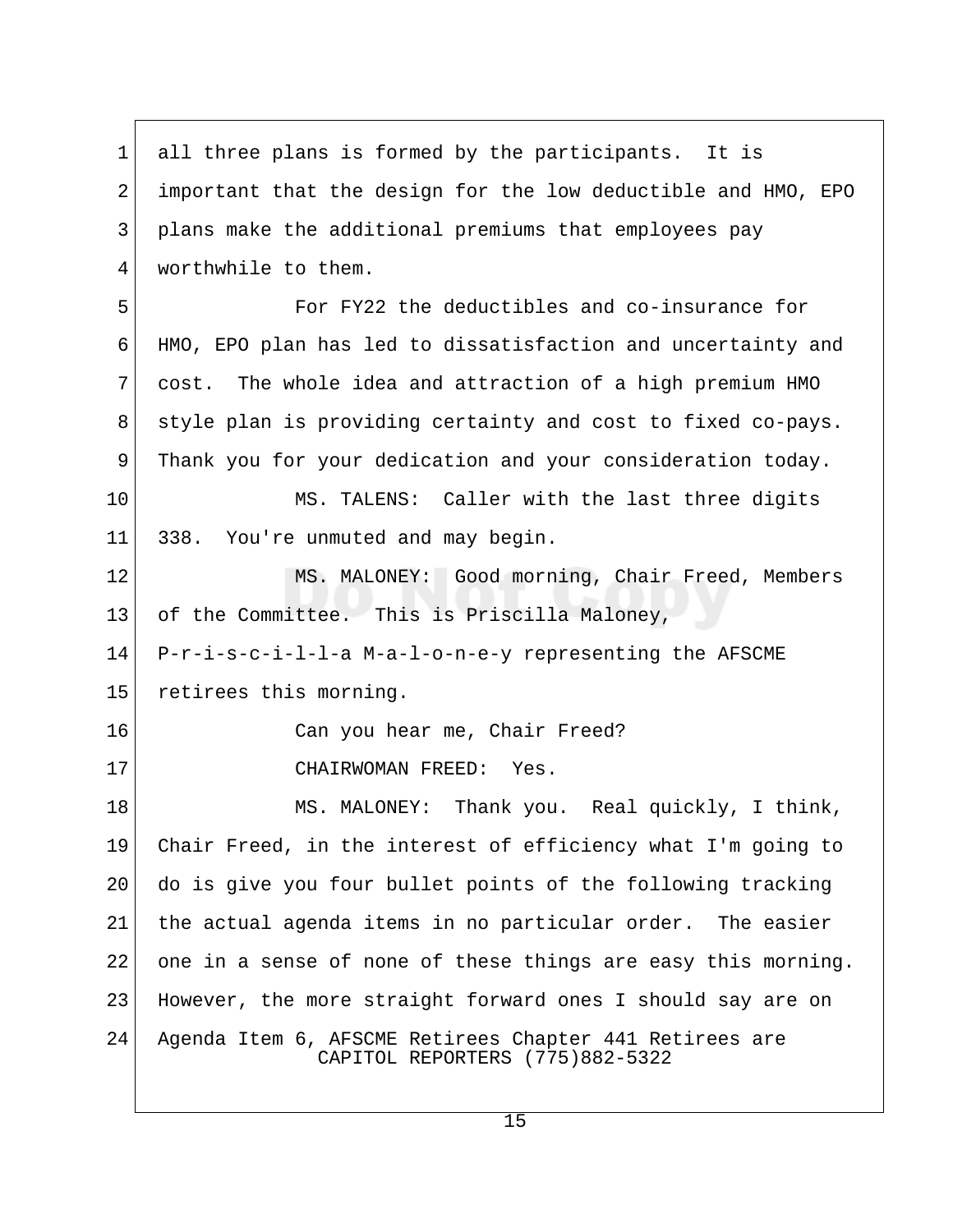1 neutral on this agenda item. That doesn't suggest that there 2 have been a brief or sketchy back discussions. There have 3 been extensive discussions. AFSCME International has 4 supported that all Americans get vaccinated as soon as 5 possible since the beginning, since the inception of the 6 pandemic. So we are neutral on Agenda Item 6.

7 On Agenda Item 7, again, in the interest of 8 efficiency and also recognizing the excellent work the Nevada 9 Faculty Alliance does, we agree and would like to piggy-back  $10$  on all the comments that Dr. Ervin just made and also within 11 the written public comments from Dr. Douglas Unger. We agree 12 that option three most -- most closely gets us back to 13 pre-pandemic levels with those adjustments as mentioned by 14 Dr. Ervin on plan design for the future for 2023.

15 And then finally on Agenda Item -- because these 16 two dovetail together, 4.2 the American Rescue Plan Funds 17 Request and Agenda Item 5, the Executive Officer report as 18 Ms. Rich has gone over already in advance with us, as you 19 know, on our pre-Board meeting on Monday. We are deeply 20 disappointed in what is represented as being the Governor's 21 office position on the American Rescue Fund funding to 22 restore PEBP cuts.

23 There's been much discussion of one-time monies, 24 but I would remind this body that in 2020 at AB3 the 31st CAPITOL REPORTERS (775)882-5322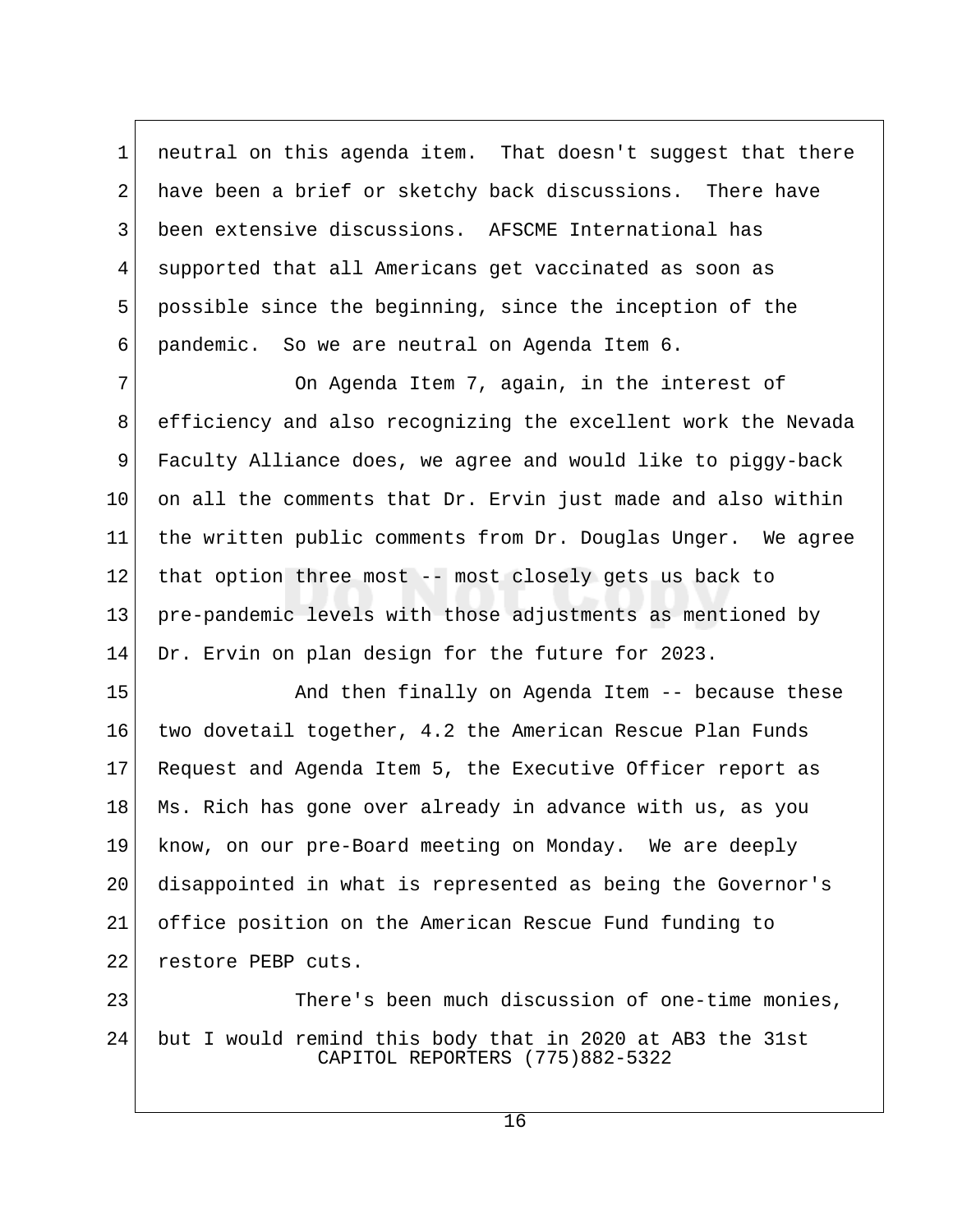1 Special Session, section 131.1 to be specific, this state -- 2 the state government had no hesitation in sweeping PEBP in a 3 one-time act in direct response that was what was articulated 4 to the legislature in response to the shortfalls because of 5 the pandemic crisis. So there's an opportunity here, 6 2.7 billion as we all know to restore at a bear minimum what  $7$  was left in that special session and I would simply urge  $-$ -8 CHAIRWOMAN FREED: Ms. Maloney. 9 MS. MALONEY: Yes, I'm wrapping it up. I would 10 just urge -- 11 CHAIRWOMAN FREED: Yes. 12 MS. MALONEY: -- this body to consider that fact. 13 Thank you so much. 14 CHAIRWOMAN FREED: Thank you. 15 MR. UNGER: Doug Unger, U-n-g-e-r, President of 16 UNLV Chapter and government affairs representative Nevada 17 Faculty Alliance. Thank you, Chair Freed, and PEBP Board for 18 your service and to Executive Officer Laura Rich for her good 19 communications. 20 For the record once again, and I won't waste your 21 time repeating other points, but just we really must express 22 how disappointed we are at the Governor's apparent lack of 23 support for restoring PEBP benefits for American Rescue Plan 24 Funds. Again, I would like to point out that the Governor CAPITOL REPORTERS (775)882-5322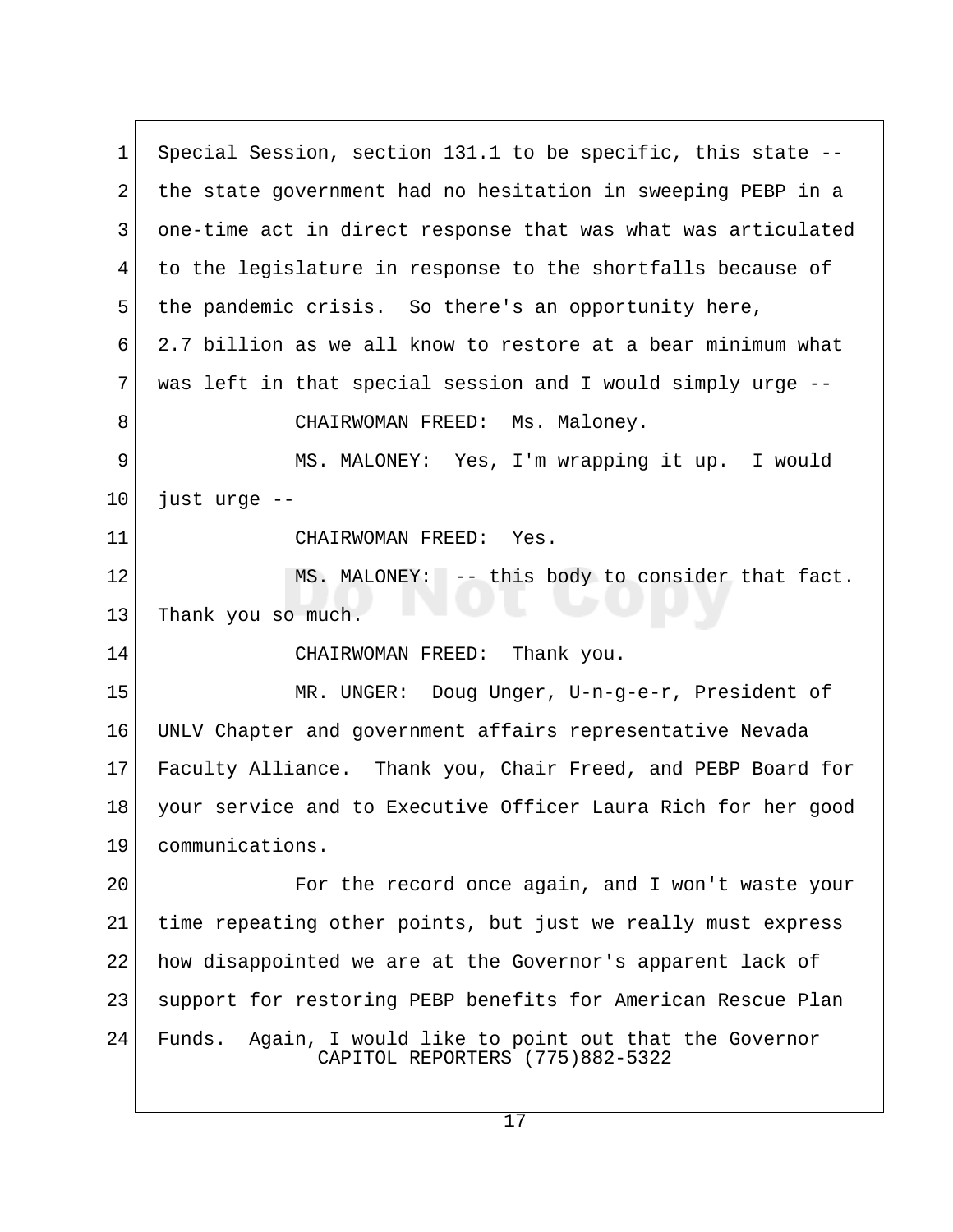1 and legislature do not even indicate they plan to put back 2 the 25,000,000 the legislature swept from the PEBP budget due 3 to COVID-19 economic crisis. And that this is the first time 4 in the history of PEBP that such a sweep has not been  $5$  restored. We are baffled as to why.

 6 We appreciate PEBP Board support for our strong 7 request to the Governor and legislature to restore PEBP 8 budget and benefits to pre-pandemic levels.

 9 Regarding the agenda for today for Item 6, the 10 COVID-19 surcharge as has been set the position for or 11 against. We do urge all state employees to get vaccinated 12 for personal health and for the safety of their workplace 13 communities.

14 For Item Number 7, the proposed plan designs for 15 FY23, we urge the Board to vote for option number three which 16 offers plans closest to restoring benefits, lowering 17 deductibles and out-of-pocket maximums. The most to bring 18 relief to those most in need. And if option number three 19 begins to appear unsustainable because of anticipated claims 20 there's time to make adjustments next year.

21 Regarding Agenda Item 8, the new contracts under 22 consideration, we can't express enough praise for and even 23 amazement at the dedicated work and due diligence that the 24 PEBP staff, Executive Officer Rich and the Board have devoted CAPITOL REPORTERS (775)882-5322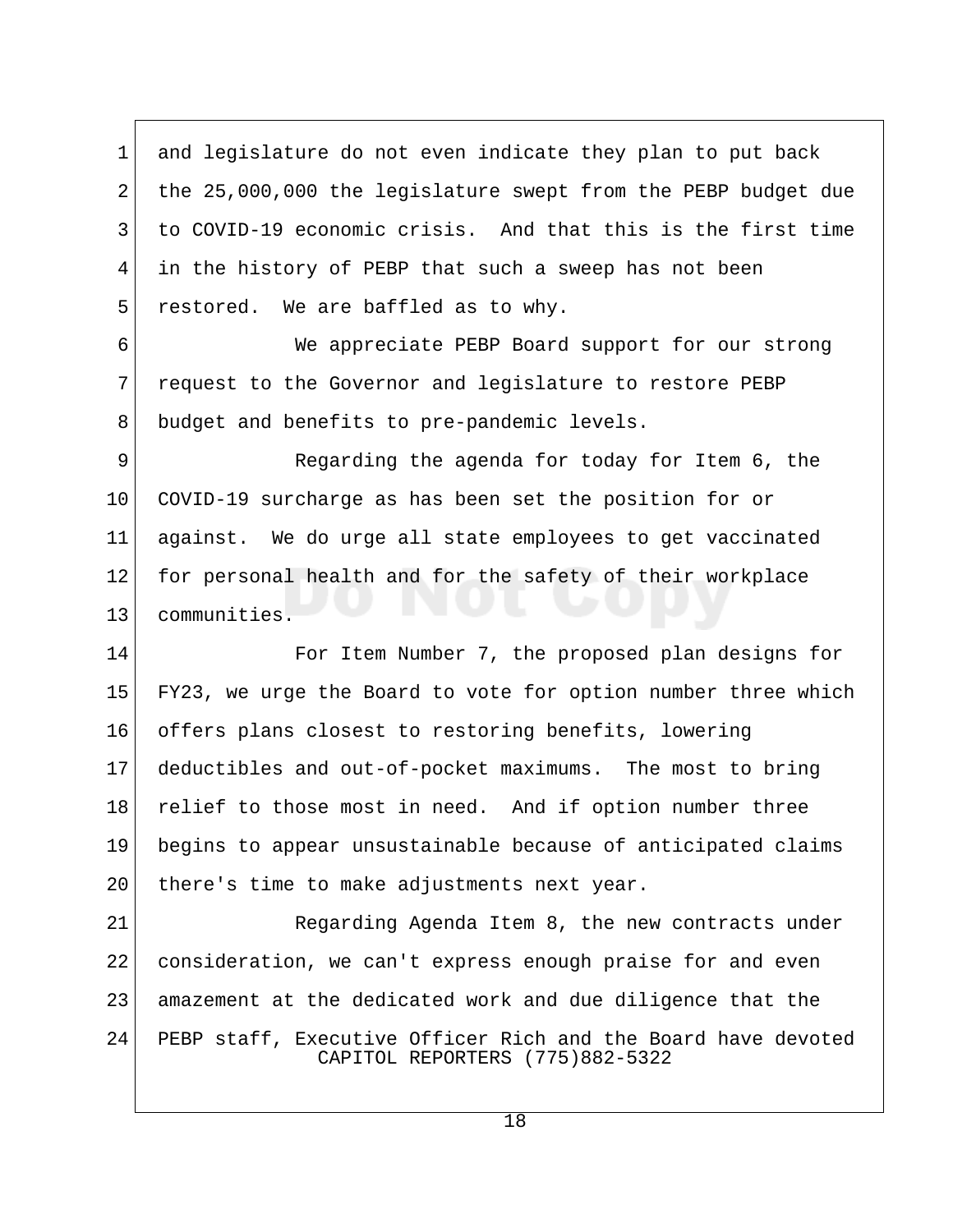1 to stewarding so many contracts to the RFP process in a 2 single year. We support PEBP's recommendations. You all 3 deserve a bonus and extra vacation time. We wish we could 4 unwrap that for you as a gift but instead we'll simply wish 5 you happy healthy holidays. Thank you.

 6 MS. TALENS: Caller with the last three digits 7 832 you are unmuted and may begin.

8 MS. LAIRD: Thank you. Good morning, Chair 9 Freed, other Board Members and PEBP Executive Officer Rich.  $10$  My name for the record is Terry Laird, spelled T-e-r-r-i 11 L-a-i-r-d. I'm the executive director at RPEN, the Retired 12 Public Employees Of Nevada. RPEN was formed in 1976, and we 13 currently have close to 8,000 dues paying members. The bulk 14 of our membership is retired public employees. Although, we 15 do have close to 1,000 members who are still working and who 16 would be directly impacted by Item 6.3 on today's agenda, a 17 surcharge on roughly 5,000 unvaccinated PEBP participants and 18 about 1,600 of their dependents.

19 Executive Officer Rich will speak on the reason 20 for the surcharge, and you will see a letter from one of our 21 members who has expressed a strong opinion on this matter as 22 well. RPEN being a nonprofit nonpartisan organization will 23 | not take a position one way or the other.

24 At issue though is cost of the surcharge and CAPITOL REPORTERS (775)882-5322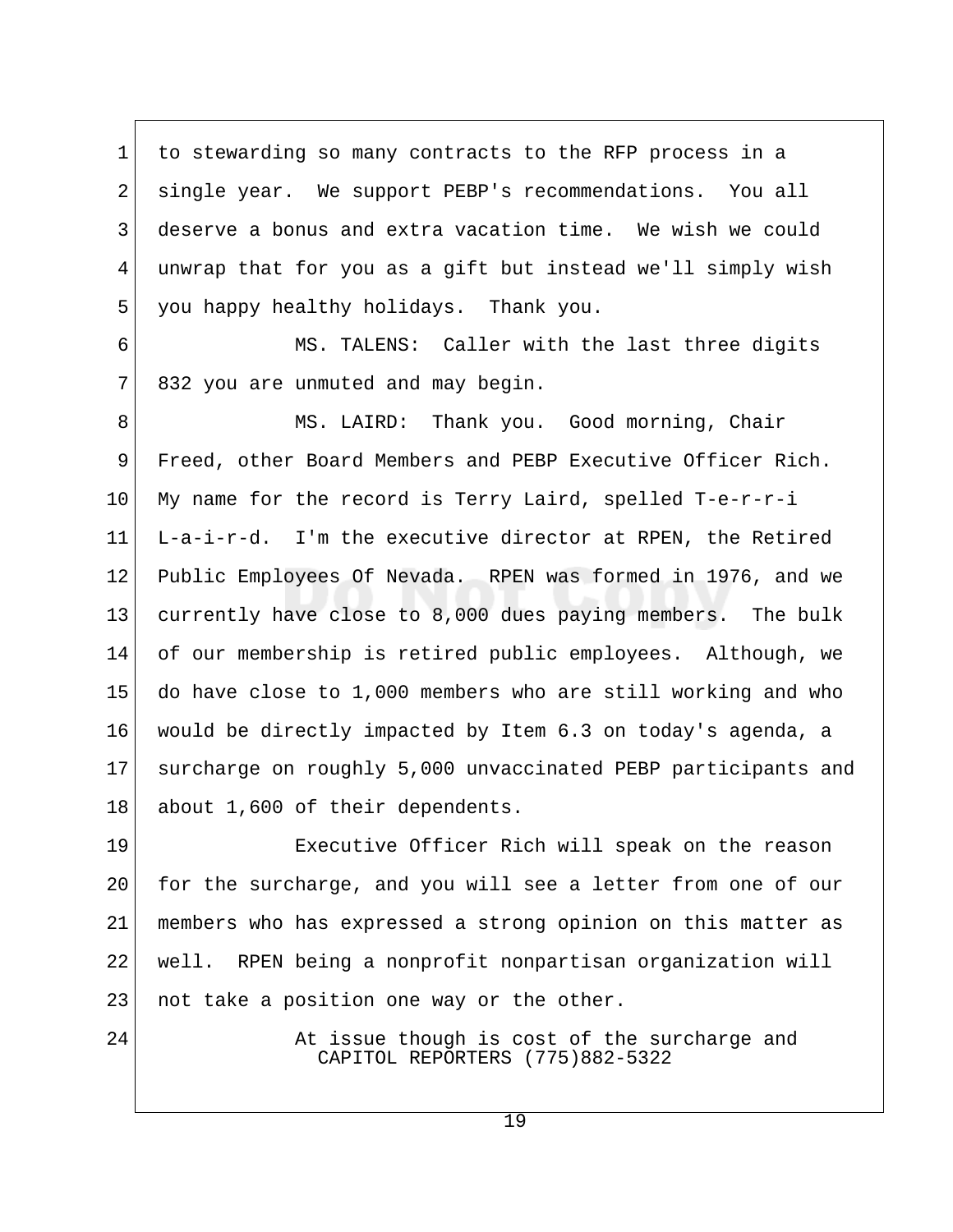1 what -- how it will burden many public employees who are 2 already dealing with escalating health care costs coming out 3 of their paychecks especially those who are in entry level 4 positions earning lower salaries and many of their 5 counterparts.

 6 In addition because of the pandemic and the 7 impacts on the state budget Governor Sisolak eliminated 8 long-term disability and made other cuts to participants 9 amounting close to \$25,000,000 that RPEN and our advocacy 10 groups would like to see return to PEBP through the COVID 11 federal rescue funding that the state received earlier this 12 year amounting to nearly three billion dollars.

13 Unfortunately though as you heard in previous 14 public comment, we did hear this week that the Governor has 15 informed Ms. Rich that PEBP will not be receiving any of 16 those federal dollars. That is extremely disappointing in 17 light of so many other sacrifices these participants have 18 already made. It's as if PEBP through this surcharge is 19 being forced to come up with its own CARES fund to deal with 20 this issue that they face through no fault of their own.

21 So we urge this Board to seek other options to 22 help cover all COVID related costs rather than overburdened 23 state employees with more fees and instead look toward the 24 Governor's office for relief through that federal funding CAPITOL REPORTERS (775)882-5322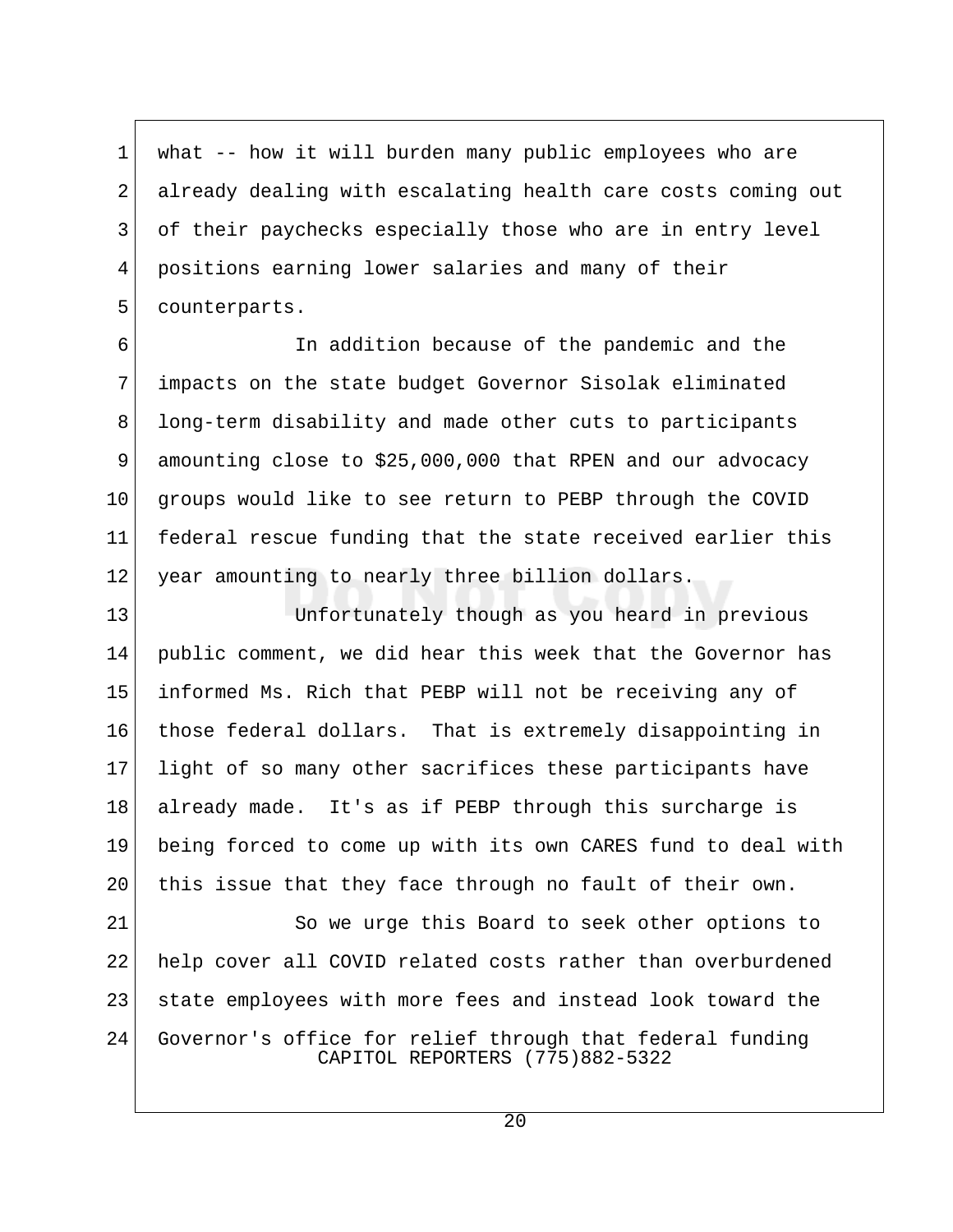1 received earlier this year. I would also like to echo 2 remarks made earlier by Doug Unger and Kent Ervin relating to 3 option three under (technical issue) and looking out for the 4 hard working state employees in the great State of Nevada.

5 CHAIRWOMAN FREED: Thank you.

6 Next commenter.

7 MS. PARKER: Hi. My name is Stephanie Parker, 8 and I'm a member of AFSCME Local 4041 and a state employee 9 with over 13 years of public service with the State of 10 Nevada. I want to voice my dissatisfaction with the lack of 11 progress on the part of the Governor's Finance Office to 12 restore benefits of the public service workers who continue 13 to serve the communities of this state during the pandemic 14 with the ability that they have with the funds from the 15 American Rescue Plan.

16 This action or lack thereof is clear that 17 evidence -- clear evidence of the lack of respect of public 18 service workers. This coupled with the fact that furloughs 19 forced upon state workers without relief for performing their 20 | same work levels have not been compensated. A great number 21 of employees like myself had to purchase our own equipment to 22 work remotely when our offices were closed due to the 23 pandemic.

24 I share the sentiments of the previous speakers CAPITOL REPORTERS (775)882-5322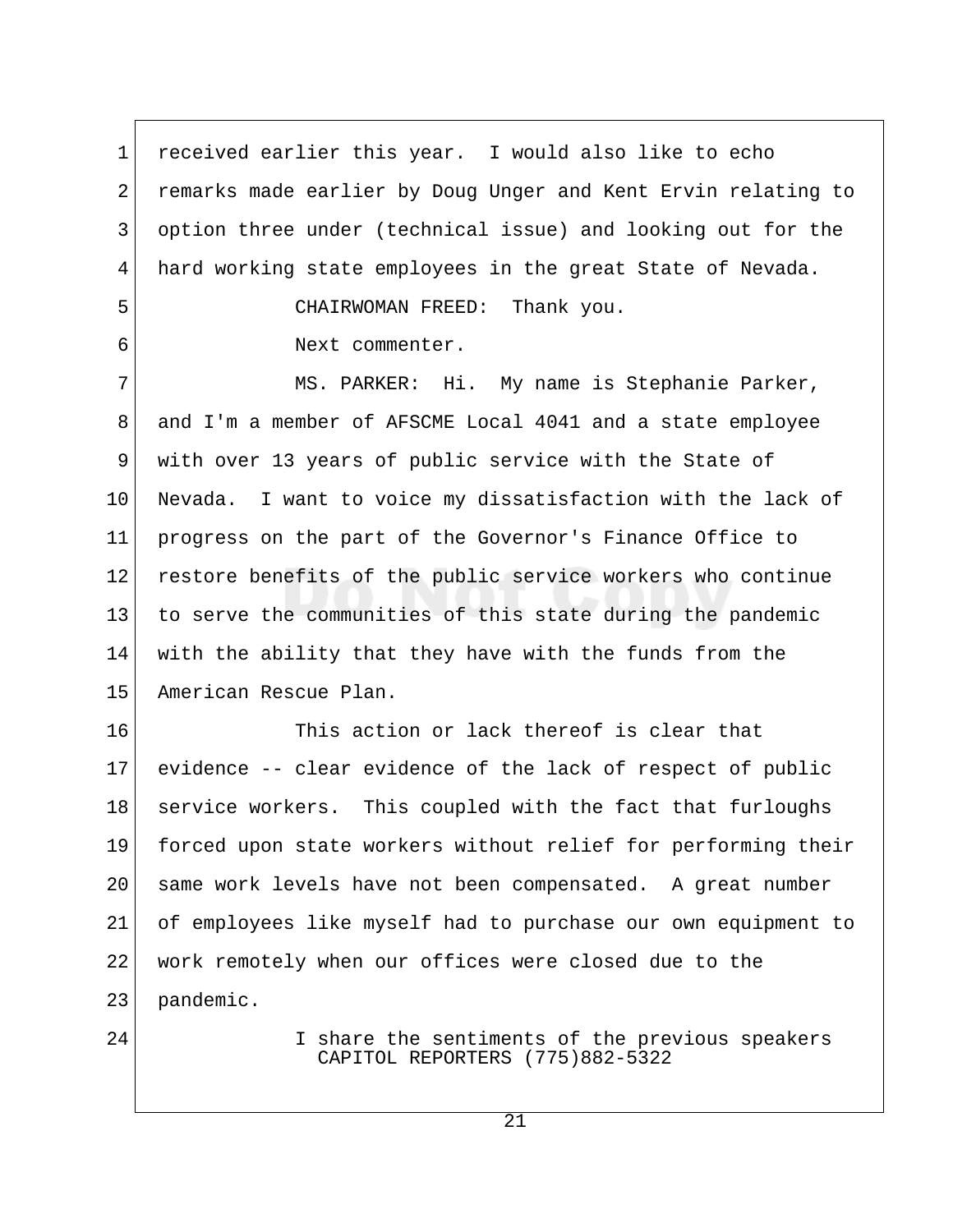1 in Item Number 7 when you're considering the three options to 2 go with the one that is less burdensome on the actual members 3 and that would be item number three or option number three. 4 I would like to see the PEBP Board take stronger stands to 5 restore the benefits that were taken and stop allowing them 6 to minimize the impact these cuts have had on employees who 7 are on the front lines. Thank you. 8 CHAIRWOMAN FREED: Thank you. 9 MS. TALENS: Ms. Garcia, please press star six or 10 raise hand to unmute yourself. 11 Sorry. Please standby as we are trying to 12 connect the caller. 13 CHAIRWOMAN FREED: Okay. I figured we might have 14 technical difficulties. Thanks, Broadcast. 15 MS. TALENS: Caller, you're unmuted and you may 16 begin. 17 Chair, it looks like the caller is having 18 technical difficulties connecting. Would you like to go on 19 to the next caller? 20 CHAIRWOMAN FREED: Yes, please, let's. 21 MS. TALENS: Caller with the last three digits 22 909, you're unmuted and you may begin. 23 MR. KENNEDY: Yes. Thank you. My name is Logan 24 Kennedy. That's L-o-g-a-n K-e-n-n-e-d-y. And I'm the CAPITOL REPORTERS (775)882-5322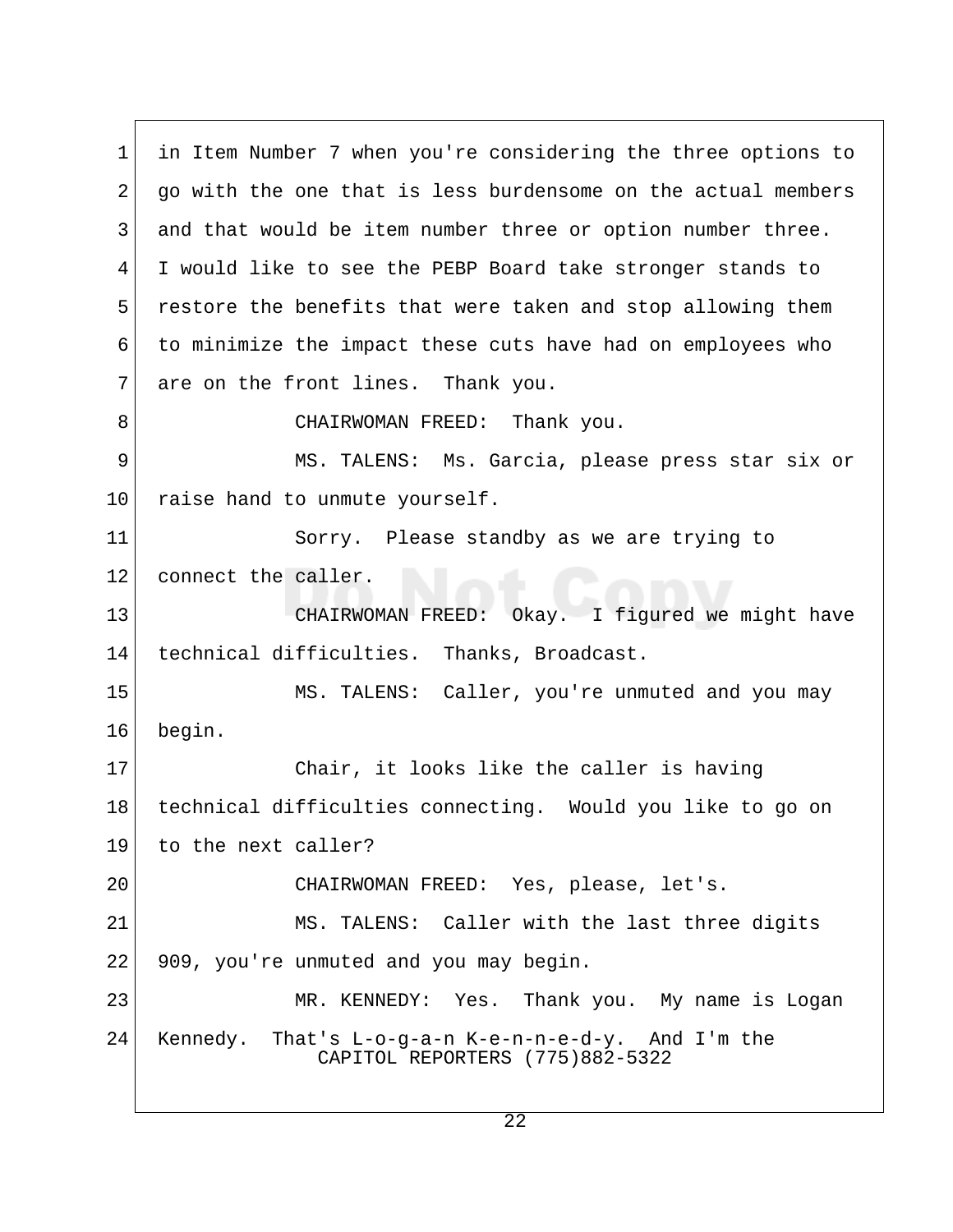1 chapter president for the Nevada State College chapter of the 2 Nevada Faculty Alliance. I'm here today to advocate -- I'm 3 here today for Agenda Item 7 to personally advocate for 4 option three of the revised plan design as these are closest 5 to the pre-pandemic plan.

6 The current PEBP benefit plan disproportionately 7 impacts those with families and those with chronic illnesses 8 who rely on specialty medications. No family should be 9 subjected to a maximum out-of-pocket cost of \$10,000 annually 10 or be subjected to paying thousands of extra dollars per year 11 in premium cost with reduced benefits.

12 As a parent to a five-year-old boy who has a 13 bleeding disorder, I'm especially troubled by these insurance 14 plans. My son, Grayson, has severe hemophilia A and requires 15 monthly intravenous infusions to prevent internal bleeding 16 and longer bleed times if he does get injured.

17 He relies on incredibly expensive medication to 18 ensure that he can live a typical life and play like his 19 other friends without the risk of an injury. Without access 20 to his medication, something as simple as falling and hitting 21 his knee on the concrete can be debilitating and prevent him 22 from being able to walk for a few days afterwards.

23 However, under the current plan we've experienced 24 an incredible amount of financial trust to obtain his CAPITOL REPORTERS (775)882-5322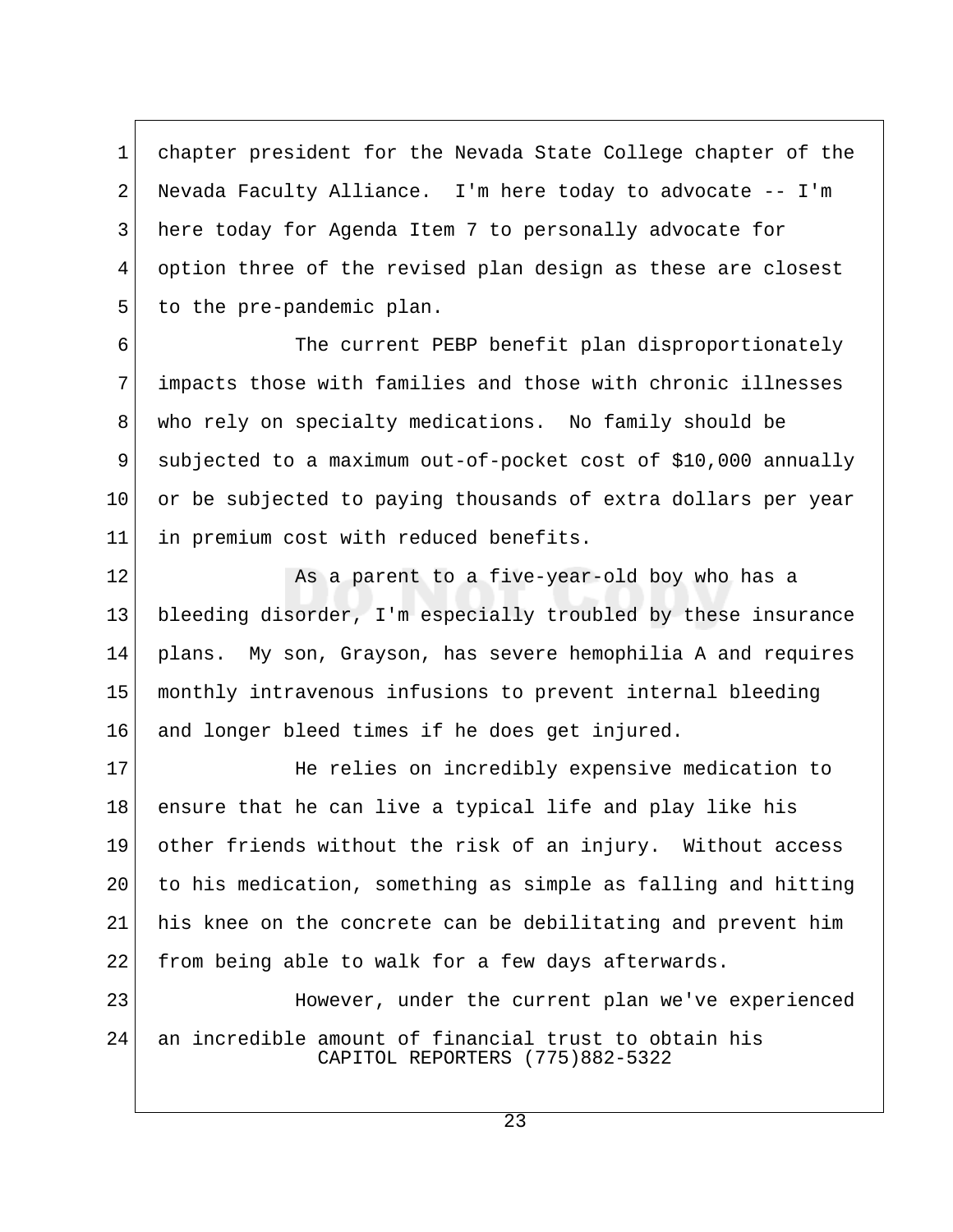1 medication which the co-pays can range anywhere from six to 2 \$8,000 per month. Because these astronomical co-pays are not 3 possible for the vast majority of Americans, we also have to 4 rely on financial assistance to partially offset the medical 5 cost associated with this.

 6 However, under the current plan, this assistance 7 does not go toward our deductible or insurmountable 10,000 8 dollar max out-of-pocket cost, meaning we are essentially 9 having to pay extra to increase premiums for fewer benefits 10 from our insurance. Managing our son's bleeding disorder is 11 difficult enough without having to wonder whether or not we 12 would be able to afford his life saving medication on top of  $13$  that.

14 Now I understand that the PEBP Board can only do 15 so much with the funds they have been given, and I appreciate 16 all of their hard work on this matter. But on behalf of my 17 family and others in similar situations, I'm asking the PEBP 18 Board to please reinstate the previous PEBP benefits to 19 pre-pandemic standards. Thank you so much for your 20 consideration and time.

21 CHAIRWOMAN FREED: Thank you.

22 MS. TALENS: Caller, you're unmuted and you may 23 begin. Caller, you're unmuted and you may begin.

24 MS. GARCIA: Good morning. My name is Rosalie CAPITOL REPORTERS (775)882-5322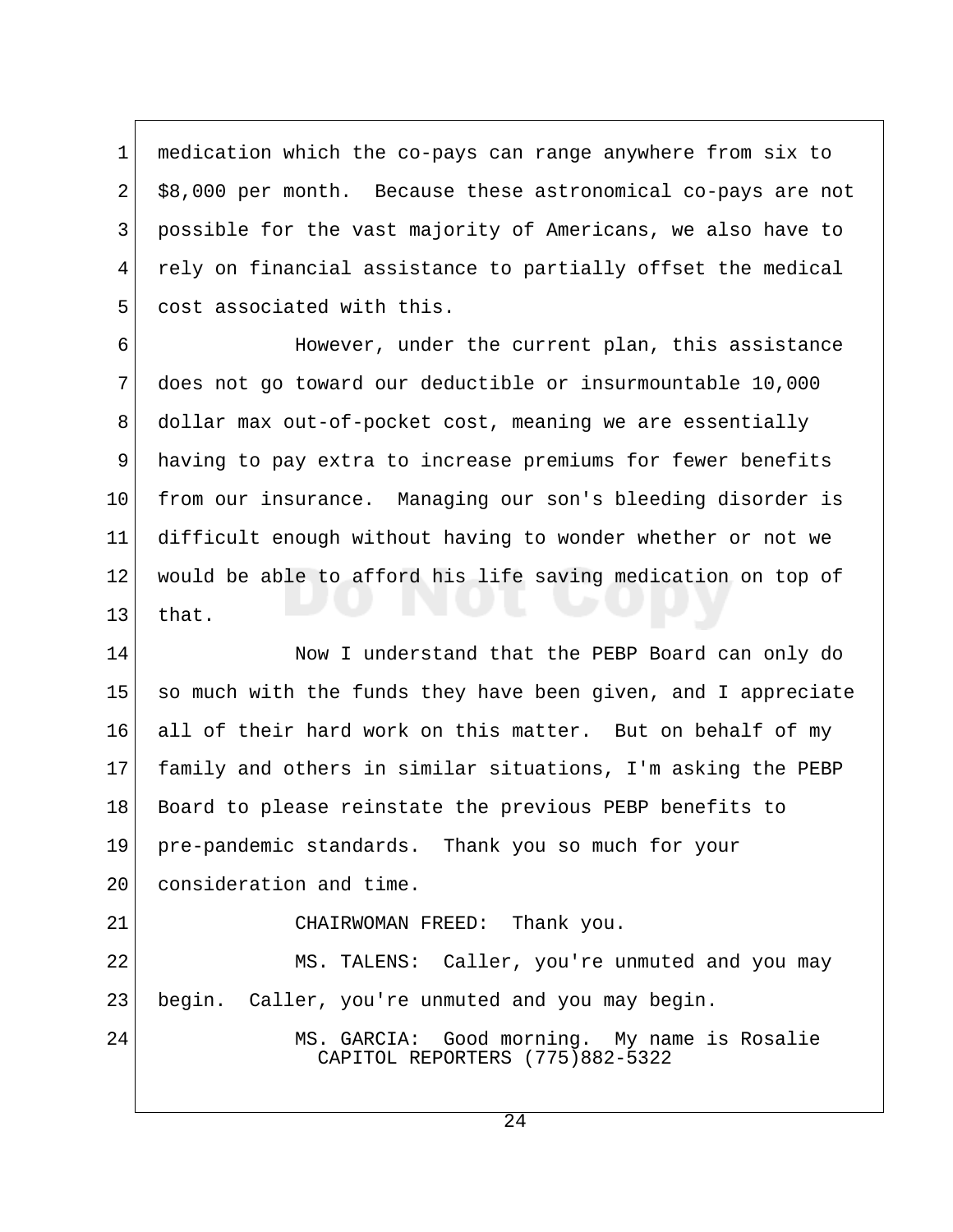1 Garcia, R-o-s-a-l-i-e G-a-r-c-i-a. In reference to Agenda 2 Item 6, I strongly oppose applying surcharges on a specific 3 group of members due to their personal health preference. 4 There have always been health care costs associated with 5 individuals on their personal health preferences. However, 6 historical precedence has established that the PEBP 7 membership as a whole shoulder the burden or flipped a bill 8 for the entire membership regardless of health situations.

9 Outcome based health contingent programs as a 10 part of the PEBP health and wellness program have not been 11 implemented in previous years as they were looked at and 12 considered discriminatory and a stretch to comply with HIPPA. 13 Perhaps I'm out of touch. Do we apply a surcharge on 14 smokers, type two diabetics, obese persons due to excess food 15 intake, persons that have attempted suicide or any of the 16 other medical conditions that occur due to personal health 17 choices. If not then perhaps we should include those members 18 in this proposal as those types of health events have 19 historical data to support that those expensive health care 20 events can be avoided.

21 I agree, my proposal is ridiculous. But when 22 discussing reducing costs it is exactly what will be required 23 in order for PEBP to ensure that membership is treated 24 equitably and fairly and that a specific group of members are CAPITOL REPORTERS (775)882-5322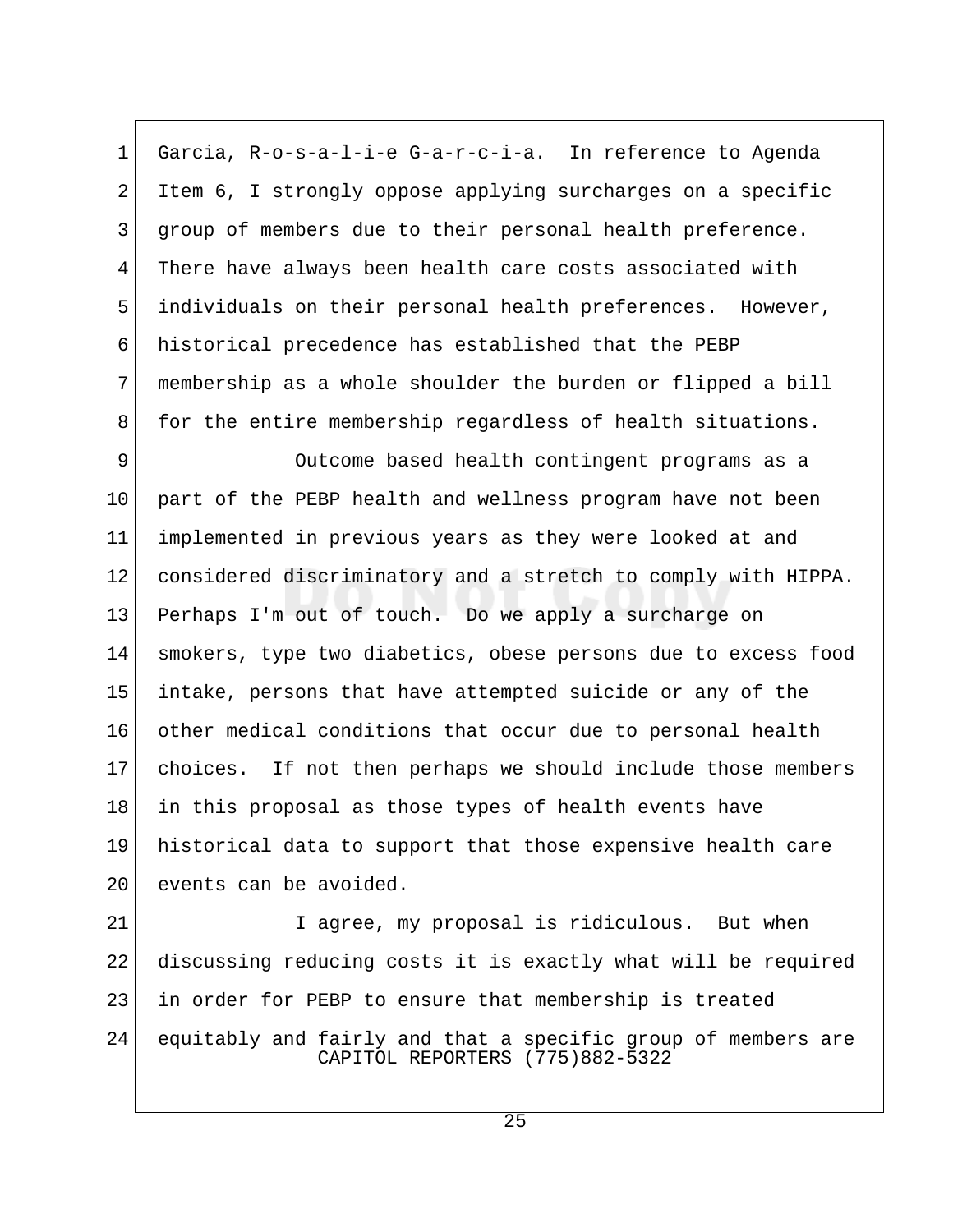1 not targeted with fees under this proposal.

2 Also, why only charge non vaccinated? I know of 3 | members that choose to test because they are fearful of being 4 asymptomatic and possibly spreading to family or friends. In 5 addition, many people are now traveling and testing is 6 required. Will vaccinated members, including retirees be 7 surcharged for testing? I submit that the program 8 maintenance of a monthly premium COVID surcharge would be 9 extremely cumbersome and costly to maintain more so than what 10 has been projected.

11 11 In addition to the continual maintenance of 12 employee and dependent COVID records, which executive PEBP 13 employee will make the determinations regarding legitimate 14 religious or health exemptions? Would PEBP need to hire one 15 or two consultants to review the exemption request or would 16 the PEBP Board need to convene for appeals? Who would cover 17 the lawsuits that are sure to be filed? Of all these are 18 added costs -- excuse me. All of these are added costs for a 19 program meant to eliminate costs.

20 Also, as more data becomes available, current 21 health reports indicate that vaccination does not permanently 22 guard against COVID-19 or the variants and does not stop 23 transmission. Will PEBP refund the fees when its determined 24 that all persons need to be continually tested to ensure that CAPITOL REPORTERS (775)882-5322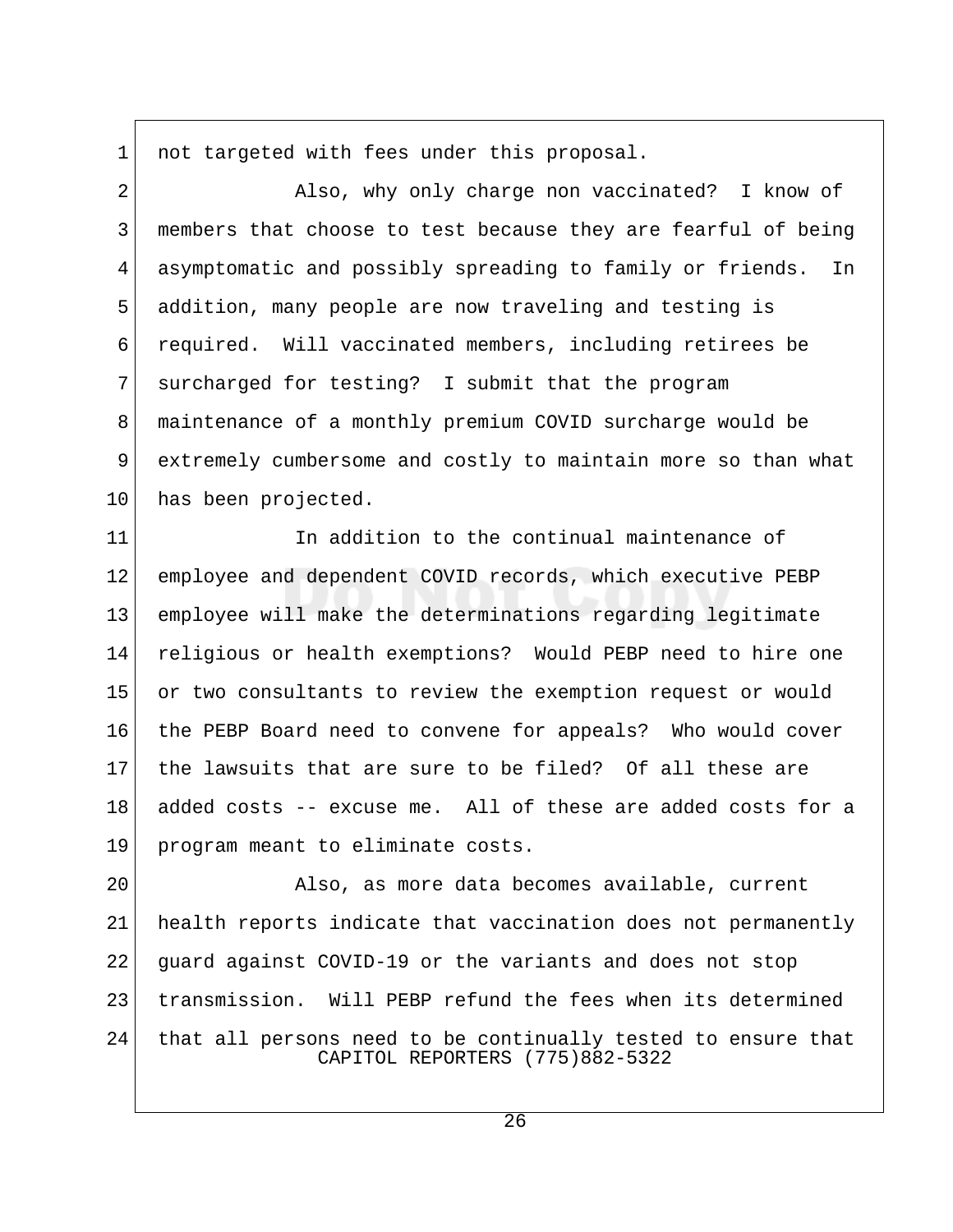1 they too are not a danger to society? 2 Of the available options I sincerely hope that 3 the PEBP Board recognizes surcharges discriminatory, not 4 consider the PEBP staff recommended COVID testing surcharge 5 and instead say no should it come to vote.  $6$  I do want to also add that there's  $-$  7 CHAIRWOMAN FREED: Ms. Garcia, you need to wrap 8 up. 9 MS. GARCIA: Thank you. I do also want to add 10 that do not be pushed by staff to make such an unprecedented 11 decision based on their calendar schedule. Take the time to 12 really consider it. And take the time to let this pandemic 13 flush out a little more before you start charging people for 14 unnecessary expenses. Thank you. 15 CHAIRWOMAN FREED: Thank you. Next commenter? 16 MS. TALENS: If you have recently joined the call 17 and would like to participate in public comment, please press 18 star nine or raise hand in the Zoom to take your place in the 19 queue. 20 MS. WOODWARD: Hello. Are you able to hear me? 21 CHAIRWOMAN FREED: Yes. Go ahead. 22 MS. WOODWARD: Thank you. My name is Janell, 23 J-a-n-e-l-l W-o-o-d-w-a-r-d. I'm a state employee 24 representing AFSCME Local 4041 state employees. Our union CAPITOL REPORTERS (775)882-5322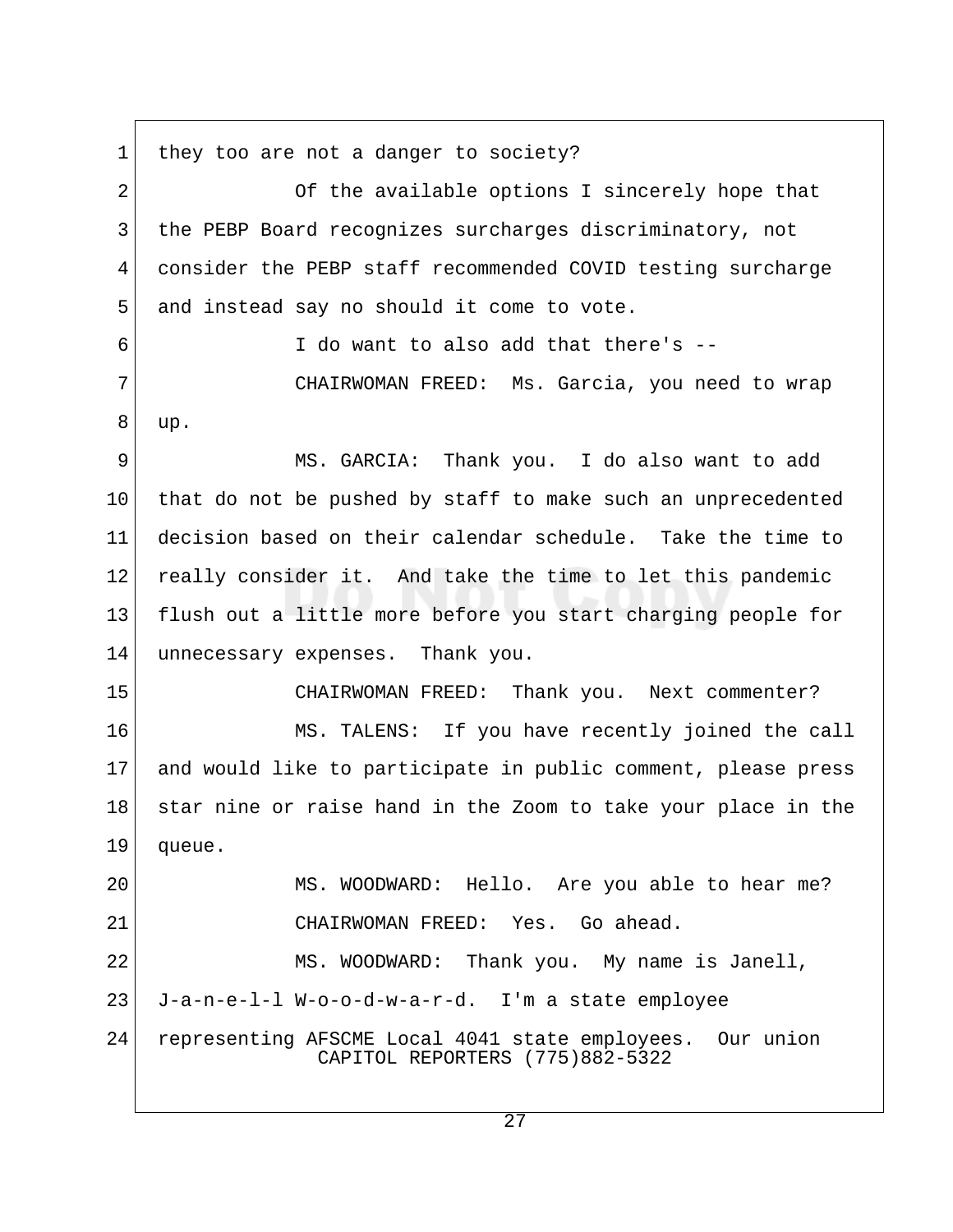1 AFSCME fought very hard for the American Rescue Plan to 2 include aid to state and local governments. This was very 3 important to our collective recovery from this pandemic that 4 we are still in.

5 **According to the quidance provided by the federal**  6 government, ARP funds are intended to be used to restore cuts 7 caused by the pandemic. This includes cuts to the PEBP 8 budget that were done in response to the economic impact of 9 the pandemic to the state budget.

10 We are extremely disappointed that the Governor's 11 office has chosen not to use ARP funds to reinstate our state 12 employee benefits to pre-pandemic state. It is the right 13 thing to do and it is what those funds are meant for.

14 The current year's health care benefits have been 15 detrimental to many of my co-workers, to the point that many 16 are unable to utilize our health care coverage except for 17 basic things. We receive a bill for nearly every service we 18 get.

19 Some are paying thousands of dollars for diabetic 20 supplies that were above cost or free in the past. This is 21 unacceptable with the cuts to our pay this year.

22 Regarding the three proposed options for plan 23 changes for the coming fiscal year, AFSCME supports option 24 number three which provides the most benefit to all CAPITOL REPORTERS (775)882-5322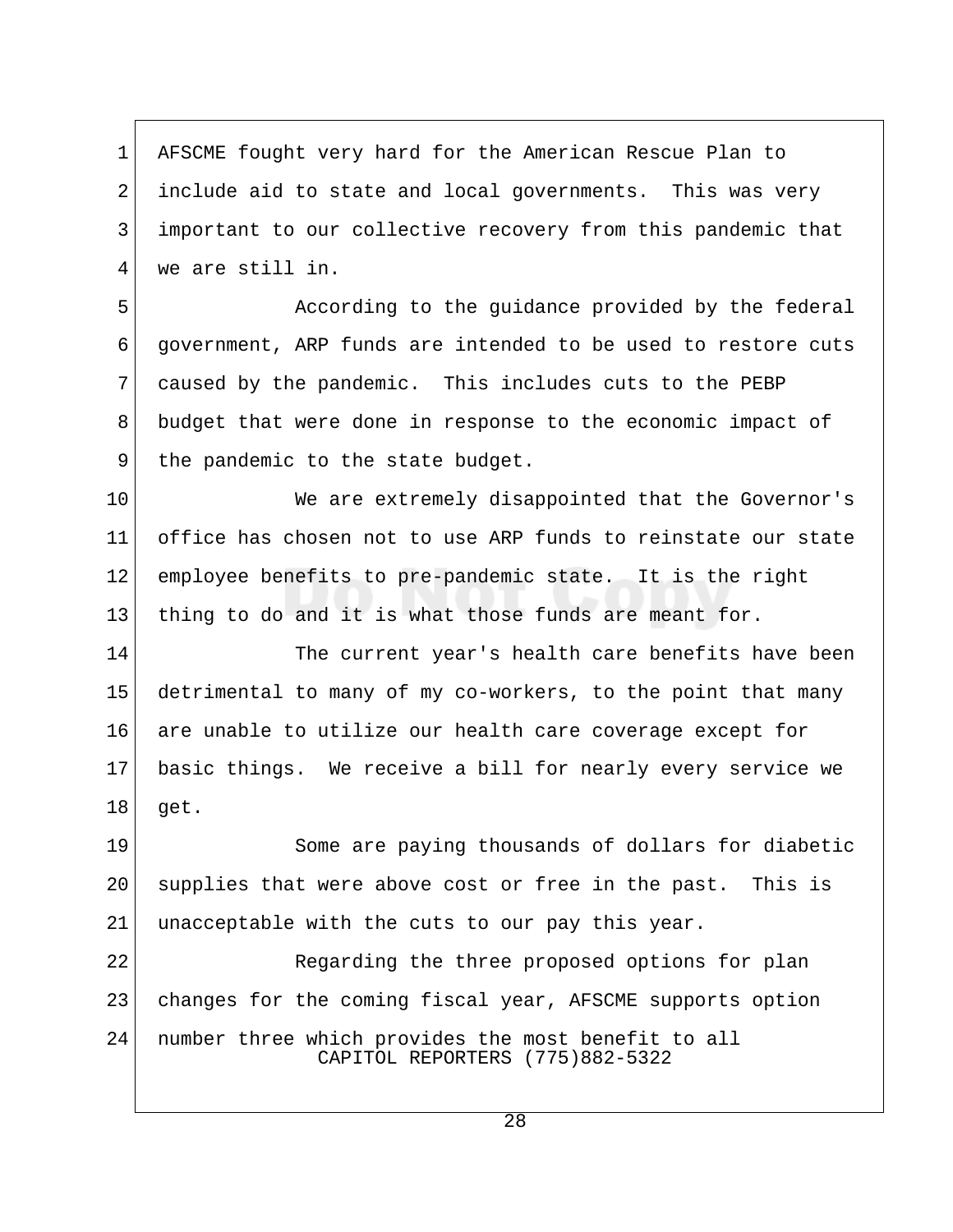1 employees. We ask that ARP funds be requested to fill the 2 gaps in option three, allowing all cuts to be restored to 3 pre-pandemic levels. 4 We would encourage the PEBP Board to also not 5 only support the best option for employees but to push for 6 what is best for employees. Thank you for all of your work 7 and support of state employees. 8 CHAIRWOMAN FREED: Thank you. 9 Broadcasting, do you have anyone else in the 10 | queue? 11 MS. TALENS: Yes, Chair, we have one more caller. 12 CHAIRWOMAN FREED: Okay. 13 MS. TALENS: Caller, you are unmuted and you may 14 begin. Caller, you are unmuted and you may begin. 15 MR. BORCHARDT: This is Robert Borchardt, 16 B-o-r-c-h-a-r-d-t. I'm a State of Nevada employee for the 17 last 23 years and four months. My comment is in regards to 18 Item 6.3. I believe option number two is the best for us to 19 continue 100 percent coverage for COVID-19 treatment related 20 claims. 21 As a single income family, the hike of the 22 insurance this last year has now caused me  $$4,331.76$  that I 23 have to pay now for my yearly insurance for my family. PERS 24 increase 24 percent. I just lost another \$20 per pay period CAPITOL REPORTERS (775)882-5322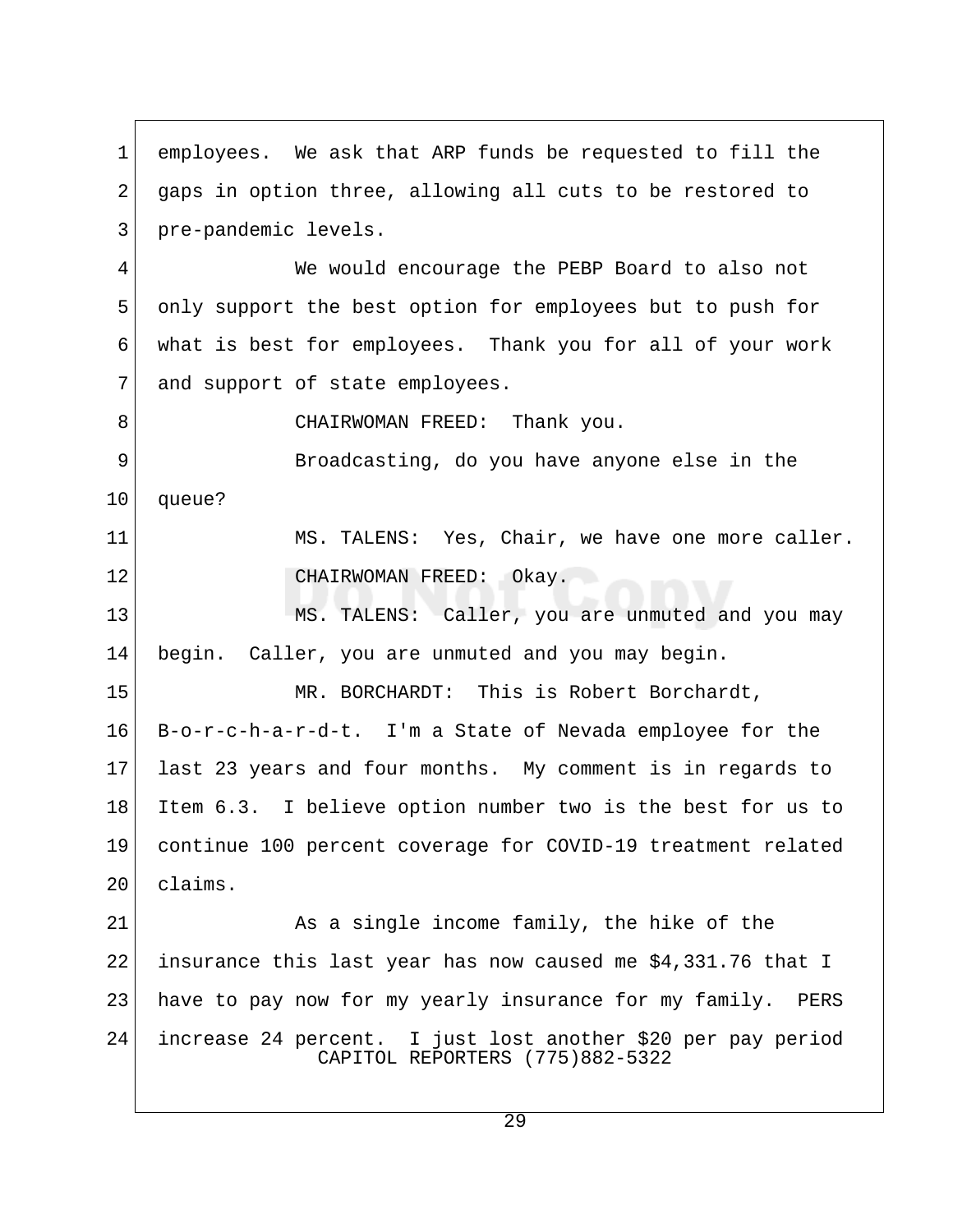1 so that comes out to 520. This 55 dollar a month surcharge 2 would be an additional \$660. So now I've worked for the 3 State of Nevada 23 years four months, and I'm going to be 4 losing \$1,899.64 per year.

 5 We haven't had any raises. Your State of Nevada 6 employees that work very hard are normally paid 20 to 7 30 percent less than your city and county workers. We have a 8 high turn over rate according to the Las Vegas Review 9 Journal, with 135 percent turn over rate in 2020. People are 10 leaving due to pay and benefits. I believe this is going to 11 further hurt the State of Nevada. We have less employees. 12 Employees are being placed in immediate danger on a daily 13 basis in my area due to short staff.

14 I have some of the best state employees. I 15 actually am honored to be the supervisor of a State of Nevada 16 Employee of the Year. That person is looking to go 17 elsewhere, as 18 others are trying to leave also. So please 18 do not have the \$55 a month surcharge.

19 And I thank the Board for their time and 20 everything they do for us. And I would like to also thank 21 the caller Rosalie Garcia, last of G-a-r-c-i-a. I 22 100 percent agree with her statement also. Thank you for 23 your time.

24 CHAIRWOMAN FREED: Thank you. CAPITOL REPORTERS (775)882-5322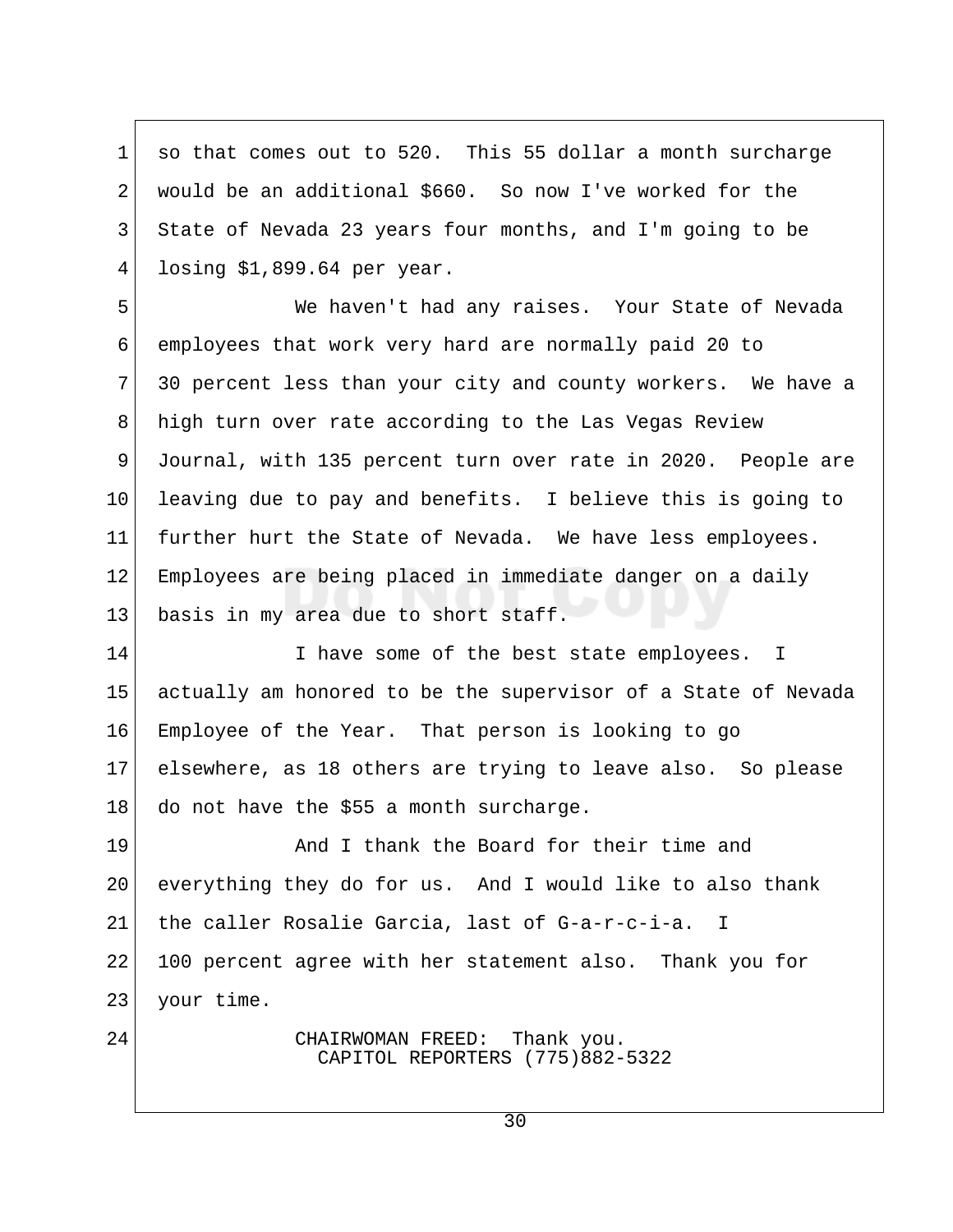1 MS. TALENS: Chair, the public line --2 CHAIRWOMAN FREED: If there's no more -- I'm 3 sorry. 4 MS. TALENS: I'm sorry. 5 CHAIRWOMAN FREED: Please go ahead. No. No. 6 MS. TALENS: The public line is open and working. 7 However, there are no more callers wishing to participate at 8 this time. 9 CHAIRWOMAN FREED: Okay. Thank you so much for 10 your help, Broadcast. 11 With that I'll close public comment and remind 12 everybody you can, of course, send it to us via e-mail to 13 PEBP staff. And, of course, there's a second commentary at 14 the end of the meeting. 15 So with that I don't know if the Attorney 16 General's rep for PEBP is on the line or not. So I think I 17 might have to skip Agenda Item 3. Oh, no. No. We have her. 18 Okay. So with that, we'll go to the AG's office for Agenda 19 Item 3. 20 MS. BRIGGS: Thank you, Madam Chair. This agenda 21 item is to allow me to make a disclosure regarding conflicts 22 of interest on behalf of the Board Members who are eligible 23 for PEBP benefits. 24 Of course, most of the items on today's agenda CAPITOL REPORTERS (775)882-5322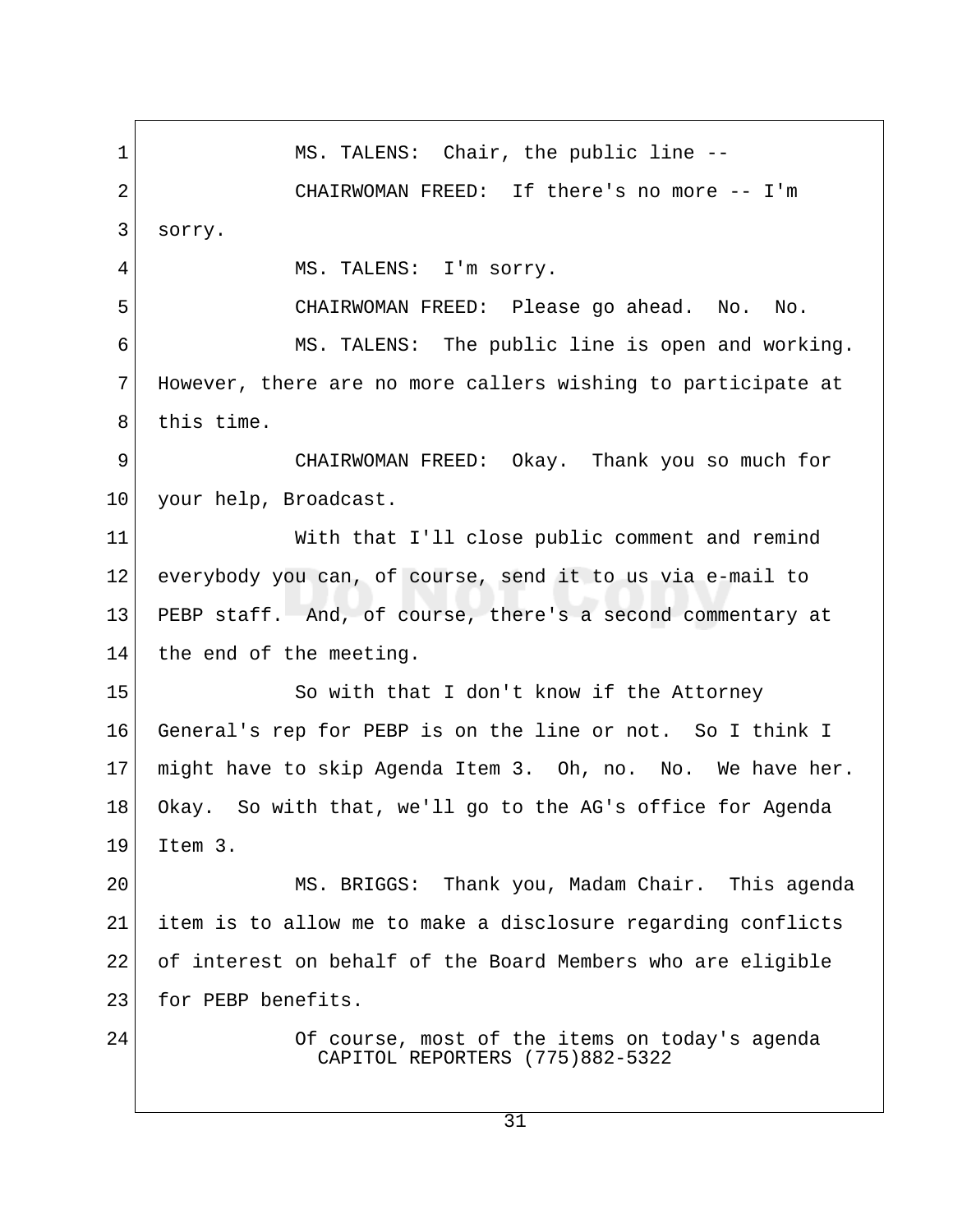1 have an indirect affect on those benefits and particularly 2 Item 6 and 7, regarding COVID-19 coverage and potential 3 program design changes for plan year 2023 relates more 4 directly to PEBP Member benefits.

5 So pursuant to NRS 281A.420, on behalf of the 6 Board Members who are eligible for PEBP benefits or whose 7 families are eligible for PEBP benefits I offer this 8 disclosure. They will be voting on those items that may 9 affect the benefits available to them or their family 10 members.

11 The law does not require abstention from voting 12 | merely because the Board Member or their family member is 13 eligible for PEBP benefits. At this time I invite any 14 members of the Board who has any additional disclosures to 15 make those now. Thank you.

16 CHAIRWOMAN FREED: Okay. Seeing none, then I 17 will move to Agenda Item 6. Like I said earlier, I'm going 18 to move forward down below 6 and 7. So let's go to Agenda 19 Item 6, everyone.

20 MS. RICH: All right. For the record Laura Rich, 21 Executive Officer with the Public Employees' Benefits 22 Program. Before I begin presenting this report, I do want to 23 | start out by letting the Board know we have a few folks here 24 in attendance who will be available for questions. Director CAPITOL REPORTERS (775)882-5322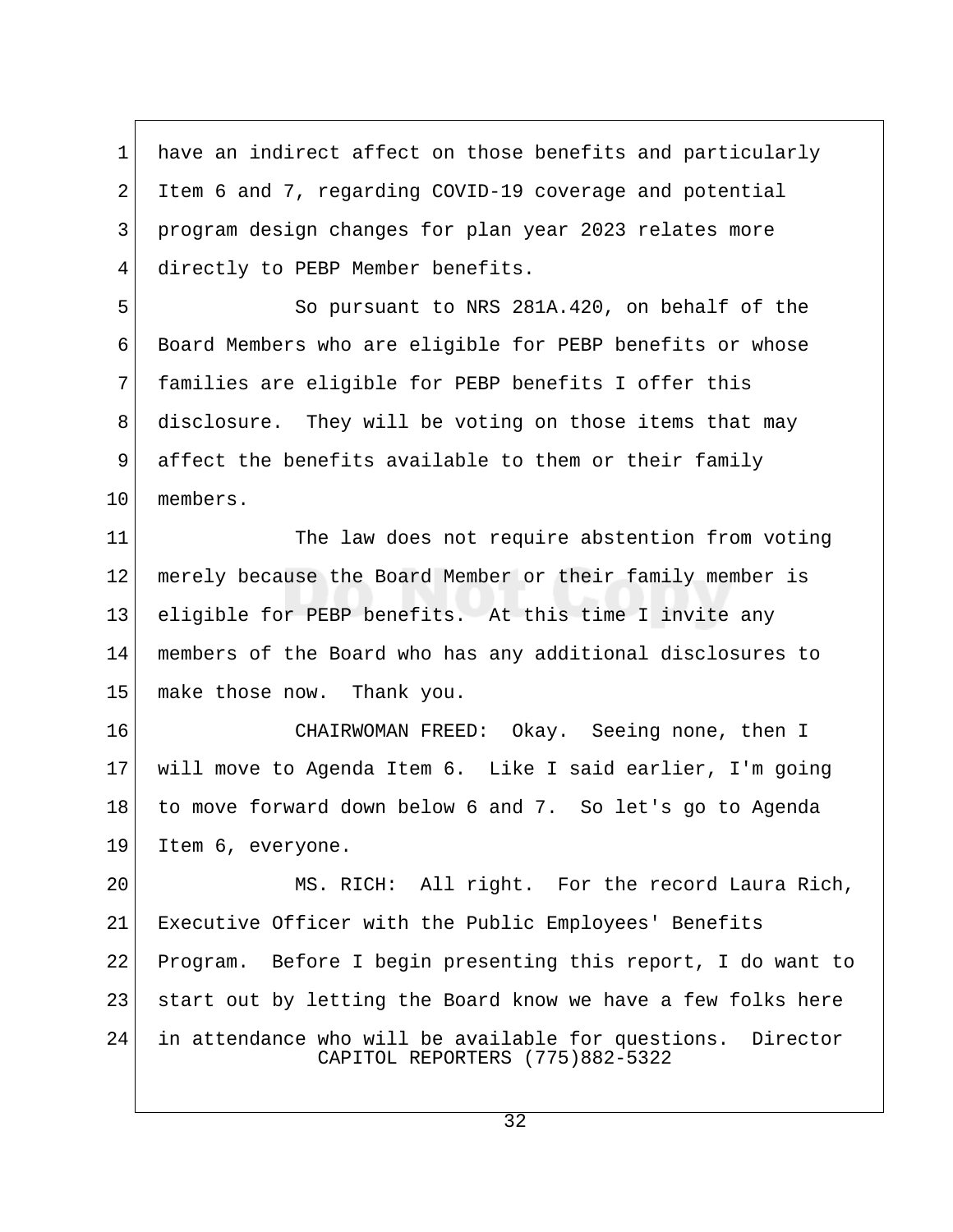1 Dwayne Young, he's the policy director for the office of the 2 Governor is here. And we also have some representatives from 3 all of our vendor partners as well as a representative from 4 the Nevada System of Higher Education as well.

 5 I'm going to deviate a little bit from this 6 report, at least the way it was written. There's a lot of 7 information in here. And all of the separate items sort of 8 bleed into each other. So I'm going to try to present it in 9 a way that flows a little bit better than the way it's 10 written in the report.

11 Also I plan to go over each option during the 12 presentation. But since they are so interrelated I think 13 it's best if I go through the entire report first and then 14 we'll take all of the action items all at once at the end 15 after discussion.

16 So I will start with 6.1, which is COVID cost 17 sharing. So at the beginning of the pandemic we know the 18 Governor's emergency declaration placed a requirement on 19 health plans to cover COVID testing at no cost. Although 20 PEBP was not subject to the requirements of the emergency 21 declaration the Board at the time opted to cover the COVID 22 testing consistent with the regulation. We followed that 23 pretty consistently and also treatment at 100 percent.

24 We discussed this at the September Board meeting CAPITOL REPORTERS (775)882-5322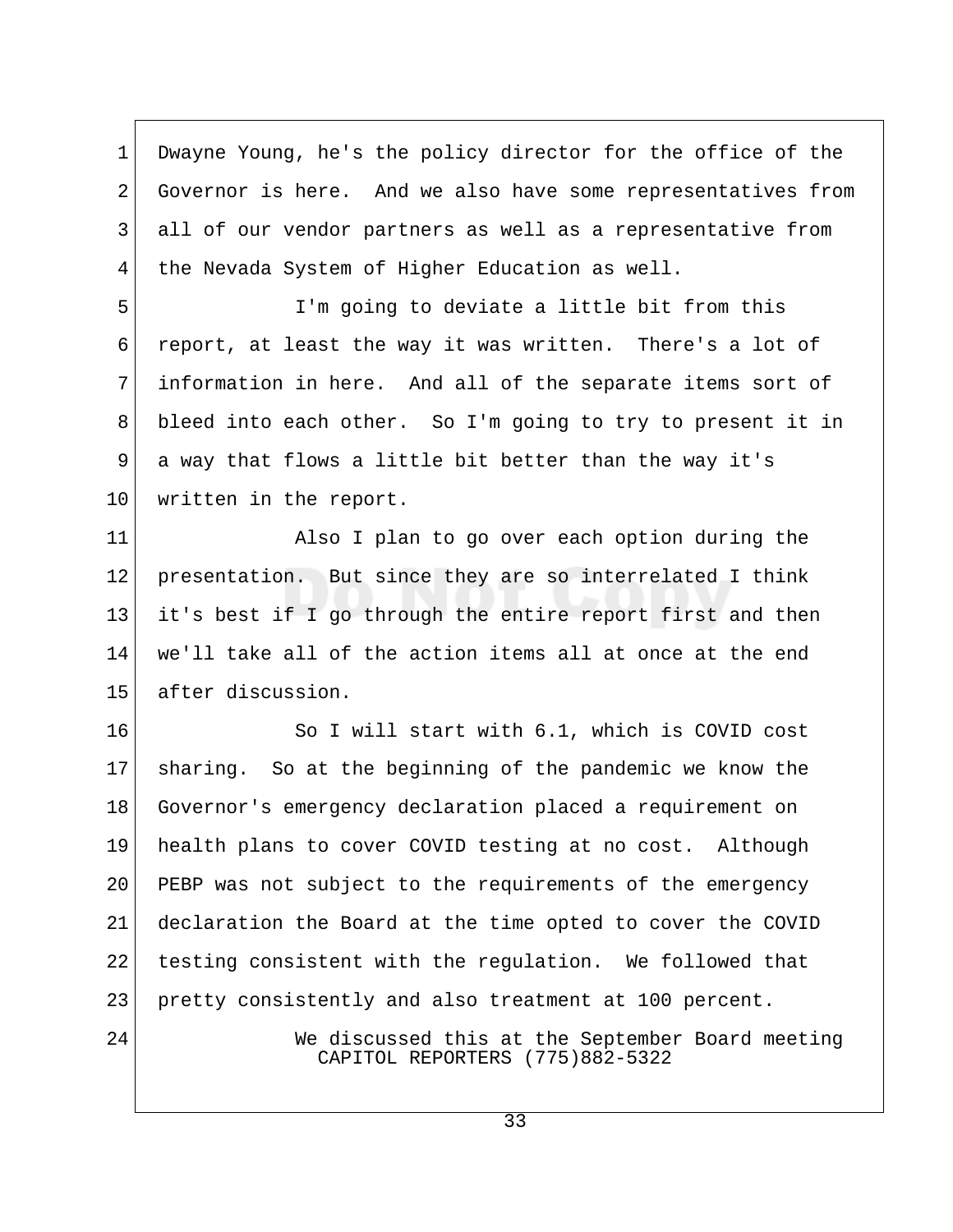1 because we had -- PEBP staff had brought to the Board the 2 option to restore cost sharing. And -- and after some 3 discussion this was tabled and asked to bring -- staff was 4 asked to bring this to the Board at this meeting.

 5 So in that time PEBP reached out to public 6 employers throughout the country and the state and confirmed 7 that many of the plans out there, insurer's had done exactly 8 what we had done. They had suppressed or not enforced cost 9 sharing on COVID claims. However, out of 11 states only one  $10$  state, which is Hawaii, has indicated plans that they are 11 going to  $-$ - they have actually, most states have actually 12 ended that, and only Hawaii is continuing to waive the cost 13 sharing option.

14 So the remaining states, plus six of Nevada 15 public sector plans, as well as the culinary health plan have 16 ended that. And so they have reinstated cost sharing for 17 COVID claims. They either ended it recently, most recently 18 or even the beginning of 2021.

19 Cost sharing for members on PEBP's fully insured 20 HMO plan offered in Southern Nevada was waived by HPN 21 beginning in February of 2020. But at the end of December -- 22 at the end of December of 2020 they actually returned that 23 cost sharing as well. So as a result there is already 24 inconsistencies among the PEBP plans. CAPITOL REPORTERS (775)882-5322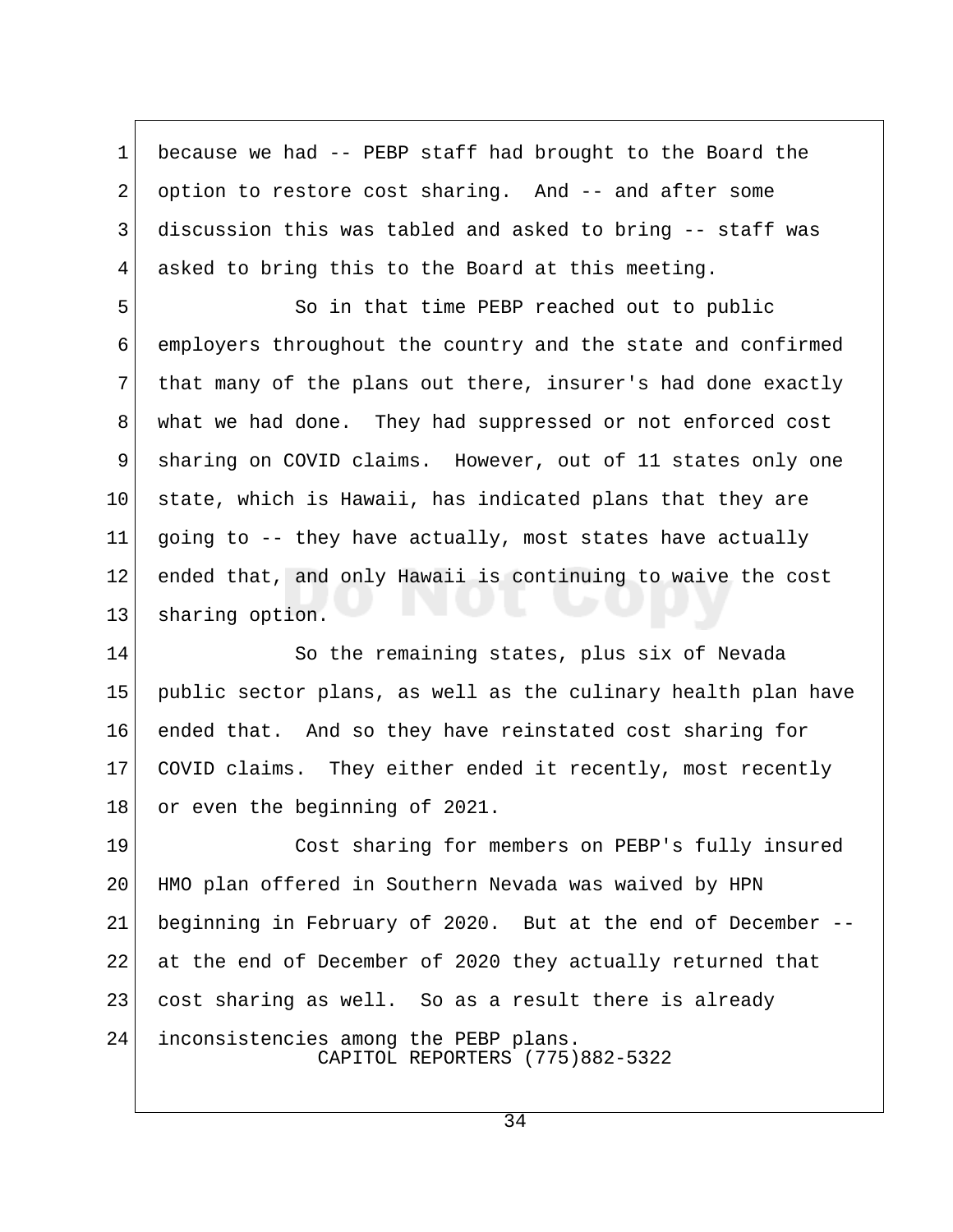1 This is pretty much in line with what we've seen 2 nationwide. A  $-$  a nationwide survey basically shows that 72 3 percent of the -- of the largest insurers in each state and 4 DC, so that was 102 health plans are no longer waiving these 5 costs and another ten percent of plans phase out waivers by 6 the end of October 2021.

7 So PEBP, since we have -- we have paid for the 8 cost sharing for members and all of their COVID claims since 9 April of 2020 which is when the vaccine became widely 10 available, PEBP has paid in member cost sharing costs about 11 3.2 million dollars. And that is for out-of-pocket expenses 12 for COVID-19 treatment and hospitalization for members that 13 are on our self-insured plan. So remember, those on the HMO 14 did not receive that.

15 At the September 30th meeting the Board requested 16 additional information regarding various cost sharing 17 reinstatement options. We discussed possibly restoring cost 18 sharing for unvaccinated members only or maybe by age. You 19 know, there were several discussions. And so PEBP went back  $20$  to the table and we looked at  $-$ - we did some research and 21 basically we found out that HIPAA prohibits plans like PEBP 22 from discrimination based on health conditions.

23 So basically this one is simple, if cost sharing 24 is restored it must be applied to all members across the CAPITOL REPORTERS (775)882-5322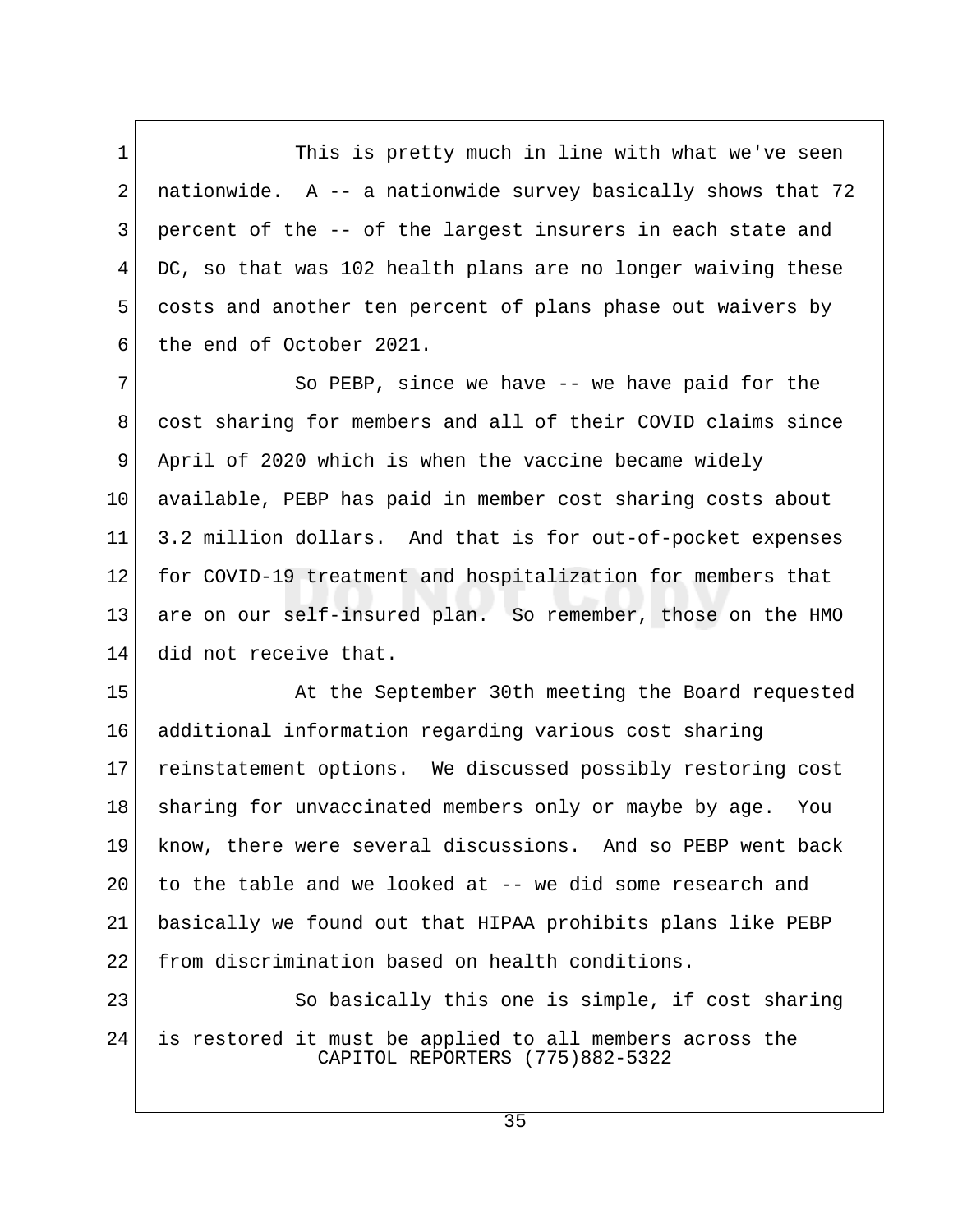1 board regardless of health status. So it is, it's an all or 2 nothing type situation. We restore it or we do not. 3 So the options here are to restore cost sharing 4 for COVID-19 treatment related claims on January 1st of 2022 5 or to continue the coverage that we've been providing for 6 COVID-19 which is 100 percent coverage for these treatment 7 related claims under the declaration -- until the declaration 8 of emergency is repealed on a federal or state level. 9 So I'm going to go through -- is that okay. I'll 10  $\vert$  go through the entire report. So section 6.2, this is where 11 I'm going to refrain from the report a little bit so it flows 12 a little bit easier and is more easier to comprehend. 13 So first we're going to start with the testing 14 mandates. All service federal mandates because I think 15 that's -- it's easier to start with that and go through the 16 state mandates. 17 So on November 4th the Biden Administration along 18 with the occupational safety and health administration, which 19 is OSHA, published an emergency temporary standard, ETS. 20 This new rule requires that large employers, so that's 21 defined as 100 employers or more, administer weekly testing 22 for their unvaccinated workforce starting January 4th, 2022. 23 The rules here are clear that the cost associated 24 with testing fall either on the employer or the employee, and CAPITOL REPORTERS (775)882-5322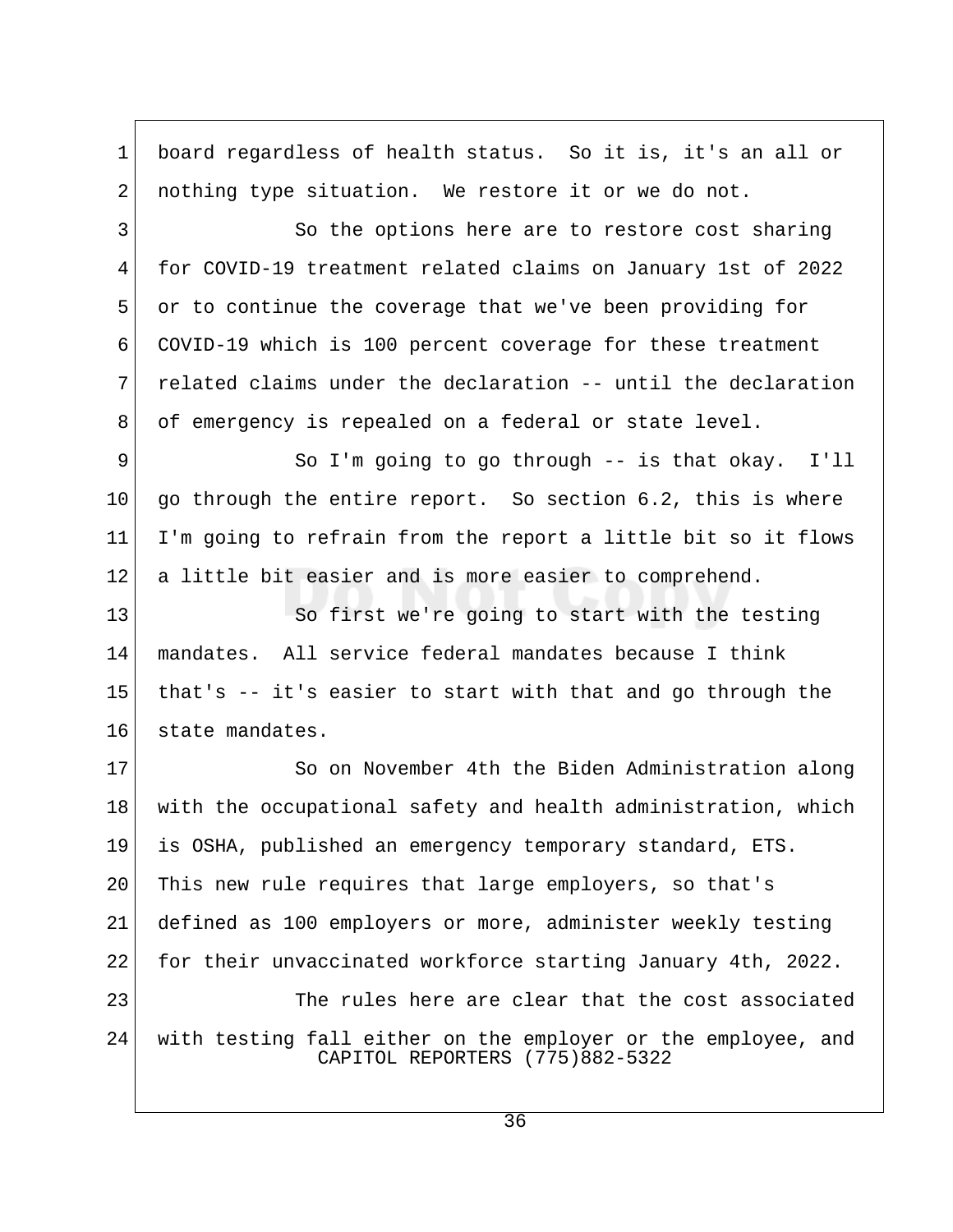1 that the decision falls on the employer as to who gets to 2 absorb those costs. There is no indication here that the 3 feds have any interest in covering these costs.

4 Since then this has been challenged in the courts 5 and Fifth Circuit Court of Appeals granted a motion to stay 6 the ETS. So this federal mandate is now in limbo until 7 further action is taken.

8 **B** However, let's move to the state mandate. The 9 state mandate, last August the state implemented a weekly 10 testing requirement for all unvaccinated employees. The 11 exceptions were for those employees considered fully remote 12 workers and those who worked in work places with a 70 percent 13 or above vaccination rate. So for example, PEBP is located 14 in the Bryan Building. No one at PEBP has had to test. No 15 unvaccinated employees have had to test since day one because 16 our building was designated as a building that was over that 17 70 percent vaccination rate since day one.

18 The division of public and behavioral health 19 secure on-site vendors to perform these weekly tests at 20 | several locations throughout the state at a cost of about 21 \$130 a test. So the numbers of employees that tested varied 22 week by week, but the average was about 2,700 that were 23 testing a week, and that number has since dropped pretty 24 significantly because more and more work sites are meeting CAPITOL REPORTERS (775)882-5322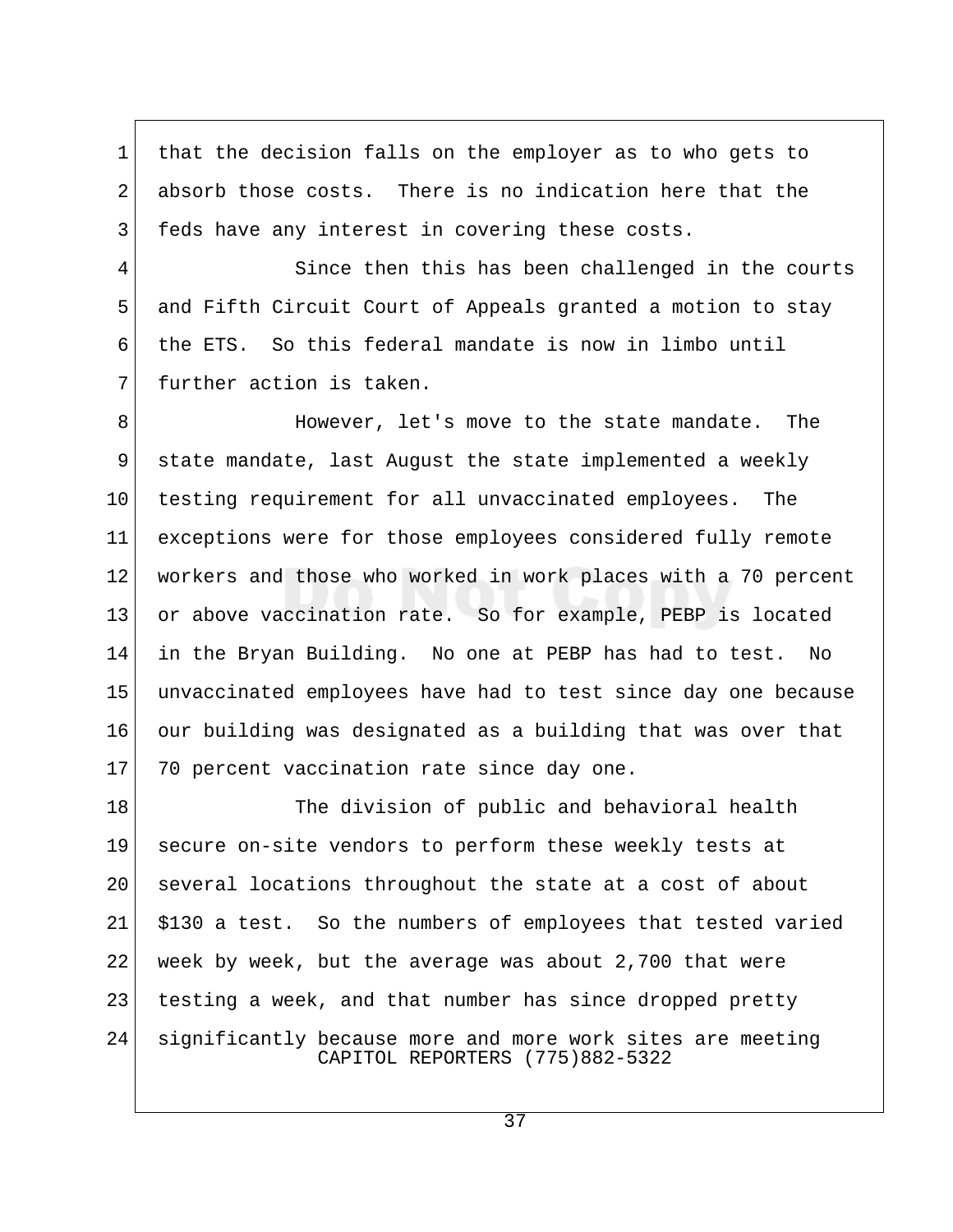1 that 70 percent threshold.

2 So it looks like the state is going to continue 3 the weekly testing and to align with the direction being 4 taken or by the White House, it is likely that that 70 5 percent workplace threshold will be eliminated. So that's 6 leaving about 5,000 state employees required to submit to 7 weekly testing because they are unvaccinated.

8 Also DPBH's contract used CARES Act funding, it 9 is expiring on December 17th. Meaning the state will need to 10 figure out another funding source to cover those costs moving 11 forward. In addition, the Nevada System of Higher Education 12 is also exploring their own testing option because although 13 NSHE has imposed a vaccine mandate on their employees there 14 are a number of employees who have received medical or 15 religious exemptions and will be required to submit to weekly 16 testing as well.

17 The most recent numbers that I've received from 18 NSHE, and this may be updated since then, it shows that 813 19 remain unvaccinated and 341 employees have received 20 exemptions.

21 NSHE has a deadline of December 31st. So any 22 employees who have not been vaccinated or received an 23 exemption by then will be terminated.

24 So why is PEBP involved in the testing mandates? CAPITOL REPORTERS (775)882-5322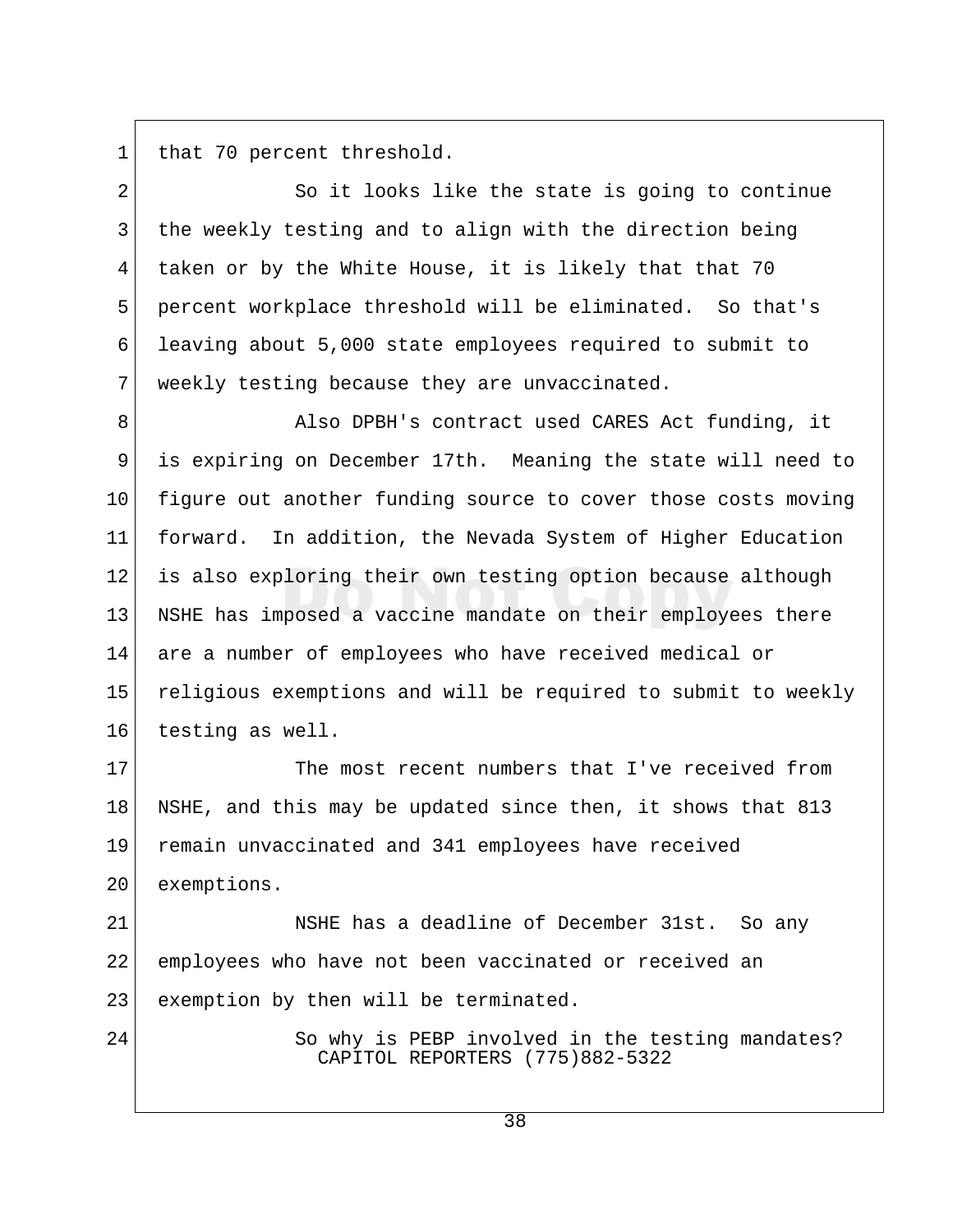1 First, let me start off with providing some background on the 2 federal requirements on COVID-19 testing coverage. Section 3 6001 of the Family's First Act requires that health plans 4 cover COVID-19 diagnostic testing, we'll talk about 5 diagnostic and surveillance in a minute, at no cost to the 6 member during the national public emergency period. So the 7 FFA does not require plans to cover surveillance testing.

8 PEBP is currently covering all types of testing 9 plans. So what is the difference between diagnostic testing 10 and surveillance testing. Unfortunately there is not a whole 11 lot of clear guidance on this. But surveillance testing is 12 similar to, for example what the state is doing where 13 unvaccinated workers are required to submit weekly to -- to 14 receive a weekly test if they have not been vaccinated.

15 A diagnostic test is someone that is -- that has 16 symptoms, right. So you're coughing. You have a fever. Any 17 kind of symptom that is related to COVID-19, suspected you 18 have COVID-19 that is diagnostic. The difference here is 19 that a diagnostic test is mandated to be covered by insurers 20 whereas surveillance is not.

21 Most insurers nationwide do not cover 22 surveillance testing. The problem is that there's, again, 23 very little formal guidance on what qualifies as a diagnostic 24 test and what qualifies as surveillance. In fact, PEBP has CAPITOL REPORTERS (775)882-5322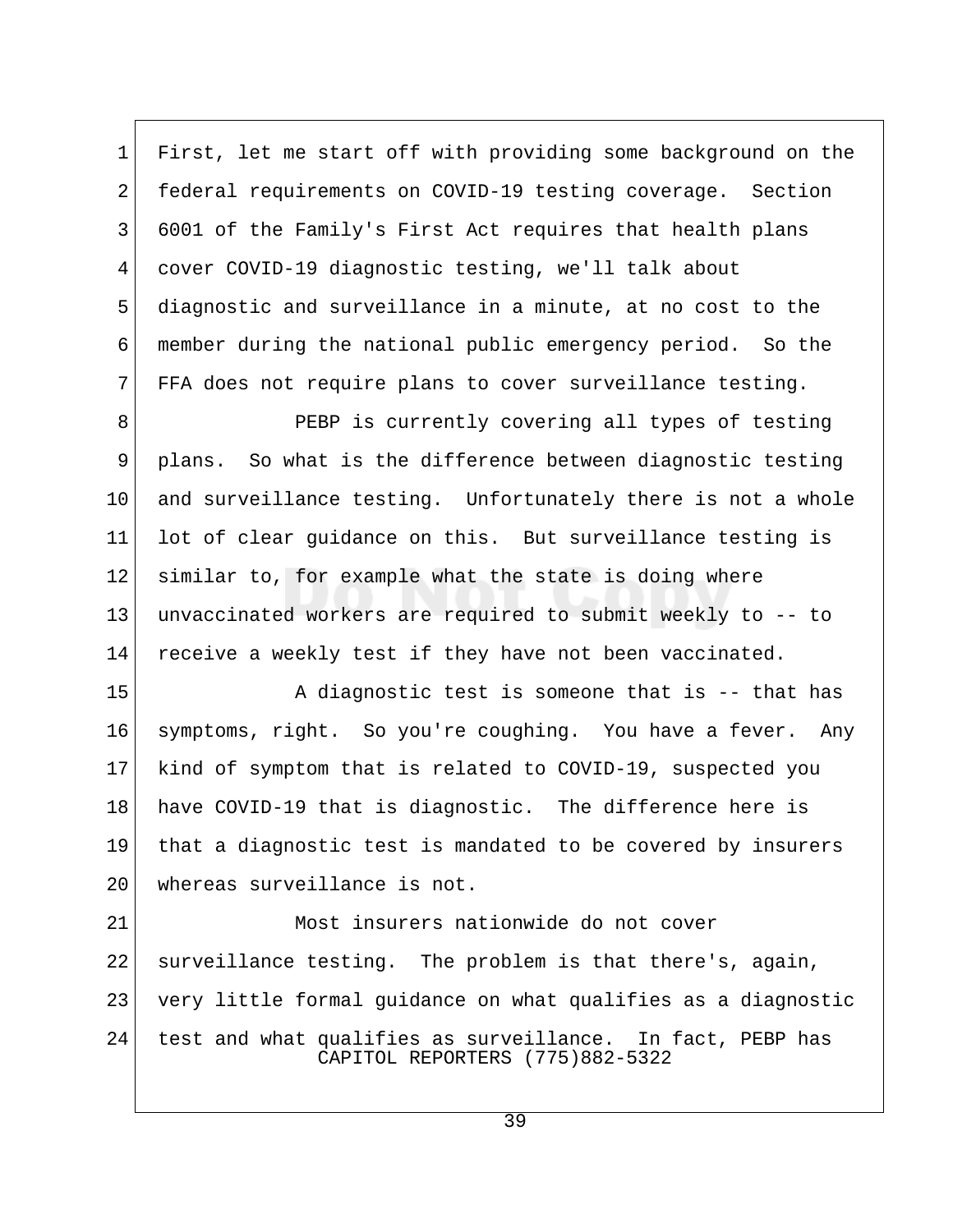1 seen only five surveillance claims come through our program  $2$  since the beginning of the pandemic.

3 So what I'm hearing from the industry is that 4 insurers are having to dedicate resources to identify 5 possible claims that are being submitted by providers that 6 are likely surveillance and not diagnostic. So what does 7 that mean? That means that when they see a provider 8 submitting a claim for John Smith for a COVID test week after 9 week after week, that is likely a surveillance test and not a 10 diagnostic test.

11 So providers are or insurers are having to 12 dedicate resources to sift through this and identify that and 13 push back on insurers. They are pushing back on providers 14 and without real clear guidance. I think it's easy to 15 understand why this can be a problem once more and more 16 employers begin implementing testing requirements.

17 Given that many employees were already testing 18 | through other channels besides the state on-site option 19 likely using their insurance or the PEBP insurance, to be 20 tested through private providers, the Governor's office and 21 DPBH reached out to PEBP with the hope that PEBP may be able 22 to coordinate an alternative process at possibly a lower cost 23 option to the state. So PEBP's ability to leverage existing 24 resources and steer members may help contain costs and better CAPITOL REPORTERS (775)882-5322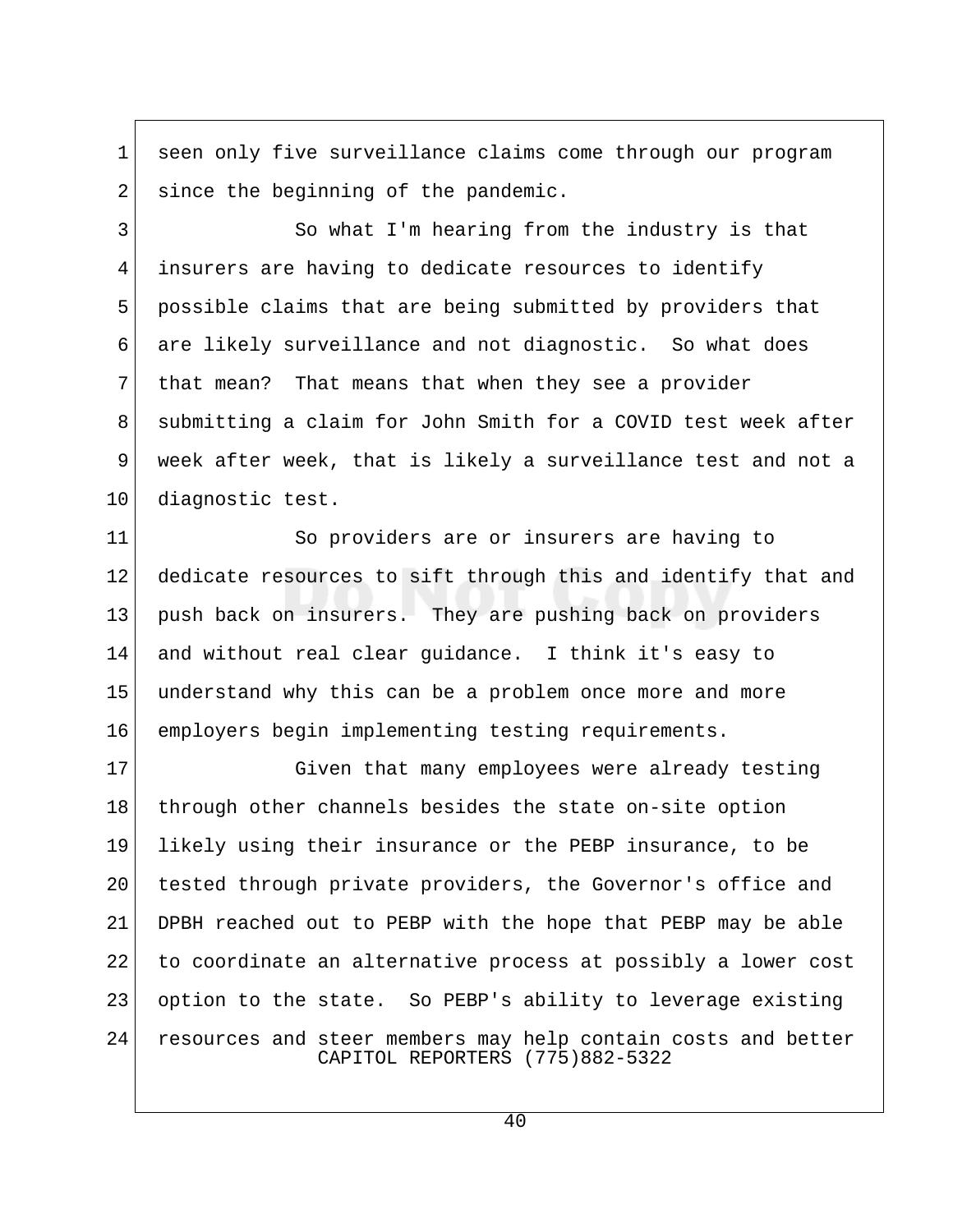1 project expenses associated with this testing.

2 This PEBP staff began to work with our partners 3 to research these efforts we discovered that failing for 4 COVID testing is anything but simple. It can vary widely and 5 providers have a lot of discretion on what and how COVID 6 related claims are billed. Testing can range anywhere from 7 zero dollars to hundreds of dollars.

8 So PEBP discovered was claims billed through 9 pharmacy or they can be billed to the feds through an 10 agreement between pharmacies and HHS. Since these claims 11 don't go through the PBM PEBP has no data on how many 12 employees, how many PEBP members have -- have had a test 13 administered through this option.

14 But there's an exception to that. We also found 15 that members who had accessed pharmacy mini clinics or 16 drive-thru testing they were being billed through medical. 17 These costs were somewhere in the 130 dollar range because 18 they included the testing and then also the associated 19 provider visit.

20 Then there's other options such as LabCorp or 21 Quest and they tend to be somewhere in the 75 dollar range 22 and then there's higher costs facilities. If you go to an 23 urgent care center, something like that it can be several 24 hundred dollars for a COVID test. CAPITOL REPORTERS (775)882-5322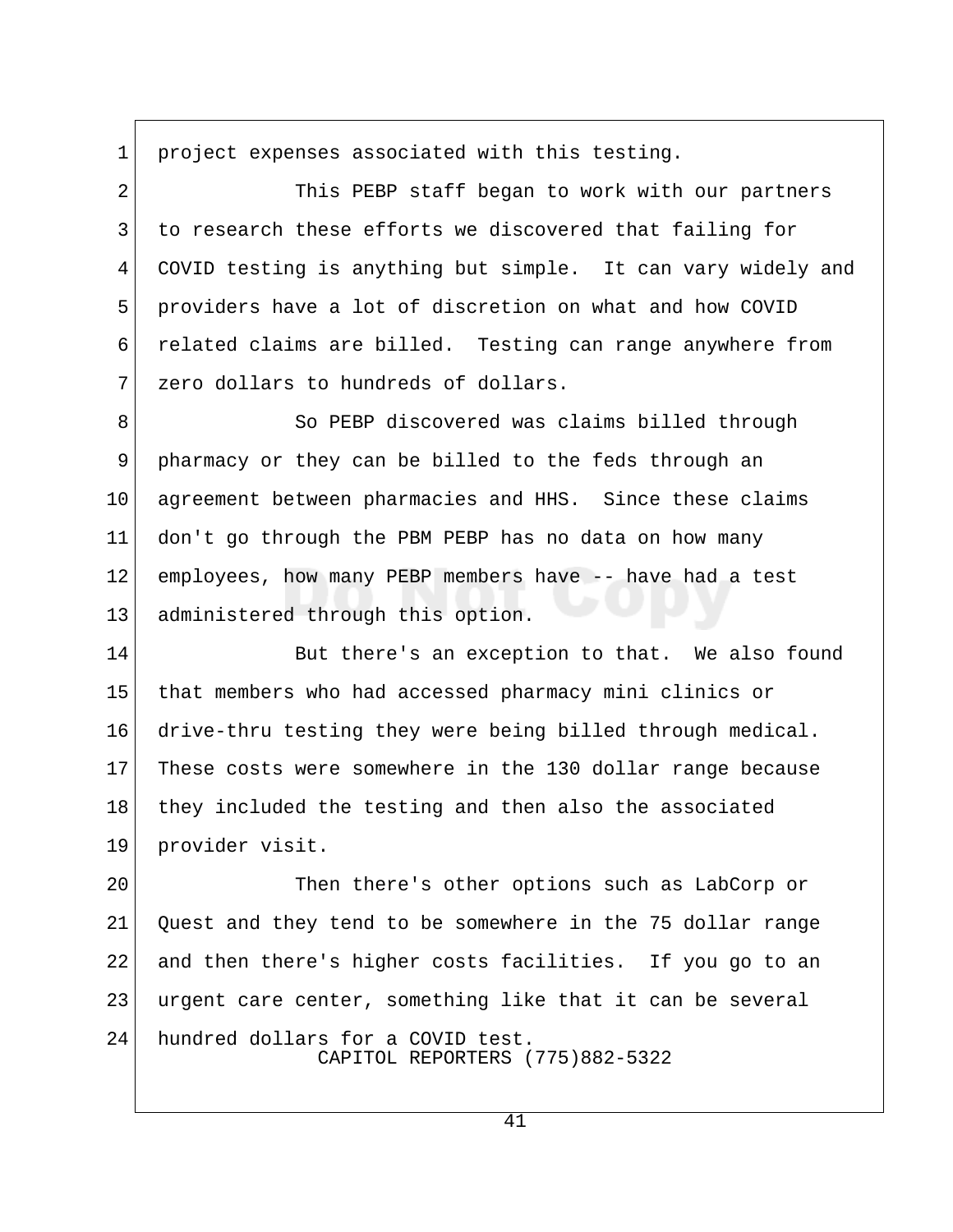1 Finally, there's other options that are free 2 because insurance information is never collected. So that 3 can be, you know, option such as health district testing 4 sites. So to come full circle, both NSHE and the state will 5 be conducting employer testing. Neither are funded to absorb 6 those costs moving forward. So shifting the cost on to the 7 employee potentially opens up a loophole.

8 Employees who are subject to pay for testing will 9 quickly realize that seeking a COVID test elsewhere will be 10 covered 100 percent through insurance at no cost to the 11 employee because, remember, providers are billing at 12 diagnostic rates, not at surveillance -- not using the 13 surveillance codes and, therefore, those costs are likely 14 going to end up being -- having to be absorbed by the plan 15 regardless.

16 So far the plan has paid about 3.4 million 17 dollars in testing costs. Again, that's just through the 18 medical side. We don't know how many have received testing 19 through the pharmacy side at zero dollars and how much that 20 has been paid by the feds.

21 This is not inclusive, that 3.4 million dollars 22 is not inclusive of the cost paid through the DPBH on-site 23 testing contract.

24 The delivering the weekly testing through CAPITOL REPORTERS (775)882-5322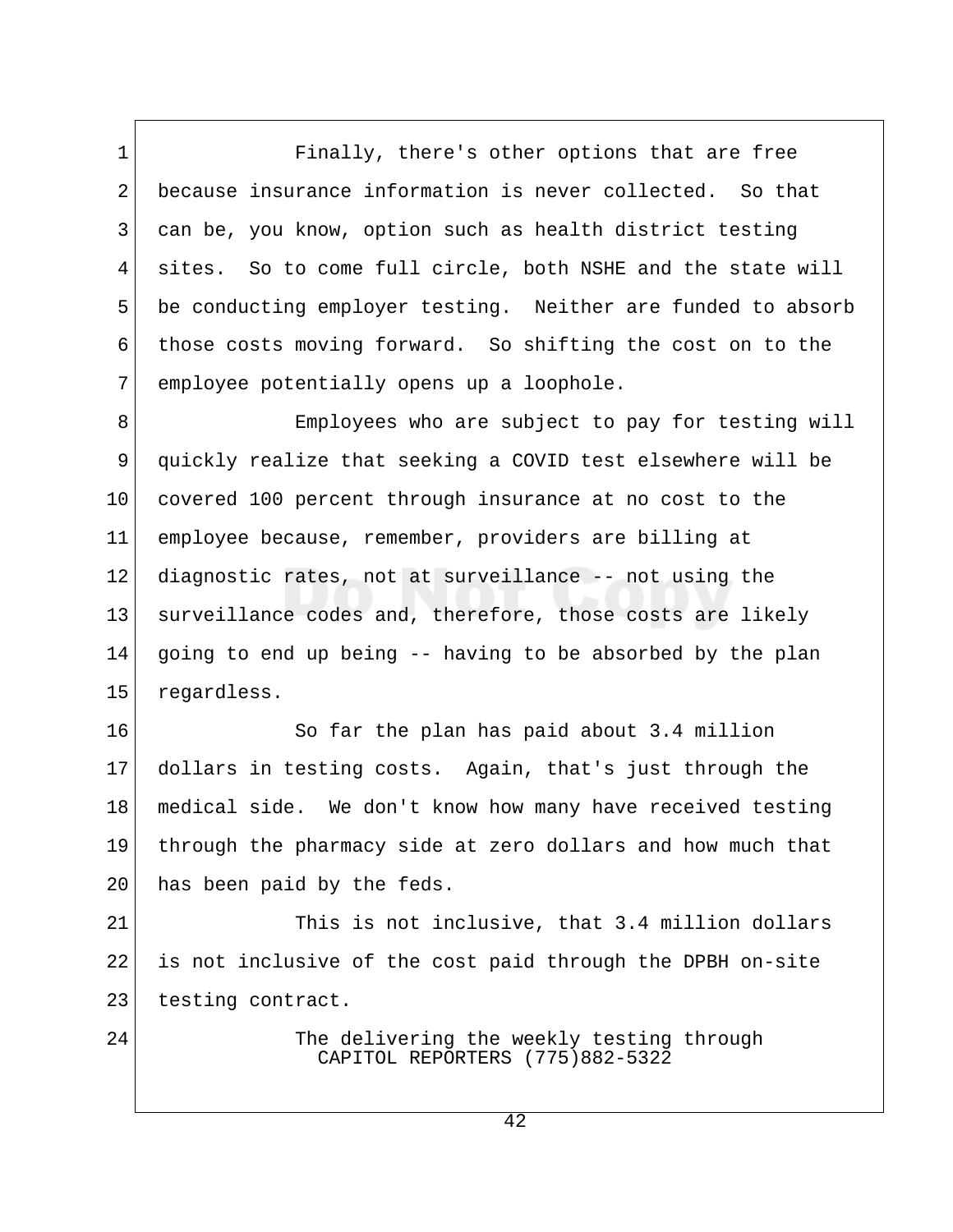1 insurance will allow PEBP to control and plan for cost. PEBP 2 has been exploring other options that replicate the state's 3 current on-site testing process, and we have several options 4 that appear to be very viable. One option is offering an 5 on-site solution which is about \$60 per test. And another 6 option we're looking at explores a self-administered at-home 7 testing service using a telemedicine type provider who 8 oversees the testing and then logs the results. That's about 9 half the cost, about \$33 a test. While these options have 10 yet to be flushed out it allows PEBP to pivot quickly and 11 better plan for future liabilities of the program.

12 So the options here really we're looking at, one, 13 is to deny coverage for surveillance testing. We can do 14 that, but we all know that no one is billing using 15 surveillance codes. Providers are billing using diagnostic 16 codes, and until that changes the plan is going to be really 17 liable for all those costs that come in for testing.

18 So the second option is to provide 100 percent 19 coverage for surveillance testing only through PEBP approved 20 solutions. So these are low cost solutions we can steer 21 members to and provide to better be able to plan for the cost 22 of the testing program.

23 And then the third option is to continue to 24 provide 100 percent coverage for all COVID testing. It's CAPITOL REPORTERS (775)882-5322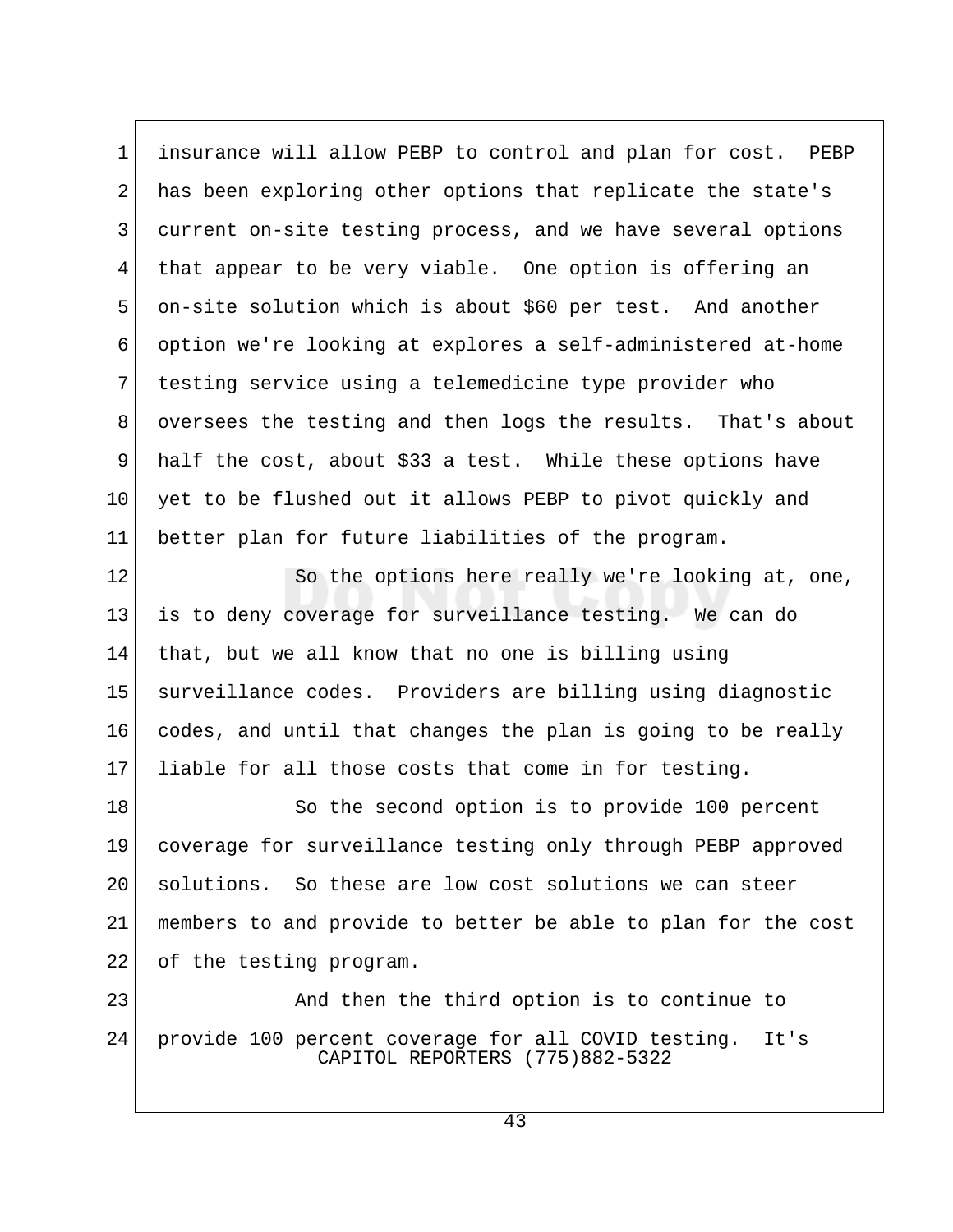1 important to note here that no matter what the health plan 2 will likely assume increased cost related to this overall 3 increase in mandated testing not just for the state but other 4 employers who want to put this into place. If people use 5 providers who are billing this as a diagnostic test insurers  $6$  will be subject to pay for that because we are federally 7 mandated to pay for COVID-19 claims, testing claims.

8 So that leads me into 6.3 which is the COVID 9 surcharges. A recent survey indicated that about 70 percent 10 of unvaccinated employees would be motivated to get 11 vaccinated if surcharges were imposed on them. Delta 12 Airlines and several other private employers have implemented 13 surcharges already as a way to recoup COVID related costs on 14 their self-funded health plans.

15 Delta estimated that the average COVID 16 hospitalization costs on their plan is about \$50,000. In 17 some instances employers have reported that their vaccination 18 rates have increased about 20 percent after a surcharge was 19 imposed.

20 PEBP reached out to other public sector health 21 plans and while most have not implemented a surcharge of this 22 type many many were interested and expected to consider it at 23 | some point. Those health plans that we reached out to were, 24 had asked PEBP to share with them what, you know, what PEBP CAPITOL REPORTERS (775)882-5322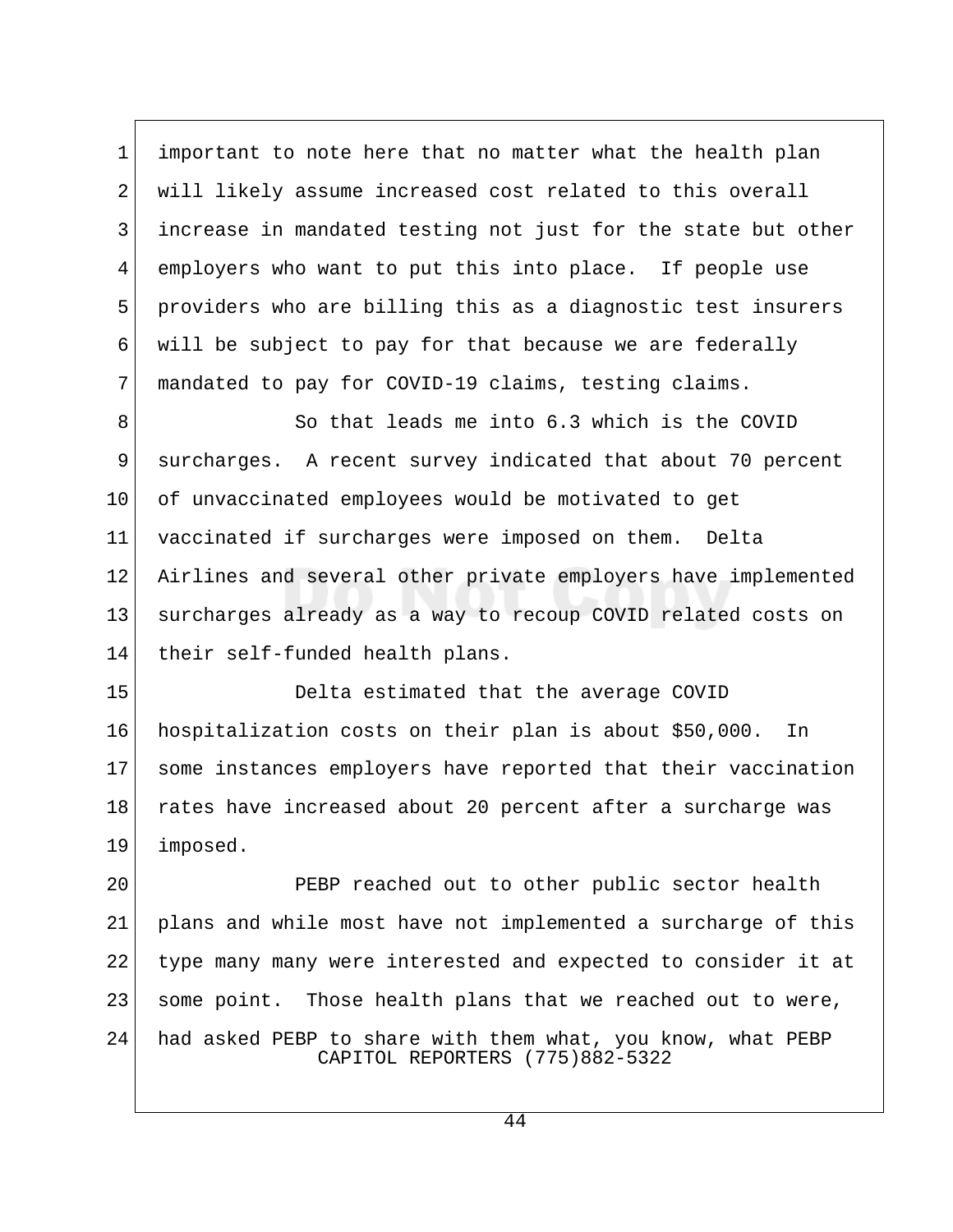1 discovers going down this track.

2 So why does PEBP need to consider surcharges? 3 The original intent of this proposal was to cover increased 4 claims associated with the treatment of COVID-19. And to be 5 clear, that is still a major concern. Just this week PEBP 6 had a claim come in for half a million dollars in bill 7 charges for a patient that was hospitalized from COVID who 8 later passed away. I've told this story before. I think at 9 every Board meeting there's several COVID stories that PEBP 10 has shared with the Board and the public. This is  $-$ - this is  $11$  not going away. These costs are here to stay.

12 And yesterday I happened to look at a report of 13 pending high cost claims, those are claims that have not yet 14 been paid and are over 100,000, \$100,000. And six out of the 15 top 20 highest cost claims were due to a COVID diagnosis. So 16 there's definitely, it's quite clear that COVID is a major 17 cost driver in terms of treatment and hospitalization costs.

18 Now we have an additional factor which is 19 employee testing cost. The combination of both of these 20 potential costs put the plan in a situation where we must 21 identify revenue sources to cover these increases. PEBP is 22 largely a taxpayer funded plan. Outside of employee premiums 23 it's a taxpayer funded plan. And since we do not have the 24 ability to adjust the state subsidy portion outside of CAPITOL REPORTERS (775)882-5322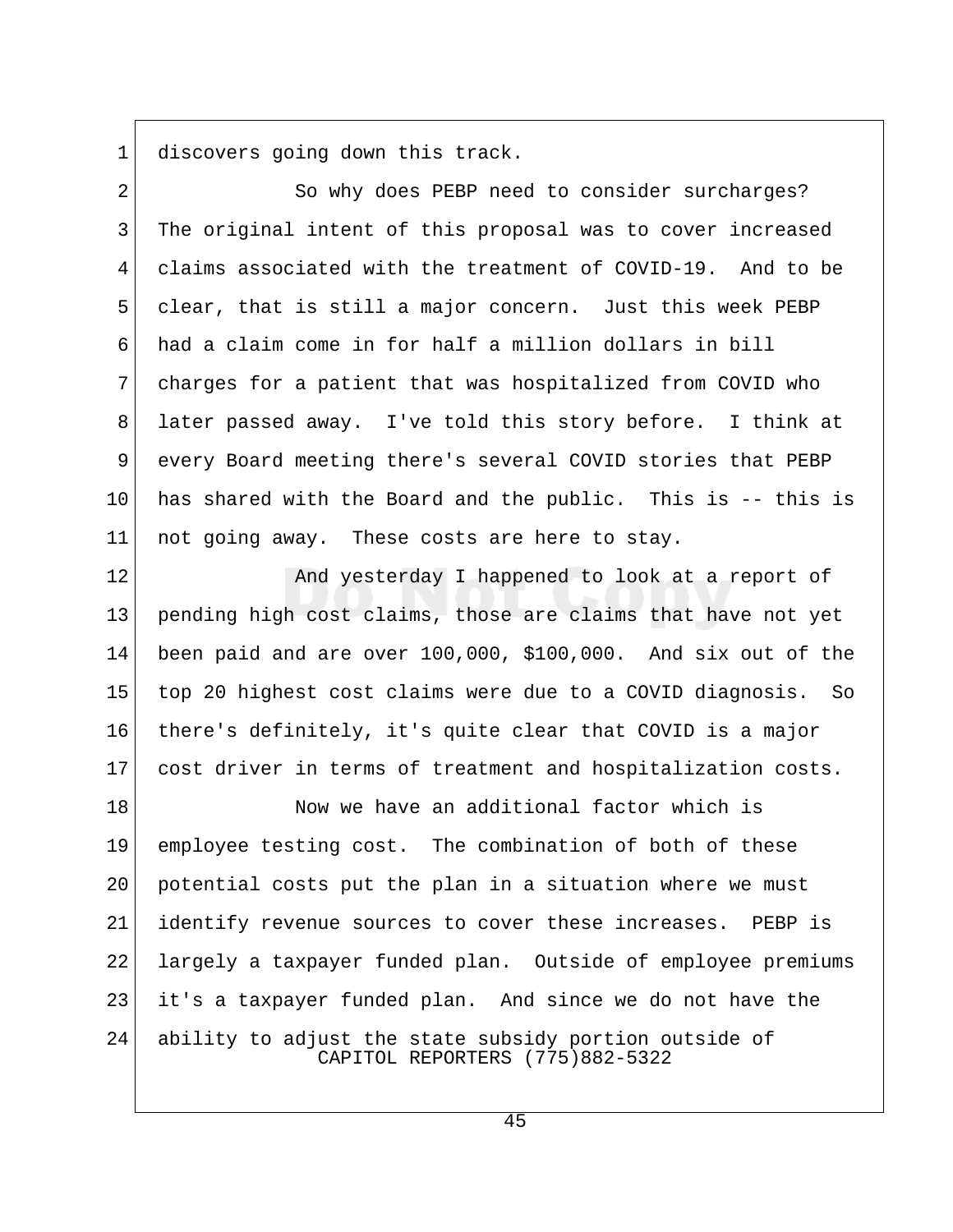1 legislative session we have no choice but to look at other 2 options.

3 The only revenue option that we exist with is the 4 employee premium side, right. So we do not collect 5 additional revenue to offset -- if we do not collect 6 additional revenue to offset the cost associated with COVID 7 hospitalizations and testing then those costs will have to be 8 absorbed by the plan in the form of either higher premiums 9 for all members or reduced benefits which in turn may impact  $10$  the discussion that we have in Agenda Item 7.

11 So to go over the legal requirements a bit, in 12 response to the overwhelming interest on this subject, the 13 department of labor recently released new guidance confirming 14 the legality of COVID surcharges. It's similar to smoking 15 surcharges that have been imposed by plans in the past.

16 And they also provided a clear roadmap for health 17 plans to use when considering the implementation of a 18 surcharge. HIPAA prohibits health plans from discriminating 19 against participants based on a health factor. A health 20 factor can be an individual's health status, a medical 21 condition or receipt of health care. Vaccination status 22 falls under that category as well. But despite this, HIPAA 23 permits different premiums for participants complying with 24 programs of health promotion and disease prevention, so CAPITOL REPORTERS (775)882-5322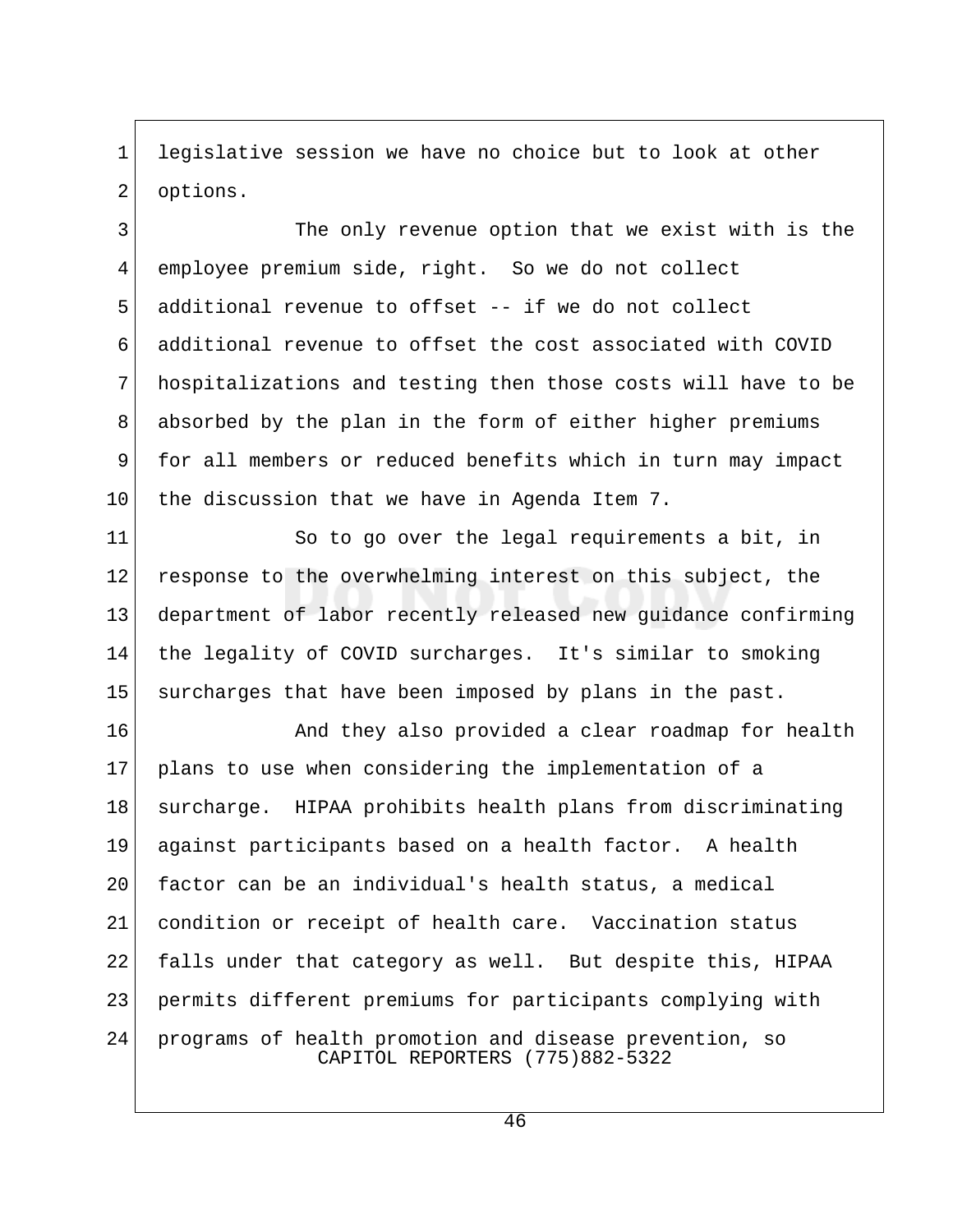1 a.k.a. wellness programs.

2 These are two types -- there are two types of 3 wellness programs at participatory which basically uses the 4 carrot method to incentivize a member to satisfy a health 5 requirement.

6 **And then there's the health contingent.** A health 7 contingent program is broken out into two categories, 8 activity based and outcome based. Requiring a member to pay 9 a higher premium to obtain a particular health status, like a 10 COVID-19 vaccination is an outcome based program. Outcome 11 based programs must offer reasonable alternatives. So in the 12 case of a COVID surcharge the plan will have to provide 13 another way for an unvaccinated member to avoid the surcharge 14 and pay the same premium as a vaccinated member. The most 15 common practice here is to offer a waiver option for health 16 or religious purposes.

17 For the dollar amount the plan can impose on a 18 surcharge there's several federal laws that must be taken 19 into consideration. Health insurance must still be 20 considered affordable under the Affordable Care Act, meaning 21 that the least expensive employee only, and that's important, 22 the employee only premium option must be less than the 23 9.83 percent of the employee's household income.

24 So since PEBP and most employers do not have CAPITOL REPORTERS (775)882-5322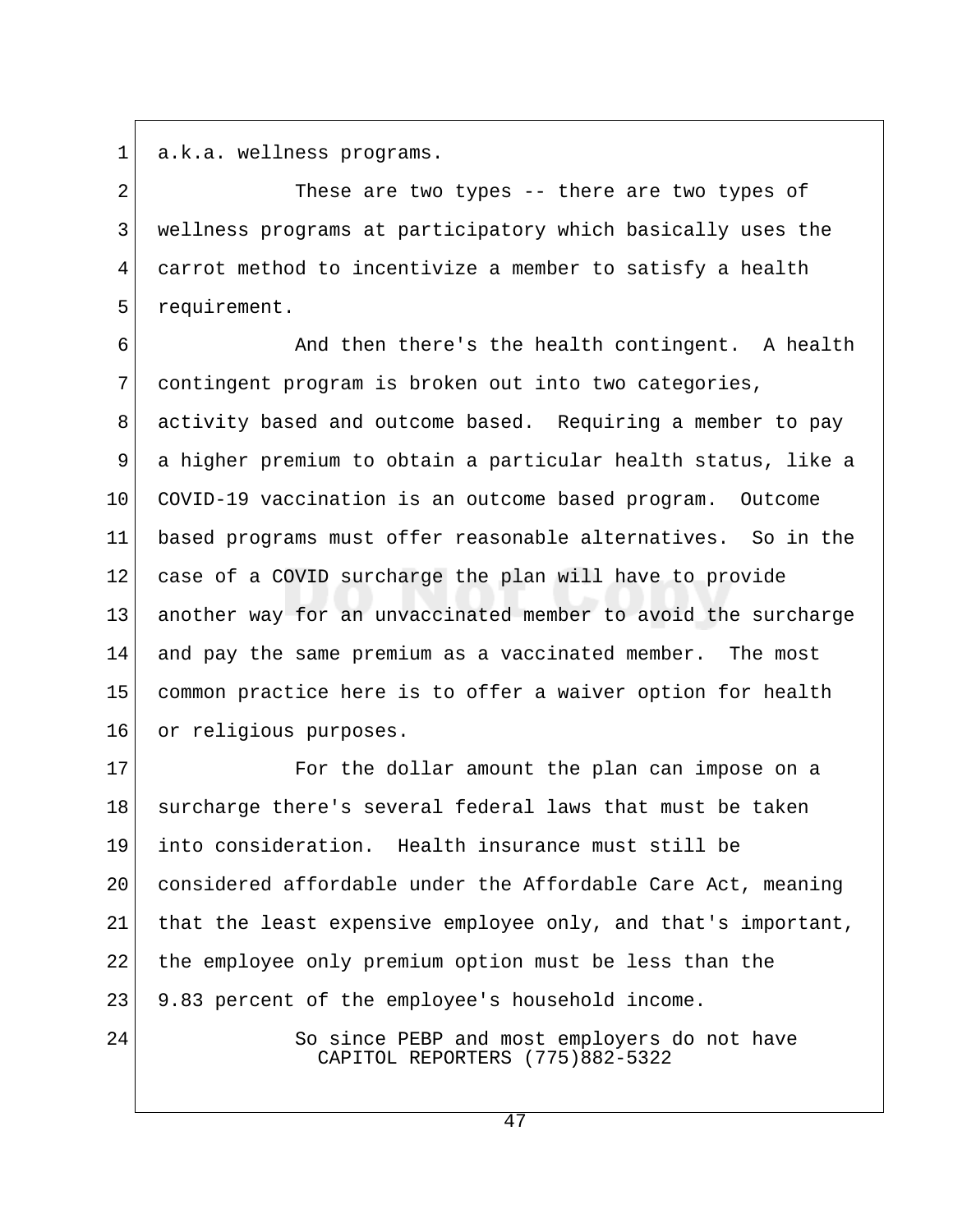1 access to this information the IRS provides some Safe Harbor 2 Rules to determine affordability. These Safer Harbor Rules 3 take into consideration things like poverty, federal poverty, 4 FPO and minimum wage. Ultimately though the surcharge is 5 limited to 30 percent of the total cost of the employee only 6 coverage. Using this information PEBP determined that the  $7$  limit for the employee surcharge is kept at \$55. So we 8 cannot impose anything more than \$55 on an employee.

9 While the dependent surcharges must still comply 10 with HIPPA wellness rules they are not subject to the same 11 limitations that employee surcharges are. So employers have 12 a lot more flexibility in dependent surcharges in that 13 amount. PEBP anticipates needing about \$175 for surcharge 14 for dependents in order to recoup sufficient revenue to 15 offset the expected expenditures of the plan.

16 So in this, we took some assumptions and, again, 17 there's a good possibility that these assumptions will change 18 because out of those 5,000 employees we don't know how many 19 have -- you know, will get vaccinated, how many will get 20 exemptions, how many are remote workers who are not subject 21 to this, right. So there is some assumptions here that we're 22 using.

23 The first one is cost. So originally we were 24 looking at, you know, the different types of testing and what CAPITOL REPORTERS (775)882-5322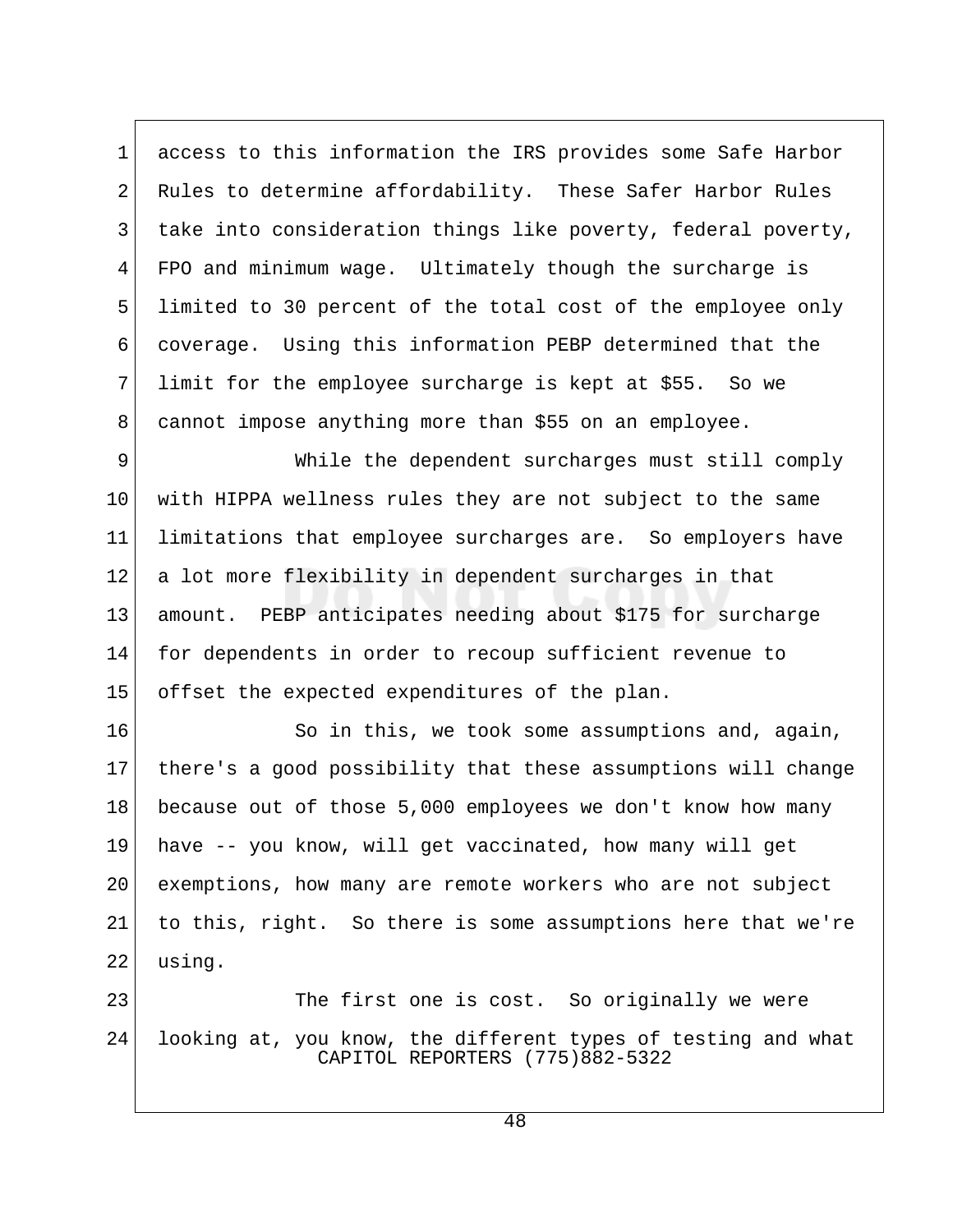1 we could expect these costs to come in at for the testing 2 cost. And we're looking at probably 40, 60, 80, so low, 3 medium, high, right, and that's based on our ability to steer 4 members to -- to our preferred cost options.

 5 We're also looking at, you know, the 5,000 6 unvaccinated state employees. At the time that this report 7 was written, you know, the 1,250 unvaccinated NSHE employees, 8 95 percent of them being enrolled in PEBP. And then we're 9 looking at five percent surcharge exemption rate. This is 10 based on Aon internal tracking of experience using other -- 11 other private sector health plans. They are looking at five 12 percent received in exemption or a waiver.

13 And then the dependent surcharge assumes 14 dependents 18 years of age or older. So we have no intent on 15 imposing a surcharge on any individual under 18. So it is 16 adults over 18, whether they are spouse or a dependent child.

17 So if you look at on page eight the table there, 18 it takes a look at the surcharge revenue, what we're 19 expecting and the testing cost. So this really -- I mean, in 20 looking at the medium here is we're looking at about 21 \$18,000,000 that we are anticipating of expenditures related 22 to this, and this is not including medical costs. This is 23 just including the testing.

24 And so through these surcharges, the 55 and the CAPITOL REPORTERS (775)882-5322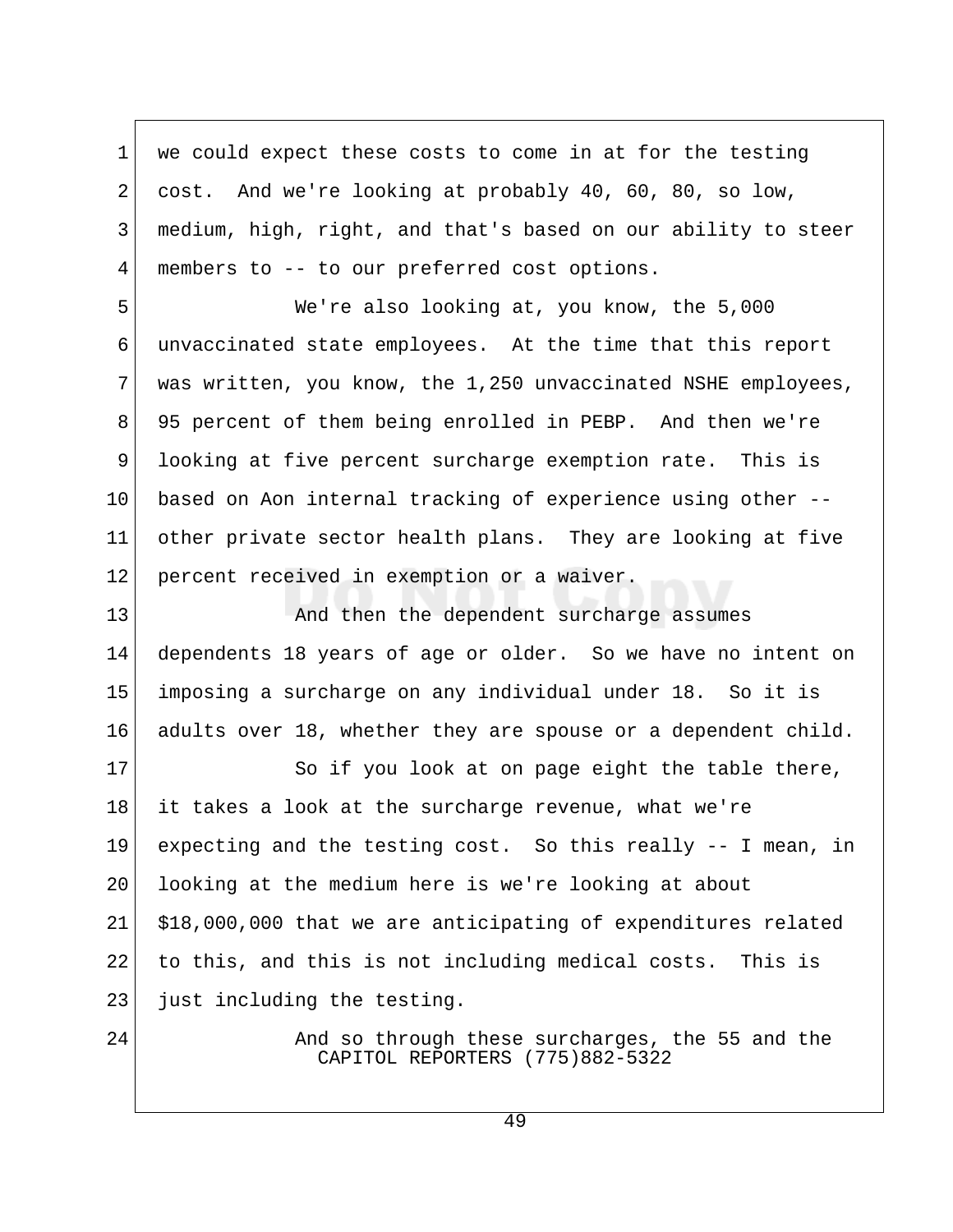1 175, the expected revenue here would be about that 18,000,000 2 that is necessary to, you know, bring that revenue to meet 3 the expenditure cost.

 4 So, like I said, it's important to note this is a 5 very fluid situation. And as PEBP receives more accurate 6 data around these numbers the projections and the tables may  $7$  likely change, and we do have the ability in the future to 8 make some adjustments moving forward, but we do need to make  $9$  a decision today at least to  $-$  to have something to go on.

10 The following are just some of the dependencies 11 that can greatly impact plan cost in the coming months. So 12 the legality of the federal mandate, again the state mandate, 13 what we're looking at in terms of, you know, how many 14 employers are looking at surveillance testing, vaccination 15 numbers, remote workers and then also terminations, how 16 many -- how many of those NSHE employees that are left are -- 17 will be terminated on December 31st.

18 Hospitalization costs, like I said, I mean, we 19 have got a whole lot of pending costs out there that are 20 COVID related.

21 And then we have that COVID pill that is likely 22 due to be released or approved hopefully in, you know, the 23 next coming months. And the cost to that could be if the 24 feds decide not to pick it up and insurers have to pick it up CAPITOL REPORTERS (775)882-5322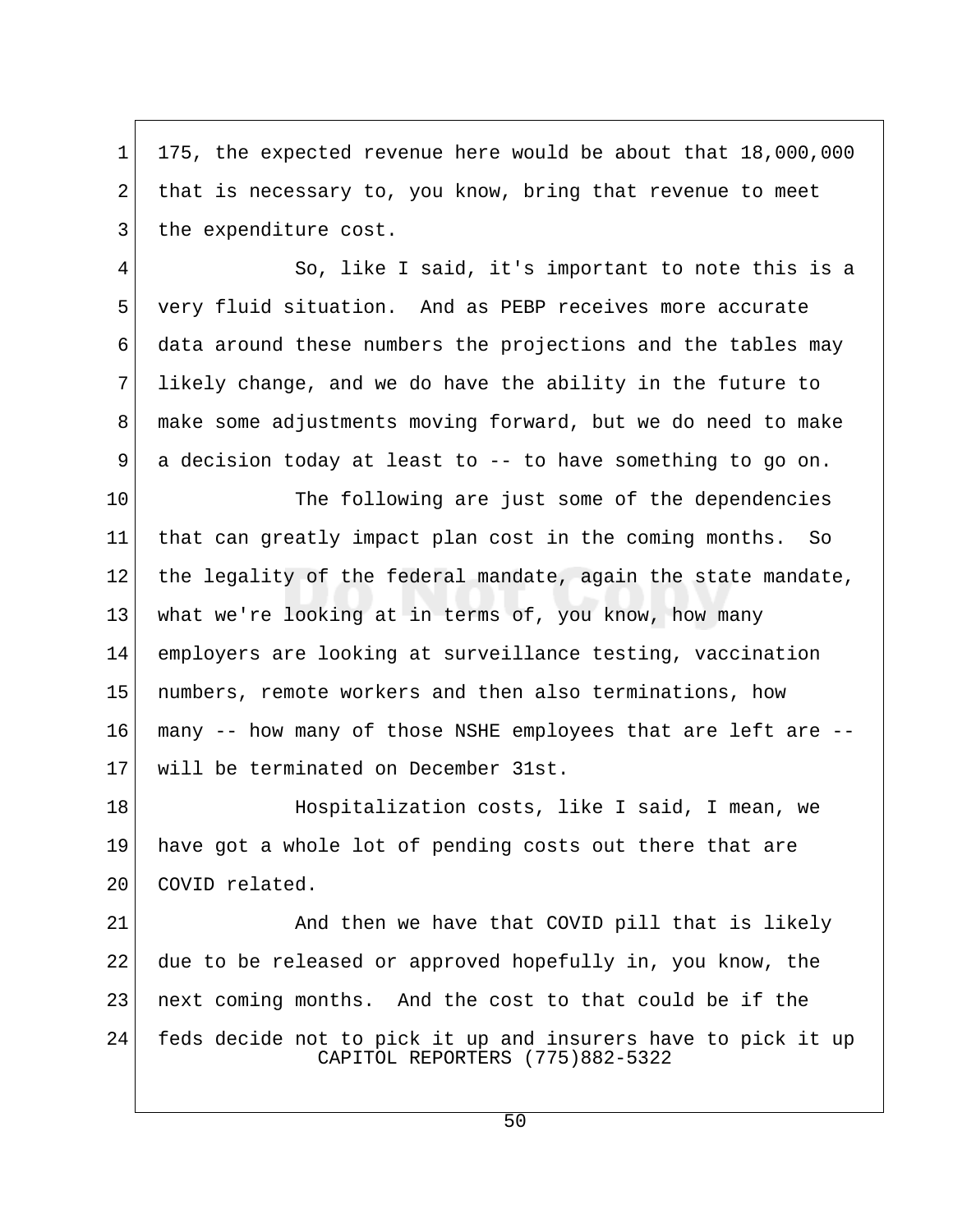$1$  it could be a significant cost to insurers as well. 2 So as more data is gathered PEBP expects to 3 adjust the dependent surcharge amount. But, like I said, we 4 really do need to start somewhere, and this is from the data 5 we have today that the 175 and 55 is what we're looking at.

 6 So the process, a lot of it is not flushed out 7 yet because, again, we're in the early stages, but PEBP's new 8 enrollment and eligibility system vendor has implemented 9 functionality that allows employers to administer a COVID 10 surcharges, similar to how smoking surcharges are managed. 11 Employees would have the ability to upload copies of their 12 vaccine cards beginning in January through the end of open 13 enrollment in May.

14 We are also looking at PEBP has the ability to 15 access the state's vaccination data as an insurer. And so to 16 make it easier on employees we may be able to absorb that 17 data and the vaccination data, and so those already received 18 vaccinations we'll have it on record.

19 The system can also accept vaccination data from 20 an outside source so we're exploring that. Members who have 21 not provided proof of the vaccine by the end of open 22 enrollment would be assessed the appropriate surcharge on 23 their plan year '23 premium so that is beginning July of 24 2022. As unvaccinated employees become fully vaccinated and CAPITOL REPORTERS (775)882-5322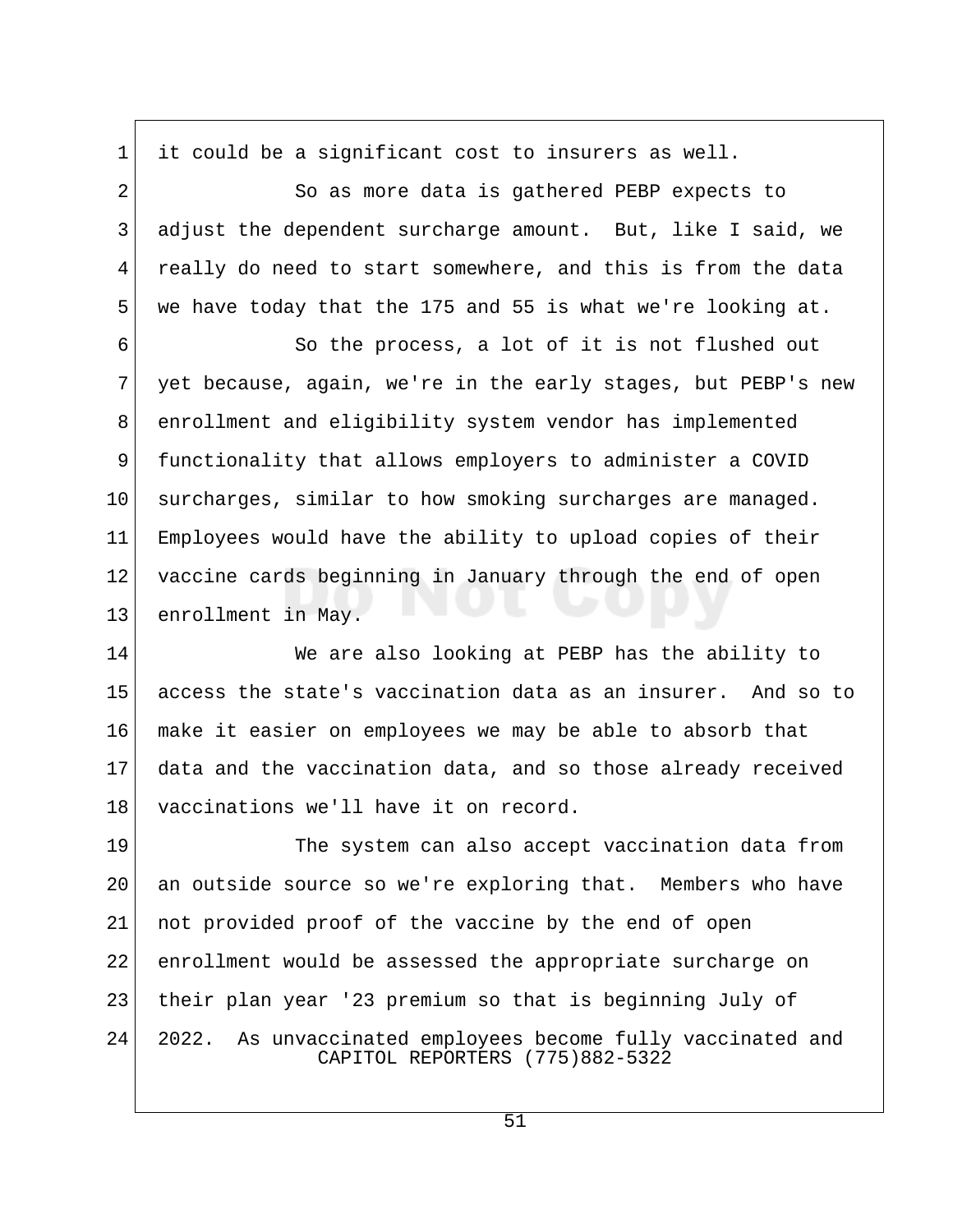1 provide the proof to PEBP the surcharge would be removed.

2 And so exemptions, to meet the reasonable 3 alternative requirement PEBP would allow unvaccinated members 4 to submit medical and religious exemption request. NSHE who 5 recently mandated vaccination among both staff and students 6 has already established an exemption process which requires 7 those seeking a medical exemption to submit a form completed 8 by a medical provider and those who may be seeking a 9 religious exemption. PEBP will be working closely with the 10 Governor's office and legal counsel and would likely 11 establish a very similar exemption process to the one that 12 NSHE put into place today.

13 So the recommendations here are to, one, 14 reinstate cost sharing for COVID related treatment and 15 hospitalization and apply existing plan rules to COVID 16 related treatment and hospitalization plans effective January 17 of 2022. Allow surveillance testing coverage only through 18 PEBP sponsored vendors. And three, implement a COVID 19 surcharge effective 7-1-22 for all unvaccinated primary 20 members of \$55 per month per employee and implement a 175 21 dollar a month COVID surcharge effective 7-1-22 for 22 unvaccinated spouses and domestic partners and dependents 23 18 years of age or older.

24 So I know that was a whole lot of information. I CAPITOL REPORTERS (775)882-5322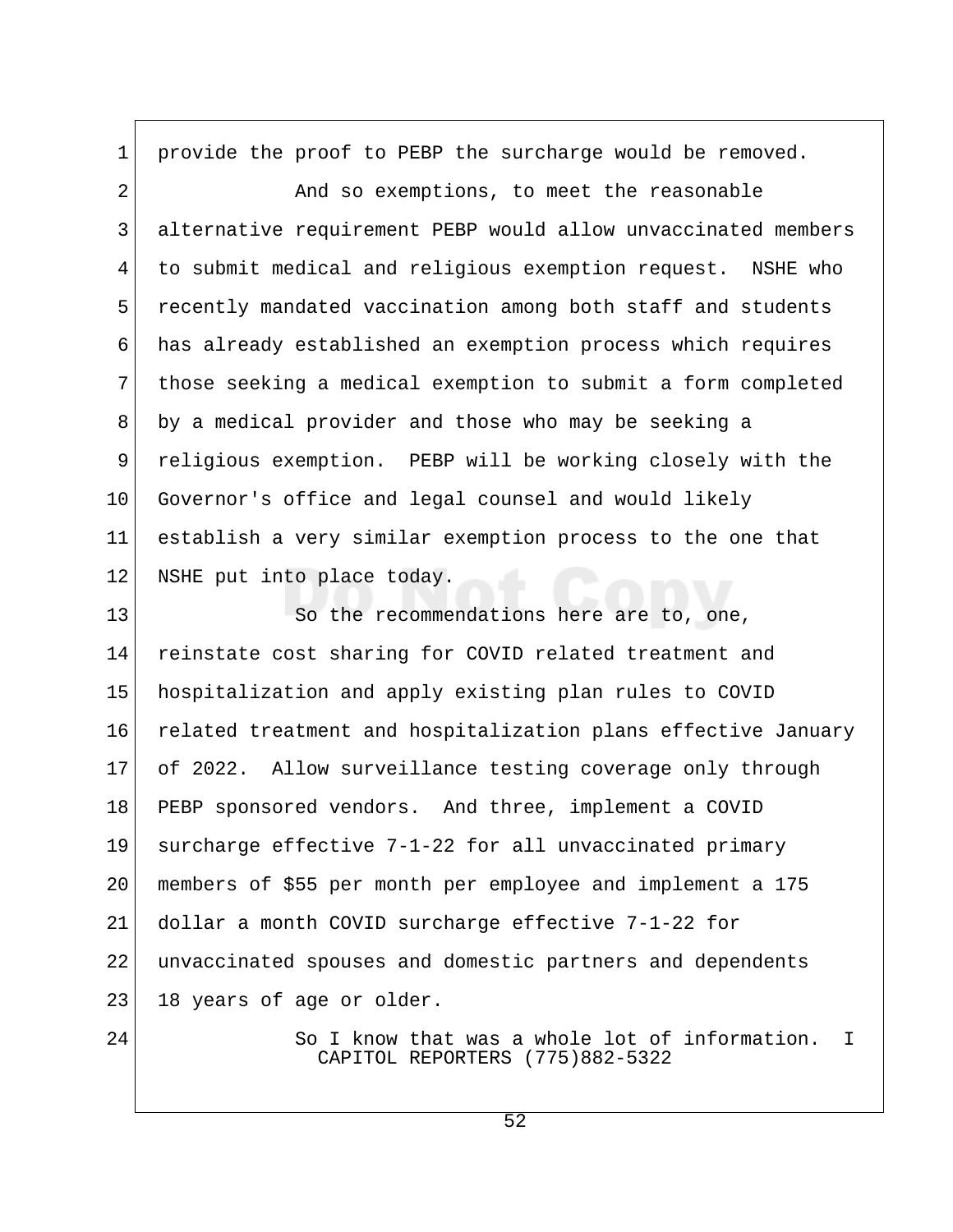1 am willing to discuss and take questions.

 2 CHAIRWOMAN FREED: Okay. Thank you for walking 3 us through that. I'm going to open it up to the Board for 4 questions because I'm sure there's a lot of them. But I want 5 to, something you said about page eight of the staff report 6 caught my ear and I wanted to get it sort of on the record. 7 In that box on page 18, we've got, using these 8 assumptions we got surcharge revenue and then 18.4 million 9 cost and then testing cost in the mid range assuming it's a  $10$  60 dollar test of 18.5 -- 18.6 million so a differential of 11 \$150,000 there. 12 But we also heard that COVID treatment is the 13 significant cost driver. You mentioned six out of 20 of high 14 cost claims. That's about -- that's 30 percent, if I'm not 15 mistaken. 16 So the recommendation is to impose a surcharge on 17 employees and unvaccinated employees and unvaccinated spouses 18 and dependents 18 and older to cover testing costs as 19 anticipated because we have a lot of uncertainty around 20 testing costs or is it testing plus treatment costs, claims

22 MS. RICH: So Laura Rich for the record. So 23 quite honestly, I mean, so we're limited in what we can 24 assess in a surcharge. So \$55 is what we're limited for the CAPITOL REPORTERS (775)882-5322

21 costs?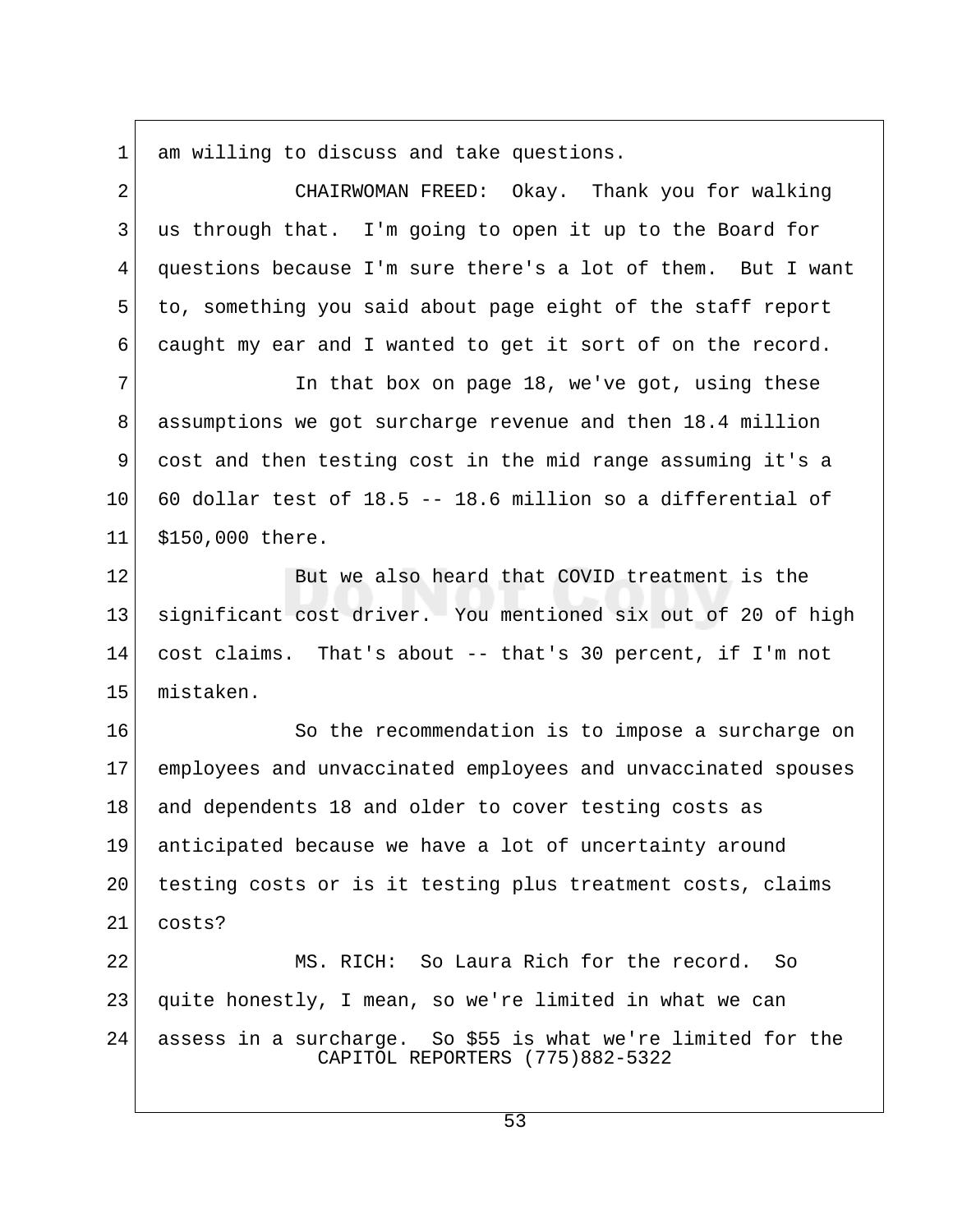1 employee. So we have to pick up the rest of the cost through 2 the dependents surcharge. Now this is only addressing the 3 testing cost. We can certainly add in the anticipated COVID 4 hospitalization and treatment on this, but then we're looking 5 at very significantly high numbers for the dependent 6 surcharge, and staff wasn't prepared to really go above that  $7 \mid 175.$ 8 CHAIRWOMAN FREED: Okay. Okay. Got it. So the 9 surcharge is to cover the testing costs. The cost sharing is 10 to bring PEBP in line with other health plan, tier health 11 plans in Nevada, as well as large public sector health plans 12 in other states and from that end tackle the claims cost  $13$  side? 14 MS. RICH: That is correct. 15 CHAIRWOMAN FREED: Okay. Thank you for 16 clarifying that. Understanding, Board Members, I want to 17 open it up for questions. 18 MEMBER BARNES: Chair Freed, for the record Jim 19 Barnes. I would like to ask a question of the Governor's 20 office representative. 21 CHAIRWOMAN FREED: All right. We'll give him a 22 second to get to the table. 23 MEMBER BARNES: Yes. My question is why aren't 24 American Rescue Plan funds being used to provide the required CAPITOL REPORTERS (775)882-5322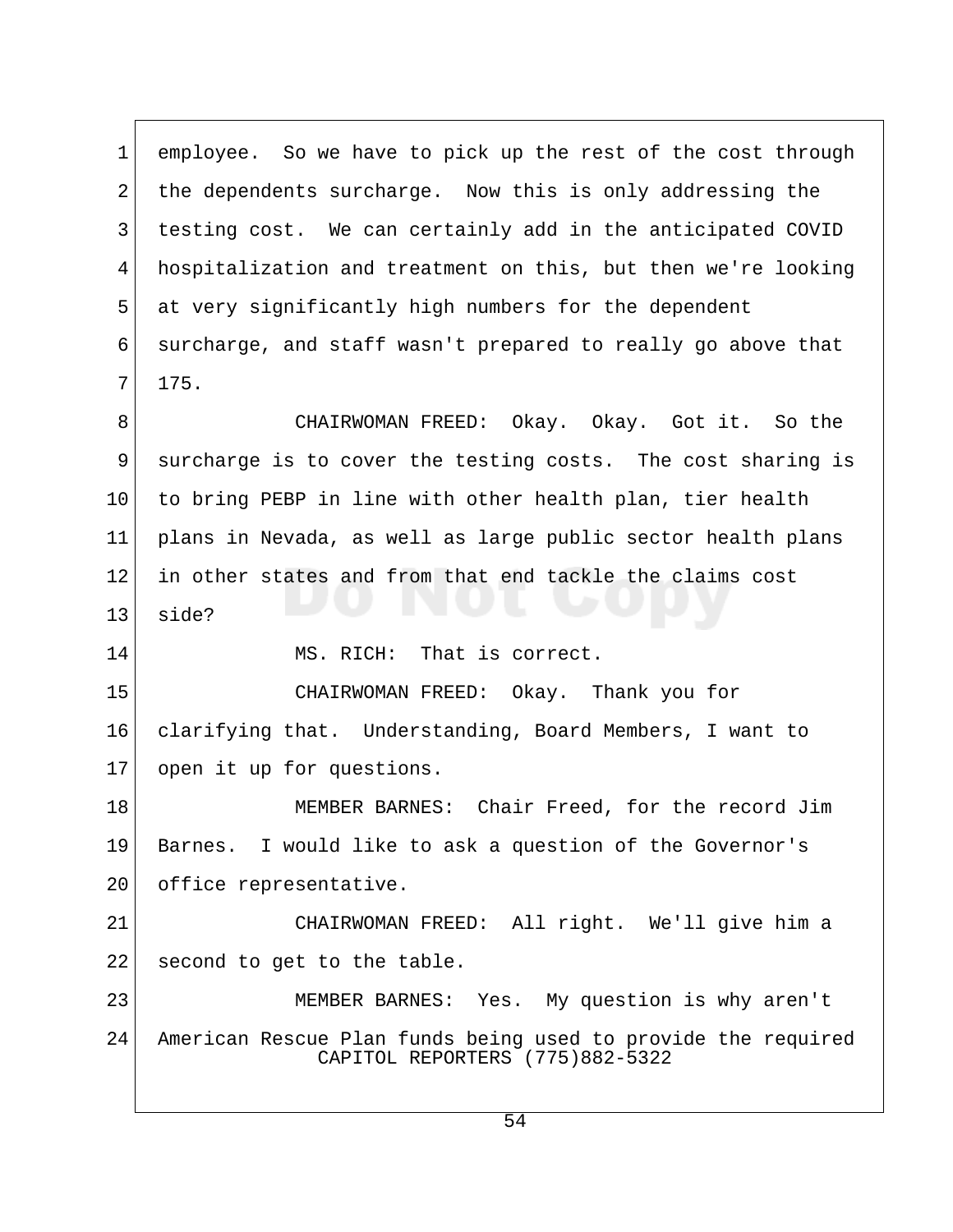1 surveillance testing?

2 MR. YOUNG: For the record DuAne Young, policy 3 director for the Office of the Governor. So first thank you, 4 Chair Freed, and to the Board, for the opportunity to address 5 the Board and answer questions directly.

 6 Answering Mr. Barnes' question, American Rescue 7 Plan funds have been used for the surveillance testing for 8 the last four months. The state put in about a 20,000,000 9 million dollar investment in state employees to make sure 10 that, one, we would be able to function properly, have 11 meetings such as this and be safe and secure our workforce.

12 Since then we were looking at about 50 percent 13 split of employees who are unvaccinated. Since then, we've 14 seen an increase of 5,000 employees who became vaccinated as 15 a result of this vaccination and testing surveillance policy.

16 What we know is that the state will continue 17 investment through our funds and standing up testing across 18 the state because as Director Rich mentioned, the Biden plan 19 has been stayed but the state is still supportive of that and 20 knows that testing needs to spread in support of many other 21 entities, including some small businesses who may not be able 22 to take this on, and so there will be a continued investment 23 of that.

24 But we would like to, as Director Rich has CAPITOL REPORTERS (775)882-5322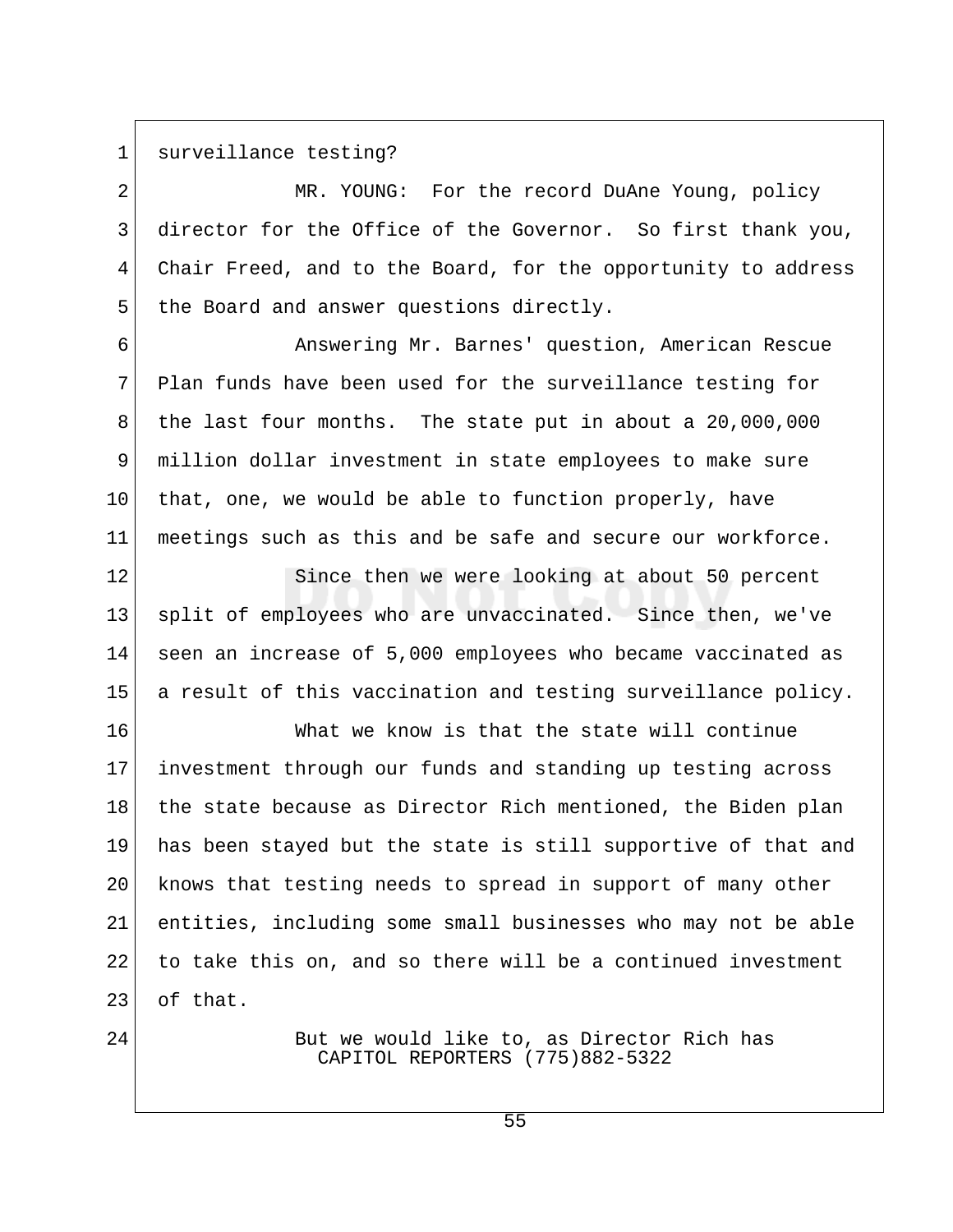1 pointed out, one, it is quite cheaper for PEBP to cover it 2 than the state through our funds. And for every dollar of 3 our funds that we spend on these things it's a dollar taken 4 away from housing, childcare and many other initiatives that 5 we've heard from the over 4,000 submissions from the Every 6 Nevada Framework portal.

7 MEMBER BARNES: And just a follow-up on that, why 8 haven't American Rescue Plan funds been used to restore the 9 funds that were swept from PEBP due to the pandemic?

10 MR. YOUNG: Again, DuAne Young for the record. 11 That's a good question. One of the things, one of the 12 reasons is the treasury guidance has not been final. And so 13 we are waiting for the final treasury guidance. But as you 14 know, part of during this special session it was determined 15 that the calculation of what loss revenue was. However, 16 those funds have since been transferred and actually there's 17 an IFC subcommittee today that is overhearing those items.

18 So we have recognized that one of the things that 19 we have to do, I am a 14-year state employee, six in this. 20 Eight in another, one state in which I've only received one 21 raise in my entire career. One of the things we recognize is 22 we have to do something for state employees. Particularly 23 | through the last two years the state of employees have worked 24 extremely hard, been flexible and sacrificed many things and CAPITOL REPORTERS (775)882-5322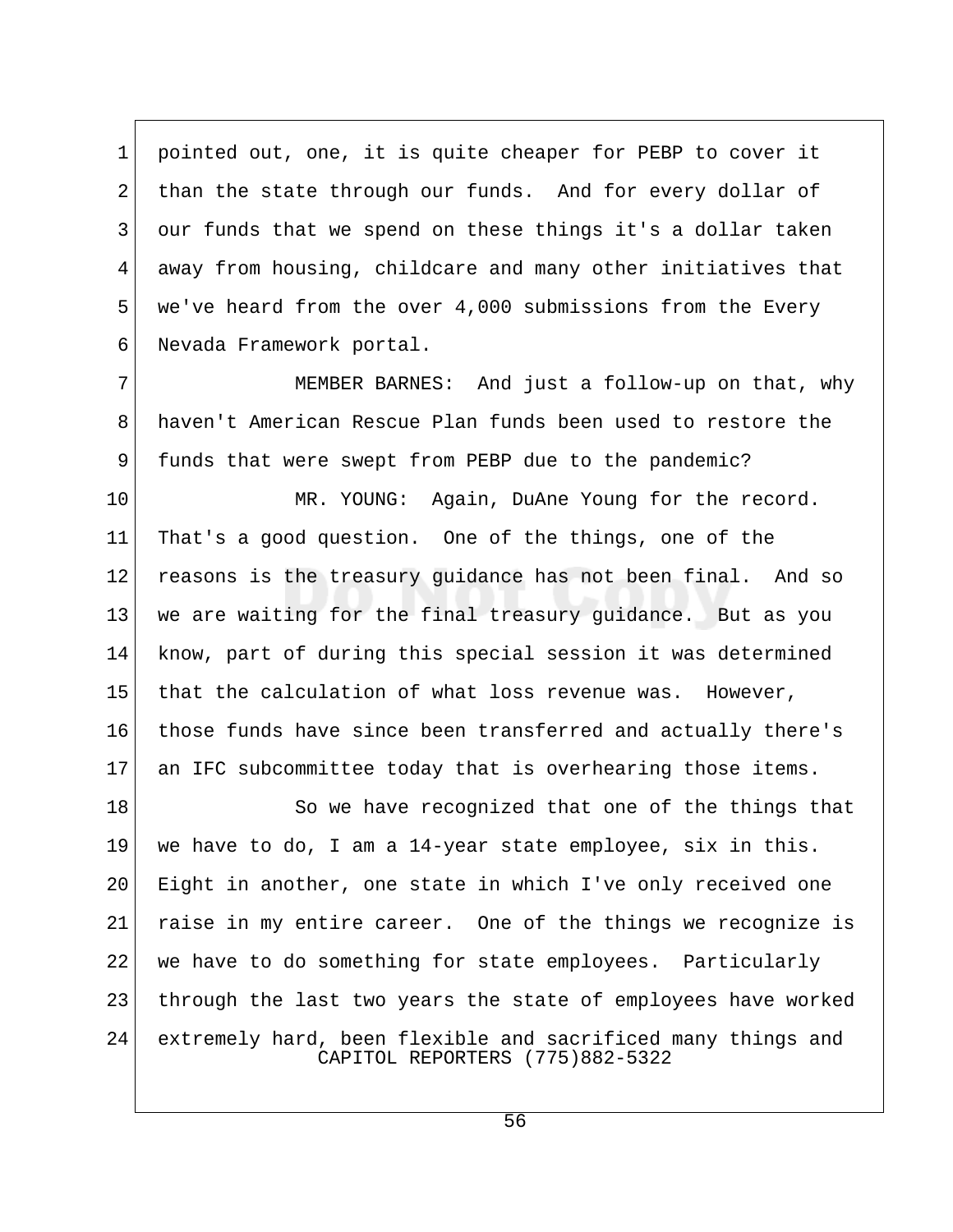1 has not kept our salaries, have not kept up with the pace of  $2$  the private market. We know this.

3 We have to do this in a way that, one, is 4 sustainable and does not drive us to a fiscal cliff. So the 5 hesitancy that you've seen in our funds in restoring the PEBP 6 benefits is because we have to be able to understand when, 7 where we're going to be economically as a state. We've seen 8 the recovery of Nevada and we've been very cautiously 9 optimistic, particularly in the gaming revenue being over a 10 billion each month for the last several months, and so we 11 hope that continues and we hope we're in a better position.

12 But one of the things is we cannot put ourselves 13 in a fiscal cliff where we restore benefits and then not be 14 able to sustain those in '23 and further drive state 15 employees from the state. And so what we are trying to do 16 is, one, focus on what kind of package and what better 17 benefits across the board can we put together for state 18 employees to entice them to stay, to entice others to take on 19 a life of state service without putting the state in a 20 position by doing it now where we've already closed the 21 budget to reopen it and reconsider restoring those benefits. 22 And so I understand that people need relief now 23 and I hear that. And I, myself, I looked at that situation 24 and I understand when I've had to switch providers. I CAPITOL REPORTERS (775)882-5322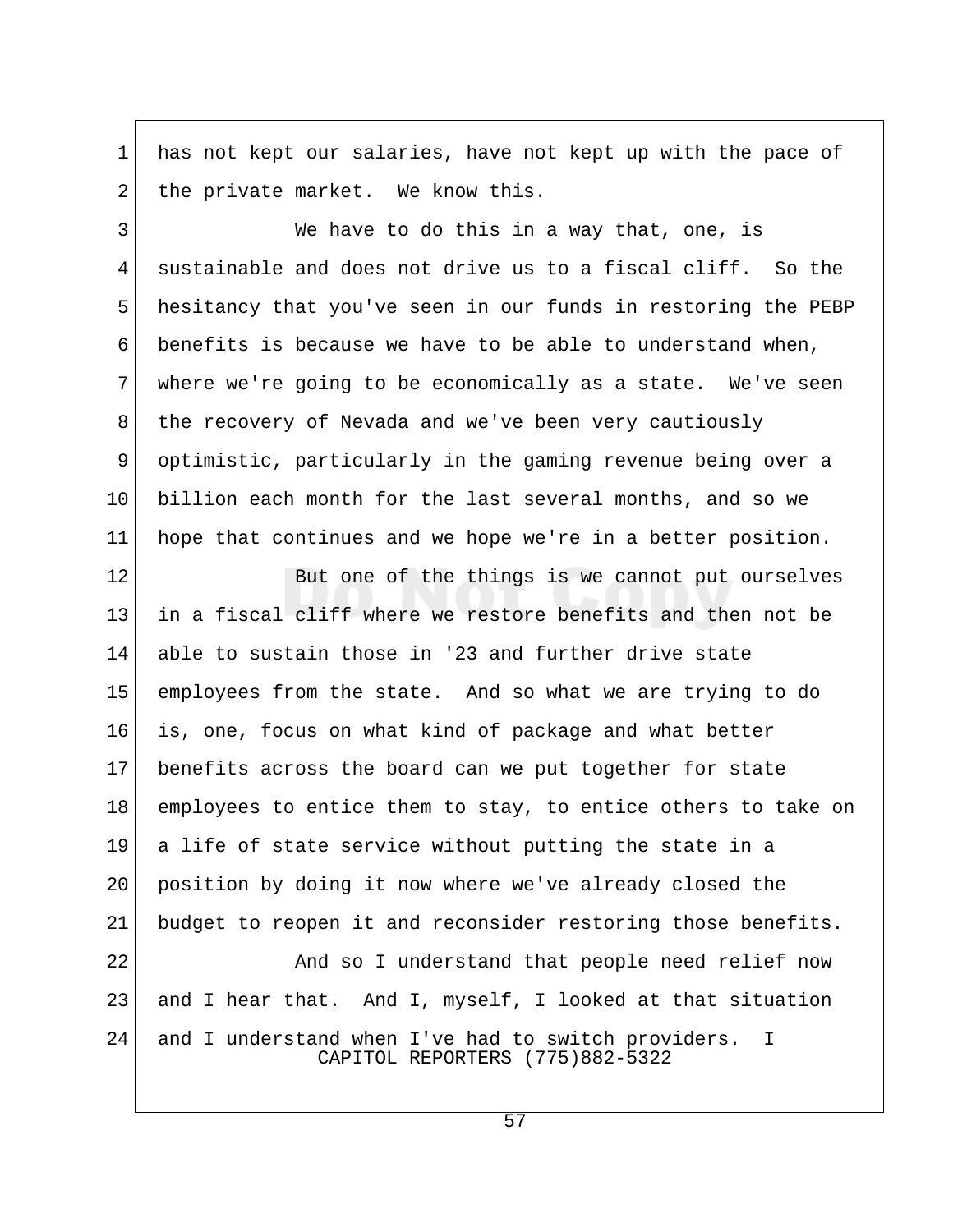1 understand that, but we have to do it in a way that is both 2 economical and smart and looks for the future of building the 3 state, and so that's why we've been cautiously optimistic 4 about doing anything like that. 5 MEMBER BARNES: Thank you. 6 CHAIRWOMAN FREED: All right. On the other side 7 of the dias I thought I saw Member Kelley and Member Aiello, 8 maybe even Member Caughron. So we'll take Member Kelley's 9 question. And then after that, Betsey, if you wish to go. 10 MEMBER KELLEY: Thank you, Chair Freed. 11 Okay. So my questions don't specifically put you 12 on the spot anymore. I appreciate your testimony. I quess 13 what we've heard overwhelmingly during public comment though 14 are employees have been squeezed now. We heard from a 15 supervisor all employees, that all of his employees are 16 looking to leave. 17 And so without legislative sessions that meet 18 every other year, what the due diligence you're doing is 19 costing is potentially all of our high flying employees. So 20 | then when the state finally reinstates our compensation of 21 benefits package we've already lost the good employees. They 22 had to get back, right. It's going to be an incredibly 23 competitive labor market, it already is. At NSHE we're 24 having trouble hiring people today. CAPITOL REPORTERS (775)882-5322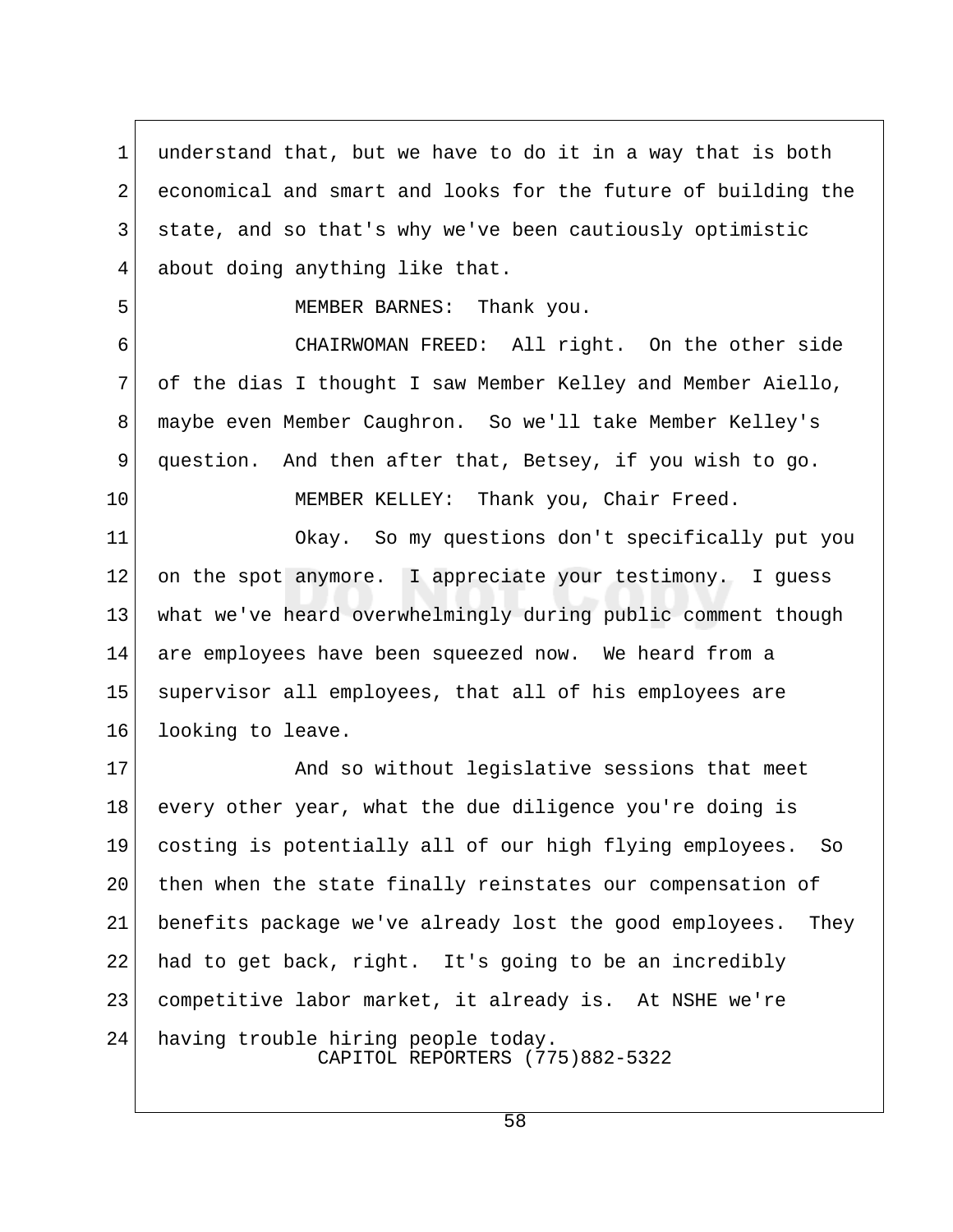1 And so I guess that's the challenge you're 2 tackling now but we're also tackling it everyday and we hear 3 it from employees. So as I say, thank you for talking about 4 that. I just hope that maybe it can be fast tracked a little 5 bit so we can keep our employees because training and 6 recruitment is an expensive endeavor so thank you.

7 Okay. So I actually have a question for 8 Executive Officer Rich. Around, just around the, I guess 9 more focusing on the COVID surcharge at the moment. You 10 talked about how this is kind of to recoup costs. And so I 11 just wanted to  $-$ - I wasn't  $-$ - I don't totally understand why 12 we're, if doing this not as a punishment but to recoup actual 13 costs, why would we not have the surcharge apply to everybody 14 who's unvaccinated, including minors because the vaccine is 15 available to children from 12 and up. But also why would we 16 exempt people with medical and religious waivers because they 17 still are costing the plan, right. They are still getting 18 tested. They are still potentially incurring costs at 19 hospital and stuff. So that's really my question. Thank 20 you.

21 MS. RICH: So Laura Rich for the record. So the 22 recommendation is to not impose surcharges over for 23 dependents under 18. However, we can certainly change that 24 if that's what the Board would like to do. CAPITOL REPORTERS (775)882-5322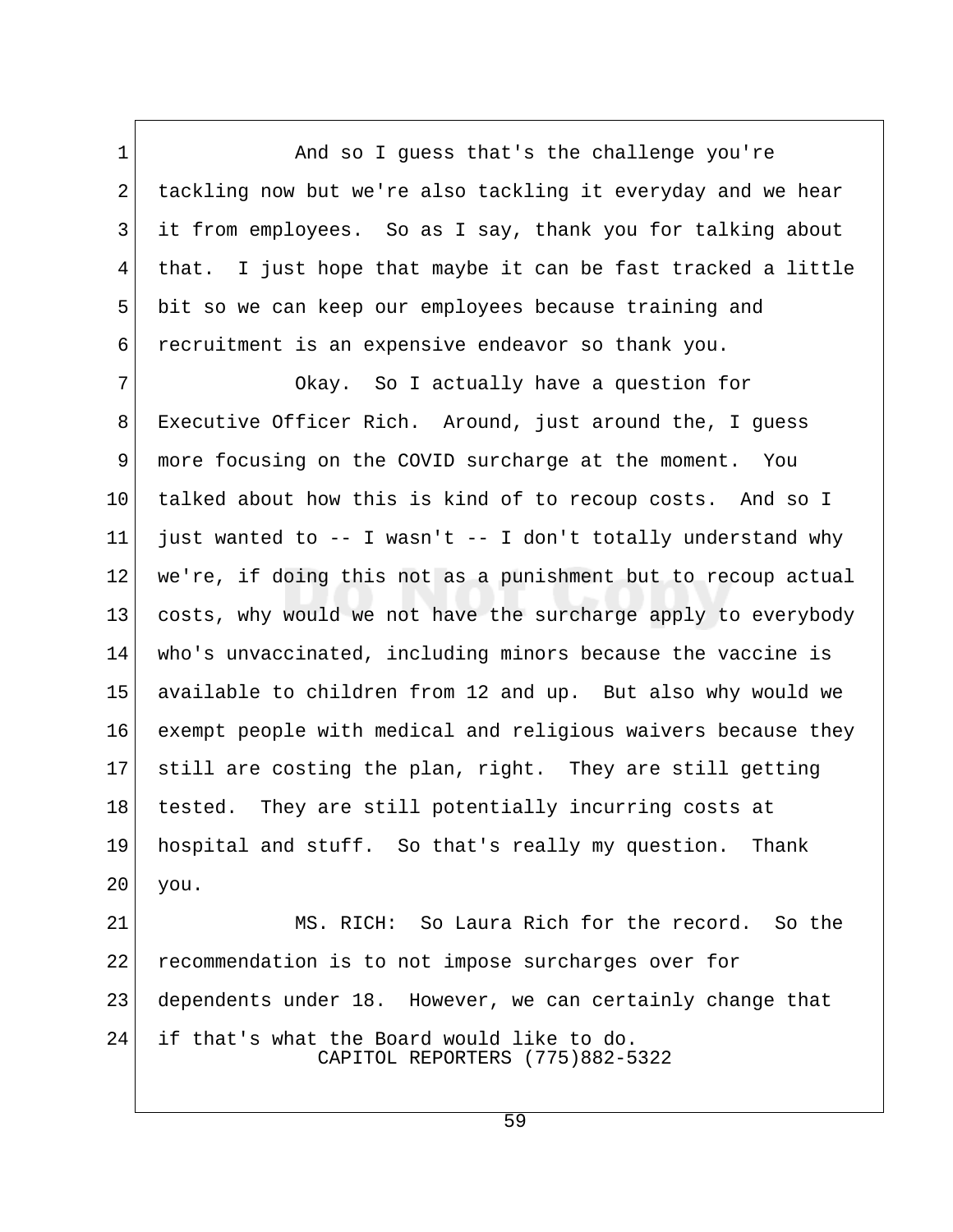1 As far as your second question and -- and the 2 ability to give an option for waivers, that is by law 3 something we would have to do. That is insurers in the 4 definition of, you know, how we can -- how we can impose 5 surcharges. We have HIPAA and ACA, department of labor, all 6 those rules that have to be followed. And there are very 7 clear reasonable alternatives that have to be offered. And 8 so that reasonable alternative is the most common practice is 9 to offer an alternative for either religious or medical 10 reasons. 11 MEMBER KELLEY: So just a follow-up. But isn't 12 the reasonable alternative the vaccine? 13 MS. RICH: It's the reasonable -- Laura Rich for 14 the record. It's the reasonable alternative to the vaccine. 15 So you can get vaccinated and not have the surcharge, but you 16 have to have a reasonable alternative to not receive the 17 vaccine and not receive the surcharge. So that reasonable 18 alternative is the medical exemption and that's why NSHE has 19 that as well, not for the same reason as a health plan would 20 but it's for similar reasons. 21 MEMBER KELLEY: Thank you. 22 CHAIRWOMAN FREED: Member Aiello. 23 MEMBER AIELLO: For the record this is Betsey 24 Aiello. And, again, I have a question for Laura Rich. And CAPITOL REPORTERS (775)882-5322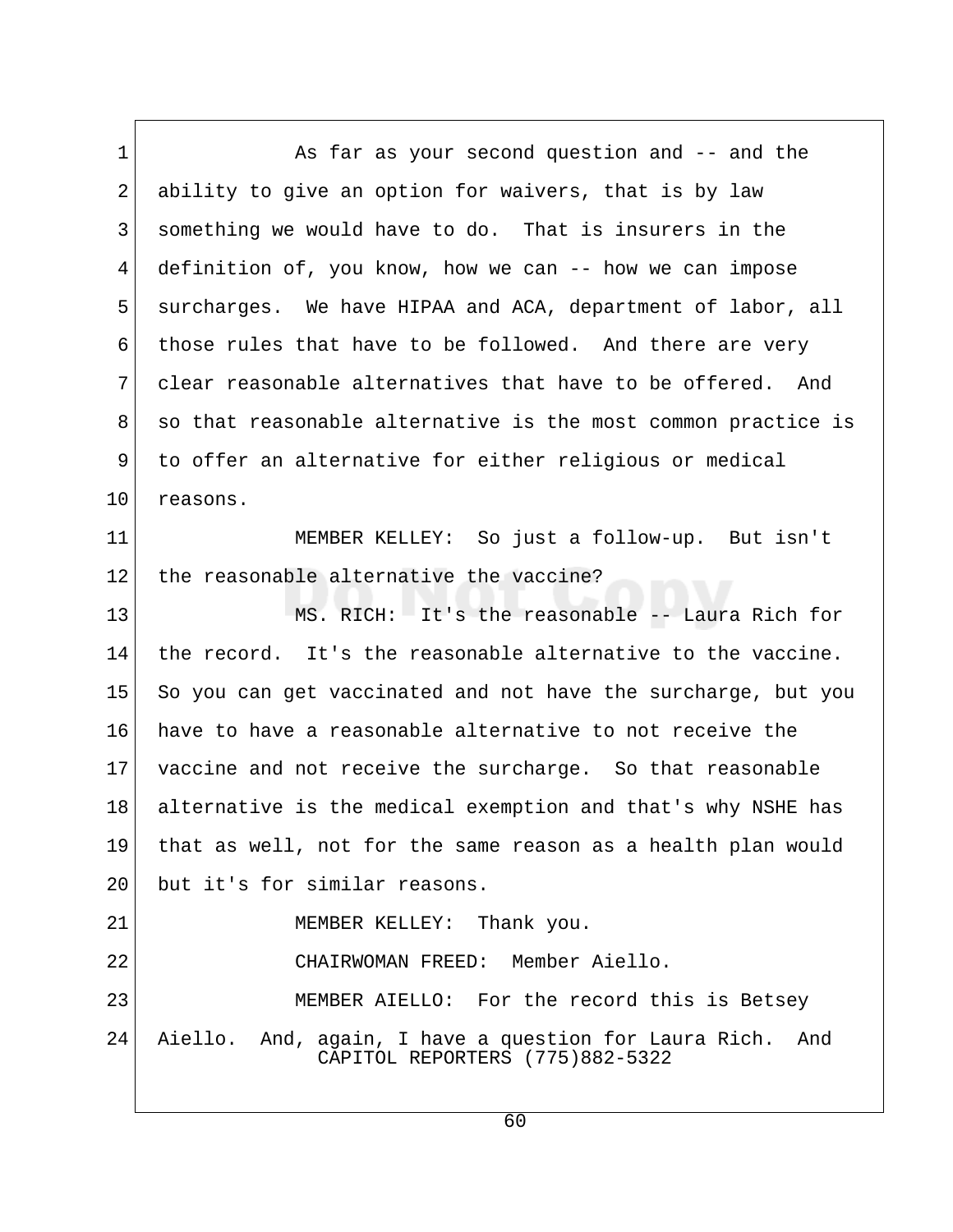1 my question is just understanding one of the sentences that 2 is how we can allow to do the surcharge. This statement says 3 it's the health contingent broken into two main categories 4 you talked in outcome based. Requiring participant to pay 5 higher premium to obtain or maintain a health status.

 6 It's hard for me to understand how that higher 7 premium would be the surcharge for not -- unless it's to 8 maintain not having  $-$  it just sounds almost backwards to me, 9 and I know that it's probably been reviewed by legal, but I 10 was hoping to get some clarity. Thank you.

11 MS. RICH: Right. So Laura Rich for the record. 12 Right. So there's  $-$  it's a requirement to  $-$  the 13 requirement is to be vaccinated and so that is -- that's the 14 health contingent requirement, right, so that is the outcome 15 based. And so the requirement here is in order to not 16 receive the surcharge you must be vaccinated. So you have to 17 offer reasonable alternative to that outcome. So does that 18 make sense?

19 MEMBER AIELLO: Sort of. As long as it's 20 reviewed by legal and everything is okay. So sometimes 21 legalese is hard. Thank you.

22 CHAIRWOMAN FREED: I saw Mr. Verducci's hand up 23 unless, Member Bittleston, do you want to go? Please go. 24 MEMBER BITTLESTON: Thank you. Leslie Bittleston CAPITOL REPORTERS (775)882-5322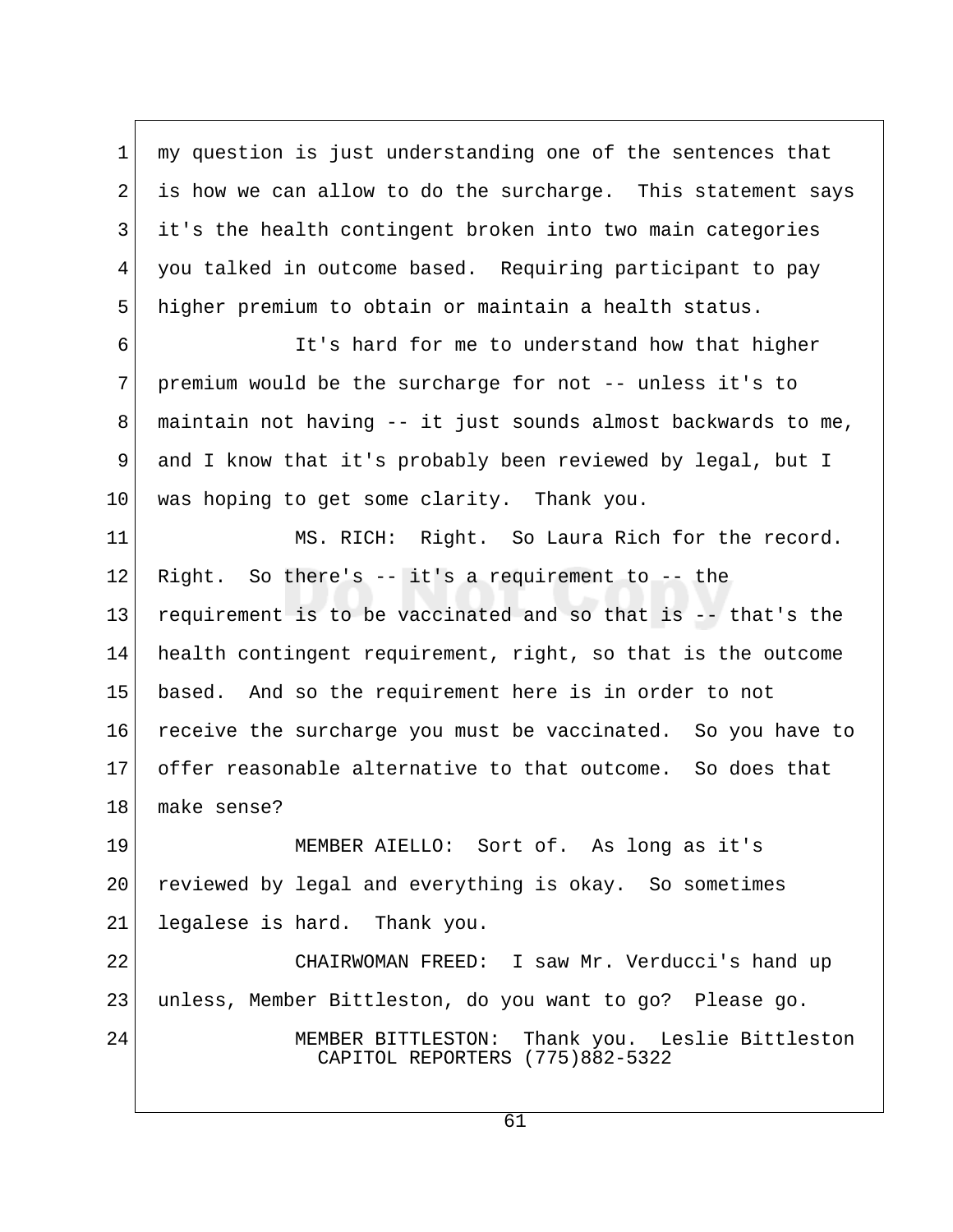1 for the record. I have a question for surveillance versus 2 diagnostic that Member Rich or Executive Officer Rich talked 3 about. It seems very confusing that we have had this 4 pandemic for a long time and this virus for a long time, and 5 we can't figure out what the difference between surveillance 6 and diagnostic is.

7 And if we can somehow have like a surveillance 8 test for those people that are testing weekly that may have 9 caused, you know, drive costs down a little bit for testing. 10 Because looking at page eight on these testing costs it's 11 just incredible. So that's kind of a comment. I don't know 12 | if it's a question, more of a comment.

13 MS. RICH: Laura Rich for the record. I can 14 address that. So just to be clear, surveillance and 15 diagnostic, and I'm not -- I can't say this for sure because 16 I haven't seen the cost, but our TPA is in the audience. 17 They can confirm. They come in basically the cost is a cost 18 regardless of, you know, what kind of test you're getting. 19 So, you know, if it's a rapid test it's one cost. If it's 20 PCR it's another cost, right. And so it's not -- the cost is 21 not different whether it's surveillance or diagnostic.

22 The difference is it's a code. It's how it's 23 billed. And so the insurer has to, we are federally mandated 24 to pay at 100 percent a claim that comes in with a code that CAPITOL REPORTERS (775)882-5322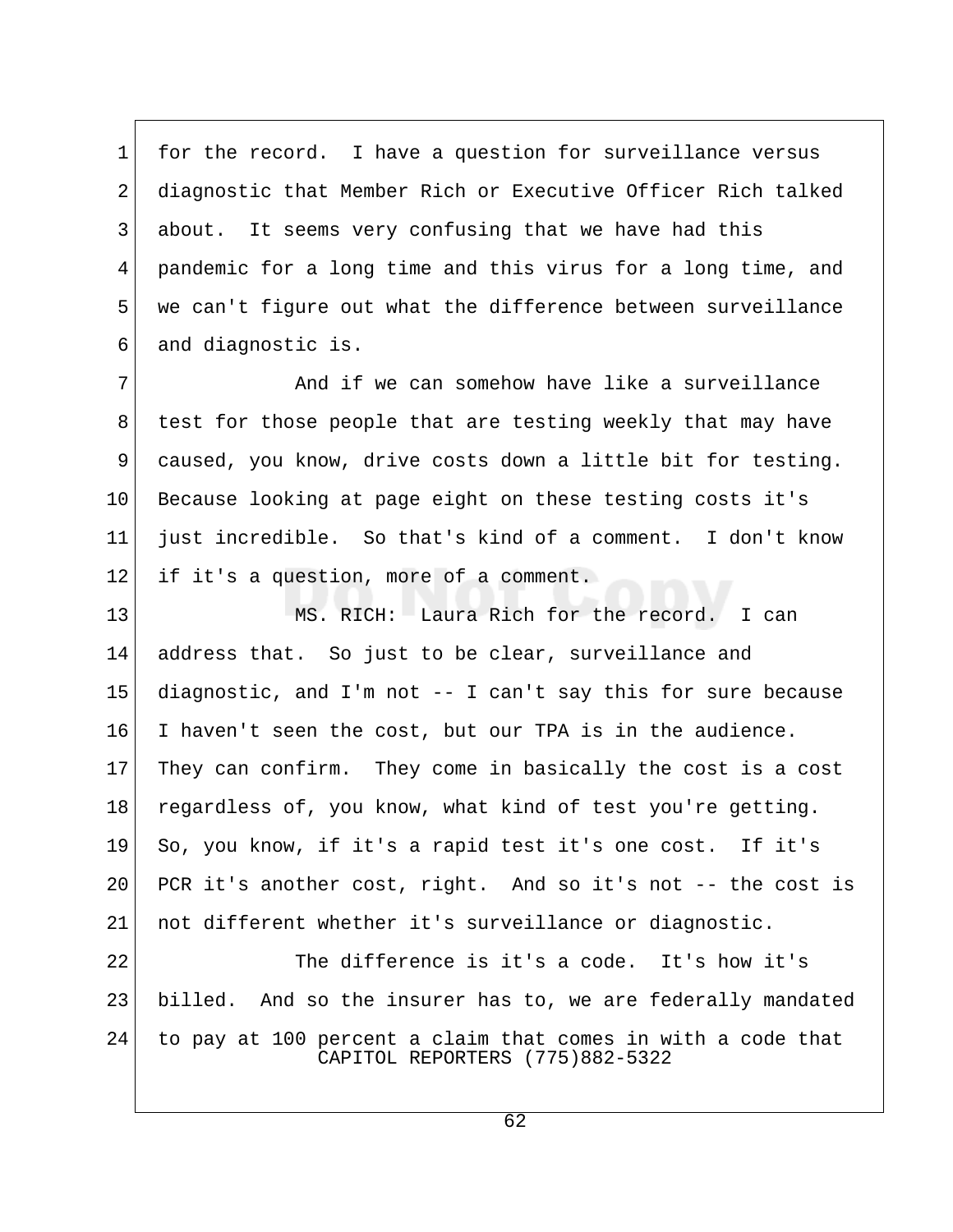1 is diagnostic. Whereas, a surveillance we are not. So a 2 claim that comes in with a code as a surveillance test the 3 insurer is not obligated to pay.

4 The problem is the provider community, and this 5 is something I've heard from other health plans, you know, 6 and it's been confirmed just, you know, across the board from 7 conversations I've had from people in the industry that 8 providers are largely billing everything as diagnostic. And 9 so when these claims come in insurers are obligated to pay 10 these claims. So the difference is not in cost. It's just 11 how it's billed and where we're obligated to pay or not.

12 CHAIRWOMAN FREED: Mr. Verducci.

13 MEMBER VERDUCCI: Yes. Thank you. Tom Verducci 14 for the record. You know, I wanted to point out that when I 15 start my workday I'm required when I go out in the field to 16 meet with anybody I have to be vaccinated. And I'm asked 17 questions how I'm feeling today, if I've had any exposure is 18 a very effective way of reducing the spread of COVID-19.

19 And, you know, I see that NSHE has implemented 20 vaccine requirements and the OSHA, department of labor is 21 requiring employees -- employers with over 100 employees be 22 vaccinated come January 4th. And even though it's pending 23 litigation, I think that it is required to have some kind of 24 plan in place to reduce the unvaccinated membership and the CAPITOL REPORTERS (775)882-5322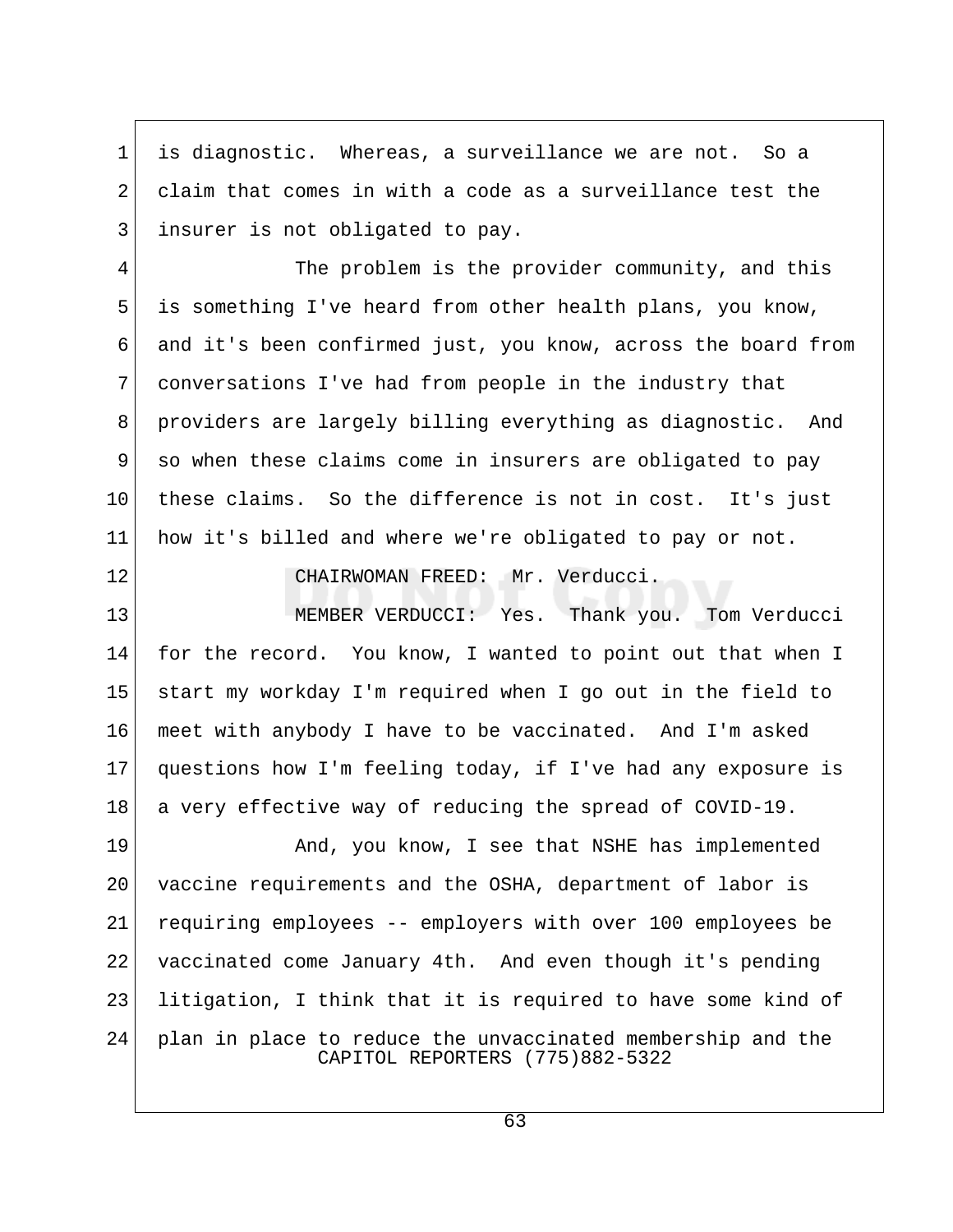1 exposure that the plan will be paying with increased costs 2 and expenses.

3 So my question would be for Mr. Young. What is 4 the State of Nevada's plan with the OSHA and department of 5 labor requirements come January 4th?

 6 MR. YOUNG: DuAne young for the record. And I 7 just want to clarify. Yes, the OSHA plan required -- didn't 8 require vaccination. It required employees who either be 9 vaccinated, and if they are not vaccinated they be tested 10 weekly.

11 The only portion of the plan that is a vaccine 12 mandate is for providers who bill Medicaid or Medicare 13 through the federal government. They must then select large 14 health care systems, hospitals. A few providers are exempt 15 such as schools, home and community health based providers 16 and physician offices but that is a large portion of the 17 medical community. That has had court challenges which have 18 not succeeded. So that is still in motion.

19 With the Biden plan or the OSHA plan being 20 stayed, the State of Nevada has already been in compliance. 21 In fact, we were one of the leaders in the nation in doing 22 this by implementing our vaccine or testing policy. The 23 difference between our plan and the federal plan is that we 24 said once a worksite achieves 70 percent, and 70 percent was CAPITOL REPORTERS (775)882-5322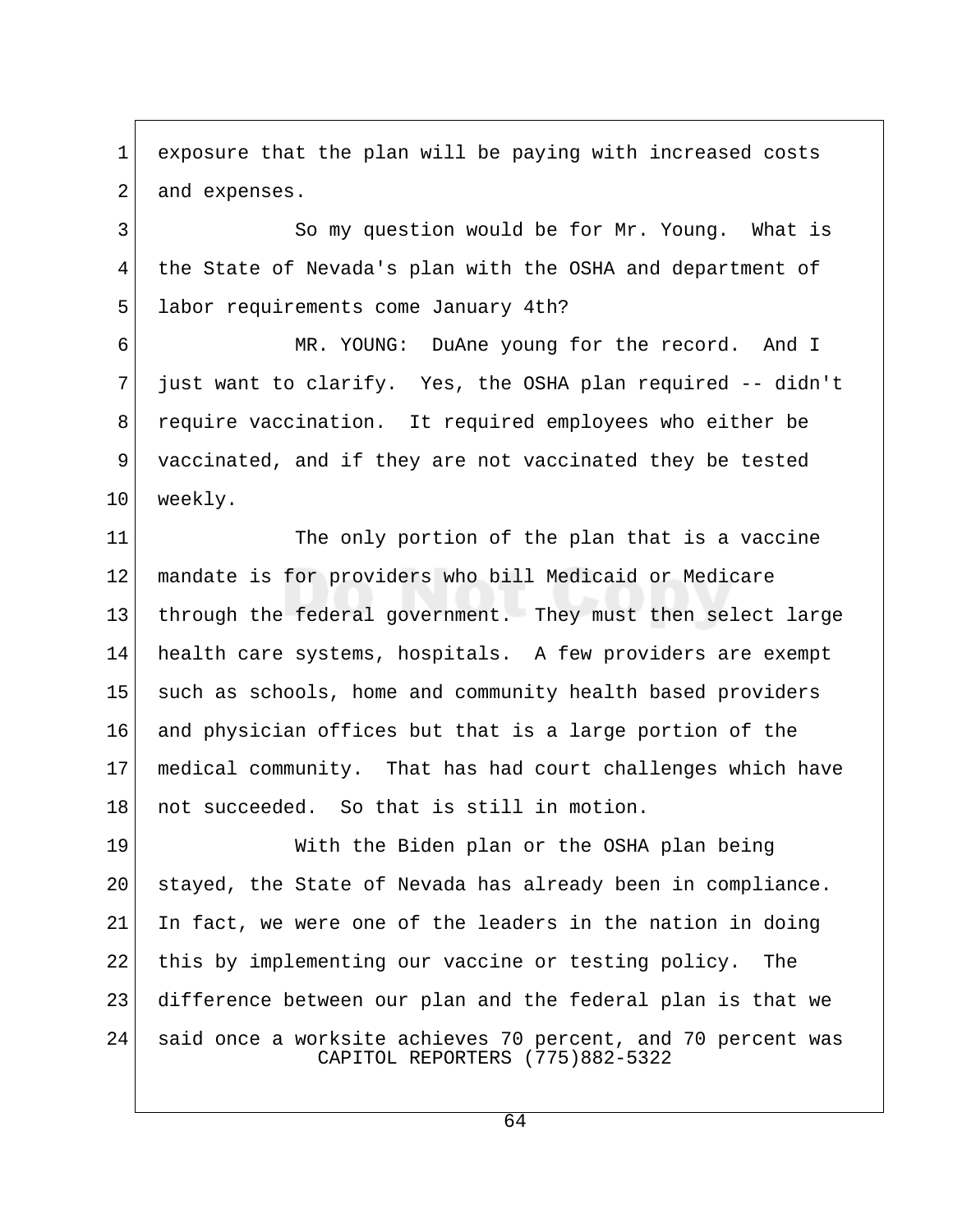1 based on the known available science that we had at the time 2 that moved us closer to a herd immunity, we have since 3 learned more that that is closer because viruses tend to 4 mutate as we've seen and with various variants as they grow 5 stronger as less people are vaccinated and so we know that 6 needs to move closer to the 90 percent mark.

7 And so our policy said 70 percent. Where we will 8 be moving is all unvaccinated employees. So those who 9 previously have not been tested because their worksite had 10 achieved that 70 percent will now have to be tested in 11 compliance with that plan. And so we, the White House this 12 morning as I was driving here has announced new plans to 13 really push this. But the focus is really, one, get people 14 vaccinated. That is the most safest and effective way to 15 stop the spread of this disease and for those who medically 16 cannot be vaccinated or it is against their closely held 17 religious beliefs then we pose the alternative of protect 18 those and everyone around you by being tested. Know your 19 status weekly.

20 We've had this conversation, and this is not any 21 different than what we've had in public health for years, 22 whether it's STD's, whether it's Tuberculosis, whether it's 23 chicken pox, know your status detected and protect everyone 24 around you.

CAPITOL REPORTERS (775)882-5322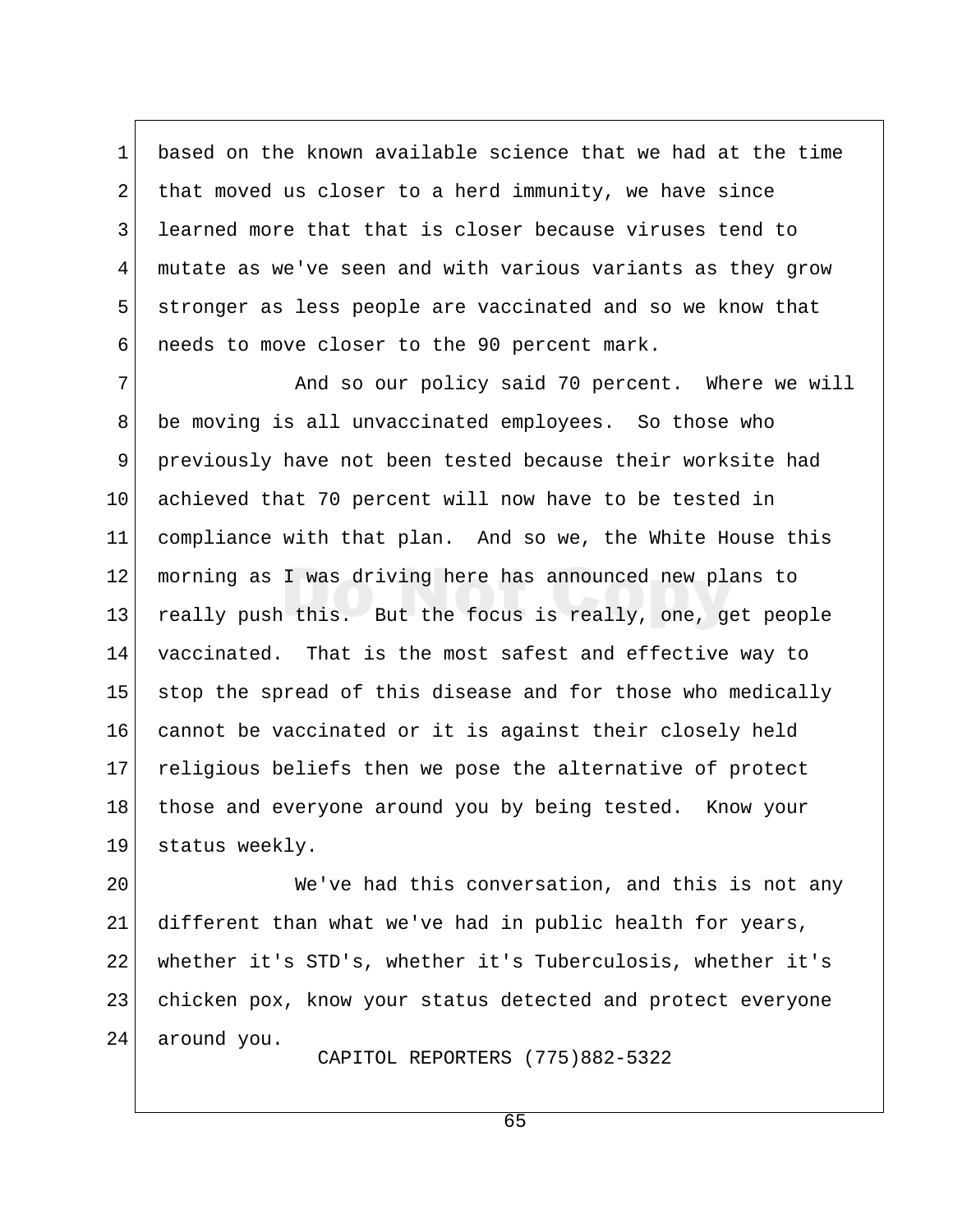1 And so this conversation has not become any 2 different. I think some of the politicalization around this 3 particular subject has made it a bit more intense. But when 4 we get to the core of it it's common public safety measures 5 and protections.

 6 And so in summary to answer your question, this 7 state will continue to lead. And so we have -- we will 8 continue to test unvaccinated state employees. What we are 9 asking you to consider today is so to help relieve some of 10 that burden on state employees by covering it through the 11 plan by doing that by having a surcharge on those that do not 12 choose to be vaccinated.

13 There are many people who feel strongly against 14 being vaccinated. They won't do it. And this pandemic has 15 been shouldered on the burden of everyone. And now this 16 particular, the testing should be shouldered on the burden of 17 those who refuse to do so.

18 Finally, in asking the -- in asking all of that, 19 it's -- it's simple. It's not a punishment. It's not a 20 retaliation. It's simply saying we have to move our state 21 forward. We have to reach the road to endemic. We have to 22 find our way out of this. And the way out of it is either be 23 vaccinated and if you're not vaccinated be testing and have a 24 way to understand that you will be surcharged to cover that CAPITOL REPORTERS (775)882-5322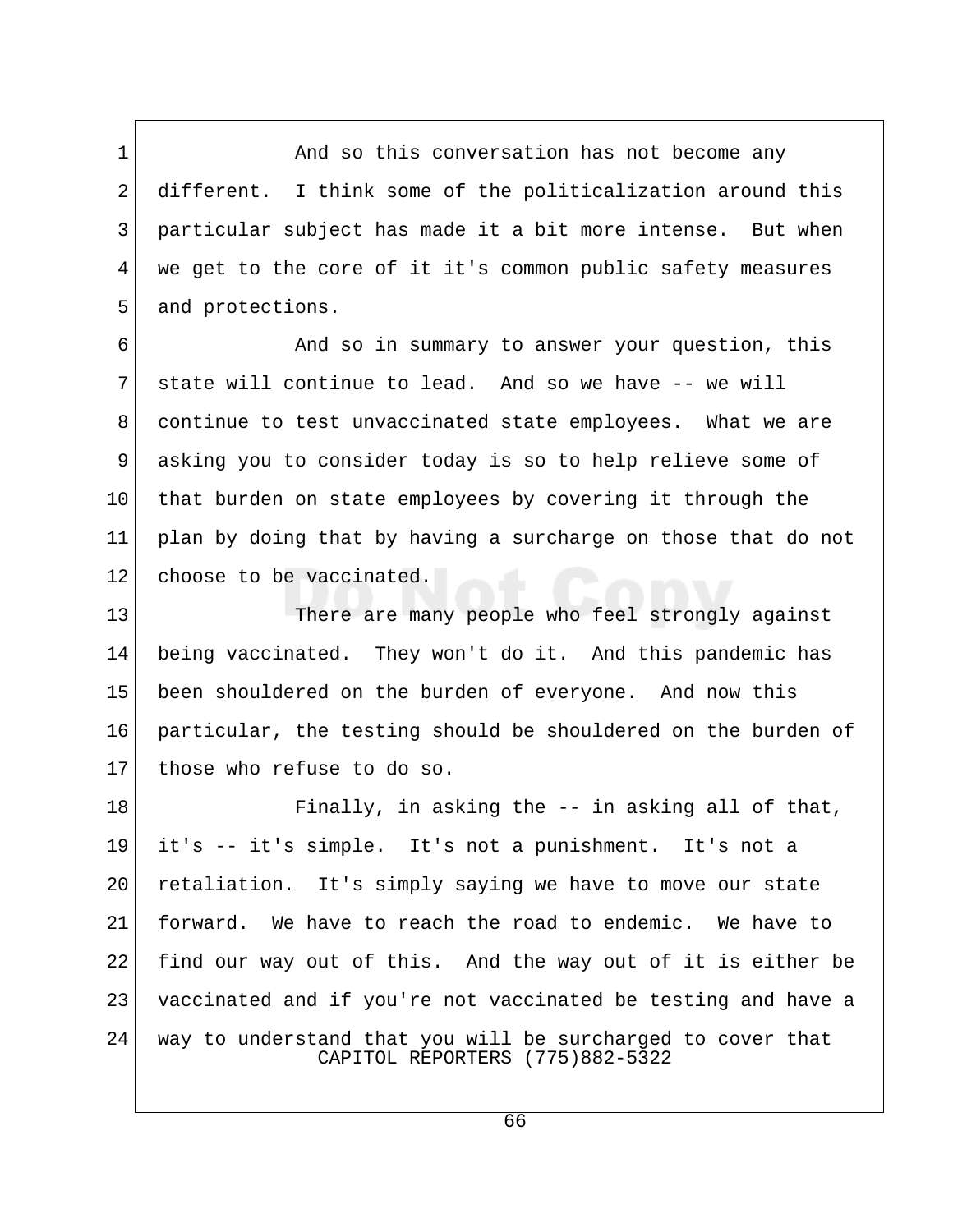1 testing at a cheaper cost than the state taking childcare 2 resources, housing resources, food security resources to pay 3 for that testing. 4 CHAIRWOMAN FREED: Wait a minute. Is there a 5 follow-up from Mr. Verducci? 6 MEMBER VERDUCCI: You know, I'll go ahead and 7 pass. 8 CHAIRWOMAN FREED: Okay. Mr. Barnes, do you have 9 a question? 10 MEMBER BARNES: Yes, for Mr. Young. As I 11 understand it you said that it's cheaper for PEBP than for 12 the state to do the surveillance testing. Did I understand 13 you correctly? 14 MR. YOUNG: Yes, that is correct. 15 MEMBER BARNES: Okay. Is that because the state 16 is not funding PEBP to do the surveillance testing? 17 MR. YOUNG: That is because PEBP is a health plan 18 and can leverage mechanisms as a health plan that the state 19 cannot. 20 MEMBER BARNES: I guess what I'm getting at, a 21 non funded mandate then. Is that what we're talking about 22 here? 23 MR. YOUNG: Yes, it was and that's why the state 24 put in initial resources because we wanted to protect the CAPITOL REPORTERS (775)882-5322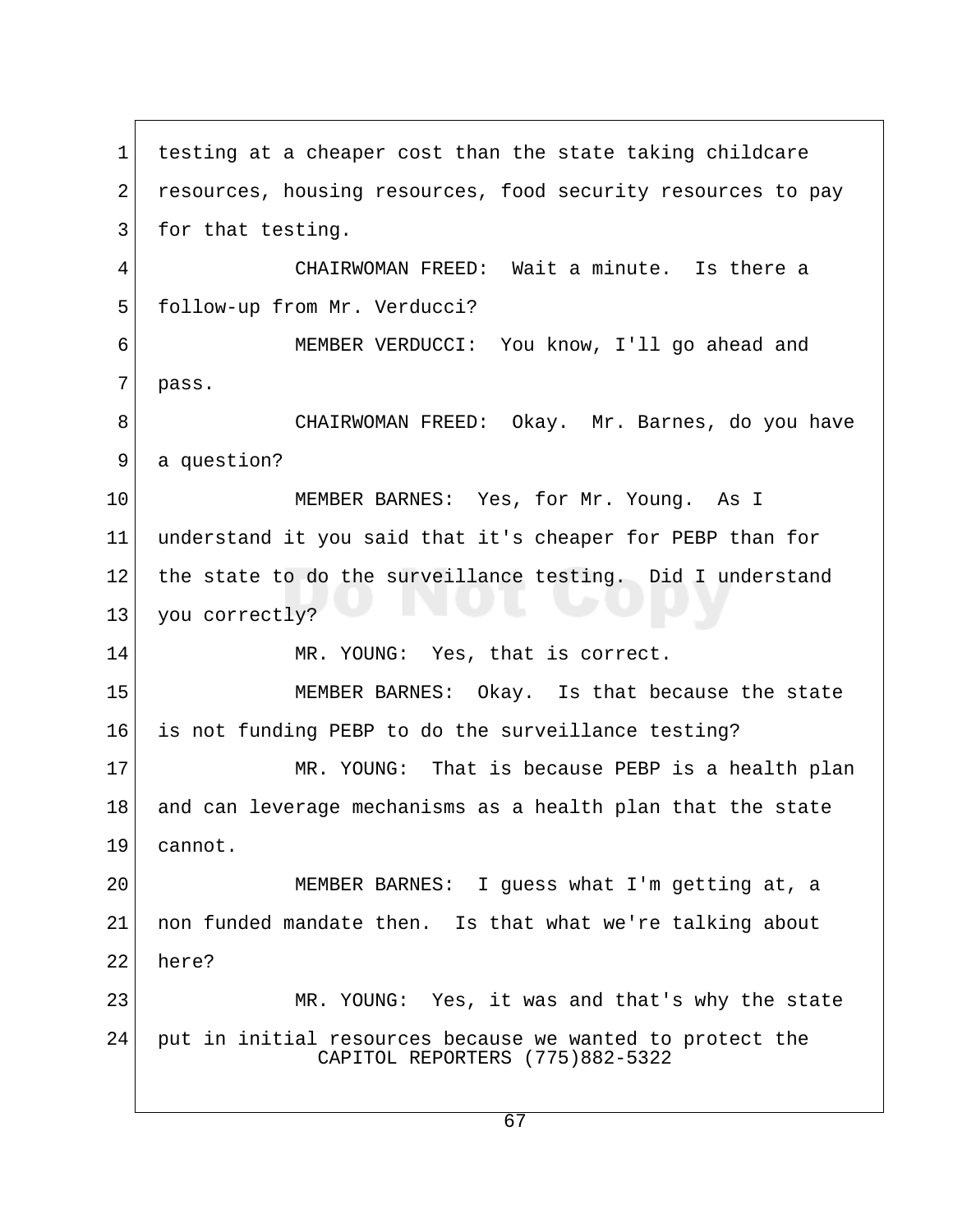1 health and safety of our workers and so the state put in the 2 initial resources for testing to get us there. But we knew 3 that it was not long-term sustainable. So we looked through 4 other mechanisms such as health plans, the same as Medicaid 5 covers it, the same as culinary health plan would cover it 6 for their workers, and many other private plans that would 7 cover it that are employer based.

8 MEMBER BARNES: Okay. Thank you.

 9 CHAIRWOMAN FREED: Member Kelley, would you like 10 to?

11 MEMBER KELLEY: I actually have a question that 12 kind of switches the gears a little bit. And I wanted to 13 actually -- so this basically three recommendations on the 14 table from Executive Officer Rich. So and I wanted to maybe 15 run through my notes.

16 The first -- I think the first choice is around 17 the cost sharing or the first vote. And so I'm  $-$ - one of the 18 | statements you made was that we -- the Board either consider 19 going to the cost sharing model effective January 1st or not 20 going then and then waiting until the emergency declaration 21 ends. That's kind of extreme, right, because you're talking 22 about making a change to our plans mid plan year, which I 23 have always had issues with, couldn't the Board choose to go 24 to the cost sharing model on July 1st of 2022 when we -- when CAPITOL REPORTERS (775)882-5322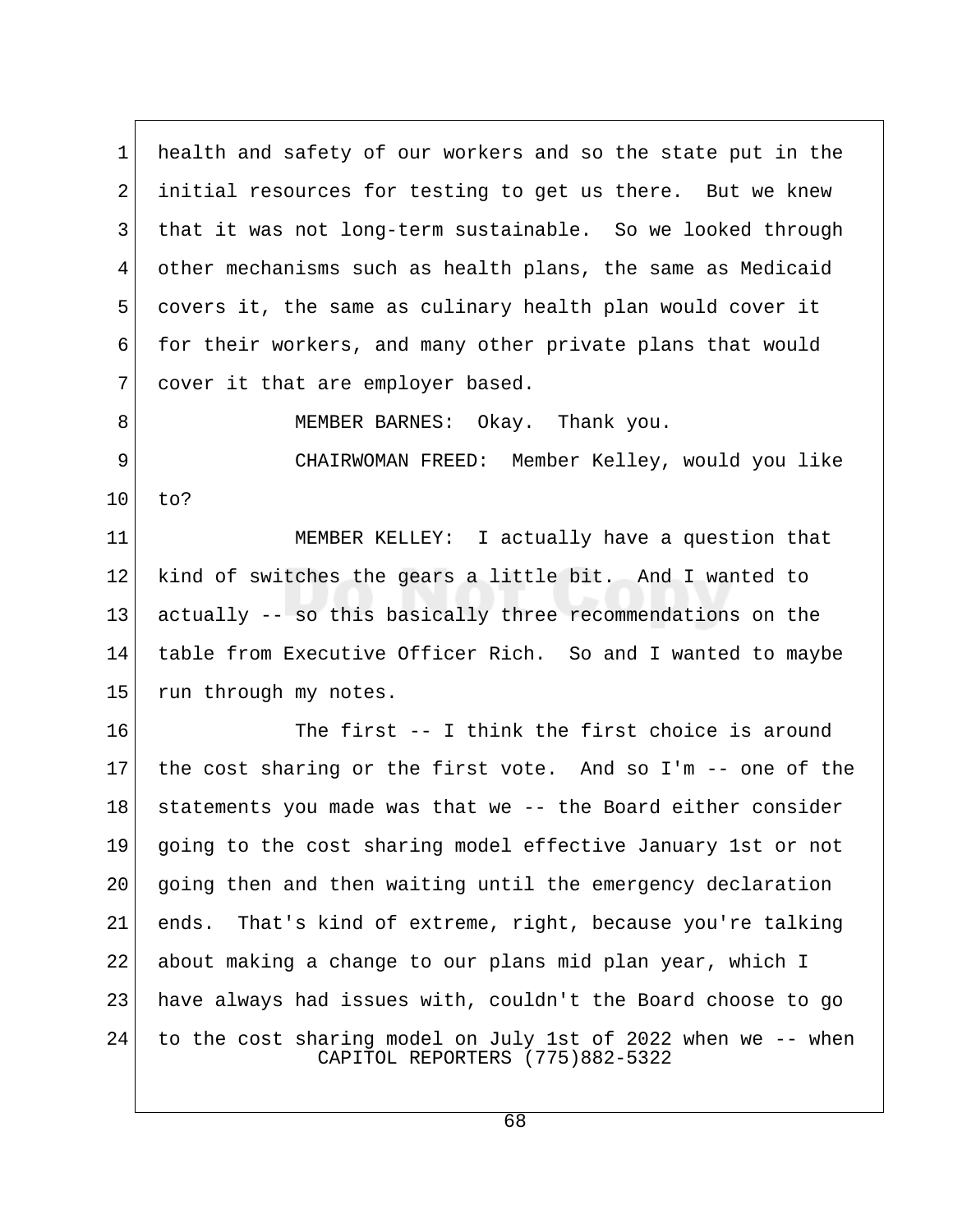1 our plans update?

2 MS. RICH: Laura Rich for the record. We can  $3$  certainly do that as well, yes.

 4 MEMBER KELLEY: Okay. Thank you. My next 5 question is more around the process for the waivers because I 6 think we've now been talking or we heard about waivers for  $7$  maybe three meetings so this is the third meeting. I think 8 we talked about it at the last one. You mentioned it at the 9 one before. So I'm somewhat concerned that you still don't 10 have a process flushed out.

11 So we're here today talking about actually 12 potentially putting in a COVID surcharge, but we've really 13 have no idea how that would work, and that's a concern to me 14 because I think the process is everything in health insurance 15 and that's often where participants get the most frustrated 16 with us is where we outline -- outline kind of a goal, but we 17 don't have a process flushed out.

18 So can you talk a bit about why we don't have a 19 process flushed out and when you expect to have that in place 20 so the board can review it.

21 MS. RICH: So Laura Rich for the record. First 22 I'll just say there was a lot of work and research involved 23 in just to get us to this point. And so the work and effort 24 involved to -- to come up with a process will also be a CAPITOL REPORTERS (775)882-5322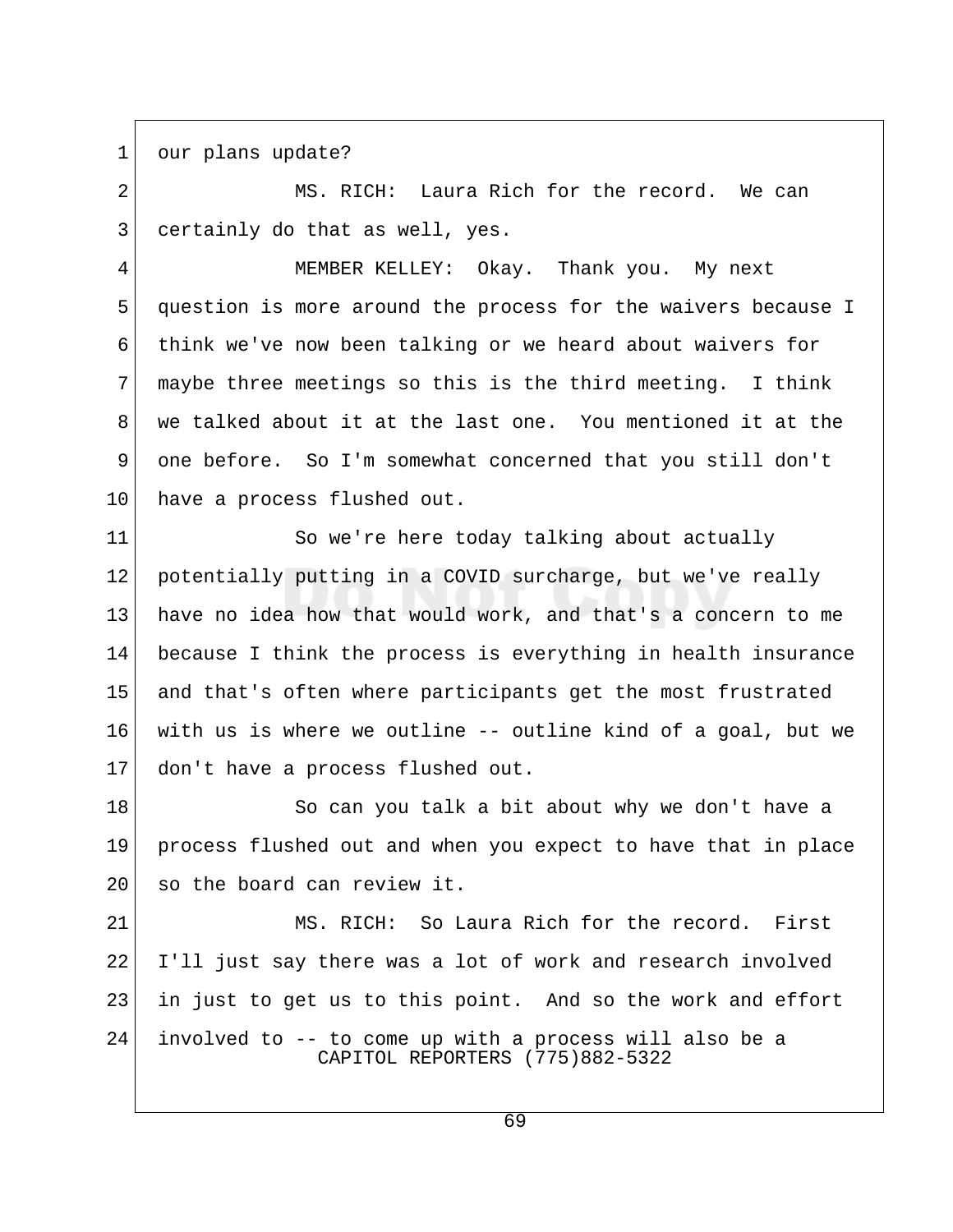1 process in itself so we wanted to take this in steps. It 2 made sense to take it in steps, not do all the work that's 3 associated with flushing out all of the details unless the 4 Board made the decision to move forward with this.

 5 While we do have high level details in place I 6 made sure our enrollment eligibility system vendor can 7 accommodate any of these recommendations. We've had all of 8 those initial conversations with public health in terms of 9 getting the vaccination data. We're already starting behind 10 the scenes.

11 But for example, the exemption process, right, 12 this is something that PEBP needs to work very closely with 13 the Governor's Office and legal counsel to ensure that, you 14 know, the exemption and that waiver process, we are following 15 the legal requirements and really meeting the, coordinating 16 with the Governor's office to ensure that we're aligning in  $17$  our  $-$  in our path forward.

18 This does not go into place, it does not 19 implement until July 1, and so we have time to implement the 20 actual details of that process and move forward with that. 21 This is something that I had planned to bring to the Board in 22 January, in March. And, again, in May we'll be talking about 23 | this at each Board meeting moving forward.

24 So this is -- it's definitely as we get more CAPITOL REPORTERS (775)882-5322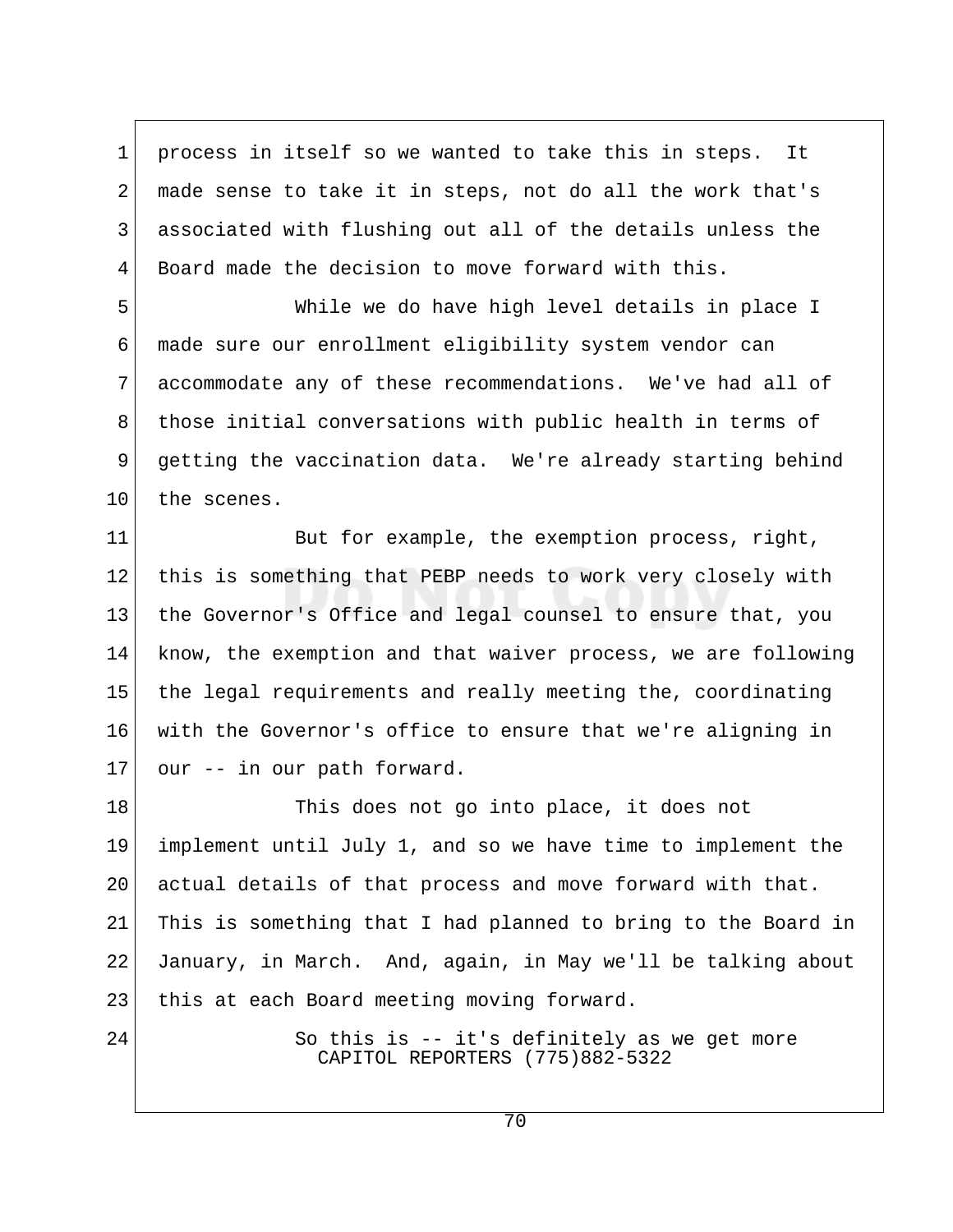1 details. Like I said, in the report there's a lot of initial 2 data that we're working with that we have. But if that data 3 changes we'll have to come back to the Board with new 4 information and say for example, let's say that the 5,000 5 employees, it looks like now we're down to 3,000. Well, that 6 changes cost. That changes a lot of criteria. And so we can 7 come back to the Board in January or in March and say, look, 8 maybe the 175 was too much. We can probably bring it down 9 to, you know, 100 or whatever it is.

10 So we have time to flush out the details, but we 11 need to make a decision today so that we can move forward 12 with the -- the actual plan itself and start with the 13 implementation and move forward with those things.

14 MEMBER AIELLO: This is Betsey Aiello. And, 15 again, this is for Executive Officer Rich. I -- I'm going 16 back on to something that Michelle had just mentioned and 17 that has to do with restoring cost sharing for COVID-19 and 18 | the date possibly to start or not start.

19 Actually, the -- by the Board not imposing cost 20 sharing of COVID, we are actually operating outside our 21 current plan design, correct, because the plan design itself 22 requires cost sharing for certain things. And we just said 23 in a vote, oops, I'm sorry. I'm Italian. I have to use my 24 hands. In a vote we decided we were going to operate outside CAPITOL REPORTERS (775)882-5322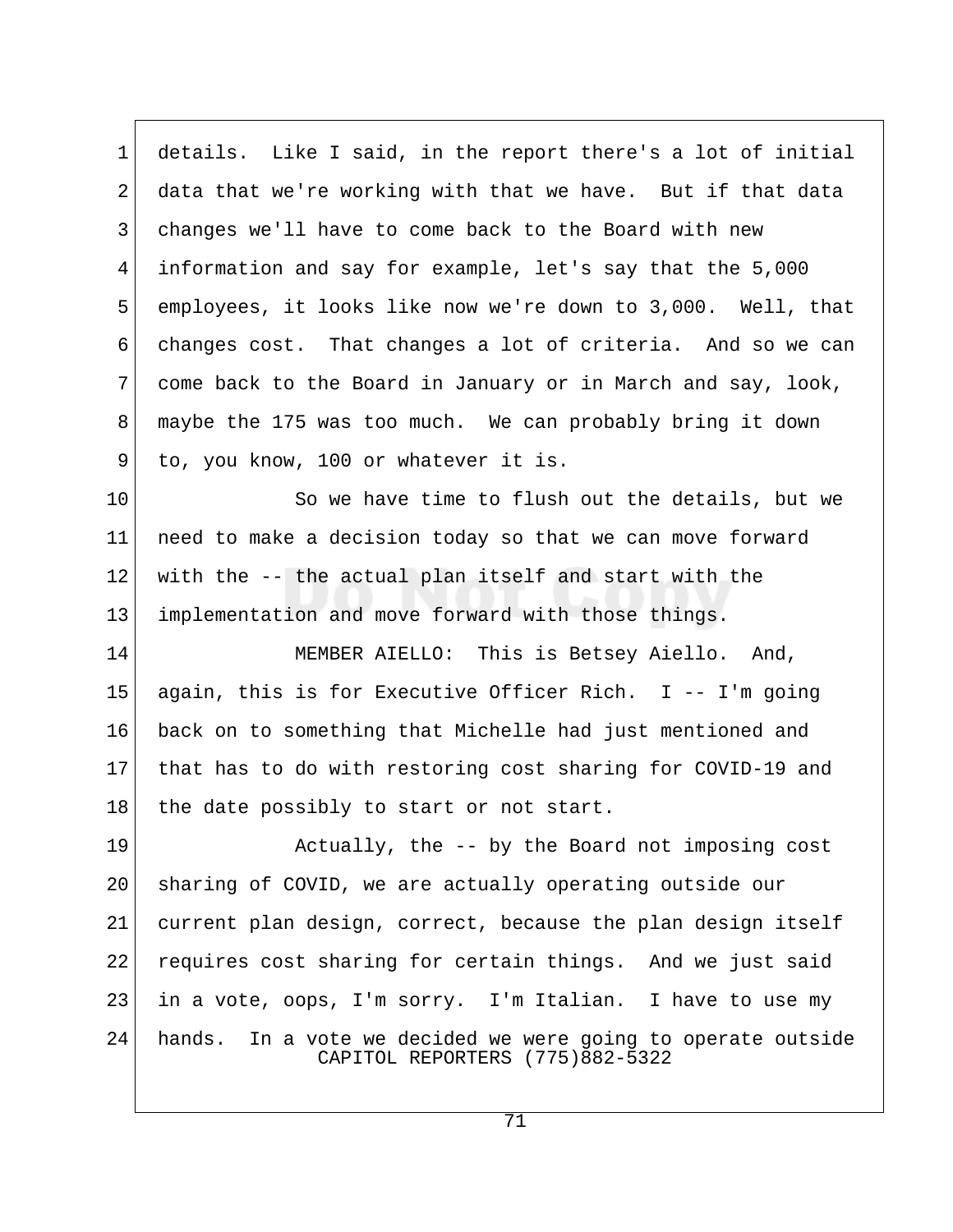1 the current plan and then you also said that when, because of 2 some things the federal government had said at time and we 3 decided to do it, but our health plan such as our HMO did 4 that for a while and they reversed it. So our own programs 5 are a bit operating in this discord also I think.

6 So I just wanted to get back to that because it's 7 not really a plan design change. It's implementing 8 something. Although, people might have gotten used to it, my 9 guess would be if you haven't had COVID and been in the 10 hospital you may not even realize that the plan is paying 11 100 percent because you haven't experienced it. I don't 12 know. We know it. We're sitting here, so thank you.

13 MS. RICH: Correct. And Laura Rich for the 14 record. It is -- it was a change that was made in midyear 15 when we made this exception to the COVID cost sharing. So 16 COVID is treated differently than any other disease today in 17 the cost sharing aspect. And so it was done midyear. It is 18 something we can change midyear. It is something we can 19 change, you know, in July if that's what the Board would like 20 to do. The recommendation is January of 2022. Because as 21 you said, we already have a misalignment within our plans 22 because the fully funded or the fully insured HMO plan, those 23 members are not receiving, so they are paying cost sharing 24 for any COVID related treatment. Whereas those on the CAPITOL REPORTERS (775)882-5322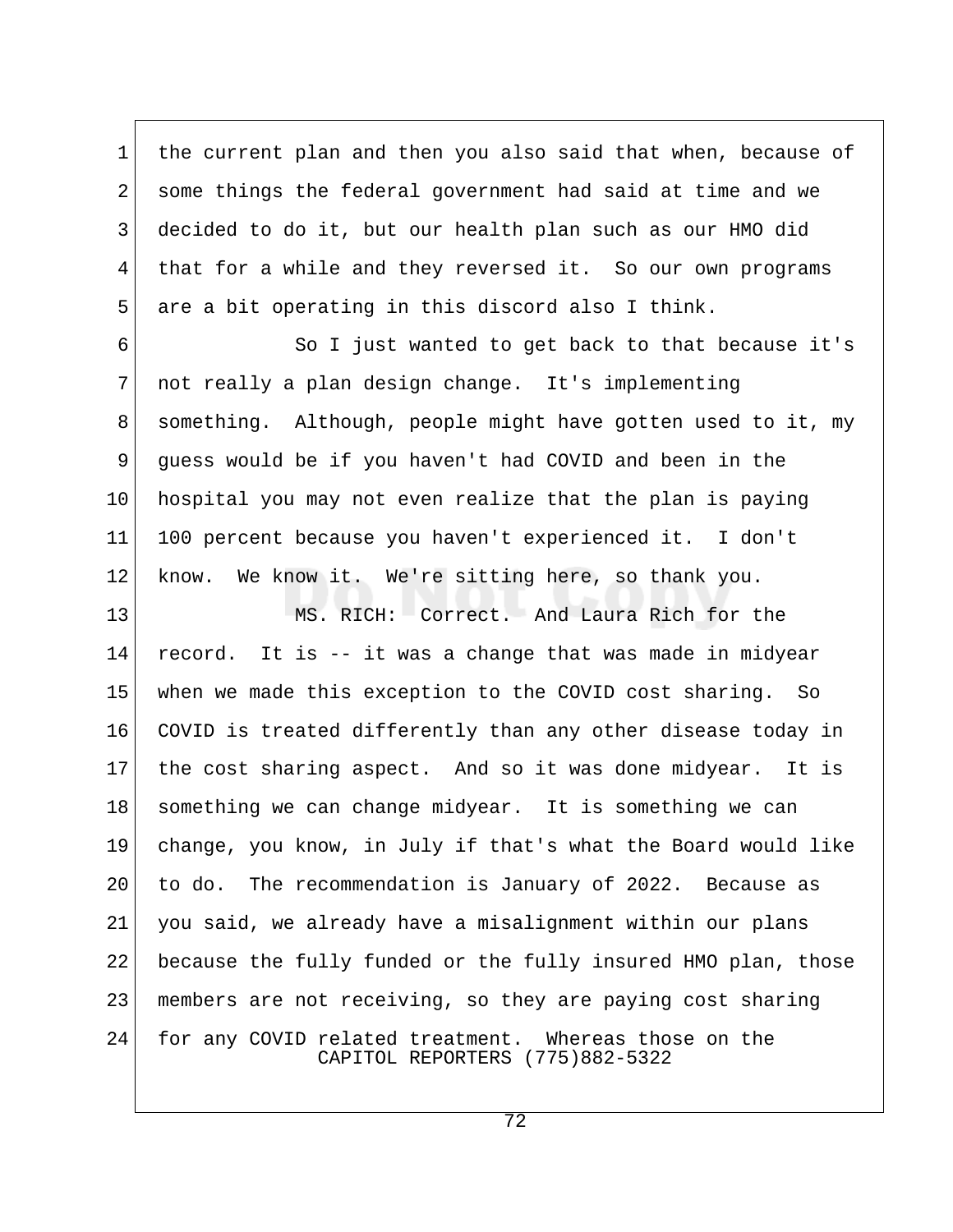1 self-funded plan are not subject to it.

2 And we are also with the exception of the State 3 of Hawaii one of the only public sector health plans that has 4 not reinstated cost sharing for COVID.

 5 MEMBER KELLEY: Can I just ask a very quick 6 follow-up on that then. So I hear what you say. So just one 7 clarifying point. So COVID is not discussed in the plan 8 document and there's no reference to the differential 9 treatment of COVID in the plan document?

10 MS. RICH: I am not -- Laura Rich for the record. 11 I am not 100 percent certain. I would have to go back and 12 really get through that master plan document. I'm not the 13 one who updates it every year, but I will definitely -- I 14 don't believe that that was added. I will have to look at it 15 | specifically.

16 CHAIRWOMAN FREED: This is Laura Freed. That's 17 not my recollection that we changed the MPD for two count for 18 COVID. And, you know, I have to say here, piling on what 19 Betsey had to say, I don't really enjoy the idea that we 20 would treat participants, you know, who do the same job in 21 the south and who are a member of the HPN and HMO has to pay 22 cost sharing if they contract COVID as opposed to somebody in 23 the north in the same job class making the same money who 24 gets their claims paid at 100 percent. And that is why I am CAPITOL REPORTERS (775)882-5322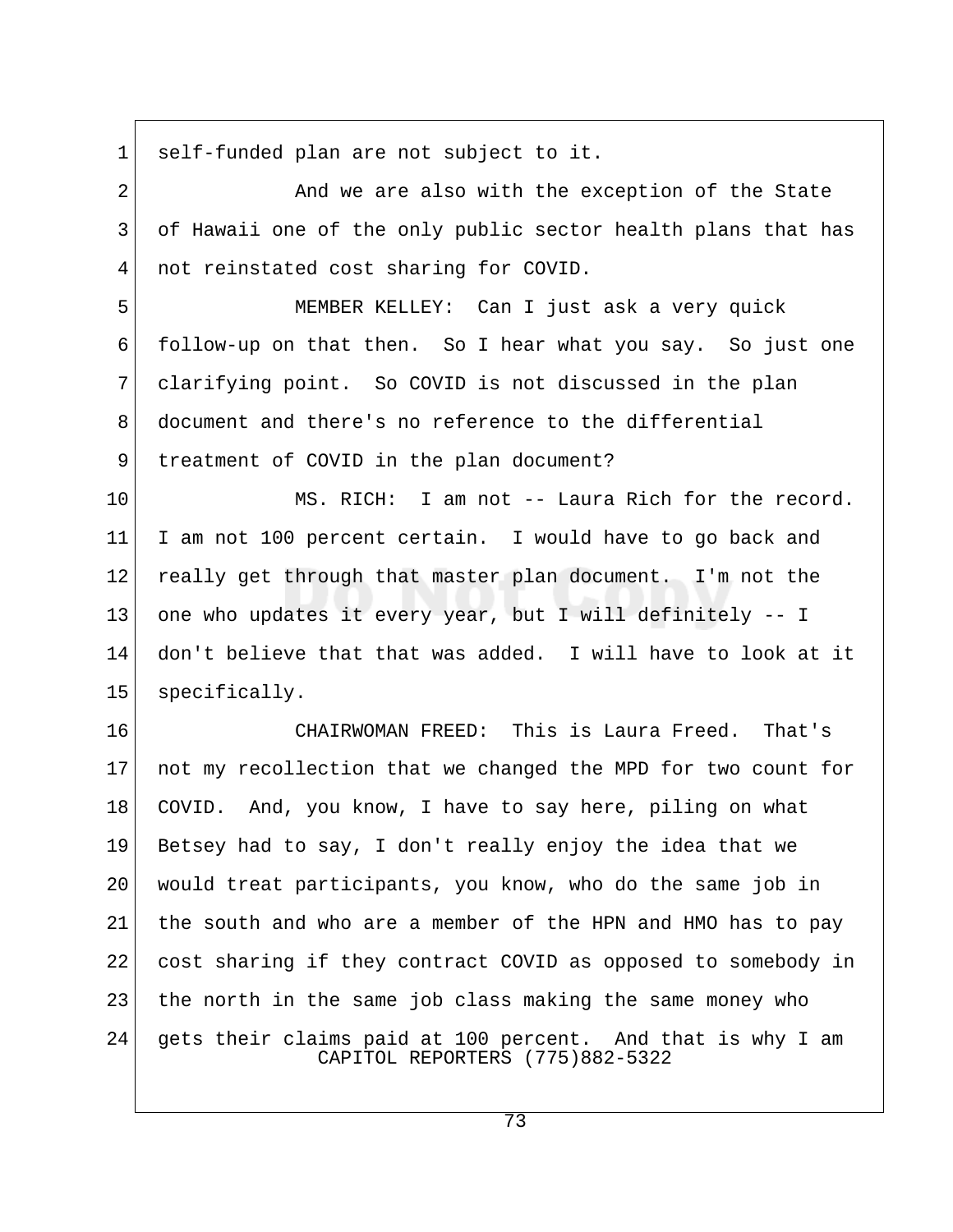1 in favor of reinstating cost sharing to treat COVID like any 2 other disease. But, anyway, I'll leave it to other members 3 with questions.

4 Oh, Ms. Fox, go ahead.

 5 VICE CHAIR FOX: Linda Fox for the record. I 6 have a quick question regarding testing. So if we chose 7 option two to provide coverage for surveillance testing only 8 on-site employee testing it would still allow for a loophole, 9 right. So I guess this question is for Laura Rich. So you 10 could still go anywhere and say you had symptoms and that 11 would generate a higher cost, correct?

12 MS. RICH: Correct. So Laura Rich for the 13 record. So let's say that an employer decided to push the 14 cost on to the employees and an employee was subject to, you 15 know, let's say \$50 a week to be tested, the loophole here is 16 that insurers are required to -- to pay for at 100 percent a 17 test that is  $-$ - that is a diagnostic test.

18 And so playing, you know, devil's advocate, I'm 19 a -- I'm an unvaccinated employee who is subject to weekly 20 testing and I know that I have to pay \$50 a week to test and 21 through my employer. But I know that if I show up at the 22 nearest CVS and cough and say I've got symptoms it's paid at 23 100 percent for free. So how long do you think it's going to 24 take an employee to realize this and say, well, if I go to my CAPITOL REPORTERS (775)882-5322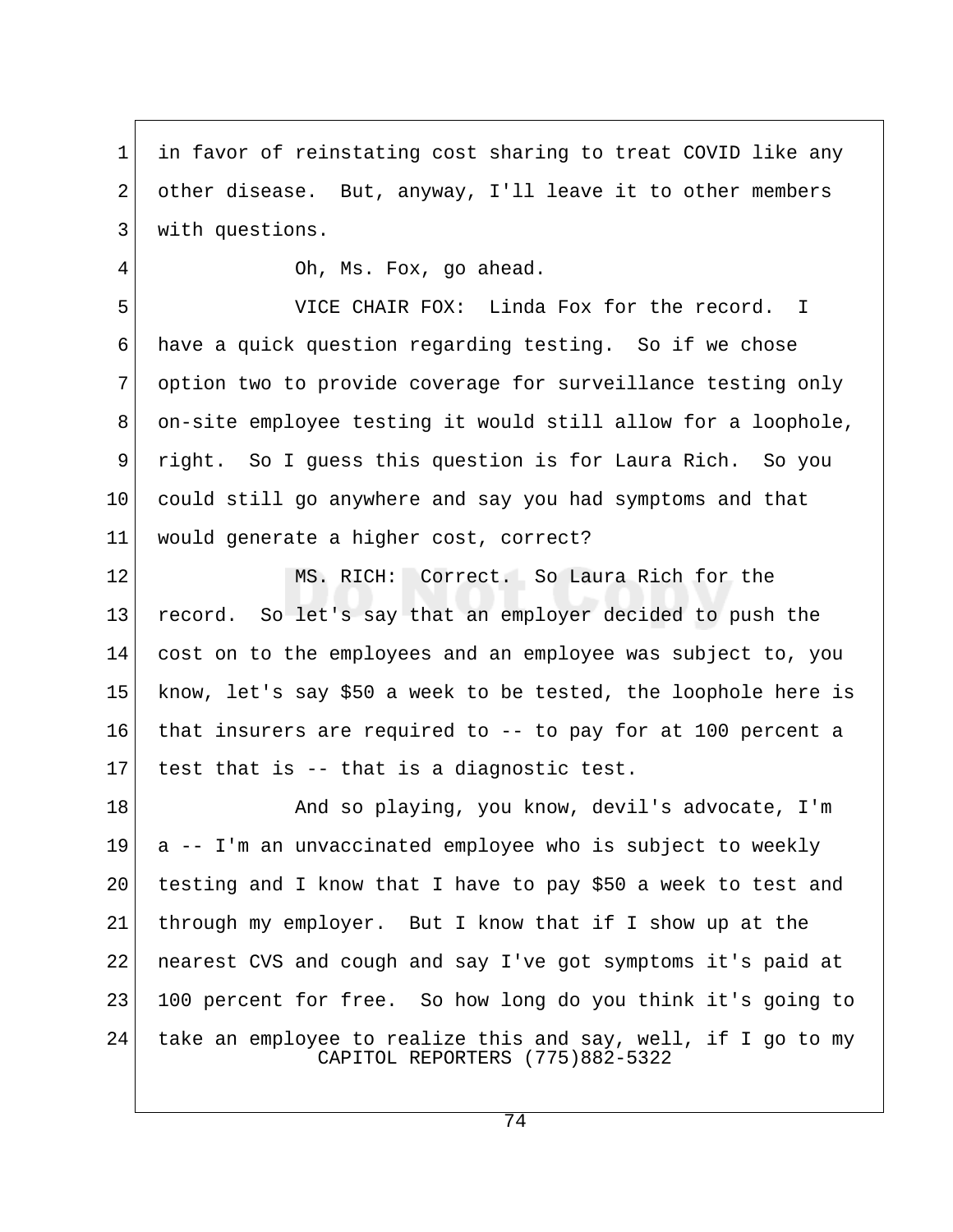1 employer and I'm subject to the \$50 out-of-pocket expenses 2 but if I go to CVS and get the 130 dollar test that's billed 3 to the insurance plan then I pay zero.

 4 So that's -- that's the problem there is that 5 until industry wide we can figure out and maybe see amasses 6 going to potentially come out with much more stringent or 7 clear guidance on the definitions of surveillance and -- and 8 diagnostic testing but we're not there yet. Everyone is -- 9 the providers across the board are billing as diag or as 10 diagnostic and not surveillance.

11 MEMBER AIELLO: Betsey Aiello for the record 12 again. Executive Officer Rich, so the question that I have 13 is that I understand where that could happen and over time 14 there might be some development of surveillance. But by 15 doing an option two it would build a process from what I 16 understand that you said and also Mr. Young that we might be 17 paying \$60 a test instead of \$130 a test. And I as an 18 employee that had to be tested, if I'm not vaccinated it 19 would be a whole lot easier for me to go to the site right 20 | near my employer it would cost PEBP less.

21 So even if someone could still go to CVS and 22 pretend it's diagnostic we're developing an easier option 23 than number two would be I think.

24 MS. RICH: Laura Rich for the record. Correct. CAPITOL REPORTERS (775)882-5322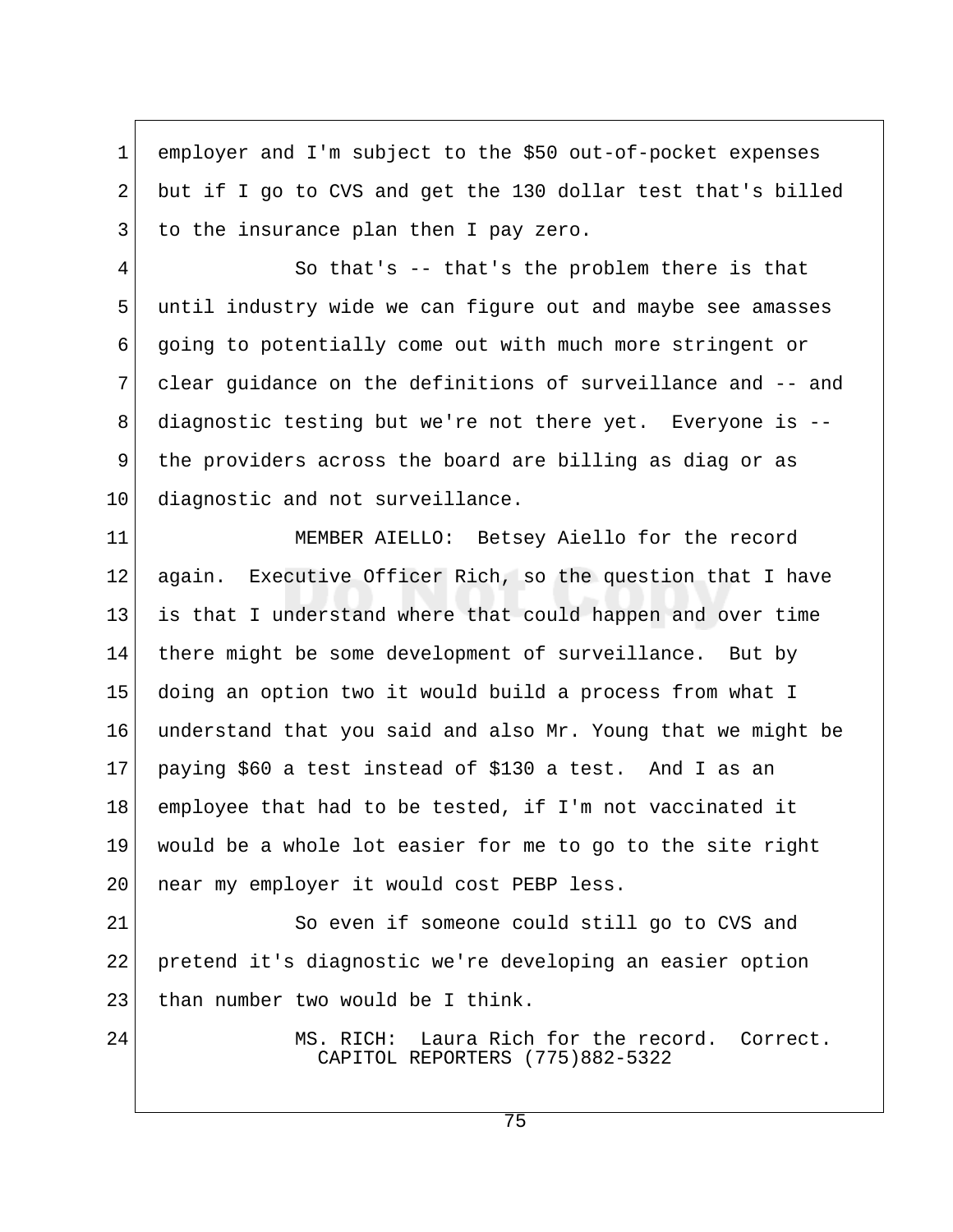1 We're actually exploring a very viable option which is using 2 a telemedicine provider where we have actual tests that we 3 can distribute or mail to the employees and they using a 4 telemedicine provider that is virtual on their phone, they 5 self-administer the test. They -- the screener on the other 6 end will then log the results in. And so state staff have  $7$  the ability to see, okay, this person tested and is negative 8 and so we have -- we will have that information. So that's 9 even -- you know, you don't even have to show up anywhere.  $10$  You've got a test that you can self-administer at home. 11 So, yes, that's exactly what we're seeing is, you

12 know, that it's about a 33 dollar option for those tests. 13 And so we can -- by offering that we can control costs. We 14 can contain those costs and steer members into using that 15 instead of using the 130 dollar option or even more expensive 16 if you go through urgent care or something like that.

17 CHAIRWOMAN FREED: Mr. Verducci, go ahead. 18 MEMBER VERDUCCI: Yes, Tom Verducci for the 19 record. Do we know what the associated cost would be with 20 for exemption requests as well as vaccine documentation, what 21 the process would be to review the vaccine documentation? Is 22 there a process in place?

23 MS. RICH: Laura Rich for the record. PEBP is 24 actually looking at that. We are working with the division CAPITOL REPORTERS (775)882-5322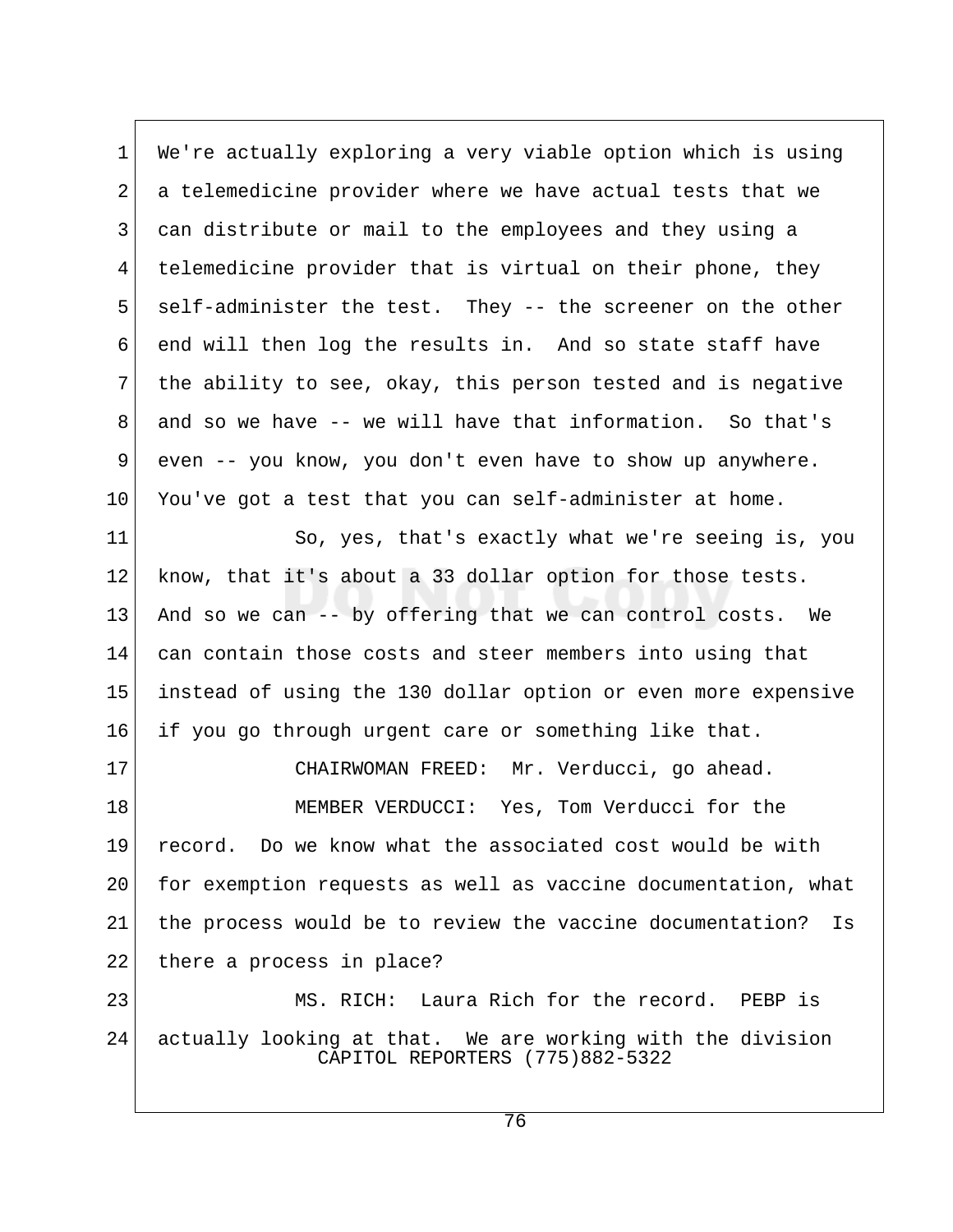1 of public and behavioral health to potentially access the 2 vaccine data that is  $-$  that the state already has access to. 3 And so insurers already do get that as well as other 4 organizations and entities that have been granted access 5 through statute, you know, to access that information. So we 6 are -- we would be getting that hopefully electronically 7 anyway.

8 Now that's just state data, right. So if you've 9 received your vaccination say in Texas then we don't have 10 that. And so those members that we wouldn't have access to 11 their, you know, their state vaccine data, you know, we would 12 allow them to upload through the eligibility and enrollment 13 system vendor they would upload their vaccine card, you know 14 just like they upload their birth certificate or marriage 15 certificate when they enroll into PEBP and they enroll their 16 dependents, it's similar to that so that's how that would be. 17 We see that process happening.

18 MEMBER VERDUCCI: And Tom Verducci again. Would 19 there be an additional cost to the program?

20 MS. RICH: Laura Rich for the record. No, that 21 is built into the eligibility and enrollment system, and we 22 have that ability to  $-$ - you know, it sounds like, again, 23 we're transitioning to a new vendor on January 1st. And so 24 this is a new vendor so it sounds like it's part of that CAPITOL REPORTERS (775)882-5322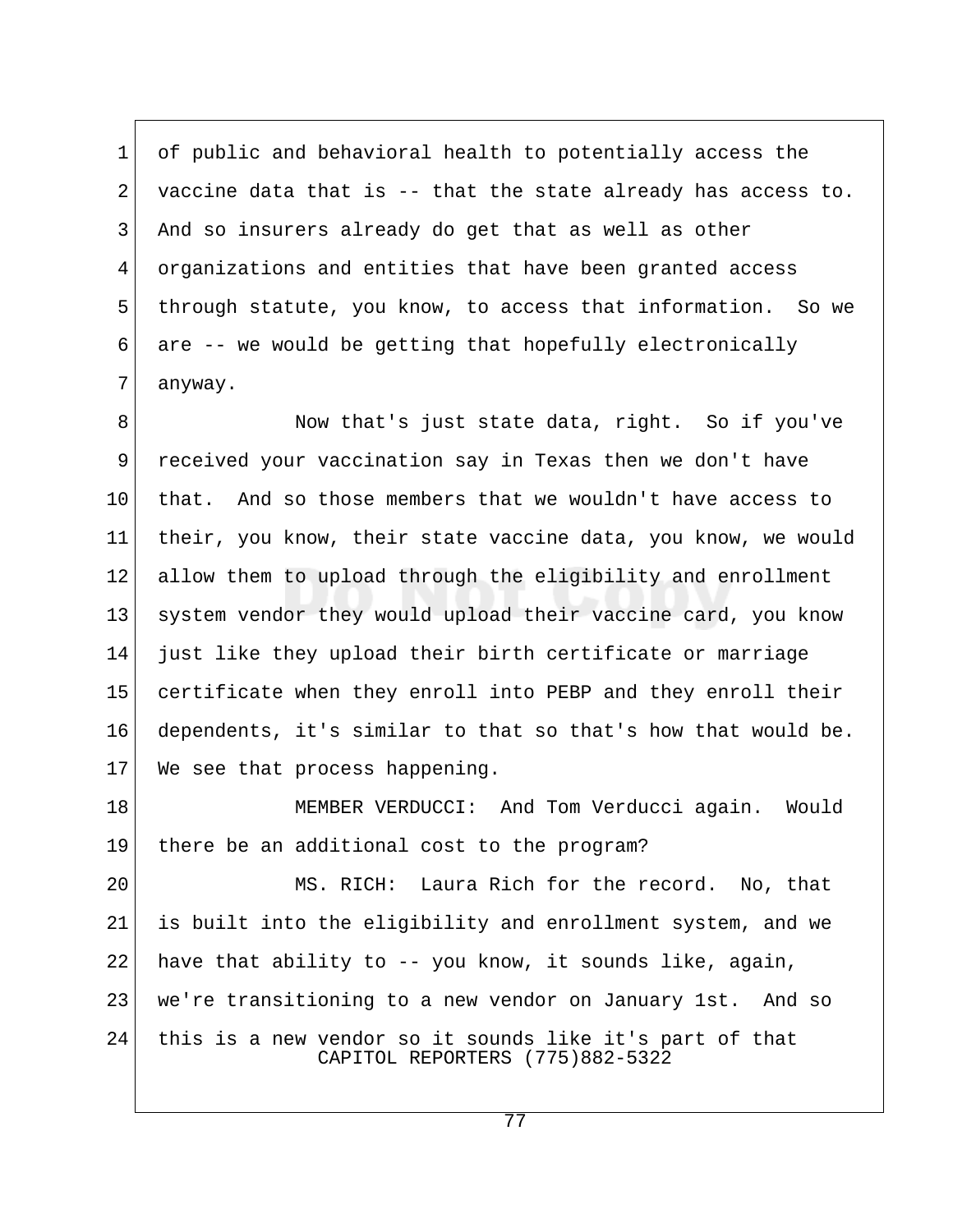1 system and something that can just be turned on and it's a 2 function of the system.

3 MEMBER VERDUCCI: Thank you.

4 MEMBER KELLEY: Michelle Kelley for the record. 5 So just a follow-up on recommendation number two, how long --6 when would that  $-$ - when would that take effect? So obviously 7 there's a process involved in selecting the vendor. When 8 would you anticipate, if that was passed how long would that 9 take to implement?

10 MS. RICH: Laura Rich for the record. We are 11 already exploring those options. We've had a lot of 12 conversations already. It sounds like there's several week 13 runway for that. But we expect because it is through 14 existing vendors that we have in place already that we don't  $15$  have to  $-$ - there's not a lot of contractual work that goes 16 along with it. And so we're able to kind of pull the trigger 17 on that pretty quickly. There's I would say within the next 18 three to four weeks we could make it happen.

19 MEMBER KELLEY: And I'm not sure -- sorry. 20 Michelle Kelley for the record. I'm not sure who this 21 question is addressed to. But is there a required process 22 for notifying employees around kind of if we start to limit 23 the vendors? You know, I know they're used to having on-site 24 right now. But they are also used to being able to go to CVS CAPITOL REPORTERS (775)882-5322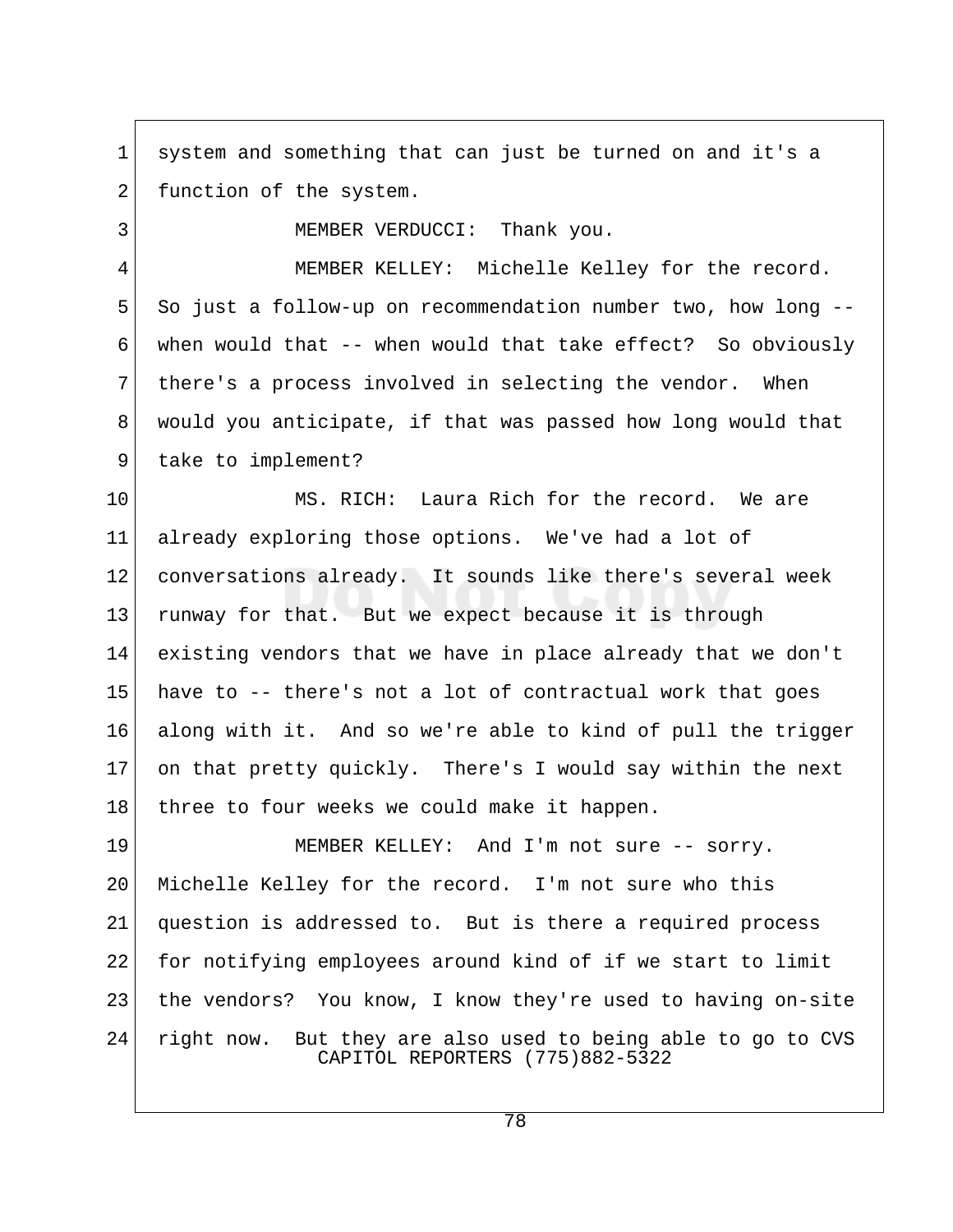1 and stuff. So is there a 30-day, 60-day notice period we 2 would anticipate?

3 MS. RICH: We would definitely -- Laura Rich for 4 the record. We would definitely be communicating this, not 5 just through PEBP but through the department of 6 administration through the Governor's office. We're also 7 working very closely with the Nevada System of Higher 8 Education who is not part of the state process in terms of, 9 you know, the on-site testing that we've provided for state 10 employees. But moving forward because they are part of the 11 PEBP system, I've been working very closely with them as well 12 to -- to secure options through the university system as 13 well.

 $14$  And so -- so, yes, we are -- we would be 15 communicating this as much as possible. Again, we're looking 16 at, you know, potentially being able to mail these tests to 17 people's houses or distribute them through the workplace and 18 so I think this is going to be a coordinated effort between 19 agencies, between, you know, the state and the university 20 system. You know, so there's going to be a lot of 21 communications going to need to happen.

22 MEMBER KELLEY: Thank you.

23 CHAIRWOMAN FREED: Mr. Barnes, did you have a 24 question? CAPITOL REPORTERS (775)882-5322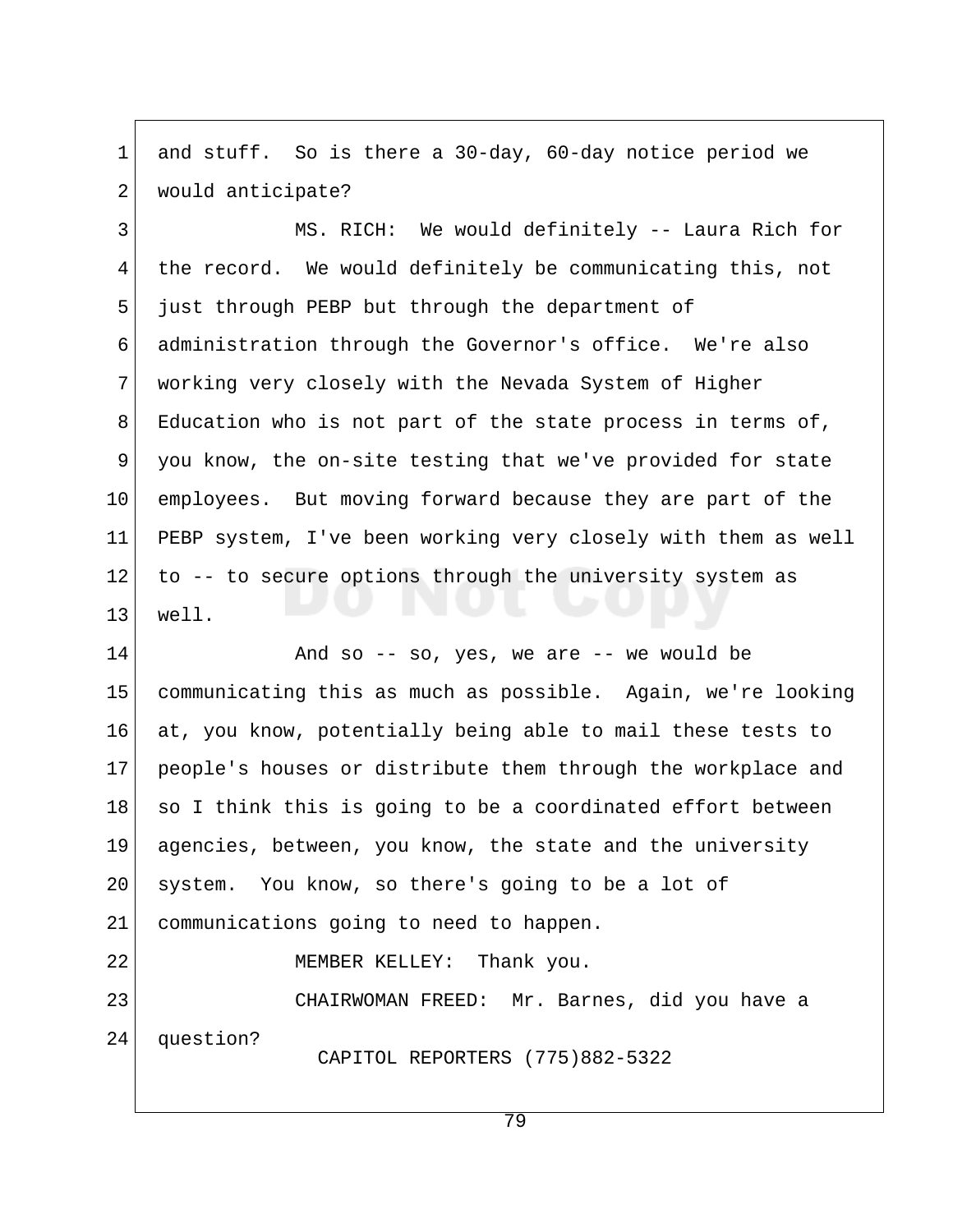1 MEMBER BARNES: Yes. I just wanted to clarify 2 then. Is it true that there's a 30-day notice required for 3 any change of coverage? Maybe that's the question for the 4 deputy AG. 5 MS. RICH: Laura Rich for the record. So  $6$  there's -- there's -- yes, but this isn't -- this wouldn't  $7$  really be a change in coverage. This is  $-$  so it's not a 8 benefit, right. So this wouldn't qualify under that. 9 MEMBER BARNES: Okay. Because that was my  $10$  concern that if it is a change of coverage it couldn't be 11 done by January 1. And so we're sure it's not a change of 12 coverage then. 13 MS. RICH: Correct. 14 MEMBER BARNES: Okay. Thank you. 15 MS. RICH: And I do have to say -- Laura Rich for 16 the record. I did receive a response, Member Kelley. I have 17 actually a fourth staff member text me just now and say that 18 yes, it is the COVID-19 cost sharing is specifically in the 19 master plan document for this year, yes. 20 CHAIRWOMAN FREED: Darn it. I hate to be wrong.  $21$  Oh, man. 22 MEMBER KELLEY: I'm sorry. Right now we're not 23 cost sharing so that's what's in the plan document. I'm 24 sorry. I just needed to clarify. CAPITOL REPORTERS (775)882-5322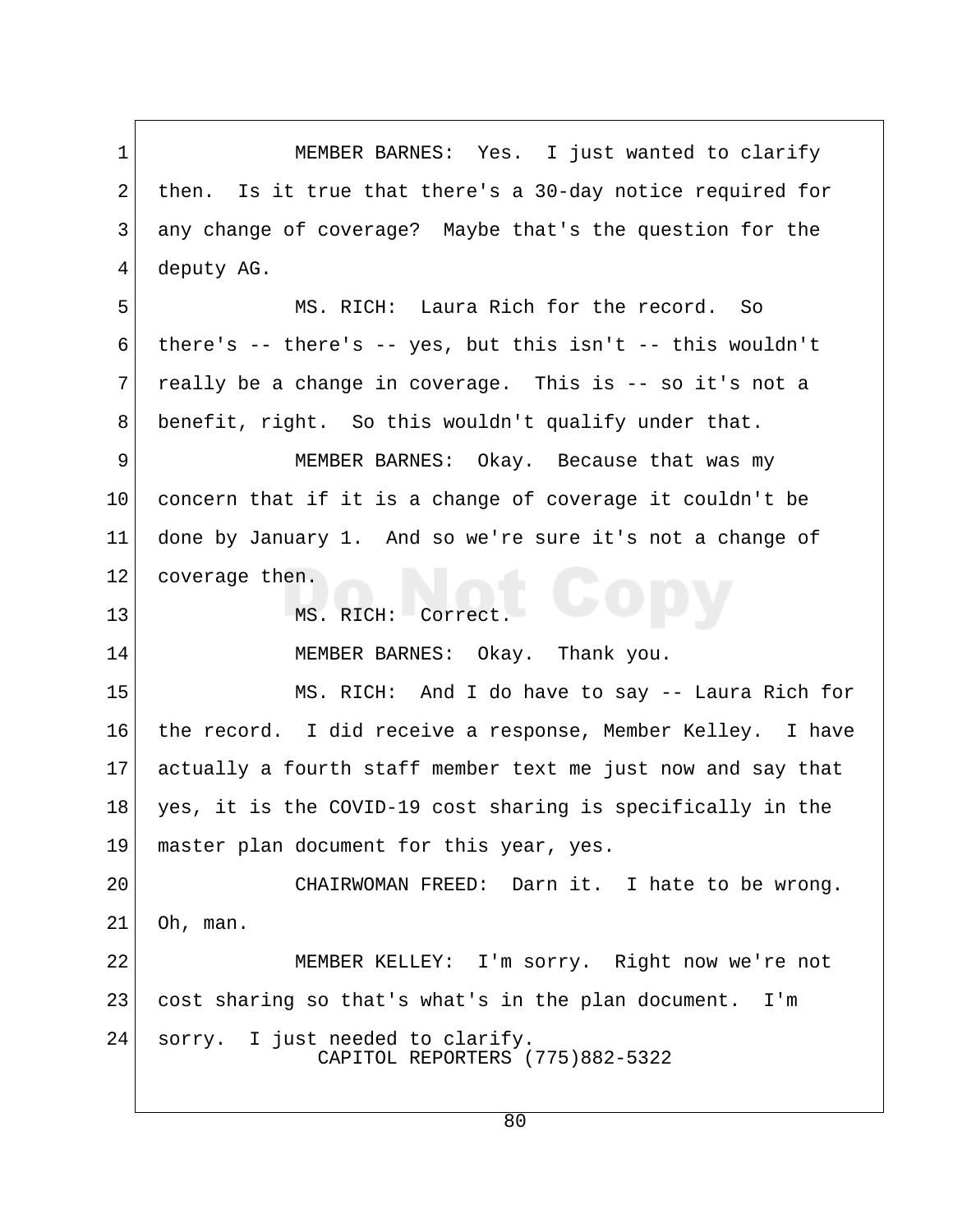1 MS. RICH: Yes. Laura Rich for the record. It  $2$  was updated this plan year to ensure that  $-$  that that was 3 something that was covered in the plan, yes. 4 CHAIRWOMAN FREED: Member Aiello. 5 MEMBER AIELLO: Betsey Aiello for the record. 6 With that statement then, Executive Officer Rich, has there 7 been a problem if our HMO has not been following it, if it's 8 in the master plan document, are they required to follow the 9 master plan? That's something that that brings up to me  $10$  then. 11 MS. RICH: So Laura Rich for the record. The 12 master plan document applies to our self-funded plans. And 13 so each self-funded plan has its own master plan document. 14 The fully insured HMO product does -- it does not fall under 15 the requirements in the master plan. They have their own 16 master. 17 MEMBER AIELLO: That's good to hear. Thank you. 18 MEMBER KELLEY: But that does change the 19 conversation. Michelle Kelley for the record. That does 20 change the conversation for the Board because there is a 21 notice requirement now, right? It's in the plan document 22 we're planning to take it away mid plan year. 23 MS. RICH: I would have to check with legal. We 24 didn't have to do that when we implemented. So I would have CAPITOL REPORTERS (775)882-5322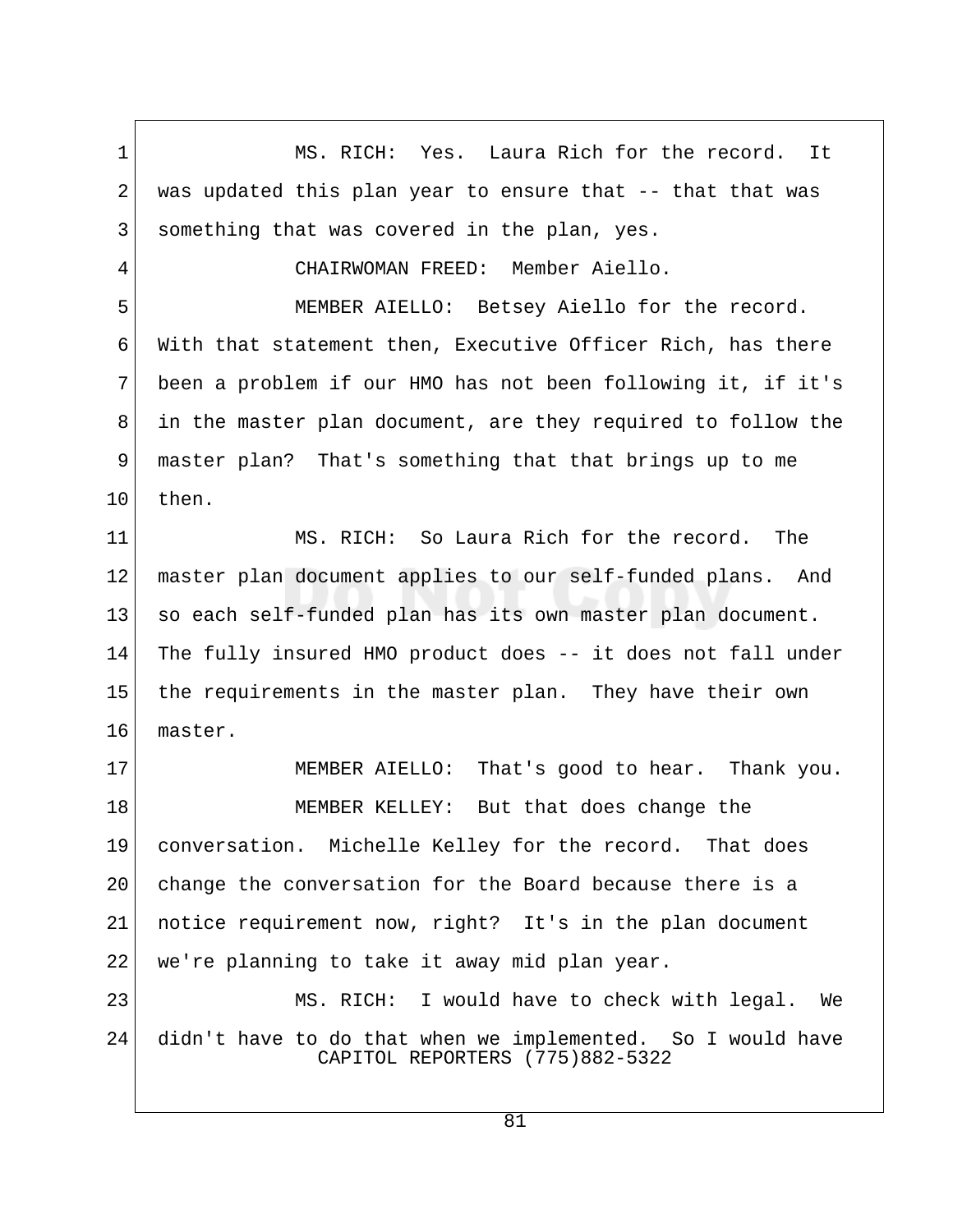$1$  to check with legal on that one.

| $\overline{a}$ | MEMBER KELLEY: When we implemented it was an                                                   |
|----------------|------------------------------------------------------------------------------------------------|
| 3              | enhancement to the benefit so nobody was going to complain.                                    |
| 4              | When we take it away it's something that's published. My                                       |
| 5              | question would be can we even do it midyear given there's a                                    |
| 6              | published document that states it.                                                             |
| 7              | CHAIRWOMAN FREED: This is Laura Freed.<br>I'm                                                  |
| 8              | going to call on Deputy Attorney General Briggs to opine.                                      |
| 9              | MS. BRIGGS: Hi. Michelle Briggs, chief deputy                                                  |
| 10             | attorney general. So if the plan document, I'm not quite                                       |
| 11             | sure what the plan document says based on what has been                                        |
| 12             | discussed. The plan document says right now that it is cost                                    |
| 13             | sharing. Is that what you had said, Ms. Rich?                                                  |
| 14             | CHAIRWOMAN FREED: No. The plan -- the master                                                   |
| 15             | plan document apparently says -- apparently codified the                                       |
| 16             | change the Board made some months ago to cover COVID                                           |
| 17             | treatment at 100 percent rather than the typical cost sharing                                  |
| 18             | that is normal for, you know, any infectious disease.                                          |
| 19             | So the question is can the Board decide if it                                                  |
| 20             | chooses to reinstate cost sharing, is January 1st, 2022 too                                    |
| 21             | soon because there's a 30-day notice to change the provisions                                  |
| 22             | of the plan. So would we have to push it out?                                                  |
| 23             | MS. BRIGGS: Yes. You would have to follow all                                                  |
| 24             | procedures to change the plan if the plan currently says it<br>CAPITOL REPORTERS (775)882-5322 |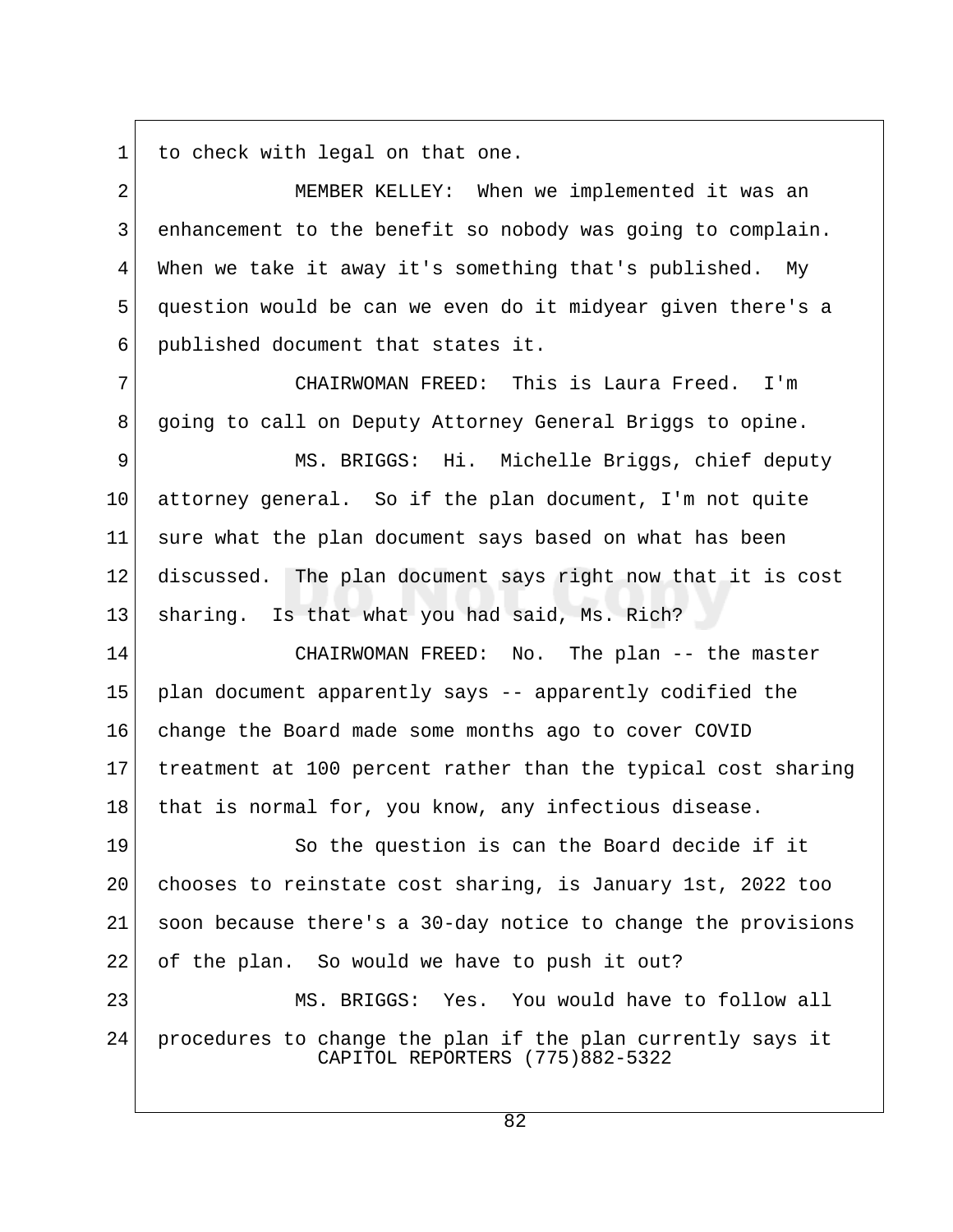$1$  is fully covered.

| 2  | MS. RICH: So and I think we have I believe                                                     |
|----|------------------------------------------------------------------------------------------------|
| 3  | Michelle Walker from Health Plan of Nevada. Michelle, if                                       |
| 4  | you're available or maybe Mark, would you, either of you mind                                  |
| 5  | speaking to how Health Plan of Nevada reinstated that and                                      |
| 6  | what the process was. Do you know if Michelle or anyone from                                   |
| 7  | HPN is on? They should be.                                                                     |
| 8  | CHAIRWOMAN FREED: Broadcast Services, this is                                                  |
| 9  | Laura Freed. Do you have any folks on the Zoom from Health                                     |
| 10 | plan of Nevada, our southern HMO?                                                              |
| 11 | MS. MERCADO-ROSAS: Hi, Chair. This is Cindi                                                    |
| 12 | with Broadcast. I only -- are you referring to Michelle                                        |
| 13 | Briggs?                                                                                        |
| 14 | No. She's the chief<br>CHAIRWOMAN FREED: No.                                                   |
| 15 | D.A.G. Laura Rich can help me with the names.                                                  |
| 16 | MS. RICH: It would be Michelle Walker or Mark.                                                 |
| 17 | MS. MERCADO-ROSAS: We do not have a Michelle                                                   |
| 18 | Walker on the Zoom.                                                                            |
| 19 | MR. CARLTON: Mark Carlton, HPN for the record.                                                 |
| 20 | Just got a text. I was waiting to confirm. We did not                                          |
| 21 | change the fully insured certificate of coverage when we made                                  |
| 22 | that provision change. We knew it was somewhat of a                                            |
| 23 | temporary adjustment to that plan to waive those -- those                                      |
| 24 | flat co-payments for inpatient and outpatient treatments of<br>CAPITOL REPORTERS (775)882-5322 |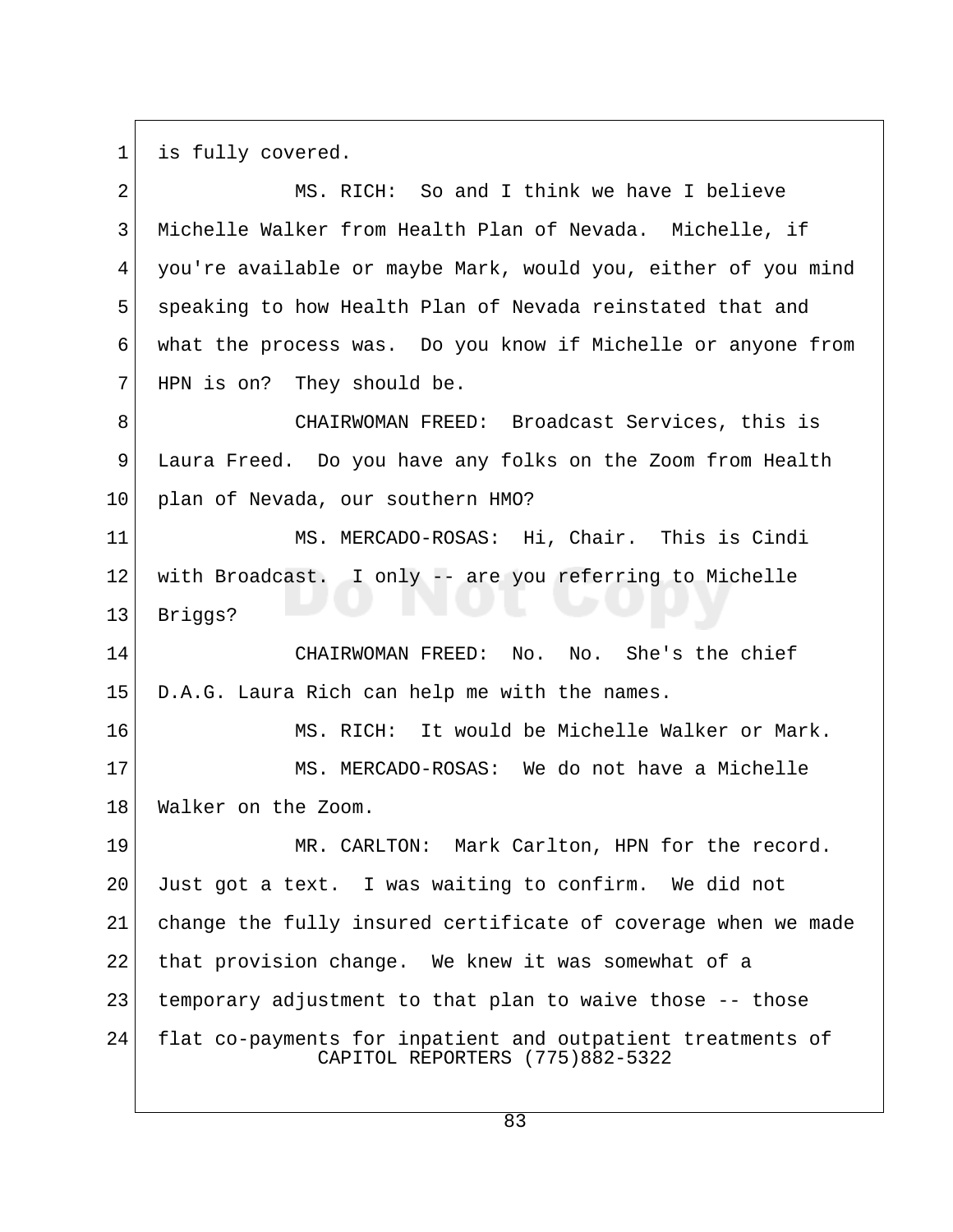1 COVID. So that plan document or, you know, in the case of a 2 fully insured plan the certificate of coverage was not 3 amended. And then, again, when we reverted back to applying 4 those co-payments it was also not adjusted. So it was simply 5 an administrative adjustment that was made to make that 6 change and that accommodation.

7 CHAIRWOMAN FREED: Thank you very much for that. 8 Member Kelley, do you have a follow-up for HPN 9 staff? Okay. Do you have a follow-up for Ms. Rich.

10 MEMBER KELLEY: I guess I have a question about 11 are we given the change in the COVID coverage was in the 12 master plan document, would it be safe to assume that some of 13 our more savvy covered members potentially switched from an 14 HMO to the PPO because they knew they would be covered at 15 100 percent.

16 If I would argue that potentially we have even 17 one member out there who did that and if we are going to 18 change that coverage even with notice we need to open 19 enrollment again to allow them to select a plan that better 20 suits their needs because that is the purpose of open 21 enrollment is to give people an opportunity. So I think -- 22 anyway, I'm pro cost sharing. I just am concerned about the 23 procedure because it's my understanding we're obligated to 24 operate our plan in line with our plan document, so. CAPITOL REPORTERS (775)882-5322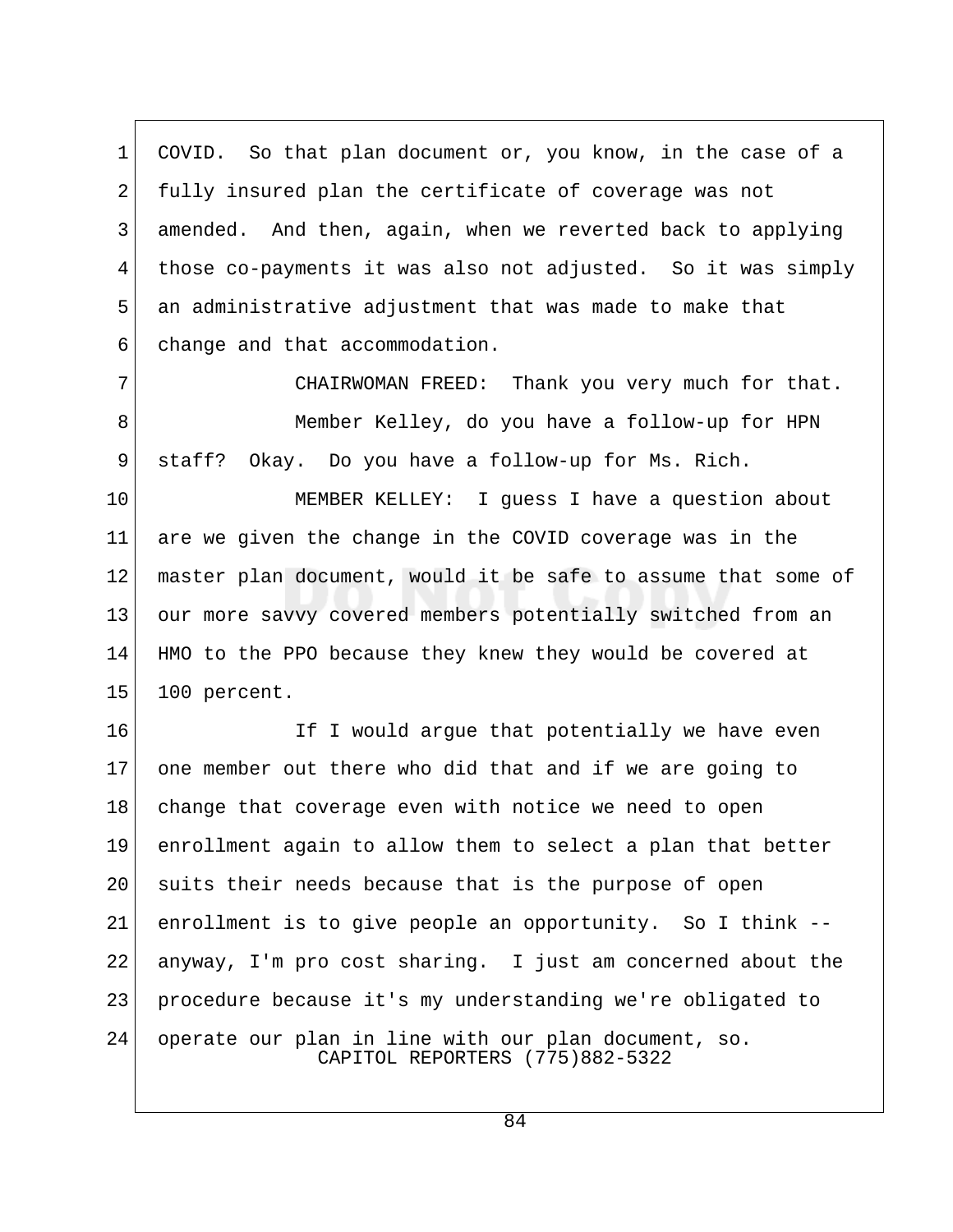1 CHAIRWOMAN FREED: This is Laura Freed. I guess 2 that would mean that member would have to be sitting there in 3 May and thinking who covers COVID and how may -- you know, am 4 I going to get COVID? And I don't know that anybody sits 5 around thinking I'm going to make a decision based on whether 6 I get a COVID case or not. So I'm not sure I agree with  $7$  that.

8 Mr. Barnes.

9 MEMBER BARNES: Yes. For Ms. Rich, if it's 10 determined that we need additional vaccines over and above 11 what we have now with the new variants emerging and that sort 12 of thing will PEBP need to implement additional surcharges if 13 we do need additional vaccines?

14 MS. RICH: Laura Rich for the record. At this 15 time that's not being considered. It's something that the 16 Board can definitely consider in the future. It's something 17 that, you know, the Governor's office can work with PEBP on, 18 but at this point that's not something we're considering.

19 MEMBER BARNES: Thank you.

20 CHAIRWOMAN FREED: Mr. Verducci.

21 MEMBER VERDUCCI: Yes. Tom Verducci for the 22 record. Are there any other states, we may have discussed 23 this, that are using a COVID surcharge or would we be the 24 only one out there? CAPITOL REPORTERS (775)882-5322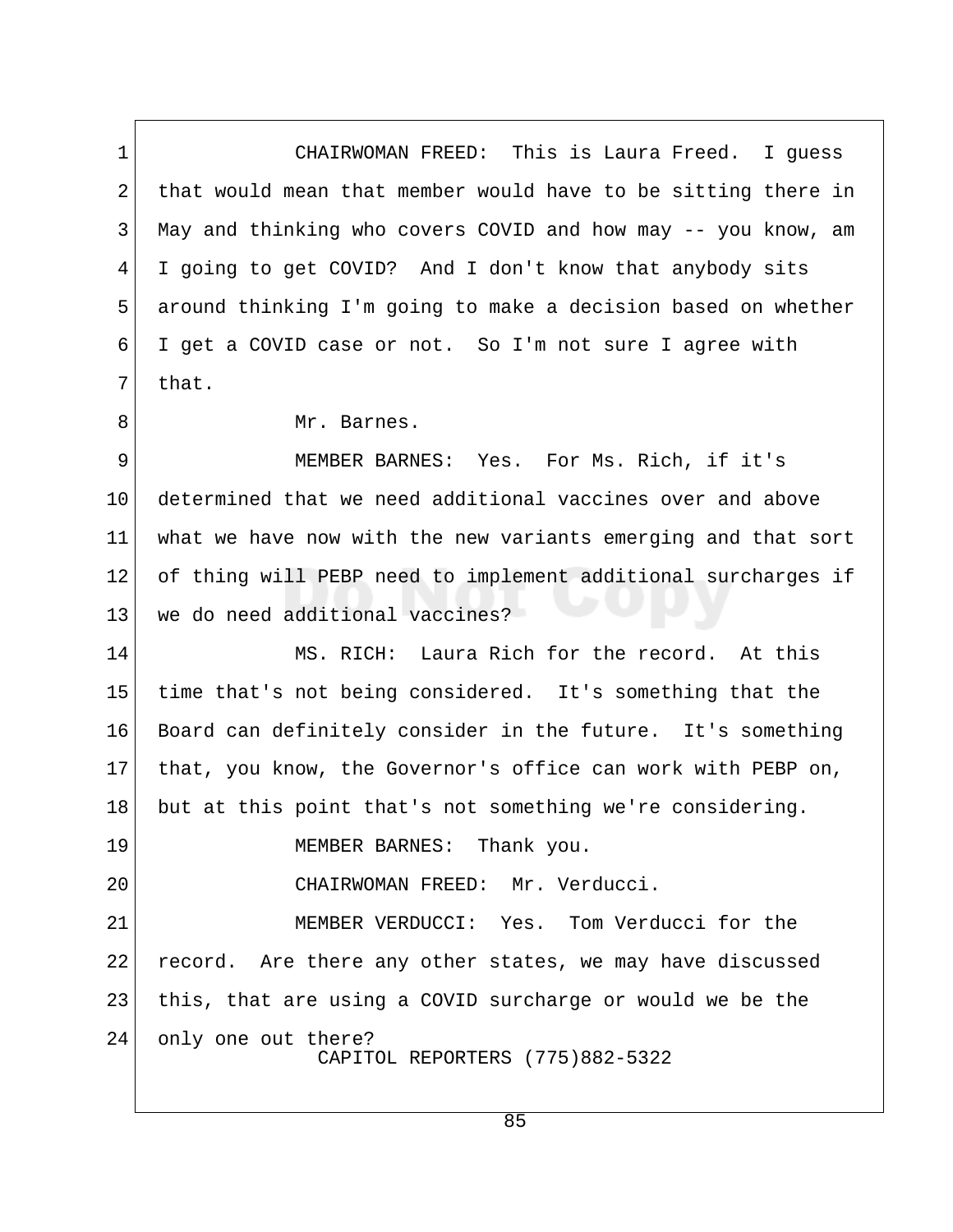1 MS. RICH: Laura Rich for the record. We 2 obviously have not checked with every single state. We did 3 reach out to a resource that we have that does distribute 4 e-mails to different public entities, and we received a lot 5 of responses from public sector health plans that were very 6 very interested but had not implemented yet. They were 7 looking at it, but they had not implemented yet.

8 There was one public sector health plan, a small 9 one in, smallish one in Dallas that did implement a 10 surcharge, and they actually went above and beyond and 11 implemented some incentives as well, provided two extra dates 12 off for those that had gotten vaccinated. And, you know, so 13 they took some extra steps on top of that. So we do know of 14 public sector plans that have done it. But this has been 15 more common in the public sector with the larger employers, 16 like Delta and Bowing and, you know, several large employers 17 like that.

18 MEMBER VERDUCCI: Okay. So Tom Verducci for the 19 record. So we would be the only state that would actually be 20 implementing COVID surcharges?

21 MS. RICH: Laura Rich for the record. 22 MEMBER VERDUCCI: That we're aware of. 23 MS. RICH: That I know of we would be the first 24 state, yes. CAPITOL REPORTERS (775)882-5322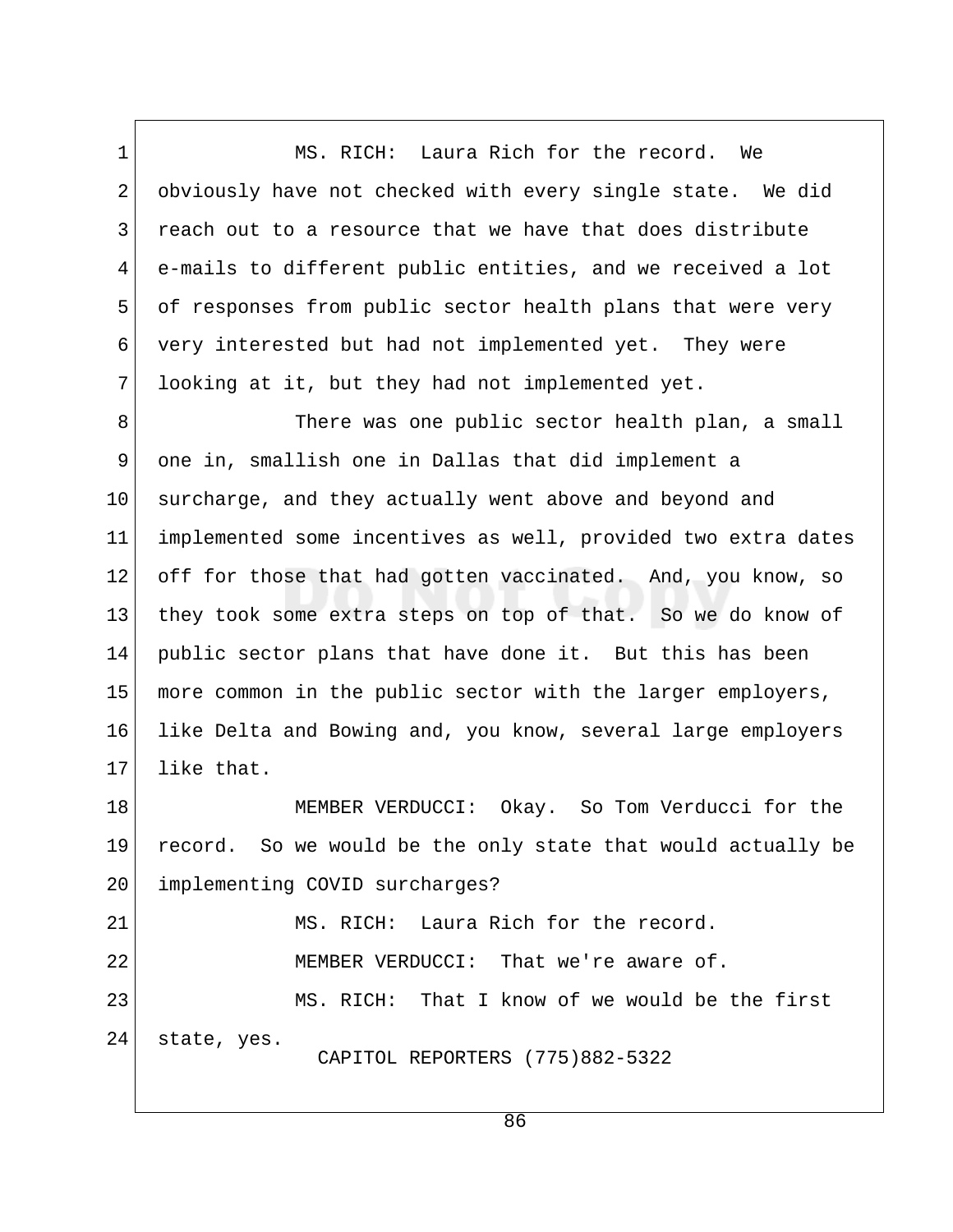1 MEMBER VERDUCCI: Okay. And, you know, from a 2 risk management perspective, liability, unattended 3 consequences, especially the 175 dollar family charge, you 4 know, the state employees have been hit very hard with no 5 raises over a number of years.

6 6 And I think of the soul out in Lovelock working 7 for the department of corrections is paying \$800 a month in a 8 trailer with three kids. I have a hard time with this one, I 9 really do. And I just wanted to pass on my personal 10 comments. No question there. Just a few comments from 11 compassion of working with state employees in the '80s, '90s, 12 2000s, the 2010s and now the 2020s and meeting a lot of them 13 personally I just have a hard time with this hard dollar cost 14 after the cuts that they have incurred.

15 CHAIRWOMAN FREED: Thank you, Mr. Verducci.

16 All right. I'm not seeing a lot more questions, 17 raised hands. It looks like we're all discussed out. So it 18 feels like it's decision time, my friends.

19 So knowing what we know that the plan has to 20 provide notice, I think I'm going to do this, I'm going to do 21 this in chunks. And so I would like to tackle recommendation 22 number one first, reinstate cost sharing for COVID related 23 treatment and hospitalization and apply existing plan rules 24 that is the normal master plan document for the CDHP related CAPITOL REPORTERS (775)882-5322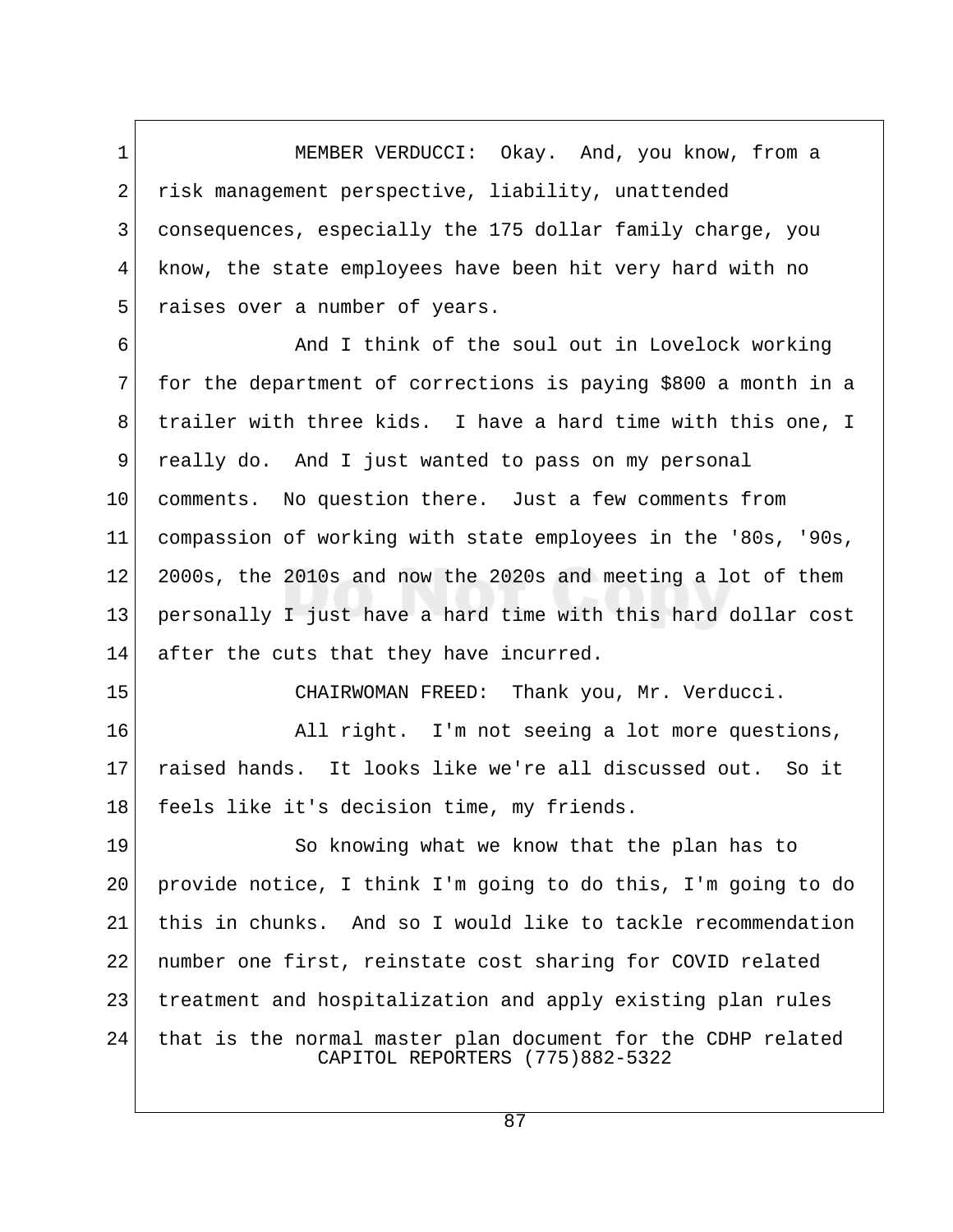1 to COVID related treatment and hospitalization claims 2 effective. 3 Now we at least need to push this out to 4 February 1st or we can do March 1st or we could do FY23. 5 What is the sense of the Board on that point? 6 Ms. Bittleston. 7 | MEMBER BITTLESTON: Leslie Bittleston for the 8 record. I support pushing it out to March 1st of 2022 which 9 would give staff 60 days to notify. 10 CHAIRWOMAN FREED: Fair enough. Would you 11 consider that a motion? 12 MEMBER BITTLESTON: Leslie Bittleston for the 13 record. I move -- 14 CHAIRWOMAN FREED: That's right. 15 MEMBER BITTLESTON: -- that we reinstate cost 16 sharing of the COVID related treatment, hospitalization and 17 all of that effective March 1st, 2022. 18 CHAIRWOMAN FREED: Okay. Is there a second? 19 VICE CHAIR FOX: Linda Fox for the record. I 20 will second that motion. 21 CHAIRWOMAN FREED: Okay. Thank you. All right. 22 It's been moved and seconded to reinstate cost sharing for 23 COVID related treatment and hospitalization for the CDHP 24 effective March 1st of 2022. All in favor say aye. Any CAPITOL REPORTERS (775)882-5322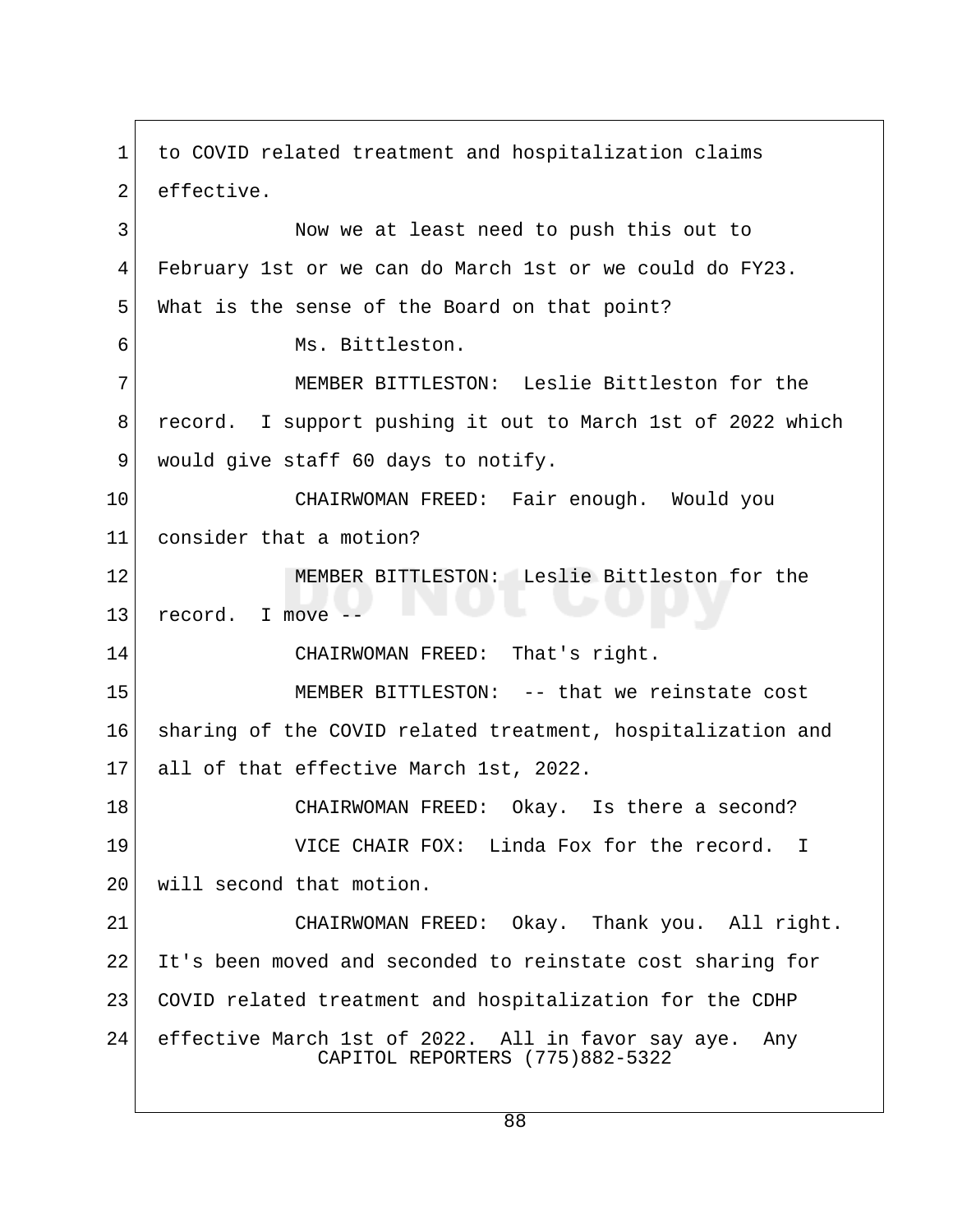1 opposed say nay. Oh, I'm sorry. Let me give you a second. 2 Any opposed say nay. 3 (The vote was unanimously in favor of the 4 motion.) 5 CHAIRWOMAN FREED: Hearing none the motion 6 passes. Thank you. 7 All right. Recommendations two, three and four, 8 let's take number two. PEBP staff recommends allowing 9 surveillance testing coverage only through PEBP sponsored 10 vendors only covered if you go through the vendor that is 11 ultimately worked out between PEBP staff and our medical 12 vendors, our pharmacy benefit manager. 13 Board Members, do you have a sense of your --14 your direction on that? 15 MEMBER KELLEY: I'll make that motion. 16 CHAIRWOMAN FREED: All right. Thank you, Member 17 Kelley. 18 **IS there a second to that motion?** 19 VICE CHAIR FOX: Linda Fox for the record. I'll 20 second that motion. 21 CHAIRWOMAN FREED: All right. So it's been moved 22 and seconded to allow surveillance testing coverage only 23 through PEBP sponsored vendors. 24 Board Members, all in favor signify by saying CAPITOL REPORTERS (775)882-5322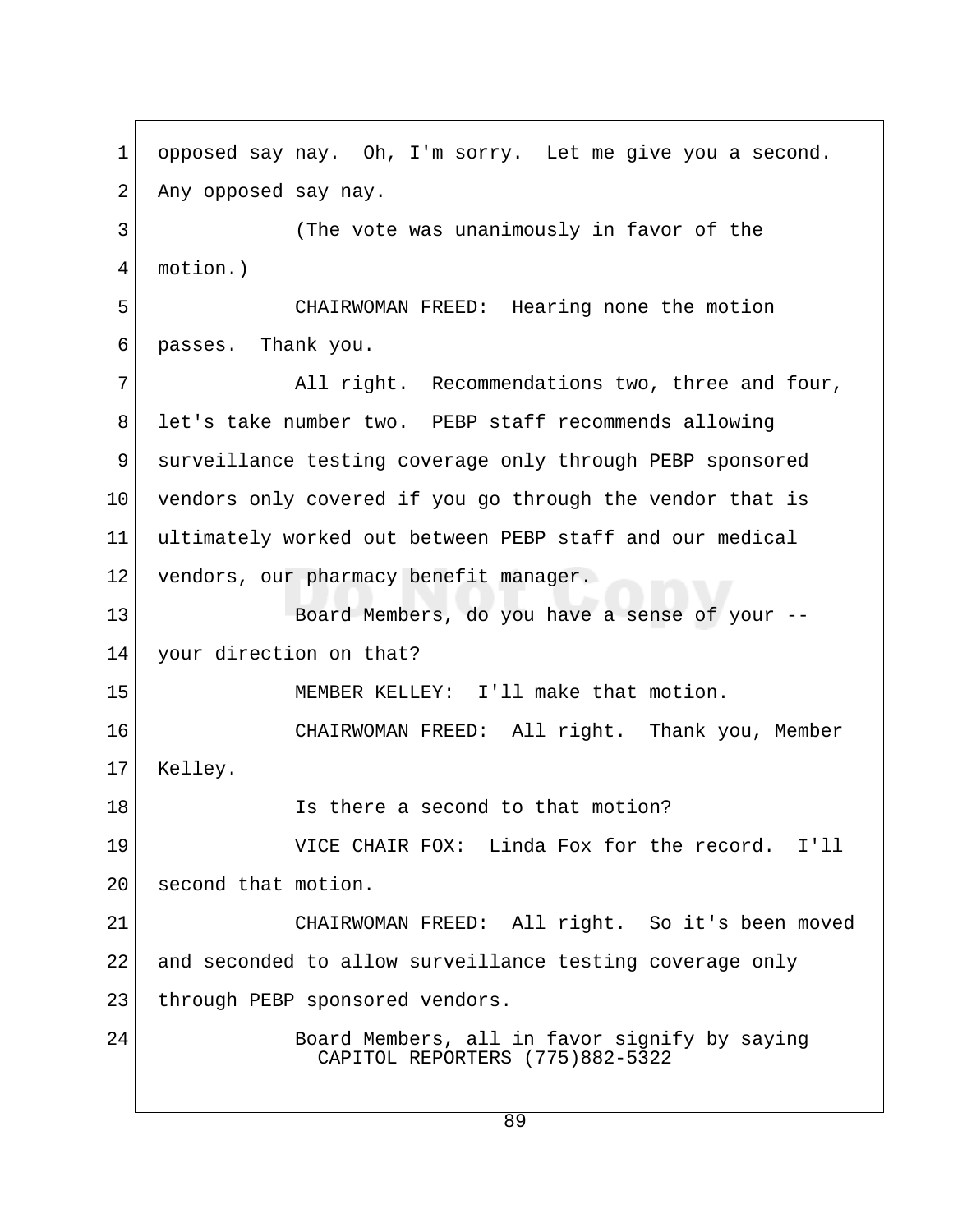1 aye. Any opposed say nay. 2 (The vote was unanimously in favor of the 3 motion.) 4 CHAIRWOMAN FREED: All right. Here it is, 5 friends, implement -- number three, implemented COVID 6 surcharge effective July 1st of 2022. Effective in plan year  $7$  2023 for all unvaccinated members of PEBP of \$55 a month per 8 employee. Board Members, how do you feel? 9 MEMBER VERDUCCI: Well, Tom Verducci for the 10 record. I'll be voting no on this one. 11 CHAIRWOMAN FREED: Okay. Thank you. 12 **VICE CHAIR FOX:** Linda Fox for the record. I 13 will make that motion that we implement a 55 dollar surcharge 14 for unvaccinated members. 15 CHAIRWOMAN FREED: Thank you. 16 **Is there a second to the motion?** 17 MEMBER BITTLESTON: Leslie Bittleston. I'll 18 second. 19 CHAIRWOMAN FREED: Okay. Thank you. All in 20 favor signify by saying aye. 21 Any opposed say nay. 22 MEMBER VERDUCCI: Nay. 23 MEMBER BARNES: Nay. 24 (The majority of the vote was in favor of the CAPITOL REPORTERS (775)882-5322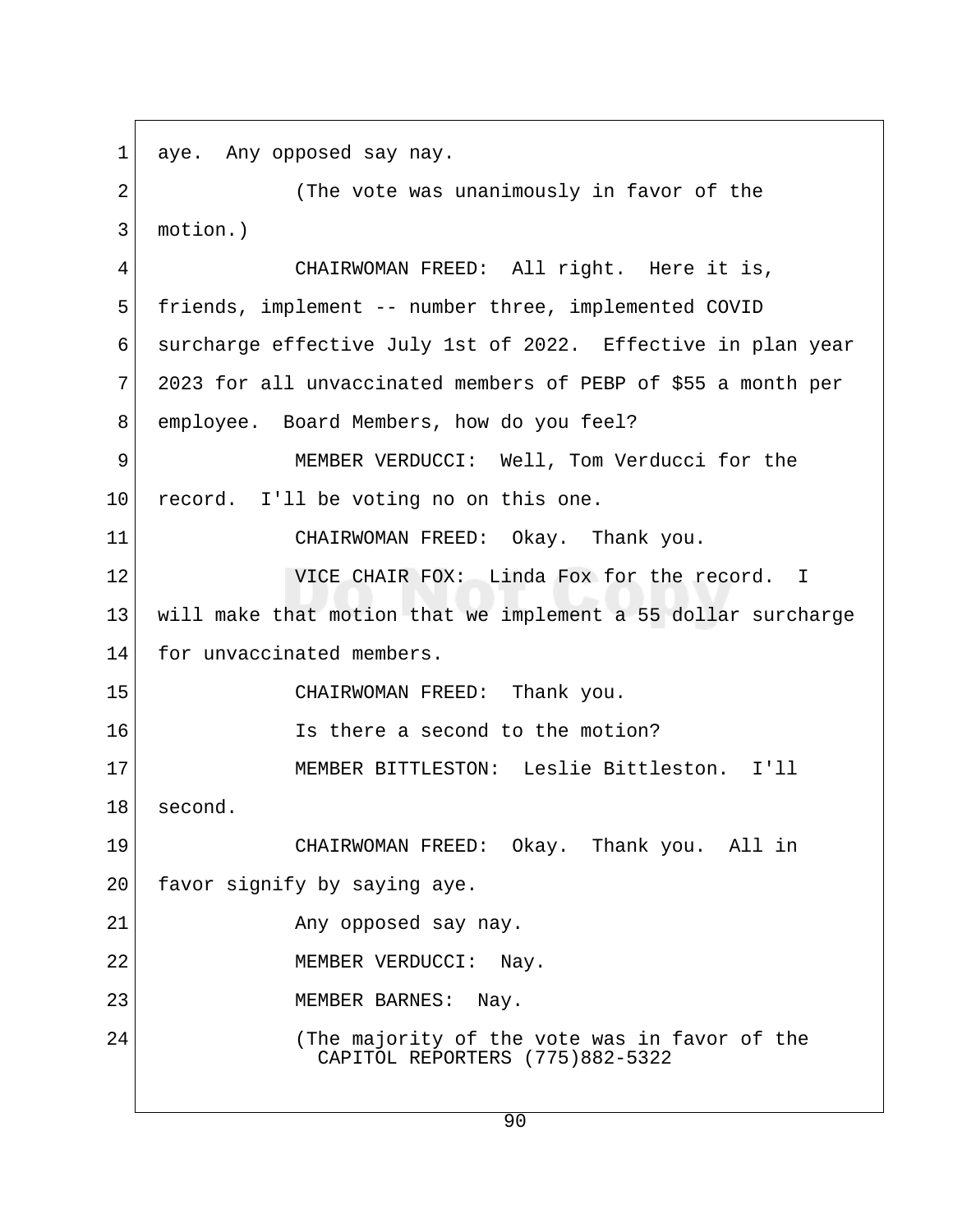1 motion.)

2 CHAIRWOMAN FREED: The record will reflect 3 Mr. Barnes and Mr. Verducci as nays. Motion carries.

4 Last but not least, the motion or excuse me, the 5 motion, jeez, the recommendation is to implement a 175 dollar 6 a month COVID surcharge effective again July 1st, 2022, so 7 plan year '23 for unvaccinated spouses, domestic partners and 8 dependents 18 or older.

9 And to this, given the uncertainty of testing 10 costs, if someone is going to move approval of this I might 11 suggest allowing PEBP staff to as testing costs are revealed 12 to us and to PEBP staff giving the PEBP staff the flexibility 13 to lower that surcharge, not increase it, but lower it so it 14 in essence making \$175 a month a cap and anything beyond that 15 would have to come back to the Board but that's my own 16 personal feeling. 17 So, Board Members, sense of the Board? 18 MEMBER KELLEY: Michelle Kelley. So moved. 19 CHAIRWOMAN FREED: All right. Thank you. 20 Is there a second? 21 MEMBER BITTLESTON: Leslie Bittleston. I'll 22 second. 23 MEMBER COUGHRON: April Coughron. I'll second. 24 CHAIRWOMAN FREED: I'll take Ms. Coughron. She CAPITOL REPORTERS (775)882-5322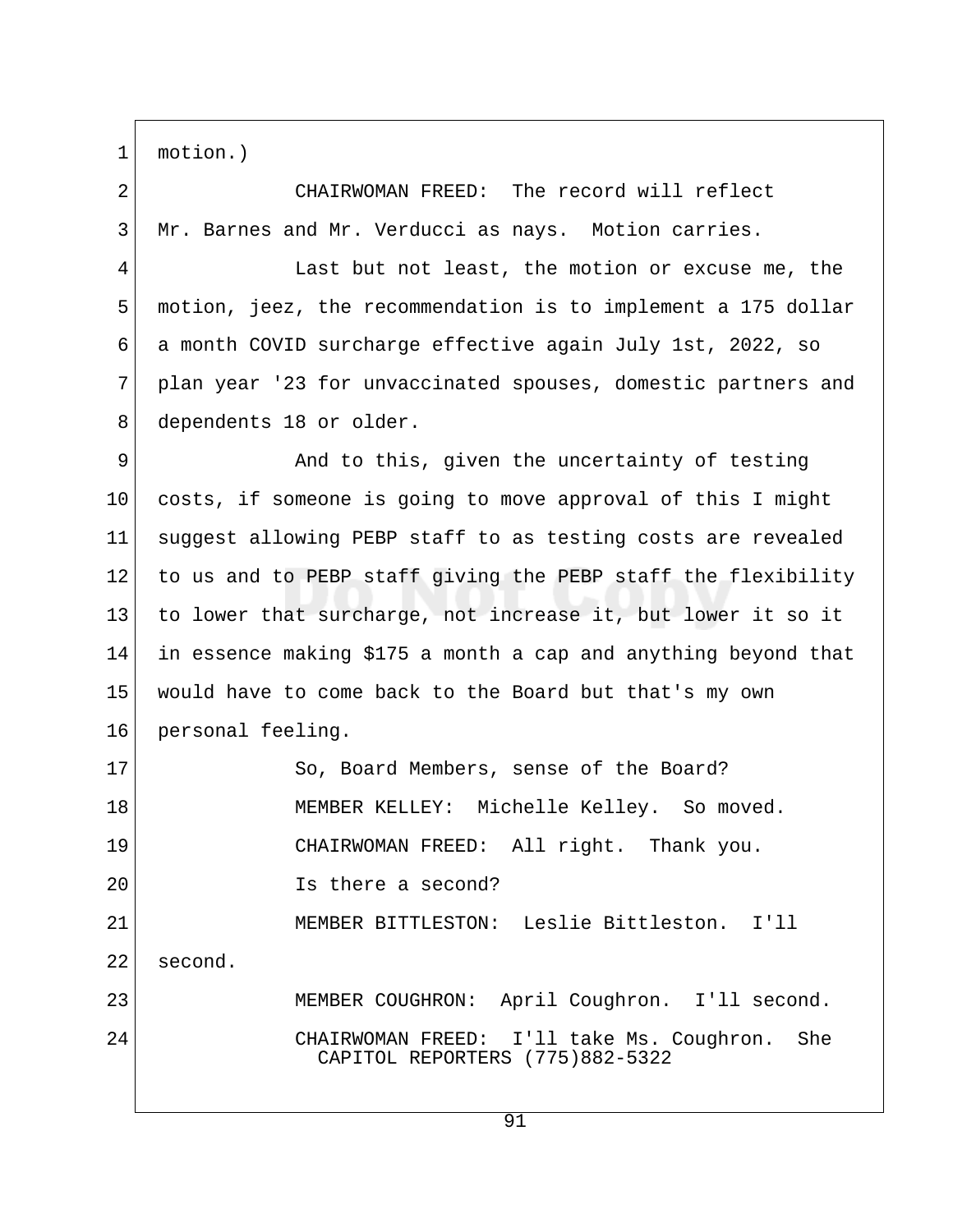$1$  hasn't got a second in.

| $\overline{2}$ | All right. Board Members, you've heard the                                                      |  |
|----------------|-------------------------------------------------------------------------------------------------|--|
| 3              | motion, implement a 175 dollar a month COVID surcharge                                          |  |
| $\overline{4}$ | effective July 1st, 2022 for unvaccinated spouses, domestic                                     |  |
| 5              | partners and dependents 18 and older with approval to PEBP                                      |  |
| 6              | staff to lower that surcharge if testing costs prove to be                                      |  |
| 7              | lower for the plan. All those in favor say aye. Any opposed                                     |  |
| 8              | say nay.                                                                                        |  |
| 9              | MEMBER VERDUCCI: Nay.                                                                           |  |
| 10             | MEMBER BARNES: Nay.                                                                             |  |
| 11             | (The majority of the vote was in favor of the                                                   |  |
| 12             | motion.)                                                                                        |  |
| 13             | CHAIRWOMAN FREED: All right. The record will                                                    |  |
| 14             | reflect the Mr. Verducci's and Mr. Barne's nays. The motion                                     |  |
| 15             | carries. Thank you everybody.                                                                   |  |
| 16             | With that we will move to Agenda Item 7. Oh, I'm                                                |  |
| 17             | sorry. Of course, we can take a break. Sorry, guys. You                                         |  |
| 18             | always have to remind me whether we're virtual or we're not                                     |  |
| 19             | virtual, but you can always go to the bathroom no matter what                                   |  |
| 20             | since we're in Carson. But, yes, let's come back at 10:55.                                      |  |
| 21             | It's 10:47 now.                                                                                 |  |
| 22             | (Whereupon, a brief recess was taken.)                                                          |  |
| 23             | CHAIRWOMAN FREED: All right. Ladies and                                                         |  |
| 24             | gentlemen, we'll call this meeting of the PEBP Board back to<br>CAPITOL REPORTERS (775)882-5322 |  |
|                |                                                                                                 |  |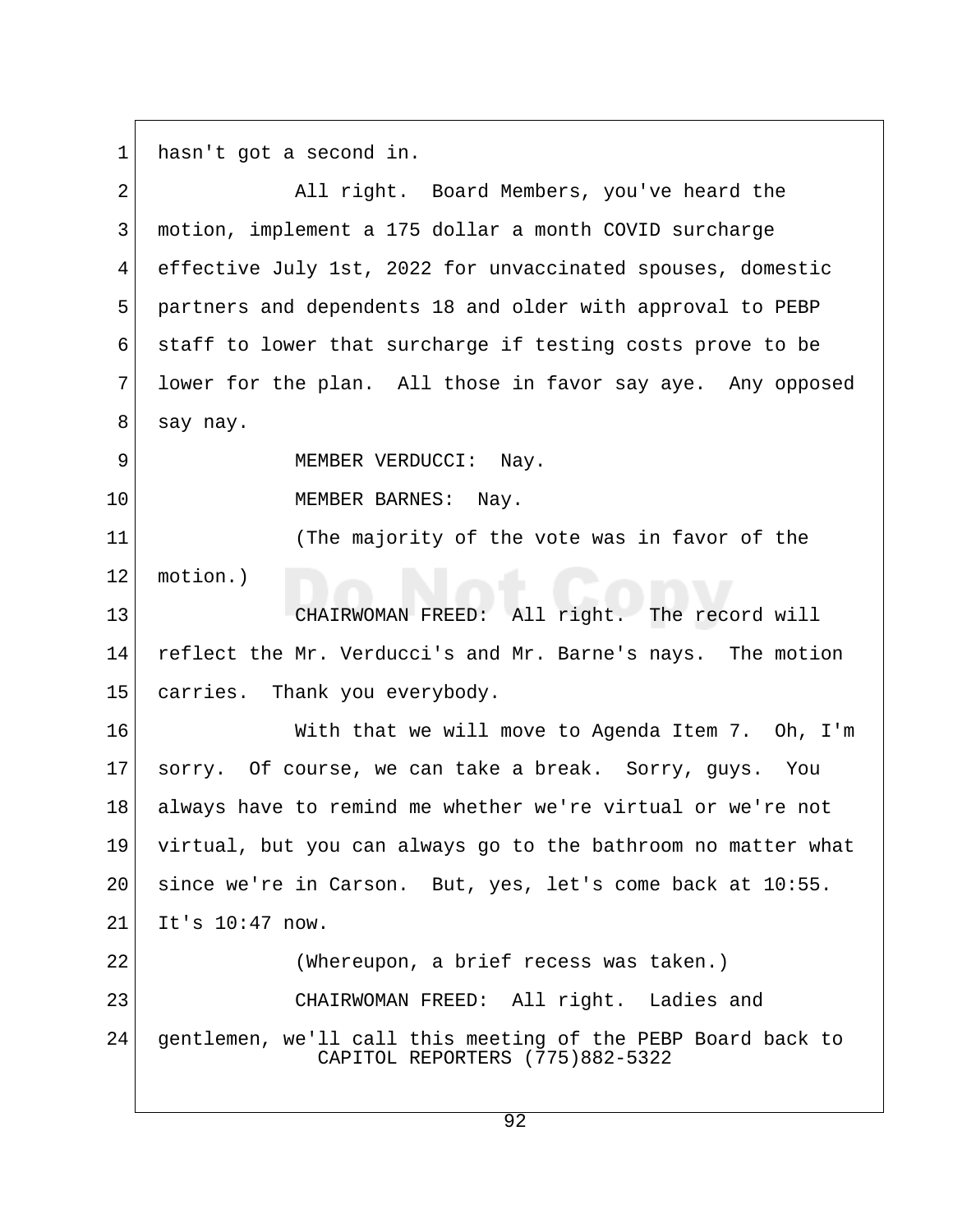1 order. All right. Thanks, everybody.

 2 We'll move on to Agenda Item Number 7, discussion 3 and possible action on potential program design changes for 4 plan year 2023.

 5 MS. RICH: All right. For the record Laura Rich. 6 Just to give a little background on this at the September 7 30th Board meeting, Aon had presented information regarding 8 plan trend and the impact of COVID and recommendations 9 related to PEBP's differential cash levels.

10 Aon's original recommendation expected, after all 11 of the expected trend and required expenditures such as the 12 Medicare HRA funding and premium buydowns, we were -- the 13 recommendation by Aon was to use \$12,000,000 in differential 14 cash. So the Board later approved that the \$12,000,000 be 15 used to develop plan design that could be funded over three 16 years with a primary focus of restoring deductibles and 17 out-of-pocket maximums.

18 So since the last Board meeting many changes have 19 taken place that have led PEBP and Aon to go back to the 20 drawing board to make new recommendations. Fortunately they 21 are much more improved recommendations.

 $22$   $\sim$  Aon has been able to run a much more recent 23 utilization and apply a variety of very significant savings 24 that are projected to come to the program as a result of new CAPITOL REPORTERS (775)882-5322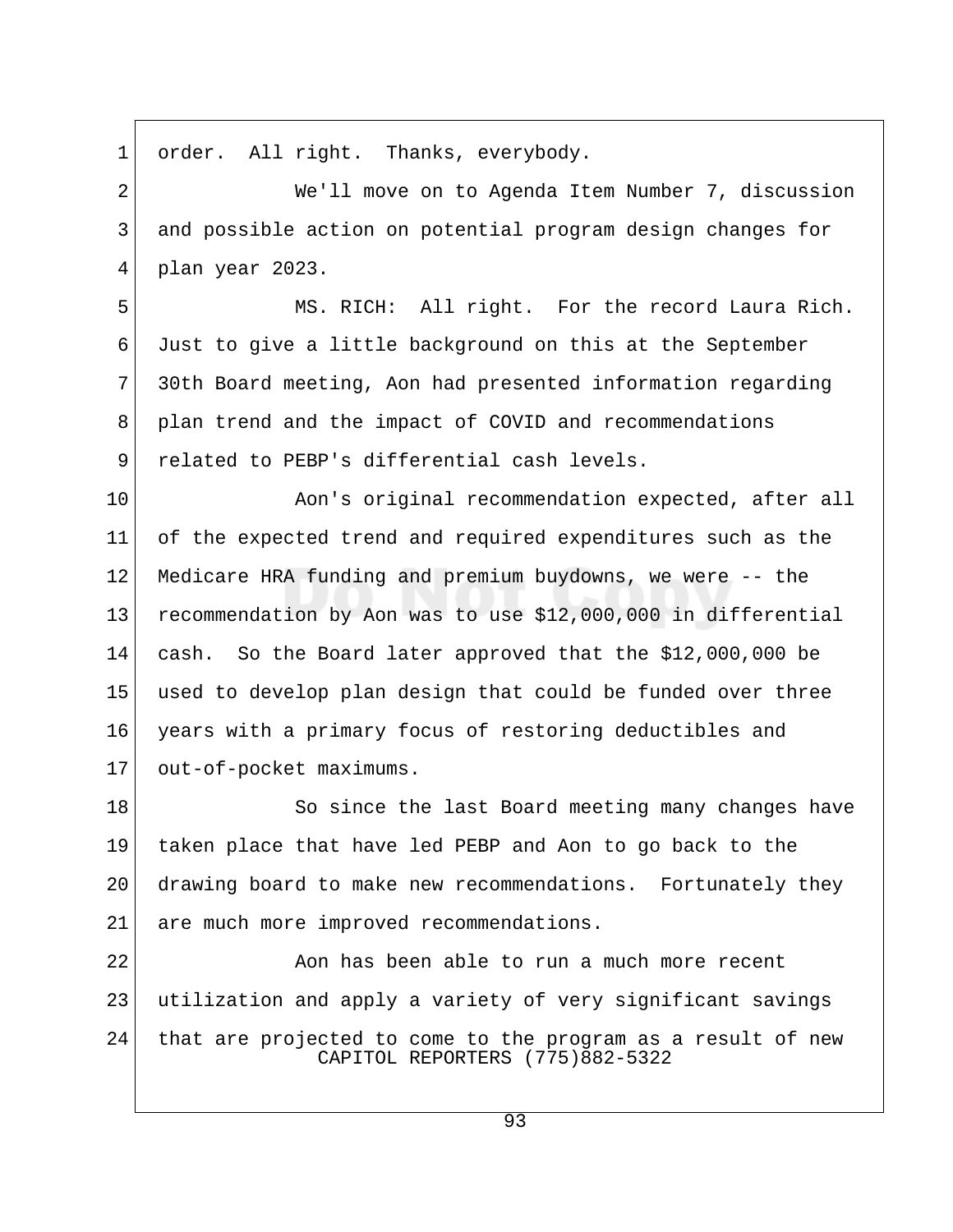1 contracts that are in the process of being awarded. Some of 2 them will be awarded today.

3 So after factoring additional CRF dollars and let 4 me go back since we have not -- we have not discussed or took  $5$  some items out of -- out of order but we are getting 6 additional CRF money from CARES Act funding on the IFC agenda  $7$  in December in addition to the \$5,000,000 that we received 8 last IFC as well.

 9 So with those CRF dollars the recommendation has 10 increased from 12,000,000 to approximately 26,000,000. 11 Because some of the contracts such as PBM, they have not been 12 finalized. Approximate savings were used so it's -- we're 13 not necessarily completely on target because we don't know 14 about some of these. We know that there's going to be 15 savings. We just don't know how much because they haven't 16 been awarded yet.

17 So some of this was -- some of these approximate 18 savings were used in this figure. And so depending on the 19 outcome of the financial negotiated contracts this may impact 20 | the actual savings and what our, you know, what that 21 differential cash would have been, that recommendation would 22 have done. But we feel like we're pretty close based on the 23 projected savings and what we think the outcome is going to 24 be on some of these future RFP's. CAPITOL REPORTERS (775)882-5322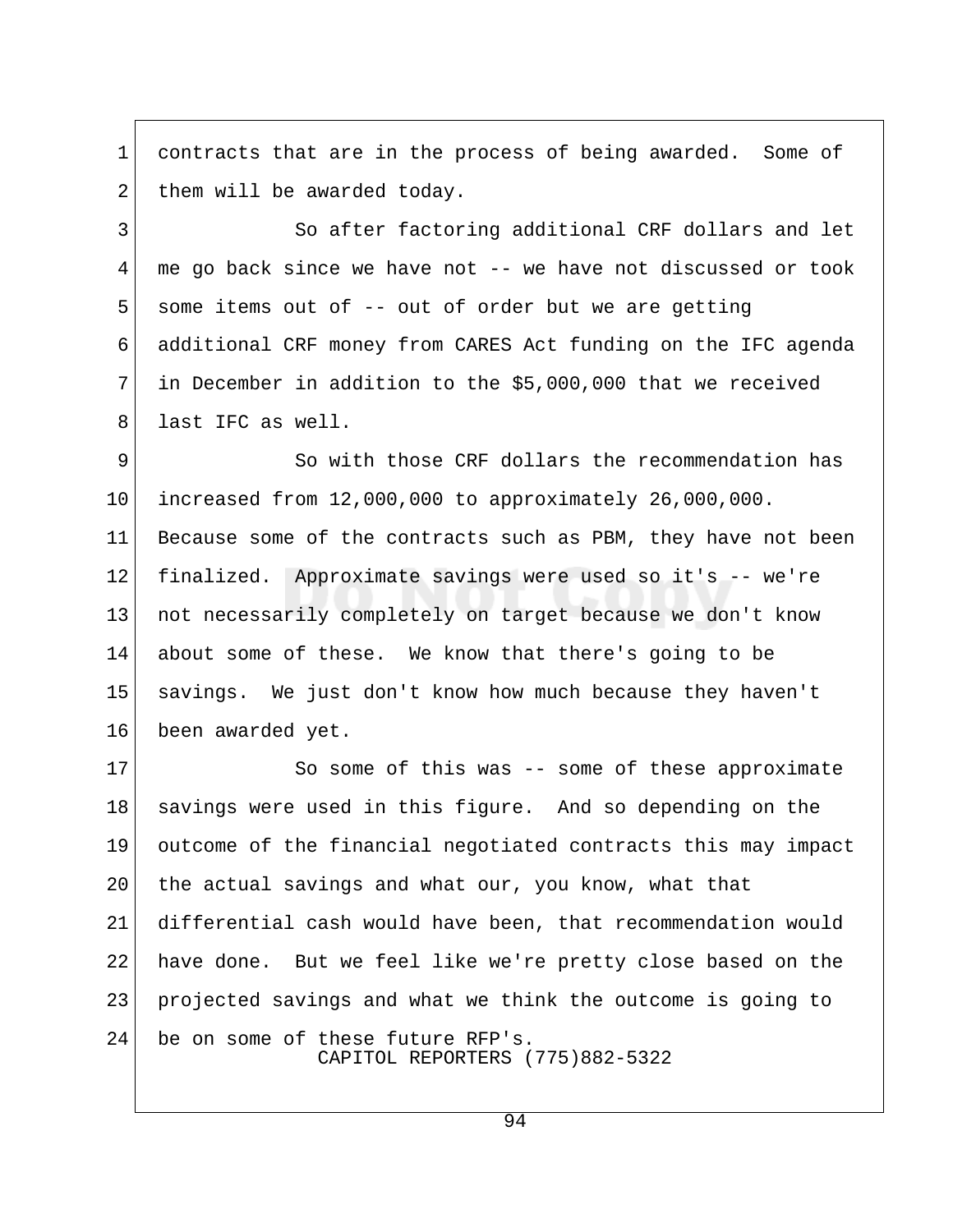1 So on page two you can see there's a chart there 2 that shows trend, and I think it's a very good visual example 3 of trend. And for those of you, I actually have a black and 4 white copy as well. But if you see, I think it's a green 5 line, right, on page two. So this one right here. On page 6 two I believe it's a green line and that is the -- the total 7 trend. So that is medical and RX combined. So you can see 8 that the black line there in the middle, the fairly flat 9 line, those are budgeted. That's what we have budgeted for 10 overall. That's what the plan has received in, you know, in 11 our legislatively approved budget.

12 And the cost there are, that green line is what 13 is actually happening in the plan, right. So you can see 14 that in 2020 you can see the suppression. You can see that 15 it just it dipped down and we -- this is where a lot of our 16 excess reserves or differential cash has been -- has come 17 from because people were not going to see their providers. 18 They were not seeing their -- they were not going to the 19 dentist. They were not seeking care in general because of 20 the shutdown. So we have those suppression, that suppression 21 in 2020.

22 And we've been talking about this spike in 23 claims, this comeback, right. So all of those -- all of 24 those folks that didn't go to the doctor are now seeking CAPITOL REPORTERS (775)882-5322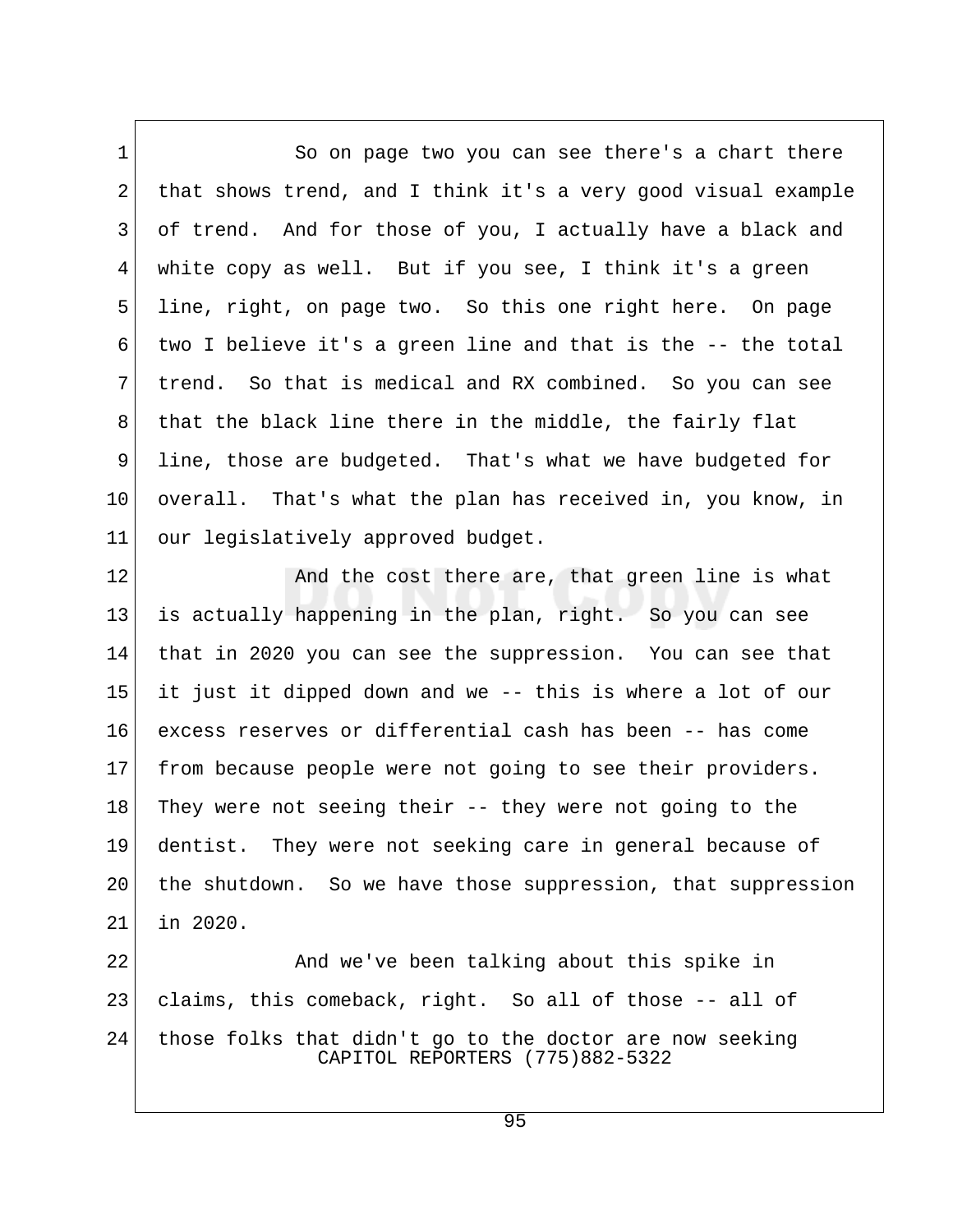1 services, and so you can see there's a spike in claims and  $2$  this is happening.

3 So the differential here is between the black 4 line and the green line. This is what we're missing. And 5 this is the reason why we cannot use up all of the excess. 6 We have to have that bucket of money to  $-$ - to really take 7 into consideration the difference between the black line and 8 the green line.

9 So I note that that chart there just did a really 10 good example of illustrating the impact of COVID because it 11 highlights the claim suppression and the beginning of that 12 anticipated spike. We don't know how long that spike is 13 going to last and, you know, what that is going to look like 14 moving forward. So this is why the entire -- the entire 15 amount of our excess reserves or differential cash is not 16 being recommended to use.

17 So with the assistance of Aon, and we do have the 18 Aon team here in front of us, they have -- we have staff and 19 Aon have come up with some plan design options that use a 20 couple of different approaches. So in option one the plan 21 design basically takes a very conservative approach. So 22 we're looking at a recommendation is let's use \$26,000,000 in 23 excess cash, in differential cash and this plan design is -- 24 this option one is using 21.7 million in differential cash. CAPITOL REPORTERS (775)882-5322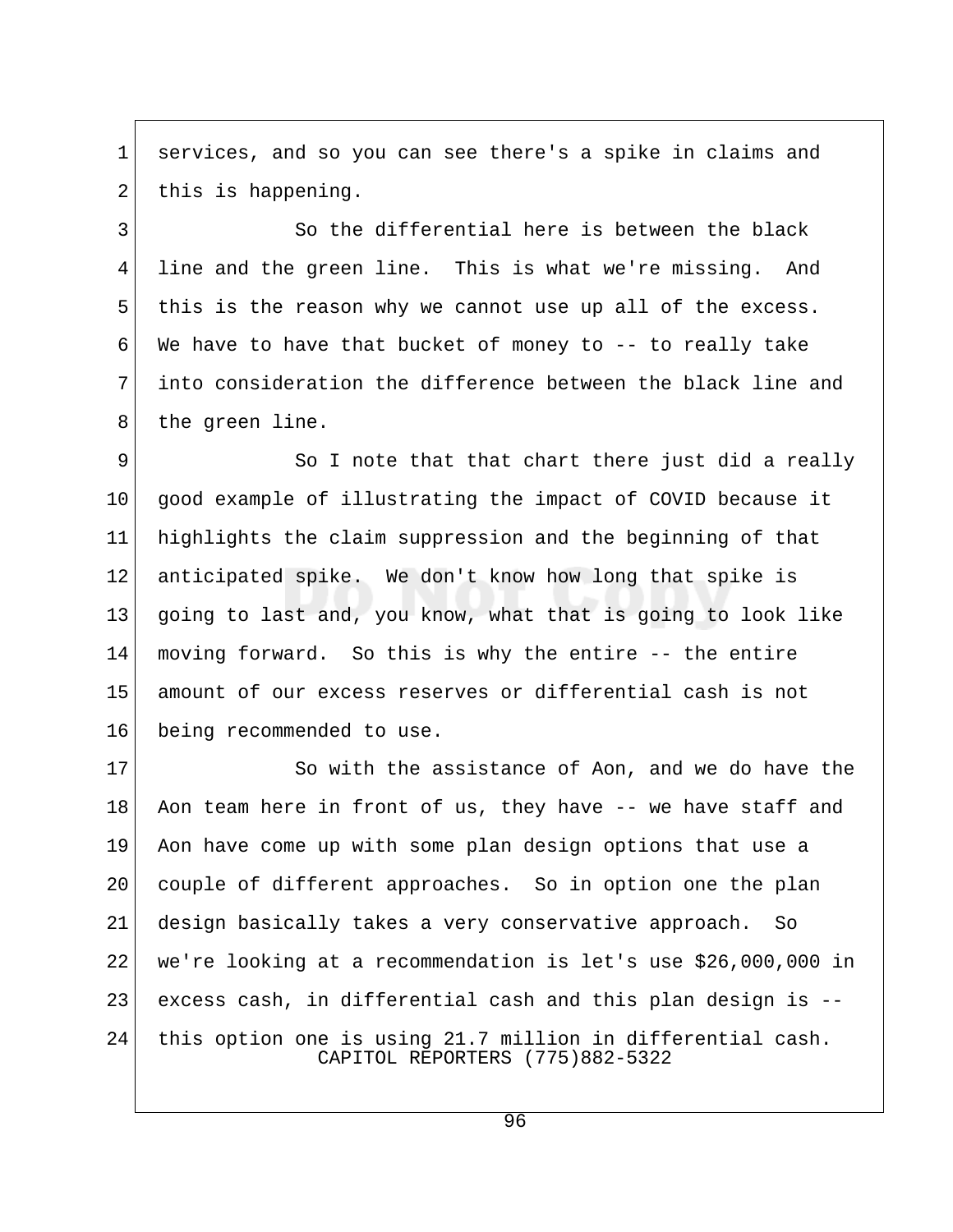1 So if you look at the plan design, the focus here is on the 2 reduction of deductibles and out-of-pocket maxes just as the 3 Board had decided on at the last Board meeting.

 4 So there were a few reductions there and 5 deductibles, out-of-pocket maxes, and on EPO, HMO there were, 6 you know, some changes there in the co-pays as well. So I'm 7 going to pull up my color copy just really quick. That way I 8 can see. Yeah. There we go, okay. All right. And so in 9 option two the plan design takes the moderate approach, and 10 that's where we are using approximately \$26,000,000 which is 11 what staff feels comfortable recommending in terms of how 12 much of a differential cash we feel is a safe amount to use.

13 And in this option you can see that those 14 deductibles and out-of-pocket maxes are reduced a little bit 15 more. You're looking at, you know, different co-pays on your 16 EPO and HMO and the cost sharing as well for RX. So that 17 uses \$26,000,000.

18 And then in option three, the plan design here 19 takes a more liberal approach. So here we're using more than 20 what staff is recommending that we feel comfortable with. 21 We're using 34,000,000 instead of that 26,000,000 in 22 differential cash. And what this plan does is restores plan 23 design back to pre-pandemic levels as close as possible. If 24 you recall, the lower deductible plan was introduced in plan CAPITOL REPORTERS (775)882-5322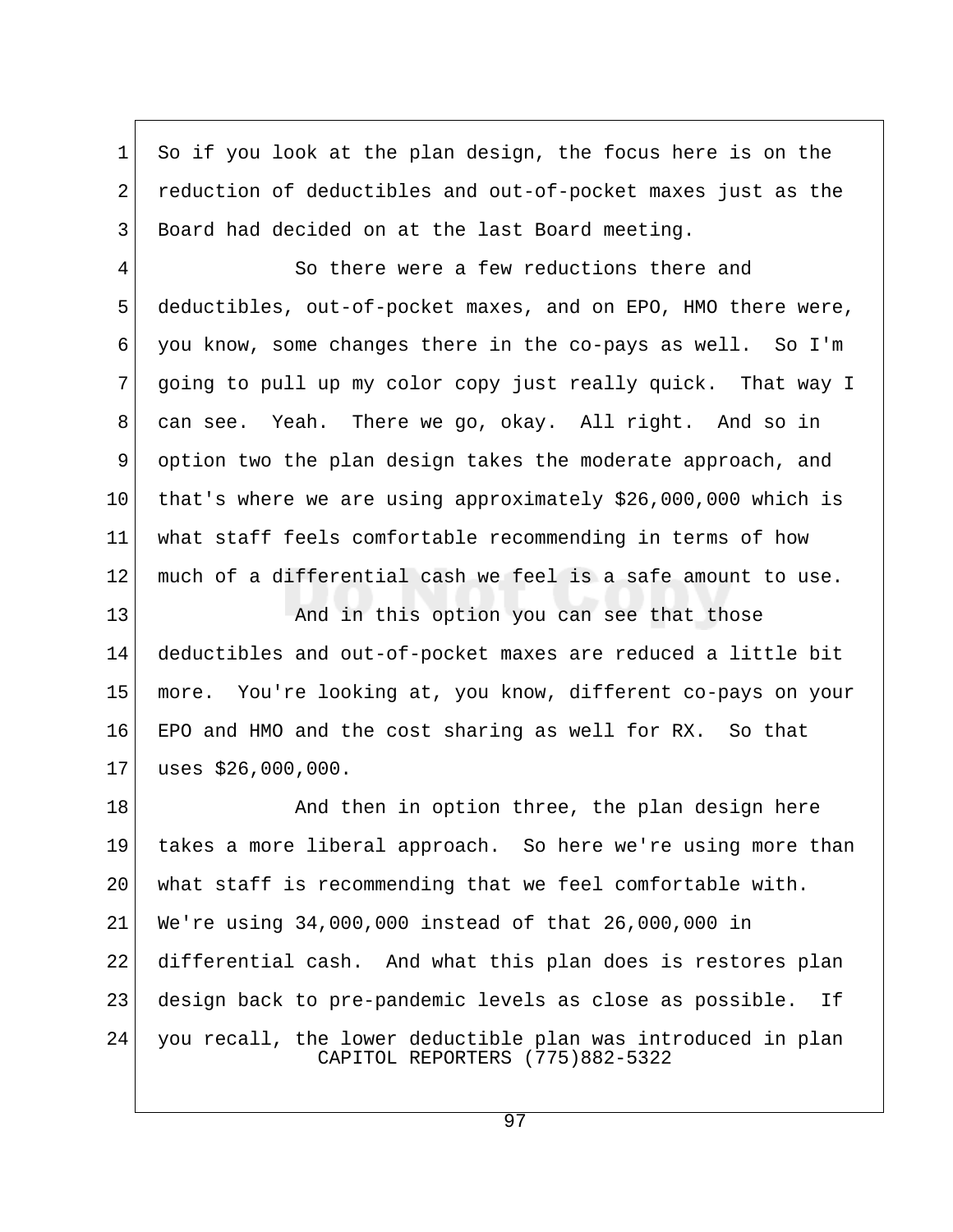1 year '22. So the low deductible plan did not exist 2 pre-pandemic. And because you've got to space out actuarial 3 values between three plans, you don't want three plans that 4 are exactly the same, we had to tweak the plan design a 5 little bit to closely mirror that pre-pandemic benefit level  $6$  by adjusting for the co-pay plan design as well.

7 So in this plan design here we do have, you know, 8 again, the restoration of the deductible back down to 1,500 9 and 3,000 for the CDHP. The co-pay at zero for the low 10 deductible plan. The EPO is at zero as well, and we've 11 adjusted those out-of-pocket maximums as well. So there's 12 some options here.

13 We also after speaking to some Board Members we 14 came back and what we did was kind of tweaked some of these 15 plan designs so that is the amendment that was distributed 16 yesterday. And so you can see that there's some options 17 there where instead of an option two we are -- we're keeping 18 the co-pay pretty low on the deductible, but we're making HMO 19 and EPO zero dollars. We've also looked at some other 20 options, right. And so those alternatives are alternatives  $21$  of options two and three for  $-$  for those plan designs.

22 So keep in mind that a lot of this, you know, 23 obviously there's a lot of contracts that are out there right 24 now. There's a lot of volatility within our plan. We do CAPITOL REPORTERS (775)882-5322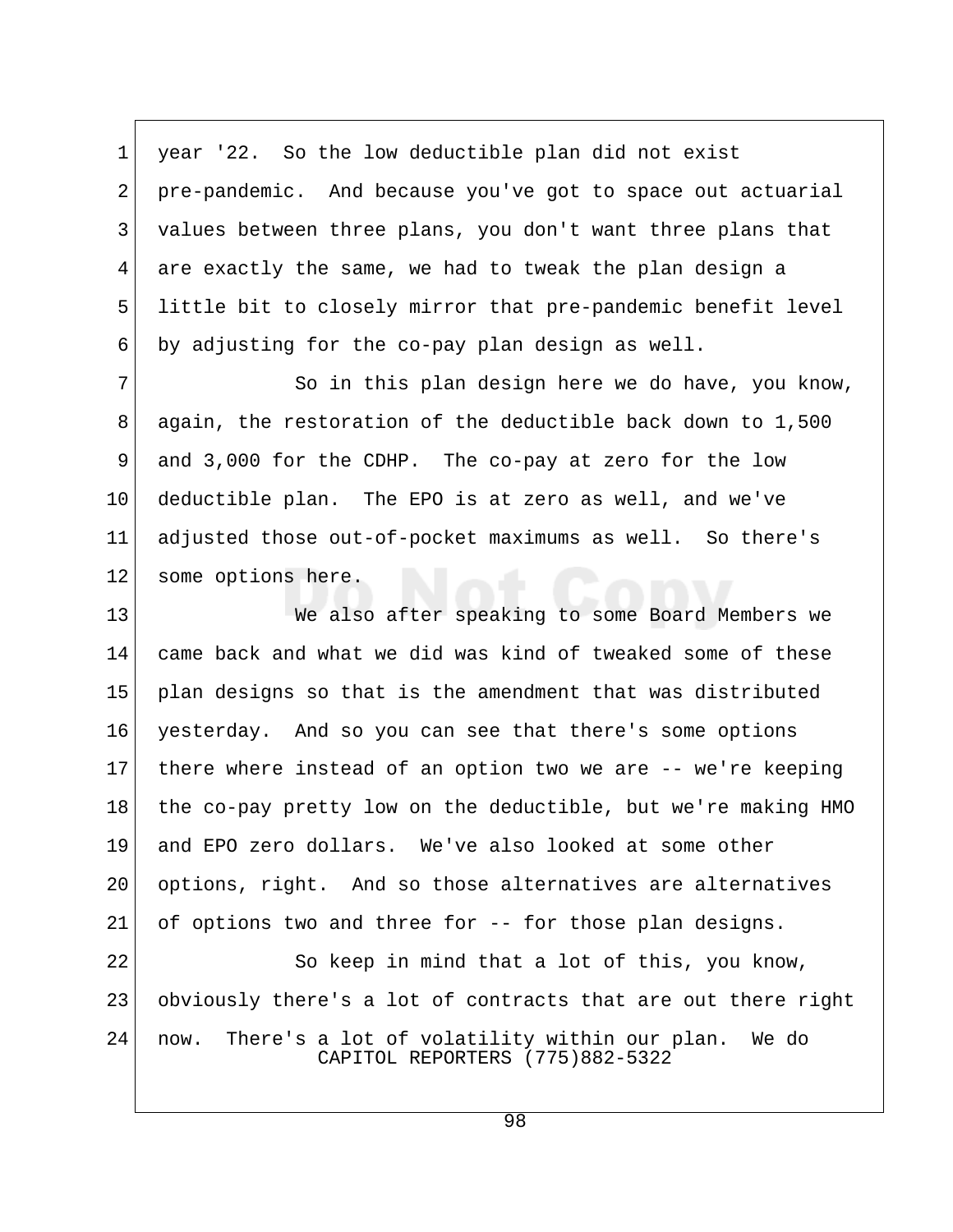1 feel as staff with the recommendation, again, of the Aon team 2 that \$26,000,000, we feel pretty comfortable with that 3 amount. Going over that is, we're not quite ready going over 4 that amount to reach our plan design because we don't know 5 what it's going to look like. We don't know what costs are 6 going to look like, what COVID costs are going to look like 7 with the spike is, when that's going to end, right. You 8 know, what medical trend is going to look like moving 9 forward. So those are all options to consider.

10 The other thing too is the Board, I'll have to 11 remind the Board that regardless of the recommendation that 12 or what is the action that is taken today it will require the 13 approval of the Interim Finance Committee because this is 14 using differential cash to fund benefit plan restoration and 15 so this will need to be brought back to IFC for final 16 approval by the legislature.

17 So with that I will take questions. I think that 18 there's -- we also have the Aon team here who's ready to 19 answer questions as well. So I'll leave it at that.

20 CHAIRWOMAN FREED: Thank you.

21 All right. So this is Laura Freed for the record 22 by the way. So at the last Board meeting, Board Members, we 23 voted to spend about \$4,000,000 in differential cash in FY23, 24 '24 and '25 to enrich design plan. This report is giving us CAPITOL REPORTERS (775)882-5322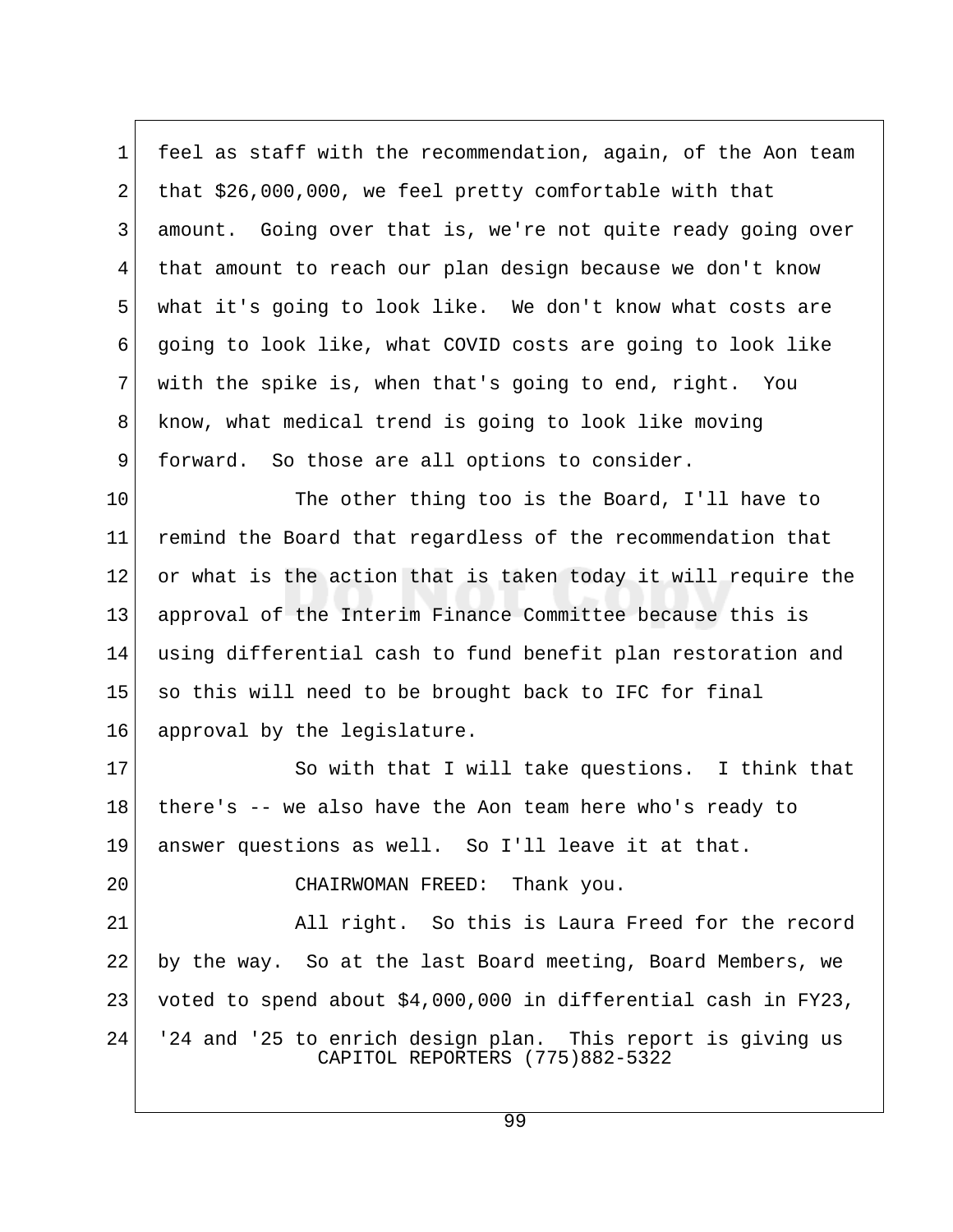1 options to increase. That for option two it will be about 2 8.6 million dollars per year. And option three would be 3 about 11,000,000 dollars per year over three -- the three 4 upcoming fiscal years. Questions on the details of what 5 would change in these options?

6 Mr. Barnes, yeah, go ahead.

7 MEMBER BARNES: I had a question. Now that the 8 COVID testing policy and the surcharge have passed how does 9 that change the calculation of available excess spots?

10 MS. RICH: Laura Rich for the record. It should 11 not change the calculation at this point because we are using  $12$  those  $-$  the surcharge to cover the costs of testing. And so 13 had we not approved the surcharge we might not even be having 14 this discussion today because we would have to allocate other 15 funding for those testing costs, and so -- so it shouldn't 16 affect it.

17 Now, that being said, you know, we don't know 18 what the future looks like, and so there's definitely room to 19 potentially next year to reassess, right. So we're making a 20 three-year decision here because we don't want to apply all 21 of the funding to one year and this fiscal cliff that you 22 keep hearing about. So -- so we're spreading it out between 23 three years. That doesn't mean that next year in November, 24 this time next year that when we're discussing plan design CAPITOL REPORTERS (775)882-5322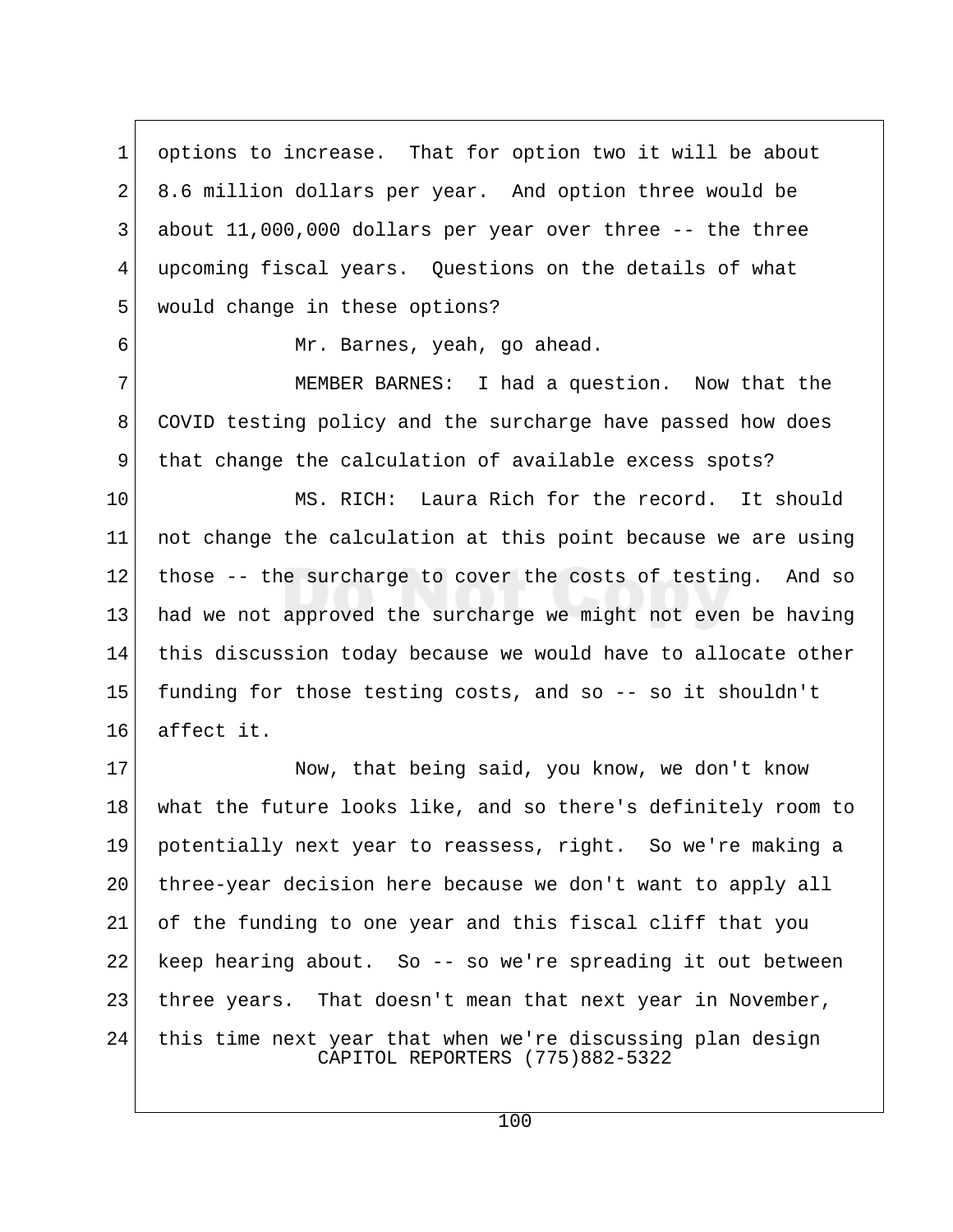1 again that this can't be reassessed based on new information. 2 MEMBER BARNES: So Aon didn't include this in 3 their -- these costs in their estimates then? 4 MS. RICH: The surcharges were not included in  $5$  that. 6 But, Colleen, I don't know if you want to speak  $7$  to that. 8 MS. HUBER: Correct. We did not -- Colleen Huber 9 with Aon Consulting. Correct, we did not include additional 10 surveillance testing or surcharges into our excess capital 11 reserve level. 12 MEMBER BARNES: Okay. Thank you. 13 CHAIRWOMAN FREED: Member Aiello. 14 MEMBER AIELLO: Betsey Aiello for the record. 15 And you had mentioned then that option three was about 16 11,000,000 of differential cash in each of three years. But 17 some of that would have been the CFR dollars and the savings 18 also, correct, so it isn't quite that much in differential 19 cash. 20 CHAIRWOMAN FREED: The coronavirus relief that 21 we're going to get coming up at IFC I expect is being used in 22 this plan year, '22. And after that you can't get CRF after 23 December 30th I believe it is. So this is -- I mean, we 24 don't expect to get any other federal money for COVID claims CAPITOL REPORTERS (775)882-5322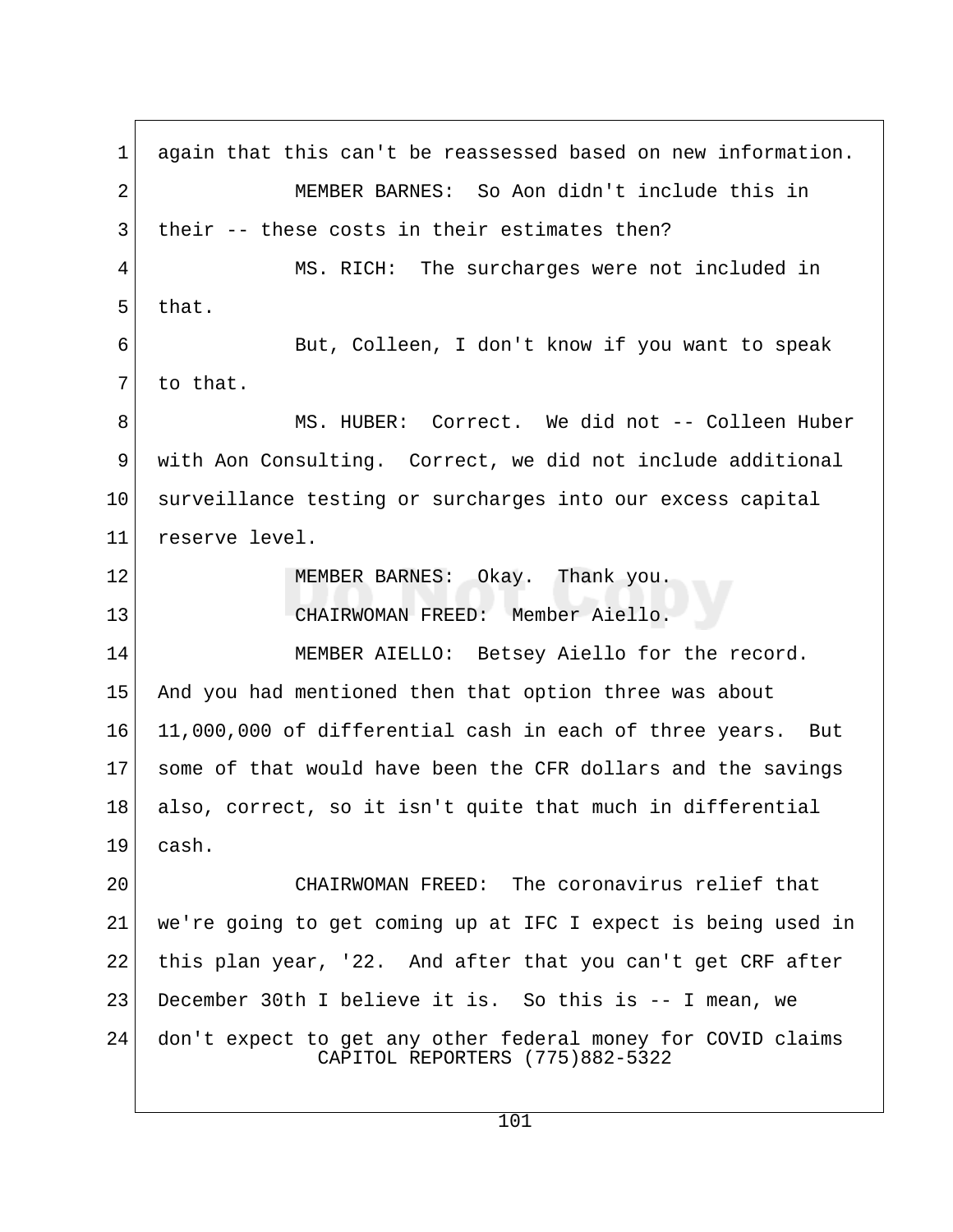1 in '23 and beyond. I'll let Laura speak to that in more 2 detail.

3 MS. RICH: Laura Rich for the record. So, right, 4 so the CRF funds that we're receiving are specifically to be 5 reimbursed for COVID claims that have already been incurred, 6 right. And so those claims are through the end of 7 December 31st, so the end of the year, December 31st. And so 8 that CRF money that we are receiving, although it's being 9 factored into the overall picture here, it's because the plan 10 is receiving the money and it is being allocated directly 11 towards those claims.

12 But as it, you know, downstream affects, right, 13 it's still, it's money that the plan didn't spend on those 14 claims because we've been -- we've been reimbursed through 15 CRF, and so it adds to the potential differential cash that 16 we've got to play with at the end of the year.

17 MEMBER AIELLO: So this is Betsey again. So my 18 question is because I'm trying to figure out, the trend does 19 not account for between five and 15 percent. So at least 20 that's my understanding. And then we're taking differential 21 money and spending it either in one, two or three. How much 22 money do we have that's differential or we're planning to do 23 between the five and 15 or five and ten if it's that because 24 I'm thinking we have some money we're planning there for the CAPITOL REPORTERS (775)882-5322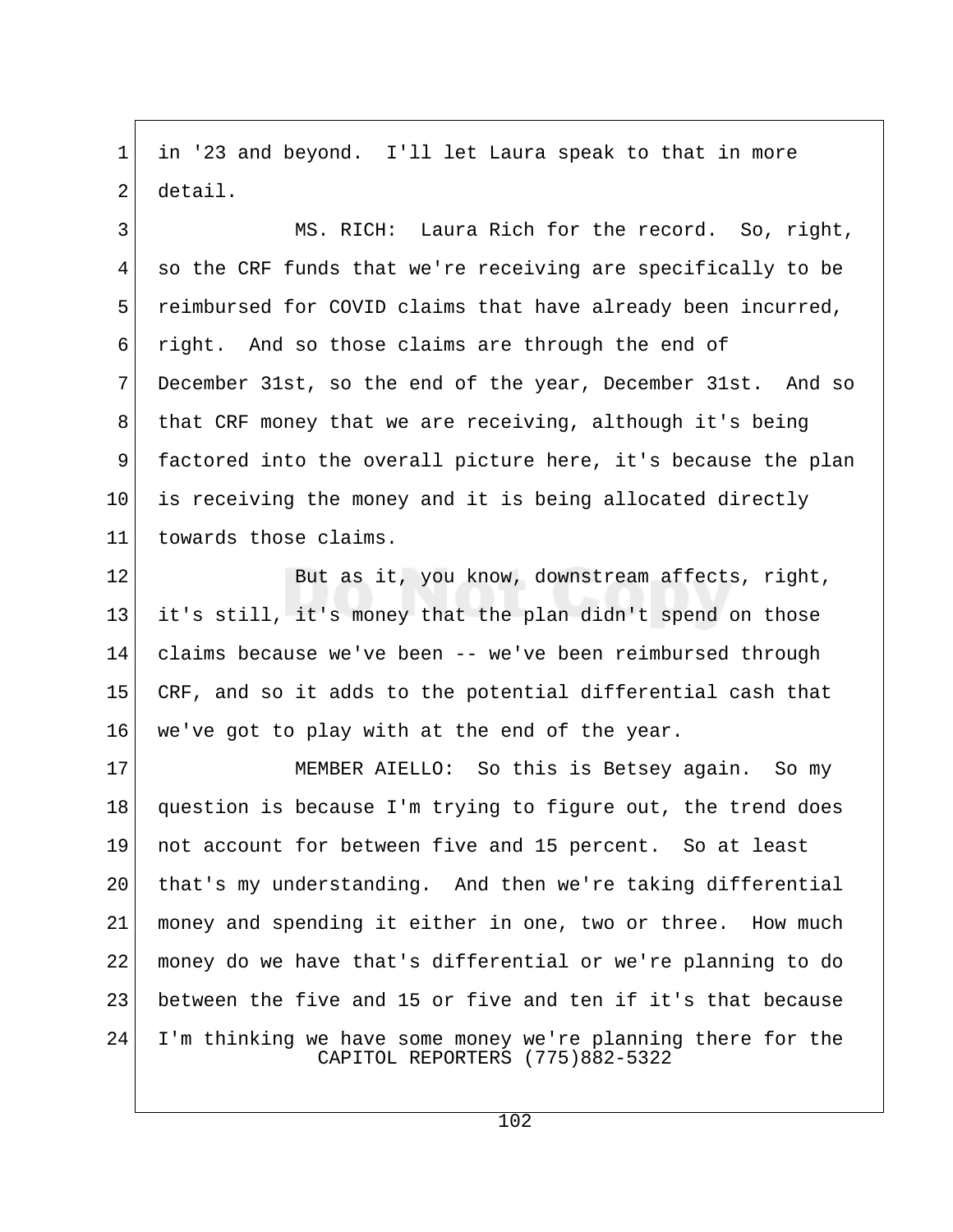1 added claims or am I off thinking here?

 2 MS. HUBER: Colleen Huber for the record with 3 Aon. You are correct. If you go back to the trend it is 4 peaking at the 12 percent right now, but we don't expect that 5 to continue. The 12 percent is really coming off of where 6 the year prior the claims were suppressed so dramatically 7 because of COVID. So when we're expecting over time and 8 through the end of plan year '22 for trend levels to return 9 back to normal or historical levels so that's where our -- we 10 went back after the last Board meeting, analyzed all of your 11 claims, used as much information as we had at that point, 12 looked at historical trend levels and with the current trend 13 levels are today realizing that the prior year the claims 14 were suppressed. We don't expect to see 12 percent through 15 the end of July of '22.

16 So as it returns back to normal levels what do we 17 project as of June 30th of 2022. What will the excess 18 surplus be at that point. And then to Laura's point then we 19 factored in the available, the funding that was received 20 during this plan year or this calendar year as well as what 21 we knew at that point as far as contract savings as a result 22 of the procurements going on. Does that answer your 23 question?

24 MEMBER AIELLO: Yes. But, I mean, so you CAPITOL REPORTERS (775)882-5322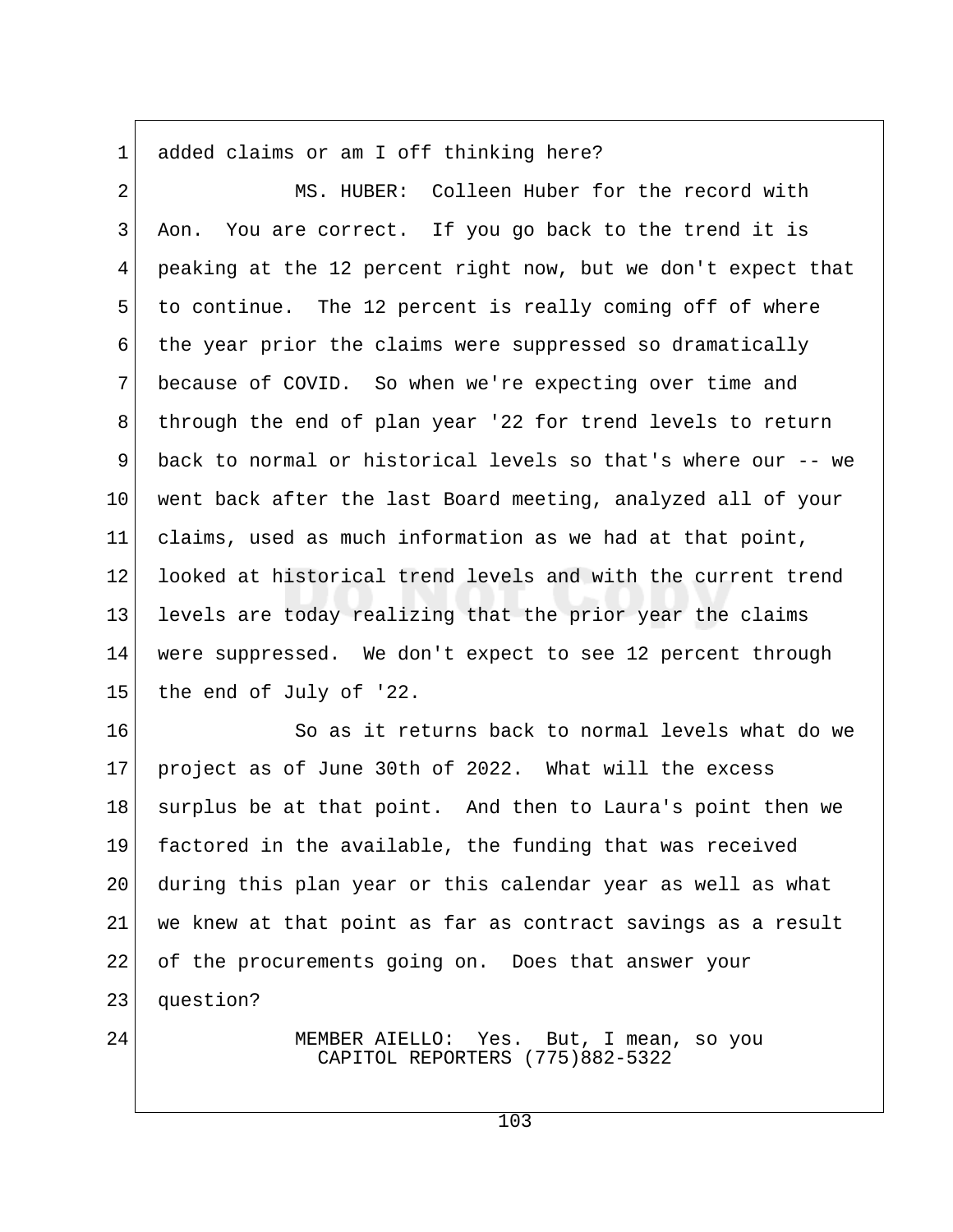1 factored all those in. And so then is it projected if you 2 say we're going to spend 26 or 28 or 33 which one zeros out 3 the differential cash after three years?

 4 MS. HUBER: The 26. So as of June 30th, 2022 5 we're expecting the excess -- Colleen Huber for the record. 6 Sorry. At the end of June 30th, 2022 we're expecting your 7 excess surplus to be  $$26,000,000$ . If we were to spend that 8 surplus over a three-year period that would be option two.

 9 CHAIRWOMAN FREED: This is Laura Freed. I have a 10 question probably for Colleen Huber. There's a footnote on 11 their revised, on the plan design summary that we got 12 yesterday. And it says based on incurred claims normalized 13 for claim suppression due to COVID-19 trended to plan year 14 2023 based on five percent medical and eight percent 15 prescription trend.

16 So this was done -- this was projected based on 17 five and eight for the next three fiscal years? 18 MS. HUBER: Colleen Huber for the record.

19 Correct.

20 CHAIRWOMAN FREED: Okay. Got it. Thank you. 21 Mr. Verducci.

22 MEMBER VERDUCCI: Yes, Tom Verducci for the 23 record. So what I understand, Laura Rich had mentioned that 24 the -- anything that's approved here has to go before the CAPITOL REPORTERS (775)882-5322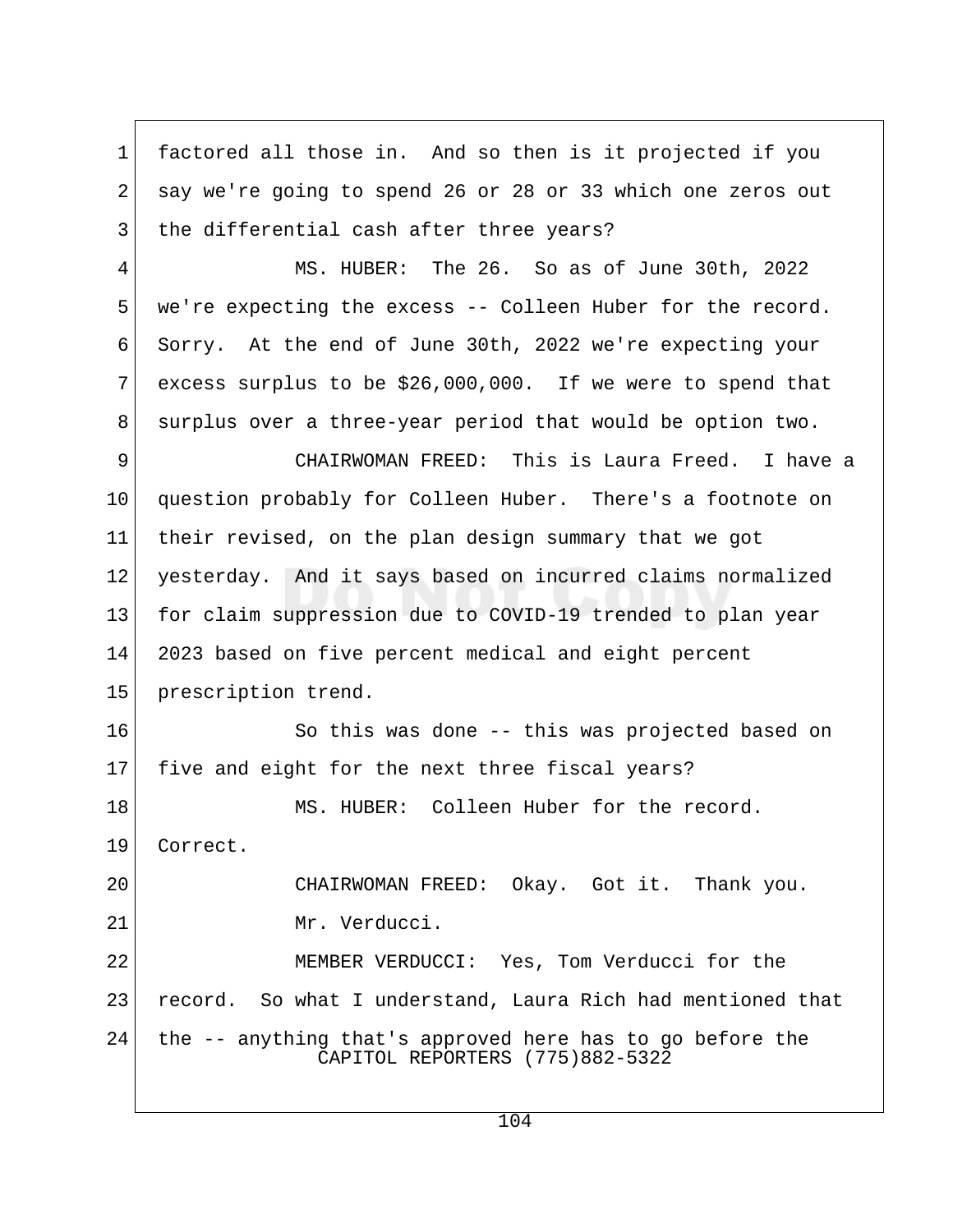1 IFC, GFO; is that right? So let's say we went back to our 2 July motion to restore the benefits to the pre-pandemic 3 levels, and say we did suggest option three but say it was 4 cost prohibitive from the IFC and GFO, couldn't there be some 5 hybrid model? I mean, I'm just wondering why would we just 6 limit the option two and not try to enhance the benefits to 7 the best of our ability within our budget constraints and let 8 it go before the IFC and GFO to see what's affordable.

 9 MS. RICH: Laura Rich for the record. It's 10 certainly something that the Board and action item that the 11 Board can take the, perhaps the Board can vote on let's say 12 option three should it not get approved then we would vote to 13 option two. But, again, this all would have to go through 14 IFC and it's a good question. I don't know because we don't 15 have long runway, and we do need to be able to price out the 16 plans in March. And so Aon needs to understand what that 17 plan design looks like by February in order to come to the 18 March Board meeting and be prepared for rate setting. And so 19 we don't have a lot of room and timing for that, especially 20 given that we're bound by the IFC schedule. So it's -- it's 21 really, it's risky.

22 MEMBER VERDUCCI: Tom Verducci for the record.  $23$  So I think any  $-$  any decision where we go on this should 24 allow some technical adjustments in terms of some of these CAPITOL REPORTERS (775)882-5322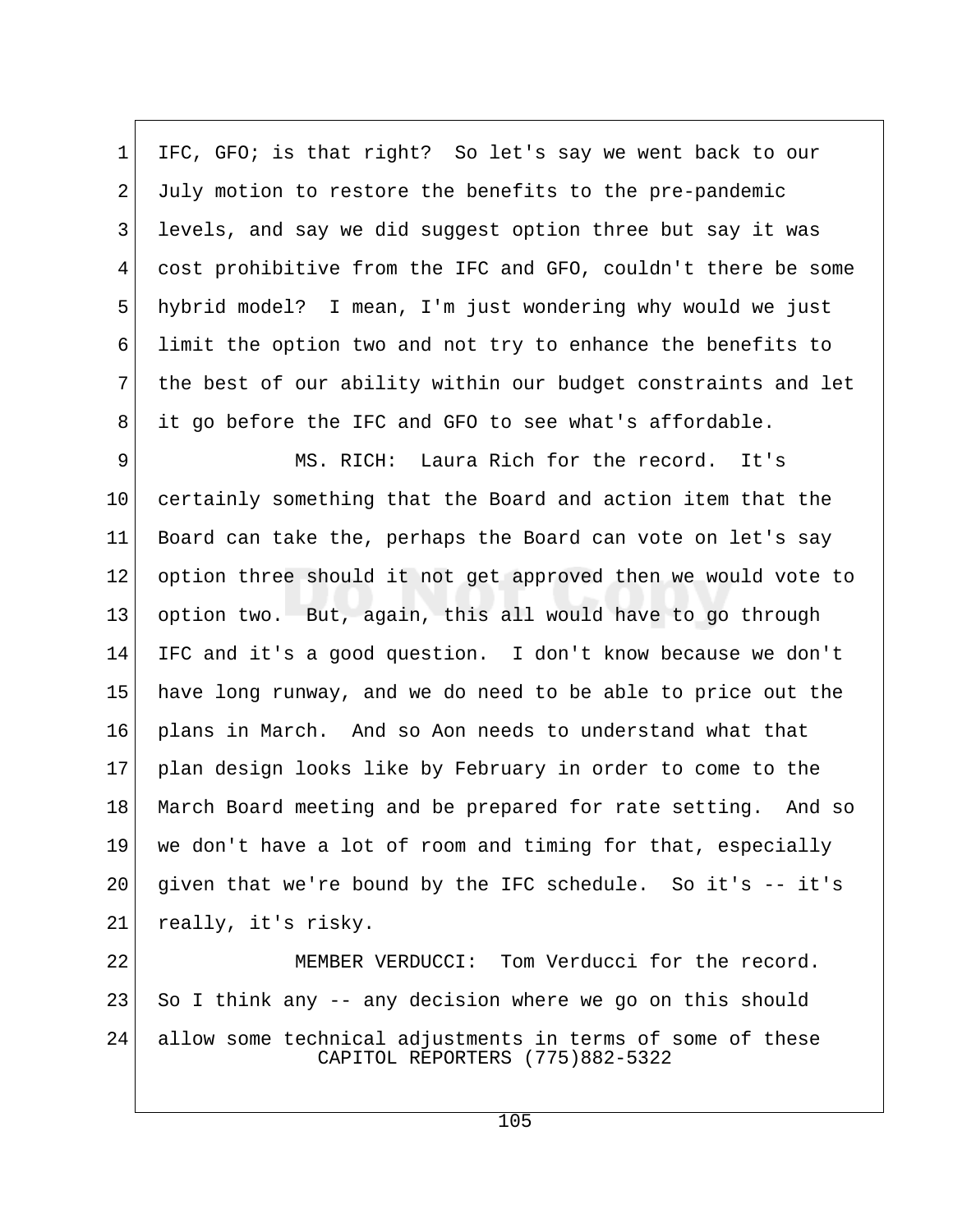1 variations that we've made. Like, you know, for example I 2 don't understand how some of our co-pays had changed here. I 3 | mean, where do these figures come from? Was this from Aon as 4 far as some of these technical amendments on the plan design? 5 MS. RICH: Correct. And if Aon wants to address  $6$  that. 7 MS. HUBER: This is Colleen Huber with Aon for 8 the record. Correct. So within the grid itself, I'm not 9 sure if the question is on the grid itself, but you have your 10 current level, your current plan designs with the column to 11 the right of it, the pre-pandemic -- 12 MEMBER VERDUCCI: Uh-huh. 13 MS HUBER: -- plan designs as in the proposed is 14 the third column and that you can see the impact of the, how 15 much of that would cost over the three-year plan design. And 16 so we mild it out for the CDHP plan, the co-pay plan and then 17 the EPO and HMO plan on the far right-hand side. All of the 18 cells colored green. I don't know if you have the black and 19 white. 20 But the items that are green are the changes 21 where we're trying to enhance the plan design and make the 22 actuarial value where the plan pays a greater share of the 23 cost compared to the member. All of those changes are 24 outlined in the green font.

CAPITOL REPORTERS (775)882-5322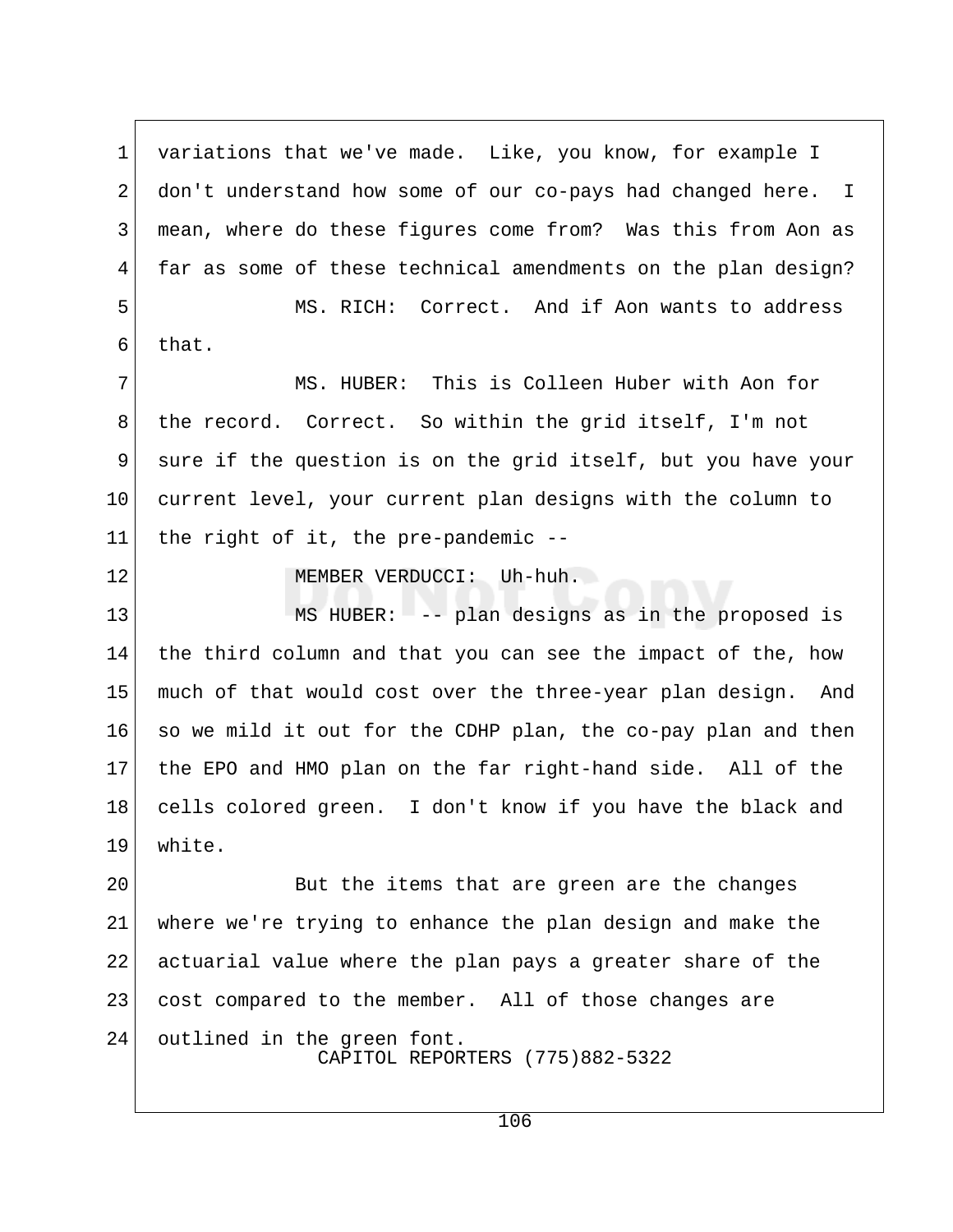1 MEMBER VERDUCCI: Okay. Thank you. Yes, I do 2 see variations here in deductibles. And I just don't ever 3 recall having a discussion of the plan design and coming up 4 with these figures. So I was just trying to ascertain where 5 the figures came from. So I do see it's a process of Aon 6 coming up with final numbers here.

 7 MS. HUBER: Right. This is Colleen Huber. 8 Again, for the record, our goal here was trying to target 9 certain dollar amounts while we were also trying to value the 10 impact of the actuarial value so how we measure what the plan 11 pays as opposed to what the member is, we wanted there to be 12 enough spread such that the member would understand the 13 different benefit offerings and then make a decision as best 14 for them in the most transparent way possible.

15 MEMBER VERDUCCI: Thank you.

16 CHAIRWOMAN FREED: I'll go to member Kelley and 17 then Member Aiello.

18 MEMBER KELLEY: Michelle Kelley for the record. 19 I just have a question about the self-funded plans or 20 primarily the CDHP. What percentage of participants hit 21 | their maximum out-of-pocket on a rolling three-year average? 22 And I know that this year excuse it, but I'm still kind of 23 interested in that three-year picture.

24 MS. HUBER: Colleen Huber. One second. We have CAPITOL REPORTERS (775)882-5322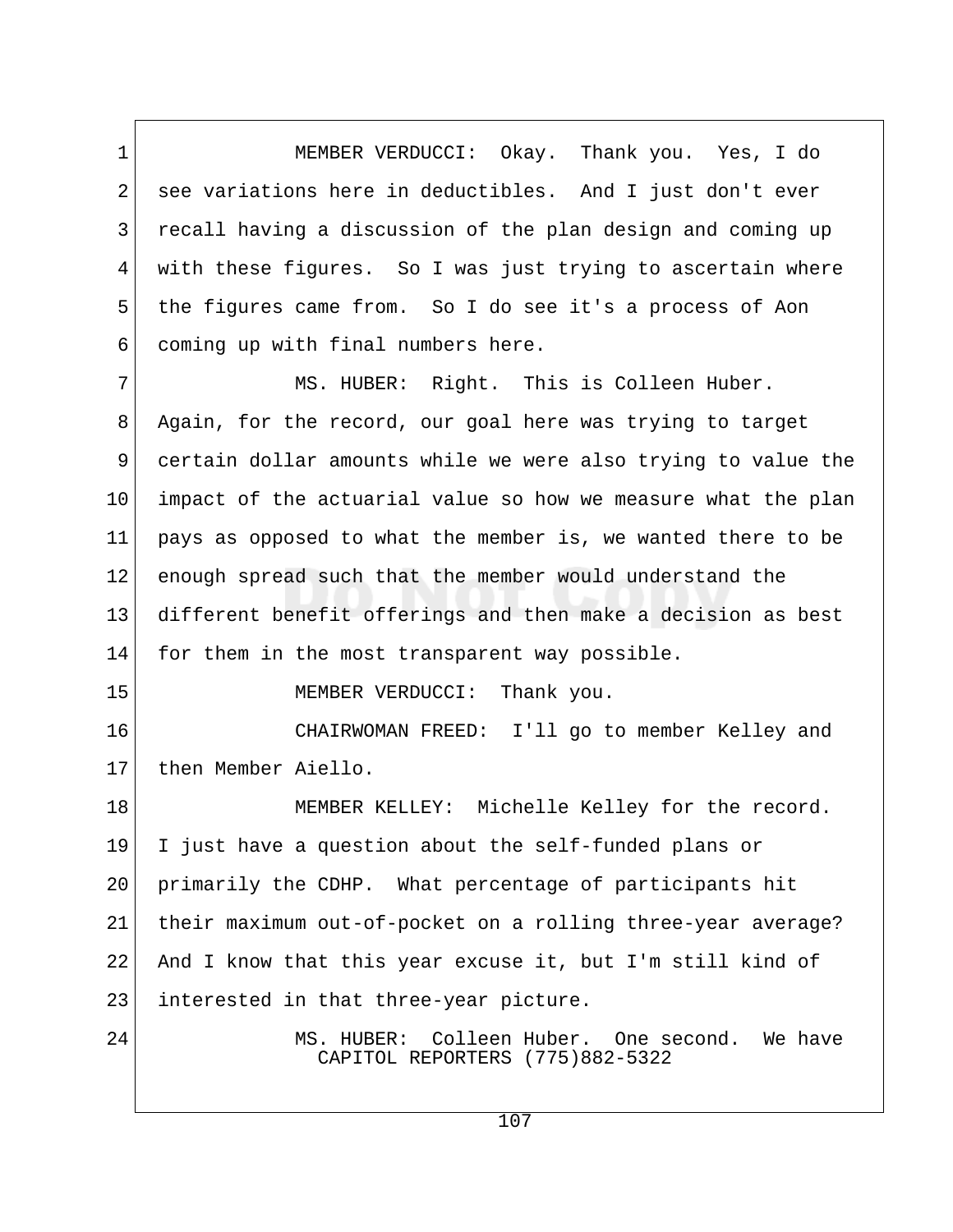1 that and we actually looked it up last Board meeting. 2 MEMBER KELLEY: Can I ask a follow-up while 3 you're looking for that then. 4 MS. HUBER: Yes. 5 MEMBER KELLEY: I'm just wondering. I'm also 6 curious in the cost of each \$100 of HSA employer contribution 7 on the CDHP. 8 MR. ZETTINGER: Yeah. This is Tim Zettinger for 9 the record. So we have last two years for PY20 and PY21 for 10 the CDHP about six percent of employees where contracts have 11 reached their out the out-of-pocket maximum. For the EPO we 12 have 1.2 percent for PY20. And for PY21 we have half 13 percent. 14 And then for the HSA, so for every \$50 of seed 15 that we give to the employees this costs about \$3,000,000.  $16$  So for \$100 of seeding it will be \$6,000,000 and that's over 17 the course of three years as well. 18 | MEMBER KELLEY: I'm sorry. I just want to 19 clarify that. So it's \$50,000,000 for \$50 per year for three 20 years? 21 MR. ZETTINGER: \$1,000,000 for a 50 dollar seed 22 per year. 23 MEMBER AIELLO: So this is Betsey Aiello for the 24 record. And this is probably a very elementary question. CAPITOL REPORTERS (775)882-5322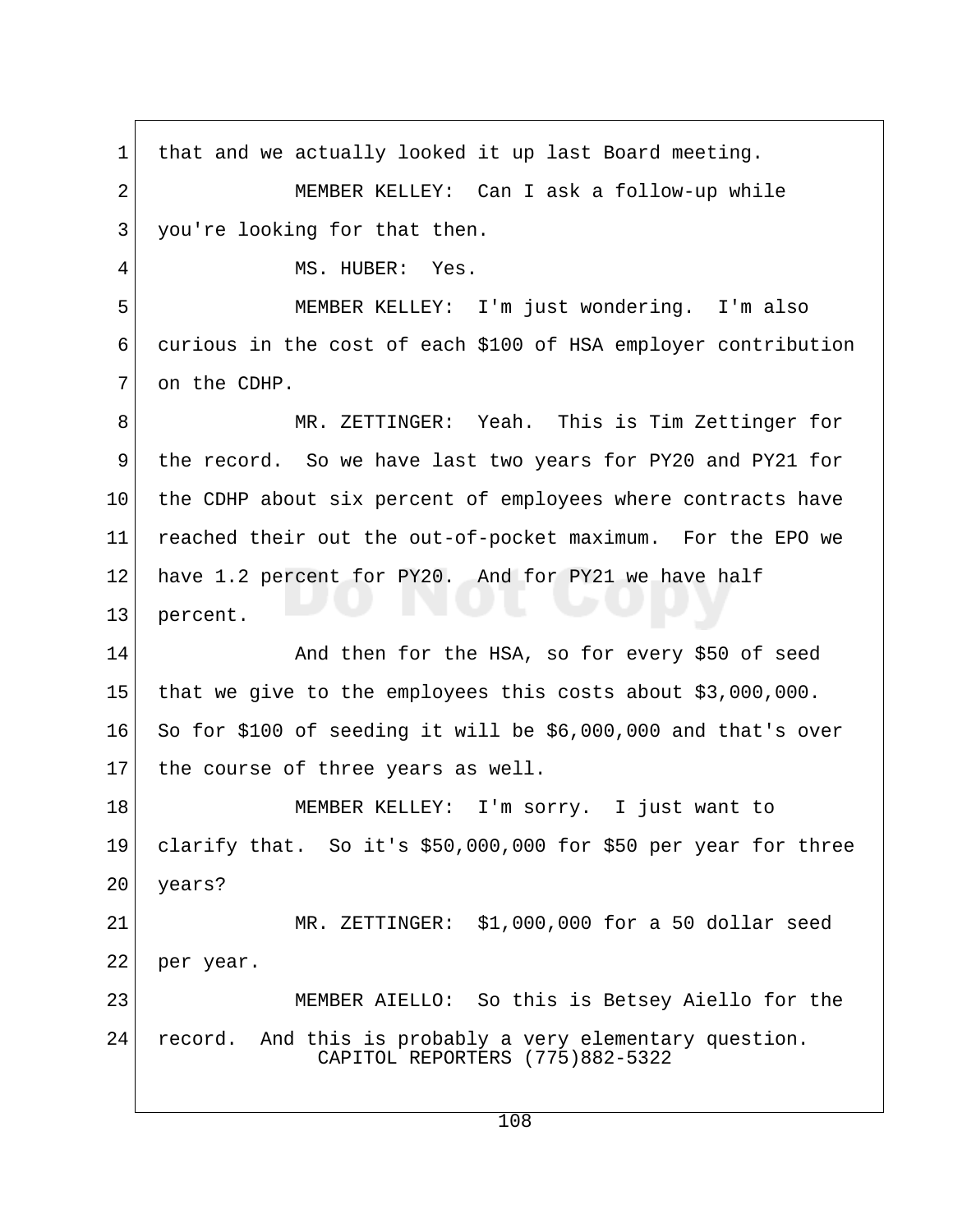1 But as we heard you'll come back in February or March and do 2 the rate setting, and the rate setting is based on the  $-$ - the 3 plans we've chosen. And so for sure if we choose option two 4 or option three, everything else remaining the same, the 5 premiums for option three will be higher than the premiums 6 for option two.

7 So one of the things we're looking at here is 8 we've heard a lot of testimony that people want the higher 9 benefits, but I'm not sure that people want higher premiums 10 if they realize that that's what it's doing. But February is 11 going to be February. And so option one would have the very 12 lowest premiums option two middle and option three higher for 13 all categories would be my quess.

14 Mr. Barnes.

15 MEMBER BARNES: Yes, Jim Barnes for the record. 16 I wonder how confident is Aon in these projections? I mean, 17 what's the range of likely outcomes? Are you confident that 18 these are on point because I know for a dozen years running 19 that it's always been overconservative and I wonder if that's 20 done on purpose or do you feel confident these are hard 21 figures?

22 MS. HUBER: So this is Colleen Huber from Aon.  $23$  So these are the best information we have at this point. So 24 we are using your most up-to-date claims experience with a CAPITOL REPORTERS (775)882-5322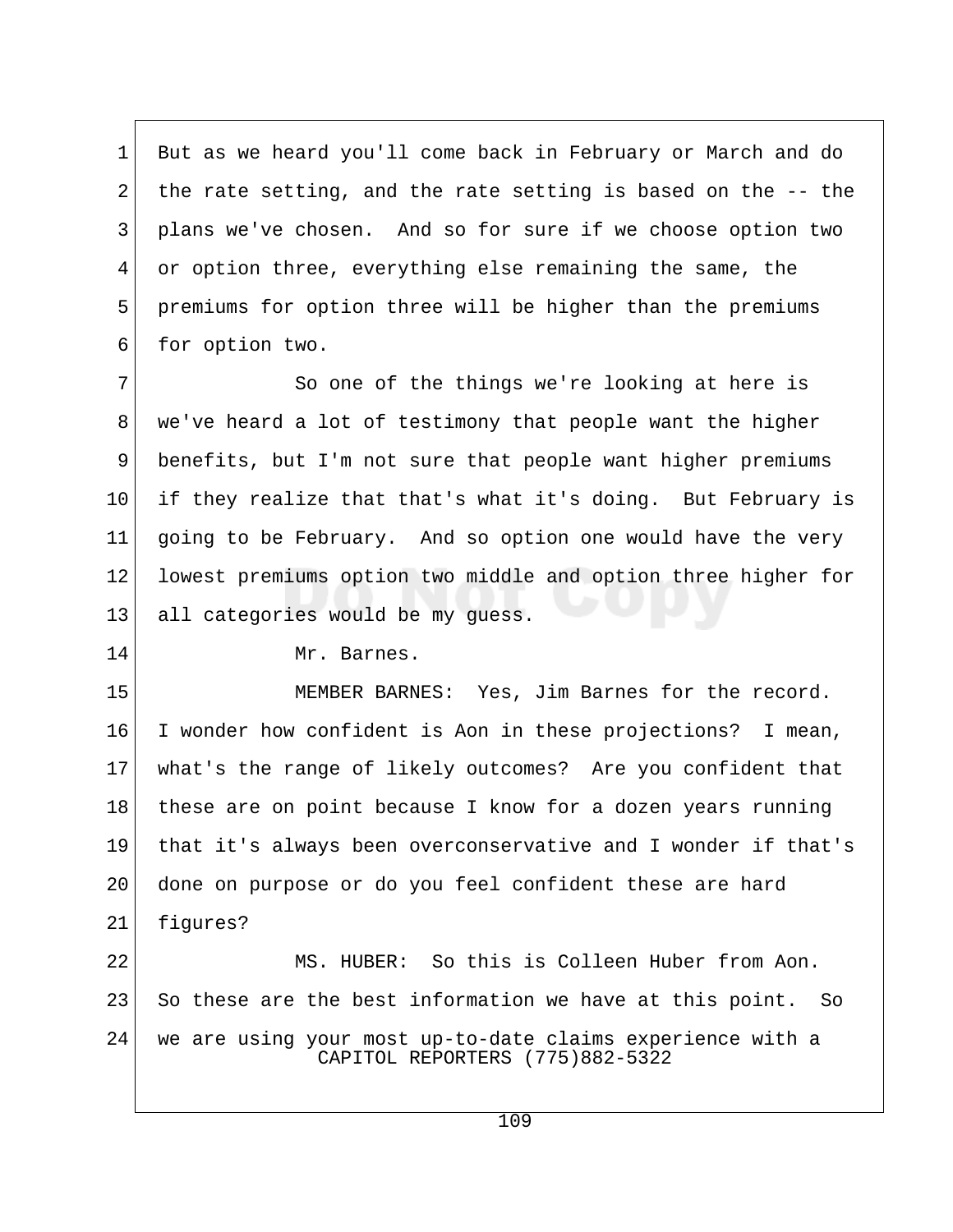1 trend level of five percent for medical, eight percent for 2 pharmacy and three percent for dental.

3 We also factored into account any contract 4 savings that were a result of your procurement at that time,  $5$  as well as we did take into account the potential savings 6 that is out there today as a result of potential procurements 7 once you award that business. Now if you don't award that 8 business that would directly impact our calculations.

9 The other -- the biggest unknown would be on the 10 trend side so and, again, with the COVID factors and anything 11 that could potentially impact your trends, we went back to 12 your historical levels realizing that is most likely the best 13 indicator of your trend that we can see at this point, not 14 taking into account what we've seen in the last few years as 15 a result of COVID, with the very large claim suppression and 16 then followed by the claims were being returned back into the 17 system. We're just trying to use the best information that 18 we can as we get.

19 So we realize when we come back in the spring we 20 would again refresh all of our numbers, taking into account 21 the most up-to-date information that we have whether it's the 22 inflation levels, whether it's current trends, whether it's 23 national trends, Nevada's trends specifically, we try to 24 factor those all into consideration as much as we can and CAPITOL REPORTERS (775)882-5322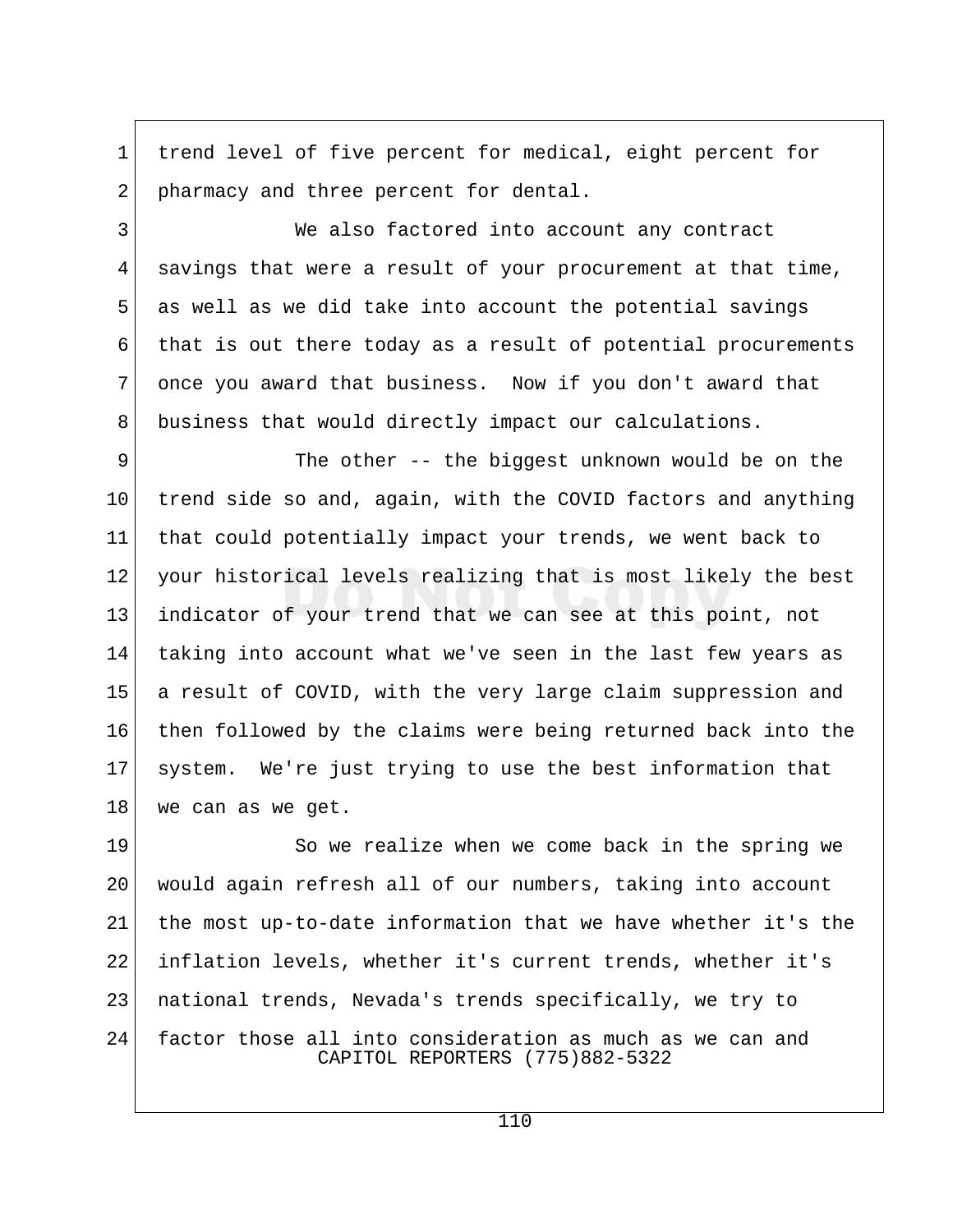1 then continually refresh our projection such that you all as 2 Board Members have information that you need to make those 3 decisions.

4 MEMBER BARNES: Okay. Thank you.

5 MS. HUBER: Sure.

 6 CHAIRWOMAN FREED: This is Laura Freed. I think 7 it's worth pointing out that legislatively approved trend for 8 '22 and '23, medical is 3.52 percent and prescription is four 9 percent. So for, you know, Aon using five and eight as sort 10 of post COVID normalized it's higher than what PEBP has in 11 its budget for trend. And that's one of the reasons that, 12 you know, I feel a little bit less comfortable with option 13 three. I mean, this is tough for me because I would like to 14 restore benefits and, you know, make things sort of what they 15 use to be for participants as much as anybody else.

16 But to Member Aiello's point that, you know,  $17$  \$26,000,000 is the cash we have, and so it's got  $-$ - so the 18 differential between 26 and 33 has got to come from 19 somewhere, and it's not coming from subsidy dollars because 20 that's set in law so it's coming from premiums and that would  $21$  be  $-$  that's the choice.

22 And we've got a trend in the ledge approved 23 budget that is less than what our actuaries think it is, it 24 really is or should be to the best of our knowledge. All CAPITOL REPORTERS (775)882-5322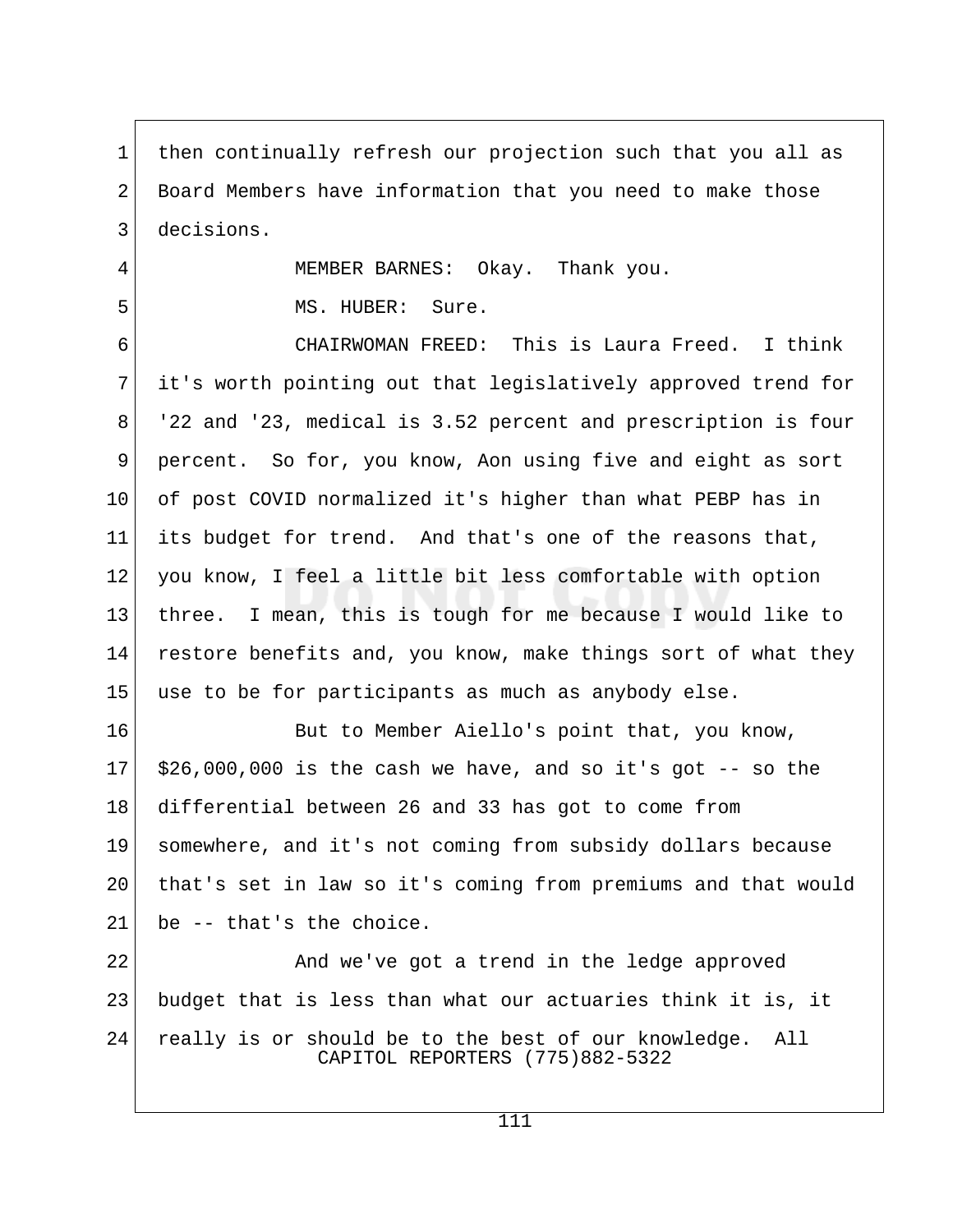1 right, sorry.

2 Ms. Bittleston, you had a question. 3 MEMBER BITTLESTON: Yes. Leslie Bittleston for 4 the record. On the addendum it says that this assumes an 5 80 percent vaccination rate. So when we start, we the 6 members start providing our vaccination information when we 7 start doing the COVID surcharge, my question is will these 8 plans change if we find out that there's an actual 60 percent 9 or actual 90 percent? Will the numbers change when we get 10 the actual vaccination rates? 11 MS. HUBER: This is Colleen Huber for the record. 12 The vaccination rate will not change the plan designs at this 13 point. So there would be no result of that. Thank you. 14 Mr. Verducci, go ahead. Thank you. Tom Verducci 15 for the record. I'm trying to figure out what we have in 16 differential cash, excess cash. We normally have a budget 17 and there's utilization reports in this binder. And I'm kind 18 of wondering why we have such thin material here. I mean, 19 it's usually a real thick packet that shows up. And we have 20 | a thin packet today without utilization and budget reports. 21 I'm just wondering where did it go? 22 CHAIRWOMAN FREED: And, Mr. Verducci, this is 23 Laura Freed. I think I'll take the blame for this one. I 24 made a concerted effort thinking that Items 6 and 7 would CAPITOL REPORTERS (775)882-5322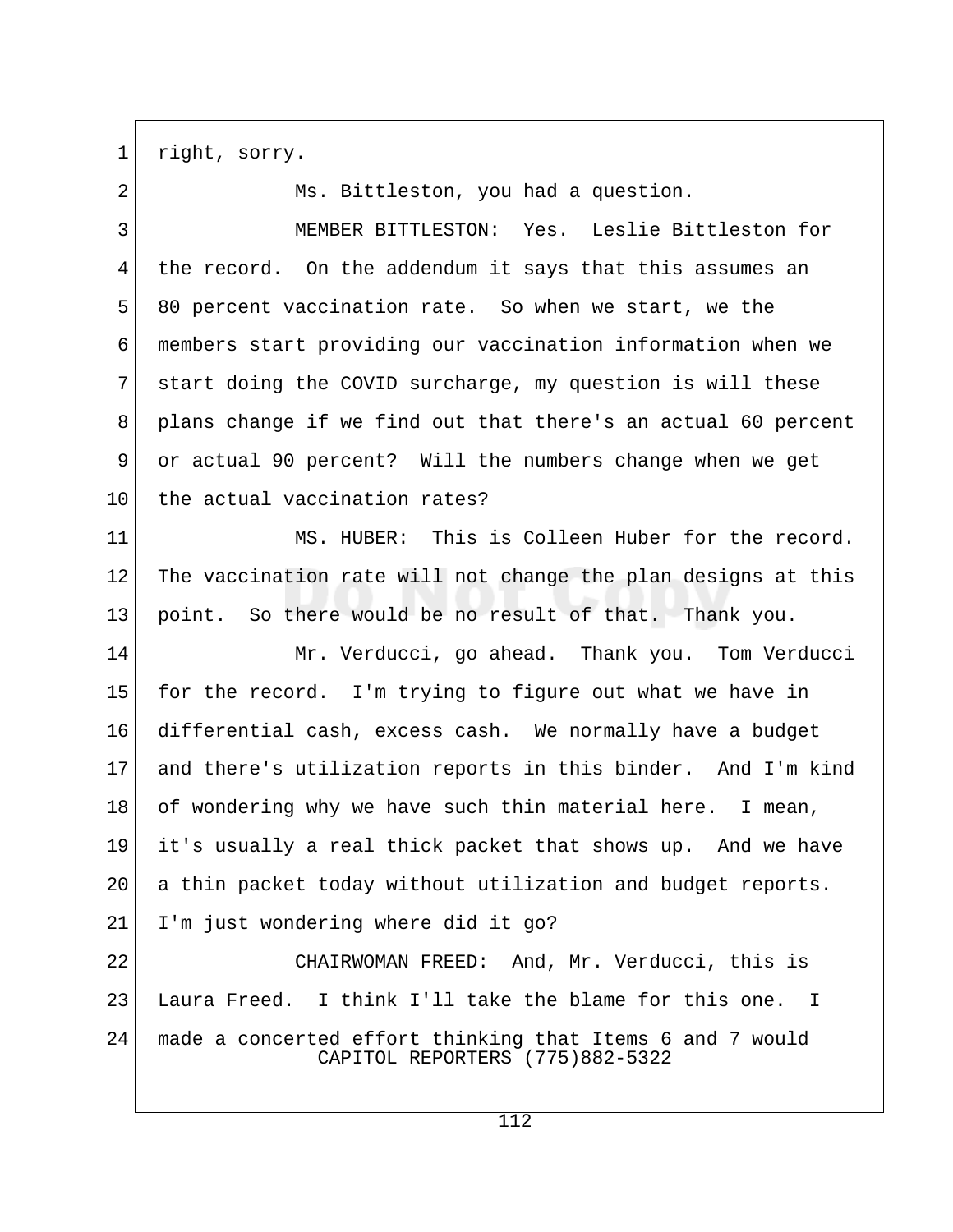1 take a long time and there would be voluminous public 2 comment, and I didn't want to make you guys commit nine hours 3 to this meeting. I removed from the agenda a lot of the 4 usual budget report and utilization report stuff that you're 5 correct we do see. I wouldn't normally do that, but I made 6 that decision based on time constraints because I don't want  $7$  you guys to starve to death and stay here all day. 8 MEMBER VERDUCCI: Tom Verducci. I actually 9 prefer the additional information just as an FYI. 10 CHAIRWOMAN FREED: Noted. 11 MEMBER VERDUCCI: Normally we have the 12 performance guarantees. And my question that I couldn't find 13 here is how much excess reserves to we currently have on 14 hand? I think I was reading 40,000,000, and I don't know if

15 that's overstated or understated but usually that comes out 16 of the budget report.

17 MS. RICH: I'm going to put our CFO, who's on 18 Zoom, on the record here. Cari, do you mind giving the exact 19 amount.

20 MS. EATON: Hello. This is Cari Eaton for the 21 record. I believe it is projected at this moment, let's see. 22 Sorry, it's not pulling up. I believe it was at around 23 30,000,000, but I will try and get it pulled up.

24 MS. RICH: So at the -- Laura Rich for the CAPITOL REPORTERS (775)882-5322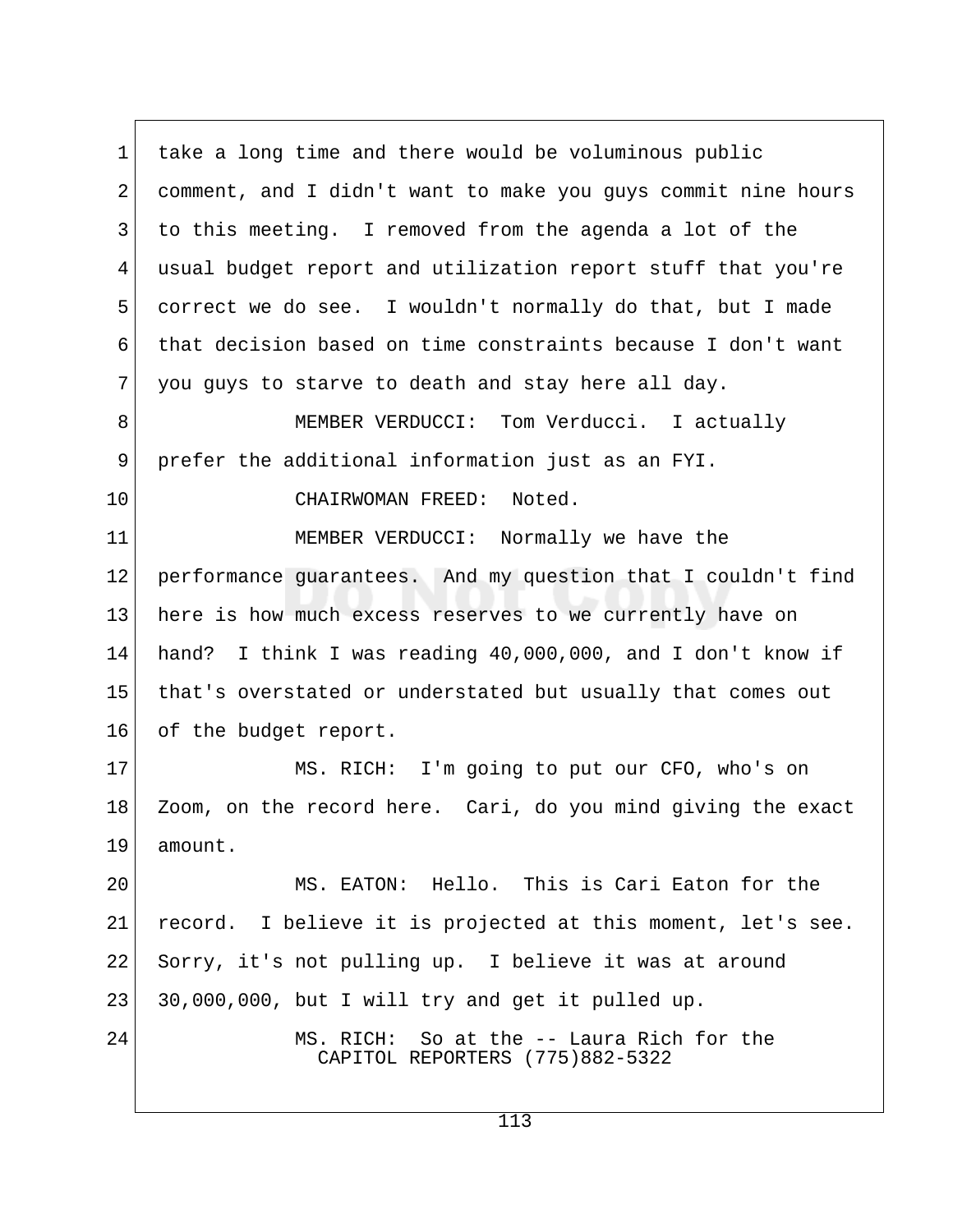1 record. At the last Board meeting we were looking at close 2 to 40ish, but we made, obviously there's some buydown 3 subsidies and Medicare HRA and things that we are required to 4 use that differential cash for. And that has, you know, that 5 would bring down those numbers.

 $6$  But what I do want to say is the projection, 7 again, overall, we have to keep in mind that the projected 8 | savings from all of these contracts are taken into account 9 here and that is not part of the budget report. And so what 10 we're looking at is projected savings, and I can't go line 11 item by line item, and I have to aggregate it all because of  $12$  the confidential nature of  $-$ - of the solicitation process. 13 But there is a very insignificant amount of savings in these 14 contracts that have contributed to the higher amount.

15 And so, Mr. Verducci, it's not -- it's not 16 necessarily just the, what you would see on the budget 17 report. It's additional items that staff and Aon have taken 18 into consideration because of the projected savings that the 19 plan will likely experience next year as these contracts are 20 put into place.

21 MS. HUBER: And this is Colleen Huber. Just for 22 the record, Aon is working very closely with Laura and her 23 | staff. Just with every type of negotiation or contract 24 change or procurement award we are always reevaluating and CAPITOL REPORTERS (775)882-5322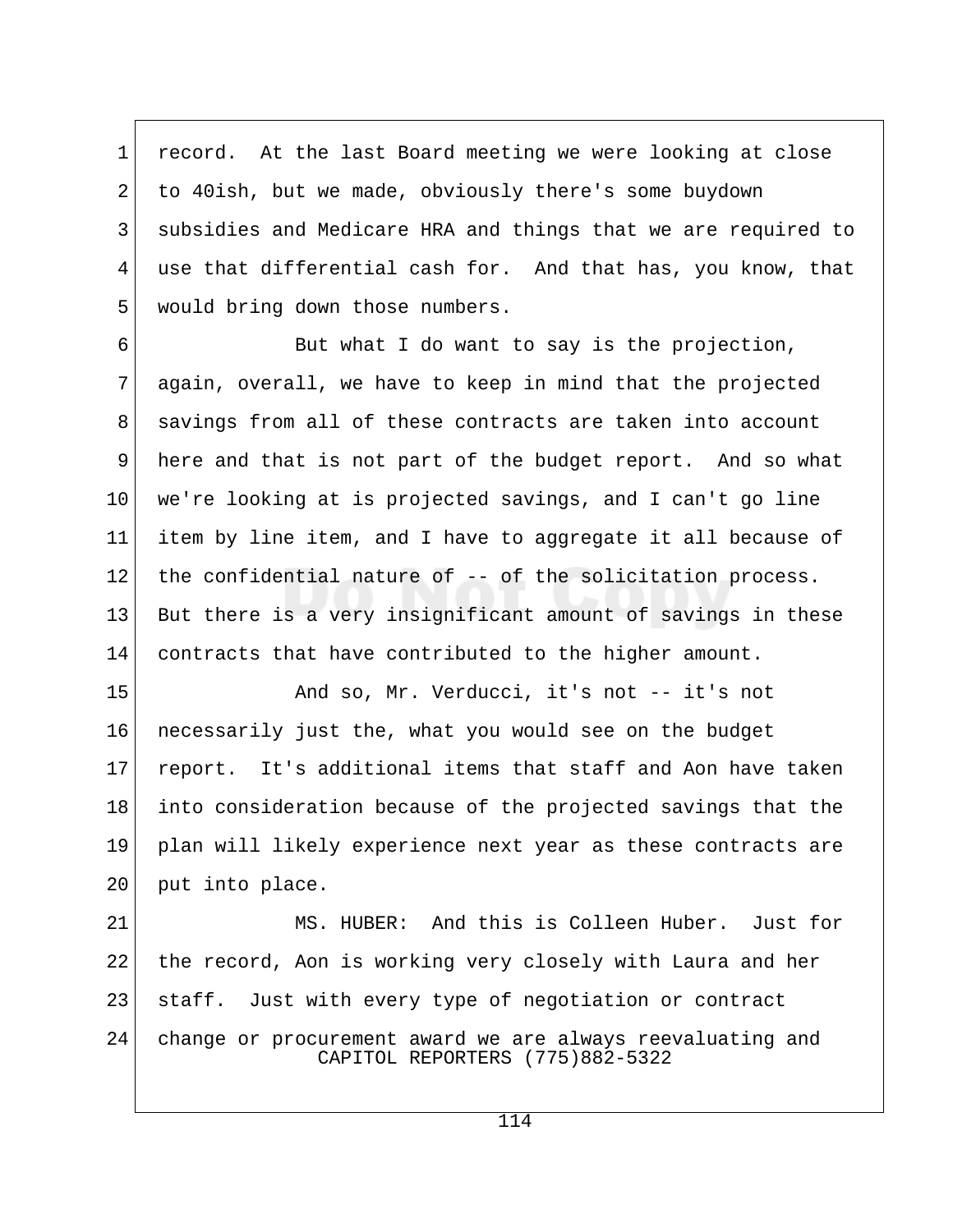1 incorporating that into our projections just to ensure that 2 we are using the most up-to-date information possible. So we 3 try to work closely with Laura and her staff on that.

 4 MS. EATON: This is Cari Eaton for the record 5 again. I did pull up that projection. And currently the 6 projection is at 13.5 million but it does change throughout 7 the year.

8 MS. RICH: And Laura Rich for the record. This 9 is all part of the discussion as to why we only discuss 10 differential cash one time a year. It's a snapshot in time. 11 It depends. There's -- it goes up and down throughout the 12 year, and so it is very difficult to take a point in time, 13 just like Cari said a month ago, it was probably a lot 14 different than it is today, right. And so it's just a 15 snapshot in time. That is why we have made a decision to 16 discuss that one time here and that is after the budget is 17 closed and we've closed the books for the year so that's at 18 the September Board meeting.

19 So really what we're using here is the September 20 Board meeting information and what we've done since then in 21 terms of projections and, you know, cost savings to the plan. 22 CHAIRWOMAN FREED: Member Kelley. 23 MEMBER KELLEY: Michelle Kelley for the record. 24 So I'm just looking at the different options which kind of

CAPITOL REPORTERS (775)882-5322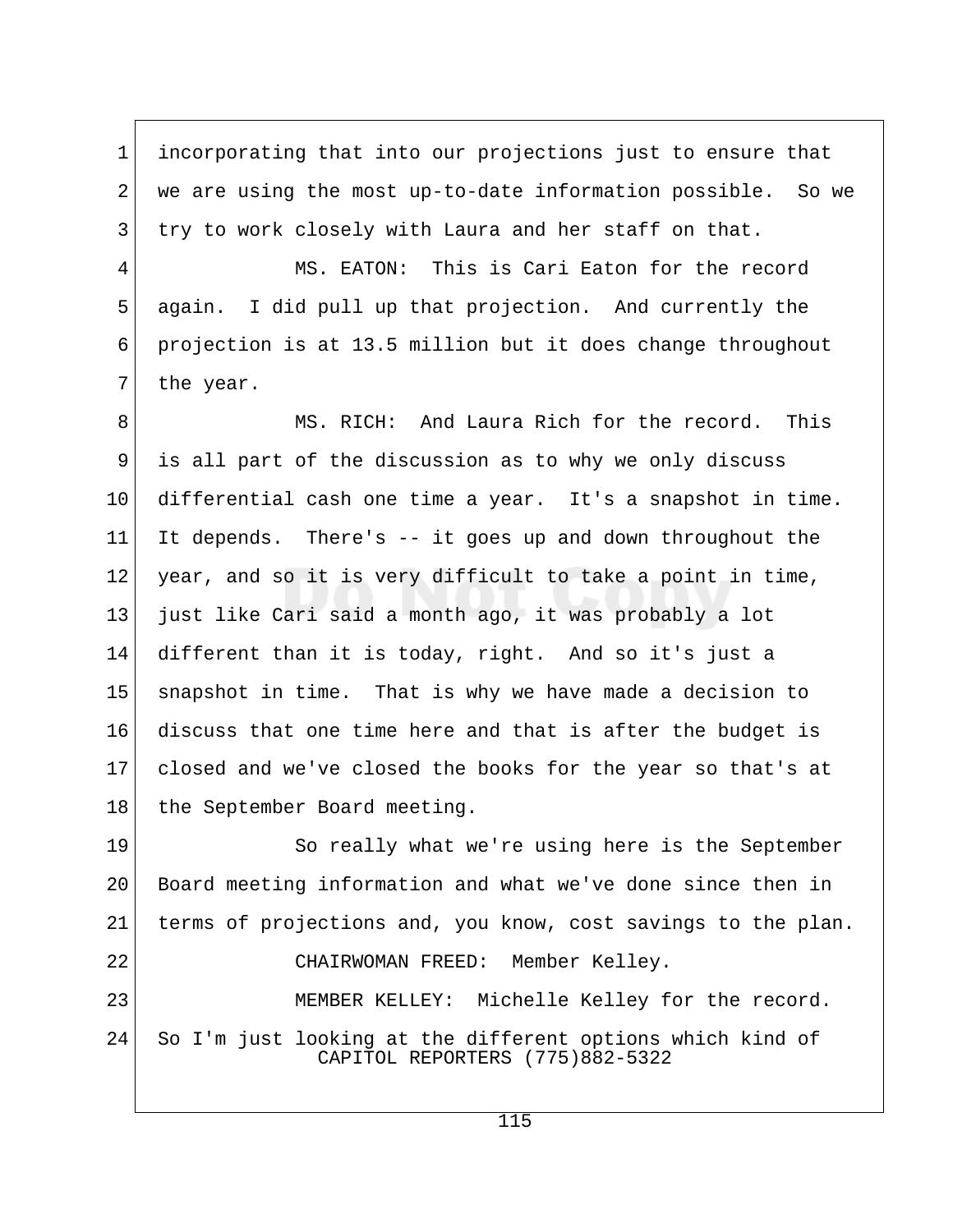1 expanded to six, right, from three to six and just with 2 slight tweaks. So, Executive Officer Rich, which is the 3 staff's recommendation at the moment?

 4 MS. RICH: So the staff recommendation is really 5 any of the options that hover around that  $$26,000,000$ , right, 6 and so that is what staff feels comfortable with. So in 7 terms of, you know, option two, we're looking at either 8 option two that was originally in the report or the slight 9 tweaks in option two that you see in the addendum, right, and  $10$  so really either one of those works.

11 You know, the option two in the addendum is more 12 closely to, similar to the plan that's in place today where 13 the EPO and HMO have lower or no co-pays to the co-pay plan, 14 right. And so the addendum is, it kind of tweaks it a little 15 bit to more closely relate to what we've got today. But 16 really, I mean staff is comfortable with anything that the 17 Board would choose that uses that 26,000,000 dollar option.

18 MEMBER KELLEY: Michelle Kelley for the record. 19 Just a follow-up on the CDHP. So none of the kind of option 20 for that is the same across upward different designs, you 21 know, I guess one and one on the revised. Can you talk about 22 why, kind of the choices you made here. I know the Board had 23 directed in September kind of bringing those deductible and 24 the OOP's down. And in this option you've done that but CAPITOL REPORTERS (775)882-5322

116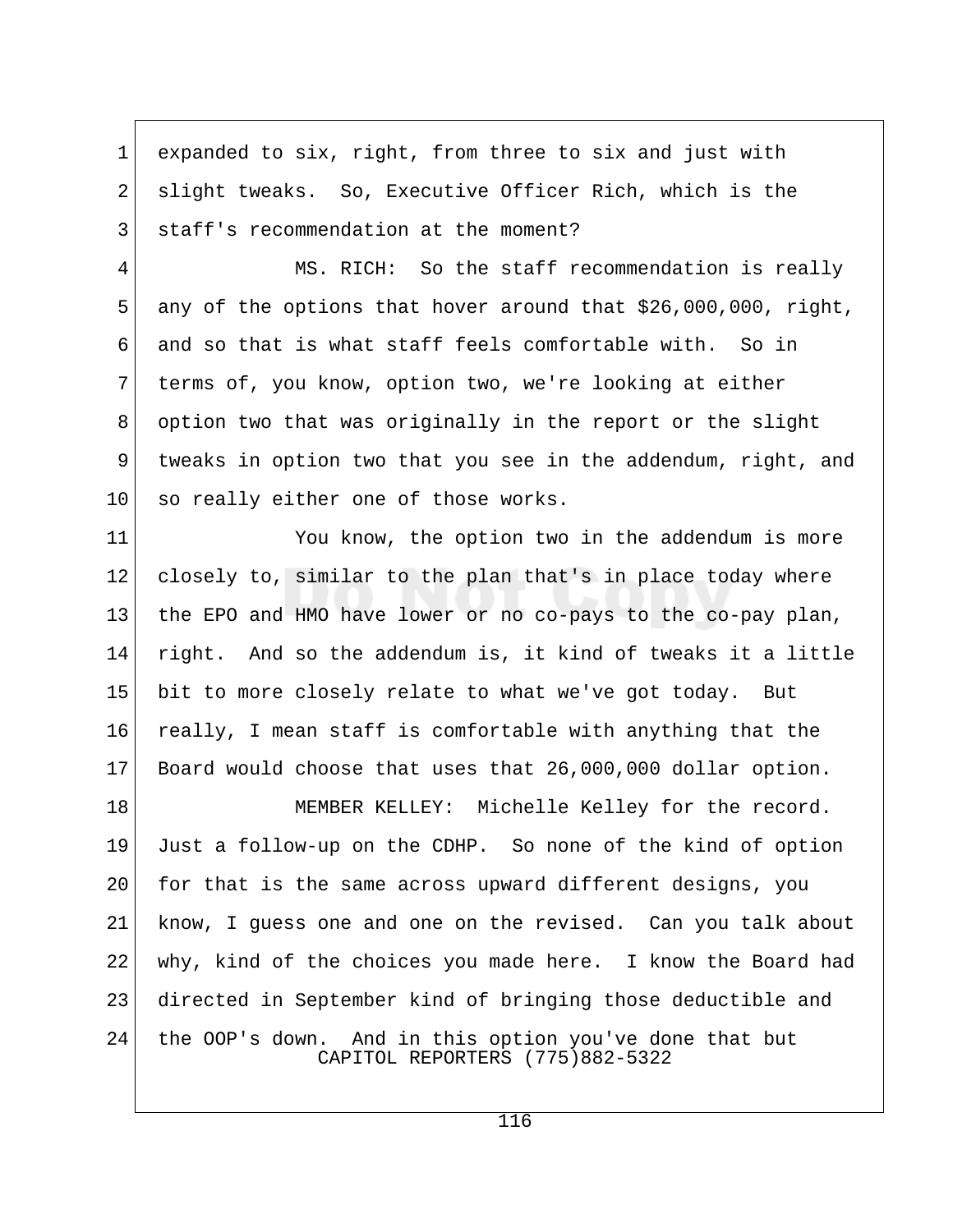1 you've left the HSA stable between now and the 600 and 600. 2 Did you explore kind of looking at maybe keeping 3 the OOP a bit higher and offering members of that plan a 4 little more in HSA money? Did that end up being cost 5 prohibitive? Is there rhyme or reason to this choice I  $6$  quess? 7 MS. RICH: So I think that Tim or either Colleen 8 | can address this. I know that they've looked into this and 9 have this information available as well. 10 MR. ZETTINGER: Yeah. So this is Tim Zettinger 11 for the record. We looked at what we could provide to each 12 employee on HSA seed to replace those out-of-pocket maximums 13 on each of those options. So for current plan designs we 14 have a 5,000 dollar out-of-pocket maximum, and for option one 15 we dropped that to \$4,400 for employee only. 16 Now we can provide each employee in the CDHP \$80 17 of HSA seed and that would have an equal cost for the CDHP 18 over three years. 19 Similar to option two we can provide \$160 in HSA 20 seeding and replace that 4,000 dollar out-of-pocket maximum. 21 And then in option three we can provide \$180 in seeding to 22 replace the \$3,900 out-of-pocket maximum. So all of those 23 options went back to 5,000 dollar, \$10,000. That's what we 24 can provide for the same cost over the three years in HSA CAPITOL REPORTERS (775)882-5322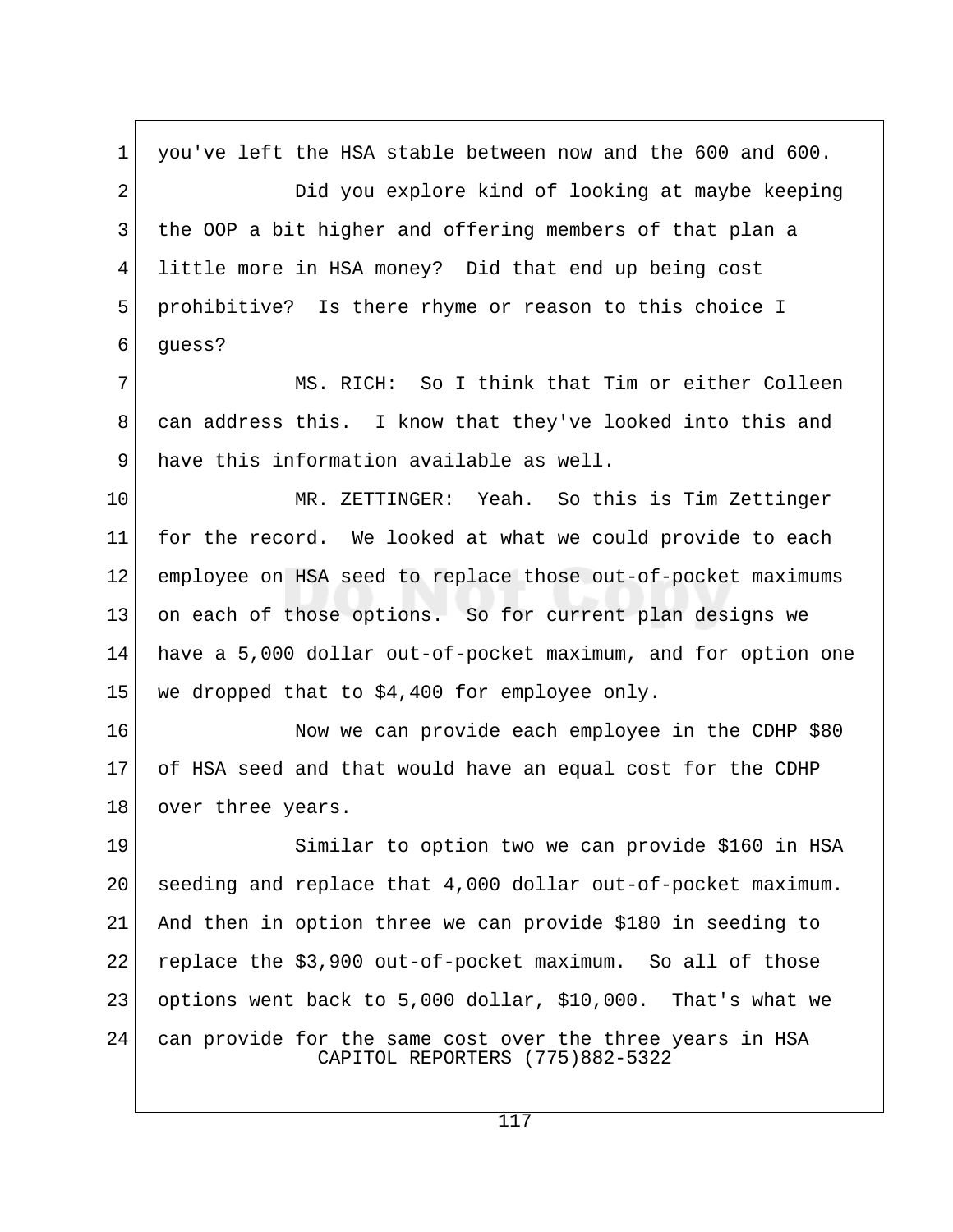1 seeds.

| CHAIRWOMAN FREED: Mr. Verducci.                                               |  |
|-------------------------------------------------------------------------------|--|
| MEMBER VERDUCCI: So Tom Verducci for the record.                              |  |
| So what I'm reading here is option one would be \$33,000,000                  |  |
| for the next two plan years. And option two would be                          |  |
| \$26,000,000. So we have a difference of about 7,000,000.                     |  |
| And we just approved COVID surcharge that brings more money                   |  |
| in and if we don't end up with the full 33,000,000 there                      |  |
| could be some give and take as we get into the next meeting.                  |  |
| I'm going to support option three. I know 26,000,000 is more                  |  |
| in line with option two. But I like option three.                             |  |
| CHAIRWOMAN FREED: Is that a motion,                                           |  |
| Mr. Verducci, or is that just a statement?                                    |  |
| MEMBER VERDUCCI: If are we down to motion time                                |  |
| so moved.                                                                     |  |
| CHAIRWOMAN FREED: Well, I don't know. I always                                |  |
| love when the questioning peters out and I'm sort of trying                   |  |
| to get a substantive or are we ready to make a decision?                      |  |
| MEMBER VERDUCCI: So Tom Verducci. I would like                                |  |
| to make a motion that we approve option three.<br>20                          |  |
| CHAIRWOMAN FREED: Okay. Board Members, is there                               |  |
| a second on that motion?                                                      |  |
| MEMBER KELLEY: I'll second.                                                   |  |
| CHAIRWOMAN FREED: All right. So the option<br>CAPITOL REPORTERS (775)882-5322 |  |
|                                                                               |  |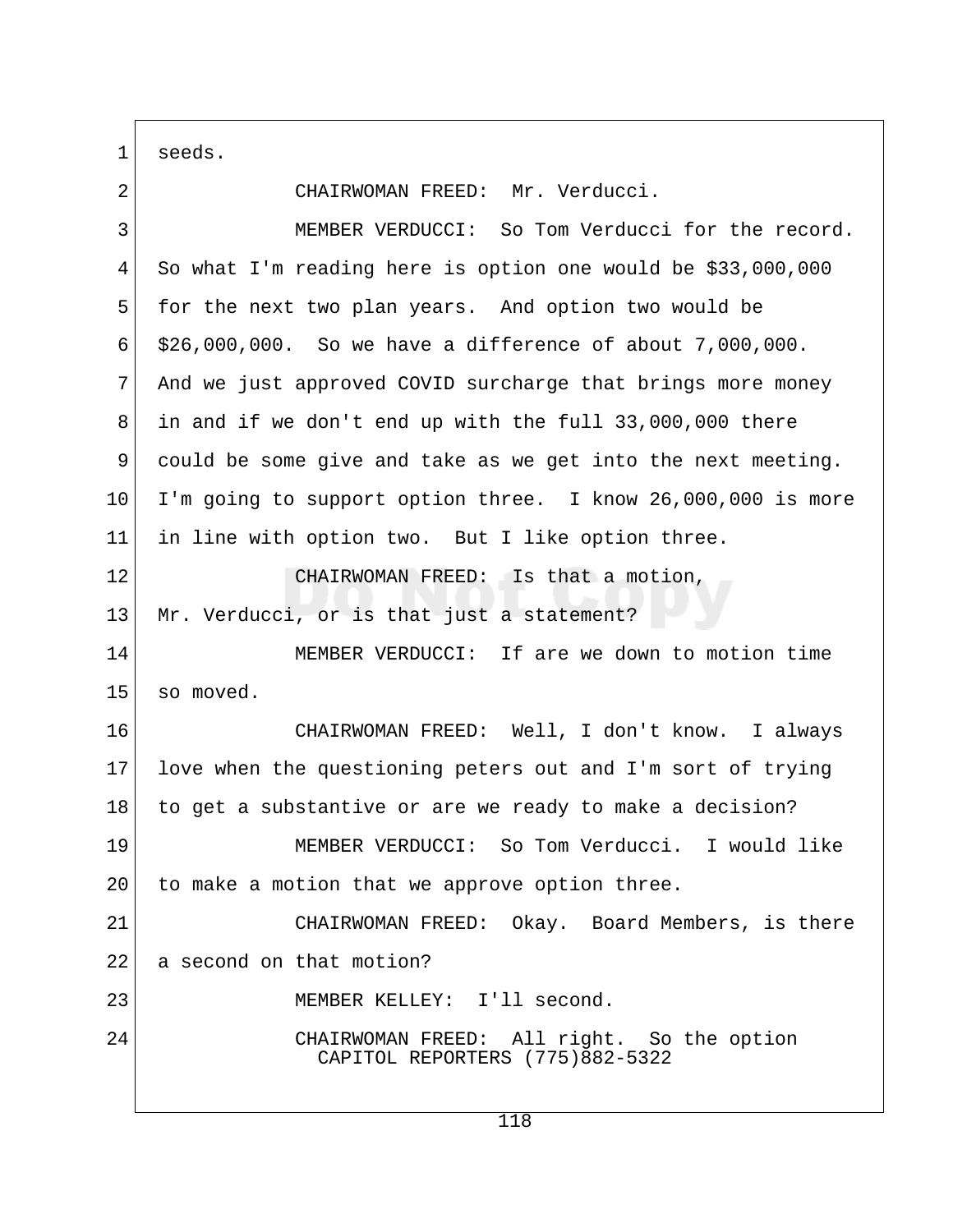1 before the Board is to use 33,000,000, in other words so 2 option three of the revised plan design that we got yesterday 3 not the original option three that we got in the original 4 meeting packet for a total of \$33,000,000 in differential 5 cash.

 6 Oh, I'm sorry, yes, is there a question on the 7 motion? Go ahead.

 8 MEMBER AIELLO: This is Betsey Aiello for the 9 record. And I just want to ask another question. We really 10 aren't going to run out of money because the -- this option 11 will be priced higher in premiums, correct, or we could run 12 out of money?

13 CHAIRWOMAN FREED: Oh, I would love to kick it to 14 Aon but I know from budget experience, I'll start talking -- 15 yeah, I'll run my mouth, okay.

16 All right. We've only got one more fiscal year 17 of this current biennium, and we have cash in the bank, if 18 you will, more than what it would cost of one year of 19 enhancement at option three. But then we don't know what 20 happens in budget years '24 and '25. And if we end up with 21 less than the three-year total of  $$33,000,000$ , right, that 22 would be an increase in subsidies during budget building or 23 an increase in premiums during plan design and rate setting 24 so you're right in that sense. CAPITOL REPORTERS (775)882-5322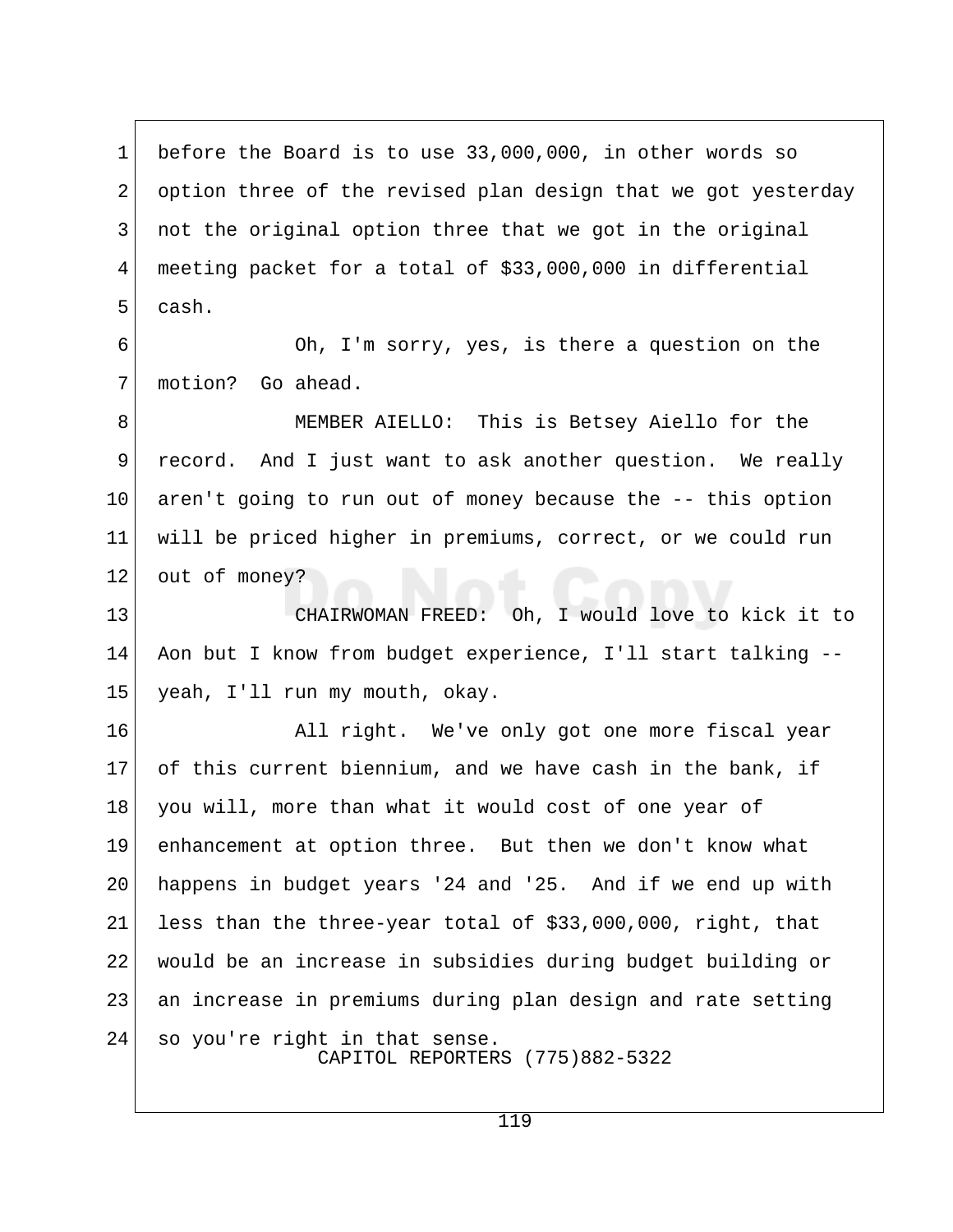1 Aon, would you like to add anything to that? 2 MS. HUBER: This is Colleen. I agree with 3 everything Laura Rich just said. Also keeping into account 4 and I'm not sure, these would be the plan design changes for 5 the next upcoming plan year. And I would imagine you also, 6 since this is a three-year look, you would be able to also 7 readjust if needed as well. That could be another option  $8$  too. 9 MEMBER KELLEY: Michelle Kelley here. 10 CHAIRWOMAN FREED: I'm going to throw it to 11 Ms. Bittleston first and then I'll go to Michelle Kelley. 12 MEMBER KELLEY: Okay. 13 MEMBER BITTLESTON: This is Leslie Bittleston. 14 I'm not supportive of plan, I mean premium increases. And I 15 think option three would increase premiums for all members. 16 And I'm also very concerned about sustainability. You know, 17 we talk a lot about sustainability and listening to Executive 18 Member Rich, you know, she provided those different options 19 and then what the Board was comfortable with. 20 So I would rather go with a more conservative 21 option rather than give members benefits for a year or two 22 and then run out of money and have to come back and say 23 sorry, no more money. We have to change again. So I'm 24 concerned about premiums, and I'm concerned about CAPITOL REPORTERS (775)882-5322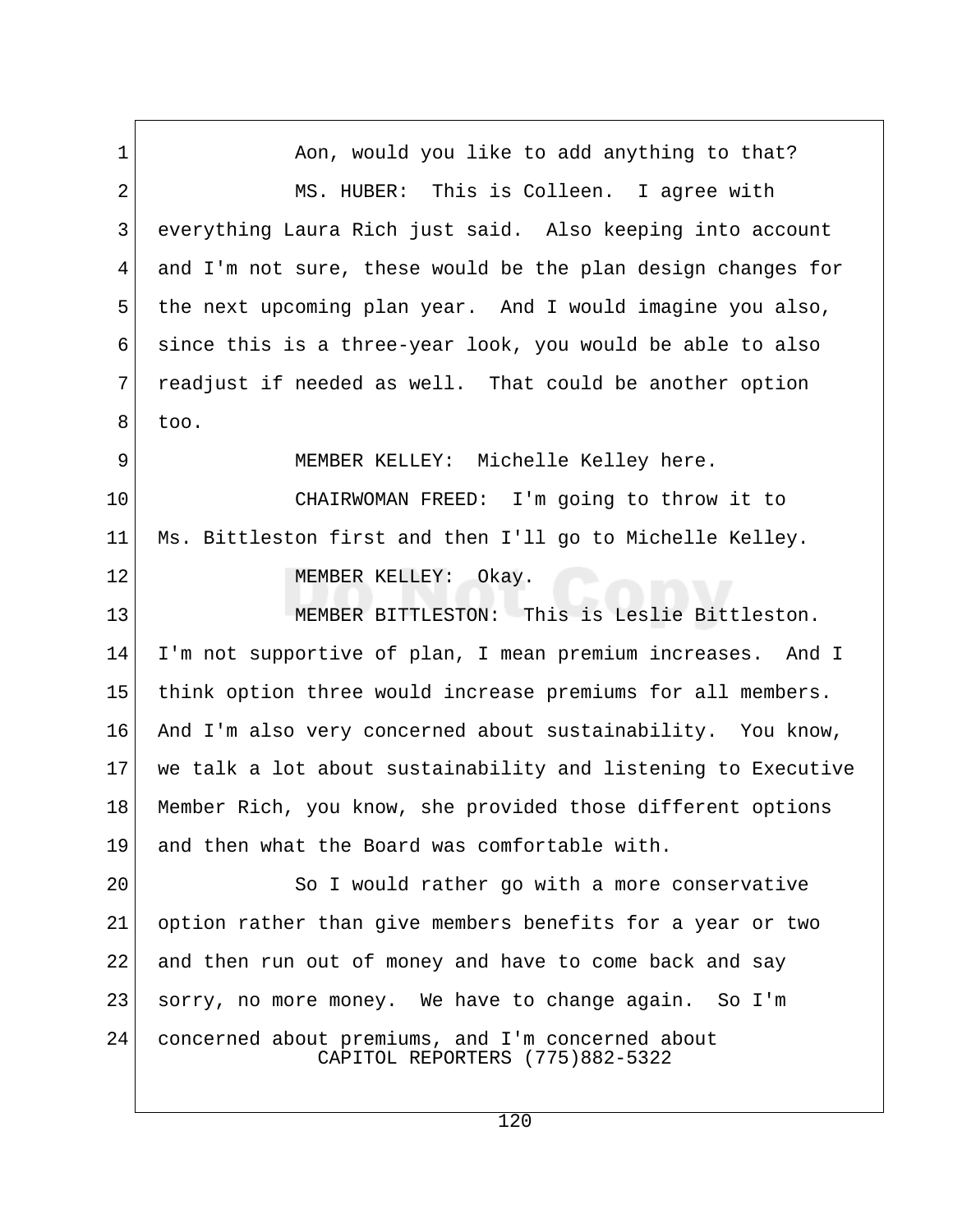1 sustainability, and I won't be supporting option three. 2 CHAIRWOMAN FREED: Okay. Member Kelley? 3 MEMBER KELLEY: Michelle Kelley for the record. 4 So, you know, I think one of the struggles for everybody 5 involved in this process is that in the past Aon has done its  $6$  job very well, and its projections have been conservative. 7 Even the aggressive projections have been somewhat 8 conservative, and we have ended up with excess reserves that 9 have been swept by the state. 10 And so I think that given that the Board made the 11 very prudent decision in September to kind of try and spread 12 these giving back the money across three years for good 13 reason to say that we didn't have to increase premiums and we 14 also, you know, could keep plan design somewhat stable. I 15 acknowledge that. I think it's a really prudent decision. 16 But I also think that employees right now are 17 extremely challenged and that's why I'm supportive of this 18 motion. We have the option if claims projection gets worse 19 over the next few months it's going to start to tell a story, 20 right, people are starting to get services again. I think 21 | the Board has the option every year to tweak plan design. 22 And I think that I'm supportive of the more aggressive 23 conservative option this time because I do think we have 24 options available to us in year two and year three, if it CAPITOL REPORTERS (775)882-5322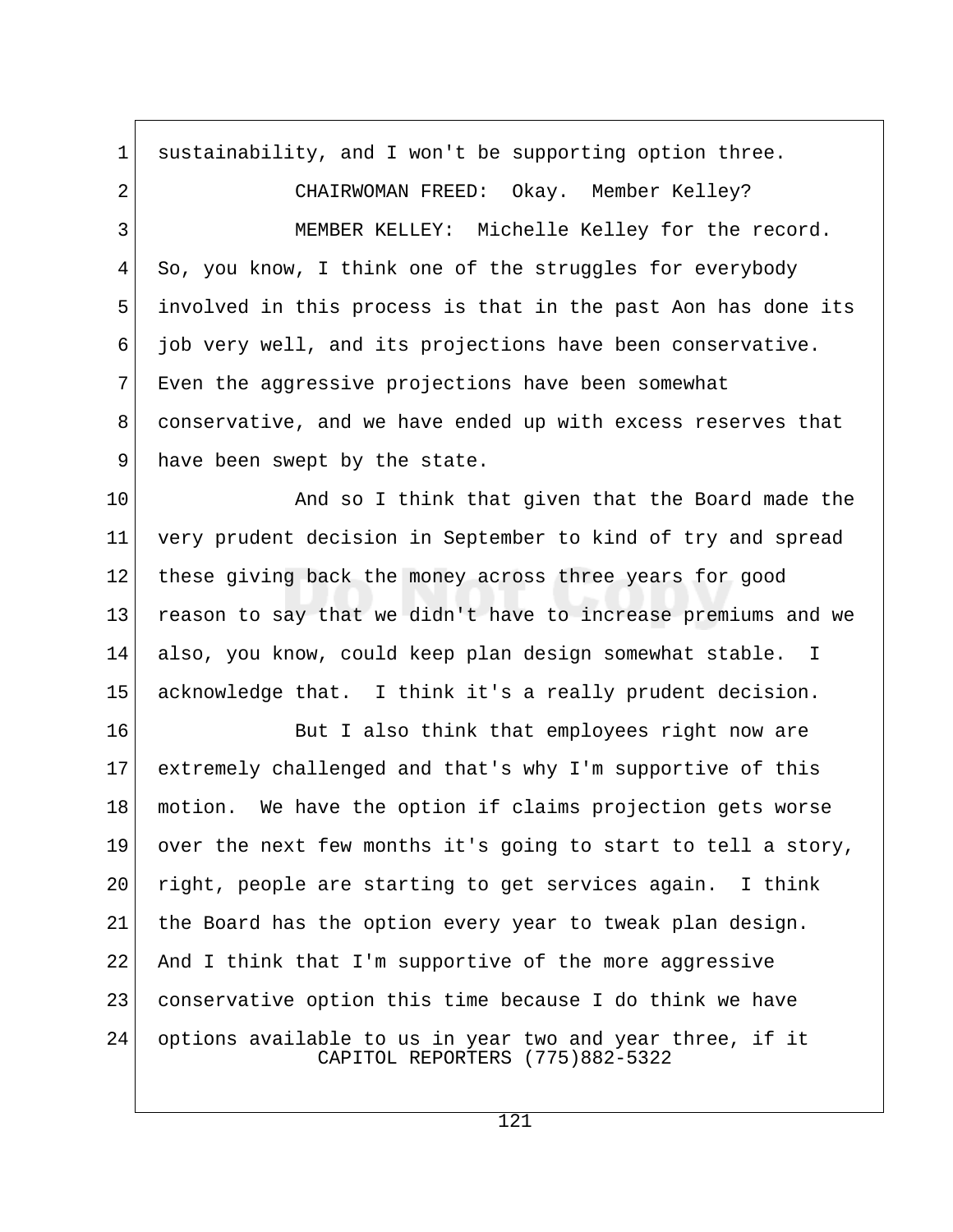1 gets out of hand as in the trends get out of hand or we do 2 start to spend our money, and I think we can do that 3 prudently and think employees will understand. 4 But what I heard during public comment is that 5 employees need the relief now, and so that's kind of where 6 I'm coming from. Thank you. 7 CHAIRWOMAN FREED: Okay. So there is a motion on 8 the floor. It's been moved and seconded to approve option 9 three to use up \$33,000,000 in differential cash over the 10 next three plan years. All in favor signify by saying aye. 11 So I have Mr. Barnes, Mr. Verducci and Ms. Kelley. Do I have 12 -- and thank you, Ms. McClendon. 13 Okay. Nays say nay. So I have Ms. Bittleston, 14 myself, Ms. Fox, Ms. Coughron and Ms. Aiello. 15 (The majority of the vote was not in favor of the 16 motion.) 17 | CHAIRWOMAN FREED: Okay. Motion fails. Do I 18 have an alternate motion? 19 VICE CHAIR FOX: Linda Fox for the record. I 20 will make an alternate motion and my motion would be option 21 two in the original packet. 22 CHAIRWOMAN FREED: Option two of the original 23 packet, okay. Do I have a second to that? 24 MEMBER BITTLESTON: Leslie Bittleston. Second. CAPITOL REPORTERS (775)882-5322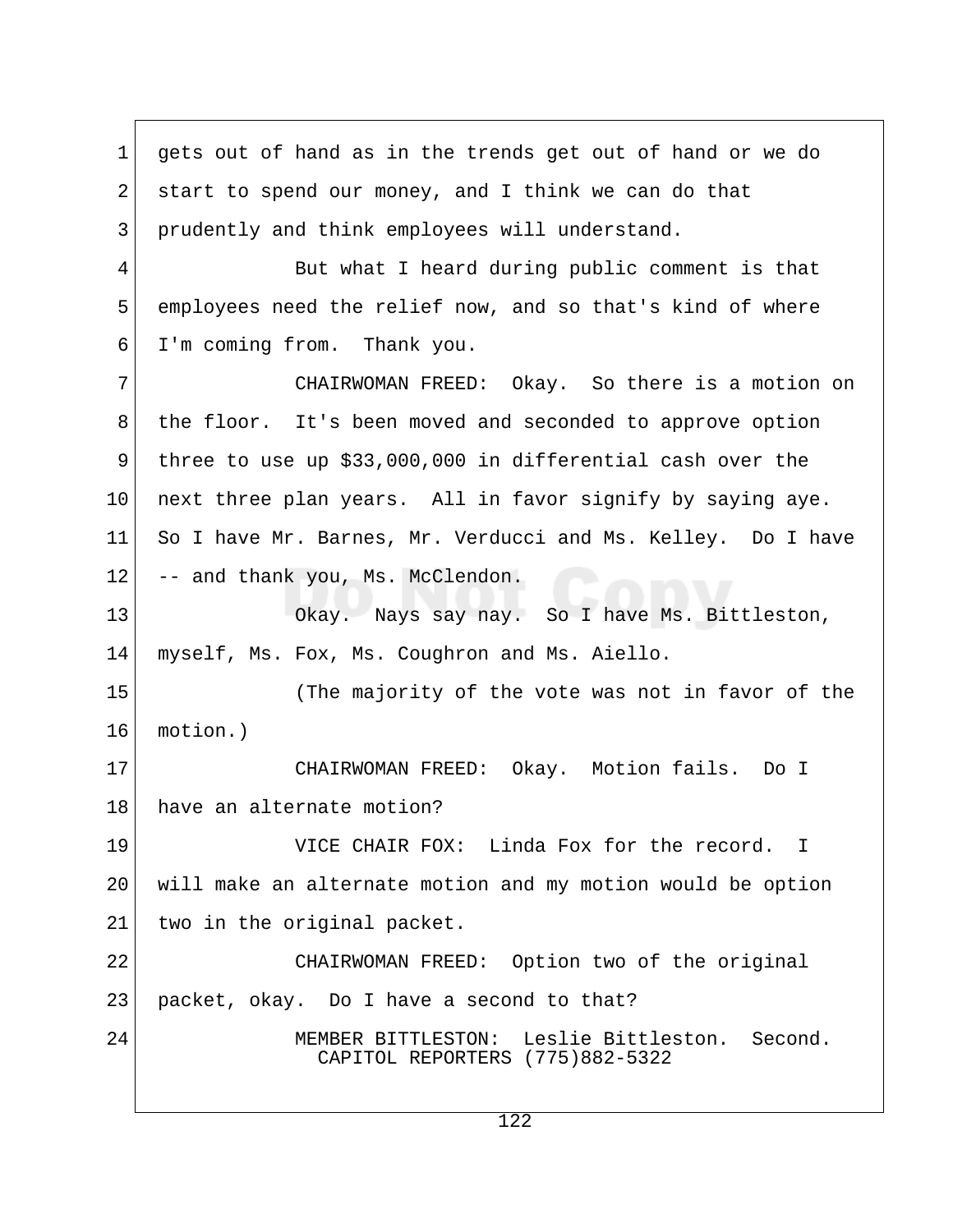1 CHAIRWOMAN FREED: Okay. All right. So it's 2 been moved and seconded to approve. Option two, using 3 approximately \$26,000,000 in differential cash from the 4 original packet plan design, not the updated one from 5 yesterday. All those in favor signify by saying aye. Any 6 opposed nay. 7 MEMBER VERDUCCI: Nay. 8 MEMBER BARNES: Nay. 9 (The majority of the vote was in favor of the 10 motion.) 11 CHAIRWOMAN FREED: Okay. Motion carries. 12 All right. Okay. Since we took 6 and 7 out of 13 order now we're going back to Agenda Item 4, the consent 14 agenda. Board Members, you've seen the minutes and the, 15 PEBP's ARP, rescue plan funds request. Do you have any 16 questions on either of these consent items? Hearing none 17 I'll accept a motion to approve. 18 MEMBER BITTLESTON: Leslie Bittleston. So moved. 19 CHAIRWOMAN FREED: Okay. Do I have a second? 20 MEMBER CAUGHRON: April Coughron for the record. 21 I'll second. 22 CHAIRWOMAN FREED: Thank you. 23 Okay. All those in favor signify by saying aye. 24 Anybody opposed say nay. CAPITOL REPORTERS (775)882-5322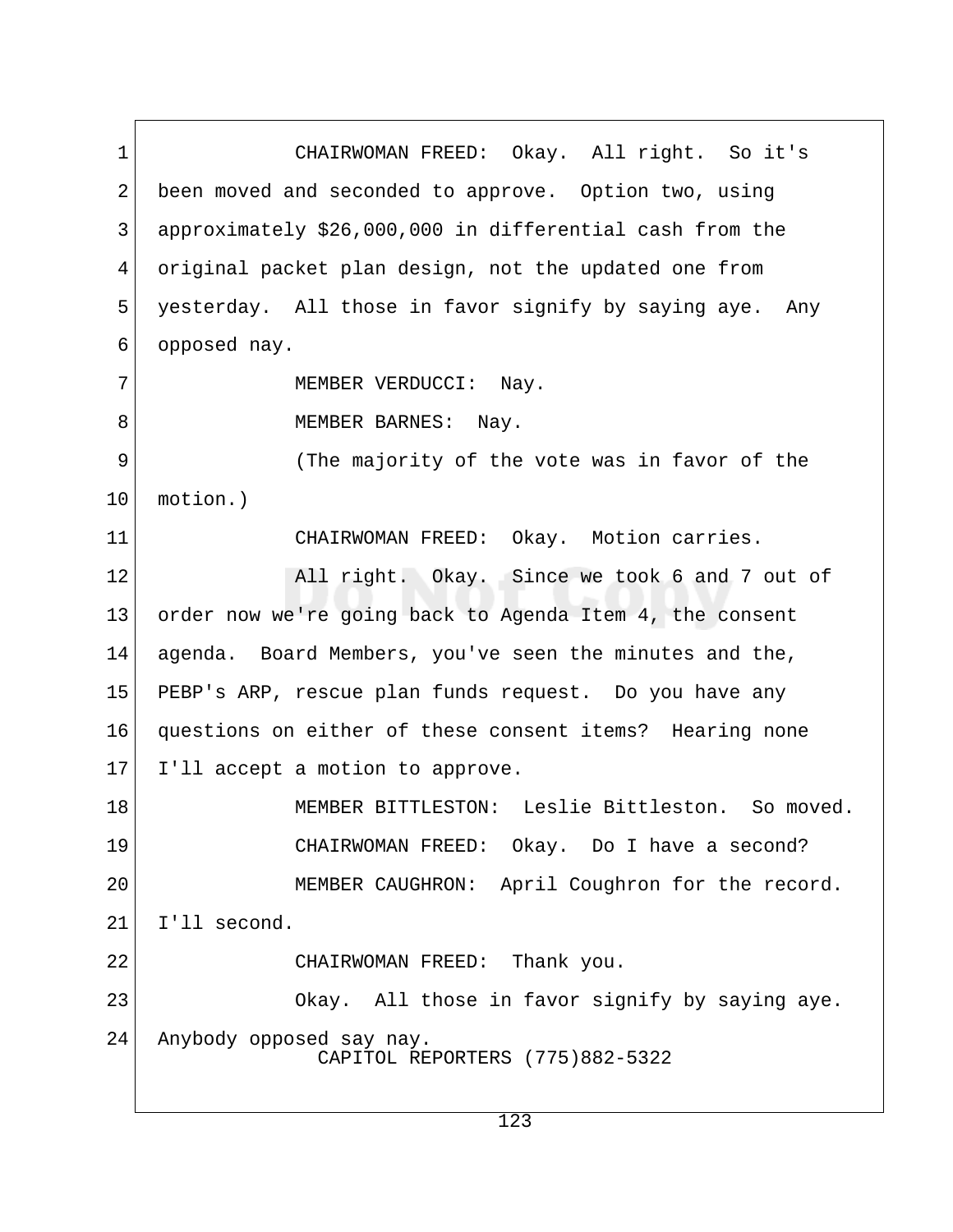1 (The vote was unanimously in favor of the 2 motion.) 3 CHAIRWOMAN FREED: Motion carries. 4 Executive Officer Report, Agenda Item 5. 5 MS. RICH: All right. Laura Rich for the record. 6 The -- a lot of stuff we've already covered actually. The 7 federal funding update, as the Board knows in October the 8 Interim Finance Committee approved PEBP's 5,000,000 dollar 9 work program for the CRF funds so we will be receiving 10 \$5,000,000 for reimbursement of COVID related claims. But in 11 November PEBP was informed by the Governor's Finance Office 12 an additional \$5,000,000 would be made available to PEBP for 13 additional CRF money that is set to expire on 12-31 or 21. 14 The problem is that these claims have to be 15 reimbursed and so they have to occur and be reimbursed by 16 December 31st, and so we did not project that we were going 17 to have an additional \$5,000,000 in COVID related claims by 18 that point, and so we've reduced that amount to 3.6 million 19 dollars in CRF funding so that is on the December IFC agenda 20 for consideration. 21 And then, you know, you've heard also from 22 Director Young who even though we have received 14.9 million 23 dollars in CRF funds to date not inconclusive of that 3.6 24 million dollars that we are set to receive at the next IFC. CAPITOL REPORTERS (775)882-5322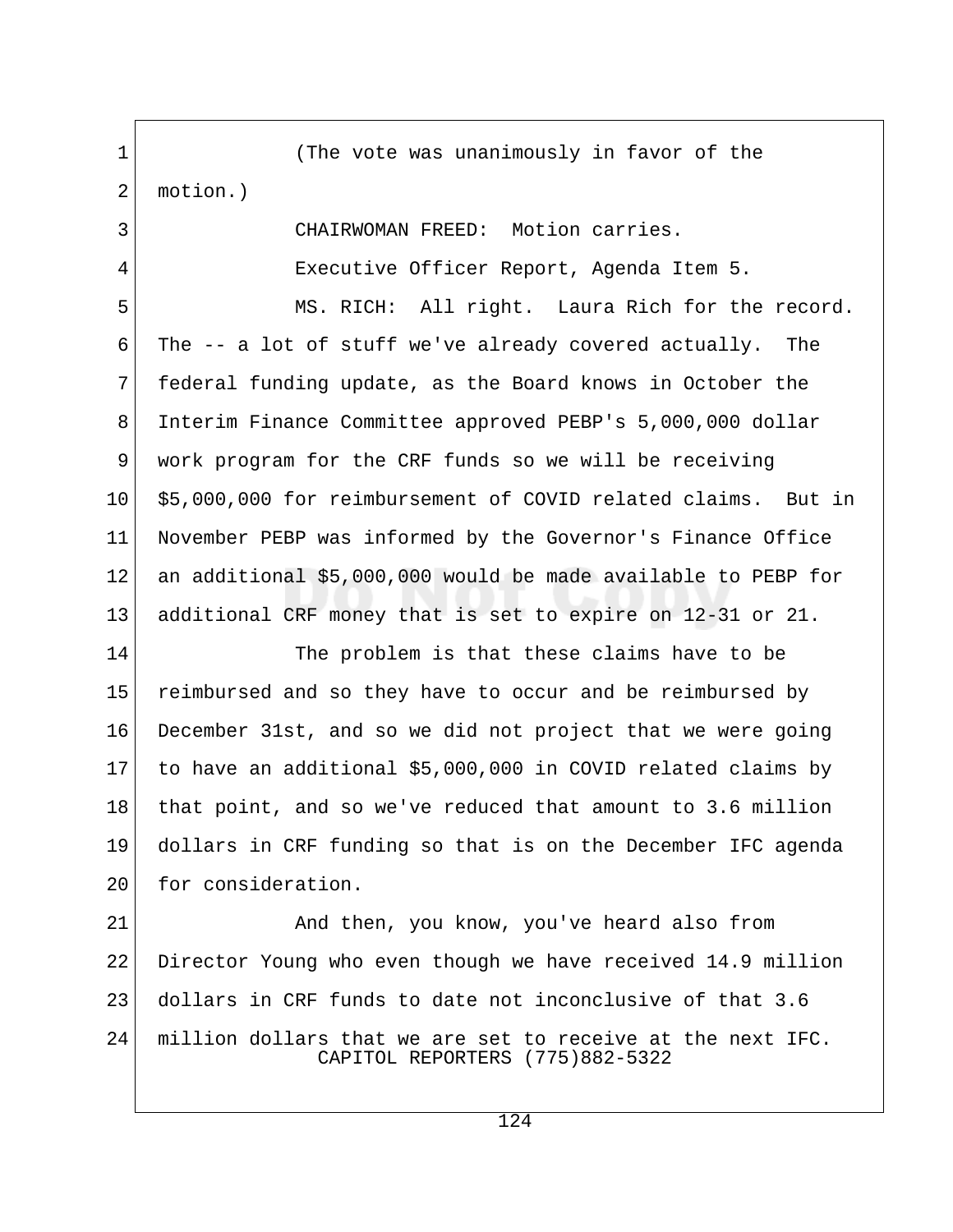1 It does not appear that PEBP will be receiving additional 2 funding through the American Rescue Plan appropriations. 3 There's apparently too many competing priorities. So that is 4 not something that the plan is going to receive as you heard 5 Director Young speak to earlier.

6 The enrollment eligibility system update, I just 7 wanted to talk about implementation issues. So around this 8 time last year LSI was awarded the contract for PEBP's 9 enrollment and eligibility system RFP. LSI also contracted 10 through the office of project management to oversee the Smart 11 21 statewide ERP implementation. This replaces the State's 12 legacy IT systems including finance, payroll and HR 13 management.

14 Although, LSI won the contract for enrollment and 15 the eligibility system the work with PEBP is mainly being 16 performed by their subcontractor benefit Focus. So with only 17 weeks until PEBP is due to go live with this new system, it's 18 become apparent that there's a significant chance with some 19 critical functionality that may not be ready by January 21.

20 A major component of the implementation of 21 involved assumptions involving PEBP's ability to integrate 22 with the new Smart 21 technology rather than the current 23 antiquated IT systems that the state has in place today. But 24 delays in the Smart 21 project have added additional CAPITOL REPORTERS (775)882-5322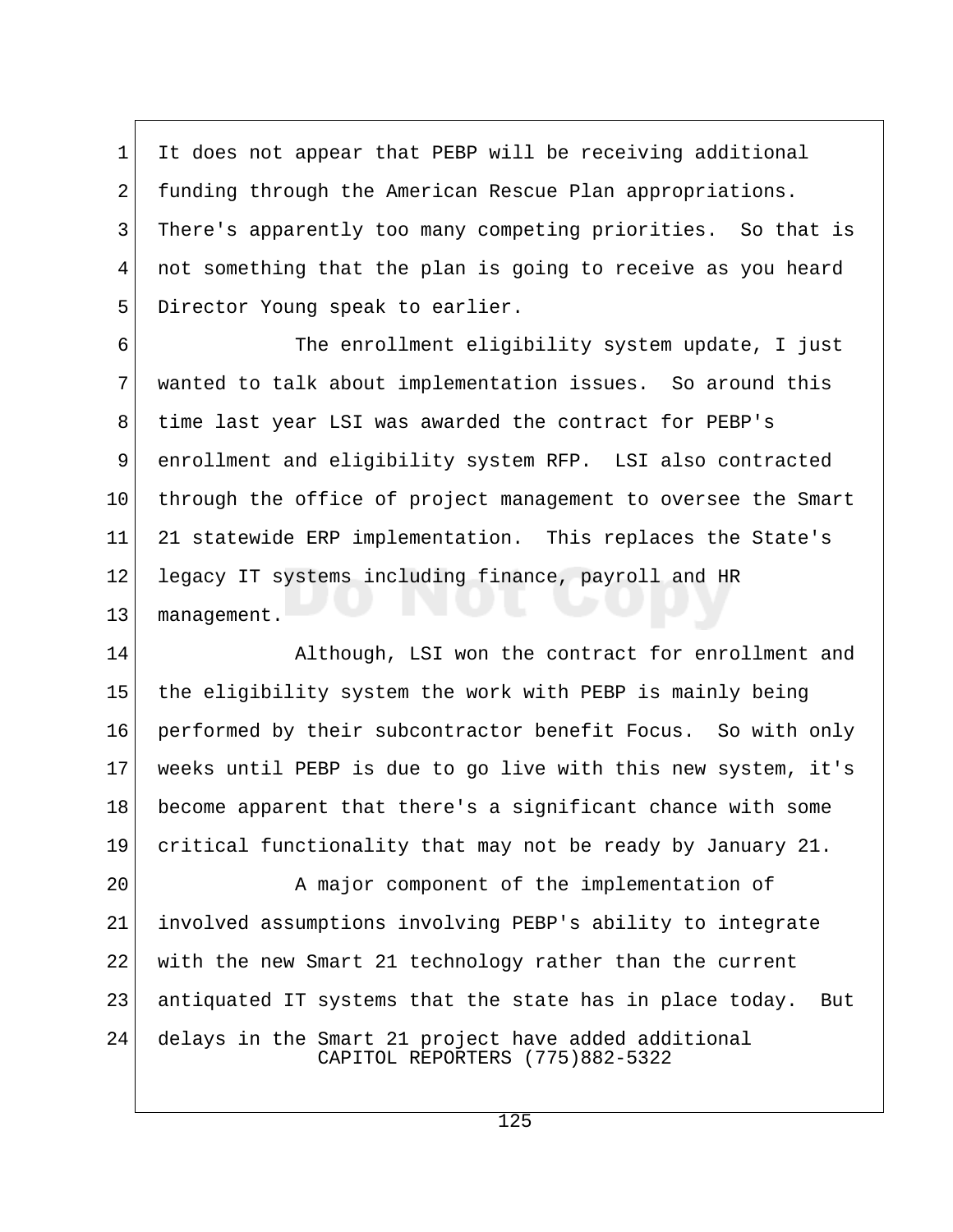1 unplanned for an out-of-scope integrations that have hindered 2 PEBP's progress on our enrollment eligibility system 3 implementation.

 4 So in addition, the challenges experienced on the 5 Smart 21 implementation have taxed critical resources which 6 are also vital to PEBP, DHRM, and DHRM is the division of 7 human resource management and the office project -- project 8 management.

9 Throughout the implementation there's been many 10 assumptions that have been made, some lack of communication, 11 some lane changes and components that were not thoroughly 12 discussed and that has contributed to concerns about a 13 successful go live at the end of the year.

14 14 In several cases the issues causing concern were 15 not brought to our attention until very recently. And when I 16 say our attention it would be PEBP. Most importantly there's 17 concerns for payroll where they will potentially affect 18 PEBP's ability to collect premiums and -- and in the, and how 19 this is going to affect, you know, on the payroll side as 20 well.

21 So these issues have been escalated to LSI 22 leadership, and PEBP has been assured that the critical 23 payroll issues will be resolved, and that there will be a 24 successful go live of the new system on January -- on CAPITOL REPORTERS (775)882-5322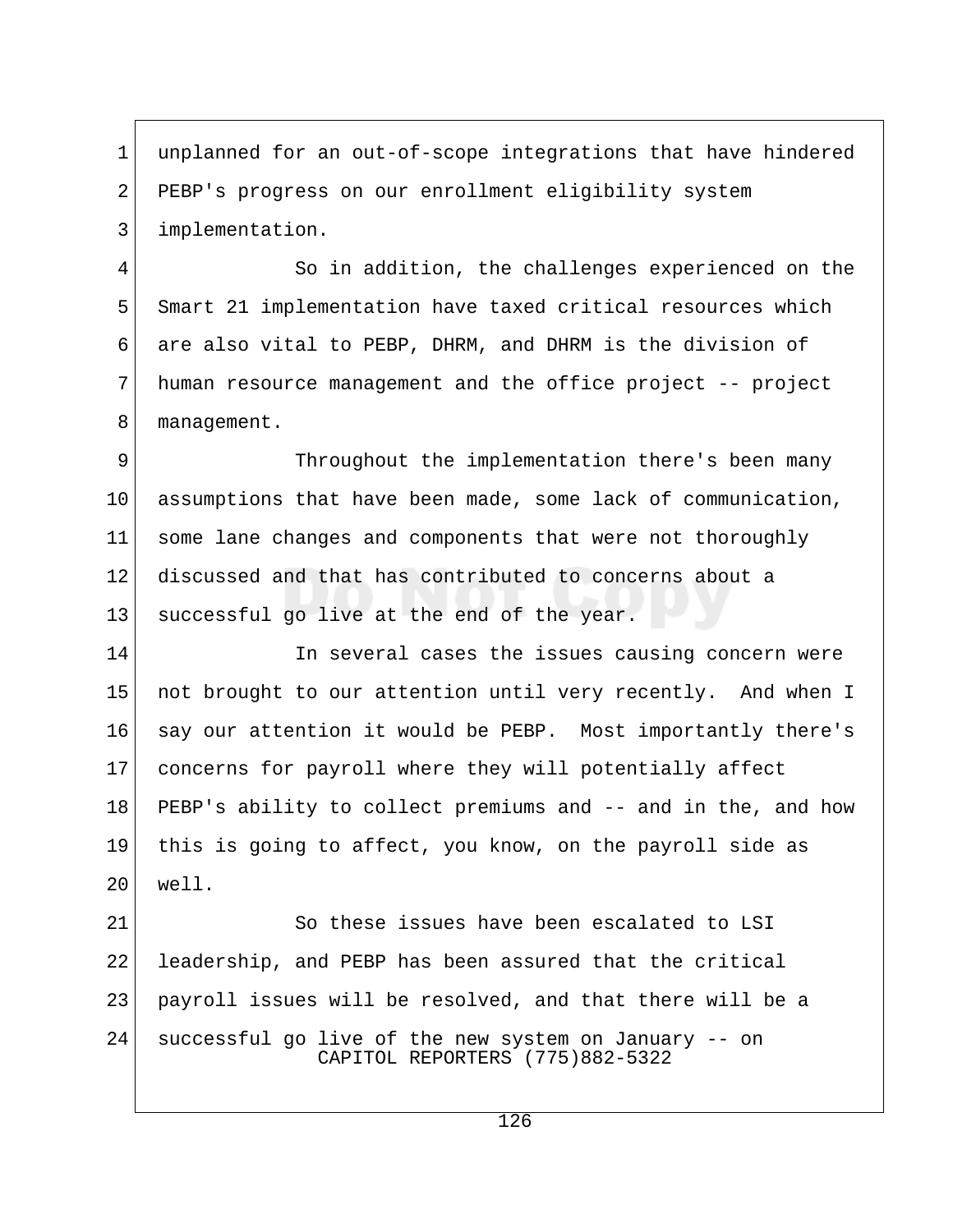1 January 1st. The updates I've received so far is they are 2 making progress. But I think it is prudent for the Board to  $3$  understand that there's  $-$  you know, we're down to the wire 4 and we are experiencing some very major concerns with this 5 implementation.

 6 We do have a voluntary benefits update. Due to 7 the midyear eligibility system change from the life works and 8 Core Stream product that we have today to benefit Focus a 9 two-week voluntary benefit special enrollment period occurred 10 between November 8th and November 19th, and this period 11 allowed members to enroll or cancel their voluntary product. 12 So some new voluntary products were offered. Some of them 13 remain the same, and this allowed members to go in and make 14 changes during that time.

15 The below enrollment chart on page three reflects 16 approximately 72 percent of the total 2,960 additional 17 enrollments that occurred during this period. We have a 18 brand new plan offerings mostly with the standard who 19 replaced Aflac for accident and critical illness and hospital 20 indemnity plans, as well as the new long-term disability plan  $21$  that we offered in order to replace the benefit cut that was, 22 it came out of the last plan year benefit cuts. So this is 23 | now the long-term disability plan is offered on a voluntary 24 function.

CAPITOL REPORTERS (775)882-5322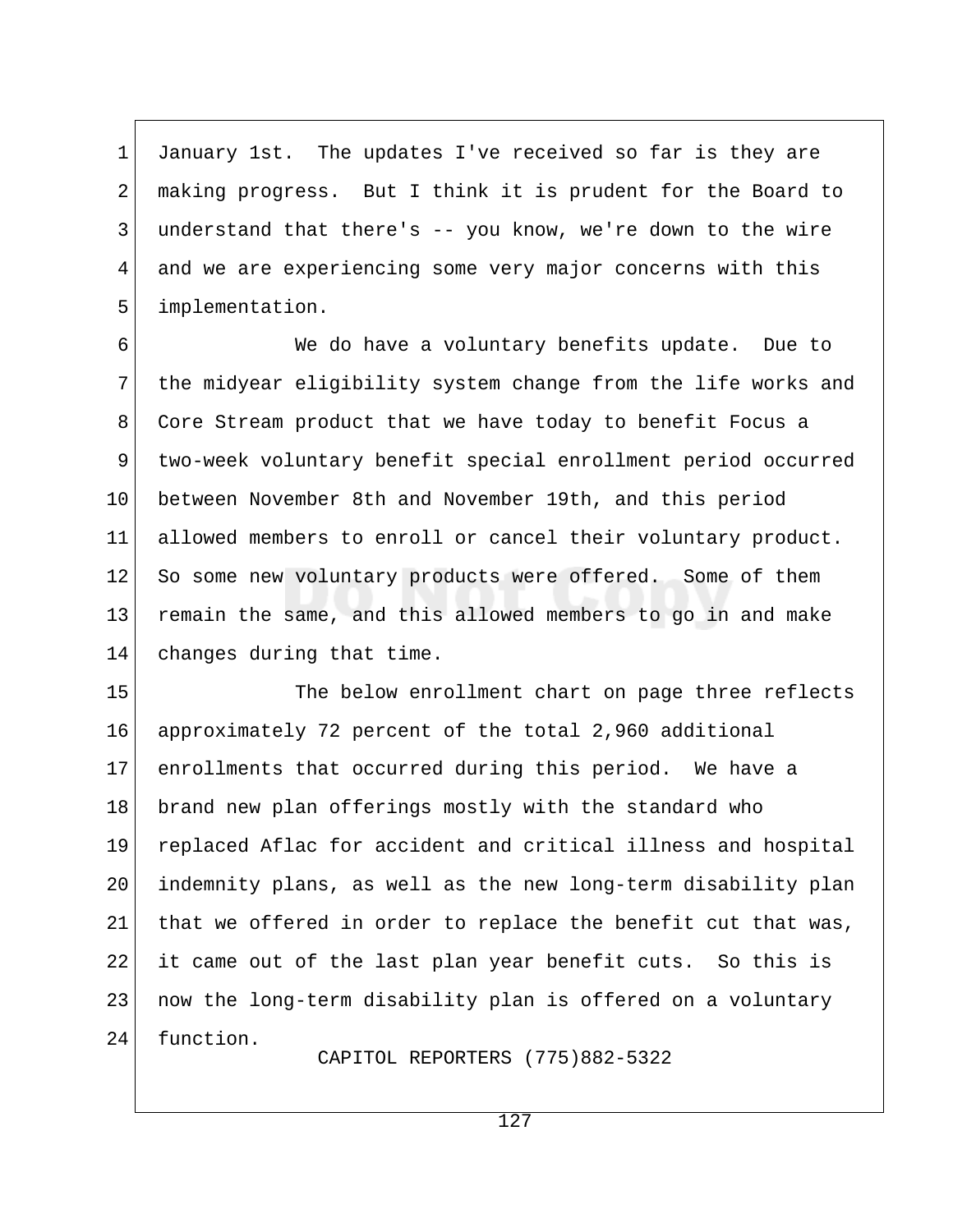1 This period also allowed members to create new 2 accounts and become familiar with the system before it goes 3 fully live at the end of the year with 2,370 new accounts 4 that were created and over 4,300 log-in's. So you can see on 5 that chart we do have quite a bit of enrollment. It shows 6 what people were enrolled in versus, you know, what changes 7 happened through this enrollment period.

8 We do have in the audience today Aon as well 9 joining virtually. Both members representatives from Benefit 10 Focus and from LSI here as well if the Board has any 11 questions for them.

12 CHAIRWOMAN FREED: Board Members, questions. 13 Ms. Bittleston.

14 MEMBER BITTLESTON: Leslie Bittleston for the 15 record. I have a question for LSI. According to Executive 16 Officer Rich's report it looks like there was some problems 17 and delays with implementation that were not communicated in 18 a timely manner.

19 So my question to the vendor is why were those 20 issues not communicated more timely and rather communicated 21 just before implementation. So that question is for the 22 vendor. Thank you.

23 MS. RICH: It looks like so Scott Muir is in the 24 audience and I see his jacket there but he's not in the -- CAPITOL REPORTERS (775)882-5322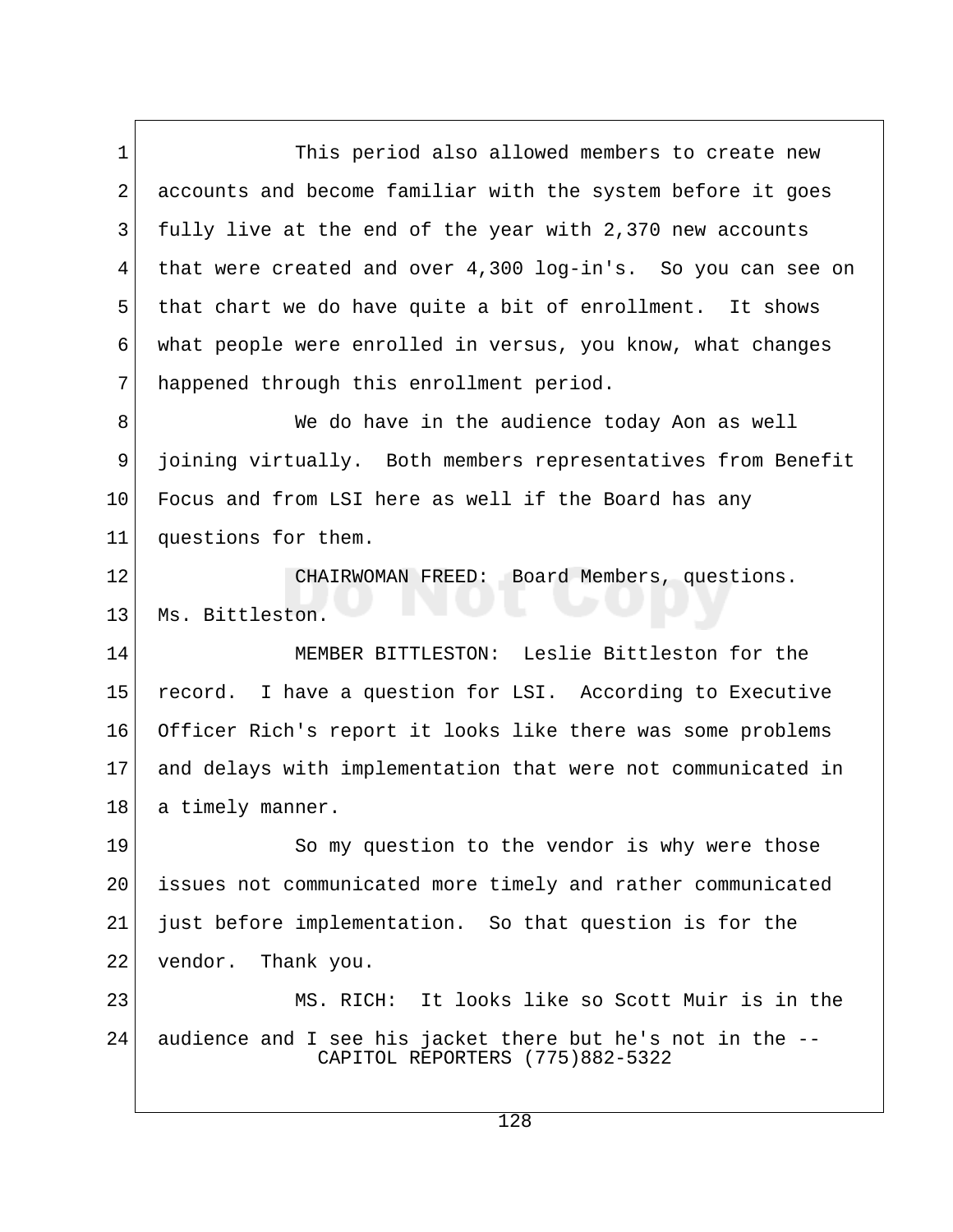1 CHAIRWOMAN FREED: I do not see Mr. Muir from 2 LSI. That's disappointing. 3 MS. RICH: Is there anyone on Zoom that is 4 available either from LSI or Benefit Focus that can speak to 5 that? 6 MS. HUGUS: This is Meghan Hugus from Benefit 7 Focus. And I just want to make sure the question was more 8 specific for the model Smart 21 or was it for the Benefit 9 Focus payroll? 10 MS. RICH: I think the question was surrounding 11 the delays and why the delays on the Smart 21 project were 12 not communicated in a timely manner to the PEBP project and 13 specifically since LSI oversees both of these projects. So 14 they oversee the Smart 21 and they also hold the contract for 15 the PEBP implementation as well. 16 MS. HUGUS: Okay. Probably would need LSI or 17 need Scott to pipe in on the overall. 18 CHAIRWOMAN FREED: This is Laura Freed. Well, if 19 there's no one that can answer the question then I guess 20 | we'll have to table it. And the Board can always ask 21 Ms. Rich and her staff to send a letter to LSI with the 22 Board's questions. For me the question, and I guess this is 23 more for PEBP staff. The staff report says these issues have 24 been out. Escalated LSI leadership and PEBP has been assured CAPITOL REPORTERS (775)882-5322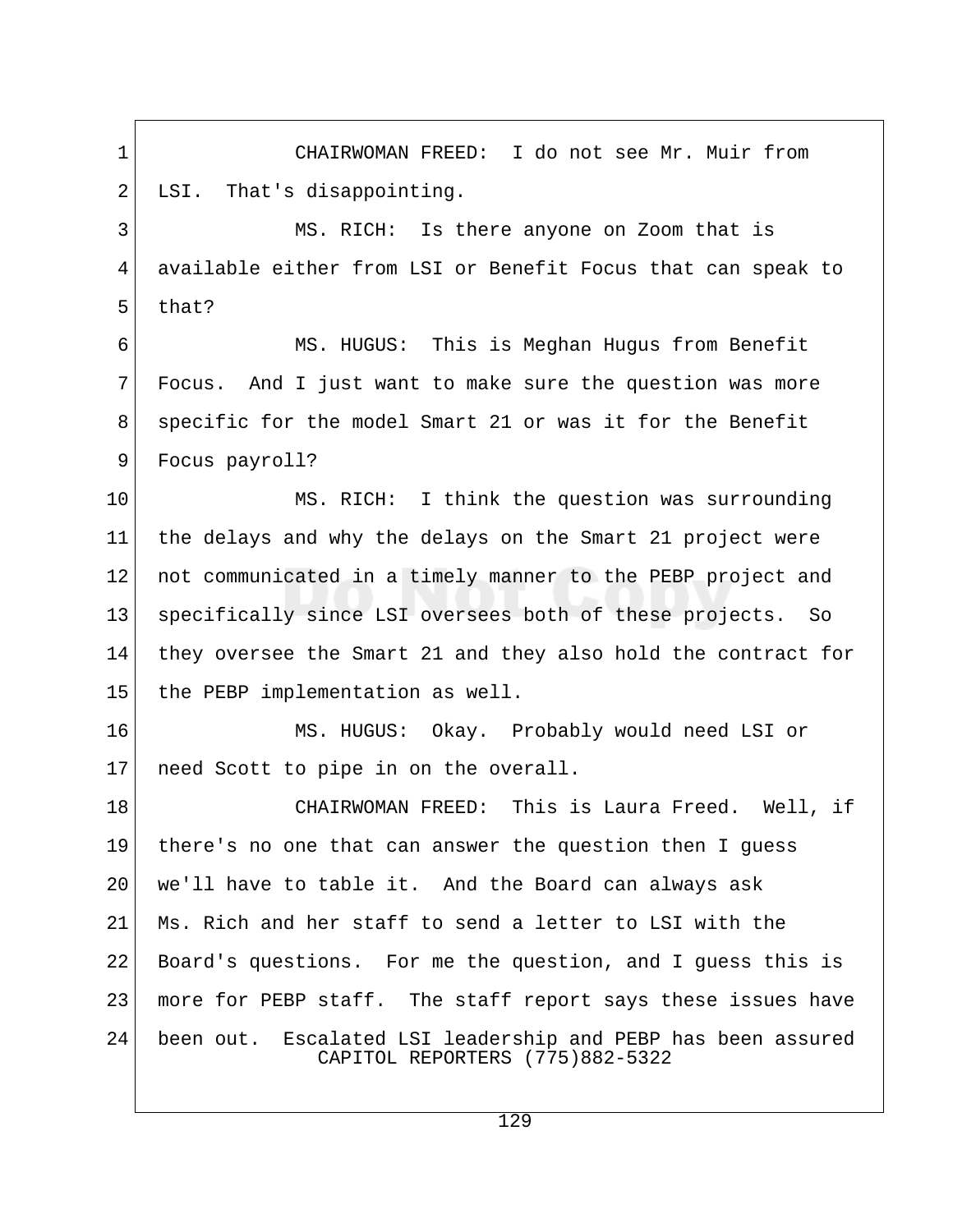1 the critical payroll issues will be resolved, and there will 2 be a successful go live on January 1st. What in PEBP's 3 feeling is a successful go live? What does it look like?

4 MS. RICH: Laura Rich for the record. First I 5 would like to ask one of my staff, Nik Proper, would you mind 6 going out there and grabbing Scott. He's probably on the 7 phone out there. Yeah, thank you.

8 And to answer your question, Chair Freed, so when 9 there's an implementation, especially as complex and, you 10 know, in vast as the enrollment and eligibility system for 11 PEBP is we always expect that there's going to be some 12 hiccups, right. No IT implementation goes 100 percent 13 smoothly. You're going to expect some issues.

14 My expectation for a smooth go live is that 15 members are able to access their accounts. They are able to 16 enroll in health benefits, right, so in insurance and if they 17 are new employees. And that they are able to make changes to 18 their current enrollment as far as adding dependents or 19 taking dependents off, et cetera, et cetera, right. And then 20 also that the payroll components are performed smoothly.

21 And we have payroll deductions that occur in a 22 timely manner and do not affect employees in a negative way 23 to where, you know, now their paychecks are affected because 24 they do not have premiums taken out or, you know, we've got CAPITOL REPORTERS (775)882-5322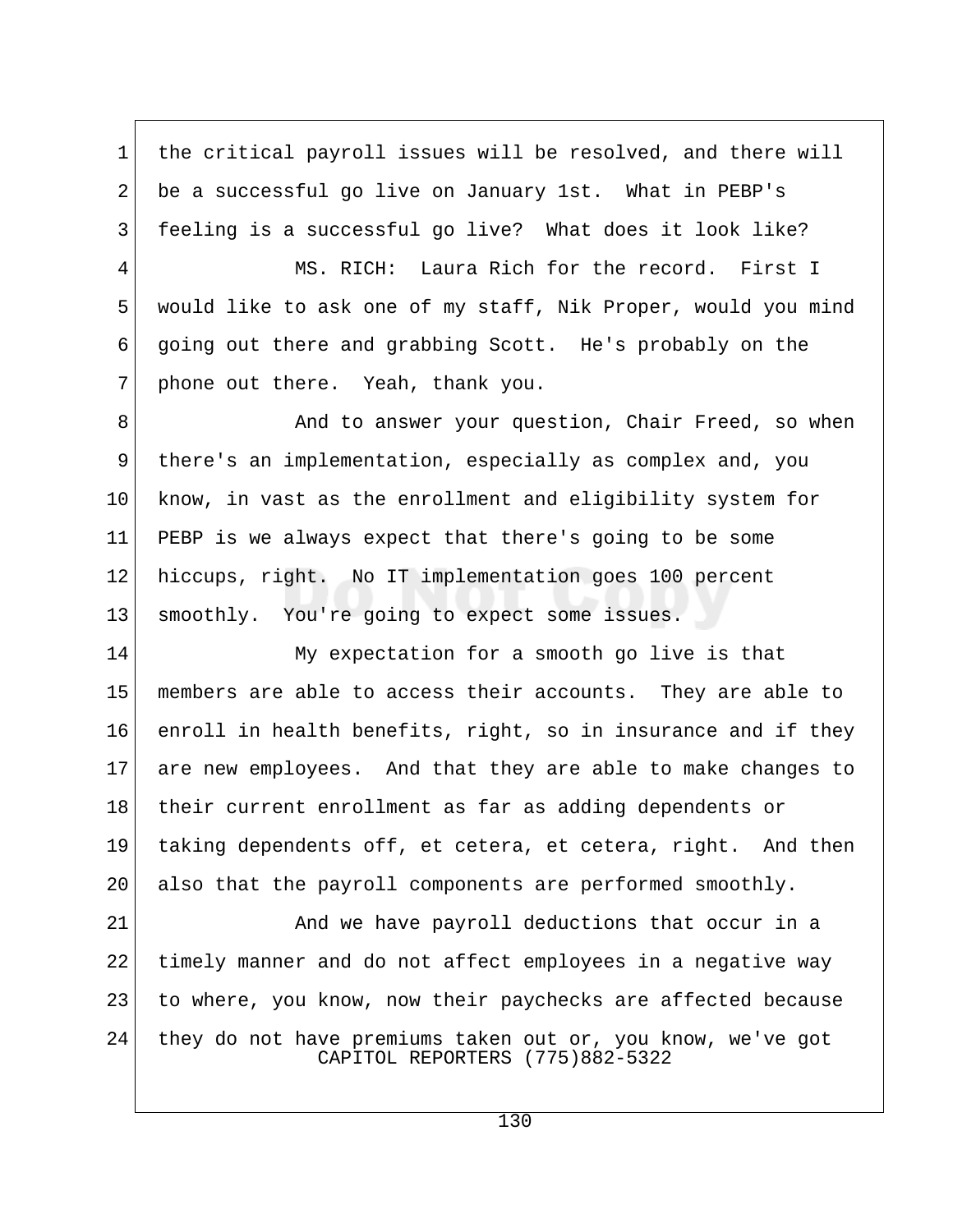1 to take two out at a time or, you know, something like that. 2 So it really, what I'm looking for is overall 3 mitigation of any employee impacts to their paychecks and 4 their ability to enroll in health insurance. 5 CHAIRWOMAN FREED: How confident is PEBP staff 6 that all of those good things will happen by January 1st? 7 MS. RICH: So I don't want to put Mr. Proper on 8 the spot but he's the one who's been overseeing this project 9 and is knee-deep in this. I would like him to speak if 10 possible. 11 MR. PROPER: Nik Proper for the record. Thanks, 12 Ms. Rich. So at the time the Board report was written 13 there's been multiple daily meetings since and a lot of new 14 development work underway which I feel productive. I feel 15 we're in a good spot at this point. 16 At the time of this report and at the end of 17 October we were all scrambling because of the shift from 18 Smart 21 to continuing Advantage and Legacy systems which was 19 out of scope for this implementation with Benefit Focus. 20 That caused new files needing to be built this week and last 21 | week, and we're at a very good point. 22 But this has also caused downstream effects for 23 internal PEBP processes with a lack of training and other 24 components that we've not finished discussing until this week CAPITOL REPORTERS (775)882-5322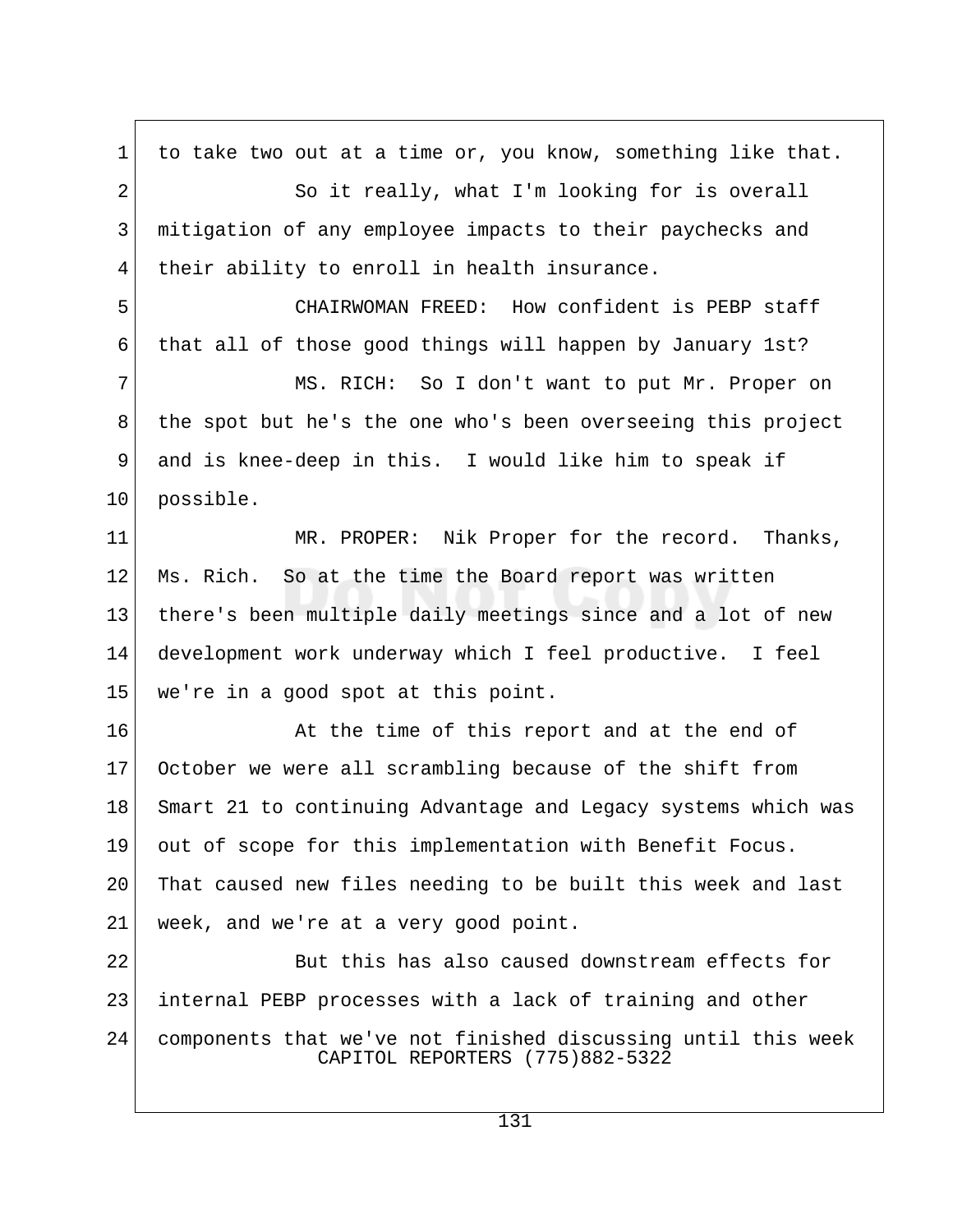$1$  and next week really.

| $\overline{2}$ | CHAIRWOMAN FREED: This is Laura Freed.<br>To                            |
|----------------|-------------------------------------------------------------------------|
| 3              | follow-up, Mr. Proper, so has the Benefit Focus files                   |
| 4              | compatible with Advantage been built, loaded into Advantage             |
| 5              | and tested, and if not where are we in that process?                    |
| 6              | MR. PROPER: Thank you, Chair Freed. Nik Proper                          |
| 7              | for the record. Yes, they have been built. They have been               |
| 8              | sent, and we are currently in the middle of testing these               |
| 9              | files back and forth with DHRM.                                         |
| 10             | CHAIRWOMAN FREED: Okay. It appears we have the                          |
| 11             | correct witness back in the room. So, Ms. Bittleston, if you            |
| 12             | would like to pose your question once again that would be               |
| 13             | good.                                                                   |
| 14             | MEMBER BITTLESTON: Sorry. I tried to destroy my                         |
| 15             | microphone. Leslie Bittleston for the record. And this is               |
| 16             | from Executive Officer Rich's report directed to the vendor             |
| 17             | who is LSI. So in Ms. Rich's report there was some                      |
| 18             | discussion about some problems due to implementation and the            |
| 19             | late or untimely communication of those problems.                       |
| 20             | So my question is why was there not more timely                         |
| 21             | communication around the implementation with, specifically              |
| 22             | around the benefit piece of this. I hope I said that right.             |
| 23             | MS. RICH: Yeah, Scott, if you would please                              |
| 24             | address that question.<br>Thank you.<br>CAPITOL REPORTERS (775)882-5322 |
|                |                                                                         |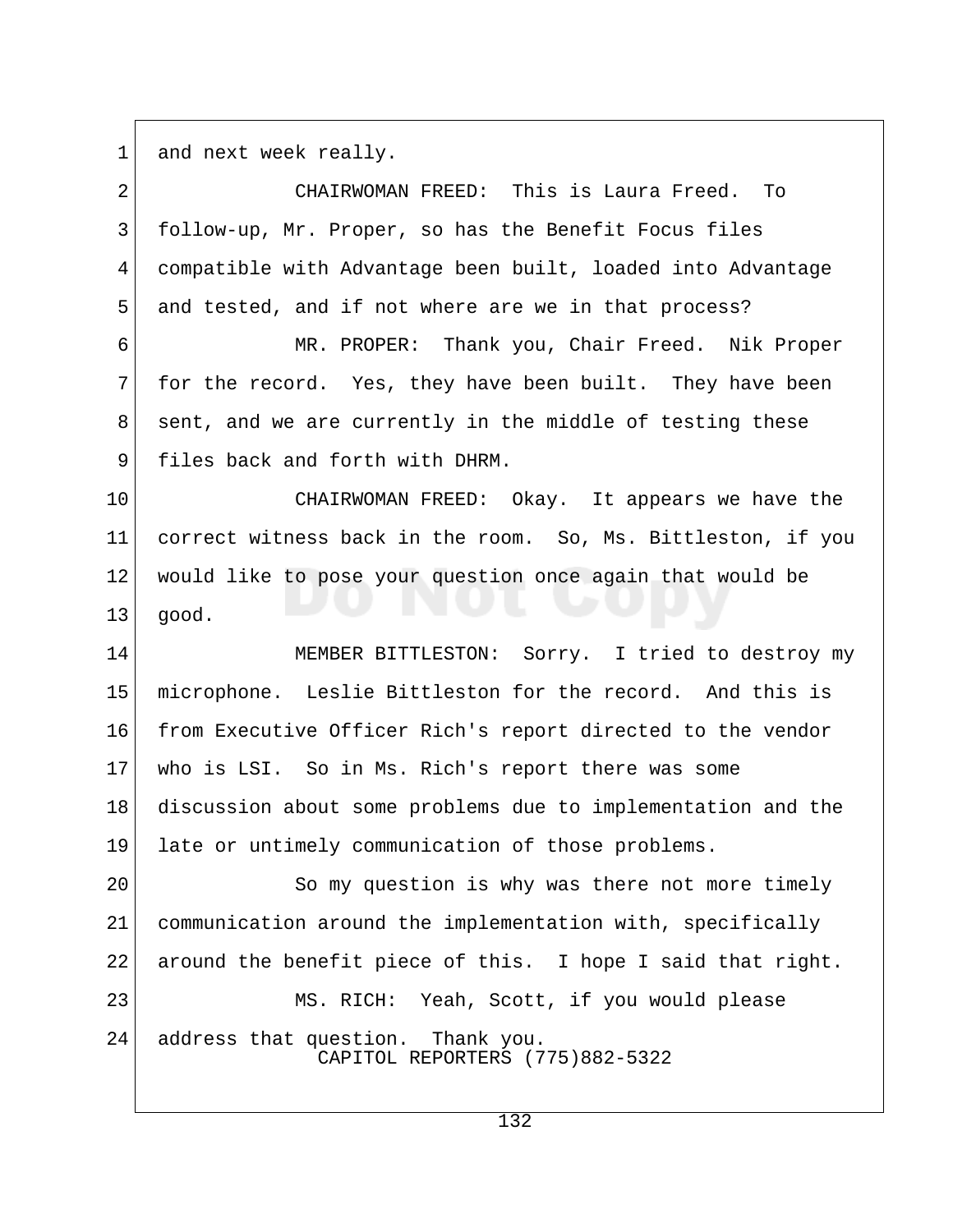1 MR. MUIR: Board Members, Scott Muir for the 2 record. I am the executive program manager for LSI on both 3 Smart 21 and the PEBP project. So to your question on 4 communications, I just want to make sure I captured it right. 5 On why there wasn't more pre-advanced notice around the delay 6 or the need to make the switch, if you will, to the Advantage 7 system.

8 MEMBER BITTLESTON: So as a long time state 9 employee, I mean I understand the RFP. And I understand you 10 were selected as vendor. So the question is as you began 11 your process as a vendor and you began to maybe identify some 12 problems that, you know, it sounds like those problems were 13 not communicated timely to PEBP. So my question to you is 14 why was there a lack of communication. And what could you 15 have done to do better, you know, because we have a 16 January 1st implementation, right. 17 MR. MUIR: Uh-huh.

18 MEMBER BITTLESTON: So what would be able to make 19 that on time.

20 MR. MUIR: Uh-huh.

21 MEMBER BITTLESTON: And my question why there 22 wasn't better communication.

23 MR. MUIR: Sure. And I defer to Nik as well. I 24 believe when we started to understand that there was going to CAPITOL REPORTERS (775)882-5322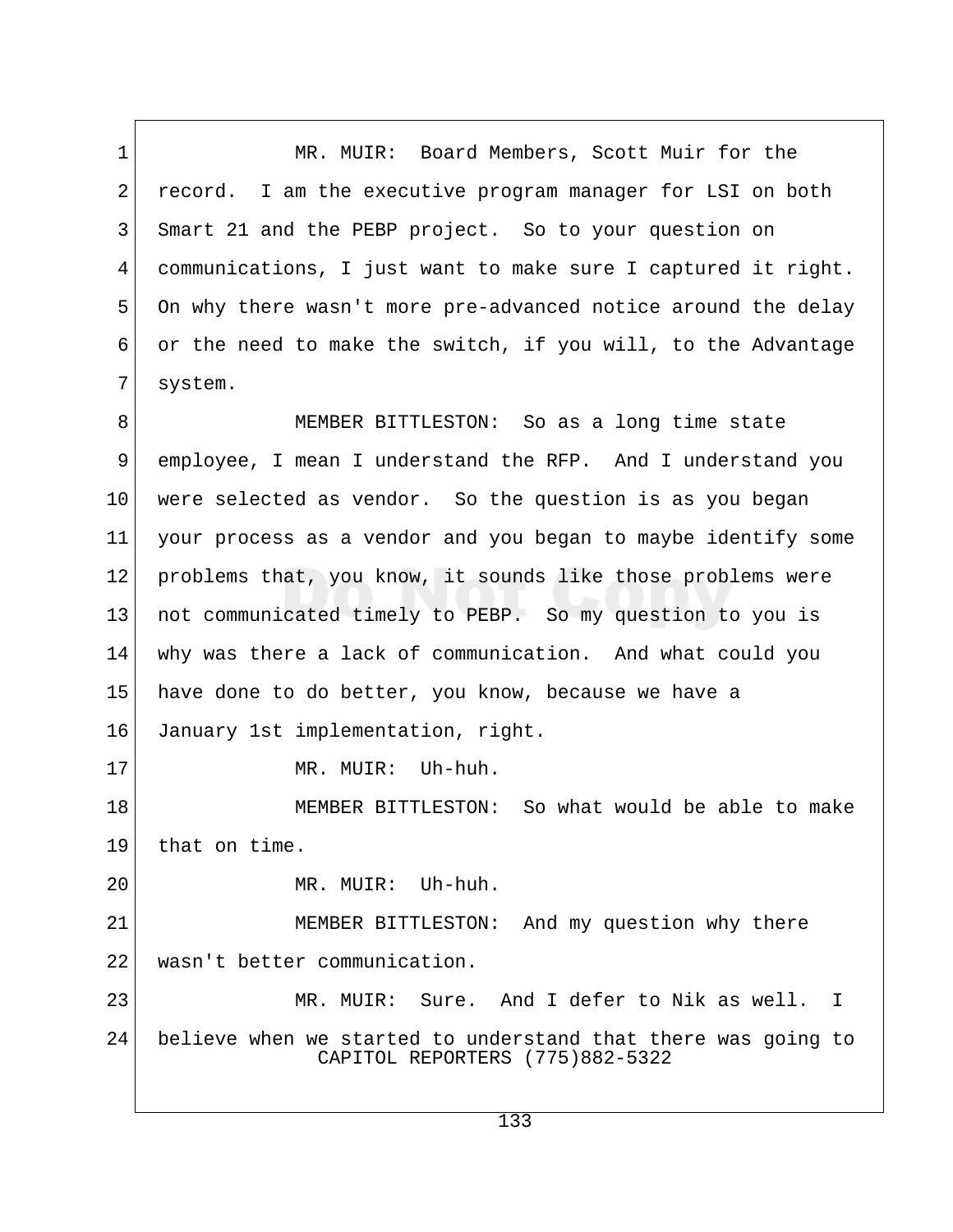1 be a delay -- let me back up one step. So the original plan 2 was to couple the PEBP project with a Smart 21 project as it 3 relates to being able to use a Smart 21 payroll platform and 4 not have to rely on the Advantage platform. And those 5 project dates at the time both contracts were awarded and 6 planned for all seemed to coincide.

7 I believe, and I'll go back through the records, 8 I believe when we started to understand that there were going 9 to be delays in the Smart 21 project we did communicate that 10 from the Smart 21 side. I think the OPM side started to 11 communicate that. I believe we communicated that as well. 12 We didn't know exact delays at that point, and I think it was 13 like midsummer to end of summer, but I'll get you the exact 14 dates.

15 But when we started to get closer to 16 understanding that Smart 21 was not going to go live from a 17 payroll perspective on January 1st as planned, we all worked 18 together, Benefit Focus, ourselves, OPM to then figure out 19 how we could continue to make the January 1st go live 20 | successful. And as I think Nik pointed out where we are 21 right now, we've all come together as the parties. And I 22 just checked this morning before I came over. The testing is 23 going well.

24 And as we sit today, not to say there won't be CAPITOL REPORTERS (775)882-5322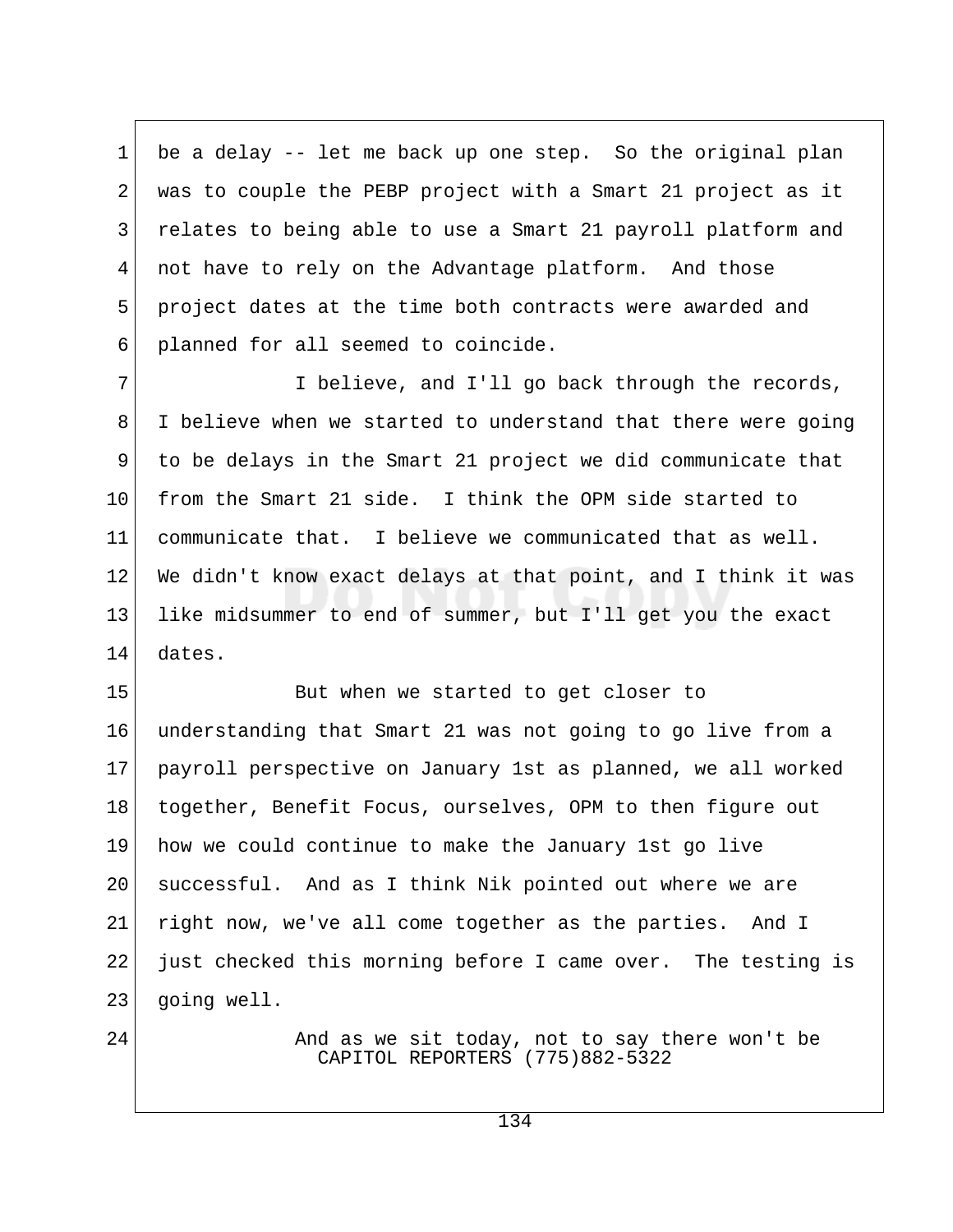1 things that will pop up, but the collective team, and I asked 2 Nik to kind of chime in here as well, the collective team 3 believes that we are on track and we will make the 4 January 1st go live for PEBP. And we will have that full 5 integration with Advantage for the time period that's 6 required until Smart 21 is live on January 1st, 2022. 7 MEMBER BITTLESTON: So as a follow-up -- thank 8 you. As a follow-up, having worked with vendors for a lot of 9 years, unfortunately I've experienced vendors that sometimes 10 bite off more than they can chew. 11 MR. MUIR: Uh-huh. 12 MEMBER BITTLESTON: So they say they can do this 13 but they can't. 14 MR. MUIR: Uh-huh. 15 MEMBER BITTLESTON: Or they can but it's going to 16 take more time. 17 MR. MUIR: Uh-huh. 18 MEMBER BITTLESTON: So as a vendor of PEBP we 19 would expect or I would expect any vendor of the State of 20 Nevada to be very communicative and to say, you know, we've 21 got some issues here. 22 MR. MUIR: Uh-huh. 23 MEMBER BITTLESTON: Maybe it's just with a piece 24 of it. CAPITOL REPORTERS (775)882-5322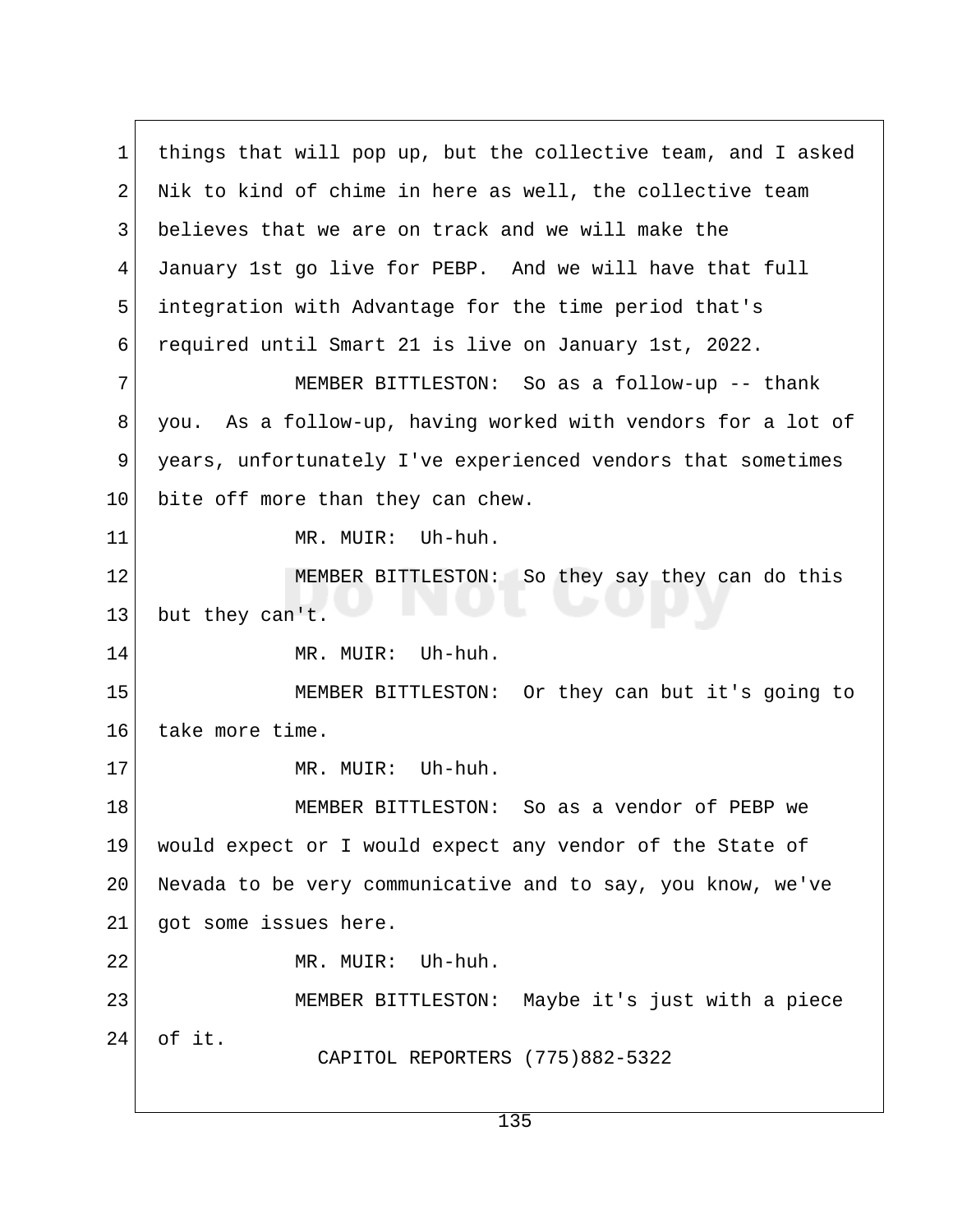1 MR. MUIR: Uh-huh. 2 MEMBER BITTLESTON: You know, to be more 3 proactive. 4 MR. MUIR: Uh-huh. 5 MEMBER BITTLESTON: Because this affects a lot of 6 members. 7 MR. MUIR: Uh-huh. 8 MEMBER BITTLESTON: And we want to make sure like 9 Executive Officer Rich said that we don't want to take two or 10 three premiums at once because the payroll system isn't 11 working. 12 MR. MUIR: Exactly. 13 MEMBER BITTLESTON: Or something like that. 14 MR. MIITR: Yeah. 15 MEMBER BITTLESTON: Because everybody has heard 16 it. Our members, we've heard it. 17 MR. MUIR: Uh-huh. 18 MEMBER BITTLESTON: So it's just we would expect 19 our vendors to, you know, be more proactive rather than less 20 proactive. 21 MR. MUIR: Uh-huh. 22 MEMBER BITTLESTON: So untimely communication 23 doesn't make me happy. 24 MR. MUIR: Okay. CAPITOL REPORTERS (775)882-5322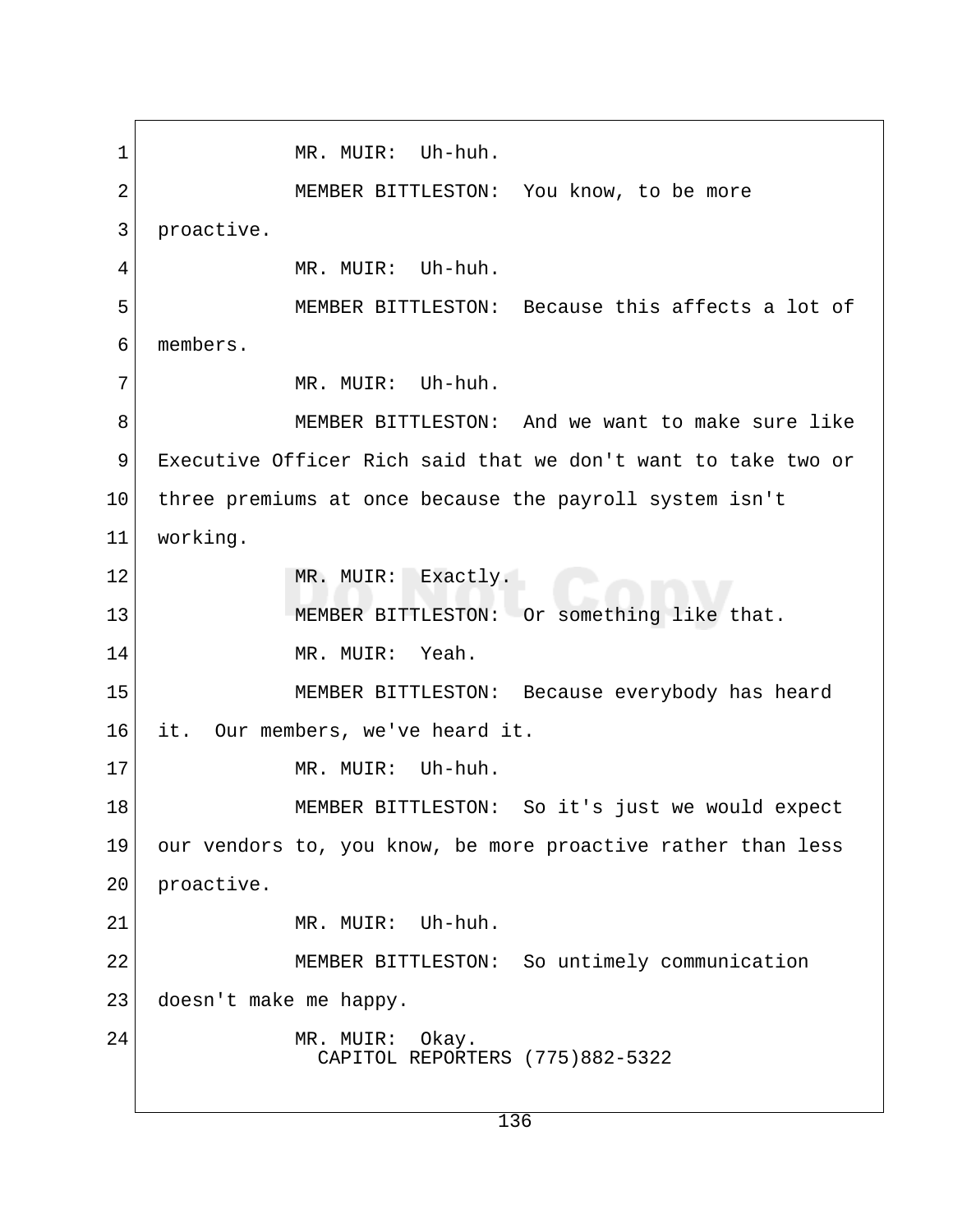1 MEMBER BITTLESTON: So anyway, but so thank you 2 for your answer, and we look forward to a successful 3 implementation on January 1st. 4 MR. MUIR: And if I could just follow-up. I just 5 want to acknowledge that and that we have put remediation 6 steps in place both on the Smart 21 side and the PEBP side to 7 have that effective regular communications. And I would hope 8 that Laura and the team would all acknowledge that we have 9 tried to mitigate that. So thank you. 10 CHAIRWOMAN FREED: Mr. Barnes? 11 MEMBER BARNES: Yes. For Executive Rich, Jim 12 Barnes for the record, will the next open enrollment allow 13 members to buy long-term disability insurance without a 14 medical review? 15 MS. RICH: Laura Rich for the record. So 16 long-term disability is offered as a voluntary product. And 17 so I'm going to have to defer to Nik Proper because he is 18 much more familiar with the terms of these products than I 19 am. 20 MR. PROPER: Thank you, Ms. Rich. Nik Proper for 21 the record. To be able to qualify for a long-term disability 22 | plan or other life insurance voluntary benefits they must be 23 approved through and evidence of insurability and medical 24 forms. We cannot bypass that requirement, and that is a CAPITOL REPORTERS (775)882-5322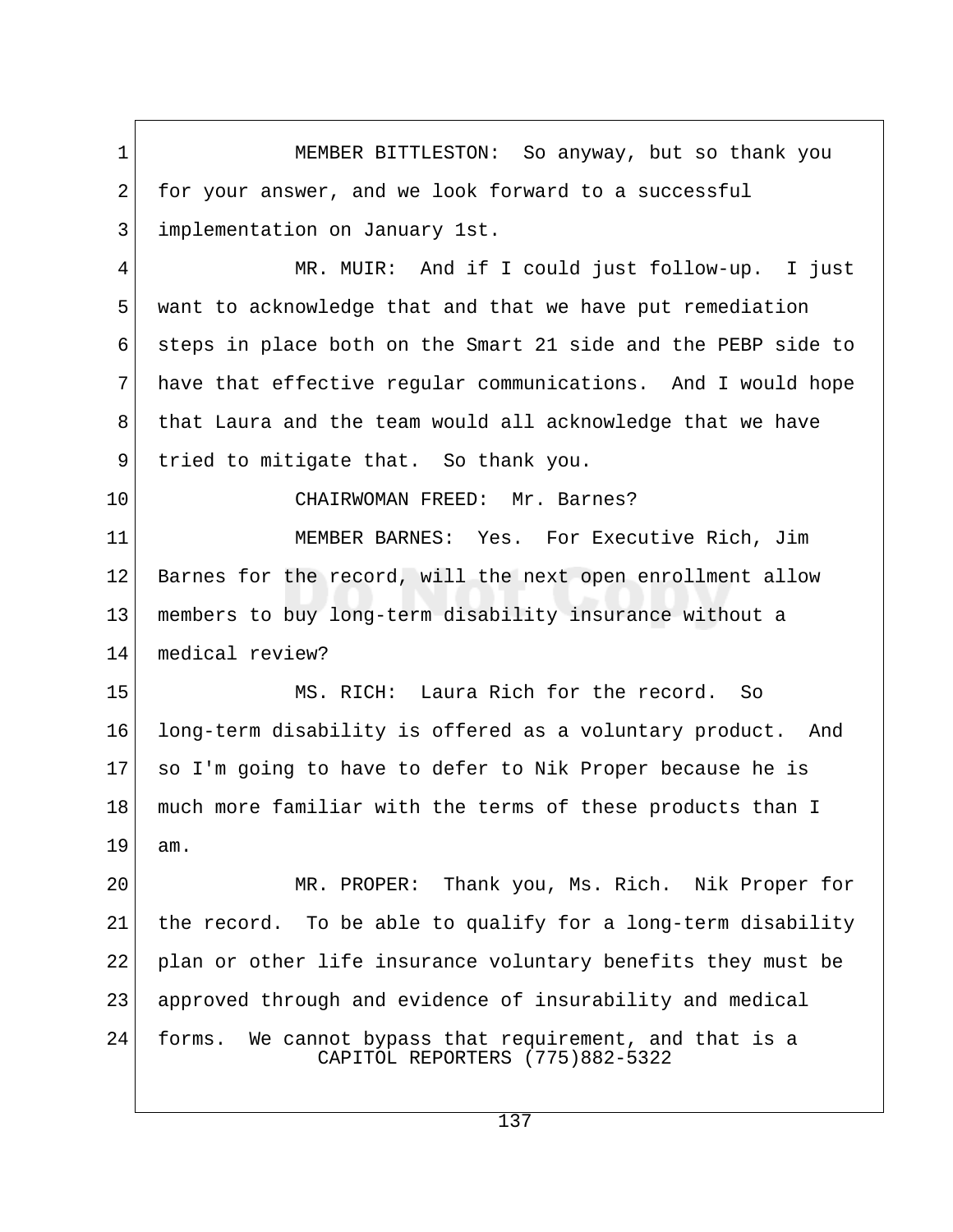1 requirement of the carrier.

2 MEMBER BARNES: Okay. Thank you. 3 CHAIRWOMAN FREED: This is Laura Freed. I have 4 one final question for PEBP staff. Does the contract with 5 LSI and Benefit Focus penalties that will be assessed if on 6 go live the wrong premium is deducted from a member's 7 paycheck or the data transfer doesn't work or one of those 8 other things that we are afraid of happening, i.e., the 9 option of what Ms. Rich described as a successful rollout 10 happens. And what are those penalties? 11 MS. RICH: Laura Rich for the record. That is a  $12$  very good question. I would actually have to pull up the 13 contract and look at specifically those. 14 CHAIRWOMAN FREED: That's okay. You can get back  $15$  to me. 16 MS. RICH: Okay. 17 CHAIRWOMAN FREED: Okay. Board Members, this is 18 a discussion not an action item. So if nobody has anymore 19 questions, comments we can move on. 20 All right. So we'll move to Agenda Item 8 and 21 here I want to  $-$ - I want to caution that if there are 22 detailed questions before I throw it to Ms. Eaton, if there 23 are detailed questions we may have to go into closed session. 24 And so depending on the questions I may call timeout and tell CAPITOL REPORTERS (775)882-5322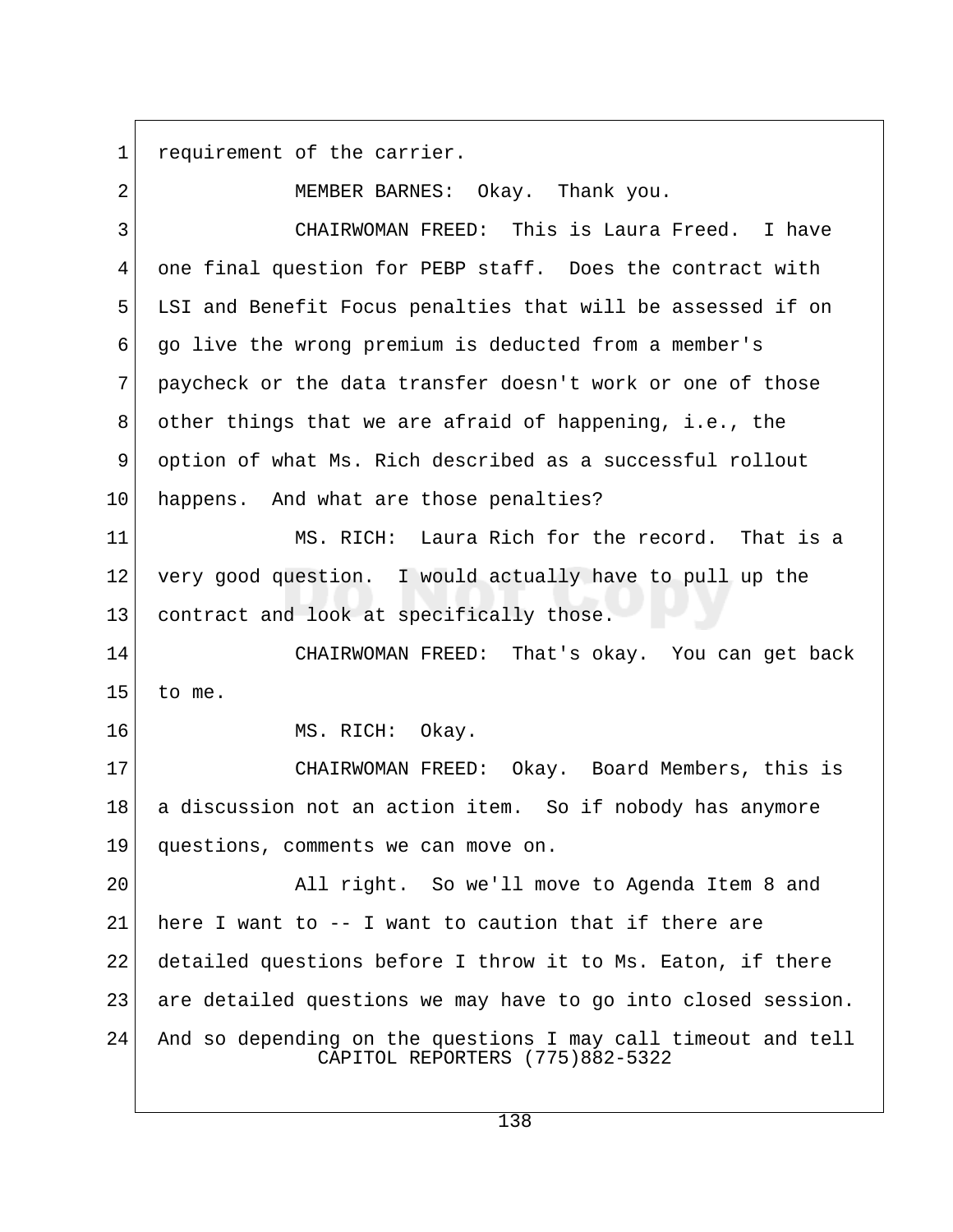1 Broadcast that we need to go into closed session. 2 MS. RICH: So Laura Rich for the record. Ms. 3 Eaton usually gives this report, and she is on but she is on 4 vacation technically. So I don't want to make her do anymore 5 work than she needs to do. So I told her I would do the 6 report for her. 7 So 8.1, you guys have seen this. This is just 8 the contract's overview. This is the table that's included 9 in this report typically. 10 So I'll just move to 8.2 which is new contracts. 11 The PEBP Board approved the solicitation for a TPA third 12 party administrator to include TPA medical, dental and 13 national network as well as a statewide network and 14 subrogation services on January 28th of '21. At that same 15 Board meeting the separate solicitations for telemedicine, a 16 shopping comparison tool, second opinion services and HSA and 17 HRA administration services with those contracts -- with the 18 contracts being held by the TPA. 19 So the RFP's were released for the TPA, HSA and 20 HRA administrator second opinion services, telemedicine 21 service and telemedicine services and PEBP staff have 22 | negotiated, successfully negotiated contracts for all of  $23$  these. 24 So the first one at 8.2.1 is the TPA. On CAPITOL REPORTERS (775)882-5322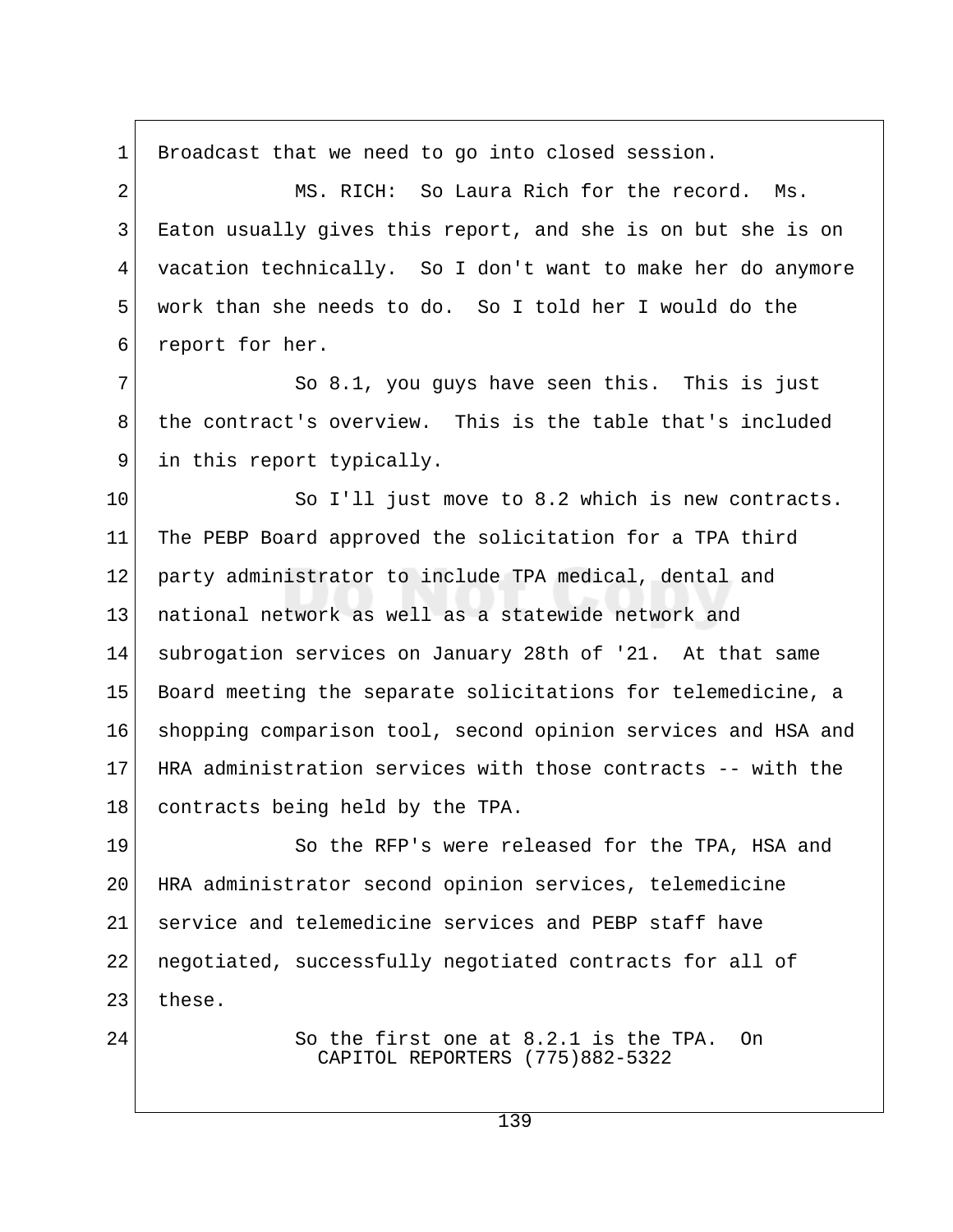1 April 26th, 2021 the Public Employees' Benefits Program 2 released the proposal for the TPA. What we were looking at 3 here is to acquire a health and dental benefits administrator 4 that would be a strategic partner in providing the services 5 in the scope of work.

6 6 And so we looked at requiring an out-of-state 7 medical network as well as an optional in-state network as 8 well. PEBP required that the winning TPA agree to hold 9 contracts for all ancillary services which is the HSA and HRA 10 administration shopping tool and the second opinion in 11 telemedicine services.

12 So vendor responses were scored based on minimum 13 qualifications and critical items, technical customer 14 service, financial network access and member disruption as 15 well as finalist presentations. On June 2nd PEBP received 16 seven proposals in response to this RFP, and the evaluation 17 period began on June 25th and ended on August 9th. The 18 evaluation committee was included to PEBP Board Members and 19 many other subject matter experts as well.

20 UMR received the highest score by the evaluation 21 committee and PEBP has successfully negotiated a contract. 22 And just to be clear, although HealthSCOPE Benefits is the 23 incumbent, they are -- they were bought out by UMR. And so 24 basically it's -- UMR is not the incumbent but is the closest CAPITOL REPORTERS (775)882-5322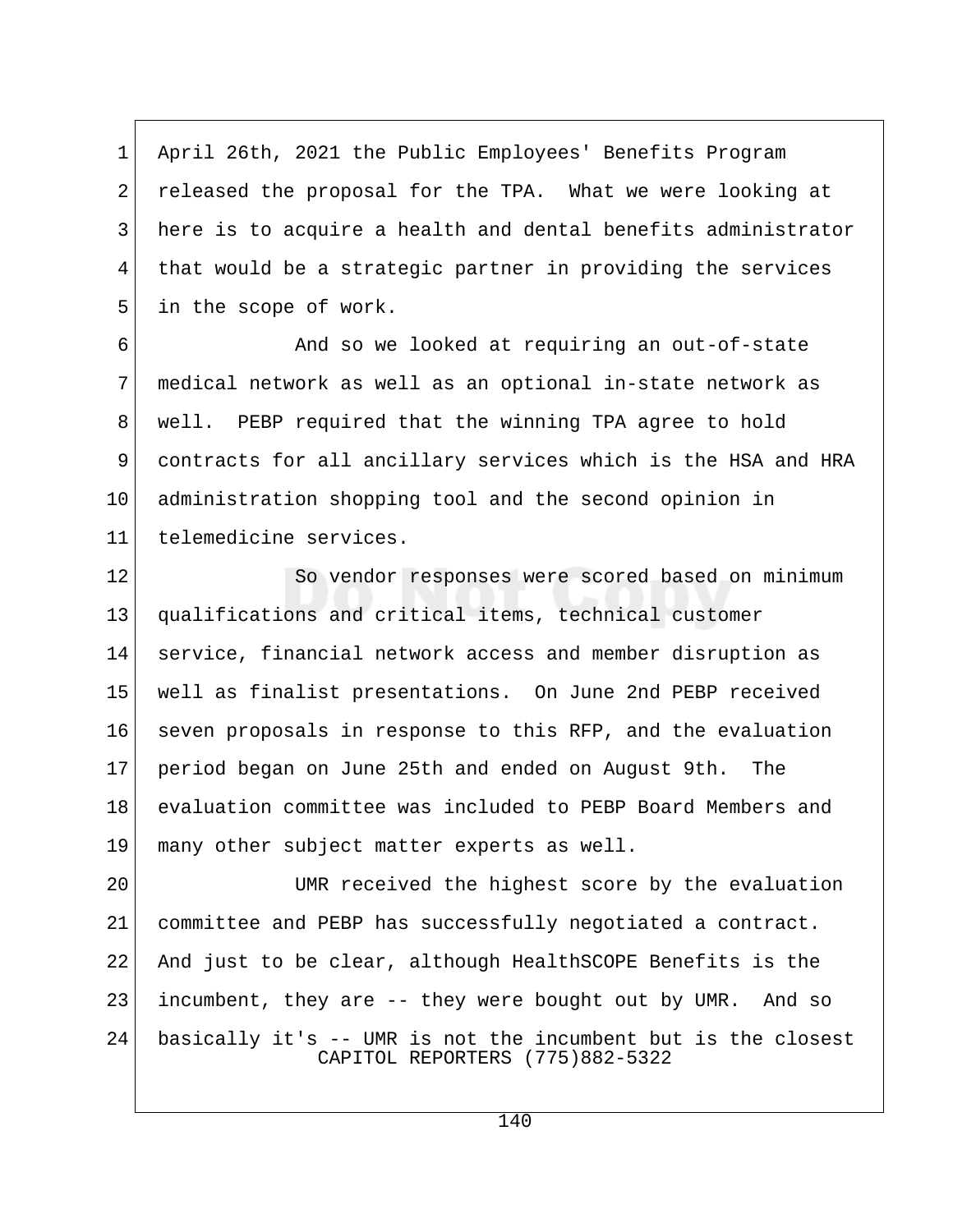1 to it really, and so it's not  $-$ - the transition would not be,  $2$  really they have got all our data. We would have the same  $-$ -3 the same account reps and so it's even though UMR submitted 4 the proposal it's still using the HealthSCOPE Benefits staff 5 with some changes, technology changes and things like that.

 6 So some of the highest scoring areas by the 7 evaluators were the innovation and delivery system, network 8 access and management, account management, customer service 9 website and mobile app capabilities, communications, a 10 finalist presentations and vendor experience.

11 So UMR will be the new vendor for PEBP for TPA 12 services. However, since UMR is the parent company to the, 13 as I said to HealthSCOPE Benefits the transition is expected 14 to be overall less disruptive for members and will require 15 minimal implementation to -- you know, to move onto that 16 product.

17 As part of the proposal UMR submitted two network 18 options, one using the incumbent network which is Aetna and 19 another leveraging Choice and SHO. The Aon analysis shows 20 that minimal -- minimal in-state disruption, significant cost 21 savings with the latter. So additionally by leveraging the 22 proprietary networks members were able to take advantage of 23 self-service technology in the UMR portal but is currently 24 not available through PEBP today, such as shopping comparison CAPITOL REPORTERS (775)882-5322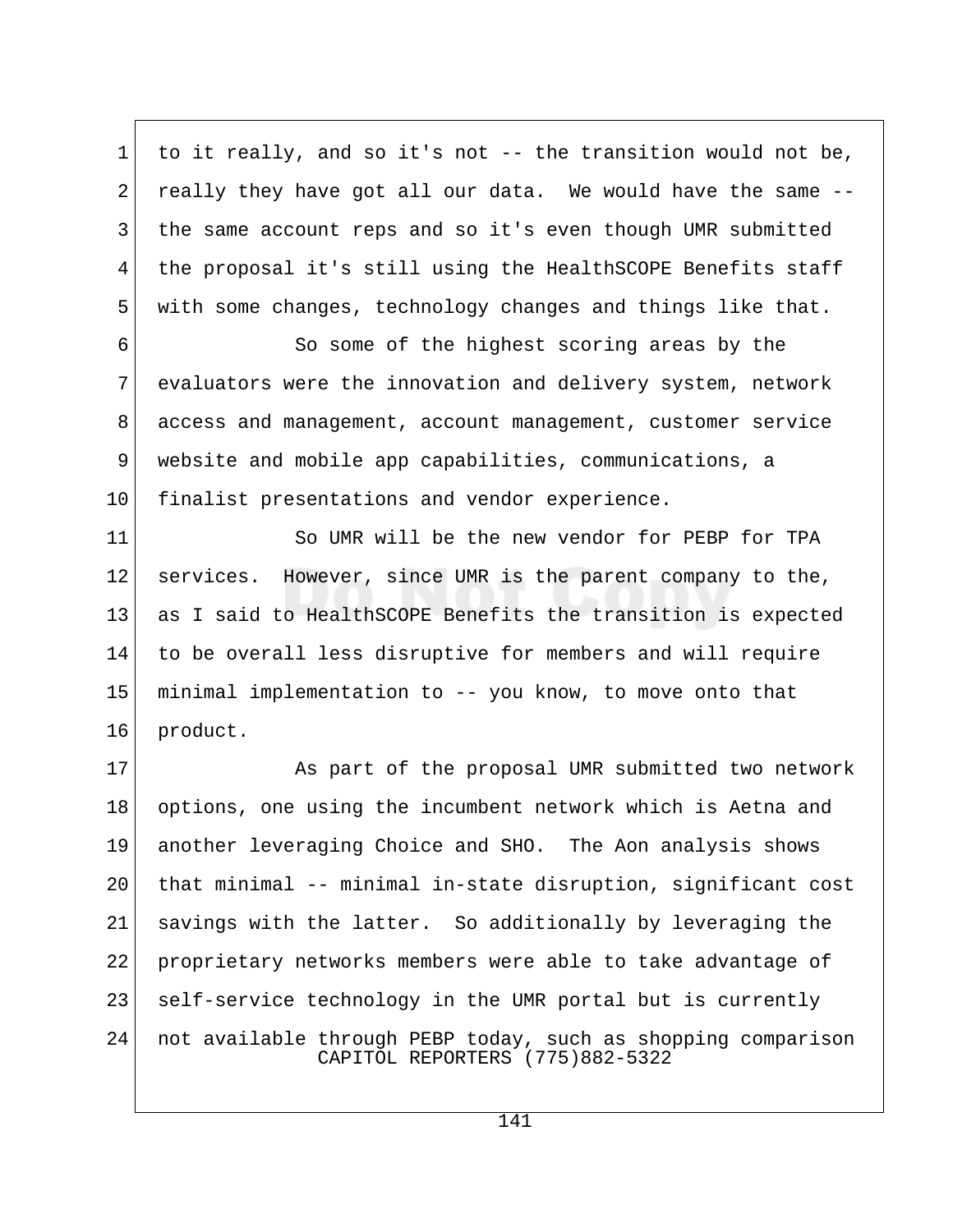1 tools, interactive provider searches and insight into prior 2 authorization requests.

3 So in order to use the Choice and SHO networks 4 and have access to the above, UMR also requires utilization 5 management and case management services to be incorporated 6 into this contract. And currently PEBP contracts with 7 American Health Holdings for these services. So that 8 contract is due to expire on June 30th of 2023. So PEBP must 9 issue a no cause termination in order to end that contract a 10 year early.

11 Additionally, PEBP will also need to issue no 12 cause termination to Aetna who currently holds that contract 13 for the in-state network as well. And although this contract 14 was recently awarded because, and just to give you a little 15 bit of background. So typically when the industry standard 16 is to RFP for a TPA that comes with a network, right, and so 17 it's kind of a bundle deal. Typically organizations don't go 18 out to bid for a TPA and then in-network. Because those two 19 are so closely associated it comes as a package deal.

20 PEBP was set up in a way that we had to -- we put 21 it in a place last year or two years ago now that we, our 22 contract was expiring and we had to go out to bid in order to 23 | secure a new network. But we wanted to fix this by at least 24 allowing a TPA to propose a network and -- and taking it as a CAPITOL REPORTERS (775)882-5322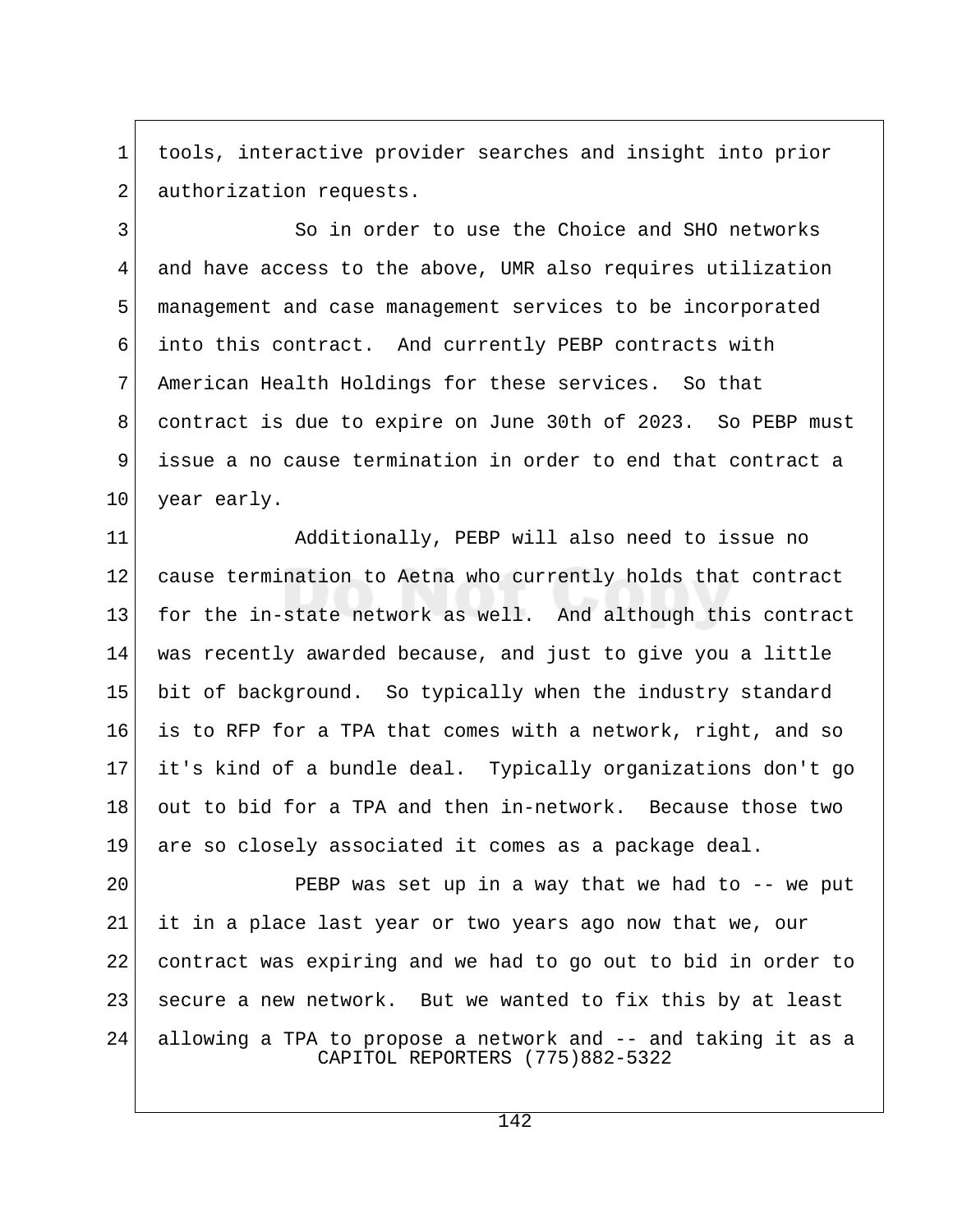1 bundle deal if it were a situation where it were a benefit to  $2^{\dagger}$  PEBP. And so that is the situation here and that is why UMR 3 bid using both networks, network options.

 4 So the effective date of the contract is 5 anticipated to be December 14th, 2021. That's upon Board of 6 Examiner's approval and it's through June 30th of 2028. 7 Services and fees are expected to begin on June 1st of 2022, 8 and the contract maximum is 62,789,120. UMR has agreed to 9 hold contracts for the telemedicine provider, shopping 10 comparison tool and second opinion services, vendors that are 11 chosen and has assisted in contract negotiations with those 12 winning vendors. So the shopping comparison tool is also 13 since it's included as no cost with this -- with this 14 proposal it is an integrated service of the TPA contract with 15 the use of that selected network.

16 So UMR also bid and was selected as the winning 17 vendor for the additional ancillary services and second 18 opinion services and telemedicine services. So second 19 opinion is UMR. They are partnering with Second MD. They 20 are also partnering with Doctor on Demand. Those are the two 21 current services that we use today so there would be no 22 changes to that. And the contract max does include the fees 23 associated with those services.

24 The recommendation here is to ratify and approve CAPITOL REPORTERS (775)882-5322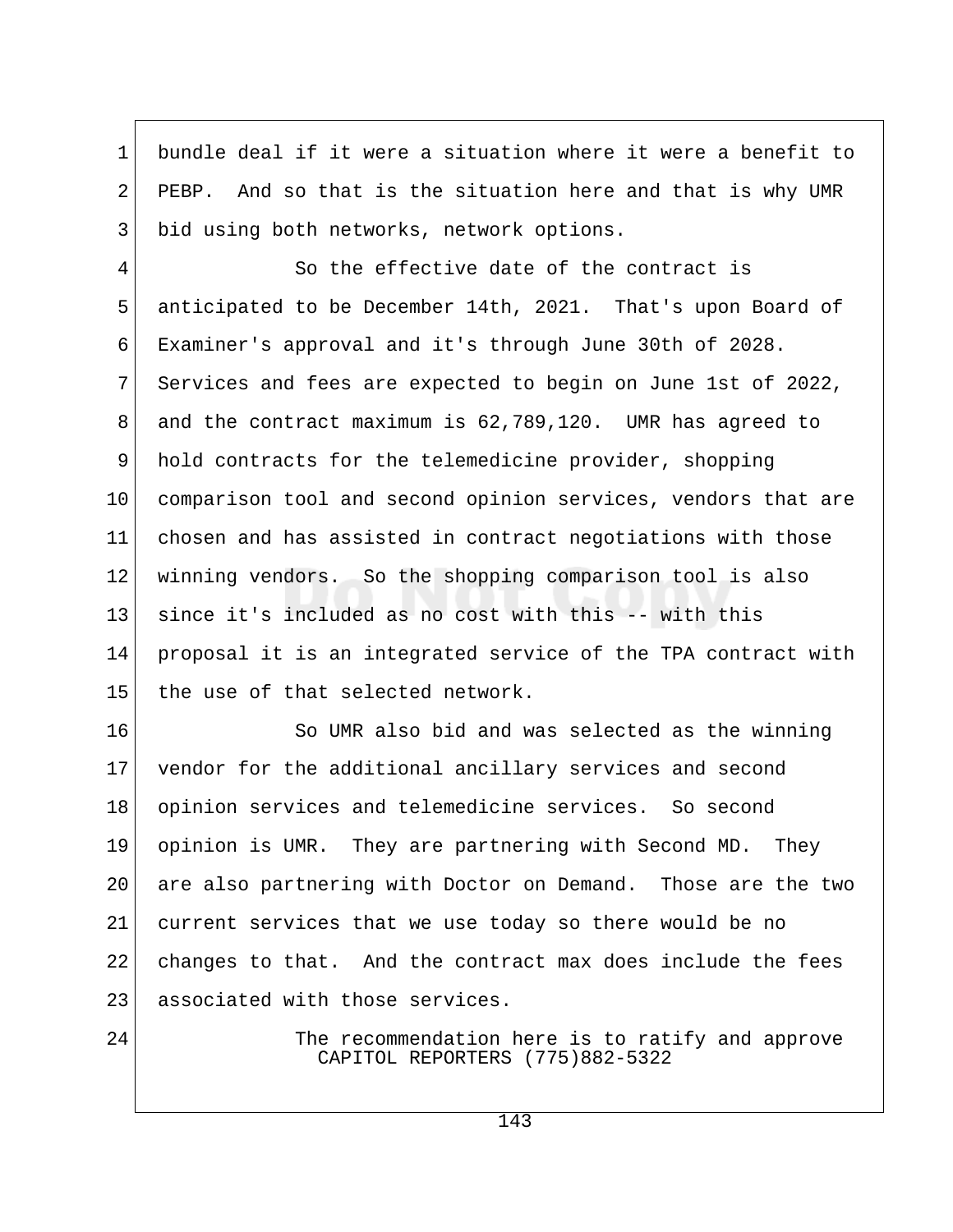1 the evaluation committee's recommendation to contract with 2 UMR for third party administration and associate services 3 beginning July 1st, 2022. 4 CHAIRWOMAN FREED: Okay. Thank you. 5 My thanks to any Board Members who are on the TPA 6 evaluation committee because the TPA RFP is no joke. So 7 thank you whoever you are. 8 Ouestions, Board Members? 9 Member Kelley. 10 MEMBER KELLEY: I don't have a question but I do 11 wish to make a statement, but I'm not sure it's appropriate 12 in public forum. 13 CHAIRWOMAN FREED: Oh, I see. Well, we can go 14 into close session. I wonder if there will be other such 15 statements that we should cover on the HSA contract and the 16 amendments. 17 Okay. Well, with that, LCB Broadcast Services, 18 if we can go into closed session. Take the time to arrange 19 that I would appreciate it. And everybody who is in this 20 room who is not purchasing division staff or PEBP staff or 21 the actuaries I don't think, unless it's okay to have the 22 actuaries. Everybody else gets to leave for the time being. 23 MS. RICH: Do we want UMR reps in here as well? 24 CHAIRWOMAN FREED: We can. Why not. I'm CAPITOL REPORTERS (775)882-5322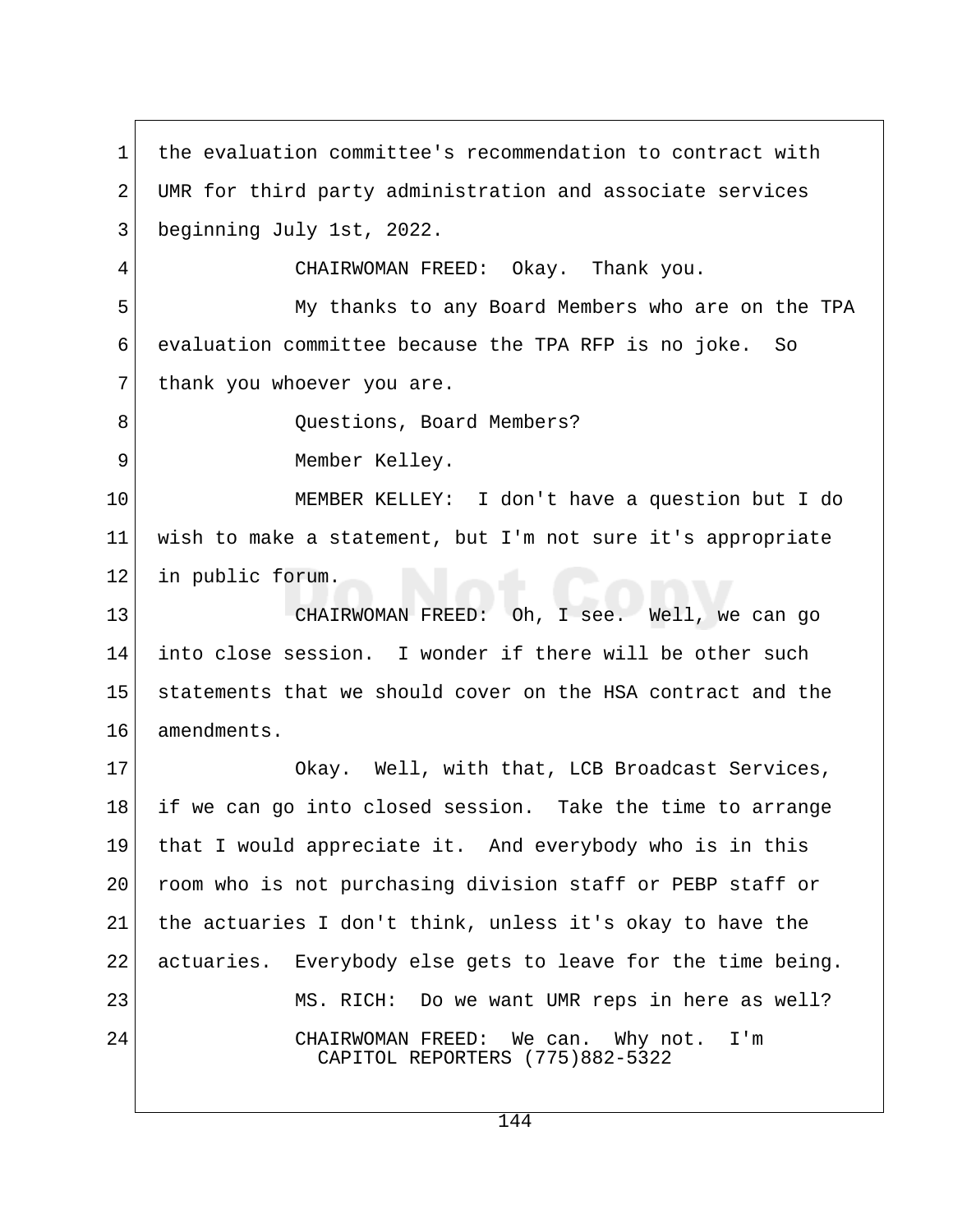1 generous. Oh, I'm sorry, no. Purchasing says no. They are  $2$  negotiating with them. Okay. Got it. 3 MS. MERCADO-ROSAS: Thank you, Chair. One moment 4 while we get situated. 5 If you are a panelist -- this is Cindi with 6 Broadcast. If you are a panelist and you are not intended to 7 be a part of the closed session we do ask you to leave at 8 this moment. And if you are an attendee we ask you to leave 9 at this moment. 10 CHAIRWOMAN FREED: Thank you, Broadcast. Once 11 again, the people who may remain in the room and in the room 12 on Zoom are Board Members, PEBP staff, purchasing division 13 staff and the actuary and that is all. 14 MS. MERCADO-ROSAS: We do still have attendees. 15 One moment, Chair, while we get them cleared out. 16 CHAIRWOMAN FREED: Thank you. Take your time. 17 MS. MERCADO-ROSAS: Okay. Chair, we do have 18 | everyone cleared out. We do have Ms. Eaton on the line with 19 us. 20 (Whereupon, after the Board was in closed 21 session, the following proceedings were had in open session.) 22 CHAIRWOMAN FREED: Welcome back, everybody. Do 23 you need a couple of minutes to assemble everyone who wants 24 to be on Zoom or on the phone. CAPITOL REPORTERS (775)882-5322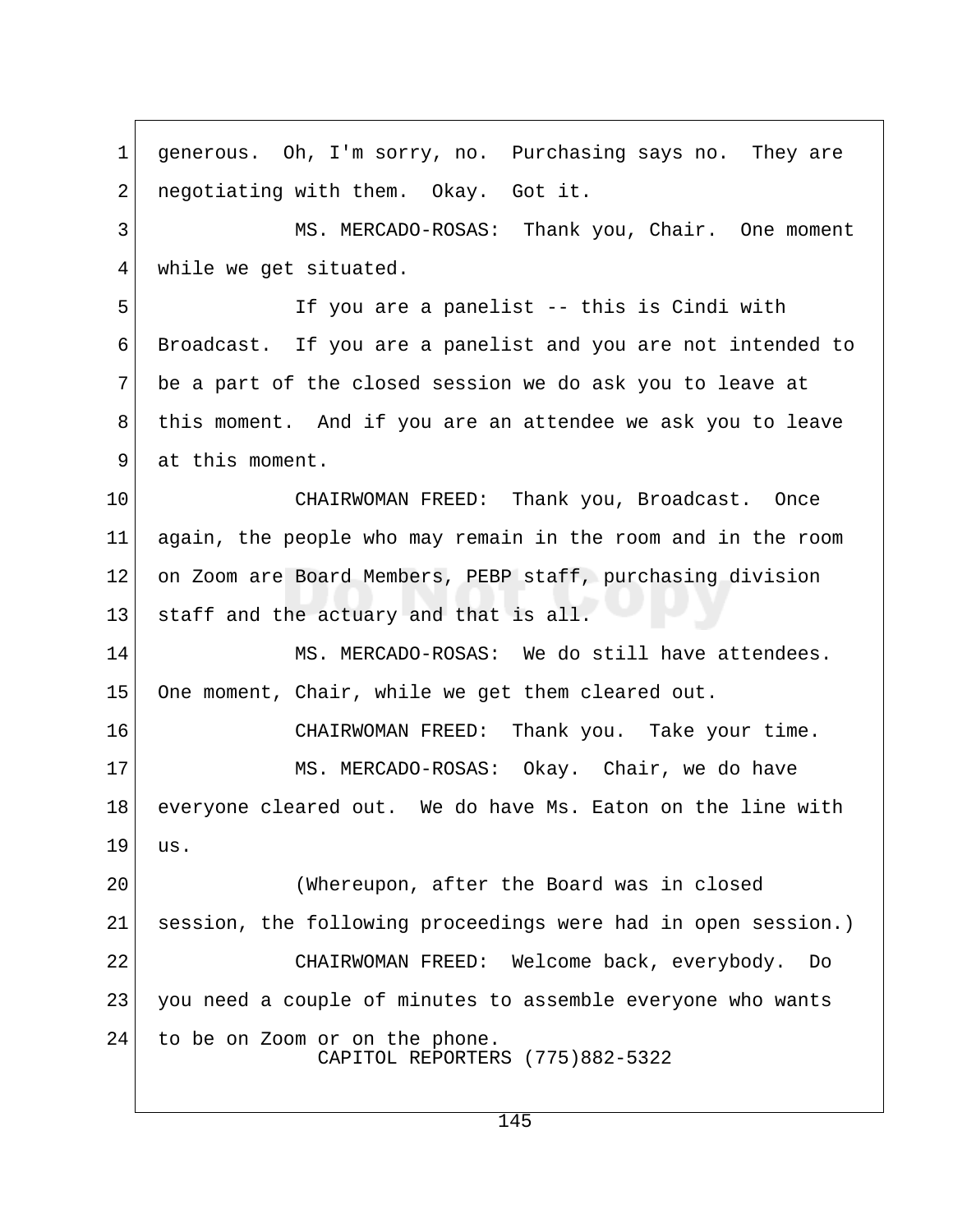1 MS. MERCADO-ROSAS: Chair, Broadcast is on and 2 holding and we're ready whenever you are. 3 CHAIRWOMAN FREED: Okay. Well, with that I would 4 like to call the, it's 2:03 p.m., and I would like to call 5 the open PEBP Board meeting back to order. When we went into 6 closed session we were discussing item 8.2.1, the 7 recommendation to ratify and approve the evaluation 8 committee's recommendation to contract with UMR for third 9 party administration and associated services beginning on 10 July 1st of 2022. 11 We had a productive discussion in the closed 12 meeting and without further ado I would accept the motion to 13 approve the evaluation committee's recommendation. 14 MEMBER KELLEY: So moved. Michelle Kelley for 15 the record. 16 CHAIRWOMAN FREED: Thank you. 17 Do I have a second? 18 MEMBER BITTLESTON: I'll second. Leslie 19 Bittleston. 20 CHAIRWOMAN FREED: Got it. Thank you. 21 All right. It's been moved and seconded to 22 ratify the evaluation committee's recommendation for UMR as 23 the TPA vendor. All in favor signify by saying aye. Any 24 opposed say nay. CAPITOL REPORTERS (775)882-5322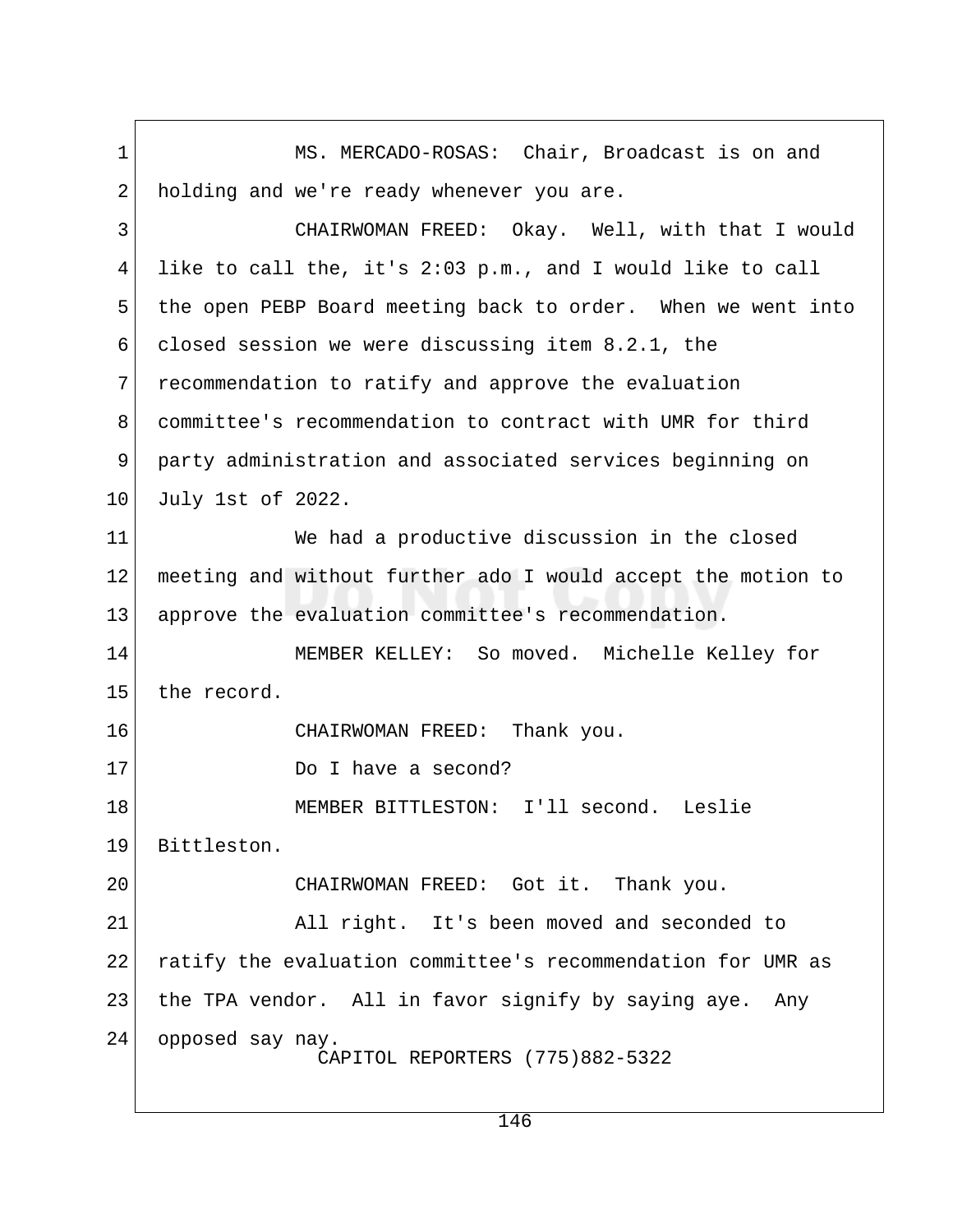1 (The vote was unanimously in favor of the 2 motion.) 3 CHAIRWOMAN FREED: Motion carries. Thanks. 4 Real quick, let's go on to 8.2.2, the HSA Bank. 5 MS. RICH: All right. Laura Rich for the record. 6 So on July 1st, 2021, the Public Employees' Benefits Program 7 released an RFP for a health savings account and health 8 reimbursement account HSA/HRA administrator services 9 contract. 10 So the objective of this RFP is to acquire an HSA 11 and HRA administrator that will be a strategic partner in 12 providing the services that are included in the scope of this 13 RFP. 14 I will say that with so many contracts out there 15 PEBP actually had some -- we had made a little mistake and we 16 forgot to include that in the RFP that the contract holder 17 would be the TPA. And so in this contract, typically this 18 would have been through the TPA as was identified in the TPA 19 RFP but when we released this RFP this was not included. 20 That was our oversight. And so when HSA Bank got word of 21 | this, this contract we owned our mistake and really just 22 said, okay, we're going to instead of having this go through 23 the TPA contract it will be a direct contract with PEBP. So 24 it is unfortunate but not a huge mistake in the grand scheme CAPITOL REPORTERS (775)882-5322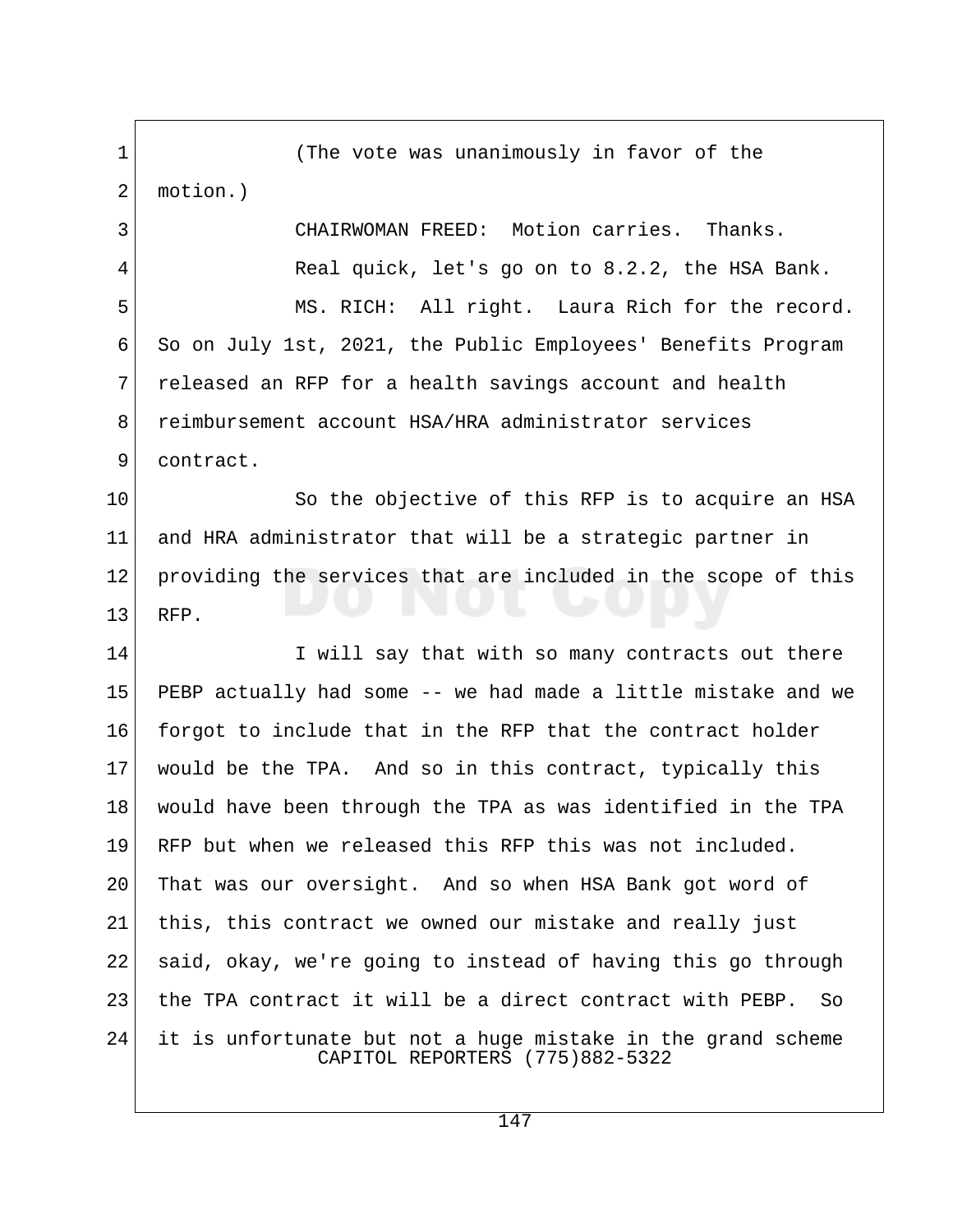1 of things.

2 So the vendor responses were scored on minimum 3 qualifications, technical, customer service, financial and 4 then some finalist presentations. And on July 30th PEBP 5 received 14 proposals in response to the RFP. The 6 five-member evaluation committee included two Board Members 7 and other subject matter experts, and HSA Bank received the 8 highest score by the evaluation committee. PEBP has 9 successfully negotiated the contract. HSA Bank will be the 10 new vendor. And the transition is expected to be rather 11 smooth. The effective date of the contract is anticipated to 12 be December 14th, 2021, upon BOE approval through June 30th 13 of 2026.

14 Services and fees are expected to begin on 15 June 1st, 2022. And the contract maximum is zero dollars. 16 So this is a zero dollar contract. It was a zero dollar 17 proposal that was proposed. And so the recommendation here 18 so ratify and approve the evaluation committee's 19 recommendation to contract with HSA Bank for the HSA and HRA 20 administrative services beginning July 21st, 2022. 21 CHAIRWOMAN FREED: Board Members, any questions, 22 comments? Okay. I'll accept a motion to ratify. 23 MEMBER AIELLO: This is Betsey. I move we ratify

24 the HSA Bank.

CAPITOL REPORTERS (775)882-5322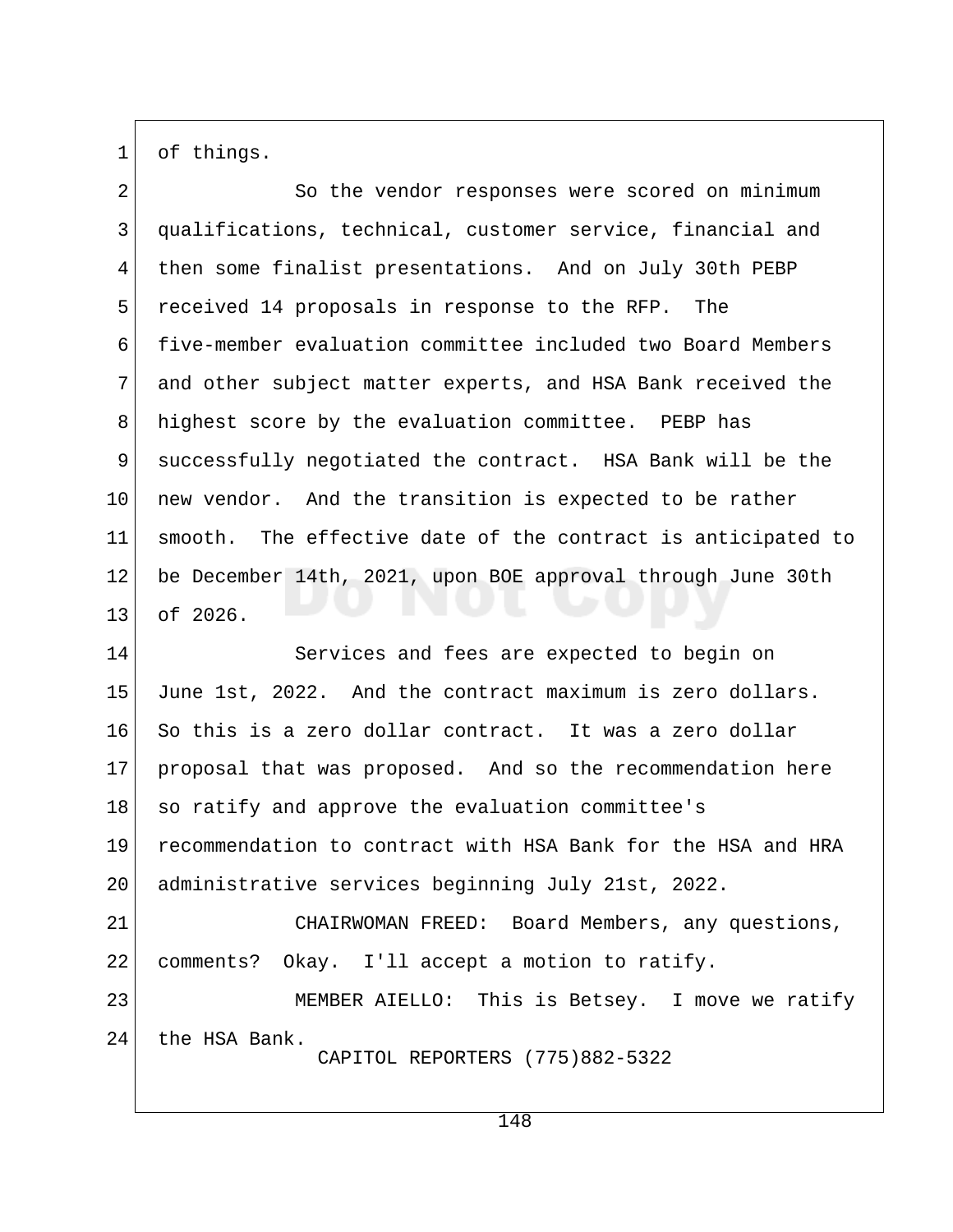1 CHAIRWOMAN FREED: Do I have a second? 2 MEMBER CAUGHRON: April Caughron. I'll second  $3$  it. 4 CHAIRWOMAN FREED: All right. It's been moved 5 and seconded to approve the evaluation committee's 6 recommendation to contract with HSA Bank for health savings 7 accounts, health reimbursement accounts beginning July 1st, 8 2022. All in favor signify by saying aye. 9 Any opposed say nay. 10 (The vote was unanimously in favor of the 11 motion.) 12 CHAIRWOMAN FREED: Okay. The motion carries. 13 Moving on to 8.3, contract and amendment 14 ratifications, since we just ratified the UMR contract I 15 think that makes 8.3.1, Aetna and 8.3.2, American Health 16 Holdings pretty quick and simple. They need to be 17 terminated. So I would accept a motion to approve PEBP staff 18 to serve term notices on Aetna and AHH in one motion if 19 that's okay. 20 MEMBER CAUGHRON: April Caughron. I'll go ahead 21 and make that motion. 22 CHAIRWOMAN FREED: Thank you. 23 Do I have a second? 24 VICE CHAIR FOX: Linda Fox for the record. I'll CAPITOL REPORTERS (775)882-5322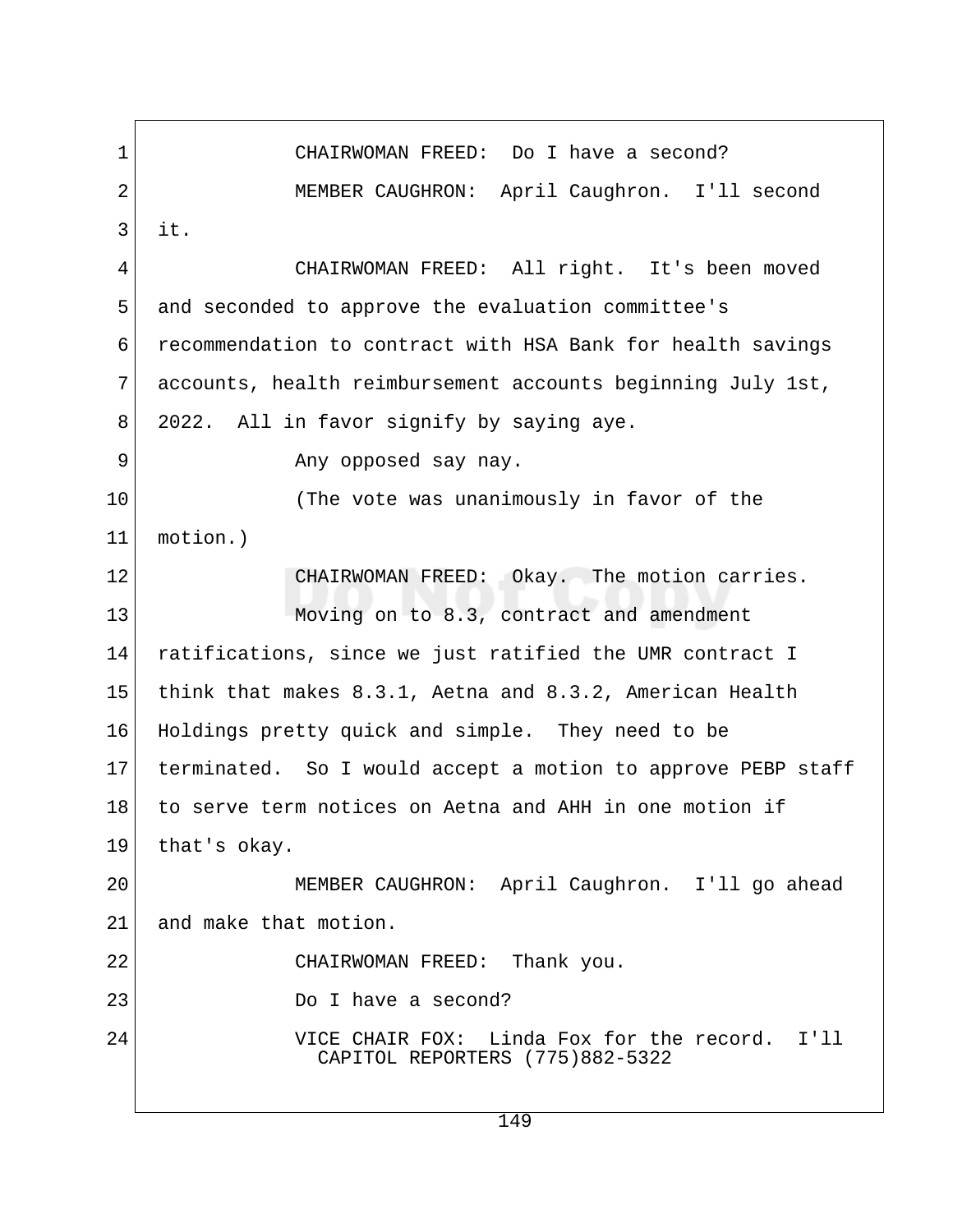1 second.

2 CHAIRWOMAN FREED: Thank you. Okay. It's been 3 moved and seconded to process contract amendment 4 ratifications to term Aetna and American Health Holdings both 5 effective July 1st, 2022. All in favor signify by saying 6 aye. Any opposed say nay.

7 (The vote was unanimously in favor of the 8 motion.)

 9 CHAIRWOMAN FREED: Great. That carries. All 10 right. Moving on to 8.3.3 Aon Consulting.

11 MS. RICH: Laura Rich for the record. So 12 previously the PEBP Board had approved staff to move forward 13 with a project involving the patient protection commission 14 and Medicaid to assist the Peterson Milbank for on the 15 project regarding sustainable health care cost. Previously 16 that contract, the original cost of that project was going to 17 be \$150,000. And the Board did approve that with potentially 18 getting it cost shared through the Peterson Milbank funding. 19 As we work through this we've been able to identify other 20 sources, data sources and Aon has actually dropped that the 21 cost due to the ability to leverage some already existing 22 processes that were in place already through HealthSCOPE 23 Benefit. So the new cost of this project is \$50,000. So we 24 were able to save quite a bit of money on this one. CAPITOL REPORTERS (775)882-5322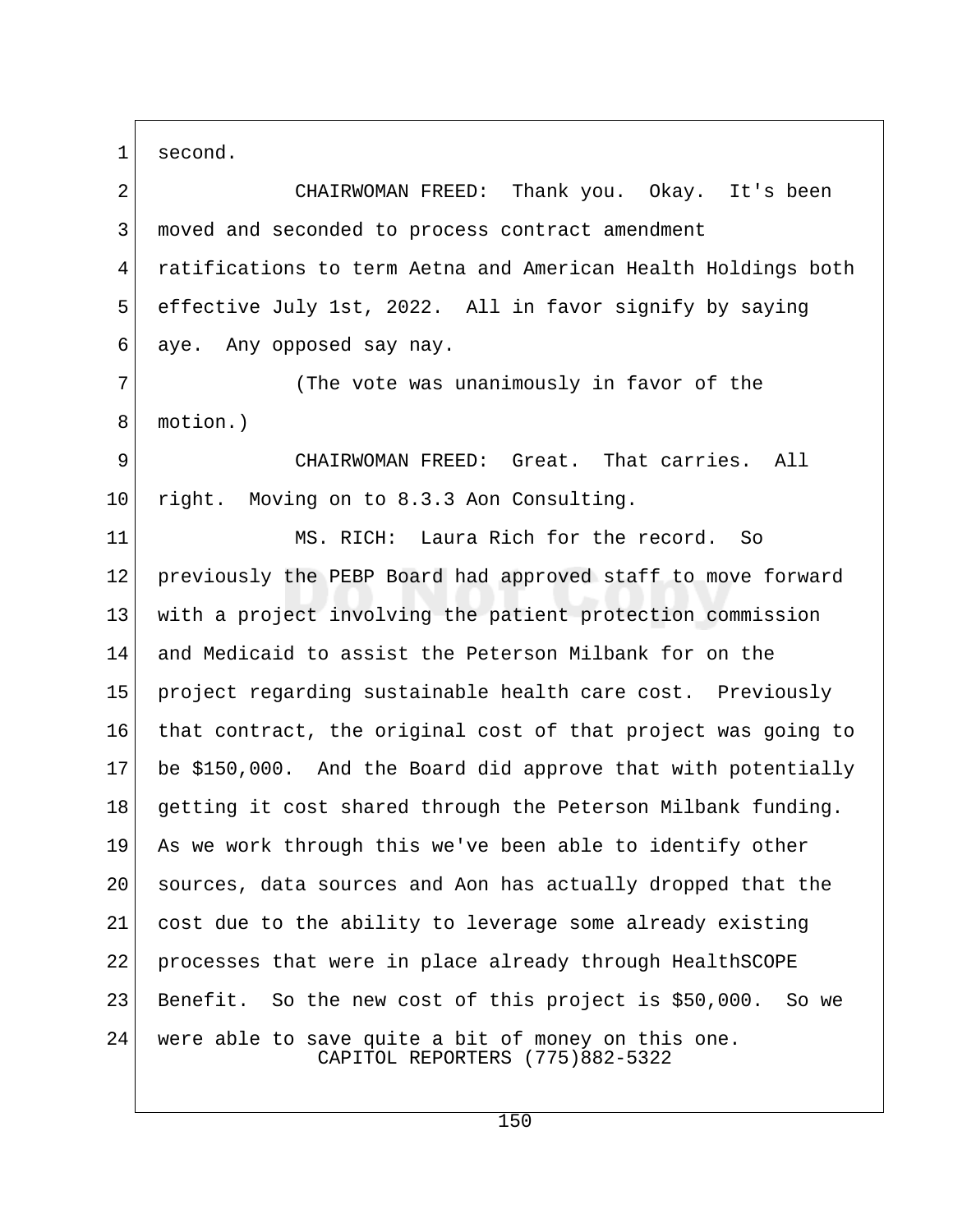1 As a result we are no longer requesting the 2 additional outside funding. It's just  $-$  it's  $-$  the reality 3 is for \$25,000 it's a lot of work for PEBP and the state and 4 Peterson Milbank Foundation to go through to actually receive 5 those funds because of the contracting processes that are in 6 place. No one is really equipped to receive it.

7 And so because it is now such a low amount and it 8 does help PEBP, we are just assuming the responsibility 9 ourselves and the contract amendment is now \$50,000 rather 10 than the \$150,000. So I will stop there for questions.

11 CHAIRWOMAN FREED: Any questions? All right. 12 Okay. So the recommendation there is obviously to approve 13 that one. The next one is LSI Consulting. Again, this is a 14 reduction. On September 30th, 2021, the Board approved staff 15 to complete a contract amendment with LSI to begin services 16 and payments regarding their ability to manage the COBRA 17 responsibilities of the program and so we had to add 18 additional work order authority. After some additional 19 conversations LSI did agree to revise the cost of the COBRA 20 management being or being offered. And so the original 21 increase to the contract authority was -- oh, I'm sorry. The 22 original amendment to increase contract authority by 1.354 23 million was withdrawn and it's now revised to only increase 24 it by 479,000 approximately. CAPITOL REPORTERS (775)882-5322

151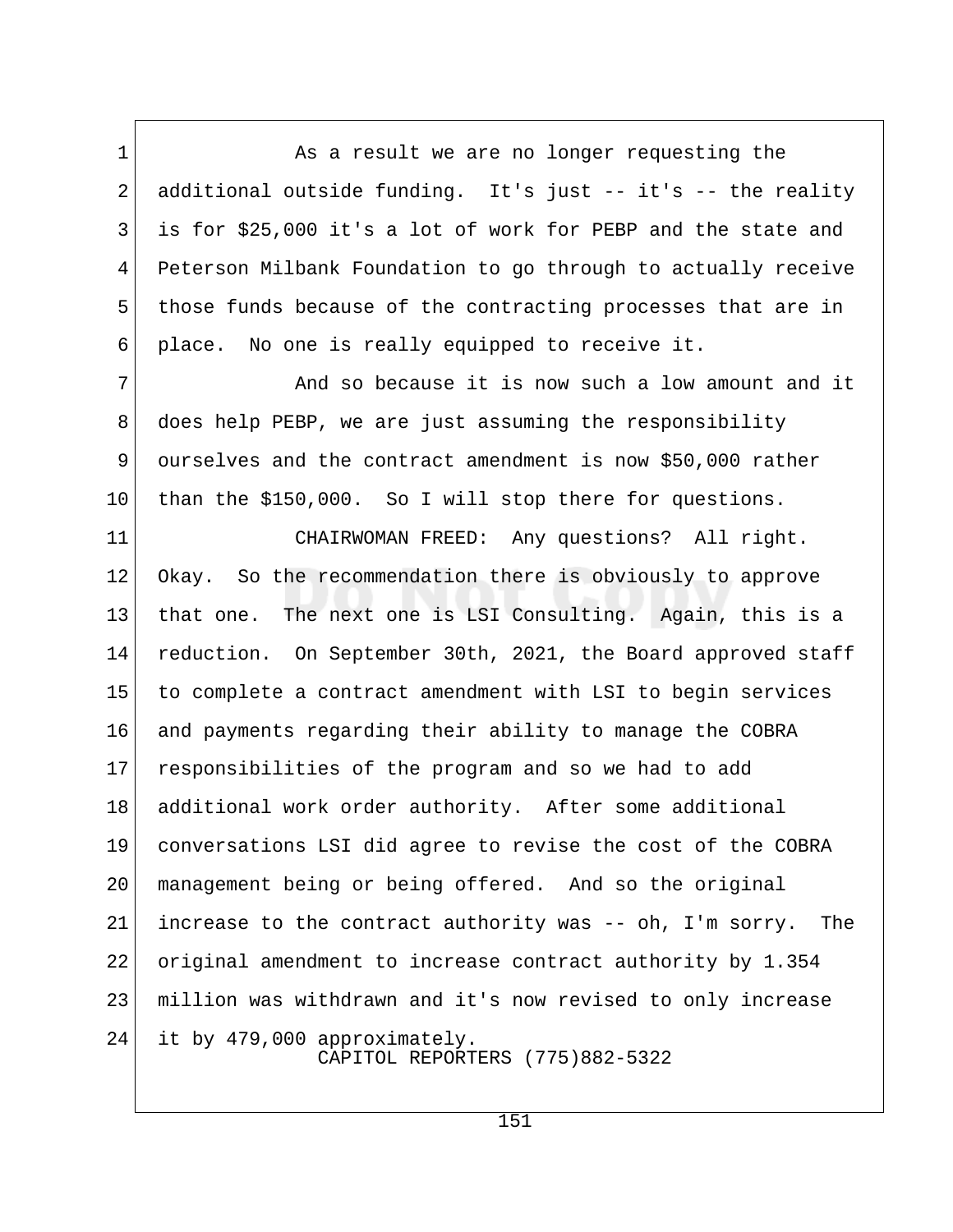1 So the recommendation here is for PEBP to -- the 2 PEBP Board to authorize staff to submit the updated contract 3 amendment between PEBP and LSI for the COBRA services and the 4 fee schedule and increase the contract maximum. 5 CHAIRWOMAN FREED: Okay. Board Members, I think 6 I'll do the same thing since we're -- we've got 8.3.3 and 7 8.3.4 both scaling back the amendments. I'll accept a motion 8 to approve staff recommendations for both of those at once. 9 MEMBER BITTLESTON: This is Leslie Bittleston. 10 So moved. 11 CHAIRWOMAN FREED: Thank you. 12 Do I have a second? 13 MEMBER AIELLO: Betsey Aiello. Second. 14 CHAIRWOMAN FREED: Thank you. 15 Okay. Motion is to approve staff recommendation 16 for 8.3.3 and 8.3.4. All in favor say aye. Opposed say nay. 17 (The vote was unanimously in favor of the 18 motion.) 19 CHAIRWOMAN FREED: Great. Thank you. 20 Last but not least, contract solicitation 21 ratification, except this seems to be the opposite. 22 MS. RICH: So the PEBP Board -- Laura Rich for 23 | the record. The PEBP Board approved the solicitation for the 24 shopping comparison tool. For those of you who are familiar CAPITOL REPORTERS (775)882-5322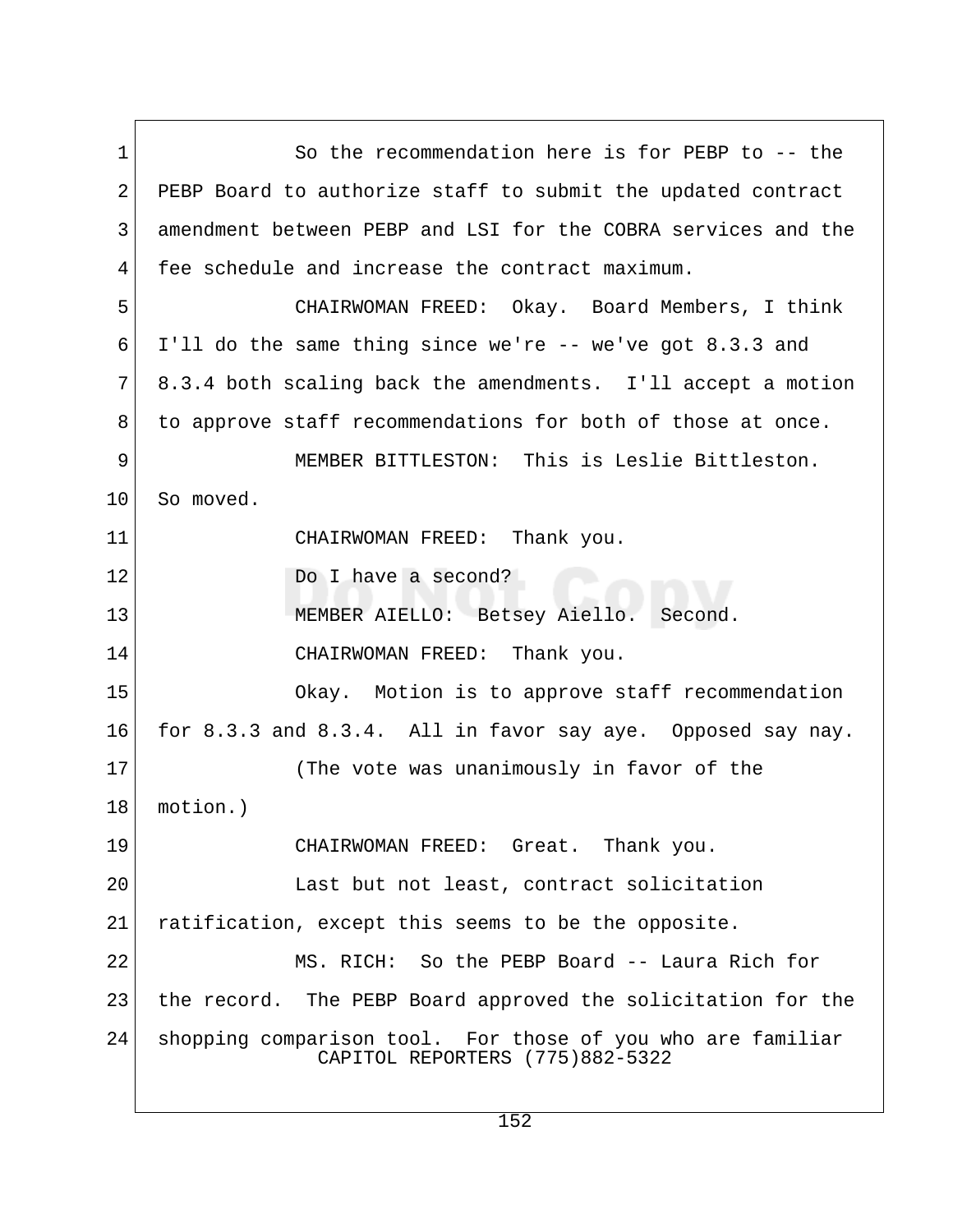1 with it we currently use Healthcare Blue Book with the -- for 2 those contracts that are to be held by the TPA. 3 But as we got through the TPA RFP and the 4 negotiations for that contract we saw that the UMR offers a 5 comprehensive shopping tool that is part of the, their 6 services and part of the member portal that member can access 7 and use. And so since this is already part of the service 8 with no extra costs it just did not make sense for the, for 9 PEBP to pursue this contract or this or to release 10 solicitation. 11 So what we're asking for here is for the, to 12 allow PEBP staff to cancel that solicitation and not move 13 forward with the shopping comparison tool RFP. 14 CHAIRWOMAN FREED: Okay. Do I have a motion to 15 approve PEBP staff to cancel the solicitation? Mr. Verducci 16 so moves. 17 Any second? Thank you, Ms. Kelley. 18 | All in favor signify by saying aye. Any opposed 19 nay. 20 (The vote was unanimously in favor of the 21 motion.) 22 CHAIRWOMAN FREED: And with that, if I'm not 23 mistaken, we are back on our second public comment period, 24 Agenda Item 9. And so is there any public comment here in CAPITOL REPORTERS (775)882-5322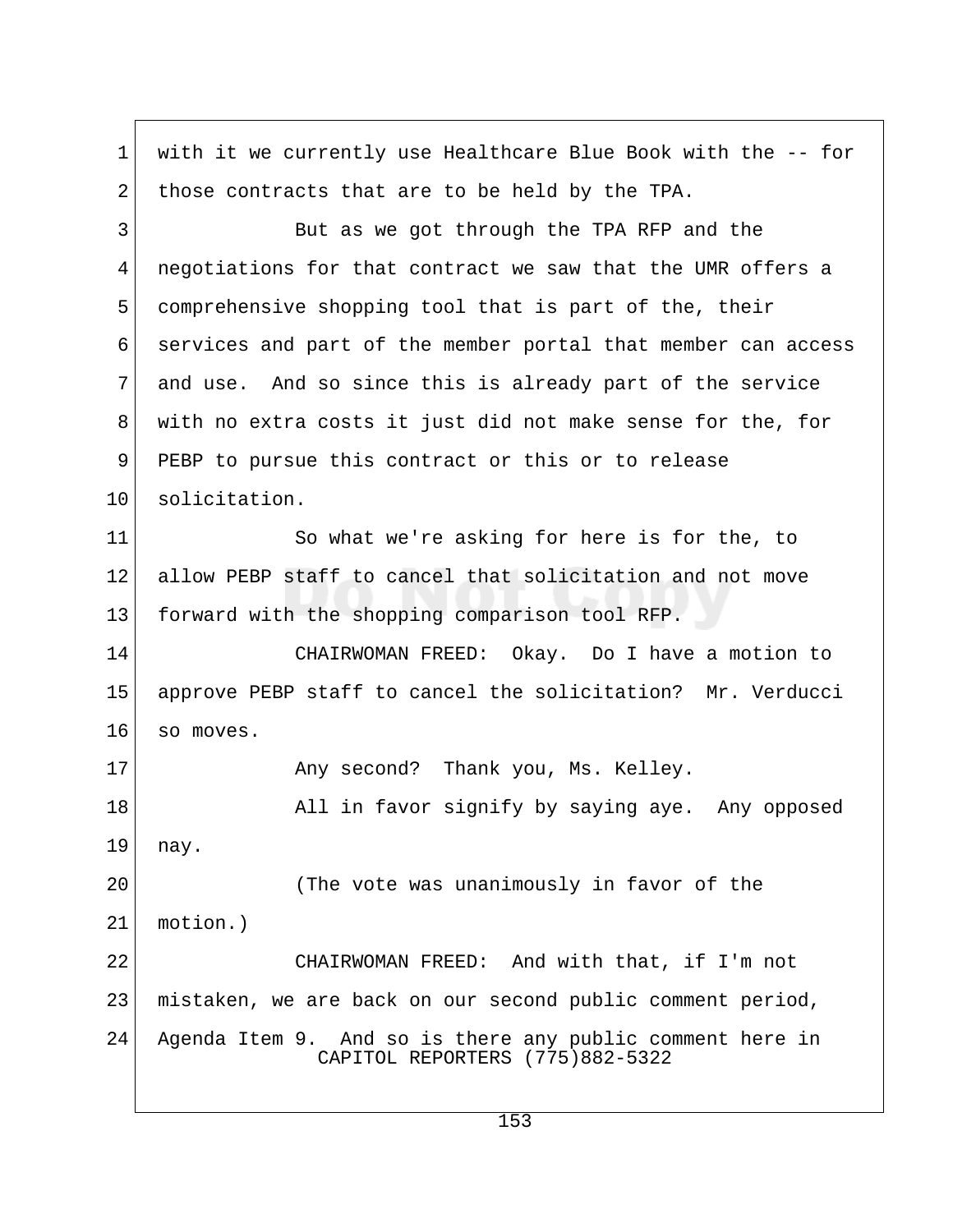1 the room, in Carson. Seeing none, I will turn it over to 2 Broadcast to see if there is public comment on the internet. 3 MS. TALENS: Thank you, Chair. To participate in 4 public comment please press star nine or raise hand in the 5 Zoom call to take your place in the queue. 6 MS. WOODWARD: Hello. Are you able to hear me? 7 MS. TALENS: Yes, we are. 8 MS. WOODWARD: Thank you. Good afternoon. My 9 name is Janell Woodward, J-a-n-e-l-l W-o-o-d-w-a-r-d. Again, 10 I'm a state employee representing AFSCME state employees. I 11 just want to add that we are very disappointed in the 12 decision to go with option two over option three which was 13 heard so much in the public comment in the beginning of the 14 meeting. 15 I want to publicly thank Mr. Verducci and a 16 couple of other people who have truly represented the state 17 employees and listened to the comments from the public and 18 pushed for us to get back what has been taken away. This is 19 a serious issue that -- that needs to be known. And I know 20 there are hard decisions, but we just appreciate the support 21 | that we get from them. Thank you. 22 CHAIRWOMAN FREED: Thank you. 23 Next commenter. 24 MS. TALENS: If you have recently joined the call CAPITOL REPORTERS (775)882-5322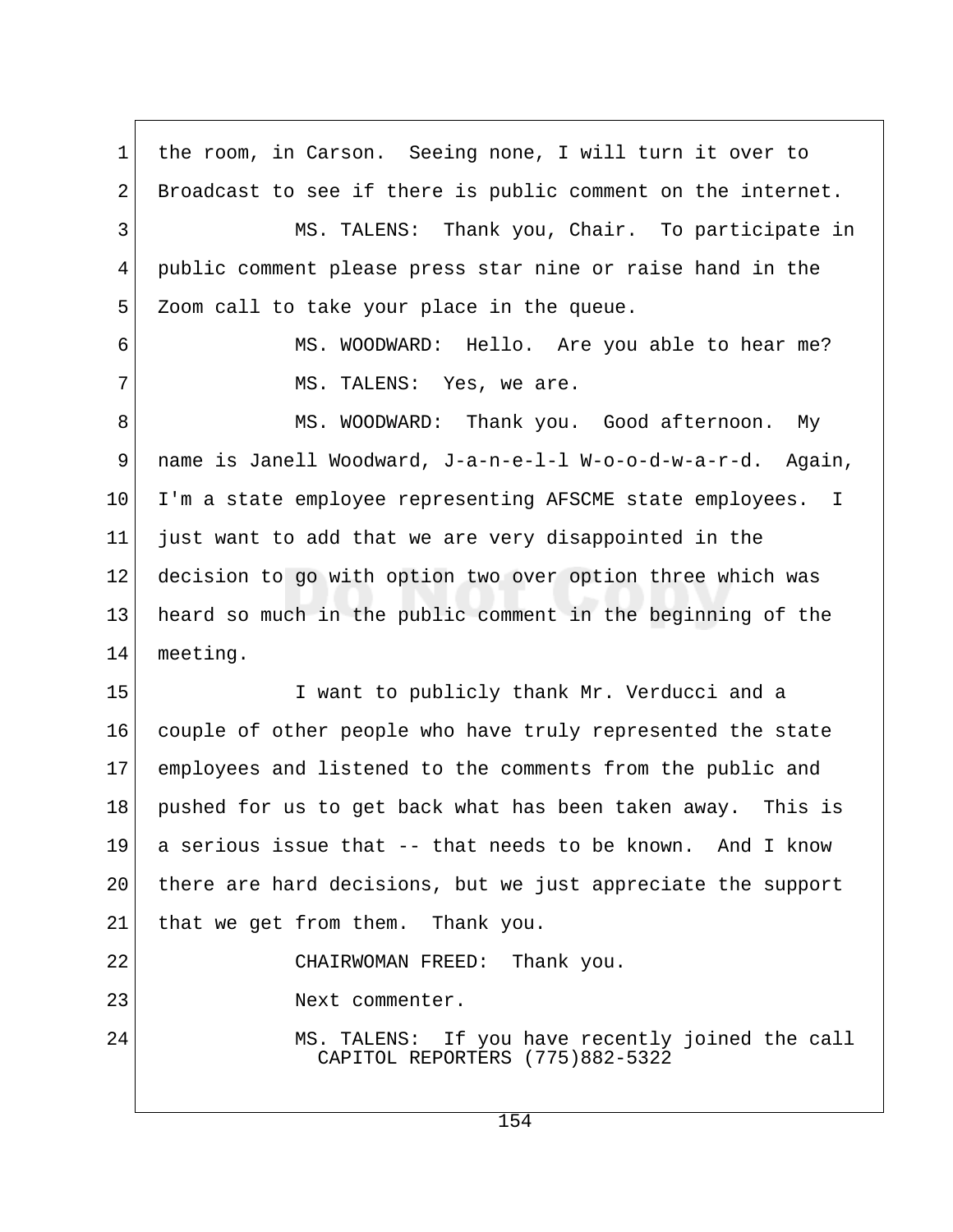| 1              | and would like to participate in public comment please press |
|----------------|--------------------------------------------------------------|
| 2              | star nine or raise hand in the Zoom call to take your place  |
| 3              | in the queue.                                                |
| $\overline{4}$ | Chair, the public line is open and ready.                    |
| 5              | However, there are no callers wishing to participate at this |
| 6              | time.                                                        |
| 7              | CHAIRWOMAN FREED: Okay. Thank you very much.                 |
| 8              | And thank you for all your hard work today, Broadcast        |
| 9              | Services. It's been really really appreciated.               |
| 10             | With that I believe we have reached the end of               |
| 11             | our agenda and it is time to adjourn the meeting. So it's    |
| $12 \,$        | 2:18 p.m. and the PEBP Board is adjourned.                   |
| 13             | Thank you everybody for your testimony and help              |
| 14             | today.                                                       |
| 15             |                                                              |
| 16             |                                                              |
| 17             |                                                              |
| 18             |                                                              |
| 19             |                                                              |
| 20             |                                                              |
| 21             |                                                              |
| 22             |                                                              |
| 23             |                                                              |
| 24             | CAPITOL REPORTERS (775)882-5322                              |
|                |                                                              |
|                |                                                              |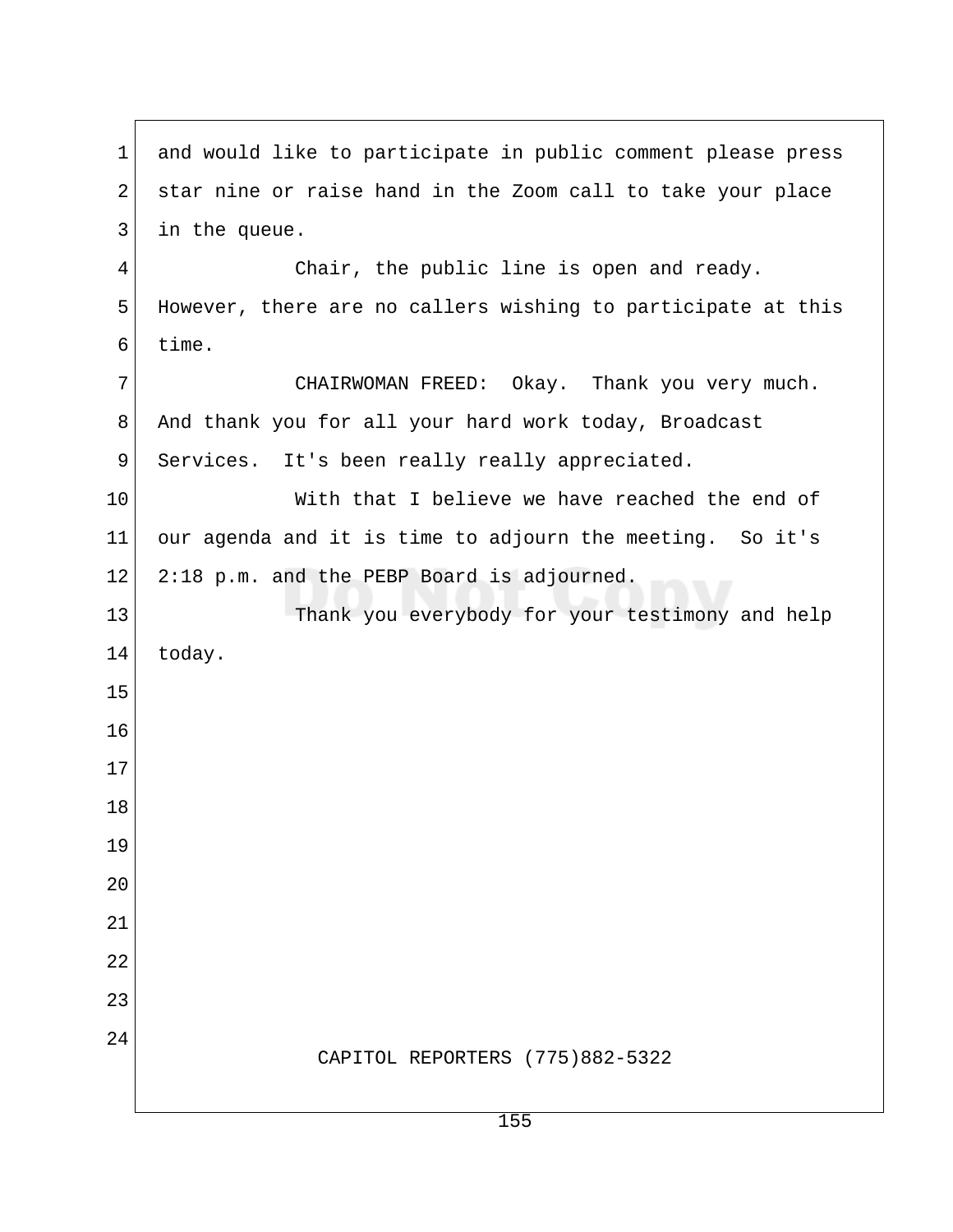1 STATE OF NEVADA,  $\qquad \qquad \text{ss.}$ 2 CARSON CITY. 3 4 I, KATHY JACKSON, Official Court Reporter for the 5 State of Nevada, Public Employees' Benefits Program Board, do 6 hereby certify: 7 That on Thursday, the 2nd day of December, 2021, I was 8 present on a teleconference for the Public Employees' 9 Benefits Program, Carson City, Nevada, for the purpose of 10 reporting in verbatim stenotype notes the within-entitled 11 public meeting; 12 That the foregoing transcript, consisting of pages 1 13 through 155, is a full, true and correct transcription of my 14 stenotype notes of said public meeting. 15 16 Dated at Carson City, Nevada, this 20th day 17 of December, 2021. 18 19 20 KATHY JACKSON, CCR 21 Nevada CCR #402 22 23 24 CAPITOL REPORTERS (775)882-5322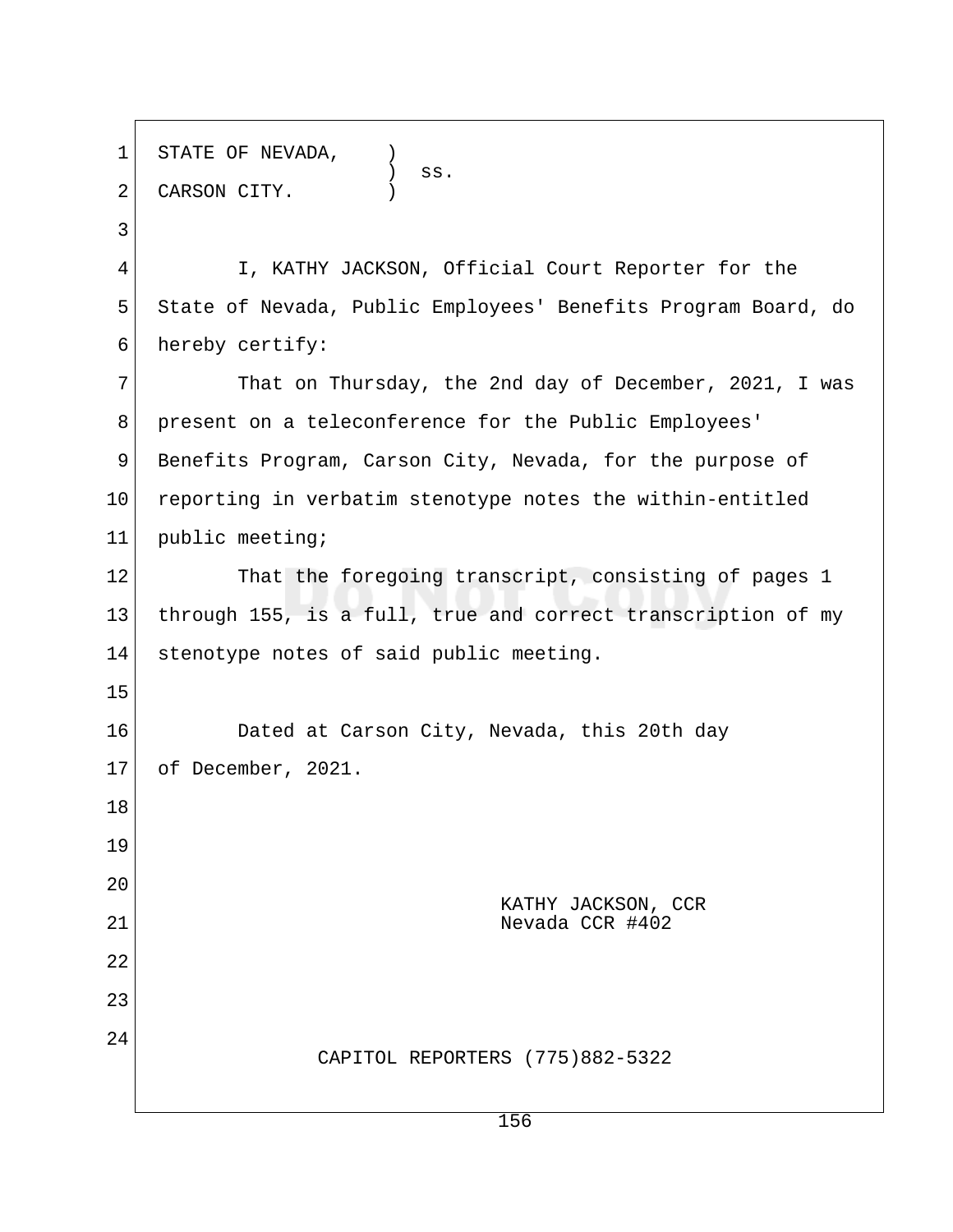|                                   | 108:19                          | accident(1)                                | 103:1;125:24              | 8:23;16:18           |
|-----------------------------------|---------------------------------|--------------------------------------------|---------------------------|----------------------|
| \$                                | \$55(6)                         | 127:19                                     | addendum (4)              | <b>Advantage (7)</b> |
|                                   | 30:18;48:7,8;52:20;             | accommodate (2)                            | 112:4;116:9,11,14         | 131:18;132:4,4;      |
|                                   | 53:24;90:7                      | 6:6;70:7                                   | adding(1)                 | 133:6;134:4;135:5;   |
| \$1,000,000(1)                    | \$6,000,000 (1)                 | accommodation (1)                          | 130:18                    | 141:22               |
| 108:21                            | 108:16                          | 84:6                                       | addition (6)              | advocacy $(1)$       |
| \$1,899.64(1)                     | \$60(2)                         | According (3)                              | 20:6;26:5,11;38:11;       | 20:9                 |
| 30:4                              | 43:5;75:17                      | 28:5;30:8;128:15                           | 94:7;126:4                | advocate $(3)$       |
| \$10,000(2)                       | \$660(1)                        | account(11)                                | additional (28)           | 23:2,3;74:18         |
| 23:9;117:23                       | 30:2                            | 102:19;110:3,5,14,                         | 12:19;13:21;15:3;         | Aetna $(13)$         |
| \$100(2)                          | \$8,000(1)                      | 20;114:8;120:3;                            | 30:2;32:14;35:16;         | 7:21;8:2,5,6,15;9:1, |
| 108:6,16                          | 24:2                            | 141:3,8;147:7,8                            | 45:18;46:5,6;77:19;       | 17;10:20;141:18;     |
| \$100,000(1)                      | \$80(1)                         | accounts(5)                                | 85:10,12,13;94:3,6;       | 142:12;149:15,18;    |
| 45:14<br>\$12,000,000(2)          | 117:16                          | 128:2,3;130:15;                            | 101:9;113:9;114:17;       | 150:4                |
| 93:13,14                          | \$800(1)                        | 149:7,7                                    | 124:12,13,17;125:1,       | Aetna's $(1)$        |
| \$130(2)                          | 87:7                            | accurate(1)                                | 24;127:16;143:17;         | 8:21                 |
| 37:21;75:17                       |                                 | 50:5                                       | 151:2,18,18               | affairs $(1)$        |
| \$150,000(3)                      | $\mathbf{A}$                    | achieved (1)                               | additionally (2)          | 17:16                |
| 53:11;150:17;                     |                                 | 65:10                                      | 141:21;142:11             | affect $(7)$         |
| 151:10                            | AB3(1)                          | achieves (1)                               | address $(5)$             | 14:23;32:1,9;        |
| \$160(1)                          | 16:24                           | 64:24                                      | 55:4;62:14;106:5;         | 100:16;126:17,19;    |
| 117:19                            | ability (18)                    | acknowledge (3)                            | 117:8;132:24              | 130:22               |
| \$175(2)                          | 6:16;11:4;21:14;                | 121:15;137:5,8                             | addressed (1)             | affected $(1)$       |
| 48:13:91:14                       | 40:23;45:24;49:3;               | acquire (2)                                | 78:21                     | 130:23               |
| \$18,000,000(1)                   | 50:7;51:11,14;60:2;             | 140:3;147:10                               | addressing $(1)$          | affects $(2)$        |
| 49:21                             | 76:7;77:22;105:7;               | across(8)                                  | 54:2                      | 102:12;136:5         |
| \$180(1)                          | 125:21;126:18;131:4;            | 14:24;35:24;55:17;                         | adds(1)                   | afford $(1)$         |
| 117:21                            | 150:21;151:16                   | 57:17;63:6;75:9;                           | 102:15                    | 24:12                |
| \$20(1)                           | able (28)                       | 116:20;121:12                              | adjourn(1)                | affordability (1)    |
| 29:24                             | 12:11,19;23:22;                 | act(5)                                     | 155:11                    | 48:2                 |
| \$25,000(1)                       | 24:12;27:20;40:21;              | 17:3;38:8;39:3;                            | adjourned (1)             | Affordable (3)       |
| 151:3                             | 43:21;51:16;55:10,              | 47:20;94:6                                 | 155:12                    | 47:20,20;105:8       |
| \$25,000,000(1)                   | 21;57:6,14;78:16,24;            | action (7)                                 | adjust $(2)$              | Aflac $(1)$          |
| 20:9                              | 79:16;93:22;105:15;             | 21:16;33:14;37:7;                          | 45:24;51:3                | 127:19               |
| \$26,000,000(9)                   | 120:6;130:15,15,17;             | 93:3;99:12;105:10;                         | adjusted $(2)$            | afraid $(1)$         |
| 96:22;97:10,17;                   | 133:18;134:3;137:21;            | 138:18                                     | 84:4;98:11                | 138:8                |
| 99:2;104:7;111:17;                | 141:22;150:19,24;               | $\text{activity} (1)$                      | adjusting $(1)$           | <b>AFSCME</b> (8)    |
| 116:5;118:6;123:3                 | 154:6                           | 47:8                                       | 98:6                      | 15:14,24;16:3;21:8;  |
| \$3,000,000(1)                    | above $(7)$                     | actual(11)                                 | adjustment (2)            | 27:24;28:1,23;154:10 |
| 108:15                            | 14:24;28:20;37:13;              | 8:11;15:21;22:2;                           | 83:23;84:5                | afternoon (1)        |
| \$3,900(1)                        | 54:6;85:10;86:10;               | 59:12;70:20;71:12;                         | adjustments (4)           | 154:8                |
| 117:22                            | 142:4                           | 76:2;94:20;112:8,9,                        | 16:13;18:20;50:8;         | afterwards (1)       |
| \$33(1)                           | absolute $(1)$                  | 10                                         | 105:24                    | 23:22                |
| 43:9                              | 8:19                            | actually (27)                              | administer (2)            | AG(1)                |
| \$33,000,000(4)                   | absorb $(3)$<br>37:2;42:5;51:16 | 10:20;11:10;30:15;                         | 36:21;51:9                | 80:4<br>again $(38)$ |
| 118:4;119:4,21;                   |                                 | 34:11,11,22;56:16;<br>59:7;68:11,13;69:11; | administered (1)<br>41:13 | 5:3;7:16;10:6;16:7;  |
| 122:9                             | absorbed $(2)$<br>42:14;46:8    | 71:19,20;76:1,24;                          | administration (8)        | 17:20,24;39:22;      |
| \$4,000,000(1)                    | abstention (1)                  | 80:17;86:10,19;95:3,                       | 12:7;36:17,18;79:6;       | 42:17;48:16;50:12;   |
| 99:23                             | 32:11                           | 13;108:1;113:8;                            | 139:17;140:10;144:2;      | 51:7;56:10;60:24;    |
| \$4,331.76(1)                     | ACA(1)                          | 124:6;138:12;147:15;                       | 146:9                     | 70:22;71:15;75:12;   |
| 29:22                             | 60:5                            | 150:20;151:4                               | administrative (2)        | 77:18,22;79:15;84:3, |
| \$4,400(1)                        | accept(6)                       | actuarial (3)                              | 84:5;148:20               | 19;91:6;98:8;99:1;   |
| 117:15                            | 51:19;123:17;                   | 98:2;106:22;107:10                         | administrator (5)         | 101:1;102:17;105:13; |
| \$40(1)                           | 146:12;148:22;                  | actuaries(3)                               | 139:12,20;140:3;          | 107:8;110:10,20;     |
| 11:15                             | 149:17;152:7                    | 111:23;144:21,22                           | 147:8,11                  | 114:7;115:5;120:23;  |
| \$5,000,000(4)                    | access(14)                      | $\arct{array}(1)$                          | <b>Administrators (1)</b> | 121:20;132:12;       |
| 94:7;124:10,12,17                 | 8:11;23:19;48:1;                | 145:13                                     | 7:22                      | 145:11;151:13;154:9  |
| \$50(5)                           | 51:15;77:1,2,4,5,10;            | add(6)                                     | ado(1)                    | against $(5)$        |
| 74:15,20;75:1;                    | 130:15;140:14;141:8;            | 27:6,9;54:3;120:1;                         | 146:12                    | 18:11;26:22;46:19;   |
| 108:14,19                         | 142:4;153:6                     | 151:17;154:11                              | adults $(1)$              | 65:16;66:13          |
| \$50,000(3)<br>44:16;150:23;151:9 | accessed (1)                    | added $(5)$                                | 49:16                     | age(3)               |
| \$50,000,000(1)                   | 41:15                           | 26:18,18;73:14;                            | advance (2)               | 35:18;49:14;52:23    |
|                                   |                                 |                                            |                           |                      |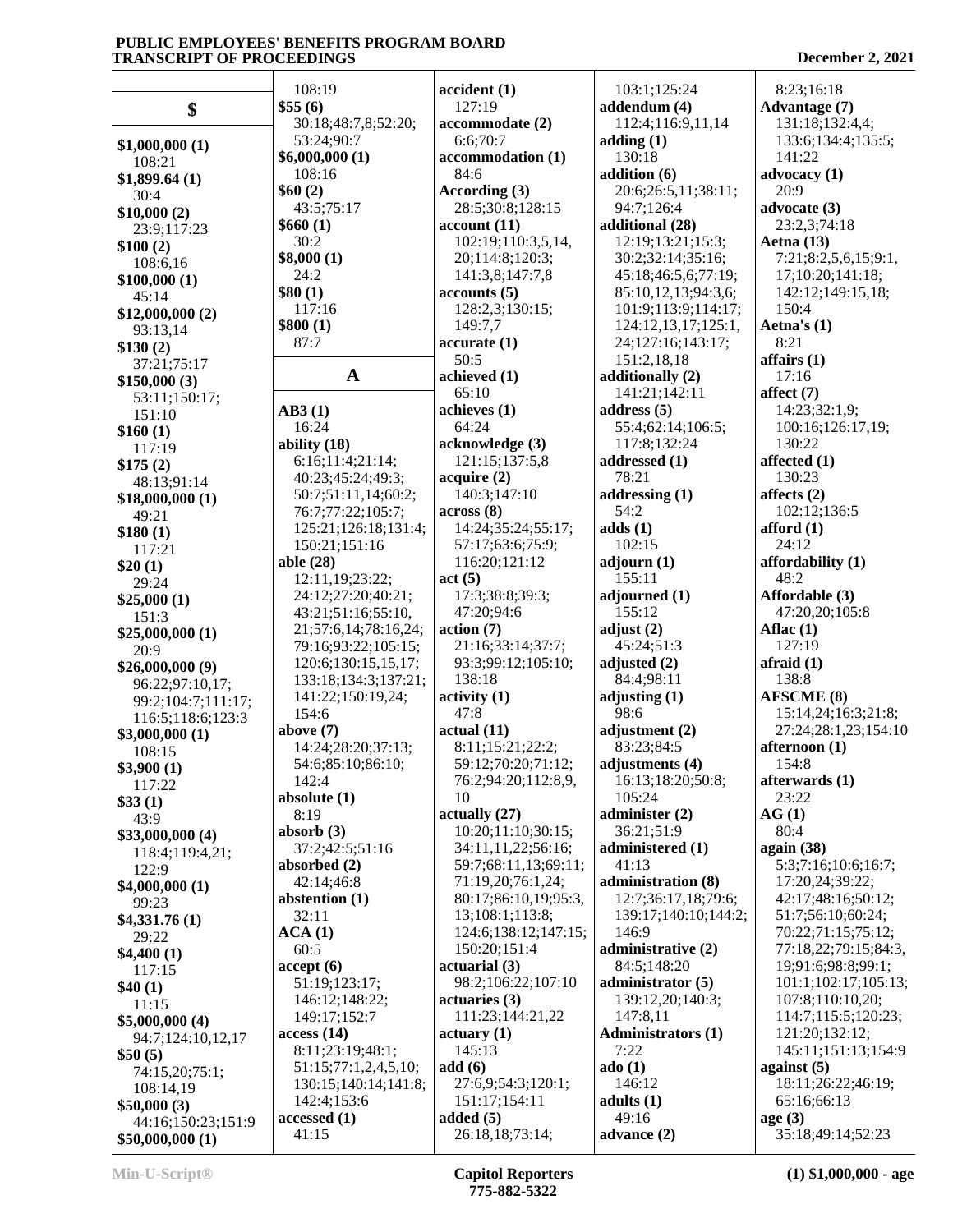| agencies $(1)$          | allow $(12)$               | amounts (2)                          | 25:2:84:3             | $\arctan(2)$                      |
|-------------------------|----------------------------|--------------------------------------|-----------------------|-----------------------------------|
| 79:19                   | 31:21;43:1;52:3,17;        | 8:20;107:9                           | appreciate $(6)$      | 8:8;107:4                         |
| Agenda (37)             | 61:2;74:8;77:12;           | analysis $(1)$                       | 10:9;18:6;24:15;      | aspect $(1)$                      |
| 6:3,5,7;7:4;13:16,      | 84:19;89:22;105:24;        | 141:19                               | 58:12;144:19;154:20   | 72:17                             |
| 23;14:9;15:21,24;       | 137:12;153:12              | analyzed (1)                         | appreciated (1)       | assemble $(1)$                    |
| 16:1,6,7,15,17;18:9,    | allowed (3)                | 103:10                               | 155:9                 | 145:23                            |
| 21;19:16;23:3;25:1;     | 127:11,13;128:1            | ancillary (2)                        | approach (3)          | assess $(1)$                      |
| 31:17,18,20,24;32:17,   | allowing $(5)$             | 140:9;143:17                         | 96:21;97:9,19         | 53:24                             |
| 18;46:10;92:16;93:2;    | 22:5;29:2;89:8;            | announced (1)                        | approaches $(1)$      | assessed (2)                      |
| 94:6;113:3;123:13,      | 91:11;142:24               | 65:12                                | 96:20                 | 51:22;138:5                       |
| 14;124:4,19;138:20;     | allows $(2)$               | annually $(1)$                       | appropriate (4)       | assist $(1)$                      |
| 153:24;155:11           | 43:10;51:9                 | 23:9                                 | 12:13;13:1;51:22;     | 150:14                            |
| aggregate $(1)$         | almost $(1)$               | answered (1)                         | 144:11                | assistance $(3)$                  |
| 114:11                  | 61:8                       | 8:10                                 | appropriations (1)    | 24:4,6;96:17                      |
| aggressive $(2)$        | along $(2)$                | anticipate $(2)$                     | 125:2                 | assisted $(1)$                    |
| 121:7,22                | 36:17;78:16                | 78:8;79:2                            | approval (6)          | 143:11                            |
| ago(3)                  | alternate $(2)$            | anticipated (6)                      | 91:10;92:5;99:13,     | associate(1)                      |
| 82:16;115:13;           | 122:18,20                  | 18:19;53:19;54:3;                    | 16;143:6;148:12       | 144:2                             |
| 142:21                  | alternative (10)           | 96:12;143:5;148:11                   | approve $(15)$        | associated (12)                   |
| agree $(8)$             | 40:22;52:3;60:8,9,         | anticipates $(1)$                    | 118:20;122:8;         | 24:5;25:4;36:23;                  |
| 16:9,11;25:21;          | 12, 14, 16, 18; 61: 17;    | 48:13                                | 123:2,17;143:24;      | 41:1,18;45:4;46:6;                |
| 30:22;85:6;120:2;       | 65:17                      | anticipating $(1)$                   | 146:7,13;148:18;      | 70:3;76:19;142:19;                |
| 140:8;151:19            | alternatives (4)           | 49:21                                | 149:5,17;150:17;      | 143:23;146:9                      |
| agreed $(1)$            | 47:11;60:7;98:20,          | antiquated (1)                       | 151:12;152:8,15;      | <b>Association (1)</b>            |
| 143:8                   | 20                         | 125:23                               | 153:15                | 13:10                             |
| agreement $(2)$         | Although (8)               | anxiety $(1)$                        | approved (16)         | assume $(2)$                      |
| 8:17;41:10              | 19:14;33:19;38:12;         | 9:12                                 | 43:19;50:22;93:14;    | 44:2;84:12                        |
| AG's(1)                 | 72:8;102:8;125:14;         | anymore $(3)$                        | 95:11;100:13;104:24;  | assumes $(2)$                     |
| 31:18                   | 140:22;142:13              | 58:12;138:18;139:4                   | 105:12;111:7,22;      | 49:13;112:4                       |
| ahead $(9)$             | always $(10)$              | Aon (30)                             | 118:7;124:8;137:23;   | assuming $(2)$                    |
| 27:21;31:5;67:6;        | 6:17;25:4;68:23;           | 49:10;93:7,13,19,                    | 139:11;150:12;        | 53:9;151:8                        |
| 74:4;76:17;100:6;       | 92:18,19;109:19;           | 22;96:17,18,19;99:1,                 | 151:14;152:23         | assumptions (6)                   |
| 112:14;119:7;149:20     | 114:24;118:16;             | 18;101:2,9;103:3;                    | Approximate (2)       | 48:16,17,21;53:8;                 |
| AHH(1)                  | 129:20;130:11              | 105:16;106:3,5,7;                    | 94:12,17              | 125:21;126:10                     |
| 149:18                  | amasses (1)                | 107:5;109:16,22;                     | approximately (5)     | assured $(2)$                     |
| aid(1)                  | 75:5                       | 111:9;114:17,22;                     | 94:10;97:10;123:3;    | 126:22;129:24                     |
| 28:2                    | amazement (1)              | 119:14;120:1;121:5;                  | 127:16;151:24         | astronomical (1)                  |
| Aiello (29)             | 18:23                      | 128:8;141:19;150:10,                 | April (8)             | 24:2                              |
| 5:11,12;58:7;60:22,     | amended (2)                | 20                                   | 5:15;8:4;35:9;        | asymptomatic (1)                  |
| 23, 24; 61: 19; 71: 14, | 14:17;84:3                 | Aon's $(1)$                          | 91:23;123:20;140:1;   | 26:4                              |
| 14;75:11,11;81:4,5,5,   | amendment (7)              | 93:10                                | 149:2,20              | at-home $(1)$                     |
| 17;101:13,14,14;        | 98:15;149:13;              | app(1)                               | area(1)               | 43:6                              |
| 102:17;103:24;          | 150:3;151:9,15,22;         | 141:9                                | 30:13                 | attempted $(1)$                   |
| 107:17;108:23,23;       | 152:3                      |                                      |                       |                                   |
| 119:8,8;122:14;         |                            |                                      |                       |                                   |
| 148:23;152:13,13        |                            | apparent $(2)$                       | areas(2)              | 25:15                             |
|                         | amendments (3)             | 17:22;125:18                         | 12:15;141:6           | attendance (1)                    |
|                         | 106:4;144:16;152:7         | apparently $(3)$                     | argue(1)              | 32:24                             |
| Aiello's $(1)$          | American (12)              | 82:15,15;125:3                       | 84:16                 | attendee $(1)$                    |
| 111:16                  | 16:16,21;17:23;            | appeals $(2)$                        | around (18)           | 145:8                             |
| Airlines (1)            | 21:15;28:1;54:24;          | 26:16;37:5                           | 6:19;50:6;53:19;      | attendees (1)                     |
| 44:12                   | 55:6;56:8;125:2;           | appear $(3)$                         | 59:8,8;65:18,24;66:2; | 145:14                            |
| aka(1)                  | 142:7;149:15;150:4         | 18:19;43:4;125:1                     | 68:16;69:5;78:22;     | attention $(3)$                   |
| 47:1                    | Americans (2)              | appears $(1)$                        | 85:5;113:22;116:5;    | 11:17;126:15,16                   |
| align $(1)$             | 16:4;24:3                  | 132:10                               | 125:7;132:21,22;      | Attorney (3)                      |
| 38:3                    | among(2)                   | application $(1)$                    | 133:5                 | 31:15;82:8,10                     |
| aligning $(1)$          | 34:24;52:5                 | 8:2                                  | ARP(4)                | attraction (1)                    |
| 70:16                   | amount $(13)$              | applied (1)                          | 28:6,11;29:1;         | 15:7                              |
| Alliance (5)            | 23:24;47:17;48:13;         | 35:24                                | 123:15                | audience $(3)$                    |
| 13:10,16;16:9;          | 51:3;96:15;97:12;          | applies $(1)$                        | arrange(1)            | 62:16;128:8,24                    |
| 17:17;23:2              | 99:3,4;113:19;             | 81:12                                | 144:18                | August (3)                        |
| allocate $(1)$          | 114:13,14;124:18;          | apply $(6)$                          | articulated (1)       | 8:24;37:9;140:17                  |
| 100:14                  | 151:7                      | 25:13;52:15;59:13;                   | 17:3                  | authority $(3)$                   |
| allocated (1)<br>102:10 | amounting $(2)$<br>20:9,12 | 87:23;93:23;100:20<br>applying $(2)$ | ASA(1)<br>8:2         | 151:18,21,22<br>authorization (1) |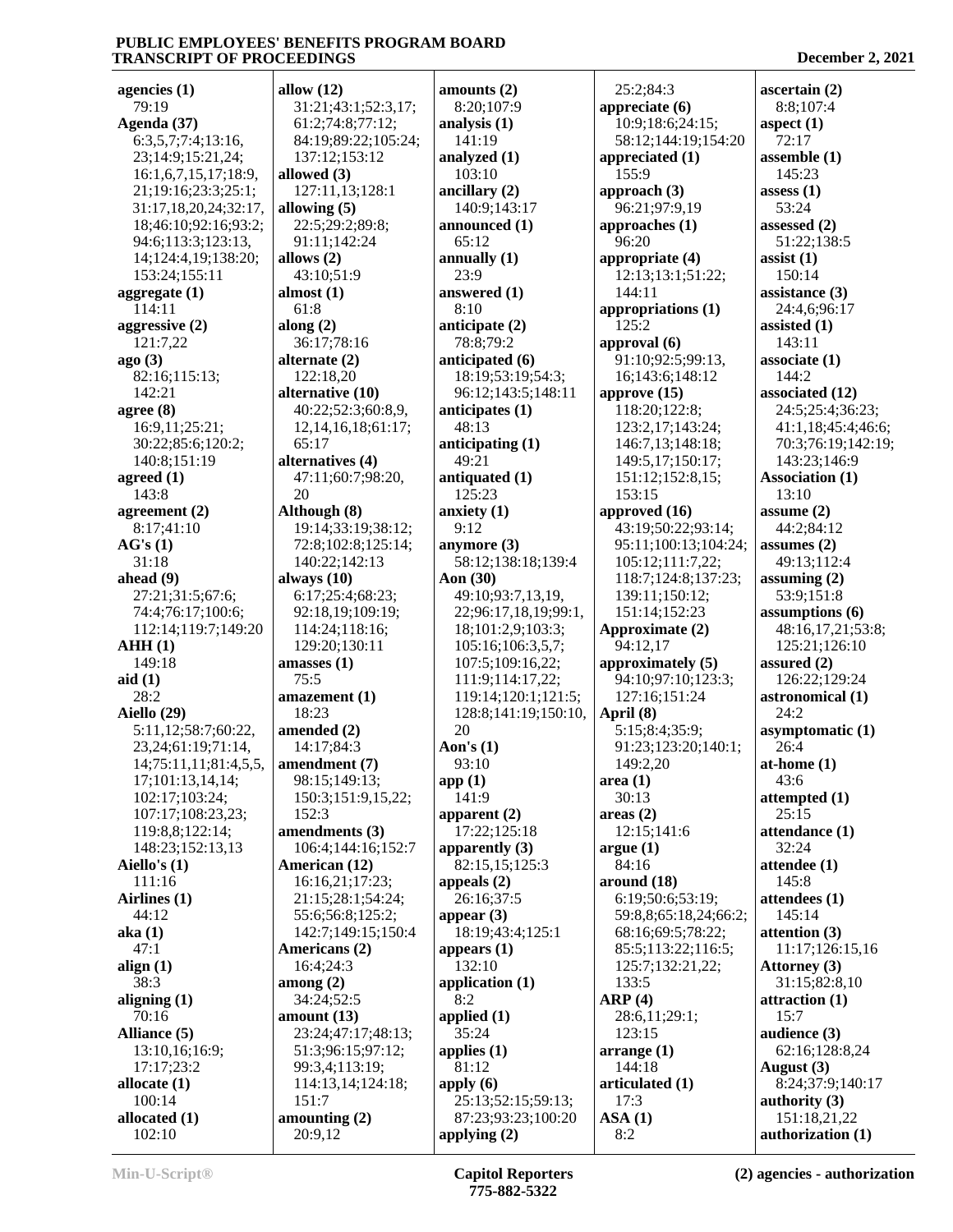| 142:2                              | 5:13,14;54:18,19,     | 65:17                             | billion $(3)$                            | 127:2;128:10,12;                             |
|------------------------------------|-----------------------|-----------------------------------|------------------------------------------|----------------------------------------------|
| authorize $(1)$                    | 23;56:7;58:5;67:8,10, | believes $(1)$                    | 17:6;20:12;57:10                         | 129:20;131:12;133:1;                         |
| 152:2                              | 15,20;68:8;79:23;     | 135:3                             | binder $(1)$                             | 138:17;139:11,15;                            |
| available (18)                     | 80:1,9,14;85:8,9,19;  | below $(3)$                       | 112:17                                   | 140:18;143:5;144:5,                          |
| 11:17;14:1,13;                     | 90:23;91:3;92:10;     | 6:8;32:18;127:15                  | birth $(1)$                              | 8;145:12,20;146:5;                           |
| 26:20;27:2;32:9,24;                | 100:6,7;101:2,12;     | benefit $(25)$                    | 77:14                                    | 148:6,21;150:12,17;                          |
| 35:10;59:15;65:1;                  | 109:14,15,15;111:4;   | 14:22;23:6;28:24;                 | bit(21)                                  | 151:14;152:2,5,22,23;                        |
| 83:4;100:9;103:19;                 | 122:11;123:8;137:10,  | 80:8;82:3;89:12;98:5;             | 6:14;7:3;33:5,9;                         | 155:12                                       |
| 117:9;121:24;124:12;               | 11, 12; 138: 2        | 99:14;107:13;125:16;              | 36:11,12;46:11;59:5;                     | Board's $(1)$                                |
| 129:4;141:24                       | Barnes' (1)           | 127:8,9,21,22;128:9;              | 62:9;66:3;68:12;                         | 129:22                                       |
| average $(3)$                      | 55:6                  | 129:4,6,8;131:19;                 | 69:18;72:5;97:14;                        | body(2)                                      |
| 37:22;44:15;107:21                 | Barne's (1)           | 132:3,22;134:18;                  | 98:5;111:12;116:15;                      | 16:24;17:12                                  |
| avoid (1)                          | 92:14                 | 138:5;143:1;150:23                | 117:3;128:5;142:15;                      | BOE(1)                                       |
| 47:13                              | based $(25)$          | Benefits (44)                     | 150:24                                   | 148:12                                       |
| avoided (1)                        | 25:9;27:11;35:22;     | 5:5;13:12;14:1,7,                 | bite $(1)$                               | bonus $(1)$                                  |
| 25:20                              | 46:19;47:8,8,10,11;   | 10;17:23;18:8,16;                 | 135:10                                   | 19:3                                         |
| award $(3)$                        | 49:3,10;61:4,15;      | 21:12;22:5;23:11;                 | Bittleston (52)                          | Book $(1)$                                   |
| 110:7,7;114:24                     | 64:15;65:1;68:7;      | 24:9,18;28:12,14;                 | 5:19,20;61:23,24,                        | 153:1                                        |
| awarded (6)                        | 82:11;85:5;94:22;     | 30:10;31:23;32:1,4,6,             | 24;88:6,7,7,12,12,15;                    | books $(1)$                                  |
| 94:1,2,16;125:8;                   | 101:1;104:12,14,16;   | 7,9,13,21;46:9;57:6,              | 90:17,17;91:21,21;                       | 115:17                                       |
| 134:5;142:14                       | 109:2;113:6;140:12    | 13, 17, 21; 58: 21; 105: 2,       | 112:2,3,3;120:11,13,                     | <b>BORCHARDT (2)</b>                         |
| aware $(1)$                        | basic $(1)$           | 6;109:9;111:14;                   | 13;122:13,24,24;                         | 29:15,15                                     |
| 86:22                              | 28:17                 | 120:21;127:6;130:16;              | 123:18,18;128:13,14,                     | $B$ -o-r-c-h-a-r-d-t $(1)$                   |
| away (6)                           | basically (9)         | 137:22;140:1,3,22;                | 14;132:11,14,15;                         | 29:16                                        |
| 45:8,11;56:4;81:22;                | 11:2;35:2,21,23;      | 141:4,13;147:6                    | 133:8, 18, 21; 135: 7, 12,               | both $(14)$                                  |
| 82:4;154:18                        | 47:3;62:17;68:13;     | besides $(1)$                     |                                          |                                              |
| aye (12)                           | 96:21;140:24          | 40:18                             | 15, 18, 23; 136: 2, 5, 8,                | 10:18;42:4;45:19;<br>52:5;58:1;128:9;        |
|                                    |                       |                                   | 13, 15, 18, 22; 137: 1;                  |                                              |
| 88:24;90:1,20;92:7;                | basis $(1)$<br>30:13  | best $(11)$<br>29:5,6,18;30:14;   | 146:18,19;152:9,9                        | 129:13;133:2;134:5;                          |
| 122:10;123:5,23;                   |                       |                                   | black $(5)$                              | 137:6;143:3;150:4;                           |
| 146:23;149:8;150:6;                | bathroom (1)          | 33:13;105:7;107:13;               | 95:3,8;96:3,7;                           | 152:7,8                                      |
| 152:16;153:18                      | 92:19                 | 109:23;110:12,17;                 | 106:18                                   | bought $(1)$                                 |
|                                    |                       |                                   |                                          |                                              |
|                                    | bear $(1)$            | 111:24                            | blame $(1)$                              | 140:23                                       |
| B                                  | 17:6                  | Betsey $(13)$                     | 112:23                                   | bound $(1)$                                  |
|                                    | became $(2)$          | 5:11;58:9;60:23;                  | bleed $(2)$                              | 105:20                                       |
| back $(49)$                        | 35:9;55:14            | 71:14;73:19;75:11;                | 23:16;33:8                               | Bowing $(1)$                                 |
| 9:4;11:5,9;14:20;                  | become $(6)$          | 81:5;101:14;102:17;               | bleeding $(3)$                           | 86:16                                        |
| 16:2,12;18:1;35:19;                | 8:19;14:8;51:24;      | 108:23;119:8;148:23;              | 23:13,15;24:10                           | box(1)                                       |
| 40:13,13;58:22;71:3,               | 66:1;125:18;128:2     | 152:13                            | Blue $(1)$                               | 53:7                                         |
| 7,16;72:6;73:11;84:3;              | becomes $(1)$         | better $(11)$                     | 153:1                                    | boy(1)                                       |
| 91:15;92:20,24;                    | 26:20                 | 11:13,18;33:9;                    | <b>Board</b> (118)                       | 23:12                                        |
| 93:19;94:4;97:23;                  | began $(4)$           | 40:24;43:11,21;                   | 5:5;6:7;7:15;13:8;                       | brand(1)                                     |
| 98:8,14;99:15;103:3,               | 41:2;133:10,11;       | 57:11,16;84:19;                   | 14:14;17:17;18:6,15,                     | 127:18                                       |
| 9, 10, 16; 105: 1; 109: 1;         | 140:17                | 133:15,22                         | 24;19:9;20:21;22:4;                      | break $(1)$                                  |
| 110:11,16,19;117:23;               | begin $(13)$          | beyond $(5)$                      | 24:14,18;26:16;27:3;                     | 92:17                                        |
| 120:22;121:12;                     | 15:11;19:7;22:16,     | 7:16;14:13;86:10;                 | 29:4;30:19;31:22;                        | brief $(2)$                                  |
| 123:13;132:9,11;                   | 22;24:23,23;29:14,    | 91:14;102:1                       | 32:6,12,14,23;33:21,                     | 16:2;92:22                                   |
| 134:1,7;138:14;                    | 14;32:22;40:16;       | bid(4)                            | 24;34:1,4;35:15;36:1;                    | <b>BRIGGS</b> (6)                            |
| 145:22;146:5;152:7;                | 143:7;148:14;151:15   | 142:18,22;143:3,16                | 45:9,10;53:3;54:16;                      | 31:20;82:8,9,9,23;                           |
| 153:23;154:18                      | beginning $(14)$      | Biden (3)                         | 55:4,5;57:17;59:24;                      | 83:13                                        |
| background (3)                     | 13:24;16:5;33:17;     | 36:17;55:18;64:19                 | 63:6;68:18,23;69:20;                     | bring (8)                                    |
| 39:1;93:6;142:15                   | 34:18,21;40:2;51:12,  | biennium $(3)$                    | 70:4,21,23;71:3,7,19;                    | 18:17;34:3,4;50:2;                           |
| backs $(1)$                        | 23;96:11;144:3;       | 14:3,5;119:17                     | 72:19;75:9;81:20;                        | 54:10;70:21;71:8;                            |
| 12:21                              | 146:9;148:20;149:7;   | biggest $(1)$                     | 82:16,19;85:16;88:5;                     | 114:5                                        |
| backwards (1)                      | 154:13                | 110:9                             | 89:13,24;90:8;91:15,                     | bringing $(1)$                               |
| 61:8                               | begins $(1)$          | bill $(4)$                        | 17, 17, 92: 2, 24, 93: 7,                | 116:23                                       |
| baffled $(1)$                      | 18:19                 | 25:7;28:17;45:6;                  | 14, 18, 20; 97: 3, 3;                    | brings $(2)$                                 |
| 18:5                               | behalf $(3)$          | 64:12                             | 98:13;99:10,11,22,22;                    | 81:9;118:7                                   |
| balance $(1)$                      | 24:16;31:22;32:5      | billed $(7)$                      | 103:10;105:10,11,11,                     | <b>Broadcast</b> (12)                        |
| 12:21                              | behavioral (3)        | 41:6,8,9,16;62:23;                | 18;108:1;111:2;                          | 11:22;22:14;31:10;                           |
| bank $(8)$                         | 10:8;37:18;77:1       | 63:11;75:2                        | 114:1;115:18,20;                         | 83:8,12;139:1;                               |
| 119:17;147:4,20;                   | behind $(1)$          | billing $(6)$                     | 116:17,22;118:21;                        | 144:17;145:6,10;                             |
| 148:7,9,19,24;149:6<br>Barnes (36) | 70:9<br>beliefs $(1)$ | 42:11;43:14,15;<br>44:5;63:8;75:9 | 119:1;120:19;121:10,<br>21;123:14;124:7; | 146:1;154:2;155:8<br><b>Broadcasting (1)</b> |

Т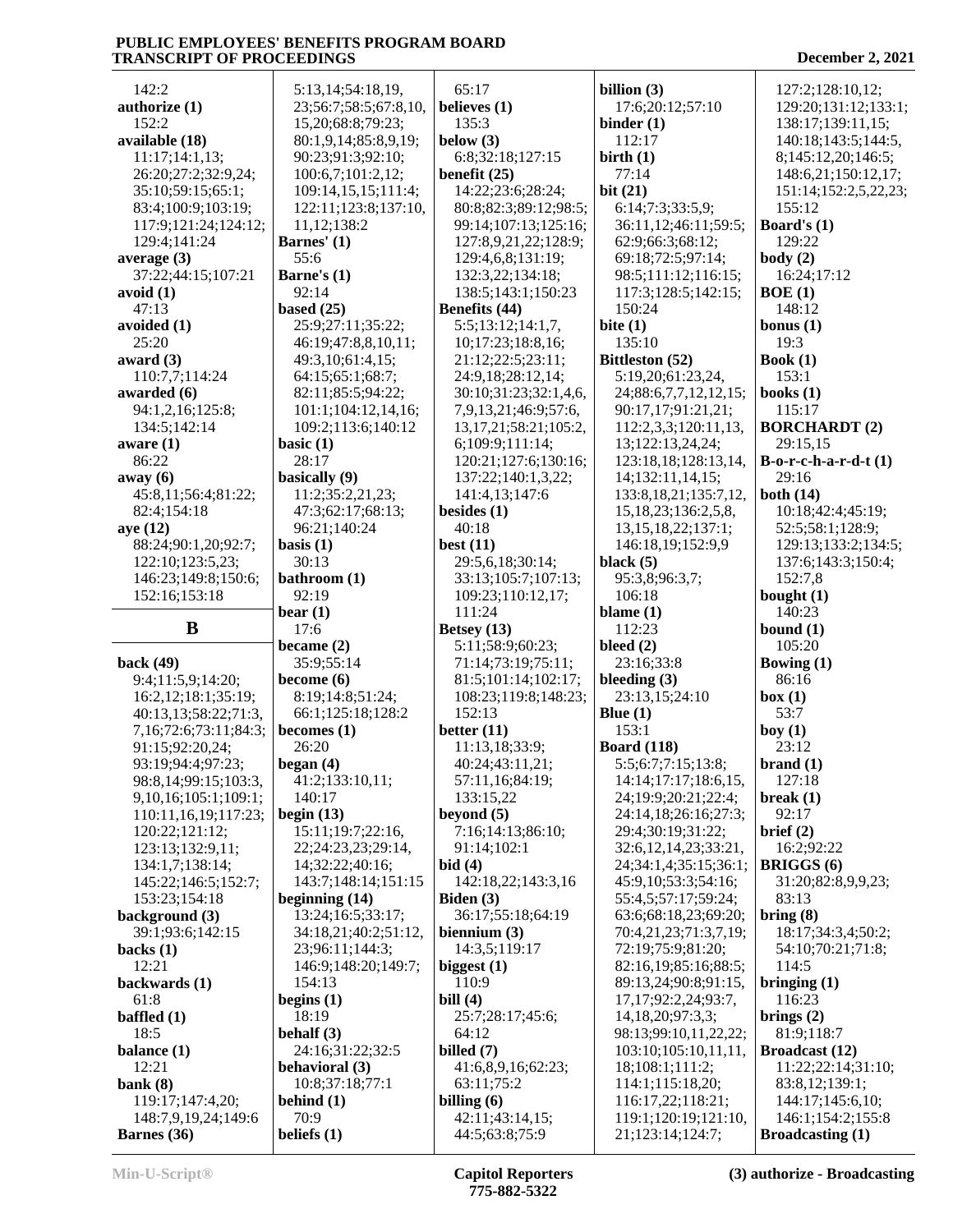| 29:9                                  | 146:4,4;154:5,24;                          | Cari $(4)$                                  | certificate (4)                              | 80:3,7,10,11;81:18,                |
|---------------------------------------|--------------------------------------------|---------------------------------------------|----------------------------------------------|------------------------------------|
| broken $(2)$                          | 155:2                                      | 113:18,20;115:4,13                          | 77:14,15;83:21;                              | 20;82:16,21,24;83:21,              |
| 47:7;61:3                             | caller $(14)$                              | Carlton (2)                                 | 84:2                                         | 22;84:6,11,18;100:5,               |
| <b>Brooke</b> (1)                     | 13:3;15:10;19:6;                           | 83:19,19                                    | cetera $(2)$                                 | 9,11;112:8,9,12;                   |
| 12:3                                  | 22:12,15,17,19,21;                         | carrier $(1)$                               | 130:19,19                                    | 114:24;115:6;120:23;               |
| brought $(3)$                         | 24:22,23;29:11,13,14;                      | 138:1                                       | CFO(1)                                       | 127:7                              |
| 34:1;99:15;126:15                     | 30:21                                      | carries (7)                                 | 113:17                                       | changed (2)                        |
| Bryan(1)                              | callers $(2)$                              | 91:3;92:15;123:11;                          | CFR(1)                                       | 73:17;106:2                        |
| 37:14<br>bucket $(1)$                 | 31:7;155:5<br>calls $(1)$                  | 124:3;147:3;149:12;<br>150:9                | 101:17<br><b>CHAIR (30)</b>                  | changes (20)<br>14:22;28:23;32:3;  |
| 96:6                                  | 8:10                                       | carrot $(1)$                                | 5:10;11:24;13:7;                             | 43:16;71:3,6,6;93:3,               |
| budget (21)                           | came $(5)$                                 | 47:4                                        | 15:12,16,19;17:17;                           | 18;97:6;106:20,23;                 |
| 12:21;18:2,8;20:7;                    | 9:4;98:14;107:5;                           | CARSON (5)                                  | 19:8;22:17;29:11;                            | 120:4;126:11;127:14;               |
| 28:8,9;57:21;95:11;                   | 127:22;134:22                              | 5:1;7:18;10:15;                             | 31:1,20;54:18;55:4;                          | 128:6;130:17;141:5,                |
| 105:7;111:11,23;                      | can (101)                                  | 92:20;154:1                                 | 58:10;74:5;83:11;                            | 5;143:22                           |
| 112:16,20;113:4,16;                   | 6:17;7:7,9;10:1;                           | case $(5)$                                  | 88:19;89:19;90:12;                           | channels (1)                       |
| 114:9,16;115:16;                      | 12:15;13:4,6;15:16;                        | 7:2;47:12;84:1;                             | 122:19;130:8;132:6;                          | 40:18                              |
| 119:14,20,22                          | 23:18,21;24:1,14;                          | 85:6;142:5                                  | 145:3,15,17;146:1;                           | Chapter (4)                        |
| budgeted (2)                          | 25:20;31:12;40:15;                         | cases $(1)$                                 | 149:24;154:3;155:4                           | 15:24;17:16;23:1,1                 |
| 95:9,9                                | 41:4,6,9,23;42:3;                          | 126:14                                      | <b>CHAIRWOMAN (132)</b>                      | charge $(2)$                       |
| build $(1)$                           | 43:13,20;46:20;                            | $\cosh(25)$                                 | 5:3,8;6:2;7:9,12;                            | 26:2;87:3                          |
| 75:15<br>Building $(5)$               | 47:17;50:11;51:19;<br>53:23;54:3;57:17;    | 93:9,14;94:21;                              | 9:21,24;10:10;11:20;                         | charges $(1)$<br>45:7              |
| 37:14,16,16;58:2;                     | 59:4,5,23;60:4,4,15;                       | 95:16;96:15,23,23,24;<br>97:12,22;99:14,23; | 13:3,6;15:17;17:8,11,<br>14;21:5;22:8,13,20; | charging $(1)$                     |
| 119:22                                | 61:2;62:7,13,17;                           | 101:16,19;102:15;                           | 24:21;27:7,15,21;                            | 27:13                              |
| built $(4)$                           | 67:18;69:2,18,20;                          | 104:3;111:17;112:16,                        | 29:8,12;30:24;31:2,5,                        | chart $(4)$                        |
| 77:21;131:20;                         | 70:6;71:6,8,11;72:18,                      | 16;114:4;115:10;                            | 9;32:16;53:2;54:8,15,                        | 95:1;96:9;127:15;                  |
| 132:4,7                               | 18;73:5;75:5;76:3,10,                      | 119:5,17;122:9;123:3                        | 21;58:6;60:22;61:22;                         | 128:5                              |
| bulk $(1)$                            | 13, 13, 14; 78: 1; 82: 5,                  | categories (3)                              | 63:12;67:4,8;68:9;                           | cheaper $(3)$                      |
| 19:13                                 | 19;83:15;85:16,17;                         | 47:7;61:3;109:13                            | 73:16;76:17;79:23;                           | 56:1;67:1,11                       |
| bullet $(1)$                          | 88:4;92:17,19;95:1,7,                      | category $(1)$                              | 80:20;81:4;82:7,14;                          | check $(2)$                        |
| 15:20                                 | 13, 14, 14; 96: 1; 97: 8,                  | 46:22                                       | 83:8,14;84:7;85:1,20;                        | 81:23;82:1                         |
| bundle $(2)$                          | 13;98:16;105:11,11;                        | Caughron (8)                                | 87:15;88:10,14,18,21;                        | checked (2)                        |
| 142:17;143:1                          | 106:14;108:2;110:13,                       | 5:15,16;58:8;                               | 89:5,16,21;90:4,11,                          | 86:2;134:22                        |
| burden $(5)$                          | 18, 24; 116: 21; 117: 8,                   | 123:20;149:2,2,20,20                        | 15,19;91:2,19,24;                            | chew $(1)$                         |
| 20:1;25:7;66:10,15,<br>16             | 16, 19, 21, 24; 122: 2;                    | caught $(1)$<br>53:6                        | 92:13,23;99:20;                              | 135:10<br>chicken (1)              |
| burdensome (1)                        | 128:4;129:4,19,20;<br>135:10,12,15;138:14, | cause $(2)$                                 | 101:13,20;104:9,20;<br>107:16;111:6;112:22;  | 65:23                              |
| 22:2                                  | 19;144:13,18,24;                           | 142:9,12                                    | 113:10;115:22;118:2,                         | chief $(2)$                        |
| business $(2)$                        | 153:6                                      | caused (5)                                  | 12, 16, 21, 24; 119: 13;                     | 82:9;83:14                         |
| 110:7,8                               | cancel $(3)$                               | 28:7;29:22;62:9;                            | 120:10;121:2;122:7,                          | child(1)                           |
| businesses $(1)$                      | 127:11;153:12,15                           | 131:20,22                                   | 17, 22; 123: 1, 11, 19, 22;                  | 49:16                              |
| 55:21                                 | cap $(1)$                                  | causing $(1)$                               | 124:3;128:12;129:1,                          | childcare (2)                      |
| buy $(1)$                             | 91:14                                      | 126:14                                      | 18;131:5;132:2,10;                           | 56:4;67:1                          |
| 137:13                                | capabilities (1)                           | caution $(1)$                               | 137:10;138:3,14,17;                          | children (1)                       |
| buydown $(1)$                         | 141:9                                      | 138:21                                      | 144:4, 13, 24; 145: 10,                      | 59:15                              |
| 114:2                                 | capital $(1)$                              | cautiously (2)                              | 16,22;146:3,16,20;                           | chime $(1)$                        |
| buydowns $(1)$<br>93:12               | 101:10<br>captured $(1)$                   | 57:8;58:3<br>CDHP(10)                       | 147:3;148:21;149:1,<br>4, 12, 22; 150: 2, 9; | 135:2<br>choice (7)                |
| bypass $(1)$                          | 133:4                                      | 87:24;88:23;98:9;                           | 151:11;152:5,11,14,                          | 12:10;46:1;68:16;                  |
| 137:24                                | card(1)                                    | 106:16;107:20;108:7,                        | 19;153:14,22;154:22;                         | 111:21;117:5;141:19;               |
|                                       | 77:13                                      | 10;116:19;117:16,17                         | 155:7                                        | 142:3                              |
| $\mathbf C$                           | cards(1)                                   | cells $(1)$                                 | challenge (1)                                | choices (2)                        |
|                                       | 51:12                                      | 106:18                                      | 59:1                                         | 25:17;116:22                       |
| calculation $(3)$                     | care $(13)$                                | center $(2)$                                | challenged (2)                               | choose $(5)$                       |
| 56:15;100:9,11                        | 8:4;20:2;25:4,19;                          | 8:10;41:23                                  | 37:4;121:17                                  | 26:3;66:12;68:23;                  |
| calculations (1)                      | 28:14,16;41:23;                            | certain $(3)$                               | challenges $(2)$                             | 109:3;116:17                       |
| 110:8                                 | 46:21;47:20;64:14;                         | 71:22;73:11;107:9                           | 64:17;126:4                                  | chooses $(1)$                      |
| calendar $(2)$                        | 76:16;95:19;150:15                         | certainly (4)                               | chance $(2)$                                 | 82:20                              |
| 27:11;103:20                          | career $(1)$                               | 54:3;59:23;69:3;                            | 10:1;125:18                                  | chose $(1)$                        |
| call $(11)$                           | 56:21                                      | 105:10                                      | change $(32)$                                | 74:6                               |
| 5:6;8:10;27:16;<br>82:8;92:24;138:24; | CARES (3)<br>20:19;38:8;94:6               | certainty (1)<br>15:8                       | 48:17;50:7;59:23;<br>68:22;72:7,14,18,19;    | chosen $(3)$<br>28:11;109:3;143:11 |
|                                       |                                            |                                             |                                              |                                    |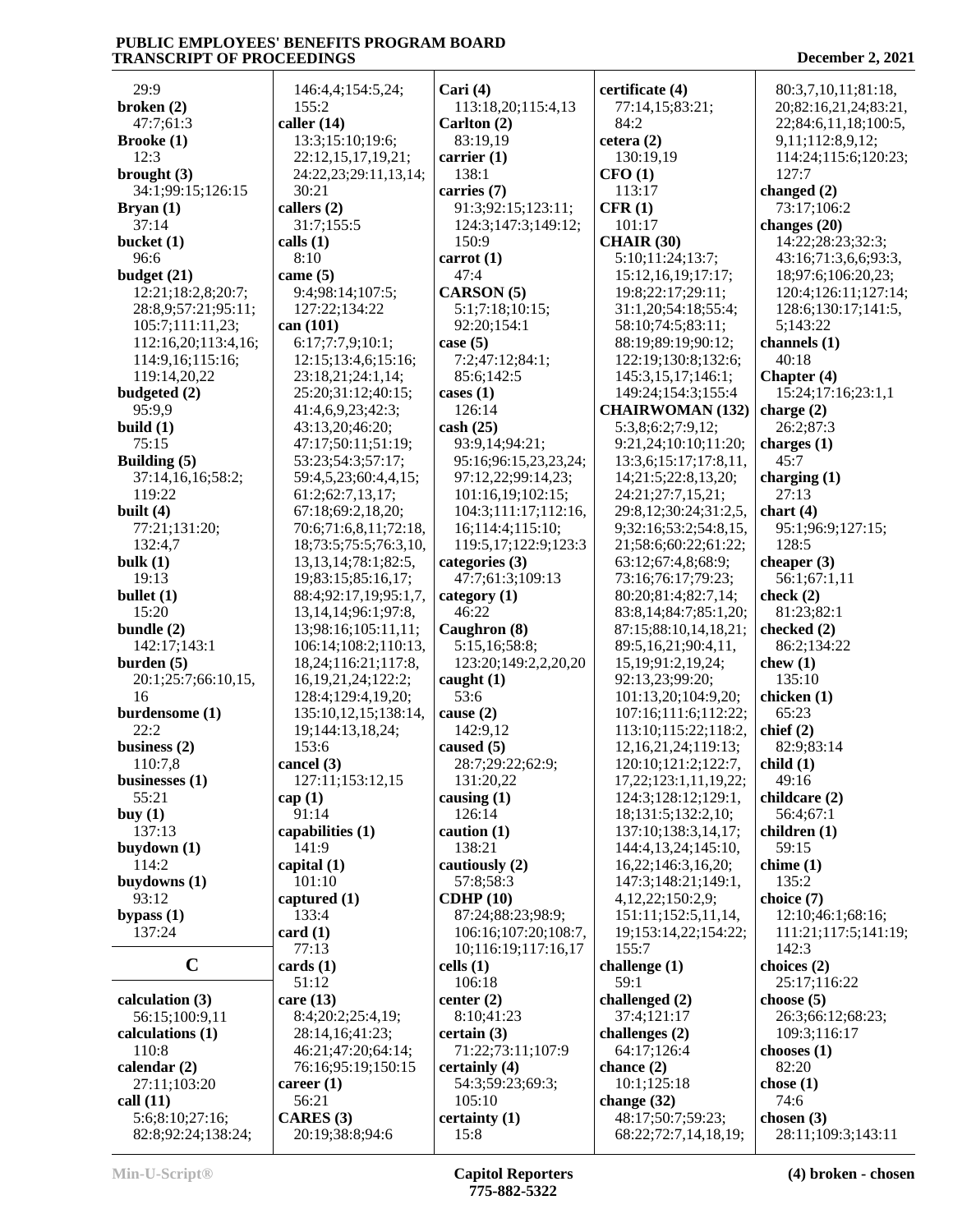140:24

6:23

134:6

42:2

120:2

23:1

13:11

97:7

106:18

45:19

95:7

120:19

122:6

**chronic (1)** 23:7 **chunks (1)** 87:21 **Cindi (2)** 83:11;145:5 **circle (1)** 42:4 **Circuit (1)** 37:5 **CITY (4)** 5:1;7:18;10:15; 30:7 **claim (7)** 40:8;45:6;62:24; 63:2;96:11;104:13; 110:15 **Claims (44)** 8:20;18:19;29:20; 34:9,17;35:8;36:4,7; 40:1,5;41:6,8,10;44:7, 7;45:4,13,13,15; 53:14,20;54:12;63:9, 10;73:24;88:1;95:23; 96:1;101:24;102:5,6, 11,14;103:1,6,11,13; 104:12;109:24; 110:16;121:18; 124:10,14,17 **clarify (4)** 64:7;80:1,24; 108:19 **clarifying (2)** 54:16;73:7 **clarity (1)** 61:10 **class (1)** 73:23 **clear (12)** 21:16,17;36:23; 39:11;40:14;45:5,16; 46:16;60:7;62:14; 75:7;140:22 **cleared (2)** 145:15,18 **client (1)** 11:6 **clients (2)** 11:2,3 **cliff (3)** 57:4,13;100:21 **clinical (1)** 10:14 **clinics (1)** 41:15 **close (8)** 19:13,15;20:9; 31:11;94:22;97:23; 114:1;144:14 **closed (11)** 21:22;57:20; 115:17,17;138:23; 139:1;144:18;145:7, **closely (14) closer (4) closest (4) COBRA (3) code (3) codes (3) codified (1)** 82:15 **coffee (1) coincide (1) collect (3) collected (1) collective (3) Colleen (14) College (1) colleges (1) color (1) colored (1) column (2)** 95:23 **coming (11)**

 20;146:6,11 10:3,6;16:12;52:9; 65:16;70:12;79:7,11; 98:5;114:22;115:3; 116:12,15;142:19 65:2,3,6;134:15 14:9;18:16;23:4; 151:16,19;152:3 62:22,24;63:2 42:13;43:15,16 **co-insurance (2)** 14:18;15:5 46:4,5;126:18 28:3;135:1,2 101:6,8;103:2; 104:5,10,18;106:7; 107:7,24;109:22; 112:11;114:21;117:7; 106:10,14 **combination (1) combined (1) comeback (1) comfortable (7)** 97:11,20;99:2; 111:12;116:6,16; 20:2;28:23;50:11, 23;101:21;103:5; 107:3,6;111:19,20; **comment (23)** 6:3,13,15,17,18;7:5, 5;12:1;20:14;27:17; 29:17;31:11;58:13; 62:11,12;113:2; 122:4;153:23,24; 154:2,4,13;155:1 **commentary (1)** 31:13 **commenter (4)** 10:11;21:6;27:15; 154:23 **commenter's (1)** 11:21 **comments (11)** 7:16;9:22,24;12:5; 16:10,11;87:10,10; 138:19;148:22; 154:17 **commission (1)** 150:13 **commit (1)** 113:2 **Committee (9)** 14:15;15:13;99:13; 124:8;140:18,21; 144:6;148:6,8 **committee's (6)** 144:1;146:8,13,22; 148:18;149:5 **common (4)** 47:15;60:8;66:4; 86:15 **communicate (2)** 134:9,11 **communicated (6)** 128:17,20,20; 129:12;133:13; 134:11 **communicating (2)** 79:4,15 **communication (6)** 126:10;132:19,21; 133:14,22;136:22 **communications (5)** 17:19;79:21;133:4; 137:7;141:9 **communicative (1)** 135:20 **communities (2)** 18:13;21:13 **community (3)** 63:4;64:15,17 **companies (1)** 10:7 **company (4)** 8:14;9:20;11:19; 141:12 **compared (1)** 106:23 **comparison (6)** 139:16;141:24; 143:10,12;152:24; 153:13

**compassion (1)** 87:11 **compatible (1)** 132:4 **compensated (1)** 21:20 **compensation (1)** 58:20 **competing (1)** 125:3 **competitive (1)** 58:23 **complain (1)** 82:3 **complete (1)** 151:15 **completed (2)** 9:5;52:7 **completely (1)** 94:13 **complex (1)** 130:9 **compliance (2)** 64:20;65:11 **comply (2)** 25:12;48:9 **complying (1)** 46:23 **component (2)** 10:8;125:20 **components (3)** 126:11;130:20; 131:24 **compound (1)** 9:13 **comprehend (1)** 36:12 **comprehensive (1)** 153:5 **concern (4)** 45:5;69:13;80:10; 126:14 **concerned (5)** 69:9;84:22;120:16, 24,24 **concerns (3)** 126:12,17;127:4 **concerted (1)** 112:24 **concrete (1)** 23:21 **condition (2)** 13:18;46:21 **conditions (2)** 25:16;35:22 **conduct (1)** 8:13 **conducting (1)** 42:5 **confident (4)** 109:16,17,20;131:5 **confidential (1)** 114:12

**confirm (2)** 62:17;83:20 **confirmed (2)** 34:6;63:6 **confirming (1)** 46:13 **conflicts (1)** 31:21 **confusing (1)** 62:3 **connect (1)** 22:12 **connecting (1)** 22:18 **conscientious (1)** 6:19 **consent (2)** 123:13,16 **consequences (1)** 87:3 **conservative (8)** 14:2,3,7;96:21; 120:20;121:6,8,23 **consider (11)** 12:23;17:12;27:4, 12;44:22;45:2;66:9; 68:18;85:16;88:11; 99:9 **consideration (10)** 8:23;15:9;18:22; 24:20;47:19;48:3; 96:7;110:24;114:18; 124:20 **considered (4)** 25:12;37:11;47:20;  $85:15$ **considering (3)** 22:1;46:17;85:18 **consistent (1)** 33:22 **consistently (1)** 33:23 **constraints (2)** 105:7;113:6 **consultants (1)** 26:15 **Consulting (3)** 101:9;150:10; 151:13 **contain (2)** 40:24;76:14 **contingent (5)** 25:9;47:6,7;61:3,14 **continual (1)**  $26:11$ **continually (2)** 26:24;111:1 **continue (11)** 7:24;21:12;29:19; 36:5;38:2;43:23; 55:16;66:7,8;103:5; 134:19 **continued (2)**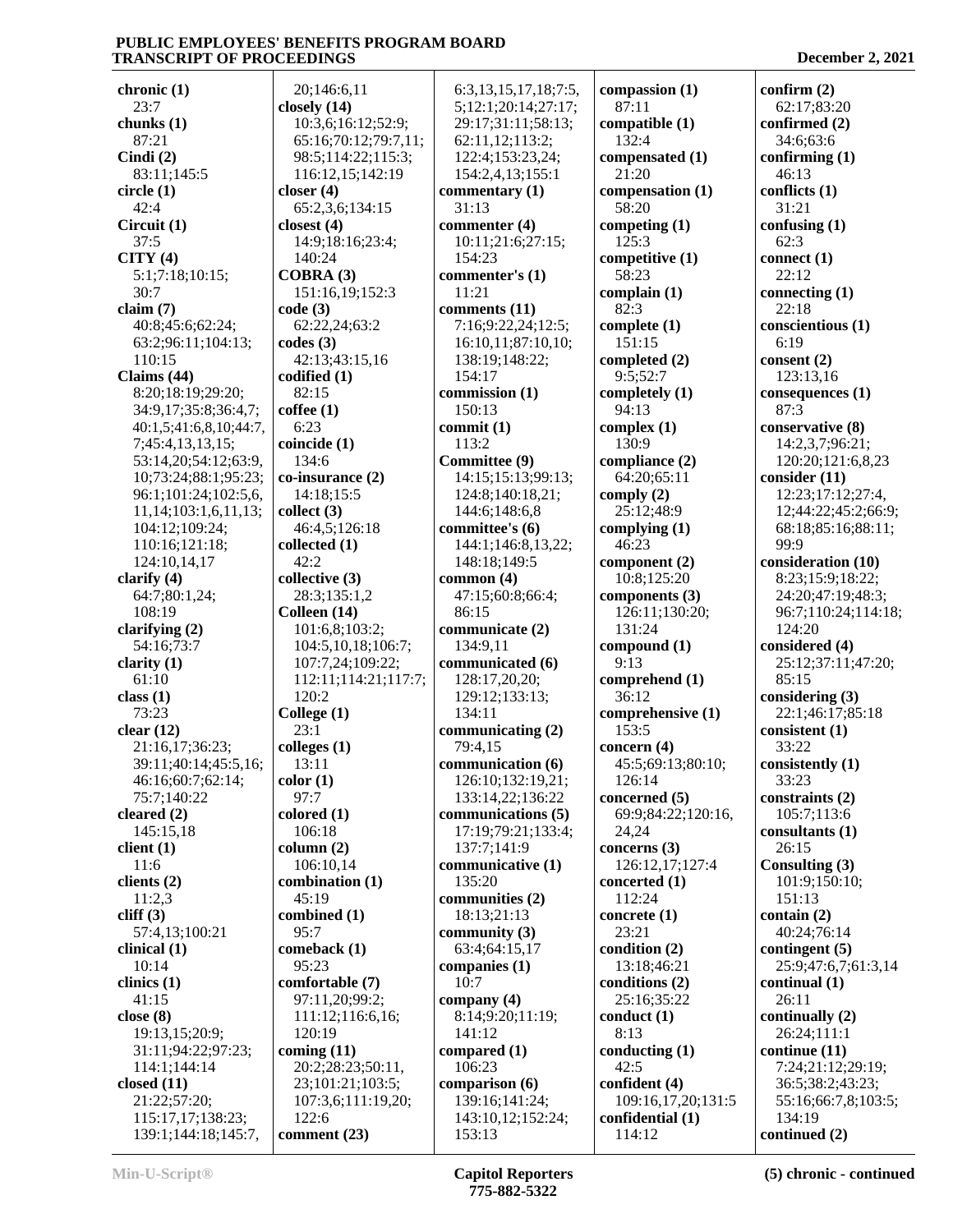13:18;55:22 **continues (1)** 57:11 **continuing (2)** 34:12;131:18 **contract (62)** 7:23;8:6,7,16,18; 9:1,2,8,19;10:19,23; 38:8;42:23;73:22; 103:21;110:3;114:23; 125:8,14;129:14; 138:4,13;140:21; 142:6,8,9,12,13,22; 143:4,8,11,14,22; 144:1,15;146:8; 147:9,16,17,21,23,23; 148:9,11,15,16,19; 149:6,13,14;150:3,16; 151:9,15,21,22;152:2, 4,20;153:4,9 **contracted (1)** 125:9 **contracting (1)** 151:5 **contracts (20)** 18:21;19:1;94:1,11, 19;98:23;108:10; 114:8,14,19;134:5; 139:10,17,18,22; 140:9;142:6;143:9; 147:14;153:2 **contract's (1)** 139:8 **contractual (1)** 78:15 **contributed (2)** 114:14;126:12 **contribution (2)** 14:24;108:6 **control (2)** 43:1;76:13 **convene (1)** 26:16 **conversation (4)** 65:20;66:1;81:19,  $20$ **conversations (4)** 63:7;70:8;78:12; 151:19 **coordinate (1)** 40:22 **coordinated (1)** 79:18 **coordinating (1)** 70:15 **co-pay (6)** 11:2;98:6,9,18; 106:16;116:13 **co-payments (2)** 83:24;84:4 **co-pays (8)** 9:14;15:8;24:1,2; 97:6,15;106:2;116:13 **copies (1)** 51:11 **copy (2)** 95:4;97:7 **core (2)** 66:4;127:8 **coronavirus (1)** 101:20 **corrected (1)** 14:20 **corrections (1)** 87:7 **correctly (1)** 67:13 **cost (117)** 11:10;12:18;14:12, 23,23;15:7,8;19:24; 23:9,11;24:5,8;28:20; 33:16,19;34:2,8,12, 16,19,23;35:8,10,16, 17,23;36:3,23;37:20; 39:5;40:22;42:6,10, 22;43:1,9,20,21;44:2; 45:13,15,17,19;46:6; 48:5,23;49:2,4,19; 50:3,11,23;51:1; 52:14;53:9,9,13,14; 54:1,3,9,12;62:16,17, 17,19,20,20;63:10; 67:1;68:17,19,24; 71:6,17,19,22;72:15, 17,23;73:4,22;74:1, 11,14;75:20;76:19; 77:19;80:18,23; 82:12,17,20;84:22; 87:13,22;88:15,22; 95:12;97:16;105:4; 106:15,23;108:6; 115:21;117:4,17,24; 119:18;141:20; 143:13;150:15,16,18, 21,23;151:19 **costing (2)** 58:19;59:17 **costly (1)** 26:9 **costs (52)** 20:2,22;25:4,22; 26:18,18,19;35:5,10; 37:2,3;38:10;40:24; 41:17,22;42:6,13,17; 43:17;44:13,16; 45:11,17,20;46:7; 49:1,22;50:18,19; 53:18,20,20,21;54:9; 59:10,13,18;62:9,10; 64:1;76:13,14;91:10, 11;92:6;99:5,6; 100:12,15;101:3; 108:15;153:8 **cough (1)** 74:22 **coughing (1)**

 39:16 **Coughron (5)** 91:23,23,24; 122:14;123:20 **counsel (2)** 52:10;70:13 **count (1)** 73:17 **counterparts (1)** 20:5 **country (1)** 34:6 **county (1)** 30:7 **couple (7)** 6:5,6;7:16;96:20; 134:2;145:23;154:16 **coupled (1)** 21:18 **course (5)** 31:12,13,24;92:17; 108:17 **Court (2)** 37:5;64:17 **courts (1)** 37:4 **cover (20)** 12:19;20:22;26:16; 33:19,21;38:10;39:4, 7,21;45:3,21;53:18; 54:9;56:1;66:24;68:5, 7;82:16;100:12; 144:15 **coverage (22)** 28:16;29:19;32:2; 36:5,6;39:2;43:13,19, 24;48:6;52:17;74:7; 80:3,7,10,12;83:21; 84:2,11,18;89:9,22 **covered (9)** 12:16;39:19;42:10; 81:3;83:1;84:13,14; 89:10;124:6 **covering (4)** 12:8;37:3;39:8; 66:10 **covers (2)** 68:5;85:3 **COVID (79)** 13:17;20:10,22; 26:8,12;27:4;33:16, 19,21;34:9,17;35:8; 40:8;41:4,5,24;42:9; 43:24;44:8,13,15; 45:7,9,15,16;46:6,14; 47:12;50:20,21;51:9; 52:14,15,18,21;53:12; 54:3;59:9;69:12; 71:20;72:9,15,16,24; 73:4,7,9,18,22;74:1; 82:16;84:1,11;85:3,4, 6,23;86:20;87:22; 88:1,16,23;90:5;91:6; 104:13 28:15 **create (1)** 128:1 **created (1)** 128:4 8:5 **CRF (11)** 19,23 **crisis (2) criteria (1)** 71:6 **critical (6)** 26:9 **curious (1)** 108:6 153:1 **cut (1)** 127:21 **cuts (11) CVS (4)** 78:24

 92:3;93:8;96:10;99:6; 100:8;101:24;102:5; 103:7;110:10,15; 111:10;112:7;118:7; 124:10,17 **COVID-19 (19)** 18:3,10;26:22; 29:19;32:2;35:12; 36:4,6;39:2,4,17,18; 44:7;45:4;47:10; 63:18;71:17;80:18; **co-workers (1) credential (1) credentialing (2)** 8:12;9:6 94:3,6,9;101:22; 102:4,8,15;124:9,13, 17:5;18:3 125:19;126:5,22; 127:19;130:1;140:13 **culinary (2)** 34:15;68:5 **cumbersome (1) current (17)** 23:6,23;24:6;26:20; 28:14;43:3;71:21; 72:1;103:12;106:10, 10;110:22;117:13; 119:17;125:22; 130:18;143:21 **currently (10)** 19:13;39:8;82:24; 113:13;115:5;132:8; 141:23;142:6,12; **customer (3)** 140:13;141:8;148:3 13:14;14:7;16:22; 20:8;22:6;28:6,7,21; 29:2;87:14;127:22 74:22;75:2,21;

**D DAG (1)** 83:15 **daily (2)** 30:12;131:13 **Dallas (1)** 86:9 **danger (2)** 27:1;30:12 **Darn (1)** 80:20 **data (19)** 25:19;26:20;41:11; 50:6;51:2,4,15,17,17, 19;70:9;71:2,2;77:2, 8,11;138:7;141:2; 150:20 **date (7)** 8:7;9:1,7;71:18; 124:23;143:4;148:11 **dates (3)** 86:11;134:5,14 **DAVIN (8)** 7:7,11,14,14,17; 9:21,23;10:2 **day (3)** 37:15,17;113:7 **days (2)** 23:22;88:9 **DC (1)** 35:4 **deadline (1)** 38:21 **deal (4)** 20:19;142:17,19; 143:1 **dealing (1)** 20:2 **death (1)** 113:7 **debilitating (1)** 23:21 **decades (2)** 9:11;10:15 **DECEMBER (16)** 5:1;9:2,7;34:21,22; 38:9,21;50:17;94:7; 101:23;102:7,7; 124:16,19;143:5; 148:12 **decide (2)** 50:24;82:19 **decided (4)** 71:24;72:3;74:13; 97:3 **decision (17)** 14:16;27:11;37:1; 50:9;70:4;71:11;85:5; 87:18;100:20;105:23; 107:13;113:6;115:15; 118:18;121:11,15;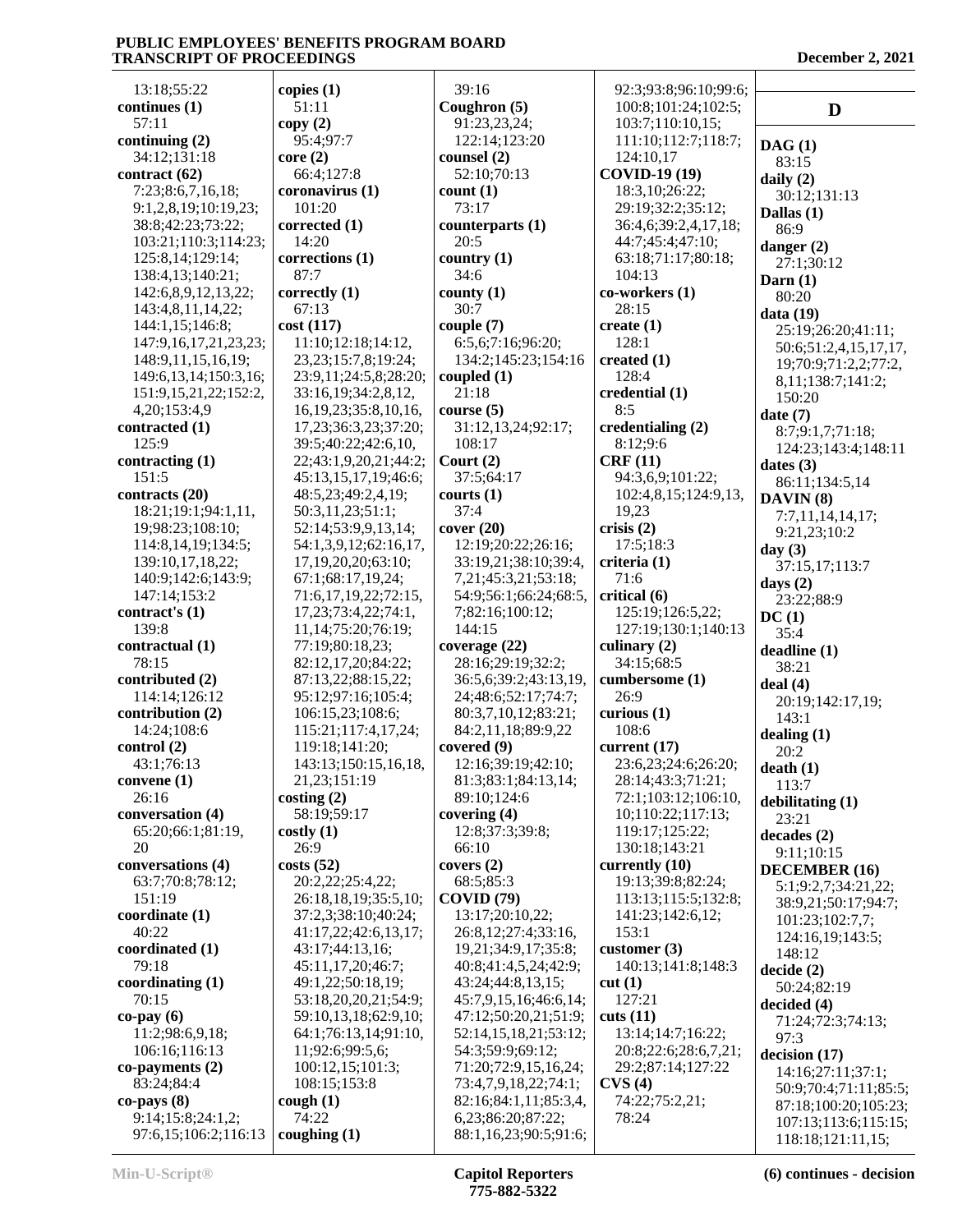9:12

138:9

19:3

48:2

93:15

 154:12 **decisions (2)** 111:3;154:20 **declaration (5)** 33:18,21;36:7,7; 68:20 **dedicate (2)** 40:4,12 **dedicated (1)** 18:23 **dedication (1)** 15:9 **deducted (1)** 138:6 **deductible (8)** 15:2;24:7;97:24; 98:1,8,10,18;116:23 **deductibles (7)** 15:5;18:17;93:16; 97:2,5,14;107:2 **deductions (1)** 130:21 **deeply (1)** 16:19 **defer (2)** 133:23;137:17 **defined (1)** 36:21 **definitely (7)** 45:16;70:24;73:13; 79:3,4;85:16;100:18 **definition (1)** 60:4 **definitions (1)** 75:7 **delay (2)** 133:5;134:1 **delays (6)** 125:24;128:17; 129:11,11;134:9,12 **delivering (1)** 42:24 **delivery (1)** 141:7 **Delta (3)** 44:11,15;86:16 **Demand (1)** 143:20 **denied (1)** 8:21 **dental (3)** 110:2;139:12;140:3 **dentist (1)** 95:19 **deny (1)** 43:13 **department (7)** 8:12;46:13;60:5; 63:20;64:4;79:5;87:7 **dependencies (1)** 50:10 **dependent (7)** 26:12;48:9,12; **detail (2)**

 49:13,16;51:3;54:5 **dependents (12)** 19:18;48:14;49:14; 52:22;53:18;54:2; 59:23;77:16;91:8; 92:5;130:18,19 **depending (2)** 94:18;138:24 **depends (1)** 115:11 **depression (1) deputy (3)** 80:4;82:8,9 **described (1) deserve (1) design (34)** 15:2;16:14;23:4; 32:3;71:21,21;72:7; 93:3,15;96:19,21,23; 97:1,9,18,23;98:4,6,7; 99:4,24;100:24; 104:11;105:17;106:4, 15,21;107:3;119:2, 23;120:4;121:14,21; 123:4 **designated (1)** 37:16 **designs (8)** 18:14;98:15,21; 106:10,13;112:12; 116:20;117:13 **desperately (1)** 12:22 **despite (1)** 46:22 **destroy (1)** 132:14 12:15;102:2 **detailed (2)** 138:22,23 **details (7)** 9:19;70:3,5,20; 71:1,10;100:4 **detected (1)** 65:23 **determinations (1)** 26:13 **determine (1) determined (4)** 26:23;48:6;56:14; 85:10 **detrimental (1)** 28:15 **develop (1) developing (1)** 75:22 **development (2)** 75:14;131:14 **deviate (1)** 33:5 **devices (1)** 6:12 **devil's (1)** 74:18 **devoted (1)** 18:24 **DHRM (3)** 126:6,6;132:9 **diabetic (1)** 28:19 **diabetics (1)** 25:14 **diag (1)** 75:9 **diagnosis (1)** 45:15 **diagnostic (22)** 39:4,5,9,15,18,19, 23;40:6,10;42:12; 43:15;44:5;62:2,6,15, 21;63:1,8;74:17;75:8, 10,22 **dias (1)** 58:7 **difference (8)** 39:9,18;62:5,22; 63:10;64:23;96:7; 118:6 **different (13)** 46:23;48:24;62:21; 65:21;66:2;86:4; 96:20;97:15;107:13; 115:14,24;116:20; 120:18 **differential (28)** 14:24;53:10;73:8; 93:9,13;94:21;95:16; 96:3,15,23,24;97:12, 22;99:14,23;101:16, 18;102:15,20,22; 104:3;111:18;112:16; 114:4;115:10;119:4; 122:9;123:3 **differently (1)** 72:16 **differs (1)** 12:13 **difficult (2)** 24:11;115:12 **difficulties (2)** 22:14,18 **difficulty (1)** 8:13 **digits (3)** 15:10;19:6;22:21 **diligence (2)** 18:23;58:18 **diligently (1)** 7:21 **dipped (1)**

 95:15 **direct (2)** 17:3;147:23 **directed (2)** 116:23;132:16 **direction (2)** 38:3;89:14 **directly (5)** 19:16;32:4;55:5; 102:10;110:8 **director (8)** 19:11;32:24;33:1; 55:3,18,24;124:22; 125:5 **disability (7)** 14:11;20:8;127:20, 23;137:13,16,21 **disappointed (4)** 16:20;17:22;28:10; 154:11 **disappointing (2)** 20:16;129:2 **disclosure (2)** 31:21;32:8 **disclosures (1)** 32:14 **discontinuation (1)** 7:23 **discord (1)** 72:5 **discovered (2)** 41:3,8 **discovers (1)** 45:1 **discretion (1)**  $41:5$ **discriminating (2)** 12:8;46:18 **discrimination (1)** 35:22 **discriminatory (2)** 25:12;27:3 **discuss (3)** 53:1;115:9,16 **discussed (8)** 33:24;35:17;73:7; 82:12;85:22;87:17; 94:4;126:12 **discussing (4)** 25:22;100:24; 131:24;146:6 **discussion (11)** 16:23;33:15;34:3; 46:10;93:2;100:14; 107:3;115:9;132:18; 138:18;146:11 **discussions (3)** 16:2,3;35:19 **disease (5)** 46:24;65:15;72:16; 74:2;82:18 **disorder (2)** 23:13;24:10

**disproportionately (1)** 23:6 **disruption (2)** 140:14;141:20 **disruptive (1)** 141:14 **dissatisfaction (2)** 15:6;21:10 **distribute (3)** 76:3;79:17;86:3 **distributed (1)** 98:15 **district (1)** 42:3 **division (5)** 37:18;76:24;126:6; 144:20;145:12 **doctor (2)** 95:24;143:20 **document (19)** 13:21;73:8,9,12; 80:19,23;81:8,12,13, 21;82:6,10,11,12,15; 84:1,12,24;87:24 **documentation (2)** 76:20,21 **dollar (27)** 24:8;30:1;41:17,21; 47:17;52:21;53:10; 55:9;56:2,3;75:2; 76:12,15;87:3,13; 90:13;91:5;92:3; 107:9;108:21;116:17; 117:14,20,23;124:8; 148:16,16 **dollars (23)** 20:12,16;23:10; 28:19;35:11;41:7,7, 24;42:17,19,21;45:6; 94:3,9;98:19;100:2,3; 101:17;111:19; 124:19,23,24;148:15 **domestic (3)** 52:22;91:7;92:4 **done (13)** 28:8;34:7,8;72:17; 80:11;86:14;94:22; 104:16;109:20; 115:20;116:24;121:5; 133:15 **doubled (1)** 9:14 **Doug (2)** 17:15;21:2 **Douglas (1)** 16:11 **dovetail (1)** 16:16 **down (15)** 6:8;7:3;14:5;32:18; 45:1;62:9;71:5,8; 95:15;98:8;114:5; 115:11;116:24;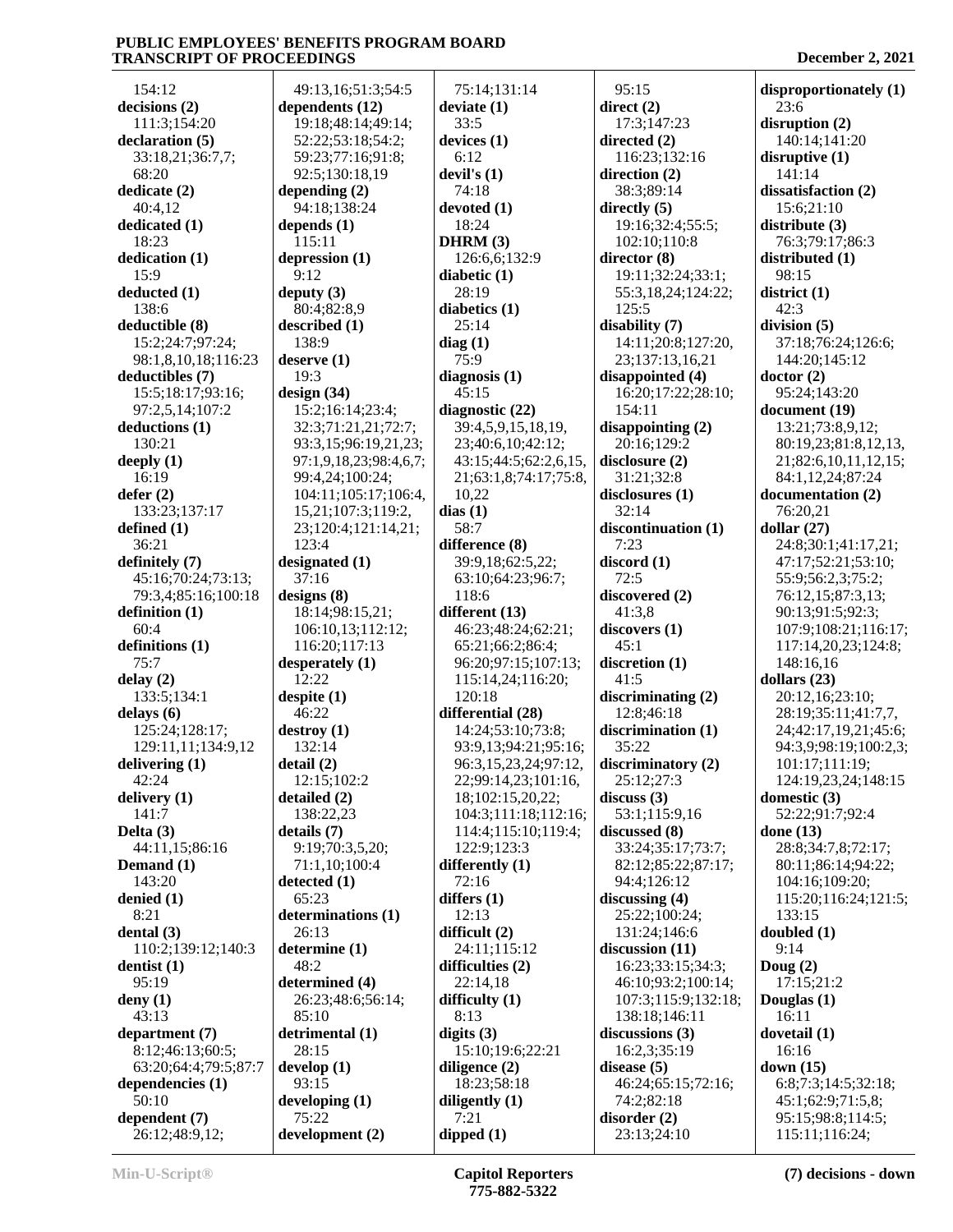| 118:14;127:3                                | easy (2)                          |
|---------------------------------------------|-----------------------------------|
| downstream (2)                              | 15:22;40:14                       |
| 102:12;131:22                               | Eaton (7)                         |
| dozen $(2)$                                 | 113:20,20;11:                     |
| 14:4;109:18                                 | 138:22;139:3                      |
| DPBH(2)                                     | echo(1)                           |
| 40:21;42:22                                 | 21:1                              |
| <b>DPBH's</b> $(1)$                         | economic (2)                      |
| 38:8                                        | 18:3;28:8                         |
| DR(11)                                      | economical (1)                    |
| 7:7,11,14,14,17;                            | 58:2                              |
| 9:21,23;10:2;16:10,                         | economically (1                   |
| 11,14                                       | 57:7                              |
| dramatically (1)                            | <b>Education</b> (3)              |
| 103:6                                       | 33:4;38:11;79                     |
| drawing (1)                                 | effect(1)                         |
| 93:20                                       | 78:6                              |
| drive(3)                                    | effective (19)                    |
| 57:4,14;62:9                                | 9:7;11:10;52:                     |
| driver $(2)$                                | 21;63:18;65:1                     |
| 45:17;53:13                                 | 68:19;88:2,17                     |
| drive-thru (1)                              | 90:6,6;91:6;9                     |
| 41:16                                       | 137:7;143:4;1                     |
| driving $(1)$                               | 150:5                             |
| 65:12                                       | effects $(1)$                     |
| dropped (3)                                 | 131:22                            |
| 37:23;117:15;                               | efficiency (2)                    |
| 150:20                                      | 15:19;16:8                        |
| DuAne (3)                                   | effort(3)                         |
| 55:2;56:10;64:6                             | 69:23;79:18;1                     |
| due (20)                                    | efforts $(1)$                     |
| 7:22;8:21;18:2,23;                          | 41:3                              |
| 21:22;25:3,14,16;                           | eight $(8)$                       |
| 30:10,13;45:15;                             | 49:17;53:5;56                     |
| 50:22;56:9;58:18;                           | 62:10;104:14                      |
| 104:13;125:17;127:6;<br>132:18;142:8;150:21 | 110:1;111:9<br>either (14)        |
| dues $(1)$                                  | 34:17;36:24;4                     |
| 19:13                                       | 60:9;64:8;66:                     |
|                                             |                                   |
|                                             |                                   |
| during $(11)$                               | 68:18;83:4;10                     |
| 21:13;33:11;39:6;                           | 116:7,10;117                      |
| 56:14;58:13;103:20;                         | 123:16;129:4                      |
| 119:22,23;122:4;                            | electronic (1)                    |
| 127:14,17                                   | 6:12                              |
| Dwayne (1)                                  | electronically (                  |
| 33:1                                        | 77:6                              |
| dysphoria (4)                               | elementary (1)                    |
| 12:10,12,20;13:2                            | 108:24                            |
| E                                           | eligibility (10)<br>51:8;70:6;77: |
|                                             | 125:6,9,15;12                     |
| ear(1)                                      | 127:7;130:10                      |
| 53:6                                        | eligible (4)                      |
| earlier (5)                                 | 31:22;32:6,7,                     |
| 20:11;21:1,2;32:17;                         | eliminate (1)                     |
| 125:5                                       | 26:19                             |
| early $(2)$                                 | eliminated (2)                    |
| 51:7;142:10                                 | 20:7;38:5                         |
| earning $(1)$                               | Elliott $(2)$                     |
| 20:4                                        | 10:13,13                          |
| easier (7)                                  | else (4)                          |
| 15:21;36:12,12,15;<br>51:16;75:19,22        | 29:9;109:4;11<br>144:22           |

| (2)                                          | elsewhere (2)                             |     |
|----------------------------------------------|-------------------------------------------|-----|
| 22;40:14                                     | 30:17;42:9                                |     |
| 1(7)                                         | e-mail $(2)$                              |     |
| 3:20,20;115:4,4;<br>3:22;139:3;145:18        | 8:7;31:12<br>$e$ -mails $(1)$             |     |
| $\bf{(1)}$                                   | 86:4                                      |     |
| 1                                            | emergency (6)                             |     |
| $\text{mic}$ (2)                             | 33:18,20;36:8,19;                         |     |
| 3;28:8                                       | 39:6;68:20                                | eno |
| omical (1)                                   | emerging (1)                              |     |
| 2                                            | 85:11                                     | eno |
| mically (1)                                  | employee (35)<br>14:20;21:8;26:12,        |     |
| 7<br>ation $(3)$                             | 13;27:23;28:12;                           | en  |
| 4;38:11;79:8                                 | 29:16;30:16;36:24;                        |     |
| $\colon$ (1)                                 | 42:7,11;45:19,22;                         | eno |
| 6                                            | 46:4;47:21,22;48:5,7,                     |     |
| ive (19)                                     | 8,11;52:20;54:1;                          | eno |
| ;11:10;52:16,19,                             | 56:19;74:8,14,19,24;                      |     |
| 63:18;65:14;                                 | 75:18;90:8;117:12,                        | enf |
| 19;88:2,17,24;<br>6,6;91:6;92:4;             | 15, 16; 131: 3; 133: 9;<br>154:10         | enl |
| 7:7;143:4;148:11;                            | employees (83)                            |     |
| ): 5                                         | 7:19;8:1;10:4,17;                         | enl |
| s(1)                                         | 13:14,17,20;15:3;                         |     |
| 1:22                                         | 18:11;19:12,14;20:1,                      | enl |
| $\text{ency}$ (2)                            | 23;21:4,21;22:6;                          |     |
| 19;16:8                                      | 27:24;29:1,5,6,7;30:6,                    | enj |
| t(3)                                         | 11, 12, 14; 37: 10, 11, 15,               |     |
| 23;79:18;112:24<br>$\text{ts}\left(1\right)$ | 21;38:6,13,14,19,22;<br>40:17;41:12;42:8; | eno |
| 3                                            | 44:10;48:18;49:6,7;                       |     |
| (8)                                          | 50:16;51:11,16,24;                        | en  |
| 17;53:5;56:20;                               | 53:17,17;55:9,13,14;                      |     |
| 10;104:14,17;                                | 56:22,23;57:15,18;                        | eni |
| :1;111:9                                     | 58:14,15,15,19,21;                        |     |
| r(14)                                        | 59:3,5;63:21,21;64:8;                     |     |
| 17;36:24;46:8;<br>9;64:8;66:22;              | 65:8;66:8,10;71:5;<br>74:14;76:3;78:22;   | en  |
| 18;83:4;102:21;                              | 79:10;87:4,11;                            | en  |
| 5:7,10;117:7;                                | 108:10,15;121:16;                         |     |
| 3:16;129:4                                   | 122:3,5;130:17,22;                        |     |
| $\text{onic}$ (1)                            | 154:10,17                                 |     |
| 2                                            | Employees' (5)                            |     |
| onically (1)                                 | 5:4,5;32:21;140:1;                        |     |
| 6                                            | 147:6                                     | en  |
| entary $(1)$<br>3:24                         | employee's (1)<br>47:23                   | ens |
| ility $(10)$                                 | employer (10)                             |     |
| 8;70:6;77:12,21;                             | 14:24;36:24;37:1;                         |     |
| 5:6,9,15;126:2;                              | 42:5;68:7;74:13,21;                       | ent |
| 7:7;130:10                                   | 75:1,20;108:6                             |     |
| le (4)                                       | employers (14)                            | ent |
| 22;32:6,7,13                                 | 34:6;36:20,21;                            |     |
| nate $(1)$<br>19                             | 40:16;44:4,12,17;                         |     |
| nated (2)                                    | 47:24;48:11;50:14;<br>51:9;63:21;86:15,16 | ent |
| 7;38:5                                       | employment (1)                            | ent |
| t(2)                                         | 13:18                                     |     |
| 13,13                                        | encourage (1)                             | EP  |
| 4)                                           | 29:4                                      |     |
| 9;109:4;111:15;                              | end (29)                                  |     |
| 1:22                                         | 12:7;13:19;14:5;                          |     |

 51:9;63:21;86:15,16 55:21;77:4;86:4 31:14;33:14;34:21, 22;35:6;42:14;51:12, 21;54:12;76:6;99:7; 102:6,7,16;103:8,15; 104:6;117:4;118:8; 119:20;126:13;128:3; 131:16;134:13;142:9; 155:10 **endeavor (1)** 59:6 **ended (5)** 34:12,16,17;121:8; 140:17 **endemic (1)** 66:21 **ends (1)** 68:21 **energy (1)** 8:20 **enforced (1)** 34:8 **enhance (2)** 105:6;106:21 **enhancement (2)** 82:3;119:19 **enhancing (1)** 14:1 **enjoy (1)** 73:19 **enough (4)** 18:22;24:11;88:10; 107:12 **enrich (1)** 99:24 **enroll (5)** 77:15,15;127:11; 130:16;131:4 **enrolled (2)** 49:8;128:6 **enrollment (19)** 51:8,13,22;70:6; 77:12,21;84:19,21; 125:6,9,14;126:2; 127:9,15;128:5,7; 130:10,18;137:12 **enrollments (1)** 127:17 **ensure (7)** 23:18;25:23;26:24; 70:13,16;81:2;115:1 **entice (2)** 57:18,18 **entire (6)** 25:8;33:13;36:10; 56:21;96:14,14 **entities (3) entry (1)** 20:3 **EPO (10)** 14:17;15:2,6;97:5, 16;98:10,19;106:17; 108:11;116:13

| $\overline{\phantom{a}}$                  |  |
|-------------------------------------------|--|
| equal $(1)$                               |  |
| 117:17<br>equipment $(1)$                 |  |
| 21:21<br>equipped (1)                     |  |
| 151:6                                     |  |
| equitably (1)<br>25:24                    |  |
| $\mathbb{R}$ RP $(1)$<br>125:11           |  |
| Ervin $(7)$                               |  |
| 13:4,4,7,8;16:10,<br>14;21:2              |  |
| $E-r-v-i-n(1)$<br>13:9                    |  |
| escalated (2)                             |  |
| 126:21;129:24<br>escalating (1)           |  |
| 20:2<br>especially (5)                    |  |
| 20:3;23:13;87:3;<br>105:19;130:9          |  |
| essence (1)                               |  |
| 91:14<br>essential $(1)$                  |  |
| 13:12<br>essentially $(1)$                |  |
| 24:8                                      |  |
| establish (2)<br>6:4;52:11                |  |
| established (2)<br>25:6;52:6              |  |
| estimate $(1)$                            |  |
| 14:2<br>estimated (2)                     |  |
| 14:12;44:15<br>estimates (1)              |  |
| 101:3                                     |  |
| et(2)<br>130:19,19                        |  |
| ETS(2)<br>36:19;37:6                      |  |
| evaluation (12)                           |  |
| 140:16,18,20;<br>144:1,6;146:7,13,22;     |  |
| 148:6,8,18;149:5<br>evaluators (1)        |  |
| 141:7                                     |  |
| even $(21)$<br>9:2;11:16;14:6,20;         |  |
| 18:1,22;34:18;58:8;<br>63:22;72:10;75:21; |  |
| 76:9,9,15;82:5;84:16,<br>18;100:13;121:7; |  |
| 124:22;141:3                              |  |
| events $(2)$<br>25:18,20                  |  |
| everybody (12)<br>6:11,22;31:12;          |  |
| 59:13;92:15;93:1;                         |  |
| 121:4;136:15;144:19,<br>22;145:22;155:13  |  |
| everyday (1)                              |  |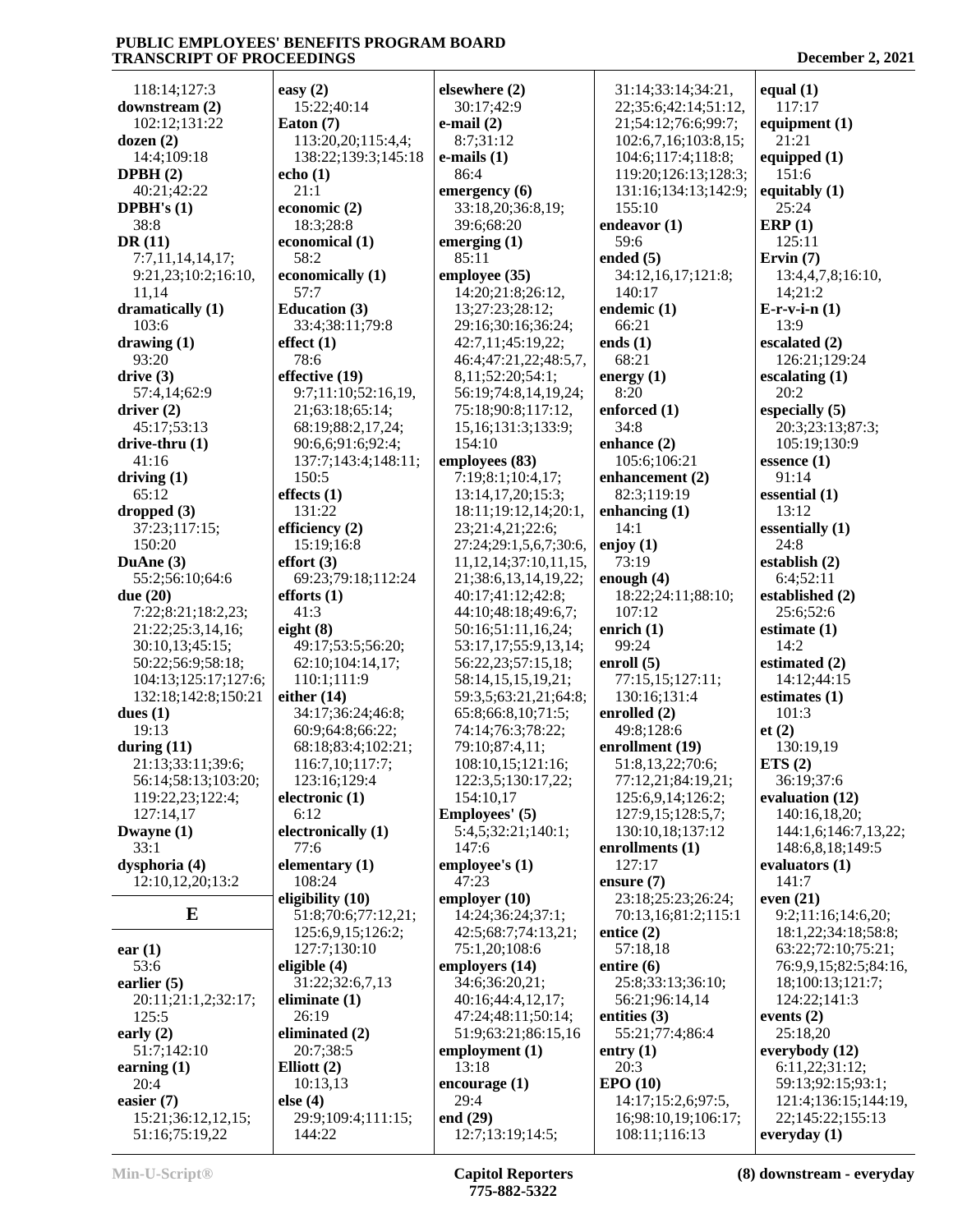59:2 **everyone (9)** 5:24;6:15;32:19; 65:18,23;66:15;75:8; 145:18,23 **evidence (3)** 21:17,17;137:23 **exact (3)** 113:18;134:12,13 **exactly (5)** 25:22;34:7;76:11; 98:4;136:12 **Examiner's (1)** 143:6 **example (7)** 37:13;39:12;70:11; 71:4;95:2;96:10; 106:1 **excellent (1)** 16:8 **except (3)** 14:10;28:16;152:21 **exception (3)** 41:14;72:15;73:2 **exceptions (1)** 37:11 **excess (15)** 13:24;14:4;25:14; 95:16;96:5,15,23; 100:9;101:10;103:17; 104:5,7;112:16; 113:13;121:8 **exclusion (1)** 12:17 **exclusionary (1)** 12:24 **exclusions (1)** 12:8 **excuse (3)** 26:18;91:4;107:22 **Executive (23)** 13:7;16:17;17:18; 18:24;19:9,11,19; 26:12;32:21;59:8; 62:2;68:14;71:15; 75:12;81:6;116:2; 120:17;124:4;128:15; 132:16;133:2;136:9; 137:11 **exempt (2)** 59:16;64:14 **exempted (1)** 13:20 **exemption (13)** 26:15;38:23;49:9, 12;52:4,6,7,9,11; 60:18;70:11,14;76:20 **exemptions (6)** 13:19;26:14;38:15, 20;48:20;52:2 **exist (2)** 46:3;98:1 **existing (5)** 116:1 51:2 10:21 50:3 **expire (2)** 43:6 19:21 16:3 **extra (6)**

 40:23;52:15;78:14; 87:23;150:21 **expanded (1) expect (13)** 8:9;49:1;69:19; 78:13;101:21,24; 103:4,14;130:11,13; 135:19,19;136:18 **expectation (2)** 6:22;130:14 **expected (9)** 44:22;48:15;50:1; 93:10,11;141:13; 143:7;148:10,14 **expecting (4)** 49:19;103:7;104:5, 6 **expects (1) expedited (1) expenditure (1) expenditures (3)** 48:15;49:21;93:11 **expenses (5)** 27:14;35:11;41:1; 64:2;75:1 **expensive (5)** 23:17;25:19;47:21; 59:6;76:15 **experience (5)** 49:10;109:24; 114:19;119:14; 141:10 **experienced (5)** 8:13;23:23;72:11; 126:4;135:9 **experiencing (1)** 127:4 **experts (2)** 140:19;148:7 124:13;142:8 **expiring (2)** 38:9;142:22 **explore (1)** 117:2 **explores (1) exploring (5)** 38:12;43:2;51:20; 76:1;78:11 **exposure (2)** 63:17;64:1 **express (2)** 17:21;18:22 **expressed (1) extensive (1)** 86:11,13;153:8 **extreme (1)** 68:21 **extremely (5)** 56:24;121:17 **face (1)** 20:20 **facilities (1)** 41:22 **fact (4)** 64:21 **factor (4)** 45:18;46:19,20; 110:24 **factored (4)** 102:9;103:19; 104:1;110:3 **factoring (1)** 94:3 **factors (1)** 110:10 **Faculty (7)** 17:17;23:2 **failing (1)** 41:3 **fails (1)**  $122:17$ **Fair (1)** 88:10 **fairly (2)** 25:24;95:8 **fall (2)** 36:24;81:14 **falling (1)** 23:20 **falls (2)** 37:1;46:22 **familiar (3)** 128:2;137:18; 152:24 **families (2)** 23:7;32:7 **family (8)** 23:8;24:17;26:4; 87:3 **Family's (1)** 39:3 **far (7)** 106:4,17;127:1; 130:18 **fast (2)** 6:19;59:4 **fault (3)** 11:6,6;20:20

 19:3;23:10;24:9; 20:16;26:9;28:10; **F** 17:12;21:18;39:24; 13:9,10,13,16;16:9; 29:21,23;32:9,12; 42:16;60:1;103:21; **favor (25)** 74:1;88:24;89:3,24; 90:2,20,24;92:7,11; 122:10,15;123:5,9,23; 124:1;146:23;147:1; 149:8,10;150:5,7; 152:16,17;153:18,20 **fax (1)** 9:3 **fearful (1)** 26:3 **features (1)** 10:7 **February (6)** 34:21;88:4;105:17; 109:1,10,11 **federal (16)** 20:11,16,24;28:5; 36:8,14;37:6;39:2; 47:18;48:3;50:12; 64:13,23;72:2; 101:24;124:7 **federally (2)** 44:6;62:23 **feds (4)** 37:3;41:9;42:20; 50:24 **fee (1)** 152:4 **feel (12)** 11:8;66:13;90:8; 94:22;97:12,20;99:1, 2;109:20;111:12; 131:14,14 **feeling (3)** 63:17;91:16;130:3 **feels (3)** 87:18;97:11;116:6 **fees (6)** 20:23;26:1,23; 143:7,22;148:14 **fever (1)** 39:16 **few (8)** 11:16;23:22;32:23; 64:14;87:10;97:4; 110:14;121:19 **fewer (1)** 24:9 **FFA (1)** 39:7 **field (1)** 63:15 **Fifth (1)** 37:5 **figure (7)** 38:10;62:5;75:5; 94:18;102:18;112:15; 134:18 **figured (1)** 22:13 **figures (4)** 106:3;107:4,5;

 109:21 **filed (1)** 26:17 **files (3)** 131:20;132:3,9 **fill (1)** 29:1 **final (6)** 14:16;56:12,13; 99:15;107:6;138:4 **finalist (3)** 140:15;141:10; 148:4 **finalized (1)** 94:12 **finally (4)** 16:15;42:1;58:20; 66:18 **Finance (6)** 14:15;21:11;99:13; 124:8,11;125:12 **financial (6)** 11:4;23:24;24:4; 94:19;140:14;148:3 **find (3)** 66:22;112:8;113:12 **finished (1)** 131:24 **first (16)** 18:3;33:13;36:13; 39:1,3;48:23;55:3; 68:16,16,17;69:21; 86:23;87:22;120:11; 130:4;139:24 **fiscal (8)** 13:24;28:23;57:4, 13;100:4,21;104:17; 119:16 **five (10)** 40:1;49:9,11; 102:19,23,23;104:14, 17;110:1;111:9 **five-member (1)** 148:6 **five-year-old (1)** 23:12 **fix (1)** 142:23 **fixed (1)** 15:8 **flat (3)** 14:24;83:24;95:8 **flexibility (2)** 48:12;91:12 **flexible (1)** 56:24 **flipped (1)** 25:7 **floor (1)** 122:8 **flows (2)** 33:9;36:11 **fluid (1)**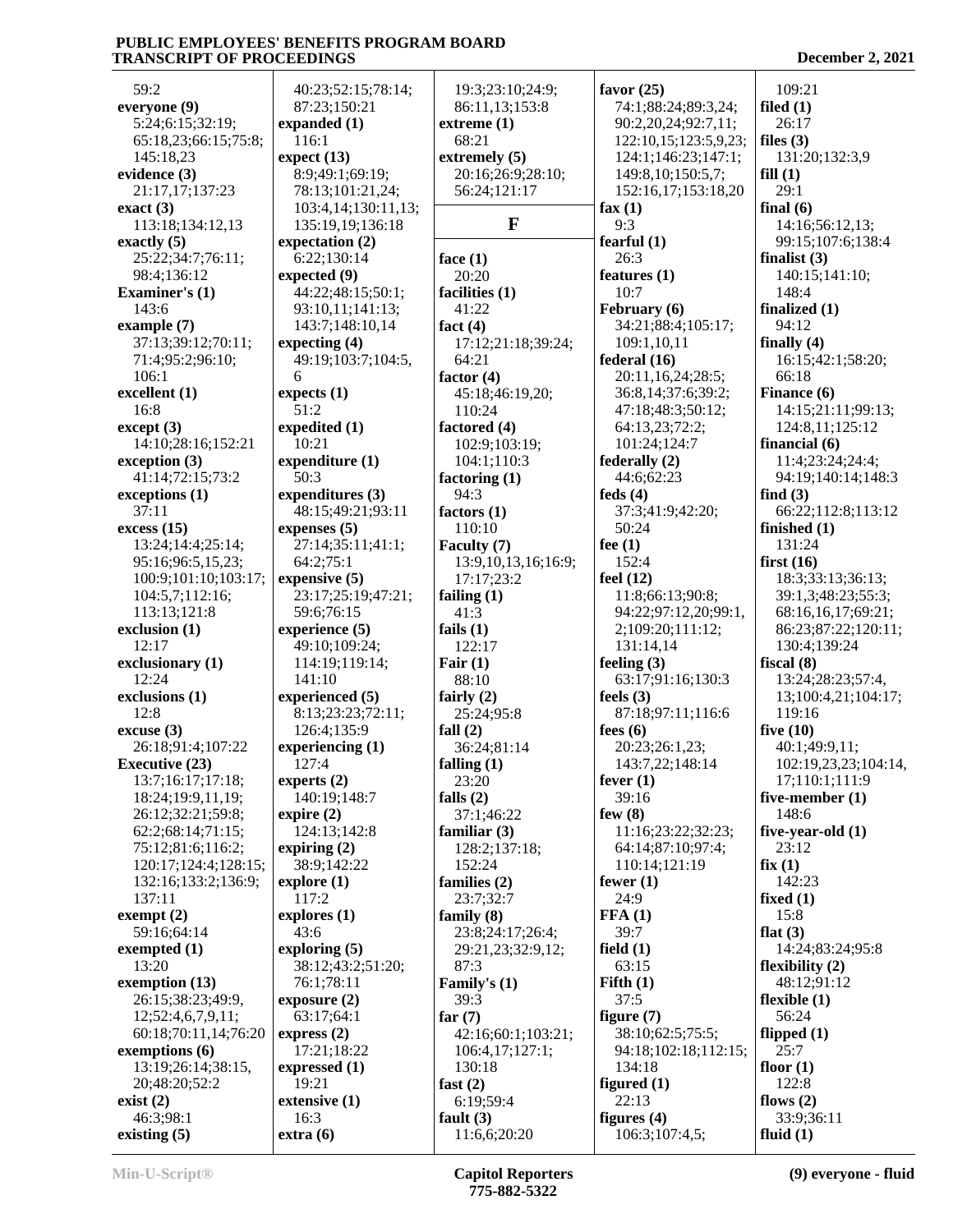50:5 **flush (2)** 27:13;71:10 **flushed (5)** 43:10;51:6;69:10, 17,19 **flushing (1)** 70:3 **flying (1)** 58:19 **focus (14)** 57:16;65:13;93:16; 97:1;125:16;127:8; 128:10;129:4,7,9; 131:19;132:3;134:18; 138:5 **focusing (1)** 59:9 **folks (5)** 6:21;11:23;32:23; 83:9;95:24 **follow (2)** 81:8;82:23 **followed (3)** 33:22;60:6;110:16 **following (5)** 15:20;50:10;70:14; 81:7;145:21 **follow-up (13)** 56:7;60:11;67:5; 73:6;78:5;84:8,9; 108:2;116:19;132:3; 135:7,8;137:4 **font (1)** 106:24 **food (2)** 25:14;67:2 **footnote (1)** 104:10 **forced (2)** 20:19;21:19 **forcing (1)** 14:7 **forgot (1)** 147:16 **form (3)** 6:18;46:8;52:7 **formal (1)** 39:23 **formed (2)** 15:1;19:12 **forms (1)** 137:24 **forth (1)** 132:9 **Fortunately (1)** 93:20 **forum (1)** 144:12 **forward (20)** 8:21;9:18;15:23; 32:18;38:11;42:6; **fought (1) found (2) Founda four (8) fourth (1) Fox (16) FPO (1) Framey free (3) FREED (155)**

| 20,23;71:11,13;           | 9:15,16                | 27:7,9;30:21         |
|---------------------------|------------------------|----------------------|
| 79:10;96:14;99:9;         | friends $(4)$          | $G$ -a-r-c-i-a $(2)$ |
| 137:2;150:12;153:13       | 23:19;26:4;87:18;      | 25:1;30:21           |
| fought $(1)$              | 90:5                   | gathered (1)         |
| 28:1                      | front $(3)$            | 51:2                 |
| found $(2)$               | 6:7;22:7;96:18         | gears(1)             |
| 35:21;41:14               | frustrated (2)         | 68:12                |
| <b>Foundation (1)</b>     | 8:14;69:15             | gender(4)            |
| 151:4                     | full $(3)$             | 12:10,11,20;13:2     |
| four $(8)$                | 42:4;118:8;135:4       | General (3)          |
| 9:10;15:20;29:17;         | fully $(11)$           | 82:8,10;95:19        |
| 30:3;55:8;78:18;89:7;     | 14:17;34:19;37:11;     | General's (1)        |
| 111:8                     | 51:24;72:22,22;        | 31:16                |
| fourth $(1)$              | 81:14;83:1,21;84:2;    | generate $(1)$       |
| 80:17                     | 128:3                  | 74:11                |
| Fox $(16)$                | function $(3)$         | generous $(2)$       |
| 5:9,10;74:4,5,5;          | 55:10;78:2;127:24      | 10:18;145:1          |
| 88:19,19;89:19,19;        | functionality (2)      | gentlemen (1)        |
| 90:12,12;122:14,19,       | 51:9;125:19            | 92:24                |
| 19;149:24,24              | Fund $(3)$             | gets(6)              |
| FPO(1)                    | 16:21;20:19;99:14      | 16:12;37:1;73:24;    |
| 48:4                      | funded (6)             | 121:18;122:1;144:22  |
| Framework (1)             | 42:5;45:22,23;         | GFO(3)               |
| 56:6                      | 67:21;72:22;93:15      | 105:1,4,8            |
| free $(3)$                | funding $(16)$         | $g$ ift $(1)$        |
| 28:20;42:1;74:23          | 16:21;20:11,24;        | 19:4                 |
| <b>FREED (155)</b>        | 38:8,10;67:16;93:12;   | given (7)            |
| 5:3,7,8;6:2;7:9,12;       | 94:6;100:15,21;        | 24:15;40:17;82:5;    |
| 9:21,24;10:10;11:20;      | 103:19;124:7,19;       | 84:11;91:9;105:20;   |
| 13:3,6,7;15:12,16,17,     | 125:2;150:18;151:2     | 121:10               |
| 19;17:8,11,14,17;         | funds $(23)$           | gives(1)             |
| 19:9;21:5;22:8,13,20;     | 14:2;16:16;17:24;      | 139:3                |
| 24:21;27:7,15,21;         | 21:14;24:15;28:6,11,   | giving (5)           |
| 29:8,12;30:24;31:2,5,     | 13;29:1;54:24;55:7,    | 11:17;91:12;99:24;   |
| 9;32:16;53:2;54:8,15,     | 17;56:2,3,8,9,16;57:5; | 113:18;121:12        |
| 18,21;55:4;58:6,10;       | 102:4;123:15;124:9,    | goal(3)              |
| 60:22;61:22;63:12;        | 23;151:5               | 13:15;69:16;107:8    |
| 67:4,8;68:9;73:16,16;     | furloughs $(1)$        | goes(5)              |
| 76:17;79:23;80:20;        | 21:18                  | 6:24;78:15;115:11;   |
| 81:4;82:7,7,14;83:8,9,    | further $(5)$          | 128:2;130:12         |
| 14;84:7;85:1,1,20;        | 8:8;30:11;37:7;        | Good (23)            |
| 87:15;88:10,14,18,21;     | 57:14;146:12           | 7:7;11:11,12;12:3;   |
| 89:5,16,21;90:4,11,       | future $(7)$           | 13:7;15:12;17:18;    |
| 15,19;91:2,19,24;         | 16:14;43:11;50:7;      | 19:8;24:24;48:17;    |
| 92:13,23;99:20,21;        | 58:2;85:16;94:24;      | 56:11;58:21;81:17;   |
| 101:13,20;104:9,9,20;     | 100:18                 | 95:2;96:10;105:14;   |
| 107:16;111:6,6;           | FY(2)                  | 121:12;131:6,15,21;  |
| 112:22,23;113:10;         | 14:13,20               | 132:13;138:12;154:8  |
| 115:22;118:2,12,16,       | FY22(1)                | government (5)       |
| 21, 24; 119: 13; 120: 10; | 15:5                   | 17:2,16;28:6;64:13;  |
| 121:2;122:7,17,22;        | FY23(3)                | 72:2                 |
| 123:1,11,19,22;124:3;     | 18:15;88:4;99:23       | governments $(1)$    |
| 128:12;129:1,18,18;       | FYI(1)                 | 28:2                 |
| 130:8;131:5;132:2,2,      | 113:9                  | Governor (7)         |
| 6,10;137:10;138:3,3,      | G                      | 14:15;17:24;18:7;    |
| 14, 17; 144: 4, 13, 24;   |                        | 20:7,14;33:2;55:3    |
| 145:10,16,22;146:3,       |                        | Governor's (14)      |
| 16, 20; 147: 3; 148: 21;  | gamma(1)               | 16:20;17:22;20:24;   |
| 149:1,4,12,22;150:2,      | 57:9                   | 21:11;28:10;33:18;   |
| 9;151:11;152:5,11,14,     | $\text{gaps}(1)$       | 40:20;52:10;54:19;   |
| 19;153:14,22;154:22;      | 29:2<br>Garcia (6)     | 70:13,16;79:6;85:17; |
| 155:7                     |                        | 124:11               |
| frequently $(2)$          | 22:9;24:24;25:1;       | graphing(1)          |

 27:7,9;30:21 **G-a-r-c-i-a (2)** 25:1;30:21 **gathered (1)** 51:2 **gears (1)** 68:12 **gender (4)** 12:10,11,20;13:2 **General (3)** 82:8,10;95:19 **General's (1)** 31:16 **generate (1)** 74:11 **generous (2)** 10:18;145:1 **gentlemen (1)** 92:24 **gets (6)** 16:12;37:1;73:24; 121:18;122:1;144:22 **GFO (3)** 105:1,4,8 **gift (1)** 19:4 **given (7)** 24:15;40:17;82:5; 84:11;91:9;105:20; 121:10 **gives (1)** 139:3 **giving (5)** 11:17;91:12;99:24; 113:18;121:12 **goal (3)** 13:15;69:16;107:8 **goes (5)** 6:24;78:15;115:11; 128:2;130:12 **Good (23)** 7:7;11:11,12;12:3; 13:7;15:12;17:18; 19:8;24:24;48:17; 56:11;58:21;81:17; 95:2;96:10;105:14; 121:12;131:6,15,21; 132:13;138:12;154:8 **government (5)** 17:2,16;28:6;64:13; 72:2 28:2 **Governor (7)** 14:15;17:24;18:7; 20:7,14;33:2;55:3 **Governor's (14)** 16:20;17:22;20:24; 21:11;28:10;33:18; 40:20;52:10;54:19; 70:13,16;79:6;85:17; 124:11 **grabbing (1)**

| 130:6                                |
|--------------------------------------|
| grand (1)                            |
| 147:24                               |
| granted (2)<br>37:5;77:4             |
| Grayson (1)                          |
| 23:14                                |
| Great (5)                            |
| 6:2;21:4,20;150:9;                   |
| 152:19<br>greater (1)                |
| 106:22                               |
| greatest (1)                         |
| 8:16                                 |
| greatly (1)<br>50:11                 |
| green (8)                            |
| 95:4,6,12;96:4,8;                    |
| 106:18,20,24                         |
| grid(2)                              |
| 106:8,9                              |
| grief(1)<br>9:13                     |
| group (3)                            |
| 10:16;25:3,24                        |
| groups (1)                           |
| 20:10<br>$grow(1)$                   |
| 65:4                                 |
| guarantees (1)                       |
| 113:12                               |
| guard (1)<br>26:22                   |
| guess $(13)$                         |
| 58:12;59:1,8;67:20;                  |
| 72:9;74:9;84:10;85:1;                |
| 109:13;116:21;117:6;                 |
| 129:19,22<br>guidance (8)            |
| 28:5;39:11,23;                       |
| 40:14;46:13;56:12,                   |
| 13;75:7                              |
| guys(4)                              |
| 92:17;113:2,7;<br>139:7              |
|                                      |
| Н                                    |
| half $(3)$                           |
| 43:9;45:6;108:12                     |
| hand $(9)$                           |
| 12:1;22:10;27:18;                    |
| 61:22;113:14;122:1,<br>1;154:4;155:2 |
| handling (1)                         |
| 8:22                                 |
| hands (2)                            |
| 71:24;87:17<br>happen (4)            |
| 75:13;78:18;79:21;                   |
| 131:6                                |
| happened (3)                         |

50:8;66:21;70:4,17,

14:6;45:12;128:7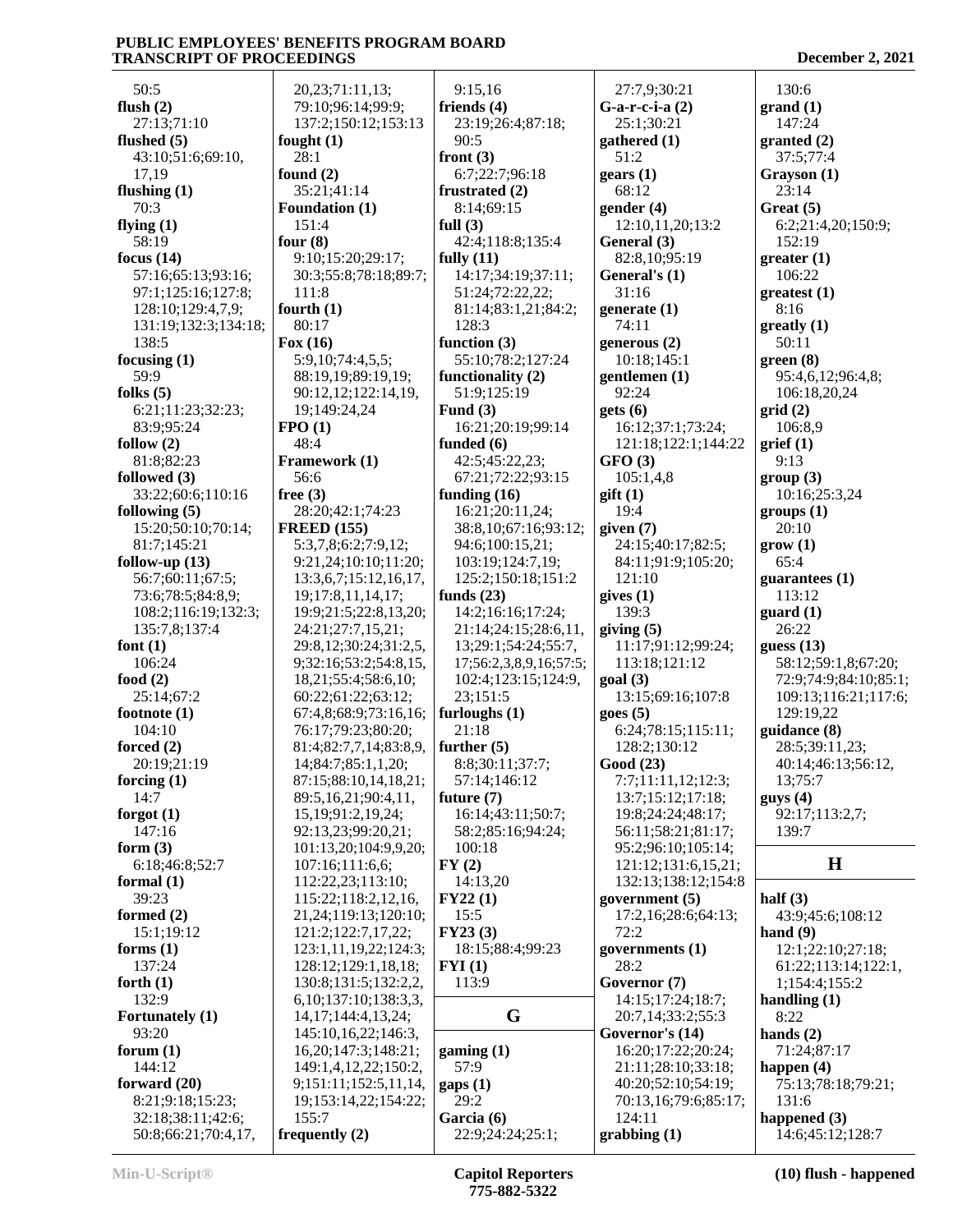**happening (4)** 77:17;95:13;96:2; 138:8 **happens (3)** 10:24;119:20; 138:10 **happy (2)** 19:5;136:23 **Harbor (2)** 48:1,2 **hard (14)** 21:4;24:16;28:1; 30:6;56:24;61:6,21; 87:4,8,13,13;109:20; 154:20;155:8 **hate (1)** 80:20 **Hawaii (3)** 34:10,12;73:3 **Health (90)** 7:23;8:4,17;10:8; 11:9,9,12,13,19;12:9, 24;18:12;20:2;25:3,4, 5,8,9,10,16,18,19; 26:14,21;28:14,16; 33:19;34:15;35:4,22; 36:1,18;37:18;39:3; 42:3;44:1,14,20,23; 46:16,18,19,19,20,21, 24;47:4,6,6,9,15,19; 49:11;54:10,10,11; 60:19;61:3,5,14;63:5; 64:14,15;65:21; 67:17,18;68:1,4,5; 69:14;70:8;72:3;73:3; 77:1;83:3,5,9;86:5,8; 130:16;131:4;140:3; 142:7;147:7,7;149:6, 7,15;150:4,15 **Healthcare (1)** 153:1 **HealthSCOPE (4)** 140:22;141:4,13; 150:22 **healthy (1)** 19:5 **hear (11)** 7:2;11:22;13:5; 15:16;20:14;27:20; 57:23;59:2;73:6; 81:17;154:6 **heard (16)** 20:13;53:12;56:5; 58:13,14;63:5;69:6; 92:2;109:1,8;122:4; 124:21;125:4;136:15, 16;154:13 **hearing (4)** 40:3;89:5;100:22; 123:16 **held (3)** 65:16;139:18;153:2 **Hello (4)** 154:6 **help (8) helpful (1)** 6:12 **hemophilia (1)** 23:14 **herd (1)** 65:2 **hesitancy (1)** 57:5 **hesitation (1)** 17:2 **HHS (1)** 41:10 **Hi (3) hiccups (1)** 130:12 **high (10)** 70:5 **Higher (17) highest (4) highlights (1)** 96:11 **hike (1)** 29:21 **hindered (1)** 126:1 **HIPAA (4)** 60:5 **HIPPA (2) hire (1)** 26:14 **hired (1)** 10:21 **hiring (1)** 58:24 **historical (5)** 110:12 **history (1)** 18:4 **hit (2) hitting (1)** 23:20 **HMO (18)**

 13:4;27:20;113:20; 12:11;20:22;31:10; 40:24;66:9;83:15; 151:8;155:13 21:7;82:9;83:11 13:13;14:22;15:7; 30:8;45:13;49:3; 53:13;54:5;58:19; 33:4;38:11;41:22; 46:8;47:9;61:5,6; 74:11;79:7;109:5,8,9, 12;111:10;114:14; 117:3;119:11 45:15;140:20; 141:6;148:8 35:21;46:18,22; 25:12;48:10 25:6,19;103:9,12; 87:4;107:20 14:17;15:2,6,7; 34:20;35:13;72:3,22; 73:21;81:7,14;83:10; 84:14;97:5,16;98:18; 106:17;116:13 **hold (3)** 129:14;140:8;143:9 **holder (1)** 147:16 **holding (1)** 146:2 **Holdings (3)** 142:7;149:16;150:4 **holds (1)** 142:12 **holidays (1)** 19:5 **home (2)** 64:15;76:10 **Hometown (5)** 7:23;8:4,17;11:9,19 **honestly (1)** 53:23 **honored (1)** 30:15 **hope (11)** 8:16;11:4,8,18; 27:2;40:21;57:11,11; 59:4;132:22;137:7 **hopeful (1)** 8:15 **hopefully (3)** 7:7;50:22;77:6 **hoping (1)** 61:10 **horrid (1)** 8:22 **hospital (3)** 59:19;72:10;127:19 **hospitalization (11)** 35:12;44:16;45:17; 50:18;52:15,16;54:4; 87:23;88:1,16,23 **hospitalizations (1)** 46:7 **hospitalized (1)** 45:7 **hospitals (1)** 64:14 **hour (1)** 11:15 **hours (1)** 113:2 **House (2)** 38:4;65:11 **household (1)** 47:23 **houses (1)** 79:17 **housing (2)** 56:4;67:2 **hover (1)** 116:5

**HPN (5)** 34:20;73:21;83:7, 19;84:8 **HR (1)** 125:12 **HRA (7)** 93:12;114:3; 139:17,20;140:9; 147:11;148:19 **HSA (21)** 108:6,14;117:1,4, 12,17,19,24;139:16, 19;140:9;144:15; 147:4,10,20;148:7,9, 19,19,24;149:6 **HSA/HRA (1)** 147:8 **Huber (25)** 101:8,8;103:2,2; 104:4,5,10,18,18; 106:7,7,13;107:7,7, 24,24;108:4;109:22, 22;111:5;112:11,11; 114:21,21;120:2 **huge (1)** 147:24 **Hugus (3)** 129:6,6,16 **human (1)** 126:7 **hundred (1)** 41:24 **hundreds (1)** 41:7 **hurt (2)** 14:7;30:11 **hybrid (1)** 105:5 **I idea (3)** 15:7;69:13;73:19 **identified (1)** 147:18 **identify (8)** 7:9,12;10:11;40:4, 12;45:21;133:11; 150:19 **ie (1)** 138:8 **IFC (12)** 56:17;94:6,8;99:15; 101:21;105:1,4,8,14, 20;124:19,24 **illness (1)** 127:19 **illnesses (1)** 23:7 **illustrating (1)** 96:10 **imagine (1)** 120:5

**immediate (1)** 30:12 **immunity (1)** 65:2 **impact (12)** 12:11;22:6;28:8; 46:9;50:11;93:8; 94:19;96:10;106:14; 107:10;110:8,11 **impacted (1)** 19:16 **impacts (3)** 20:7;23:7;131:3 **implement (11)** 52:18,20;70:19,19; 78:9;85:12;86:9;90:5, 13;91:5;92:3 **implementation (20)** 46:17;71:13;125:7, 11,20;126:3,5,9; 127:5;128:17,21; 129:15;130:9,12; 131:19;132:18,21; 133:16;137:3;141:15 **implemented (12)** 25:11;37:9;44:12, 21;51:8;63:19;81:24; 82:2;86:6,7,11;90:5 **implementing (4)** 40:16;64:22;72:7; 86:20 **implore (2)** 9:17;10:2 **important (7)** 7:24;11:10;15:2; 28:3;44:1;47:21;50:4 **importantly (1)** 126:16 **impose (5)** 47:17;48:8;53:16; 59:22;60:4 **imposed (4)** 38:13;44:11,19; 46:15 **imposing (2)** 49:15;71:19 **improved (1)** 93:21 **incentives (1)** 86:11 **incentivize (1)** 47:4 **inception (1)** 16:5 **include (7)** 25:17;28:2;101:2,9; 139:12;143:22; 147:16 **included (8)** 41:18;101:4;139:8; 140:18;143:13; 147:12,19;148:6 **includes (2)**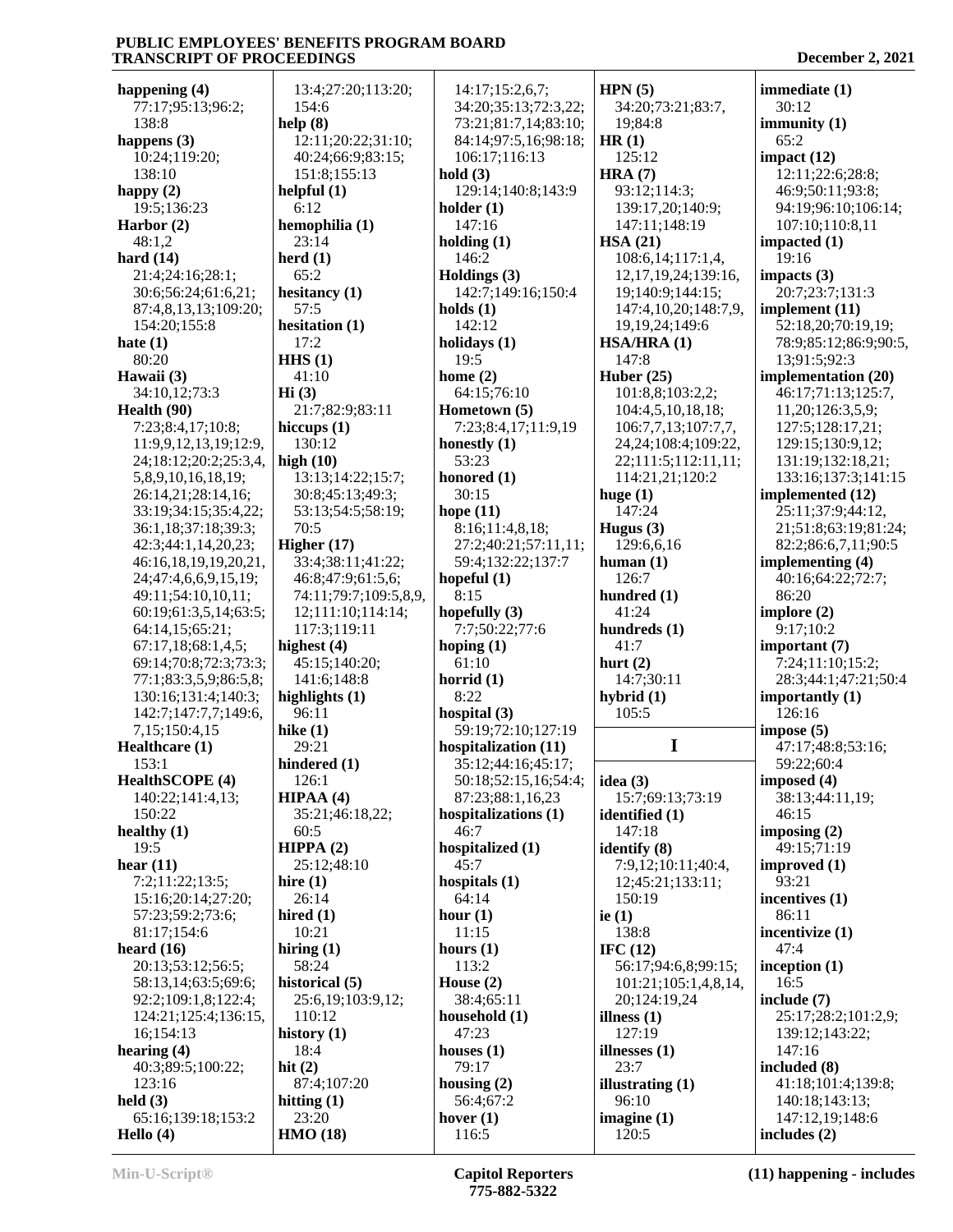7:1;28:7 **including (6)** 26:6;49:22,23; 55:21;59:14;125:12 **inclusive (2)** 42:21,22 **income (2)** 29:21;47:23 **inconclusive (1)** 124:23 **inconsistencies (1)** 34:24 **incorporated (1)** 142:5 **incorporating (1)** 115:1 **increase (14)** 24:9;29:24;44:3; 55:14;91:13;100:1; 119:22,23;120:15; 121:13;151:21,22,23; 152:4 **increased (5)** 44:2,18;45:3;64:1; 94:10 **increases (2)** 45:21;120:14 **incredible (2)** 23:24;62:11 **incredibly (2)** 23:17;58:22 **incumbent (3)** 140:23,24;141:18 **incurred (3)** 87:14;102:5;104:12 **incurring (1)** 59:18 **indemnity (1)** 127:20 **Independent (1)** 13:10 **indicate (2)** 18:1;26:21 **indicated (2)** 34:10;44:9 **indicating (1)** 9:5 **indication (1)** 37:2 **indicator (1)** 110:13 **indirect (1)** 32:1 **individual (2)** 12:14;49:15 **individuals (1)** 25:5 **individual's (1)** 46:20 **industry (4)** 40:3;63:7;75:5; 142:15 **infectious (1)** 82:18 23:15 **initial (4)** 71:1 56:4 **injured (1)** 23:16 **injury (1)** 23:19 141:7 8:20 83:24 **insight (1)** 142:1 44:17 **in-state (3) instead (8) insured (5) insurer (3)**

**inflation (1)** 110:22 **information (22)** 8:15;33:7;35:16; 42:2;48:1,6;52:24; 71:4;76:8;77:5;93:7; 101:1;103:11;109:23; 110:17,21;111:2; 112:6;113:9;115:2, 20;117:9 **informed (3)** 8:3;20:15;124:11 **infusions (1)** 67:24;68:2;70:8; **initiatives (1) in-network (6)** 7:22;8:5;9:20;10:3, 22;142:18 **innovation (1) inordinate (1) inpatient (1) insignificant (1)** 114:13 **instances (1)** 140:7;141:20; 142:13 19:4;20:23;27:5; 75:17;76:15;97:21; 98:17;147:22 **insurability (1)** 137:23 **insurance (22)** 7:20;8:14;9:20; 10:7;11:18;14:10; 23:13;24:10;29:22, 23;40:19,19;42:2,10; 43:1;47:19;69:14; 75:3;130:16;131:4; 137:13,22 34:19;72:22;81:14; 83:21;84:2 51:15;62:23;63:3 **insurers (13)** 35:3;39:19,21;40:4, 11,13;44:5;50:24; 51:1;60:3;63:9;74:16; 77:3 **insurer's (1)** 34:7 **insurmountable (1)** 24:7 **intake (1)** 25:15 **integrate (1)** 125:21 **integrated (1)** 143:14 **integration (1)** 135:5 **integrations (1)** 126:1 **intended (2)** 28:6;145:6 **intense (1)** 66:3 **intent (2)** 45:3;49:14 **interactive (1)** 142:1 **interest (5)** 15:19;16:7;31:22; 37:3;46:12 **interested (3)** 44:22;86:6;107:23 **Interim (3)** 14:15;99:13;124:8 **internal (3)** 23:15;49:10;131:23 **International (1)** 16:3 **internet (1)** 154:2 **interrelated (1)** 33:12 **intervention (1)** 12:13 **into (42)** 6:3;9:3,4;10:17; 11:18;12:15;33:8; 44:4,8;47:7,19;48:3; 52:12;61:3;70:18; 76:14;77:15,21;96:7; 101:10;102:9;110:3, 5,14,16,20,24;114:8, 18,20;115:1;117:8; 118:9;120:3;132:4; 138:23;139:1;142:1, 6;144:14,18;146:5 **intravenous (1)** 23:15 **introduced (1)** 97:24 **investment (3)** 55:9,17,22 **invite (1)** 32:13 **involve (1)**

 10:6 **involved (6)** 38:24;69:22,24; 78:7;121:5;125:21 **involving (2)** 125:21;150:13 **IRS (1)** 48:1 **issue (7)** 11:10;19:24;20:20; 21:3;142:9,11;154:19 **issues (10)** 68:23;125:7; 126:14,21,23;128:20; 129:23;130:1,13; 135:21 **Italian (1)** 71:23 **Item (38)** 6:3,8;7:4;13:23; 14:9;15:24;16:1,6,7, 15,17;18:9,14,21; 19:16;22:1,3;23:3; 25:2;29:18;31:17,19, 21;32:2,17,19;46:10; 92:16;93:2;105:10; 114:11,11;123:13; 124:4;138:18,20; 146:6;153:24 **items (14)** 6:5;13:16;15:21; 31:24;32:8;33:7,14; 56:17;94:5;106:20; 112:24;114:17; 123:16;140:13 **J jacket (1)** 128:24 **Janell (2)** 27:22;154:9 **J-a-n-e-l-l (2)** 27:23;154:9 **January (25)** 36:4,22;51:12; 52:16;63:22;64:5; 68:19;70:22;71:7; 72:20;77:23;80:11; 82:20;125:19;126:24; 127:1;130:2;131:6; 133:16;134:17,19; 135:4,6;137:3;139:14 **jeez (1)** 91:5 **Jennifer (1)** 5:21 **Jim (4)** 5:13;54:18;109:15; 137:11 **job (3)** 73:20,23;121:6 **John (1)**

| 40:8                            |
|---------------------------------|
| joined (2)                      |
| 27:16;154:24                    |
| joining $(1)$                   |
| 128:9                           |
| joke $(1)$                      |
| 144:6                           |
|                                 |
| Journal (1)                     |
| 30:9                            |
| <b>July</b> (18)                |
| 8:21;11:5;51:23;                |
| 68:24;70:19;72:19;              |
| 90:6;91:6;92:4;                 |
| 103:15;105:2;144:3;             |
| 146:10;147:6;148:4,             |
| 20;149:7;150:5                  |
| June $(10)$                     |
| 103:17;104:4,6;                 |
| 140:15,17;142:8;                |
| 143:6,7;148:12,15               |
|                                 |
| K                               |
|                                 |
| keep(6)                         |
| 6:23;59:5;98:22;                |
| 100:22;114:7;121:14             |
| keeping (3)                     |
| 98:17;117:2;120:3               |
| Kelley (51)                     |
| 5:17,18;58:7,10;                |
| 60:11,21;68:9,11;               |
| 69:4;73:5;78:4,4,19,            |
| 20;79:22;80:16,22;              |
| 81:18,19;82:2;84:8,             |
| 10;89:15,17;91:18,              |
| 18;107:16,18,18;                |
| 108:2,5,18;115:22,23,           |
| 23;116:18,18;118:23;            |
| 120:9,9,11,12;121:2,            |
| 3,3;122:11;144:9,10;            |
| 146:14,14;153:17                |
| Kelley's (1)                    |
| 58:8                            |
| <b>KENNEDY (2)</b>              |
| 22:23,24                        |
|                                 |
| $K$ -e-n-n-e-d-y $(1)$          |
| 22:24                           |
| Kent $(3)$                      |
| 13:4,8;21:2                     |
| $K$ -e-n-t $(1)$                |
| 13:8                            |
| kept (3)                        |
| 48:7;57:1,1                     |
| kick(1)                         |
| 119:13                          |
| kids(1)                         |
| 87:8                            |
| $\boldsymbol{\text{kind}}$ (25) |
| 9:19;39:17;57:16;               |
| 59:10;62:11,18;                 |
| 63:23;68:12,21;                 |
| 69:16;78:16,22;                 |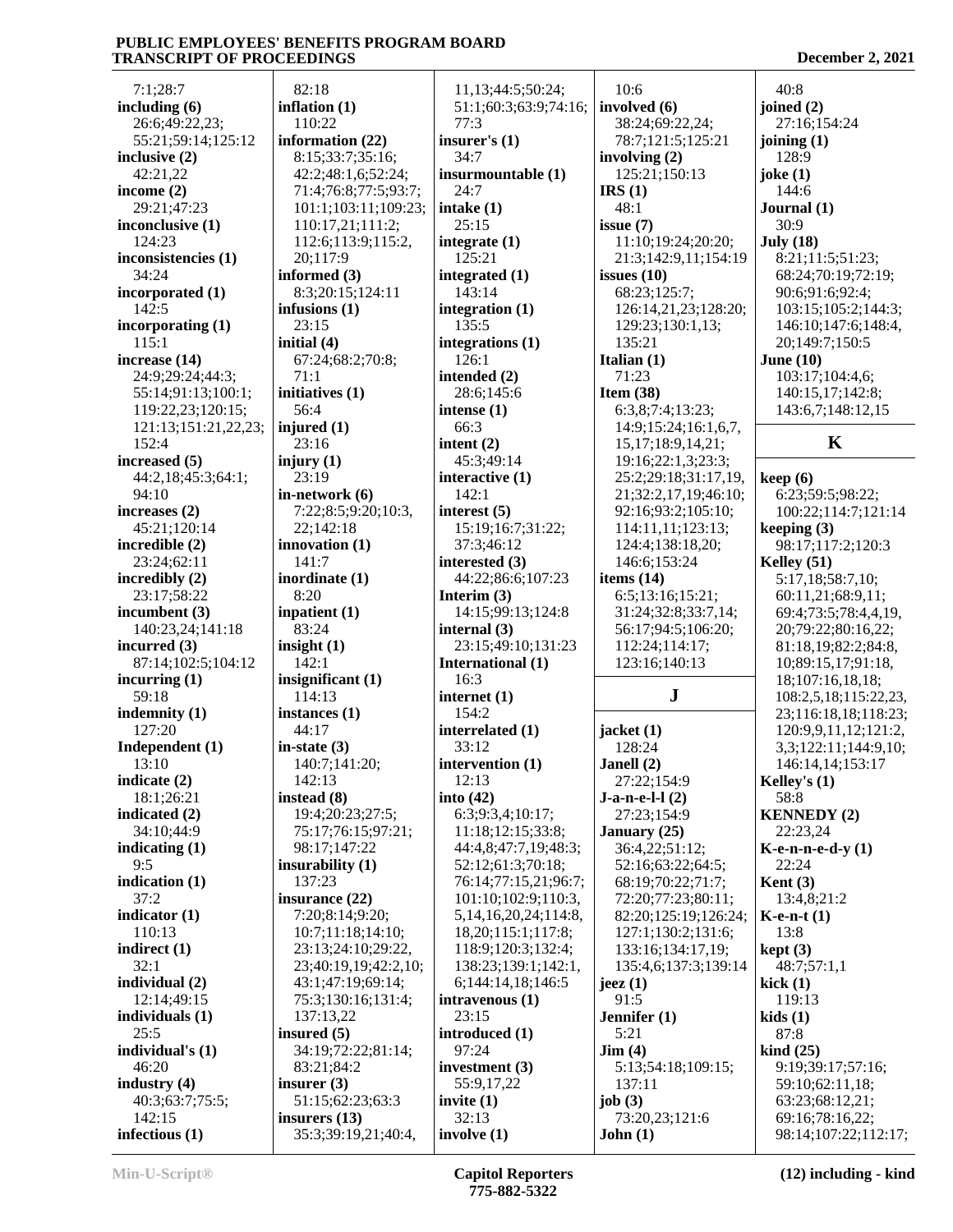| 115:24;116:14,19,22,                       | 132:19                       | 82:1                              | 37:6                       | 23:16;35:4;151:1                 |
|--------------------------------------------|------------------------------|-----------------------------------|----------------------------|----------------------------------|
| 23;117:2;121:11;                           | later $(2)$                  | legalese $(1)$                    | limit(4)                   | $long-term (8)$                  |
| 122:5;135:2;142:17                         | 45:8;93:14                   | 61:21                             | 6:13;48:7;78:22;           | 14:11;20:8;68:3;                 |
| knee $(1)$                                 | latter $(1)$                 | legality $(2)$                    | 105:6                      | 127:20,23;137:13,16,             |
| 23:21                                      | 141:21                       | 46:14;50:12                       | limitations <sub>(1)</sub> | 21                               |
| knee-deep $(1)$                            | Laura $(59)$                 | legislative (2)                   | 48:11                      | look $(21)$                      |
| 131:9                                      | 5:7;17:18;32:20;             | 46:1;58:17                        | limited (3)                | 9:19;10:3,6;12:23;               |
| knew $(4)$                                 | 53:22;59:21;60:13,           | legislatively (2)                 | 48:5;53:23,24              | 20:23;45:12;46:1;                |
| 68:2;83:22;84:14;                          | 24;61:11;62:13;69:2,         | 95:11;111:7                       | Linda $(7)$                | 49:17,18;71:7;73:14;             |
| 103:21                                     | 21;72:13;73:10,16;           | legislature $(5)$                 | 5:9;74:5;88:19;            | 96:13;97:1;99:5,6,6,             |
| knowing $(1)$                              | 74:9,12;75:24;76:23;         | 17:4;18:1,2,7;99:16               | 89:19;90:12;122:19;        | 8;120:6;130:3;137:2;             |
| 87:19                                      | 77:20;78:10;79:3;            | legitimate $(1)$                  | 149:24                     | 138:13                           |
| knowledge (1)                              | 80:5,15;81:1,11;82:7;        | 26:13                             | line $(20)$                | looked $(10)$                    |
| 111:24                                     | 83:9,15;85:1,14;86:1,        | Leslie $(14)$                     | 31:1,6,16;35:1;            | 25:11;35:20;57:23;               |
| known $(2)$                                | 21;93:5;99:21;               | 5:19;61:24;88:7,12;               | 54:10;84:24;95:5,6,8,      | 68:3;98:19;103:12;               |
| 65:1;154:19                                | 100:10;102:1,3;              | 90:17;91:21;112:3;                | 9,12;96:4,4,7,8;           | 108:1;117:8,11;140:6             |
| knows $(2)$                                | 104:9,23;105:9;              | 120:13;122:24;                    | 114:10,11;118:11;          | looking $(33)$                   |
| 55:20;124:7                                | 111:6;112:23;113:24;         | 123:18;128:14;                    | 145:18;155:4               | 21:3;30:16;43:6,12;              |
|                                            | 114:22;115:3,8;              | 132:15;146:18;152:9               | lines $(1)$                | 48:24;49:2,5,9,11,20,            |
| L                                          | 120:3;124:5;129:18;          | less $(12)$                       | 22:7                       | 20;50:13,14;51:5,14;             |
|                                            | 130:4;132:2;137:8,           | 9:15;22:2;30:7,11;                | list $(2)$                 | 54:4;55:12;58:16;                |
| LabCorp(1)                                 | 15;138:3,11;139:2;           | 47:22;65:5;75:20;                 | 10:22,22                   | 62:10;76:24;79:15;               |
| 41:20                                      | 147:5;150:11;152:22          | 111:12,23;119:21;                 | listened (1)               | 86:7;96:22;97:15;                |
| labor(5)                                   | Laura's $(1)$                | 136:19;141:14                     | 154:17                     | 108:3;109:7;114:1,               |
| 46:13;58:23;60:5;                          | 103:18                       | letter $(4)$                      | listening (1)<br>120:17    | 10;115:24;116:7;                 |
| 63:20;64:5                                 | law(3)<br>32:11;60:2;111:20  | 7:15;8:24;19:20;<br>129:21        | litigation (1)             | 117:2;131:2;140:2<br>looks $(9)$ |
| lack $(7)$<br>17:22;21:10,16,17;           | laws(1)                      | letting $(1)$                     | 63:23                      | 22:17;38:2;58:2;                 |
| 126:10;131:23;                             | 47:18                        | 32:23                             | little $(18)$              | 71:5;87:17;100:18;               |
| 133:14                                     | lawsuits $(1)$               | level $(7)$                       | 7:3;27:13;33:5,9;          | 105:17;128:16,23                 |
| Ladies $(1)$                               | 26:17                        | 20:3;36:8;70:5;                   | 36:11,12;39:23;59:4;       | loophole $(3)$                   |
| 92:23                                      | LCB(2)                       | 98:5;101:11;106:10;               | 62:9;68:12;93:6;           | 42:7;74:8,15                     |
| LAIRD(2)                                   | 11:22;144:17                 | 110:1                             | 97:14;98:5;111:12;         | $\text{losing } (1)$             |
| 19:8,10                                    | lead $(1)$                   | levels $(15)$                     | 116:14;117:4;142:14;       | 30:4                             |
| $L-a-i-r-d(1)$                             | 66:7                         | 14:21;16:13;18:8;                 | 147:15                     | loss(2)                          |
| 19:11                                      | leaders $(1)$                | 21:20;29:3;93:9;                  | live $(13)$                | 9:12;56:15                       |
| lane $(1)$                                 | 64:21                        | 97:23;103:8,9,12,13,              | 23:18;125:17;              | lost(2)                          |
| 126:11                                     | leadership (2)               | 16;105:3;110:12,22                | 126:13,24;128:3;           | 29:24;58:21                      |
| language $(1)$                             | 126:22;129:24                | leverage (3)                      | 130:2,3,14;134:16,19;      | lot(33)                          |
| 12:24                                      | leads $(1)$                  | 40:23;67:18;150:21                | 135:4,6;138:6              | 33:6;39:11;41:5;                 |
| large $(7)$                                | 44:8                         | leveraging (2)                    | loaded $(1)$               | 48:12;50:19;51:6;                |
| 10:16;36:20;54:11;                         | learned $(1)$                | 141:19,21                         | 132:4                      | 52:24;53:4,19;69:22;             |
| 64:13,16;86:16;                            | 65:3                         | liabilities (1)                   | Local $(3)$                | 71:1,6;75:19;78:11,              |
| 110:15                                     | least $(8)$                  | 43:11                             | 21:8;27:24;28:2            | 15;79:20;86:4;87:12,             |
| largely $(2)$                              | 33:6;47:21;50:9;             | liability $(1)$                   | located $(1)$              | 16;95:15;98:22,23,               |
| 45:22;63:8                                 | 88:3;91:4;102:19;            | 87:2                              | 37:13                      | 24;105:19;109:8;                 |
| larger $(1)$                               | 142:23:152:20                | liable $(1)$                      | locations(1)               | 113:3;115:13;120:17;             |
| 86:15                                      | leave $(7)$                  | 43:17                             | 37:20                      | 124:6;131:13;135:8;              |
| largest $(1)$                              | 30:17;58:16;74:2;            | liberal $(1)$                     | log(1)                     | 136:5;151:3                      |
| 35:3                                       | 99:19;144:22;145:7,8         | 97:19                             | 76:6                       | love $(3)$                       |
| Las(1)                                     | leaving $(3)$                | licensed (1)                      | Logan(1)                   | 9:9;118:17;119:13                |
| 30:8                                       | 14:18:30:10:38:6             | 10:14                             | 22:23                      | Lovelock $(1)$                   |
| last $(27)$                                | led(2)                       | life $(6)$                        | $L-0-g-a-n(1)$             | 87:6                             |
| 15:10;19:6;22:21;                          | 15:6;93:19                   | 14:10;23:18;24:12;                | 22:24                      | low(7)<br>15:2;43:20;49:2;       |
| 29:17,22;30:21;37:9;                       | $\text{ledge} (1)$<br>111:22 | 57:19;127:7;137:22<br>light $(1)$ | $log-in's(1)$<br>128:4     | 98:1,9,18;151:7                  |
| 55:8;56:23;57:10;<br>69:8;91:4;93:18;94:8; | left(3)                      | 20:17                             | logs(1)                    | lower $(8)$                      |
| 96:13;97:3;99:22;                          | 17:7;50:16;117:1             | likely $(12)$                     | 43:8                       | 20:4;40:22;91:13,                |
| 103:10;108:1,9;                            | legacy(2)                    | 38:4;40:6,9,19;                   | long(11)                   | 13;92:6,7;97:24;                 |
| 110:14;114:1;125:8;                        | 125:12;131:18                | 42:13;44:2;50:7,21;               | 10:5;61:19;62:4,4;         | 116:13                           |
| 127:22;131:20;                             | legal(8)                     | 52:10;109:17;110:12;              | 74:23;78:5,8;96:12;        | lowering $(1)$                   |
| 142:21;152:20                              | 46:11;52:10;61:9,            | 114:19                            | 105:15;113:1;133:8         | 18:16                            |
| late $(1)$                                 | 20;70:13,15;81:23;           | limbo(1)                          | longer $(3)$               | lowest $(1)$                     |
|                                            |                              |                                   |                            |                                  |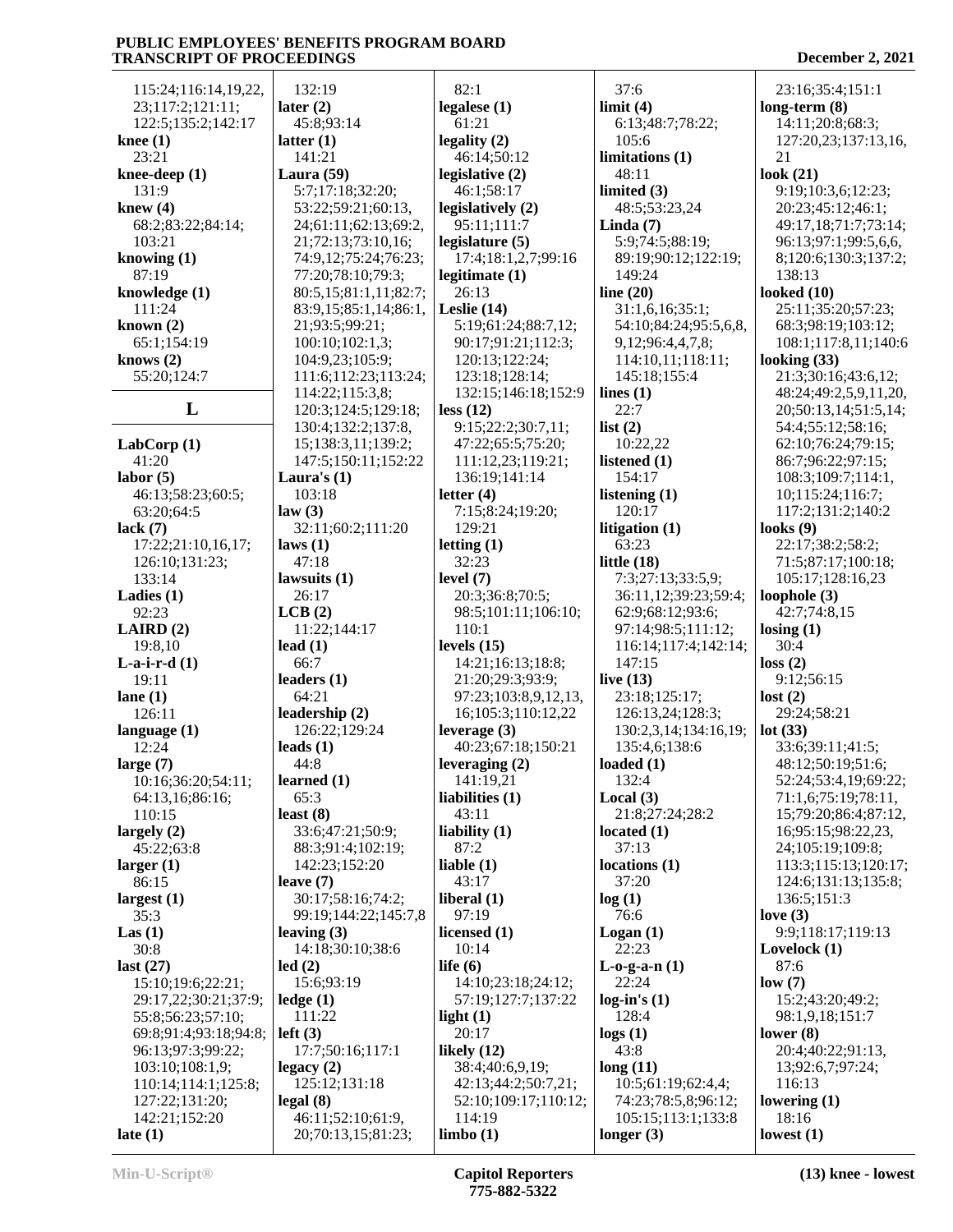| 109:12                               | manner $(3)$                                   | <b>MAYLATH (2)</b>                     | Meghan (1)                                             | membership (5)           |
|--------------------------------------|------------------------------------------------|----------------------------------------|--------------------------------------------------------|--------------------------|
| LSI(19)                              | 128:18;129:12;                                 | 12:3,4                                 | 129:6                                                  | 19:14;25:7,8,23;         |
| 125:8,9,14;126:21;                   | 130:22                                         | McClendon (2)                          | <b>MEMBER (166)</b>                                    | 63:24                    |
| 128:10, 15; 129: 2, 4, 13,           | many $(32)$                                    | 5:21;122:12                            | 5:12, 14, 16, 18, 20,                                  | mental $(2)$             |
| 16,21,24;132:17;                     | 7:20;9:13;19:1;                                | MD(1)                                  | 23;21:8;32:4,12,12;                                    | 11:9,12                  |
| 133:2;138:5;151:13,                  | 20:1,4,17;26:5;28:15,                          | 143:19                                 | 35:10;39:6;47:4,8,13,                                  | mentioned (7)            |
| 15, 19; 152: 3                       | 15;34:7;40:17;41:11,                           | mean $(19)$                            | 14;54:18,23;56:7;                                      | 16:13;53:13;55:18;       |
| LUNZ(9)                              | 12;42:18;44:22,22;                             | 10:4,4,8;40:7;                         | 58:5,7,7,8,8,10;60:11,                                 | 69:8;71:16;101:15;       |
| 5:7,9,11,13,15,17,                   | 48:18,19,20;50:13,16,                          | 49:19;50:18;53:23;                     | 21, 22, 23; 61: 19, 23, 24;                            | 104:23                   |
| 19,21,24                             | 16;55:20;56:4,24;                              | 85:2;100:23;101:23;                    | 62:2;63:13;67:6,10,                                    | <b>MERCADO-ROSAS (6)</b> |
|                                      | 66:13;68:6;93:18;                              | 103:24;105:5;106:3;                    | 15,20;68:8,9,11;69:4;                                  | 83:11,17;145:3,14,       |
| $\mathbf M$                          | 125:3;126:9;140:19;                            | 109:16;111:13;                         | 71:14;73:5,21;75:11;                                   | 17;146:1                 |
|                                      | 147:14                                         | 112:18;116:16;                         | 76:18;77:18;78:3,4,                                    | merely $(1)$             |
| Madam(1)                             | March (9)                                      | 120:14;133:9                           | 19;79:22;80:1,9,14,                                    | 32:12                    |
| 31:20                                | 70:22;71:7;88:4,8,                             | meaning $(3)$                          | 16, 17, 22; 81: 4, 5, 17,                              | method (1)               |
| mail(2)                              | 17,24;105:16,18;                               | 24:8;38:9;47:20                        | 18;82:2;84:8,10,17;                                    | 47:4                     |
| 76:3;79:16                           | 109:1                                          | means $(2)$                            | 85:2,9,19,21;86:18,                                    | Michelle (20)            |
| main(1)                              | mark $(4)$                                     | 10:3;40:7                              | 22;87:1;88:7,12,15;                                    | 5:17;71:16;78:4,20;      |
| 61:3                                 | 65:6;83:4,16,19                                | mean <sub>t</sub> (3)                  | 89:15,16;90:9,17,22,                                   | 81:19;82:9;83:3,3,6,     |
| mainly $(1)$                         | market $(2)$                                   | 9:14;26:19;28:13                       | 23;91:18,21,23;92:9,                                   | 12, 16, 17; 91: 18;      |
| 125:15                               | 57:2;58:23                                     | measure(1)                             | 10;100:7;101:2,12,13,                                  | 107:18;115:23;           |
| maintain (3)                         | marriage $(1)$                                 | 107:10                                 | 14;102:17;103:24;                                      | 116:18;120:9,11;         |
| 26:9;61:5,8                          | 77:14                                          | measures (1)                           | 104:22;105:22;                                         | 121:3;146:14             |
| maintenance $(2)$                    | mask(2)                                        | 66:4                                   | 106:12,23;107:1,11,                                    | microphone (1)           |
| 26:8,11                              | 6:24;7:8                                       | mechanisms $(2)$                       | 12, 15, 16, 17, 18; 108: 2,                            | 132:15                   |
| major $(4)$                          | masks(1)<br>6:23                               | 67:18;68:4                             | 5,18,23;109:15;111:4,                                  | mid(4)                   |
| 45:5,16;125:20;                      |                                                | Medicaid (3)                           | 16;112:3;113:8,11;                                     | 8:4;53:9;68:22;          |
| 127:4                                | master $(11)$                                  | 64:12;68:4;150:14                      | 115:22,23;116:18;                                      | 81:22<br>middle (4)      |
| majority (5)<br>24:3;90:24;92:11;    | 73:12;80:19;81:8,9,<br>12, 13, 15, 16; 82: 14; | medical (26)<br>12:13;13:19;24:4;      | 118:3, 14, 19, 23; 119:8;<br>120:9, 12, 13, 18; 121:2, | 14:22;95:8;109:12;       |
| 122:15;123:9                         | 84:12;87:24                                    | 25:16;38:14;41:16;                     | 3;122:24;123:7,8,18,                                   | 132:8                    |
| makes $(1)$                          | material $(1)$                                 | 42:18;46:20;49:22;                     | 20;128:14;132:14;                                      | mid summer (1)           |
| 149:15                               | 112:18                                         | 52:4,7,8;59:16;60:9,                   | 133:8, 18, 21; 135:7, 12,                              | 134:13                   |
| making (6)                           | matter $(7)$                                   | 18;64:17;89:11;95:7;                   | 15, 18, 23; 136: 2, 5, 8,                              | midyear $(5)$            |
| 68:22;73:23;91:14;                   | 8:23;19:21;24:16;                              | 99:8;104:14;110:1;                     | 13, 15, 18, 22; 137; 1, 11;                            | 72:14,17,18;82:5;        |
| 98:18;100:19;127:2                   | 44:1;92:19;140:19;                             | 111:8;137:14,23;                       | 138:2;140:14;144:9,                                    | 127:7                    |
| <b>MALONEY</b> (6)                   | 148:7                                          | 139:12;140:7                           | 10;146:14,18;148:23;                                   | might(7)                 |
| 15:12,13,18;17:8,9,                  | max(2)                                         | medically $(2)$                        | 149:2,20;152:9,13;                                     | 22:13;31:17;72:8;        |
| 12                                   | 24:8:143:22                                    | 13:1;65:15                             | 153:6,6                                                | 75:14,16;91:10;          |
| $M-a-l-o-n-e-y(1)$                   | maxes $(3)$                                    | Medicare (3)                           | Members (73)                                           | 100:13                   |
| 15:14                                | 97:2,5,14                                      | 64:12;93:12;114:3                      | 6:7;13:8;15:12;                                        | Milbank $(3)$            |
| man(1)                               | maximum (9)                                    | medication (4)                         | 19:9, 13, 15, 21; 22: 2;                               | 150:14,18;151:4          |
| 80:21                                | 23:9;107:21;                                   | 23:17,20;24:1,12                       | 25:3,17,24;26:3,6;                                     | mild(1)                  |
| manage $(1)$                         | 108:11;117:14,20,22;                           | medications (1)                        | 31:22;32:6,10,14;                                      | 106:16                   |
| 151:16                               | 143:8;148:15;152:4                             | 23:8                                   | 34:19;35:8,12,18,24;                                   | million $(14)$           |
| managed (1)                          | maximums(4)                                    | median(2)                              | 40:24;41:12,15;                                        | 35:11;42:16,21;          |
| 51:10                                | 18:17;93:17;98:11;                             | 49:3,20                                | 43:21;46:9;49:4;                                       | 45:6;53:8,10;55:9;       |
| management (10)                      | 117:12                                         | meet $(4)$                             | 51:20;52:3,20;54:16;                                   | 96:24;100:2;115:6;       |
| 87:2;125:10,13;                      | <b>May (32)</b>                                | 50:2;52:2;58:17;                       | 72:23;74:2;76:14;                                      | 124:18,22,24;151:23      |
| 126:7,8;141:8,8;                     | 8:3,8,17;15:11;                                | 63:16                                  | 77:10;84:13;89:13,                                     | mind(5)                  |
| 142:5,5;151:20                       | 19:7;22:15,22;24:22,                           | meeting $(31)$                         | 24;90:7,8,14;91:17;                                    | 83:4;98:22;113:18;       |
| manager $(2)$                        | 23;29:13,14;32:8;                              | 5:4;16:19;31:14;                       | 92:2;98:13;99:22;                                      | 114:7;130:5              |
| 89:12;133:2                          | 38:18;40:21,24;46:9;                           | 33:24;34:4;35:15;                      | 111:2;112:6;117:3;                                     | min(1)                   |
| Managing $(1)$                       | 50:6;51:13,16;52:8;                            | 37:24;45:9;69:7;                       | 118:21;120:15,21;                                      | 41:15                    |
| 24:10                                | 55:21;62:8;70:22;                              | 70:15,23;87:12;                        | 123:14;127:11,13;                                      | minimal(3)               |
| mandate $(8)$                        | 72:10;85:3,3,22;                               | 92:24;93:7,18;97:3;                    | 128:1,9,12;130:15;                                     | 141:15,20,20             |
| 37:6,8,9;38:13;                      | 94:19;125:19;138:23,                           | 99:22;103:10;105:18;                   | 133:1;136:6,16;                                        | minimize(1)<br>22:6      |
| 50:12,12;64:12;67:21                 | 24;145:11<br>maybe $(12)$                      | 108:1;113:3;114:1;<br>115:18,20;118:9; | 137:13;138:17;<br>140:18;141:14,22;                    | minimum(4)               |
| mandated $(5)$<br>39:19;44:3,7;52:5; | 35:18;58:8;59:4;                               | 119:4;139:15;146:5,                    | 144:5,8;145:12;                                        | 17:6;48:4;140:12;        |
| 62:23                                | 68:14;69:7;71:8;75:5;                          | 12;154:14;155:11                       | 148:6,21;152:5                                         | 148:2                    |
| mandates (4)                         | 80:3;83:4;117:2;                               | meetings $(3)$                         | member's $(1)$                                         | minors(1)                |
| 36:14,14,16;38:24                    | 133:11;135:23                                  | 55:11;69:7;131:13                      | 138:6                                                  | 59:14                    |
|                                      |                                                |                                        |                                                        |                          |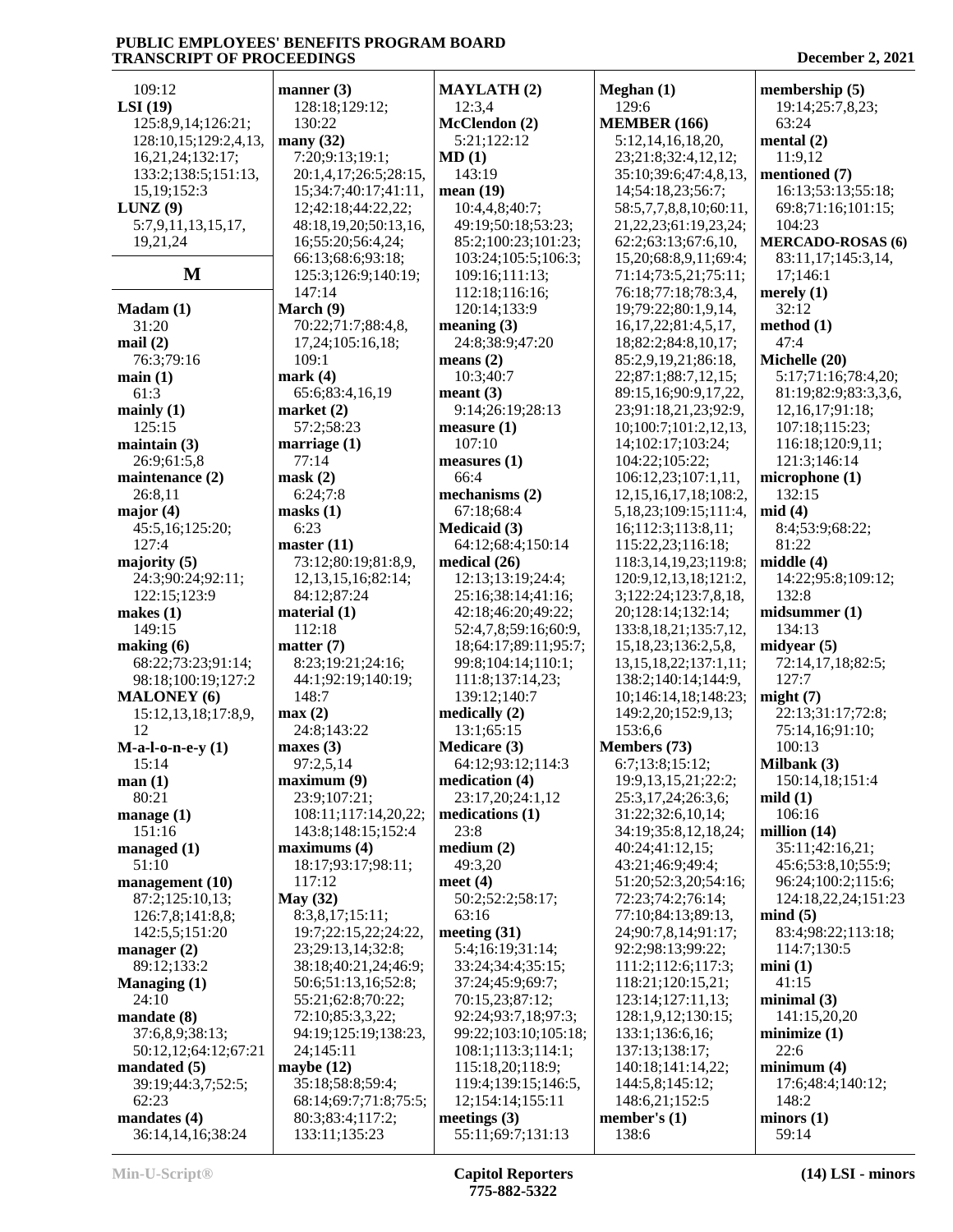| minute(2)                                 | 128:20;129:7,2                   |
|-------------------------------------------|----------------------------------|
| 39:5;67:4                                 | 132:20;133:5;1                   |
| minutes $(3)$                             | 16;136:2,19;13                   |
| 6:14;123:14;145:23                        | morning $(11)$                   |
| mirror(1)                                 | 7:7;10:18;12:3                   |
| 98:5                                      | 13:7;15:12,15,                   |
| misalignment(1)                           | 19:8;24:24;65:                   |
| 72:21                                     | 134:22                           |
| missing(1)                                | most(22)                         |
| 96:4                                      | 16:12,12;18:17                   |
| mistake (3)                               | 28:24;31:24;34                   |
| 147:15,21,24                              | 17;38:17;39:21                   |
| mistaken (2)<br>53:15;153:23              | 44:21;47:14,24                   |
| mitigate (2)                              | 65:14;69:15;10<br>109:24;110:12  |
| 12:11;137:9                               | 115:2;126:16                     |
| mitigation $(1)$                          | mostly(1)                        |
| 131:3                                     | 127:18                           |
| mobile(1)                                 | motion $(52)$                    |
| 141:9                                     | 37:5;64:18;88:                   |
| model (4)                                 | 20;89:4,5,15,1                   |
| 68:19,24;105:5;                           | 90:3,13,16;91:1                  |
| 129:8                                     | 92:3,12,14;105                   |
| moderate (1)                              | 118:12,14,20,2                   |
| 97:9                                      | 119:7;121:18;1                   |
| moment (7)                                | 16, 17, 18, 20, 20               |
| 59:9;113:21;116:3;                        | 123:10,11,17;12                  |
| 145:3,8,9,15                              | 146:12;147:2,3                   |
| Monday (2)                                | 148:22;149:11,                   |
| 9:5;16:19                                 | 18,21;150:8;15                   |
| money $(20)$<br>73:23;94:6;96:6;          | 18;153:14,21<br>motivated (1)    |
|                                           |                                  |
|                                           |                                  |
| 101:24;102:8,10,13,                       | 44:10                            |
| 21, 22, 24; 117: 4;                       | mouth(1)<br>119:15               |
| 118:7;119:10,12;<br>120:22,23;121:12;     | move (20)                        |
| 122:2;124:13;150:24                       | 32:17,18;37:8;                   |
| monies (1)                                | 66:20;70:4,20;                   |
| 16:23                                     | 13;88:13;91:10                   |
| month $(12)$                              | 92:16;93:2;138                   |
| 24:2;30:1,18;52:20,                       | 20;139:10;141                    |
| 21;57:10;87:7;90:7;                       | 148:23;150:12                    |
| 91:6,14;92:3;115:13                       | 153:12                           |
| monthly $(2)$                             | moved $(13)$                     |
| 23:15;26:8                                | 65:2;88:22;89:                   |
| months (8)                                | 91:18;118:15;1                   |
| 29:17;30:3;50:11,<br>23;55:8;57:10;82:16; | 123:2,18;146:1<br>149:4;150:3;15 |
| 121:19                                    | moves $(1)$                      |
| more (57)                                 | 153:16                           |
| 9:16;15:23;20:23;                         | moving $(11)$                    |
| 26:9,20;27:13;29:11;                      | 6:8;38:10;42:6                   |
| 31:2,7;32:3;36:12,21;                     | 50:8;65:8;70:2                   |
| 37:24,24;40:15,15;                        | 79:10;96:14;99                   |
| 48:8,12;50:5;51:2;                        | 149:13;150:10                    |
| 59:9;62:12;65:3;66:3;                     | MPD(1)                           |
| 69:5;70:24;75:6;                          | 73:17                            |
| 76:15;84:13;86:15;                        | much (29)                        |
| 87:16;93:21,22;<br>97:15,19,19;102:1;     | 6:2;11:13,17,1<br>16:23;17:13;24 |
| 116:11,15;117:4;                          | 19;31:9;35:1;4                   |
| 118:7,10;119:16,18;                       | 71:8;75:6;79:1.                  |

| 128:20;129:7,23;       | 97:12;101:18;102:21;   | 57:             |
|------------------------|------------------------|-----------------|
| 132:20;133:5;135:10,   | 103:11;106:15;         | 84:             |
| 16;136:2,19;137:18     | 110:24;111:15;         | 88:             |
|                        |                        |                 |
| orning (11)            | 113:13;137:18;         | 11              |
| 7:7;10:18;12:3;        | 154:13;155:7           | 17;             |
| 13:7;15:12,15,22;      | Muir $(20)$            | 142             |
| 19:8;24:24;65:12;      | 128:23;129:1;          | 149             |
| 134:22                 | 133:1,1,17,20,23;      | need            |
| ost (22)               | 135:11,14,17,22;       | 9:1             |
| 16:12,12;18:17,18;     | 136:1,4,7,12,14,17,21, | needi           |
| 28:24;31:24;34:11,     | 24;137:4               | 48:             |
| 17;38:17;39:21;        | multiple $(1)$         | needs           |
| 44:21;47:14,24;60:8;   | 131:13                 | 12:             |
| 65:14;69:15;107:14;    | must(13)               | 70:             |
| 109:24;110:12,21;      | 12:17;17:21;35:24;     | 13 <sup>0</sup> |
| 115:2;126:16           | 45:20;47:11,18,19,22;  | negat           |
| ostly (1)              | 48:9;61:16;64:13;      | 76:             |
| 127:18                 | 137:22;142:8           | negot           |
| otion (52)             | mutate $(1)$           | 94:             |
| 37:5;64:18;88:11,      | 65:4                   | 14(             |
| 20;89:4,5,15,18,20;    | myself(3)              | negot           |
| 90:3,13,16;91:1,3,4,5; |                        | 14 <sup>4</sup> |
|                        | 21:21;57:23;122:14     |                 |
| 92:3,12,14;105:2;      | N                      | negot           |
| 118:12,14,20,22;       |                        | 114             |
| 119:7;121:18;122:7,    |                        | negot           |
| 16, 17, 18, 20, 20;    | name $(7)$             | 14 <sup>°</sup> |
| 123:10,11,17;124:2,3;  | 12:3;19:10;21:7;       | <b>Neith</b>    |
| 146:12;147:2,3;        | 22:23;24:24;27:22;     | 42:             |
| 148:22;149:11,12,17,   | 154:9                  | netwo           |
| 18,21;150:8;152:7,15,  | names $(1)$            | 9:6             |
| 18;153:14,21           | 83:15                  | 140             |
| otivated (1)           | nation(1)              | 18;             |
| 44:10                  | 64:21                  | 14.             |
| outh (1)               | national (3)           | netwo           |
| 119:15                 | 39:6;110:23;139:13     | 14 <sup>2</sup> |
| ove (20)               | nationwide (3)         | neutr           |
| 32:17,18;37:8;65:6;    | 35:2,2;39:21           | 13:             |
| 66:20;70:4,20;71:11,   | nature $(1)$           | NEV.            |
| 13;88:13;91:10;        | 114:12                 | 5:1             |
| 92:16;93:2;138:19,     | navigating (1)         | 13:             |
| 20;139:10;141:15;      | 8:14                   | 19:             |
| 148:23;150:12;         | nay (19)               | 29:             |
| 153:12                 | 89:1,2;90:1,21,22,     | 33:             |
| oved (13)              | 23;92:8,9,10;122:13;   | 54:             |
| 65:2;88:22;89:21;      | 123:6,7,8,24;146:24;   | 64:             |
| 91:18;118:15;122:8;    | 149:9;150:6;152:16;    | 13.5            |
| 123:2,18;146:14,21;    | 153:19                 | <b>Neva</b>     |
| 149:4;150:3;152:10     | nays $(3)$             | 64:             |
| oves (1)               | 91:3;92:14;122:13      | new (           |
| 153:16                 | near(2)                | 18:             |
| oving (11)             | 14:5;75:20             | 51:             |
| 6:8;38:10;42:6;        | nearest(1)             | 77:             |
| 50:8;65:8;70:23;       | 74:22                  | 93:             |
| 79:10;96:14;99:8;      | nearly (2)             | 12.             |
| 149:13;150:10          | 20:12;28:17            | 127             |
| PD (1)                 | necessarily $(3)$      | 130             |
| 73:17                  | 6:22;94:13;114:16      | 13 <sup>0</sup> |
| uch (29)               | necessary(2)           | 142             |
| 6:2;11:13,17,19;       | 13:1;50:2              | 150             |
| 16:23;17:13;24:15,     | need(30)               | <b>Next</b>     |
| 19;31:9;35:1;42:19;    | 11:14;12:22;18:18;     | 10:             |
| 71:8;75:6;79:15;84:7;  | 26:14,16,24;27:7;      | 21:             |
|                        |                        |                 |
| 93:21,22;94:15;        | 38:9;45:2;50:8;51:4;   | 50:             |

 57:22;71:11;79:21; 84:18;85:10,12,13; 88:3;99:15;105:15; 111:2;122:5;129:16, 17;133:6;139:1; 142:11;145:23; 149:16 **needed (3)** 9:16;80:24;120:7 **needing (2)** 48:13;131:20 **needs (8)** 12:16;55:20;65:6; 70:12;84:20;105:16; 139:5;154:19 **negative (2)** 76:7;130:22 **negotiated (5)** 94:19;139:22,22; 140:21;148:9 **negotiating (1)** 145:2 **negotiation (1)** 114:23 **negotiations (2)** 143:11;153:4 **Neither (1)** 42:5 **network (15)** 9:6;139:13,13; 140:7,7,14;141:7,17, 18;142:13,16,23,24; 143:3,15 **networks (3)** 141:22;142:3;143:3 **neutral (3)** 13:17;16:1,6 **NEVADA (30)** 5:1;7:19;10:17; 13:9,16;16:8;17:16; 19:12;21:4,10;23:1,2; 29:16;30:3,5,11,15; 33:4;34:14,20;38:11; 54:11;56:6;57:8; 64:20;79:7;83:3,5,10; 135:20 **Nevada's (2)** 64:4;110:23 **new (28)** 18:21;36:20;46:13; 51:7;65:12;71:3; 77:23,24;85:11; 93:20,24;101:1; 125:17,22;126:24; 127:12,18,20;128:1,3; 130:17;131:13,20; 139:10;141:11; 142:23;148:10; 150:23 **Next (24)** 10:11;13:3;18:20; 21:6;22:19;27:15; 50:23;69:4;78:17;

 100:19,23,24;104:17; 114:19;118:5,9; 120:5;121:19;122:10; 124:24;132:1;137:12; 151:13;154:23 **nightmare (1)** 8:19 **Nik (8)** 130:5;131:11; 132:6;133:23;134:20; 135:2;137:17,20 **nine (5)** 12:1;27:18;113:2; 154:4;155:2 **nobody (3)** 11:15;82:3;138:18 **noise (1)** 6:12 **non (2)** 26:2;67:21 **none (7)** 11:21;15:22;32:16; 89:5;116:19;123:16; 154:1 **nonpartisan (1)** 19:22 **nonprofit (1)** 19:22 **normal (4)** 82:18;87:24;103:9, 16 **normalized (2)** 104:12;111:10 **normally (4)** 30:6;112:16;113:5, 11 **north (1)** 73:23 **nose (1)** 7:1 **note (5)** 6:10;14:22;44:1; 50:4;96:9 **Noted (1)** 113:10 **notes (1)** 68:15 **notice (7)** 79:1;80:2;81:21; 82:21;84:18;87:20; 133:5 **notices (1)** 149:18 **notify (1)** 88:9 **notifying (1)** 78:22 **November (6)** 9:4;36:17;100:23; 124:11;127:10,10 **NRS (1)** 32:5 **NSHE (14)**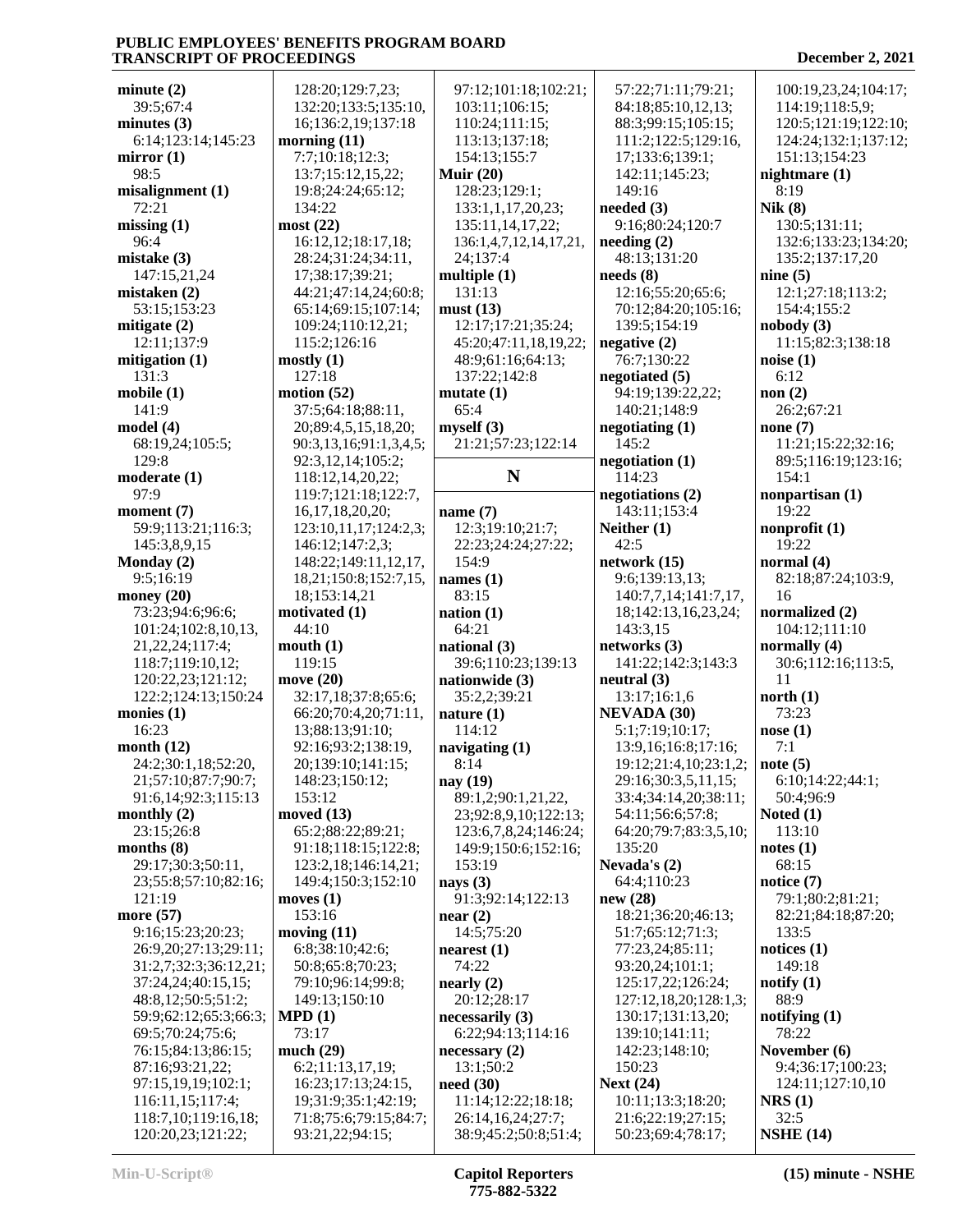| 13:10, 17, 20; 38:13,        | Officer (18)            | onto $(1)$                    | 118:4,5,10,11,11,20,    | 123:12;127:22;          |
|------------------------------|-------------------------|-------------------------------|-------------------------|-------------------------|
| 18,21;42:4;49:7;             | 13:8;16:17;17:18;       | 141:15                        | 24;119:2,3,10,19;       | 129:24;130:6,7,24;      |
| 50:16;52:4,12;58:23;         | 18:24;19:9,19;32:21;    | $000 - (1)$                   | 120:7,15,21;121:1,18,   | 131:1,19;134:18,20;     |
| 60:18;63:19                  | 59:8;62:2;68:14;        | 5:2                           | 21, 23; 122: 8, 20, 22; | 140:23;142:18,22;       |
| number $(20)$                | 71:15;75:12;81:6;       | OOP(1)                        | 123:2;138:9;154:12,     | 145:15,18;147:14        |
| 9:17:12:21:18:14.            | 116:2;124:4;128:16;     | 117:3                         | 12                      | Outcome (9)             |
| 15, 18; 21: 20; 22: 1, 3, 3; | 132:16;136:9            | $^{8}$ oops $(1)$             | optional (1)            | 25:9;47:8,10,10;        |
| 28:24;29:18;37:23;           | offices $(2)$           | 71:23                         | 140:7                   | 61:4,14,17;94:19,23     |
| 38:14;75:23;78:5;            | 21:22;64:16             | OOP's(1)                      | options (32)            | outcomes <sub>(1)</sub> |
| 87:5,22;89:8;90:5;           | offset $(4)$            | 116:24                        | 20:21;22:1;27:2;        | 109:17                  |
| 93:2                         | 24:4;46:5,6;48:15       | open $(11)$                   | 28:22;35:17;36:3;       | outline (2)             |
| numbers $(9)$                | often $(1)$             | 31:6;51:12,21;53:3;           | 41:20;42:1;43:2,3,9,    | 69:16,16                |
| 37:21;38:17;50:6,            | 69:15                   | 54:17;84:18,20;               | 12;46:2;49:4;78:11;     | outlined (1)            |
|                              |                         |                               |                         | 106:24                  |
| 15;54:5;107:6;               | older $(5)$             | 137:12;145:21;146:5;<br>155:4 | 79:12;96:19;98:12,      |                         |
| 110:20;112:9;114:5           | 49:14;52:23;53:18;      |                               | 16,20,21;99:9;100:1,    | out-of-pocket (16)      |
|                              | 91:8;92:5               | opens $(1)$                   | 5;115:24;116:5;         | 18:17;23:9;24:8;        |
| $\mathbf 0$                  | once $(9)$              | 42:7                          | 117:13,23;120:18;       | 35:11;75:1;93:17;       |
|                              | 17:20;33:14;40:15;      | operate $(2)$                 | 121:24;141:18;143:3     | 97:2,5,14;98:11;        |
| obese(1)                     | 64:24;110:7;132:12;     | 71:24;84:24                   | order(17)               | 107:21;108:11;          |
| 25:14                        | 136:10;145:10;152:8     | operating $(2)$               | 5:5;6:4,6;15:21;        | 117:12,14,20,22         |
| objective (1)                | <b>One</b> (86)         | 71:20;72:5                    | 25:23;48:14;61:15;      | out-of-scope (1)        |
| 147:10                       | 9:9,17;15:22;19:20,     | operations (1)                | 93:1;94:5;105:17;       | 126:1                   |
| obligated (4)                | 23;22:2;26:14;29:11;    | 6:4                           | 123:13;127:21;142:3,    | out-of-state (1)        |
| 63:3,9,11;84:23              | 34:9;35:23;37:14,15,    | opine $(1)$                   | 9,22;146:5;151:18       | 140:6                   |
| obtain $(3)$                 | 17;43:4,12,14;48:23;    | 82:8                          | organization (1)        | outpatient (1)          |
| 23:24;47:9;61:5              | 52:11,13;55:10;56:1,    | opinion (7)                   | 19:22                   | 83:24                   |
| obviously $(5)$              | 11, 11, 18, 20, 20, 21; | 19:21;139:16,20;              | organizations (2)       | Outside (6)             |
| 78:6;86:2;98:23;             | 57:3,12,16;61:1;        | 140:10;143:10,18,19           | 77:4;142:17             | 45:22,24;51:20;         |
| 114:2;151:12                 | 62:19;64:21;65:13;      | OPM(2)                        | original (11)           | 71:20,24;151:2          |
| occupational (1)             | 68:17;69:8,9;73:3,6,    | 134:10,18                     | 45:3;93:10;119:3,3;     | over (37)               |
| 36:18                        | 13;82:1;84:17;85:24;    | opportunity (4)               | 122:21,22;123:4;        | 7:1,19;9:10;11:22;      |
| occupying(1)                 | 86:8,9,9;87:8,22;       | 12:5;17:5;55:4;               | 134:1;150:16;151:20,    | 14:3;16:18;21:9;30:8,   |
| 8:19                         | 90:10;95:5;96:20,24;    | 84:21                         | 22                      | 9;33:11;37:16;45:14;    |
| occur(3)                     | 100:21;102:21;104:2;    | oppose(1)                     | originally (2)          | 46:11;49:16;56:5;       |
| 25:16;124:15;                | 107:24;109:7,11;        | 25:2                          | 48:23;116:8             | 57:9;59:22;63:21;       |
| 130:21                       |                         |                               |                         |                         |
|                              | 111:11;112:23;          | opposed (14)                  | OSHA(5)                 | 75:13;85:10;87:5;       |
| occurred(2)                  | 115:10,16;116:10,21,    | 73:22;89:1,2;90:1,            | 36:19;63:20;64:4,7,     | 93:15;99:3,3;100:3;     |
| 127:9,17                     | 21;117:14;118:4;        | 21;92:7;107:11;               | 19                      | 103:7;104:8;106:15;     |
| October (4)                  | 119:16,18;121:4;        | 123:6,24;146:24;              | others $(4)$            | 108:16;117:18,24;       |
| 9:1;35:6;124:7;              | 123:4;129:19;130:5;     | 149:9;150:6;152:16;           | 10:1;24:17;30:17;       | 121:19;122:9;128:4;     |
| 131:17                       | 131:8;134:1;138:4,7;    | 153:18                        | 57:18                   | 134:22;154:1,12         |
| off(6)                       | 139:24;141:18;145:3,    | opposite $(1)$                | ourselves (3)           | overall (8)             |
| 39:1;86:12;103:1,5;          | 15;149:18;150:24;       | 152:21                        | 57:12;134:18;151:9      | 12:19;44:2;95:10;       |
| 130:19;135:10                | 151:6,13,13             | opted $(1)$                   | out (83)                | 102:9;114:7;129:17;     |
| offer $(5)$                  | ones $(1)$              | 33:21                         | 6:5;17:24;20:2;         | 131:2;141:14            |
| 32:7;47:11,15;60:9;          | 15:23                   | optimistic $(2)$              | 21:3;25:13;27:13;       | overburdened (1)        |
| 61:17                        | one-time $(2)$          | 57:9;58:3                     | 30:1;32:23;34:5,7,9;    | 20:22                   |
| offered (7)                  | 16:23;17:3              | Option (92)                   | 35:5,21;38:10;40:21;    | overconservative (1)    |
| 34:20;60:7;127:12,           | only (30)               | 14:9,14,16;16:12;             | 43:10;44:20,23;         | 109:19                  |
| 21, 23; 137: 16; 151: 20     | 11:9;24:14;26:2;        | 18:15,18;21:3;22:3;           | 45:14;47:7;48:18;       | overhearing $(1)$       |
| offering $(3)$               | 29:5;34:9,12;35:18;     | 23:4;28:23;29:2,5,18;         | 50:19;51:6;53:13;       | 56:17                   |
| 43:4;76:13;117:3             | 40:1;43:19;46:3;        | 33:11;34:2,13;38:12;          | 56:1;62:5;63:14,15;     | overly $(1)$            |
| offerings $(2)$              | 47:21,22;48:5;52:17;    | 40:18,23;41:13;42:3;          | 66:22,22;69:10,17,19;   | 14:6                    |
| 107:13;127:18                | 54:2;56:20;64:11;       | 43:4,6,18,23;46:3;            | 70:3;71:10;75:5,6;      | oversee $(2)$           |
| offers $(2)$                 | 73:3;74:7;83:12;        | 47:15,22;60:2;74:7;           | 82:22;84:17;85:24;      | 125:10;129:14           |
| 18:16;153:4                  | 85:24;86:19;89:9,10,    | 75:15,22;76:1,12,15;          | 86:3;87:6,17;88:3,8;    | overseeing $(1)$        |
| office $(19)$                | 22;115:9;117:15;        | 96:20,24;97:9,13,18;          | 89:11;94:5,5;98:2,23;   | 131:8                   |
| 9:3,4;16:21;20:24;           | 119:16;125:16;          | 98:17;100:1,2;                | 100:22;102:18;104:2;    | oversees $(2)$          |
| 21:11;28:11;31:18;           | 151:23                  | 101:15;104:8;105:3,           | 105:15;106:16;          | 43:8;129:13             |
| 33:1;40:20;52:10;            | on-site $(8)$           | 6, 12, 13; 109: 3, 4, 5, 6,   | 108:11;110:6;111:7;     | oversight $(1)$         |
| 54:20;55:3;70:13,16;         | 37:19;40:18;42:22;      | 11, 12, 12; 111: 12;          | 112:8,15;113:15;        | 147:20                  |
| 79:6;85:17;124:11;           | 43:3,5;74:8;78:23;      | 116:7,8,9,11,17,19,           | 118:17;119:10,12;       | overstated (1)          |
| 125:10;126:7                 | 79:9                    | 24;117:14,19,21;              | 120:22;122:1,1;         | 113:15                  |
|                              |                         |                               |                         |                         |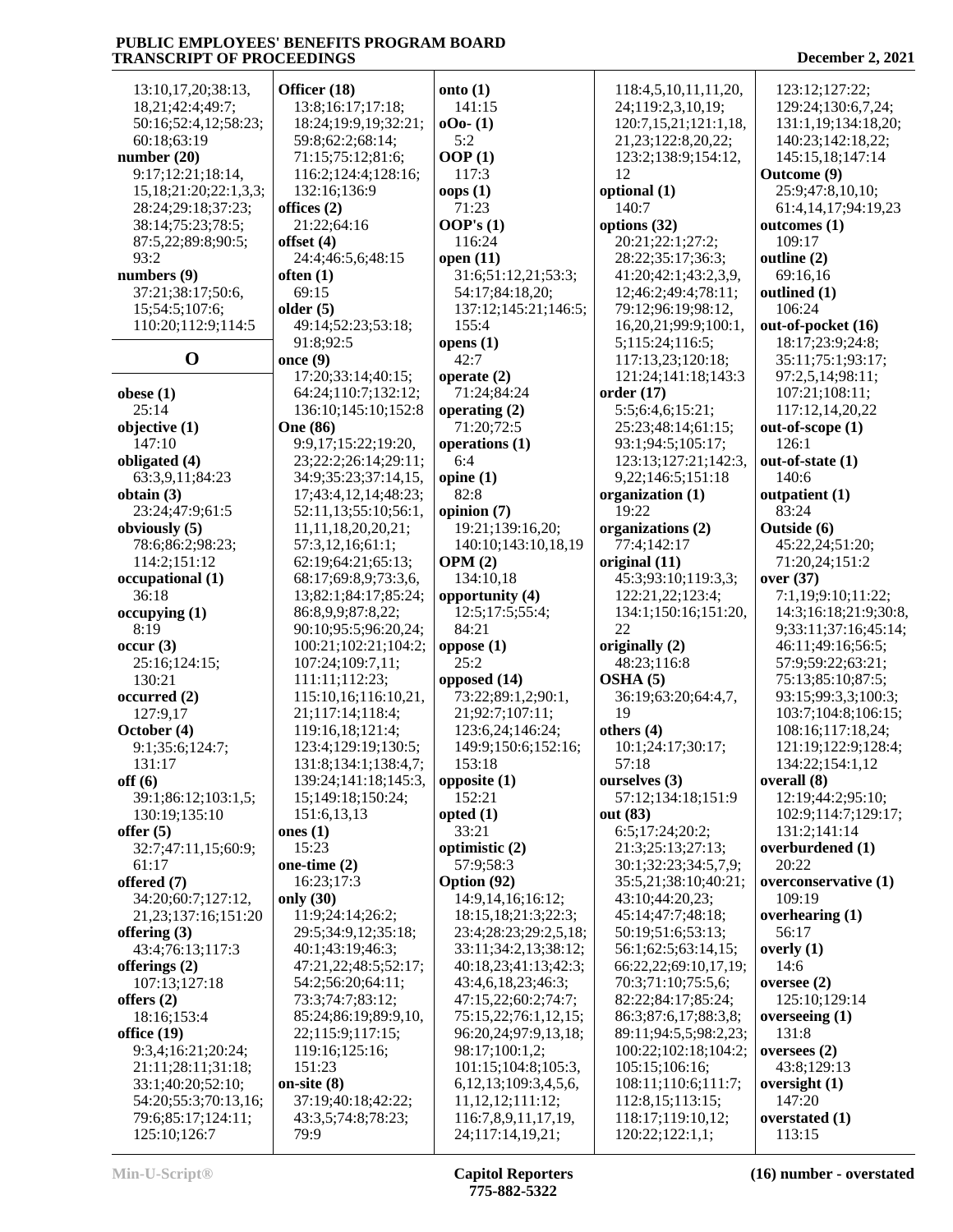| overview $(1)$                               | particularly (3)                 | 13:14,21;14:4;16:22;                      | percent(61)                               | Philippines (1)                                        |
|----------------------------------------------|----------------------------------|-------------------------------------------|-------------------------------------------|--------------------------------------------------------|
| 139:8                                        | 32:1;56:22;57:9                  | 17:2, 17, 23; 18:2, 4, 6, 7,              | 12:18;14:18,18,19;                        | 8:11                                                   |
| overwhelming (1)                             | parties $(1)$                    | 24;19:9,17;20:10,15,                      | 29:19,24;30:7,9,22;                       | phone $(5)$                                            |
| 46:12                                        | 134:21                           | 18;22:4;23:6;24:14,                       | 33:23;35:3,5;36:6;                        | 8:10;11:23;76:4;                                       |
| overwhelmingly (1)                           | partner $(2)$                    | 17,18;25:6,10,23;                         | 37:12,17;38:1,5;                          | 130:7;145:24                                           |
| 58:13                                        | 140:4;147:11                     | 26:12,14,16,23;27:3,                      | 42:10;43:18,24;44:9,                      | physical (1)                                           |
| own(8)                                       | partnering $(2)$                 | 4;28:7;29:4;31:13,16,                     | 18;47:23;48:5;49:8,9,                     | 11:13                                                  |
| 20:19,20;21:21;                              | 143:19,20                        | 23;32:4,6,7,13;33:20;                     | 12;53:14;55:12;                           | physician (1)                                          |
| 38:12;72:4;81:13,15;                         | partners (5)                     | 34:1,5,24;35:7,10,19,                     | 62:24;64:24,24;65:6,                      | 64:16                                                  |
| 91:15                                        | 33:3;41:2;52:22;                 | 21;37:13,14;38:24;                        | 7, 10; 72: 11; 73: 11, 24;                | pick $(3)$                                             |
| owned (1)                                    | 91:7;92:5                        | 39:8,24;40:19,21,21;                      | 74:16,23;82:17;                           | 50:24,24;54:1                                          |
| 147:21                                       | party(3)                         | 41:2,8,11,12;43:1,1,                      | 84:15;102:19;103:4,                       | picture $(2)$                                          |
| ${\bf P}$                                    | 139:12;144:2;146:9               | 10,19;44:20,24,24;                        | 5, 14; 104: 14, 14;                       | 102:9;107:23                                           |
|                                              | pass $(2)$<br>67:7;87:9          | 45:2,5,9,21;47:24;<br>48:6,13;49:8;50:5;  | 108:10,12,13;110:1,1,                     | piece $(2)$<br>132:22;135:23                           |
|                                              | passed $(3)$                     | 51:2,14;52:1,3,9,18;                      | 2;111:8,9;112:5,8,9;<br>127:16;130:12     | piggy-back (1)                                         |
| pace $(1)$<br>57:1                           | 45:8;78:8;100:8                  | 54:10;56:1,9;57:5;                        | percentage (1)                            | 16:9                                                   |
| package (3)                                  | passes $(1)$                     | 67:11,16,17;70:12;                        | 107:20                                    | piling $(1)$                                           |
| 57:16;58:21;142:19                           | 89:6                             | 75:20;76:23;77:15;                        | perform (1)                               | 73:18                                                  |
| packet (6)                                   | past $(4)$                       | 79:5,11;85:12,17;                         | 37:19                                     | pill(1)                                                |
| 112:19,20;119:4;                             | 14:4;28:20;46:15;                | 89:8,9,11,23;90:7;                        | performance (1)                           | 50:21                                                  |
| 122:21,23;123:4                              | 121:5                            | 91:11, 12, 12; 92: 5, 24;                 | 113:12                                    | pipe $(1)$                                             |
| page $(8)$                                   | path(1)                          | 93:19;111:10;124:11,                      | performed (2)                             | 129:17                                                 |
| 49:17;53:5,7;62:10;                          | 70:17                            | 12;125:1,15,17;126:6,                     | 125:16:130:20                             | pivot(1)                                               |
| 95:1,5,5;127:15                              | patient (2)                      | 16, 22; 129: 12, 15, 23,                  | performing $(1)$                          | 43:10                                                  |
| paid(10)                                     | 45:7;150:13                      | 24;130:11;131:5,23;                       | 21:19                                     | place $(20)$                                           |
| 10:20;30:6;35:7,10;                          | patients (3)                     | 133:3,13;134:2;                           | Perhaps (3)                               | 12:2;27:18;44:4;                                       |
| 42:16,20,22;45:14;                           | 8:14;9:11,13                     | 135:4,18;137:6;                           | 25:13,17;105:11                           | 52:12;63:24;69:19;                                     |
| 73:24;74:22                                  | Patricia (3)                     | 138:4;139:11,21;                          | period $(13)$                             | 70:5,18;76:22;78:14;                                   |
| pandemic (14)                                | 7:14,17;10:13                    | 140:8,15,18,21;                           | 6:17;29:24;39:6;                          | 93:19;114:20;116:12;                                   |
| 16:6;17:5;20:6;                              | Patty $(2)$<br>10:17;11:1        | 141:11,24;142:6,8,11,<br>20;143:2;144:20; | 79:1;104:8;127:9,10,<br>17;128:1,7;135:5; | 125:23;137:6;142:21;<br>150:22;151:6;154:5;            |
| 21:13,23;27:12;28:3,<br>7,9;33:17;40:2;56:9; | pay (22)                         | 145:12;146:5;147:15,                      | 140:17;153:23                             | 155:2                                                  |
| 62:4;66:14                                   | 11:4;15:3;24:9;                  | 23;148:4,8;149:17;                        | permanent (1)                             | placed $(2)$                                           |
| panelist (2)                                 | 28:21;29:23,24;                  | 150:12;151:3,8;                           | 14:8                                      | 30:12;33:18                                            |
| 145:5,6                                      | 30:10;42:8;44:6,7;               | 152:1,2,3,22,23;                          | permanently (1)                           | places $(1)$                                           |
| Pardon (2)                                   | 47:8,14;61:4;62:24;              | 153:9, 12, 15; 155: 12                    | 26:21                                     | 37:12                                                  |
| 7:11;9:23                                    | 63:3,9,11;67:2;73:21;            | PEBP's $(12)$                             | permits (1)                               | plan (185)                                             |
| parent $(2)$                                 | 74:16,20;75:3                    | 19:2;34:19;40:23;                         | 46:23                                     | 12:9,13;14:23;15:6,                                    |
| 23:12;141:12                                 | paycheck (1)                     | 51:7:93:9:123:15:                         | PERS(1)                                   | 8;16:14,16;17:23;                                      |
| Parker (2)                                   | 138:7                            | 124:8;125:8,21;                           | 29:23                                     | 18:1, 14: 21: 15: 23: 4, 5,                            |
| 21:7,7                                       | paychecks (3)                    | 126:2,18;130:2                            | person(3)                                 | 6,23;24:6;28:1,22;                                     |
| part $(13)$                                  | 20:3;130:23;131:3                | penalties (2)<br>138:5,10                 | 6:14;30:16;76:7                           | 32:3;33:11;34:15,20;                                   |
| 21:11;25:10;56:14;<br>77:24;79:8,10;114:9;   | paying (8)<br>19:13;23:10;28:19; | pending(3)                                | personal (6)<br>18:12;25:3,5,16;          | 35:13;42:14,16;43:1,<br>11,16,21;44:1,16;              |
| 115:9;141:17;145:7;                          | 64:1;72:10,23;75:17;             | 45:13;50:19;63:22                         | 87:9;91:16                                | 45:20,22,23;46:8;                                      |
| 153:5,6,7                                    | 87:7                             | people $(28)$                             | personally (2)                            | 47:12,17;48:15;                                        |
| partially (1)                                | payments $(1)$                   | 10:16;11:12,14,16;                        | 23:3;87:13                                | 50:11;51:23;52:15;                                     |
| 24:4                                         | 151:16                           | 12:9,12,21;26:5;                          | persons(3)                                | 54:10,24;55:7,18;                                      |
| participant (1)                              | payroll (11)                     | 27:13:30:9:44:4:                          | 25:14,15;26:24                            | 56:8;59:17;60:19;                                      |
| 61:4                                         | 125:12;126:17,19,                | 57:22;58:24;59:16;                        | perspective $(2)$                         | 63:24;64:1,4,7,11,19,                                  |
| participants (11)                            | 23;129:9;130:1,20,               | 62:8;63:7;65:5,13;                        | 87:2;134:17                               | 19,23,23;65:11;                                        |
| 14:7;15:1;19:17;                             | 21;134:3,17;136:10               | 66:13;72:8;84:21;                         | peters(1)                                 | 66:11;67:17,18;68:5,                                   |
| 20:8,17;46:19,23;                            | pays $(2)$                       | 95:17;109:8,9;                            | 118:17                                    | 22;71:12,21,21;72:1,                                   |
| 69:15;73:20;107:20;                          | 106:22;107:11                    | 121:20;128:6;145:11;                      | Peterson (3)                              | 3,7,10,22;73:1,7,9,12;                                 |
| 111:15<br>participate (6)                    | PBM(2)<br>41:11;94:11            | 154:16<br>people's $(2)$                  | 150:14,18;151:4<br>pharmacies (1)         | 75:3;80:19,23;81:2,3,<br>8, 9, 12, 13, 13, 15, 21, 22; |
| 11:24;27:17;31:7;                            | PCR(1)                           | 6:6;79:17                                 | 41:10                                     | 82:10,11,12,14,15,22,                                  |
| 154:3;155:1,5                                | 62:20                            | per $(14)$                                | pharmacy(5)                               | 24, 24; 83: 3, 5, 10, 23;                              |
| participatory (1)                            | peaking (1)                      | 6:14;14:12;23:10;                         | 41:9,15;42:19;                            | 84:1,2,12,19,24,24;                                    |
| 47:3                                         | 103:4                            | 24:2;29:24;30:4;43:5;                     | 89:12;110:2                               | 86:8;87:19,23,24;                                      |
| particular (4)                               | <b>PEBP</b> (167)                | 52:20,20;90:7;100:2,                      | phase(1)                                  | 90:6;91:7;92:7;93:4,                                   |
| 15:21;47:9;66:3,16                           | 5:6;6:18;12:7;                   | 3;108:19,22                               | 35:5                                      | 8, 15; 95: 10, 13; 96: 19,                             |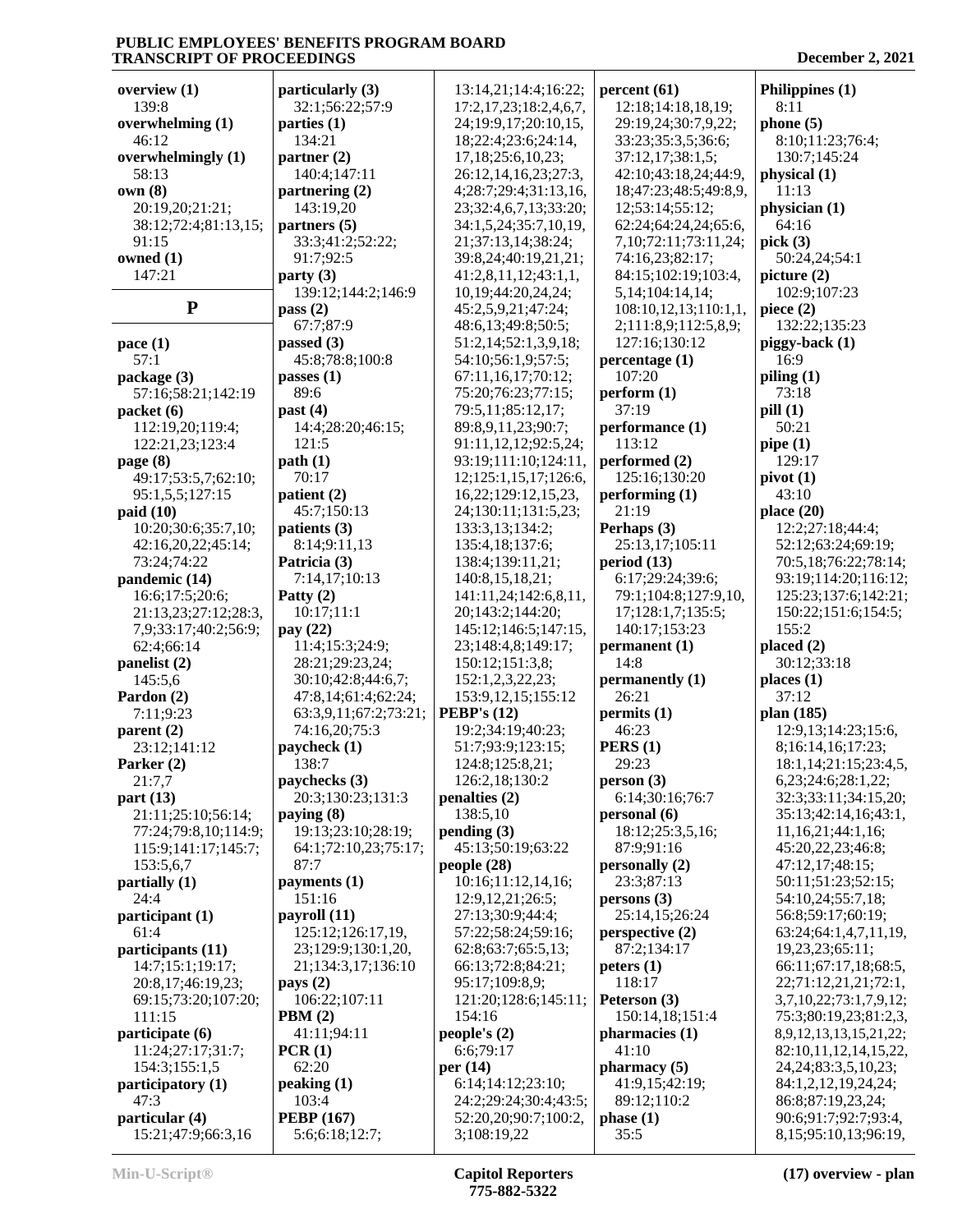20,23;97:1,9,18,22, 22,24,24;98:1,4,6,7, 10,15,21,24;99:4,14, 24;100:24;101:22; 102:9,13;103:8,20; 104:11,13;105:17; 106:4,10,13,15,16,16, 17,21,22;107:3,10; 112:12;114:19; 115:21;116:12,13; 117:3,13;118:5; 119:2,23;120:4,5,14; 121:14,21;122:10; 123:4,15;125:2,4; 127:18,20,22,23; 134:1;137:22 **planned (3)** 70:21;134:6,17 **planning (3)** 81:22;102:22,24 **plans (45)** 12:24;14:4;15:1,3; 18:16;23:14;33:19; 34:7,10,15,24;35:4,5, 21;39:3,7,9;44:14,21, 23;46:15,17,18; 49:11;52:16;54:11, 11;63:5;65:12;68:4,6, 22;69:1;72:21;73:3; 81:12;86:5,14;98:3,3; 105:16;107:19;109:3; 112:8;127:20 **platform (2)** 134:3,4 **play (2)** 23:18;102:16 **playing (1)** 74:18 **Please (18)** 7:9;9:21,24;10:11; 12:1,23,23;22:9,11, 20;24:18;27:17; 30:17;31:5;61:23; 132:23;154:4;155:1 **plus (2)** 34:14;53:20 **pm (2)** 146:4;155:12 **point (23)** 17:24;28:15;44:23; 63:14;69:23;73:7; 85:18;88:5;100:11; 103:11,18,18,21; 109:18,23;110:13; 111:16;112:13; 115:12;124:18; 131:15,21;134:12 **pointed (2)** 56:1;134:20 **pointing (1)** 111:7 **points (2)** 15:20;17:21 **policy (6)** 33:1;55:2,15;64:22; 65:7;100:8 **politicalization (1)** 66:2 **pop (1)** 135:1 **portal (3)** 56:6;141:23;153:6 **portion (3)** 45:24;64:11,16 **pose (2)** 65:17;132:12 **position (5)** 16:21;18:10;19:23; 57:11,20 **positions (1)** 20:4 **possibility (1)** 48:17 **possible (9)** 16:5;24:3;40:5; 79:15;93:3;97:23; 107:14;115:2;131:10 **possibly (4)** 26:4;35:17;40:22; 71:18 **post (1)** 111:10 **potential (6)** 32:2;45:20;93:3; 102:15;110:5,6 **potentially (13)** 42:7;58:19;59:18; 69:12;75:6;77:1; 79:16;84:13,16; 100:19;110:11; 126:17;150:17 **poverty (2)** 48:3,3 **pox (1)** 65:23 **PPO (1)** 84:14 **practice (5)** 7:18;8:12;10:15; 47:15;60:8 **praise (1)** 18:22 **pre-advanced (1)** 133:5 **pre-Board (1)** 16:19 **precedence (1)** 25:6 **prefer (1)** 113:9 **preference (1)** 25:3 **preferences (1)** 25:5 **preferred (3)** 7:19;14:11;49:4 **premium (13)** 15:7;23:11;26:8; 46:4;47:9,14,22; 51:23;61:5,7;93:12; 120:14;138:6 **premiums (19)** 14:20;15:3;24:9; 45:22;46:8,23;109:5, 5,9,12;111:20;119:11, 23;120:15,24;121:13; 126:18;130:24; 136:10 **pre-pandemic (12)** 14:10;16:13;18:8; 23:5;24:19;28:12; 29:3;97:23;98:2,5; 105:2;106:11 **prepared (2)** 54:6;105:18 **prescription (2)** 104:15;111:8 **present (1)** 33:8 **presentation (1)** 33:12 **presentations (3)** 140:15;141:10; 148:4 **presented (1)** 93:7 **presenting (1)** 32:22 **President (2)** 17:15;23:1 **press (5)** 12:1;22:9;27:17; 154:4;155:1 **pretend (1)** 75:22 **pretty (8)** 33:23;35:1;37:23; 78:17;94:22;98:18; 99:2;149:16 **prevent (3)** 13:1;23:15,21 **prevention (1)** 46:24 **previous (4)** 20:13;21:24;24:18; 25:11 **previously (3)** 65:9;150:12,15 **price (1)** 105:15 **priced (1)** 119:11 **primarily (1)** 107:20 **primary (2)** 52:19;93:16 **prior (3)** 103:6,13;142:1 **priorities (1)**

**Priscilla (1)** 15:13 **P-r-i-s-c-i-l-l-a (1)** 15:14 **private (7)** 7:17;10:15;40:20; 44:12;49:11;57:2; 68:6 **pro (1)** 84:22 **proactive (3)** 136:3,19,20 **probably (8)** 49:2;61:9;71:8; 104:10;108:24; 115:13;129:16;130:6 **problem (6)** 39:22;40:15;63:4; 75:4;81:7;124:14 **problems (5)** 128:16;132:18,19; 133:12,12 **procedure (1)** 84:23 **procedures (2)** 13:2;82:24 **proceedings (1)** 145:21 **process (34)** 9:6;10:5,21;19:1; 40:22;43:3;51:6;52:6, 11;69:5,10,14,17,19, 24;70:1,11,14,20; 75:15;76:21,22; 77:17;78:7,21;79:8; 83:6;94:1;107:5; 114:12;121:5;132:5; 133:11;150:3 **processes (3)** 131:23;150:22; 151:5 **procurement (2)** 110:4;114:24 **procurements (2)** 103:22;110:6 **product (5)** 81:14;127:8,11; 137:16;141:16 **productive (2)** 131:14;146:11 **products (2)** 127:12;137:18 **Program (21)** 5:5,5;13:12;25:10; 26:7,19;32:3,22;40:1; 43:11,22;47:7,10; 77:19;93:3,24;124:9; 133:2;140:1;147:6; 151:17 **programs (7)** 7:20;25:9;46:24; 47:1,3,11;72:4

125:3

**progress (3)**

 21:11;126:2;127:2 **prohibitive (2)** 105:4;117:5 **prohibits (2)** 35:21;46:18 **project (19)** 41:1;103:17; 124:16;125:10,24; 126:7,7;129:11,12; 131:8;133:3;134:2,2, 5,9;150:13,15,16,23 **projected (9)** 26:10;93:24;94:23; 104:1,16;113:21; 114:7,10,18 **projection (5)** 111:1;114:6;115:5, 6;121:18 **Projections (7)** 14:6;50:6;109:16; 115:1,21;121:6,7 **projects (1)** 129:13 **promotion (1)** 46:24 **proof (2)** 51:21;52:1 **Proper (10)** 130:5;131:7,11,11; 132:3,6,6;137:17,20, 20 **properly (1)** 55:10 **proposal (10)** 14:2;25:18,21;26:1; 45:3;140:2;141:4,17; 143:14;148:17 **proposals (2)** 140:16;148:5 **propose (1)** 142:24 **proposed (4)** 18:14;28:22; 106:13;148:17 **proprietary (1)** 141:22 **protect (3)** 65:17,23;67:24 **protection (1)** 150:13 **protections (1)** 66:5 **prove (1)** 92:6 **provide (16)** 7:24;11:11,15; 43:18,21,24;47:12; 52:1;54:24;74:7; 87:20;117:11,16,19, 21,24 **provided (7)** 7:18;28:5;46:16;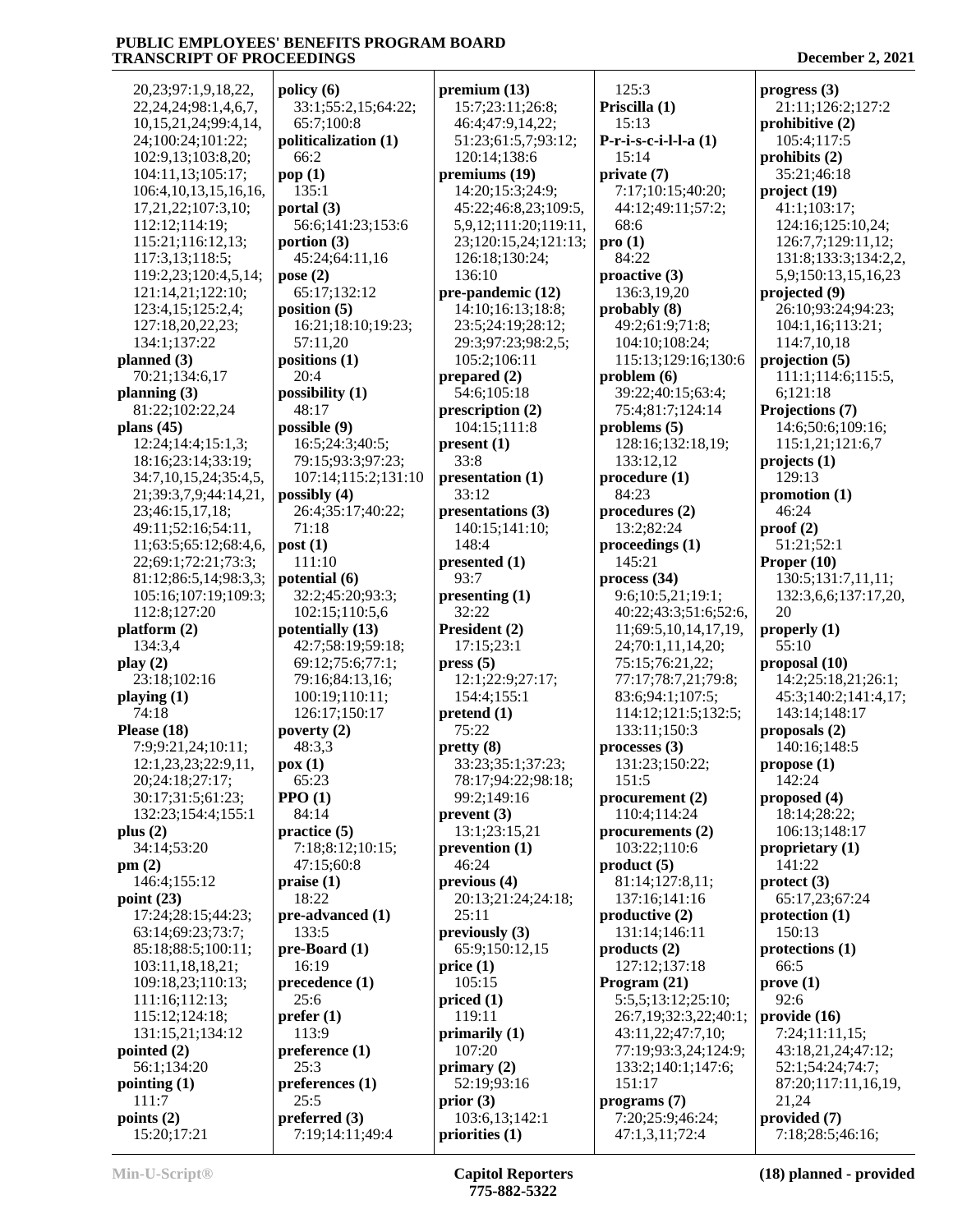51:21;79:9;86:11; 120:18 **provider (13)** 7:20,22;8:5;11:7; 40:7;41:19;43:7;52:8; 63:4;76:2,4;142:1; 143:9 **providers (17)** 10:5;11:11;40:5,11, 13,20;41:5;42:11; 43:15;44:5;57:24; 63:8;64:12,14,15; 75:9;95:17 **provides (2)** 28:24;48:1 **providing (8)** 10:15,19;15:8;36:5; 39:1;112:6;140:4; 147:12 **provision (1)** 83:22 **provisions (1)** 82:21 **prudent (3)** 121:11,15;127:2 **prudently (1)** 122:3 **psychotherapist (1)** 7:17 **psychotherapy (1)** 10:16 **Public (53)** 5:4,5;6:3,13,16,17; 7:5,5;12:1;16:11; 19:12,14;20:1,14; 21:9,12,17;27:17; 31:1,6,11;32:21;34:5, 15;37:18;39:6;44:20; 45:10;54:11;58:13; 65:21;66:4;70:8;73:3; 77:1;86:4,5,8,14,15; 113:1;122:4;140:1; 144:12;147:6;153:23, 24;154:2,4,13,17; 155:1,4 **publicly (1)** 154:15 **published (3)** 36:19;82:4,6 **pull (5)** 7:2;78:16;97:7; 115:5;138:12 **pulled (1)** 113:23 **pulling (1)** 113:22 **punishment (2)** 59:12;66:19 **purchase (1)** 21:21 **purchasing (3)** 144:20;145:1,12 **purpose (2) purposes (1) pursuant (1) pursue (1) push (6) pushed (2) pushing (2) put (15) putting (2) PY20 (2) PY21 (2) qualifica qualifies (2) qualify (2) quality (1) Quest (1) queue (5) quick (5) quickly (6) quite (9) quorum (1) raise (6) raised (1) raises (3)**

|                                                                                 | 14:20;30:5;87:5                      | 115:19;116:4,10                    |
|---------------------------------------------------------------------------------|--------------------------------------|------------------------------------|
| 84:20;109:20<br>irposes (1)                                                     | ran $(1)$                            | 119:9;121:15;1.                    |
| 47:16                                                                           | 10:17                                | 132:1;141:1,2;                     |
| ırsuant (1)                                                                     | range $(6)$                          | 147:21;151:6;15                    |
| 32:5                                                                            | 24:1;41:6,17,21;                     | reason $(5)$                       |
| <b>irsue</b> (1)                                                                | 53:9;109:17                          | 19:19;60:19;96:                    |
| 153:9                                                                           | rapid $(1)$                          | 117:5;121:13                       |
| ısh (6)                                                                         | 62:19                                | reasonable (10)                    |
| 29:5;40:13;65:13;                                                               | rate $(12)$                          | 47:11;52:2;60:7                    |
| 74:13;82:22;88:3                                                                | 8:8;30:8,9;37:13,                    | 12, 13, 14, 16, 17;                |
| ished(2)                                                                        | 17;49:9;105:18;                      |                                    |
| 27:10;154:18                                                                    | 109:2,2;112:5,12;                    | reasons $(4)$                      |
|                                                                                 | 119:23                               | 56:12;60:10,20;                    |
| $\mathbf{ishing}\left(2\right)$                                                 |                                      | 111:11                             |
| 40:13;88:8                                                                      | rates $(3)$                          | reassess $(1)$                     |
| it (15)                                                                         | 42:12;44:18;112:10                   | 100:19                             |
| 18:1;44:4;45:20;                                                                | rather $(9)$                         | reassessed $(1)$                   |
| 52:12;55:8;57:12,17;                                                            | 20:22;82:17;                         | 101:1                              |
| 58:11;67:24;68:1;                                                               | 120:20,21;125:22;                    | recall $(2)$                       |
| 113:17;114:20;131:7;                                                            | 128:20;136:19;                       | 97:24;107:3                        |
| 137:5;142:20                                                                    | 148:10;151:9                         | receipt $(1)$                      |
| itting $(2)$                                                                    | ratification (1)                     | 46:21                              |
| 57:19;69:12                                                                     | 152:21<br>ratifications (2)          | receive (13)                       |
| Y20(2)                                                                          | 149:14;150:4                         | 7:22;8:9;28:17;<br>35:14;39:14;60: |
| 108:9,12<br>Y21(2)                                                              | ratified $(1)$                       | 17;61:16;80:16;                    |
| 108:9,12                                                                        | 149:14                               | 124:24;125:4;15                    |
|                                                                                 | ratify $(6)$                         | received (24)                      |
| O                                                                               | 143:24;146:7,22;                     | 8:7;9:3,3;20:11                    |
|                                                                                 | 148:18,22,23                         | 21:1;38:14,17,1                    |
| alifications (2)                                                                | reach $(3)$                          | 42:18;49:12;51:                    |
| 140:13;148:3                                                                    | 66:21;86:3;99:4                      | 56:20;77:9;86:4                    |
| alifies (2)                                                                     | reached $(6)$                        | 95:10;103:19;12                    |
| 39:23,24                                                                        | 34:5;40:21;44:20,                    | 127:1;140:15,20                    |
| nality(2)                                                                       | 23;108:11;155:10                     | 148:5,7                            |
| 80:8;137:21                                                                     | read $(2)$                           | receives (1)                       |
| ality (1)                                                                       | 6:20;7:15                            | 50:5                               |
| 13:13                                                                           | reading $(2)$                        | receiving (8)                      |
| uest $(1)$                                                                      | 113:14;118:4                         | 8:6;20:15;72:23                    |
|                                                                                 |                                      |                                    |
|                                                                                 |                                      |                                    |
| 41:21                                                                           | readjust (1)                         | 102:4,8,10;124:                    |
| ieue (5)                                                                        | 120:7                                | 125:1                              |
| 12:2;27:19;29:10;                                                               | ready (6)                            | recent (3)                         |
| 154:5;155:3                                                                     | 99:3,18;118:18;                      | 38:17;44:9;93:2                    |
| iick (5)<br>73:5;74:6;97:7;                                                     | 125:19;146:2;155:4<br>Real $(4)$     | recently (8)                       |
|                                                                                 | 15:18;40:14;                         | 27:16;34:17,17;<br>46:13;52:5;126: |
|                                                                                 | 112:19;147:4                         | 142:14;154:24                      |
|                                                                                 |                                      | recess(1)                          |
|                                                                                 | reality $(1)$<br>151:2               | 92:22                              |
| 147:4;149:16<br>iickly (6)<br>10:22;12:6;15:18;<br>42:9;43:10;78:17<br>iite (9) | realize $(5)$                        | recognize(1)                       |
| 6:14;45:16;53:23;                                                               | 42:9;72:10;74:24;                    | 56:21                              |
|                                                                                 | 109:10;110:19                        | recognized (2)                     |
| 56:1;82:10;99:3;<br>101:18;128:5;150:24                                         | realizing $(2)$                      | 8:4;56:18                          |
| ıorum (1)                                                                       | 103:13;110:12                        | recognizes (1)                     |
| 6:1                                                                             | really $(42)$                        | 27:3                               |
|                                                                                 | 6:18;9:15;10:2;                      | recognizing (1)                    |
| $\bf R$                                                                         | 11:10;12:16;17:21;                   | 16:8                               |
|                                                                                 | 27:12;43:12,16;                      | recollection (1)                   |
| ise $(6)$                                                                       | 49:19;51:4;54:6;                     | 73:17                              |
| 12:1;22:10;27:18;                                                               | 59:19;65:13,13;                      | recommendation                     |
| 56:21;154:4;155:2                                                               | 69:12;70:15;72:7;                    | 53:16;59:22;72:                    |
| ised (1)                                                                        | 73:12,19;80:7;87:9;                  | 78:5;87:21;91:5                    |
| 87:17<br>ises $(3)$                                                             | 96:6,9;97:7;103:5;<br>105:21;111:24; | 93:10,13;94:9,2<br>96:22;99:1,11;1 |

 115:19;116:4,10,16; 119:9;121:15;131:2; 132:1;141:1,2; 147:21;151:6;155:9,9 **reason (5)** 19:19;60:19;96:5; 117:5;121:13 **reasonable (10)** 47:11;52:2;60:7,8, 12,13,14,16,17;61:17 **reasons (4)** 56:12;60:10,20; 111:11 **reassess (1)** 100:19 **reassessed (1)** 101:1 **recall (2)** 97:24;107:3 **receipt (1)** 46:21 **receive (13)** 7:22;8:9;28:17; 35:14;39:14;60:16, 17;61:16;80:16; 124:24;125:4;151:4,6 **received (24)** 8:7;9:3,3;20:11; 21:1;38:14,17,19,22; 42:18;49:12;51:17; 56:20;77:9;86:4;94:7; 95:10;103:19;124:22; 127:1;140:15,20; 148:5,7 **receives (1)** 50:5 **receiving (8)** 8:6;20:15;72:23; 102:4,8,10;124:9; 125:1 **recent (3)** 38:17;44:9;93:22 27:16;34:17,17; 46:13;52:5;126:15; 142:14;154:24 **recess (1)** 92:22 **recognize (1)** 56:21 **recognized (2)** 8:4;56:18 **recognizes (1)** 27:3 **recognizing (1)** 16:8 **recollection (1)** 73:17 **recommendation (27)** 53:16;59:22;72:20; 78:5;87:21;91:5; 93:10,13;94:9,21; 96:22;99:1,11;116:3,

 4;143:24;144:1; 146:7,8,13,22;148:17, 19;149:6;151:12; 152:1,15 **recommendations (9)** 19:2;52:13;68:13; 70:7;89:7;93:8,20,21; 152:8 **recommended (3)** 14:14;27:4;96:16 **recommending (2)** 97:11,20 **recommends (1)** 89:8 **reconsider (1)** 57:21 **record (108)** 7:10,13;10:12;12:4; 13:9;17:20;19:10; 32:20;51:18;53:6,22; 54:18;55:2;56:10; 59:21;60:14,23; 61:11;62:1,13;63:14; 64:6;69:2,21;72:14; 73:10;74:5,13;75:11, 24;76:19,23;77:20; 78:4,10,20;79:4;80:5, 16;81:1,5,11,19; 83:19;85:14,22;86:1, 19,21;88:8,13,19; 89:19;90:10,12;91:2; 92:13;93:5;99:21; 100:10;101:14;102:3; 103:2;104:5,18,23; 105:9,22;106:8; 107:8,18;108:9,24; 109:15;112:4,11,15; 113:18,21;114:1,22; 115:4,8,23;116:18; 117:11;118:3;119:9; 121:3;122:19;123:20; 124:5;128:15;130:4; 131:11;132:7,15; 133:2;137:12,15,21; 138:11;139:2;146:15; 147:5;149:24;150:11; 152:23 **records (2)** 26:12;134:7 **recoup (4)** 44:13;48:14;59:10, 12 **recovery (2)** 28:3;57:8 **recruitment (2)** 13:13;59:6 **reduce (1)** 63:24 **reduced (4)** 23:11;46:9;97:14; 124:18 **reducing (2)** 25:22;63:18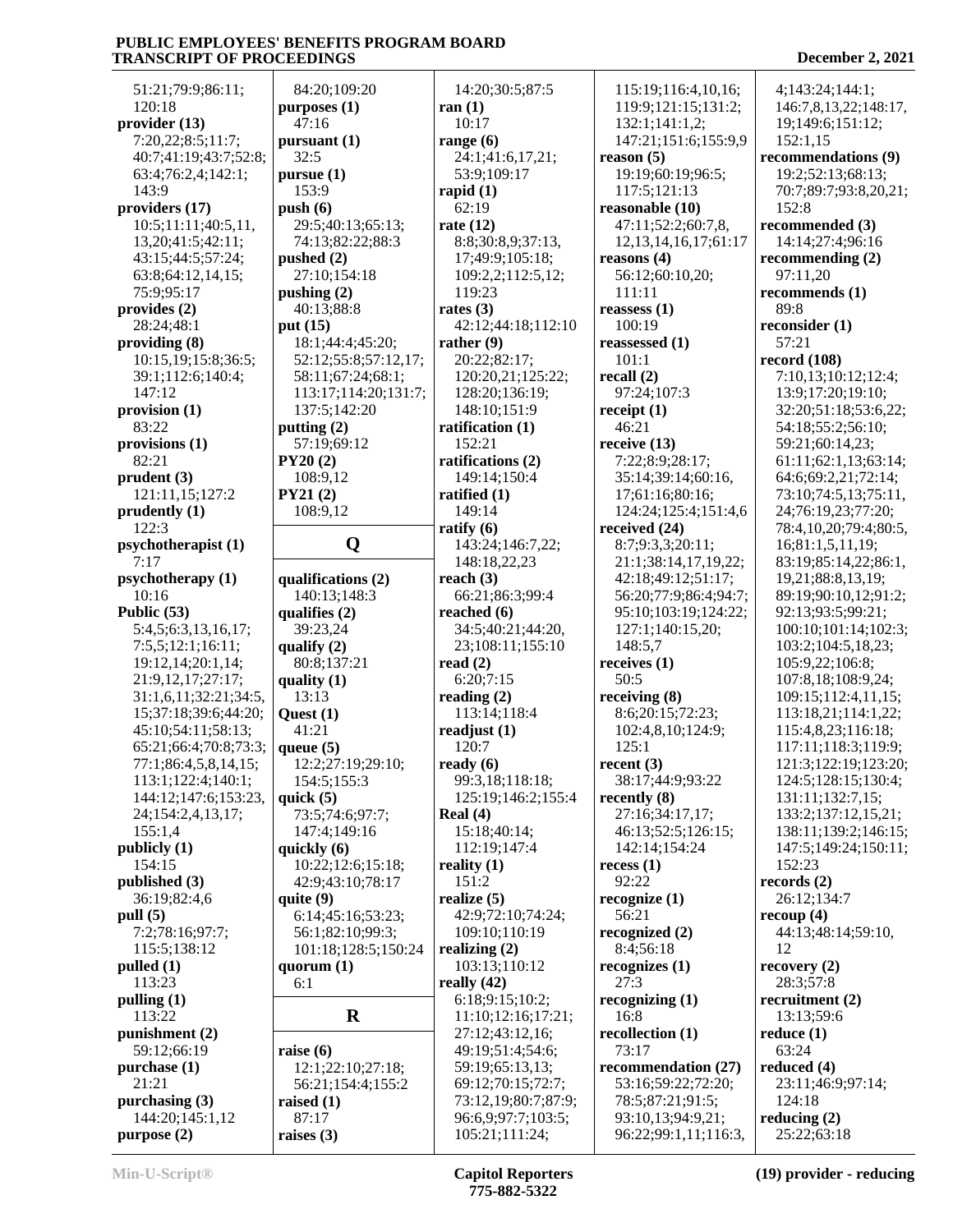**reduction (2)** 97:2;151:14 **reductions (1)** 97:4 **reevaluate (1)** 8:16 **reevaluating (1)** 114:24 **refer (1)** 11:16 **reference (2)** 25:1;73:8 **referring (1)** 83:12 **reflect (2)** 91:2;92:14 **reflects (1)** 127:15 **refrain (1)** 36:11 **refresh (2)** 110:20;111:1 **refund (1)** 26:23 **refuse (1)** 66:17 **Regarding (11)** 18:9,21;26:13; 28:22;31:21;32:2; 35:16;74:6;93:7; 150:15;151:16 **regardless (5)** 25:8;36:1;42:15; 62:18;99:11 **regards (1)** 29:17 **regular (1)** 137:7 **regulation (1)** 33:22 **reimburse (1)** 11:5 **reimbursed (4)** 102:5,14;124:15,15 **reimbursement (4)** 8:8;124:10;147:8; 149:7 **reinstate (8)** 8:18;24:18;28:11; 52:14;82:20;87:22; 88:15,22 **reinstated (3)** 34:16;73:4;83:5 **reinstatement (1)**  $35.17$ **reinstates (1)** 58:20 **reinstating (1)** 74:1 **relate (1)** 116:15 **related (21)** 20:22;29:19;36:4,7;

 39:17;41:6;44:2,13; 49:21;50:20;52:14, 16;72:24;87:22,24; 88:1,16,23;93:9; 124:10,17 **relates (2)** 32:3;134:3 **relating (1)** 21:2 **release (1)** 153:9 **released (6)** 46:13;50:22; 139:19;140:2;147:7, 19 **relief (6)** 18:18;20:24;21:19; 57:22;101:20;122:5 **relies (1)** 23:17 **relieve (1)** 66:9 **religious (9)** 13:19;26:14;38:15; 47:16;52:4,9;59:16; 60:9;65:17 **rely (3)** 23:8;24:4;134:4 **remain (3)** 38:19;127:13; 145:11 **remaining (2)** 34:14;109:4 **remarks (1)** 21:2 **remediation (1)** 137:5 **remember (2)** 35:13;42:11 **remind (5)** 6:15;16:24;31:11; 92:18;99:11 **remote (3)** 37:11;48:20;50:15 **remotely (1)** 21:22 **removed (2)** 52:1;113:3 **reopen (1)** 57:21 **rep (1)** 31:16 **repealed (1)** 36:8 **repeatedly (1)** 8:6 **repeating (1)** 17:21 **replace (4)** 117:12,20,22; 127:21 **replaced (1)** 127:19

**replaces (1)** 125:11 **replicate (1)** 43:2 **report (28)** 16:17;32:22;33:6, 10,13;36:10,11; 45:12;49:6;53:5;71:1; 99:24;113:4,4,16; 114:9,17;116:8; 124:4;128:16;129:23; 131:12,16;132:16,17; 139:3,6,9 **reported (1)** 44:17 **reports (3)** 26:21;112:17,20 **representative (4)** 9:6;17:16;33:3; 54:20 **representatives (2)** 33:2;128:9 **represented (2)** 16:20;154:16 **representing (4)** 13:9;15:14;27:24; 154:10 **reps (2)** 141:3;144:23 **Request (5)** 16:17;18:7;26:15; 52:4;123:15 **requested (2)** 29:1;35:15 **requesting (1)** 151:1 **requests (2)** 76:20;142:2 **require (5)** 32:11;39:7;64:8; 99:12;141:14 **required (19)** 13:17;25:22;26:6; 38:6,15;39:13;54:24; 63:15,23;64:7,8; 74:16;78:21;80:2; 81:8;93:11;114:3; 135:6;140:8 **requirement (11)** 33:18;37:10;47:5; 52:3;61:12,13,14,15; 81:21;137:24;138:1 **requirements (9)** 13:21;33:20;39:2; 40:16;46:11;63:20; 64:5;70:15;81:15 **requires (6)** 23:14;36:20;39:3; 52:6;71:22;142:4 **Requiring (4)** 47:8;61:4;63:21; 140:6 **Rescue (11)**

 16:16,21;17:23; 20:11;21:15;28:1; 54:24;55:6;56:8; 123:15;125:2 **research (3)** 35:20;41:3;69:22 **reserve (1)** 101:11 **reserves (7)** 13:24;14:5,13; 95:16;96:15;113:13; 121:8 **resistance (1)** 12:17 **resolved (2)** 126:23;130:1 **resource (2)** 86:3;126:7 **resources (9)** 40:4,12,24;67:2,2,2, 24;68:2;126:5 **respect (1)** 21:17 **response (7)** 17:3,4;28:8;46:12; 80:16;140:16;148:5 **responses (3)** 86:5;140:12;148:2 **responsibilities (1)** 151:17 **responsibility (1)** 151:8 **rest (1)** 54:1 **restoration (2)** 98:8;99:14 **restore (14)** 14:17;16:22;17:6; 18:7;21:12;22:5;28:6; 34:2;36:2,3;56:8; 57:13;105:2;111:14 **restored (3)** 18:5;29:2;35:24 **restores (1)** 97:22 **restoring (8)** 14:10;17:23;18:16; 35:17;57:5,21;71:17; 93:16 **result (9)** 34:23;55:15;93:24; 103:21;110:4,6,15; 112:13;151:1 **results (2)** 43:8;76:6 **retaliation (1)** 66:20 **retention (1)** 13:13 **Retired (2)** 19:11,14 **retirees (4)** 15:15,24,24;26:6

**return (2)** 20:10;103:8 **returned (2)** 34:22;110:16 **returns (1)** 103:16 **revealed (1)** 91:11 **revenue (11)** 45:21;46:3,5,6; 48:14;49:18;50:1,2; 53:8;56:15;57:9 **reversed (1)** 72:4 **reversing (1)** 12:23 **reverted (1)** 84:3 **review (5)** 26:15;30:8;69:20; 76:21;137:14 **reviewed (2)** 61:9,20 **revise (1)** 151:19 **revised (5)** 23:4;104:11; 116:21;119:2;151:23 **RFP (15)** 19:1;125:9;133:9; 140:16;142:16;144:6; 147:7,10,13,16,19,19; 148:5;153:3,13 **RFP's (2)** 94:24;139:19 **rhyme (1)** 117:5 **Rich (124)** 13:8;16:18;17:18; 18:24;19:9,19;20:15; 32:20,20;53:22,22; 54:14;55:18,24;59:8, 21,21;60:13,13,24; 61:11,11;62:2,2,13, 13;68:14;69:2,2,21, 21;71:15;72:13,13; 73:10,10;74:9,12,12; 75:12,24,24;76:23,23; 77:20,20;78:10,10; 79:3,3;80:5,5,13,15, 15;81:1,1,6,11,11,23; 82:13;83:2,15,16; 84:9;85:9,14,14;86:1, 1,21,21,23;93:5,5; 100:10,10;101:4; 102:3,3;104:23; 105:9,9;106:5; 113:17,24,24;115:8,8; 116:2,4;117:7;120:3, 18;124:5,5;128:23; 129:3,10,21;130:4,4; 131:7,12;132:23; 136:9;137:11,15,15,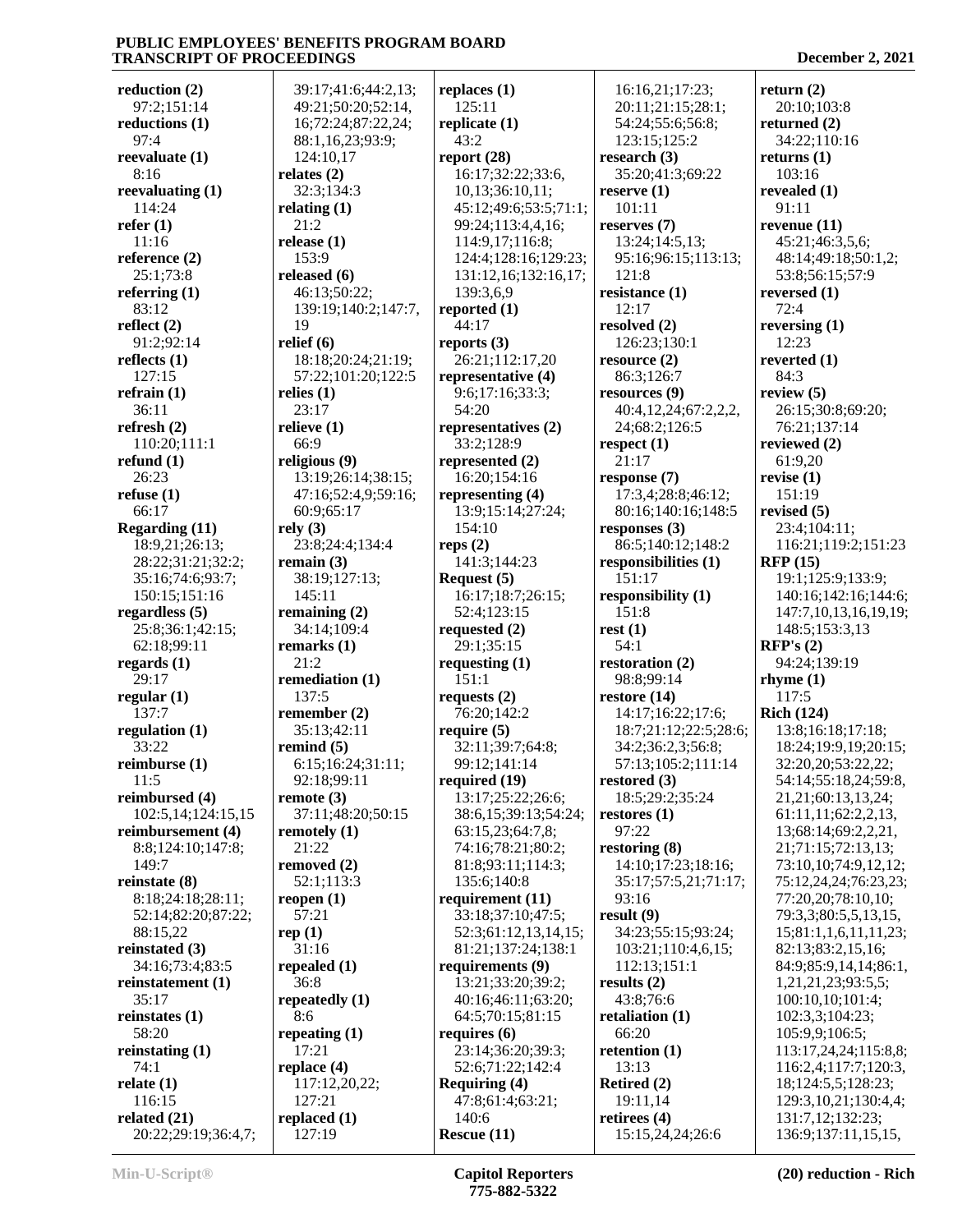| 20;138:9,11,11,16;                      | 19:17                                      | 122:10;123:5,23;             | security $(1)$             | serve $(2)$                                  |
|-----------------------------------------|--------------------------------------------|------------------------------|----------------------------|----------------------------------------------|
| 139:2,2;144:23;                         | RPEN(4)                                    | 146:23;149:8;150:5;          | 67:2                       | 21:13;149:18                                 |
| 147:5,5;150:11,11;                      | 19:11,12,22;20:9                           | 153:18                       | seed $(4)$                 | service $(14)$                               |
| 152:22,22                               | rule $(1)$                                 | SB459(1)                     | 108:14,21;117:12,          | 17:18;21:9,12,18;                            |
| Rich's $(3)$                            | 36:20                                      | 14:16                        | 17                         | 28:17;36:14;43:7;                            |
| 128:16;132:16,17                        | rules $(7)$                                | scaling $(1)$                | seeding $(3)$              | 57:19;139:21;140:14;                         |
| rid(1)                                  | 36:23;48:2,2,10;                           | 152:7                        | 108:16;117:20,21           | 141:8;143:14;148:3;                          |
| 9:17                                    | 52:15;60:6;87:23                           | scenes $(1)$                 | seeds $(1)$                | 153:7                                        |
| ridiculous $(1)$                        | run $(6)$                                  | 70:10                        | 118:1                      | services (39)                                |
| 25:21                                   | 68:15;93:22;                               | schedule (3)                 | seeing $(9)$               | 7:18,24;10:19;                               |
| right $(87)$                            | 119:10, 11, 15; 120: 22                    | 27:11;105:20;152:4           | 9:12;11:1,2,21;            | 11:14;12:8,22;14:19;                         |
| 11:3,11,21;12:12;                       | running $(1)$                              | schedules $(1)$              | 32:16;76:11;87:16;         | 83:8;96:1;121:20;                            |
| 28:12;32:20;39:16;                      | 109:18                                     | 6:6                          | 95:18;154:1                | 139:14,16,17,20,21;                          |
| 46:4;48:21;49:3;                        | runway $(2)$                               | scheme $(1)$                 | seek $(1)$                 | 140:4,9,11;141:12;                           |
| 54:21;58:6,22;59:17;                    | 78:13;105:15                               | 147:24                       | 20:21                      | 142:5,7;143:7,10,17,                         |
| 61:11,12,14;62:20;                      | RX(2)                                      | schools $(1)$                | seeking $(5)$              | 18, 18, 21, 23; 144: 2, 17;                  |
| 68:21;70:11;74:9;                       | 95:7;97:16                                 | 64:15                        | 42:9;52:7,8;95:19,         | 146:9;147:8,12;                              |
| 75:19;77:8;78:24;                       |                                            | science $(1)$                | 24                         | 148:14,20;151:15;                            |
| 80:8,22;81:21;82:12;                    | S                                          | 65:1                         | seemed (1)                 | 152:3;153:6;155:9                            |
| 87:16;88:14,21;89:7,                    |                                            | scope (3)                    | 134:6                      | Session $(12)$<br>17:1,7;46:1;56:14;         |
| 16,21;90:4;91:19;<br>92:2,13,23;93:1,5; | sacrificed (1)<br>56:24                    | 131:19;140:5;<br>147:12      | seems $(2)$<br>62:3;152:21 |                                              |
| 95:5,5,13,23;97:8;                      | sacrifices (1)                             | score $(2)$                  | select $(2)$               | 138:23;139:1;144:14,<br>18;145:7,21,21;146:6 |
| 98:20,23;99:7,21;                       | 20:17                                      | 140:20;148:8                 | 64:13;84:19                | sessions $(1)$                               |
| 100:19;102:3,6,12;                      | Safe $(4)$                                 | scored $(2)$                 | selected $(3)$             | 58:17                                        |
| 103:4;105:1;106:11;                     | 48:1;55:11;84:12;                          | 140:12:148:2                 | 133:10;143:15,16           | set $(5)$                                    |
| 107:7;112:1;115:14;                     | 97:12                                      | scoring $(1)$                | selecting $(1)$            | 18:10;111:20;                                |
| 116:1,5,9,14;118:24;                    | Safer $(1)$                                | 141:6                        | 78:7                       | 124:13,24;142:20                             |
| 119:16,21,24;121:16,                    | 48:2                                       | Scott $(5)$                  | self-administer (2)        | setting $(4)$                                |
| 20;123:1,12;124:5;                      | safest $(1)$                               | 128:23;129:17;               | 76:5,10                    | 105:18;109:2,2;                              |
| 130:12,16,19;132:22;                    | 65:14                                      | 130:6;132:23;133:1           | self-administered (1)      | 119:23                                       |
| 133:4, 16; 134: 21;                     | safety $(4)$                               | scrambling $(1)$             | 43:6                       | seven $(1)$                                  |
| 138:20;142:16;                          | 18:12;36:18;66:4;                          | 131:17                       | self-funded (5)            | 140:16                                       |
| 146:21;147:5;149:4;                     | 68:1                                       | screener $(1)$               | 44:14;73:1;81:12,          | several $(11)$                               |
| 150:10;151:11                           | salaries (2)                               | 76:5                         | 13;107:19                  | 35:19;37:20;41:23;                           |
| right-hand $(1)$                        | 20:4;57:1                                  | searches $(1)$               | self-insured (1)           | 43:3;44:12;45:9;                             |
| 106:17                                  | salient $(1)$                              | 142:1                        | 35:13                      | 47:18;57:10;78:12;                           |
| risk(2)                                 |                                            |                              |                            |                                              |
|                                         | 10:7                                       | second $(40)$                | self-service (1)           | 86:16;126:14                                 |
| 23:19;87:2                              | same $(19)$                                | 6:17;31:13;43:18;            | 141:23                     | severe $(1)$                                 |
| risky(1)                                | 11:2;21:20;47:14;                          | 54:22;60:1;88:18,20;         | send $(3)$                 | 23:14                                        |
| 105:21                                  | 48:10;60:19;68:4,5;                        | 89:1,18,20;90:16,18;         | 6:18;31:12;129:21          | severity $(1)$                               |
| road $(1)$                              | 73:20,23,23;98:4;                          | 91:20,22,23;92:1;            | sending $(1)$              | 9:11                                         |
| 66:21                                   | 109:4;116:20;117:24;                       | 107:24;118:22,23;            | 9:7                        | share $(3)$                                  |
| roadmap $(1)$                           | 127:13;139:14;141:2,                       | 122:23,24;123:19,21;         | sense $(8)$                | 21:24:44:24:106:22                           |
| 46:16                                   | 3;152:6                                    | 139:16,20;140:10;            | 15:22;61:18;70:2;          | shared $(2)$                                 |
| Robert $(1)$                            | satisfy $(1)$                              | 143:10,17,18,19;             | 88:5;89:13;91:17;          | 45:10;150:18                                 |
| 29:15                                   | 47:4                                       | 146:17,18;149:1,2,23;        | 119:24;153:8               | sharing $(37)$                               |
| roll $(1)$                              | save $(1)$                                 | 150:1;152:12,13;             | sent $(1)$                 | 33:17;34:2,9,13,16,                          |
| 5:6                                     | 150:24                                     | 153:17,23                    | 132:8                      | 19,23;35:8,10,16,18,                         |
| rolling $(1)$                           | saving $(1)$                               | seconded (7)                 | sentences (1)              | 23;36:3;52:14;54:9;                          |
| 107:21                                  | 24:12                                      | 88:22;89:22;122:8;           | 61:1                       | 68:17,19,24;71:17,20,                        |
| rollout $(1)$                           | savings $(18)$                             | 123:2;146:21;149:5;          | sentiments (1)             | 22;72:15,17,23;73:4,                         |
| 138:9<br>room $(11)$                    | 93:23;94:12,15,18,<br>20,23;101:17;103:21; | 150:3<br>section $(4)$       | 21:24<br>separate $(2)$    | 22;74:1;80:18,23;<br>82:13,17,20;84:22;      |
| 6:21,21;7:6;11:21;                      | 110:4,5;114:8,10,13,                       | 14:16;17:1;36:10;            | 33:7;139:15                | 87:22;88:16,22;97:16                         |
| 100:18;105:19;                          | 18;115:21;141:21;                          | 39:2                         | September (8)              | shift $(1)$                                  |
| 132:11;144:20;                          | 147:7;149:6                                | sector $(9)$                 | 33:24;35:15;93:6;          | 131:17                                       |
| 145:11,11;154:1                         | savvy $(1)$                                | 34:15;44:20;49:11;           | 115:18,19;116:23;          | shifting $(1)$                               |
| Rosalie (2)                             | 84:13                                      | 54:11;73:3;86:5,8,14,        | 121:11;151:14              | 42:6                                         |
| 24:24;30:21                             | saw $(3)$                                  | 15                           | serious $(1)$              | SHO(2)                                       |
| $R$ -o-s-a-l-i-e $(1)$                  | 58:7;61:22;153:4                           | secure $(4)$                 | 154:19                     | 141:19;142:3                                 |
| 25:1<br>roughly $(1)$                   | saying $(10)$<br>66:20;89:24;90:20;        | 37:19;55:11;79:12;<br>142:23 | seriously $(1)$<br>9:19    | shopping $(8)$<br>139:16;140:10;             |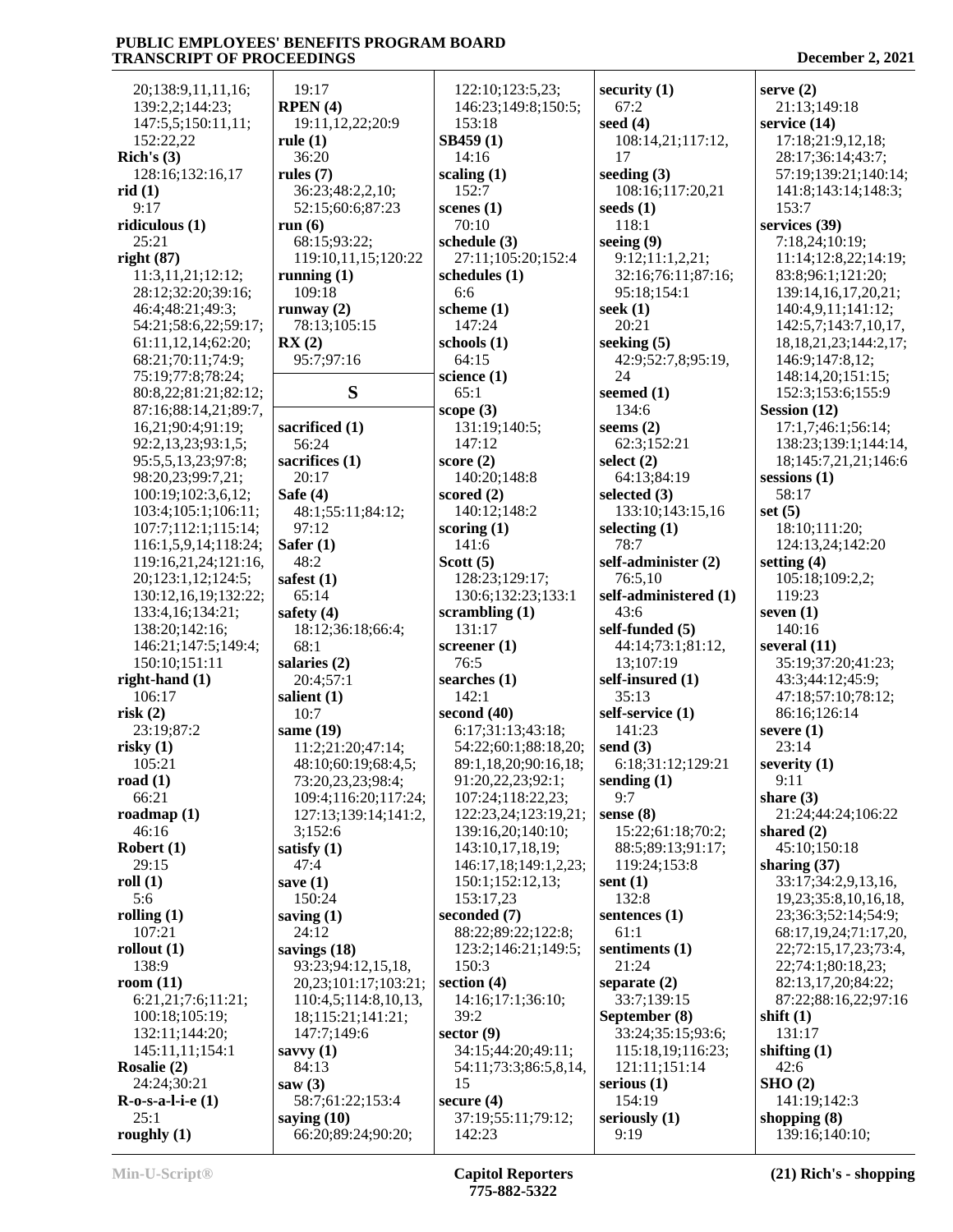141:24;143:9,12; 152:24;153:5,13 **short (1)** 30:13 **shortfalls (1)** 17:4 **shoulder (1)** 25:7 **shouldered (2)** 66:15,16 **show (2)** 74:21;76:9 **showing (1)** 11:12 **shows (6)** 35:2;38:18;95:2; 112:19;128:5;141:19 **shutdown (1)** 95:20 **side (12)** 42:18,19;46:4; 54:13;58:6;106:17; 110:10;126:19; 134:10,10;137:6,6 **sift (1)** 40:12 **Signature (2)** 7:21;8:3 **signed (1)** 9:1 **significant (5)** 51:1;53:13;93:23; 125:18;141:20 **significantly (2)** 37:24;54:5 **signify (9)** 89:24;90:20; 122:10;123:5,23; 146:23;149:8;150:5; 153:18 **silence (1)** 6:11 **similar (9)** 24:17;39:12;46:14; 51:10;52:11;60:20; 77:16;116:12;117:19 **simple (5)** 23:20;35:23;41:4; 66:19;149:16 **simply (4)** 17:7;19:4;66:20; 84:4 **sincerely (1)** 27:2 **single (3)** 19:2;29:21;86:2 **sips (1)** 6:24 **Sisolak (1)** 20:7 **sit (1)** 134:24 **site (1)**

 75:19 **sites (2)** 37:24;42:4 **sits (1)** 85:4 **sitting (2)** 72:12;85:2 **situated (1)** 145:4 **situation (6)** 36:2;45:20;50:5; 57:23;143:1,2 **situations (2)** 24:17;25:8 **six (9)** 22:9;24:1;34:14; 45:14;53:13;56:19; 108:10;116:1,1 **sketchy (1)** 16:2 **skip (1)** 31:17 **slight (2)** 116:2,8 **small (3)** 12:21;55:21;86:8 **smallish (1)** 86:9 **smart (17)** 58:2;125:10,22,24; 126:5;129:8,11,14; 131:18;133:3;134:2, 3,9,10,16;135:6;137:6 **Smith (1)** 40:8 **smokers (1)** 25:14 **smoking (2)** 46:14;51:10 **smooth (2)** 130:14;148:11 **smoothly (2)** 130:13,20 **snapshot (2)** 115:10,15 **social (1)** 10:14 **society (1)** 27:1 **solicitation (7)** 114:12;139:11; 152:20,23;153:10,12, 15 **solicitations (1)** 139:15 **solution (1)** 43:5 **solutions (2)** 43:20,20 **somebody (2)** 10:21;73:22 **somehow (1)** 62:7 **someone (3)** 39:15;75:21;91:10 **sometimes (2)** 61:20;135:9 **somewhat (4)** 69:9;83:22;121:7, 14 **somewhere (4)** 41:17,21;51:4; 111:19 **son (1)** 23:14 **son's (1)** 24:10 **soon (2)** 16:4;82:21 **Sorry (19)** 22:11;31:3,4;71:23; 78:19;80:22,24;89:1; 92:17,17;104:6; 108:18;112:1;113:22; 119:6;120:23;132:14; 145:1;151:21 **sort (7)** 33:7;53:6;61:19; 85:11;111:9,14; 118:17 **soul (1)** 87:6 **sounds (5)** 61:8;77:22,24; 78:12;133:12 **source (2)** 38:10;51:20 **sources (3)** 45:21;150:20,20 **south (1)** 73:21 **Southern (2)** 34:20;83:10 **space (1)** 98:2 **speak (7)** 12:6;19:19;101:6; 102:1;125:5;129:4; 131:9 **speakers (1)** 21:24 **speaking (2)** 83:5;98:13 **Special (4)** 17:1,7;56:14;127:9 **specialty (1)** 23:8 **specific (4)** 17:1;25:2,24;129:8 **specifically (8)** 58:11;73:15;80:18; 102:4;110:23;129:13; 132:21;138:13 **spelled (1)** 19:10 **spend (7)**

 14:4;56:3;99:23; 102:13;104:2,7;122:2 **spending (2)** 12:19;102:21 **spike (5)** 95:22;96:1,12,12; 99:7 **split (1)** 55:13 **sponsored (3)** 52:18;89:9,23 **spot (3)** 58:12;131:8,15 **spots (1)** 100:9 **spouse (1)** 49:16 **spouses (4)** 52:22;53:17;91:7; 92:4 **spread (5)** 55:20;63:18;65:15; 107:12;121:11 **spreading (2)** 26:4;100:22 **spring (1)** 110:19 **squeezed (1)** 58:14 **stable (2)** 117:1;121:14 **staff (53)** 5:6;6:18;18:24; 27:4,10;30:13;31:13; 34:1,3;41:2;52:5; 53:5;54:6;76:6;80:17; 84:9;88:9;89:8,11; 91:11,12,12;92:6; 96:18;97:11,20;99:1; 114:17,23;115:3; 116:4,6,16;129:21,23, 23;130:5;131:5; 138:4;139:21;141:4; 144:20,20;145:12,13; 149:17;150:12; 151:14;152:2,8,15; 153:12,15 **staff's (1)** 116:3 **stages (1)** 51:7 **standard (3)** 36:19;127:18; 142:15 **standards (1)** 24:19 **standby (1)** 22:11 **standing (1)** 55:17 **stands (1)** 22:4 **star (5)**

 12:1;22:9;27:18; 154:4;155:2 **start (19)** 7:5;27:13;32:23; 33:16;36:13,15;39:1; 51:4;63:15;71:12,18, 18;78:22;112:5,6,7; 119:14;121:19;122:2 **started (5)** 10:20;133:24; 134:8,10,15 **starting (4)** 11:5;36:22;70:9; 121:20 **starve (1)** 113:7 **State (103)** 7:18;8:1;10:4,16; 13:14;14:23;17:1,2; 18:11;20:7,11,23; 21:4,4,8,9,13,19;23:1; 27:23,24;28:2,9,11, 12;29:7,16;30:3,5,11, 14,15;34:6,10;35:3; 36:8,16;37:8,9,9,20; 38:2,6,9;39:12;40:18, 23;42:4;44:3;45:24; 49:6;50:12;55:8,9,16, 18,19;56:2,19,20,22, 23;57:7,14,15,17,19, 19;58:3,20;64:4,20; 66:7,8,10,20;67:1,12, 15,18,23;68:1;73:2; 76:6;77:2,8,11;79:8,9, 19;86:2,19,24;87:4, 11;121:9;125:23; 133:8;135:19;151:3; 154:10,10,16 **statement (5)** 30:22;61:2;81:6; 118:13;144:11 **statements (2)** 68:18;144:15 **states (7)** 13:23;34:9,11,14; 54:12;82:6;85:22 **state's (3)** 43:2;51:15;125:11 **statewide (2)** 125:11;139:13 **status (9)** 7:22;13:22;36:1; 46:20,21;47:9;61:5; 65:19,23 **statute (1)** 77:5 **stay (5)** 6:17;37:5;45:11; 57:18;113:7 **stayed (2)** 55:19;64:20 **STD's (1)** 65:22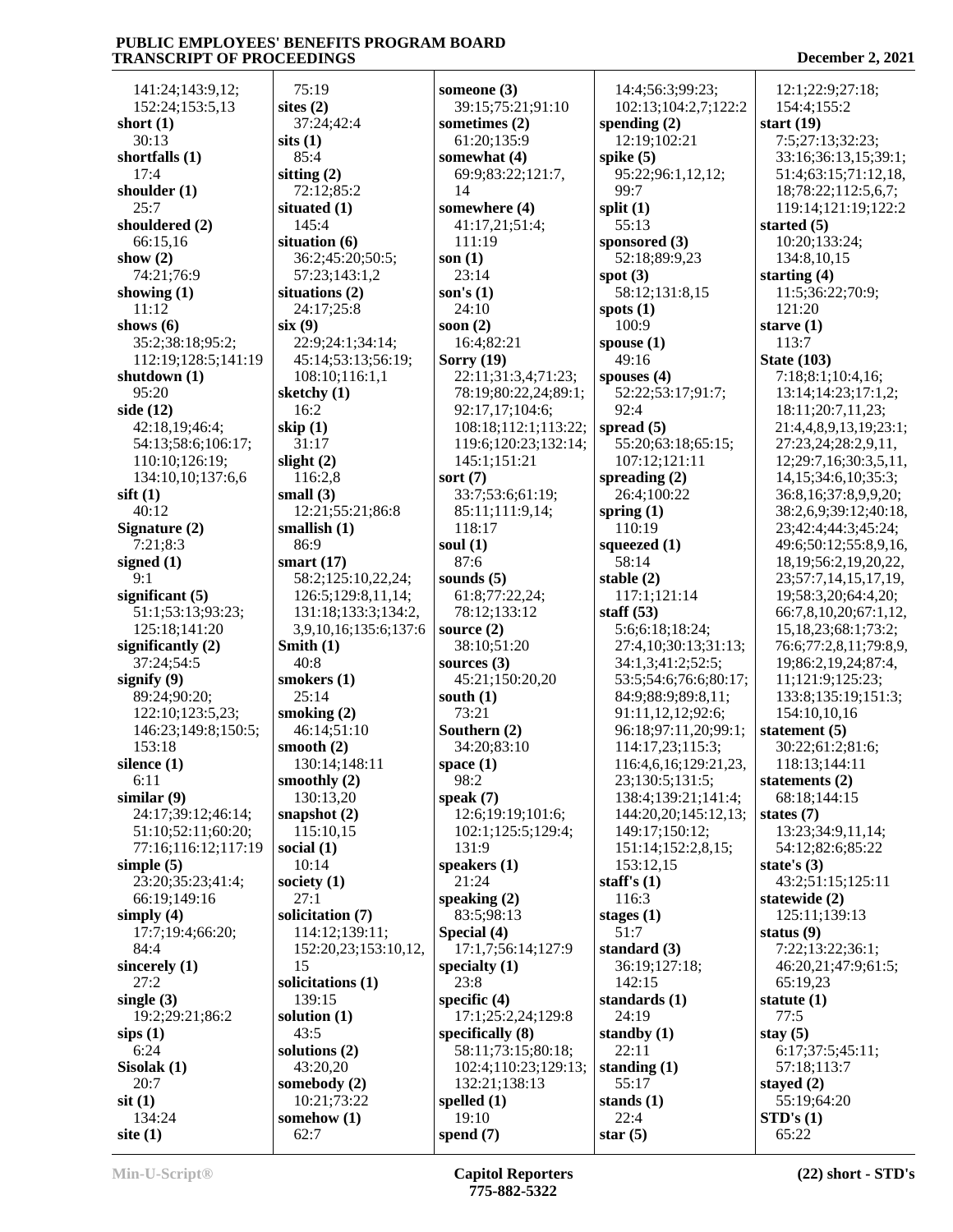| steer $(4)$              | submissions $(1)$                 | suppression $(6)$               | 57:24;133:6                     | 105:24;106:4;140:13;                                  |
|--------------------------|-----------------------------------|---------------------------------|---------------------------------|-------------------------------------------------------|
|                          |                                   |                                 |                                 |                                                       |
| 40:24;43:20;49:3;        | 56:5                              | 95:14,20,20;96:11;              | switched (1)                    | 148:3                                                 |
| 76:14                    | submit $(7)$                      | 104:13;110:15                   | 84:13                           | technically (1)                                       |
| step $(1)$               | 26:7;38:6,15;39:13;               | surcharge (56)                  | switches (1)                    | 139:4                                                 |
| 134:1                    | 52:4,7;152:2                      | 18:10;19:17,20,24;              | 68:12                           | technology (3)                                        |
| Stephanie (1)            | submitted (7)                     | 20:18;25:13;26:8;               | symptom $(1)$                   | 125:22;141:5,23                                       |
| 21:7                     | 7:15;8:2,20;12:4;                 | 27:4;30:1,18;44:18,             | 39:17                           | telemedicine (9)                                      |
| steps $(4)$              | 40:5;141:3,17                     | 21;46:18;47:12,13,              | symptoms $(4)$                  | 43:7;76:2,4;139:15,                                   |
|                          |                                   |                                 |                                 |                                                       |
| 70:1,2;86:13;137:6       | submitting $(1)$                  | 18;48:4,7,13;49:9,13,           | 9:12;39:16;74:10,               | 20, 21; 140: 11; 143: 9,                              |
| stewarding $(1)$         | 40:8                              | 15, 18; 51: 3, 22; 52: 1,       | 22                              | 18                                                    |
| 19:1                     | subrogation (1)                   | 19,21;53:8,16,24;               | System $(26)$                   | temporary $(2)$                                       |
| still $(20)$             | 139:14                            | 54:2,6,9;59:9,13;               | 33:4;38:11;51:8,19;             | 36:19;83:23                                           |
| 9:2;14:17;19:15;         | subsidies (2)                     | 60:15,17;61:2,7,16;             | 70:6;77:13,21;78:1,2;           | ten(3)                                                |
| 28:4;45:5;47:19;48:9;    | 114:3;119:22                      | 66:11;69:12;85:23;              | 79:7,11,12,20;110:17;           | 14:18;35:5;102:23                                     |
| 55:19;59:17,17,18;       | subsidy $(2)$                     | 86:10;90:6,13;91:6,             | 125:6,9,15,17;126:2,            | tend(2)                                               |
| 64:18;69:9;74:8,10;      | 45:24;111:19                      | 13;92:3,6;100:8,12,             | 24;127:7;128:2;                 | 41:21;65:3                                            |
|                          |                                   |                                 |                                 |                                                       |
| 75:21;102:13;107:22;     | substantive (1)                   | 13;112:7;118:7                  | 130:10;133:7;136:10;            | term $(2)$                                            |
| 141:4;145:14             | 118:18                            | surcharged (2)                  | 141:7                           | 149:18;150:4                                          |
| stop $(5)$               | succeeded (1)                     | 26:7:66:24                      | systems $(4)$                   | terminated $(3)$                                      |
| 12:17;22:5;26:22;        | 64:18                             | surcharges (21)                 | 64:14;125:12,23;                | 38:23;50:17;149:17                                    |
| 65:15;151:10             | successful (7)                    | 13:17;25:2;27:3;                | 131:18                          | termination $(2)$                                     |
| stories $(1)$            | 126:13,24;130:2,3;                | 44:9,11,13;45:2;                |                                 | 142:9,12                                              |
| 45:9                     | 134:20;137:2;138:9                | 46:14,15;48:9,11,12;            | T                               | terminations (1)                                      |
|                          |                                   |                                 |                                 |                                                       |
| story $(2)$              | successfully $(3)$                | 49:24;51:10,10;                 |                                 | 50:15                                                 |
| 45:8;121:19              | 139:22;140:21;                    | 59:22;60:5;85:12;               | table(6)                        | terms $(10)$                                          |
| straight $(1)$           | 148:9                             | 86:20;101:4,10                  | 35:20;49:17;54:22;              | 9:20;45:17;50:13;                                     |
| 15:23                    | suffering $(1)$                   | Sure $(22)$                     | 68:14;129:20;139:8              | 70:8;79:8;97:11;                                      |
| strategic $(2)$          | 12:10                             | 10:2;14:19;26:17;               | tabled(1)                       | 105:24;115:21;116:7;                                  |
| 140:4;147:11             | sufficient $(1)$                  | 53:4;55:9;62:15;70:6;           | 34:3                            | 137:18                                                |
| Stream $(1)$             | 48:14                             | 78:19,20;80:11;                 | tables(1)                       | $T-e-r-i(1)$                                          |
| 127:8                    | suggest $(3)$                     | 82:11;85:6;106:9;               | 50:6                            | 19:10                                                 |
|                          |                                   |                                 |                                 |                                                       |
| stretch $(2)$            | 16:1;91:11;105:3                  | 109:3,9;111:5;120:4;            | tackle(2)                       | Terry $(1)$                                           |
| 14:2;25:12               | suicide $(1)$                     | 129:7;133:4,23;                 | 54:12;87:21                     | 19:10                                                 |
| stringent (1)            | 25:15                             | 136:8;144:11                    | tackling(2)                     | test $(31)$                                           |
| 75:6                     | suits $(1)$                       | surplus $(3)$                   | 59:2,2                          | 26:3;37:14,15,21;                                     |
|                          |                                   |                                 |                                 |                                                       |
|                          |                                   |                                 |                                 |                                                       |
| strong $(3)$             | 84:20                             | 103:18;104:7,8                  | TALENS (16)                     | 39:14,15,19,24;40:8,                                  |
| 13:12;18:6;19:21         | summary $(2)$                     | surrounding $(1)$               | 11:24;15:10;19:6;               | 9, 10; 41: 12, 24; 42: 9;                             |
| stronger $(2)$           | 66:6;104:11                       | 129:10                          | 22:9,15,21;24:22;               | 43:5,9;44:5;53:10;                                    |
| 22:4;65:5                | summer $(1)$                      | surveillance (36)               | 27:16;29:11,13;31:1,            | 62:8,18,19;63:2;66:8;                                 |
| strongly $(3)$           | 134:13                            | 39:5,7,10,11,20,22,             | 4,6;154:3,7,24                  | 74:17,17,20;75:2,17,                                  |
| 14:11;25:2;66:13         | supervisor $(2)$                  | 24;40:1,6,9;42:12,13;           | talk $(5)$                      | 17;76:5,10                                            |
| struggles $(1)$          | 30:15;58:15                       | 43:13,15,19;50:14;              | 39:4;69:18;116:21;              | tested $(12)$                                         |
| 121:4                    | supplies $(1)$                    | 52:17;55:1,7,15;62:1,           | 120:17;125:7                    | 26:24;37:21;40:20;                                    |
|                          |                                   |                                 |                                 |                                                       |
| students (1)             | 28:20                             | 5,7,14,21;63:1,2;               | talked $(4)$                    | 59:18;64:9;65:9,10,                                   |
| 52:5                     | support $(10)$                    | 67:12,16;74:7;75:7,             | 59:10;61:4;62:2;                | 18;74:15;75:18;76:7;                                  |
| studies $(1)$            | 17:23;18:6;19:2;                  | 10,14;89:9,22;101:10            | 69:8                            | 132:5                                                 |
| 11:11                    | 25:19;29:5,7;55:20;               | survey $(2)$                    | talking $(10)$                  | testifying $(1)$                                      |
| stuff $(5)$              | 88:8;118:10;154:20                | 35:2;44:9                       | 12:16,18;59:3;                  | 7:1                                                   |
| 6:24;59:19;79:1;         | supported $(1)$                   | suspected (1)                   | 67:21;68:21;69:6,11;            | testimony $(3)$                                       |
| 113:4;124:6              | 16:4                              | 39:17                           | 70:22;95:22;119:14              | 58:12;109:8;155:13                                    |
| style $(1)$              | supporting $(1)$                  | sustain $(1)$                   | target(2)                       | testing $(94)$                                        |
|                          | 121:1                             | 57:14                           |                                 |                                                       |
| 15:8                     |                                   |                                 | 94:13;107:8                     | 26:5,7;27:4;33:19,                                    |
| subcommittee (1)         | supportive $(4)$                  | sustainability $(3)$            | targeted $(1)$                  | 22;36:13,21,24;37:10,                                 |
| 56:17                    | 55:19;120:14;                     | 120:16,17;121:1                 | 26:1                            | 23;38:3,7,12,16,24;                                   |
| subcontractor $(1)$      | 121:17,22                         | sustainable (3)                 | taxed $(1)$                     | 39:2,4,7,8,9,10,11,22;                                |
| 125:16                   | supports $(1)$                    | 57:4;68:3;150:15                | 126:5                           | 40:16,17;41:1,4,6,16,                                 |
| subject $(13)$           | 28:23                             | sweep $(1)$                     | taxpayer $(2)$                  | 18;42:3,5,8,17,18,23,                                 |
| 33:20;42:8;44:6;         | suppose $(1)$                     | 18:4                            | 45:22,23                        | 24;43:3,7,8,13,17,19,                                 |
| 46:12;48:10,20;66:3;     | 6:4                               | sweeping $(1)$                  | team $(6)$                      | 22, 24; 44: 3, 7; 45: 19;                             |
|                          |                                   | 17:2                            |                                 |                                                       |
| 73:1;74:14,19;75:1;      | supposed (1)                      |                                 | 96:18;99:1,18;                  | 46:7;48:24;49:1,19,                                   |
| 140:19;148:7             | 10:23                             | swept $(3)$                     | 135:1,2;137:8                   | 23;50:14;52:17;53:9,                                  |
| subjected (2)<br>23:9,10 | suppressed $(3)$<br>34:8;103:6,14 | 18:2;56:9;121:9<br>switch $(2)$ | technical (7)<br>21:3;22:14,18; | 18, 20, 20; 54: 3, 9; 55: 1,<br>7,15,17,20;62:8,9,10; |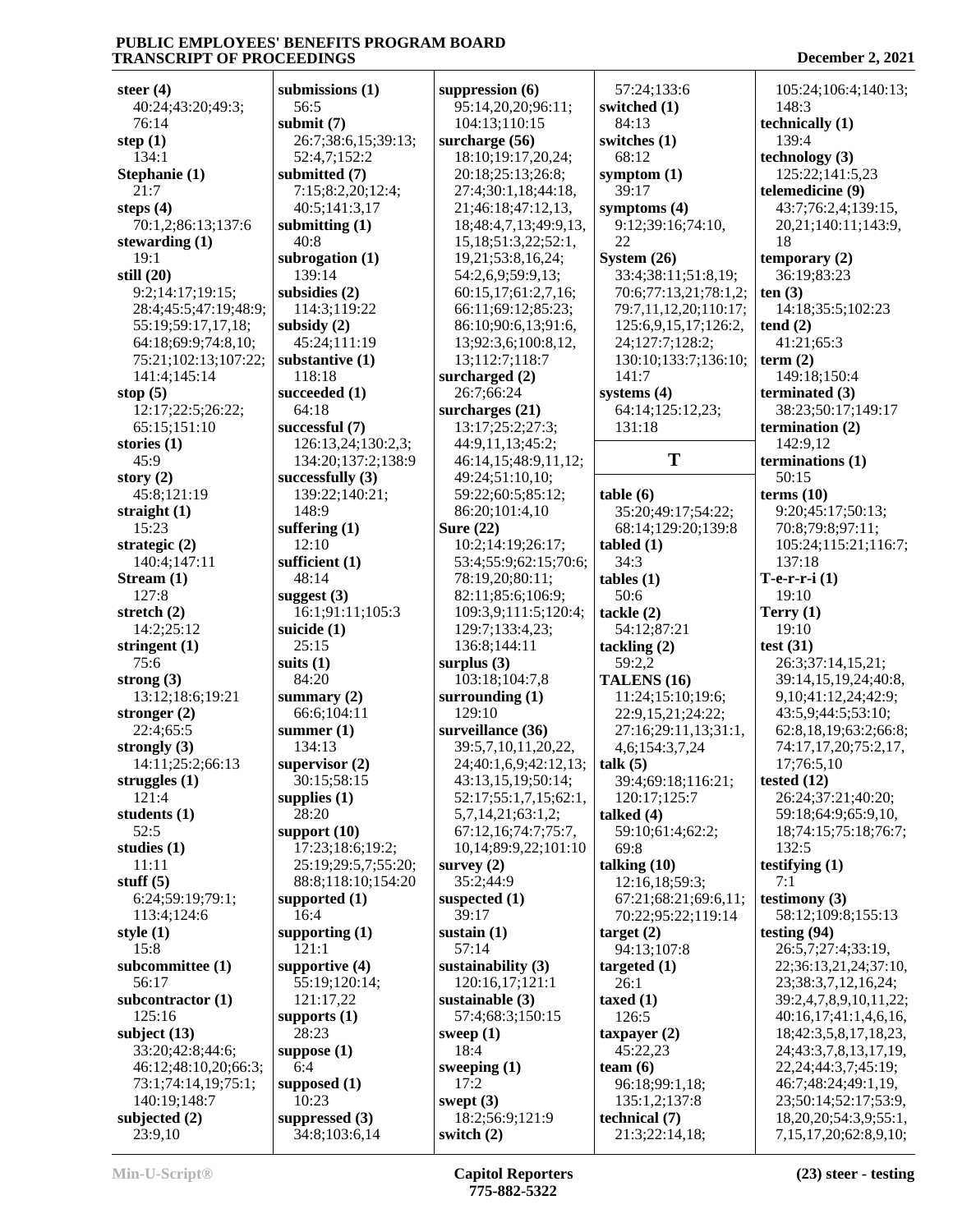| 64:22;66:16,23;67:1,           | throughout $(5)$          | 59:11                  | 12, 12; 104: 15; 110: 1, | types $(5)$           |
|--------------------------------|---------------------------|------------------------|--------------------------|-----------------------|
| 3, 12, 16; 68: 2; 74: 6, 7, 8, | 34:6;37:20;115:6,         | touch $(1)$            | 10,13;111:7,11,22        | 25:18;39:8;47:2,2;    |
| 20;75:8;79:9;89:9,22;          | 11;126:9                  | 25:13                  | trended $(1)$            | 48:24                 |
|                                |                           |                        |                          |                       |
| 91:9,11;92:6;100:8,            | throw $(2)$               | tough $(1)$            | 104:13                   | typical $(2)$         |
| 12, 15; 101: 10; 132: 8;       | 120:10;138:22             | 111:13                 | trends $(5)$             | 23:18;82:17           |
| 134:22                         | THURSDAY (1)              | toward $(2)$           | 110:11,22,23,23;         | typically $(4)$       |
| tests $(4)$                    | 5:1                       | 20:23;24:7             | 122:1                    | 139:9;142:15,17;      |
|                                |                           |                        |                          |                       |
| 37:19;76:2,12;                 | tier $(1)$                | towards $(1)$          | tried $(2)$              | 147:17                |
| 79:16                          | 54:10                     | 102:11                 | 132:14;137:9             |                       |
| Texas $(1)$                    | Tim(3)                    | <b>TPA (22)</b>        | trigger $(1)$            | U                     |
| 77:9                           | 108:8;117:7,10            | 62:16;139:11,12,       | 78:16                    |                       |
| Thanks $(5)$                   | timely $(6)$              | 18, 19, 24; 140: 2, 8; | trouble(1)               |                       |
|                                |                           |                        |                          | Ultimately $(2)$      |
| 22:14;93:1;131:11;             | 128:18,20;129:12;         | 141:11;142:16,18,24;   | 58:24                    | 48:4;89:11            |
| 144:5;147:3                    | 130:22;132:20;            | 143:14;144:5,6;        | troubled $(1)$           | <b>UMR (19)</b>       |
| Therefore (3)                  | 133:13                    | 146:23;147:17,18,18,   | 23:13                    | 140:20,23,24;         |
| 13:20;14:11;42:13              | timeout(1)                | 23;153:2,3             | true(1)                  | 141:3,11,12,17,23;    |
|                                | 138:24                    |                        | 80:2                     |                       |
| thereof $(1)$                  |                           | track(2)               |                          | 142:4;143:2,8,16,19;  |
| 21:16                          | times $(2)$               | 45:1;135:3             | truly $(1)$              | 144:2,23;146:8,22;    |
| thick $(1)$                    | 9:10;23:16                | tracked $(1)$          | 154:16                   | 149:14;153:4          |
| 112:19                         | $\lim_{t \to \infty}$ (1) | 59:4                   | trust $(1)$              | unable $(2)$          |
|                                |                           |                        |                          |                       |
| thin $(2)$                     | 105:19                    | tracking $(2)$         | 23:24                    | 8:8;28:16             |
| 112:18,20                      | today $(33)$              | 15:20;49:10            | try(6)                   | unacceptable $(1)$    |
| thinking $(5)$                 | 6:5;9:12;15:9;18:9;       | trailer $(1)$          | 33:8;105:6;110:23;       | 28:21                 |
| 85:3,5;102:24;                 | 23:2,3;50:9;51:5;         | 87:8                   | 113:23;115:3;121:11      | unanimously (8)       |
| 103:1;112:24                   | 52:12;56:17;58:24;        | training $(2)$         | trying $(12)$            | 89:3;90:2;124:1;      |
|                                |                           |                        |                          |                       |
| third $(6)$                    | 63:17;66:9;69:11;         | 59:5;131:23            | 12:20;22:11;30:17;       | 147:1;149:10;150:7;   |
| 43:23;69:7;106:14;             | 71:11;72:16;94:2;         | transaction $(1)$      | 57:15;102:18;106:21;     | 152:17;153:20         |
| 139:11;144:2;146:8             | 99:12;100:14;103:13;      | 8:22                   | 107:4,8,9;110:17;        | unattended (1)        |
| thoroughly $(1)$               | 110:6;112:20;115:14;      | transfer $(1)$         | 112:15;118:17            | 87:2                  |
|                                |                           |                        |                          |                       |
| 126:11                         | 116:12,15;125:23;         | 138:7                  | Tuberculosis (1)         | uncertainty $(3)$     |
| though $(8)$                   | 127:8;128:8;134:24;       | transferred (1)        | 65:22                    | 15:6;53:19;91:9       |
| 9:2;19:24;20:13;               | 141:24;143:21;155:8,      | 56:16                  | turn(6)                  | under $(12)$          |
| 48:4;58:13;63:22;              | 14                        | transgender $(1)$      | 6:19;11:22;30:8,9;       | 18:21;21:3;23:23;     |
|                                |                           |                        |                          |                       |
| 124:22;141:3                   | today's $(2)$             | 12:8                   | 46:9;154:1               | 24:6;26:1;36:7;46:22; |
| thought $(1)$                  | 19:16;31:24               | transition $(5)$       | turned $(1)$             | 47:20;49:15;59:23;    |
| 58:7                           | together $(4)$            | 8:3,22;141:1,13;       | 78:1                     | 80:8;81:14            |
| thousands (2)                  | 16:16;57:17;              | 148:10                 | tweak $(2)$              | undercut $(1)$        |
|                                |                           |                        |                          |                       |
| 23:10;28:19                    | 134:18,21                 | transitioning $(1)$    | 98:4;121:21              | 13:15                 |
| three $(71)$                   | told $(3)$                | 77:23                  | tweaked (1)              | understated (1)       |
| 6:14;10:14;14:3,9,             | 8:6;45:8;139:5            | transmission $(1)$     | 98:14                    | 113:15                |
| 14, 16; 15: 1, 10; 16: 12;     | Tom $(13)$                | 26:23                  | tweaks (3)               | understatements (1)   |
| 18:15,18;19:6;20:12;           | 5:22;63:13;76:18;         | transparent $(1)$      | 116:2,9,14               | 9:9                   |
|                                |                           |                        |                          |                       |
| 21:3;22:1,3,3,21;              | 77:18;85:21;86:18;        | 107:14                 | two(56)                  | underway $(1)$        |
| 23:4;28:22,24;29:2;            | 90:9;104:22;105:22;       | traveling $(1)$        | 9:9,10,18;16:16;         | 131:14                |
| 52:18;68:13;69:7;              | 112:14;113:8;118:3,       | 26:5                   | 25:14;26:15;29:18;       | unfortunate $(1)$     |
| 78:18;87:8;89:7;90:5;          | 19                        | treasury $(2)$         | 47:2,2,7;56:23;61:3;     | 147:24                |
|                                |                           |                        |                          |                       |
| 93:15;97:18;98:3,3,            | tomorrow(1)               | 56:12,13               | 73:17;74:7;75:15,23;     | unfortunately (4)     |
| 21;100:2,3,3,23;               | 10:24                     | treat $(2)$            | 78:5;86:11;89:7,8;       | 13:14;20:13;39:10;    |
| 101:15,16;102:21;              | took(4)                   | 73:20;74:1             | 95:1,5,6;97:9;98:17,     | 135:9                 |
| 104:3,17;105:3,12;             | 48:16;86:13;94:4;         | treated (2)            | 21;100:1;102:21;         | Unger $(4)$           |
| 108:17,19;109:4,5,12;          | 123:12                    | 25:23;72:16            | 104:8;105:6,13;          | 16:11;17:15,15;       |
|                                |                           |                        |                          |                       |
| 110:2;111:13;116:1;            | tool (7)                  | treatment (21)         | 108:9;109:3,6,12;        | 21:2                  |
| 117:18,21,24;118:10,           | 139:16;140:10;            | 12:11;13:1;29:19;      | 116:7,8,9,11;117:19;     | U-n-g-e- $r(1)$       |
| 11,20;119:2,3,19;              | 143:10,12;152:24;         | 33:23;35:12;36:4,6;    | 118:5,5,11;120:21;       | 17:15                 |
| 120:15;121:1,12,24;            | 153:5,13                  | 45:4,17;52:14,16;      | 121:24;122:21,22;        | union $(1)$           |
|                                |                           |                        |                          |                       |
| 122:9,10;127:15;               | tools $(1)$               | 53:12,20;54:4;72:24;   | 123:2;131:1;136:9;       | 27:24                 |
| 136:10;154:12                  | 142:1                     | 73:9;82:17;87:23;      | 141:17;142:18,21;        | university $(3)$      |
| three-year $(7)$               | top(3)                    | 88:1,16,23             | 143:20;148:6;154:12      | 13:11;79:12,19        |
| 100:20;104:8;                  | 24:12;45:15;86:13         | treatments $(2)$       | two-week $(1)$           | unknown(1)            |
|                                |                           | 12:20;83:24            | 127:9                    |                       |
| 106:15;107:21,23;              | total $(5)$               |                        |                          | 110:9                 |
| 119:21;120:6                   | 48:5;95:6;119:4,21;       | trend $(18)$           | type(5)                  | unless $(5)$          |
| threshold (2)                  | 127:16                    | 93:8,11;95:2,3,7;      | 25:14;36:2;43:7;         | 7:2;61:7,23;70:3;     |
|                                |                           |                        |                          |                       |
| 38:1,5                         | totally $(1)$             | 99:8;102:18;103:3,8,   | 44:22;114:23             | 144:21                |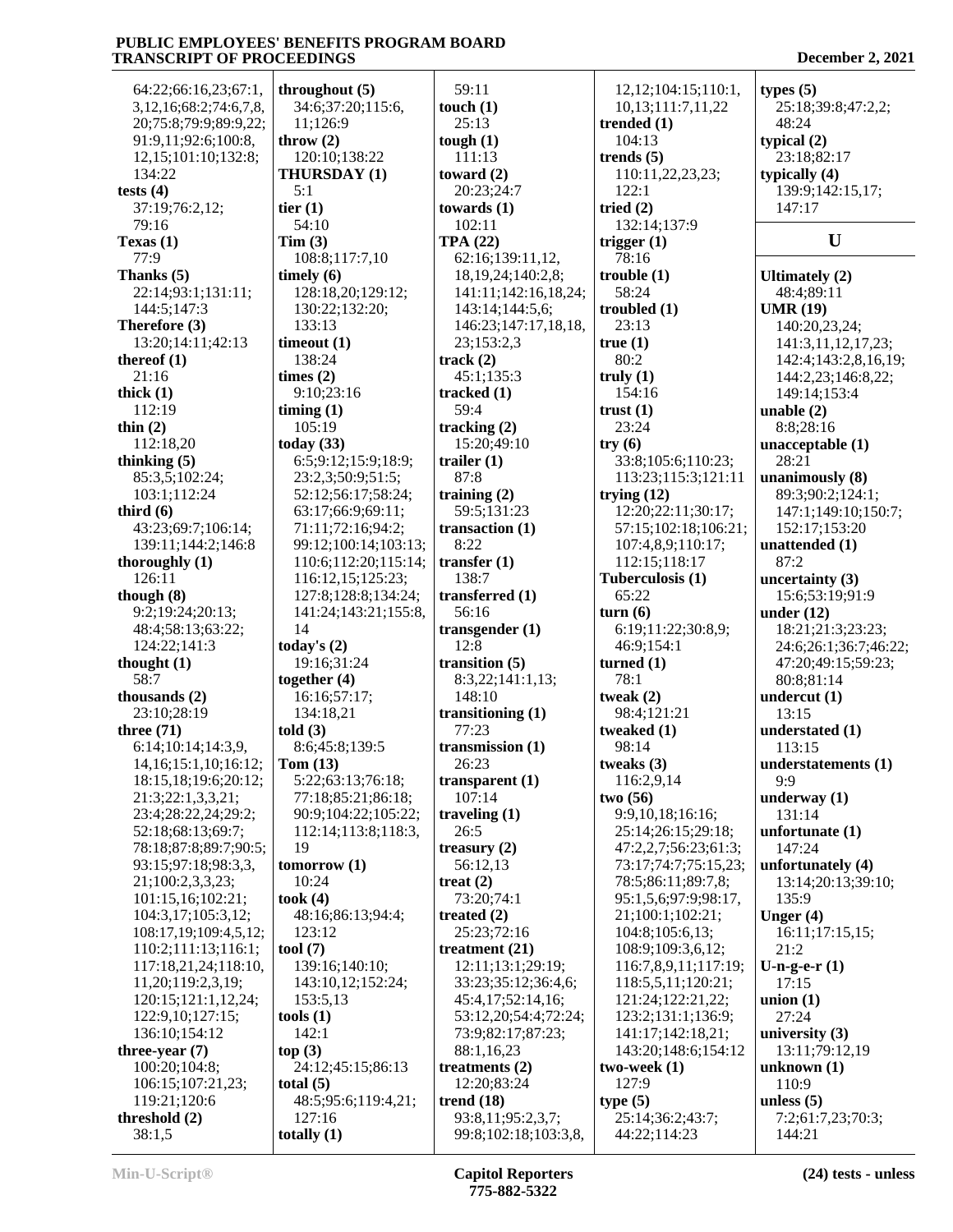| Unlike $(1)$                             | 116:20                     | 35:9;38:13;51:12,                           | virtual $(3)$               | 17:20                         |
|------------------------------------------|----------------------------|---------------------------------------------|-----------------------------|-------------------------------|
| 12:9                                     | $\text{urge} (5)$          | 21;59:14;60:12,14,                          | 76:4;92:18,19               | water $(1)$                   |
| UNLV(1)                                  | 17:7,10;18:11,15;          | 17;63:20;64:11,22;                          | virtually $(1)$             | 6:23                          |
| 17:16                                    | 20:21                      | 76:20,21;77:2,11,13                         | 128:9                       | way (18)                      |
| unmute $(1)$                             | urgent $(2)$               | vaccines (2)                                | virus(1)                    | 19:23;33:6,9,9;               |
| 22:10                                    | 41:23;76:16                | 85:10,13                                    | 62:4                        | 44:13;47:13;57:3;             |
| unmuted (8)                              | use $(21)$                 | value $(3)$                                 | viruses $(1)$               | 58:1;63:18;65:14;             |
| 15:11;19:7;22:15,                        | 28:11;44:4;46:17;          | 106:22;107:9,10                             | 65:3                        | 66:22,22,24;97:7;             |
| 22;24:22,23;29:13,14                     | 71:23;93:13;96:5,16,       | values $(1)$                                | visit $(1)$                 | 99:22;107:14;130:22;          |
| unnecessary $(1)$                        | 19,22;97:12;110:17;        | 98:3                                        | 41:19                       | 142:20                        |
| 27:14                                    | 111:15;114:4;119:1;        | variants $(3)$                              | visual $(1)$                | website $(1)$                 |
| unplanned (1)                            | 122:9;134:3;142:3;         | 26:22;65:4;85:11                            | 95:2                        | 141:9                         |
| 126:1                                    | 143:15,21;153:1,7          | variations (2)                              | vital $(1)$                 | week (15)                     |
| unprecedented (2)                        | used $(13)$                | 106:1;107:2                                 | 126:6                       | 20:14;37:22,22,23;            |
| 9:10;27:10                               | 28:6;38:8;54:24;           | varied $(1)$                                | voice $(1)$                 | 40:8,9,9;45:5;74:15,          |
| unprofessional (1)                       | 55:7;56:8;72:8;78:23,      | 37:21                                       | 21:10                       | 20;78:12;131:20,21,           |
| 8:13                                     | 24;93:15;94:12,18;         | variety $(1)$                               | volatility (1)              | 24;132:1                      |
| unsustainable (1)                        | 101:21;103:11              | 93:23                                       | 98:24                       | weekly $(13)$                 |
| 18:19                                    | uses $(3)$                 | various (2)                                 | voluminous (1)              | 36:21;37:9,19;38:3,           |
| untimely $(2)$                           | 47:3;97:17;116:17          | 35:16;65:4                                  | 113:1                       | 7, 15; 39: 13, 14; 42: 24;    |
| 132:19;136:22                            | using $(28)$               | vary $(1)$                                  | voluntary (7)               | 62:8;64:10;65:19;             |
| unvaccinated (28)                        | 40:19;42:12;43:7,          | 41:4                                        | 127:6,9,11,12,23;           | 74:19                         |
| 19:17;35:18;36:22;                       | 14, 15; 48: 6, 22; 49: 10; | vast $(2)$                                  | 137:16,22                   | weeks $(2)$                   |
|                                          |                            |                                             |                             |                               |
| 37:10,15;38:7,19;                        | 53:7;76:1,3,14,15;         | 24:3;130:10                                 | vote (19)                   | 78:18;125:17                  |
| 39:13;44:10;47:13;                       | 85:23;96:24;97:10,         | Vegas $(1)$                                 | 18:15;27:5;68:17;           | Welcome (1)                   |
| 49:6,7;51:24;52:3,19,                    | 19,21;99:14;100:11;        | 30:8                                        | 71:23,24;89:3;90:2,         | 145:22                        |
| 22;53:17,17;55:13;                       | 109:24;111:9;115:2,        | vendor $(22)$                               | 24;92:11;105:11,12;         | wellness $(4)$                |
| 59:14;63:24;65:8;                        | 19;123:2;141:4,18;         | 33:3;51:8;70:6;                             | 122:15;123:9;124:1;         | 25:10;47:1,3;48:10            |
| 66:8;74:19;90:7,14;                      | 143:3                      | 77:13,23,24;78:7;                           | 147:1;149:10;150:7;         | what's $(4)$                  |
| 91:7;92:4                                | usual $(1)$                | 89:10;128:19,22;                            | 152:17;153:20               | 11:6;80:23;105:8;             |
| unwrap $(1)$                             | 113:4                      | 132:16;133:10,11;                           | voted $(1)$                 | 109:17                        |
| 19:4                                     | usually $(3)$              | 135:18,19;140:12;                           | 99:23                       |                               |
|                                          |                            |                                             |                             | whenever $(1)$                |
| up(41)                                   | 112:19;113:15;             | 141:10,11;143:17;                           | voting $(3)$                | 146:2                         |
| 9:21,24;17:9;20:19;                      | 139:3                      | 146:23;148:2,10                             | 32:8,11;90:10               | whereas $(3)$                 |
| 27:8;42:7,14;50:24,                      | utilization (5)            | vendors $(12)$                              |                             | 39:20;63:1;72:24              |
|                                          | 93:23;112:17,20;           | 37:19;52:18;78:14,                          | W                           | Whereupon $(2)$               |
| 24;53:3;54:1,17;<br>55:17;57:1;59:15;    | 113:4;142:4                |                                             |                             | 92:22;145:20                  |
|                                          |                            | 23;89:10,12,23;135:8,<br>9;136:19;143:10,12 |                             | White (4)                     |
| 61:22;69:24;74:21;<br>76:9;81:9;96:5,19; | utilize $(1)$<br>28:16     |                                             | wage $(1)$                  |                               |
|                                          |                            | Verducci (52)                               | 48:4                        | 38:4;65:11;95:4;              |
| 97:7;101:21;107:3,6;                     |                            | 5:22,23;63:12,13,                           | Wait $(1)$                  | 106:19                        |
| 108:1;112:19;113:22,                     | $\boldsymbol{\mathrm{V}}$  | 13;67:5,6;76:17,18,                         | 67:4                        | whole $(6)$                   |
| 23;115:5,11;117:4;                       |                            | 18;77:18,18;78:3;                           | waiting $(3)$               | 15:7;25:7;39:10;              |
| 118:8;119:20;121:8;                      | vacation (2)               | 85:20,21,21;86:18,18,                       | 56:13;68:20;83:20           | 50:19;52:24;75:19             |
| 122:9;134:1;135:1;                       | 19:3;139:4                 | 22;87:1,15;90:9,9,22;                       | waive $(2)$                 | who's $(4)$                   |
| 138:12;142:20                            | vaccinated (28)            | 91:3;92:9;104:21,22,                        | 34:12;83:23                 | 59:14;99:18;                  |
| upcoming $(2)$                           | 13:18;16:4;18:11;          | 22;105:22,22;106:12;                        | waived $(1)$                | 113:17;131:8                  |
| 100:4;120:5                              | 26:2,6;38:22;39:14;        | 107:1,15;112:14,14,                         | 34:20                       | whose $(1)$                   |
| update $(5)$                             | 44:11;47:14;48:19;         | 22;113:8,8,11;                              | waiver $(3)$                | 32:6                          |
| 8:24;69:1;124:7;                         | 51:24;55:14;60:15;         | 114:15;118:2,3,3,13,                        | 47:15;49:12;70:14           | wide $(1)$                    |
| 125:6;127:6                              | 61:13,16;63:16,22;         | 14, 19, 19; 122: 11;                        | waivers $(5)$               | 75:5                          |
| updated $(4)$                            | 64:9,9;65:5,14,16;         | 123:7;153:15;154:15                         | 35:5;59:16;60:2;            | widely $(2)$                  |
| 38:18;81:2;123:4;                        | 66:12,14,23,23;75:18;      | Verducci's (2)                              | 69:5,6                      | 35:9;41:4                     |
| 152:2                                    | 86:12                      | 61:22;92:14                                 | waiving $(1)$               | willing $(1)$                 |
| updates $(2)$                            | vaccination (20)           | versus $(2)$                                | 35:4                        | 53:1                          |
| 73:13;127:1                              | 13:21;26:21;37:13,         | 62:1;128:6                                  | walk $(1)$                  | winning $(3)$                 |
| upload $(4)$                             | 17;44:17;46:21;            | via(2)                                      | 23:22                       | 140:8;143:12,16               |
| 51:11;77:12,13,14                        | 47:10:50:14:51:15,         | 8:6;31:12                                   | Walker (3)                  | wire $(1)$                    |
| upon $(3)$                               | 17, 19; 52: 5; 55: 15;     | viable $(2)$                                | 83:3,16,18                  | 127:3                         |
| 21:19;143:5;148:12                       | 64:8;70:9;77:9;112:5,      | 43:4;76:1                                   | walking $(1)$               | wish $(4)$                    |
| up-to-date $(3)$                         | 6,10,12                    | VICE(7)                                     | 53:2                        | 19:3,4;58:9;144:11            |
| 109:24;110:21;                           | vaccinations (1)           | 5:10;74:5;88:19;                            | wants $(2)$                 | wishing $(2)$                 |
| 115:2<br>upward $(1)$                    | 51:18<br>vaccine (16)      | 89:19;90:12;122:19;<br>149:24               | 106:5;145:23<br>waste $(1)$ | 31:7;155:5<br>withdrawn $(1)$ |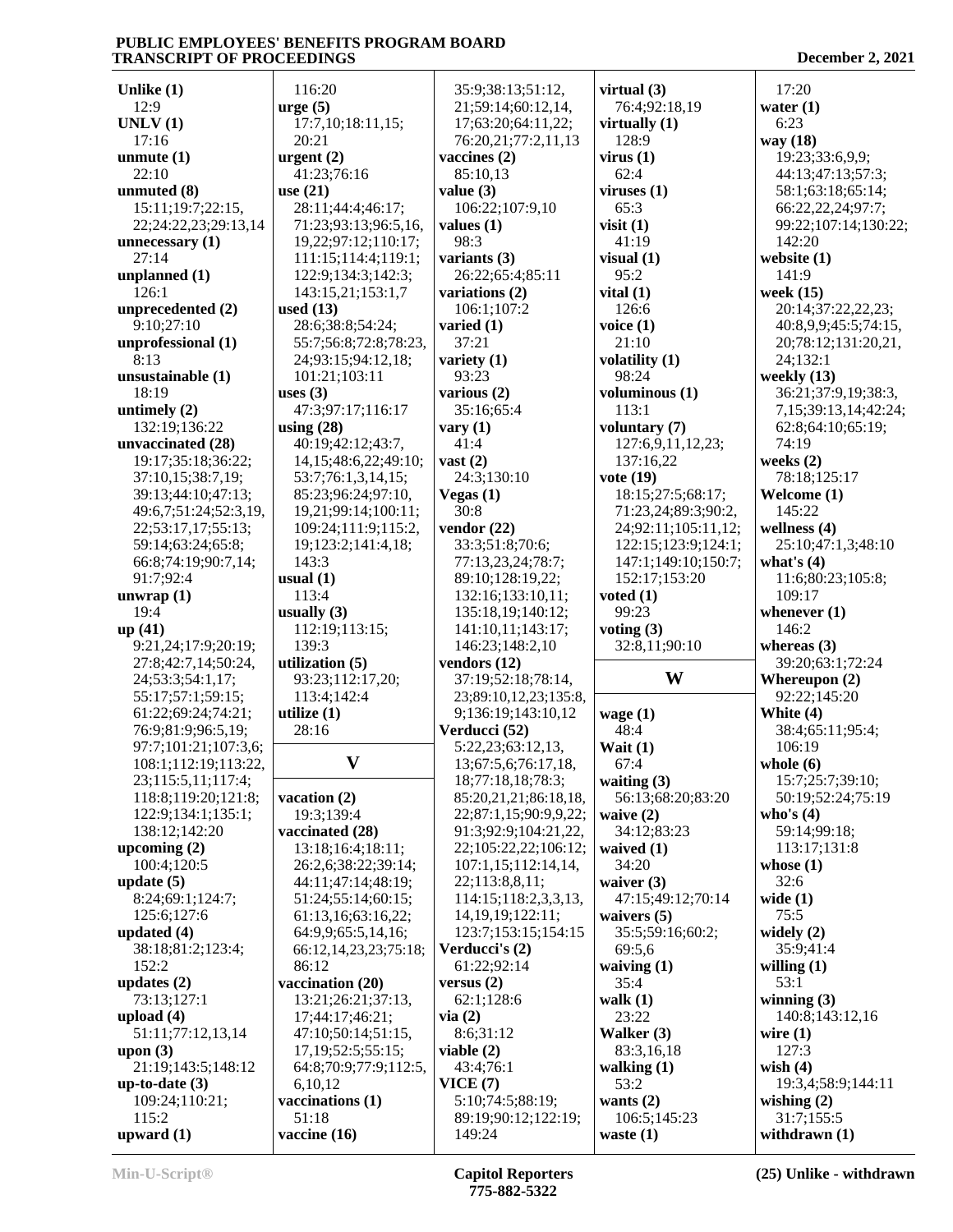| 151:23                   | worse $(1)$                            | zero $(11)$                             | 115:6                                        | 2:18(1)                                    |
|--------------------------|----------------------------------------|-----------------------------------------|----------------------------------------------|--------------------------------------------|
| within $(7)$             | 121:18                                 | 14:5, 18:41:7:42:19;                    | 130(3)                                       | 155:12                                     |
| 14:12;16:10;72:21;       | worth $(1)$                            | 75:3;98:9,10,19;                        | 41:17;75:2;76:15                             | 20(5)                                      |
| 78:17;98:24;105:7;       | 111:7                                  | 148:15,16,16                            | 131.1(1)                                     | 14:18;30:6;44:18;                          |
| 106:8                    | worthwhile (1)                         | zeros $(1)$                             | 17:1                                         | 45:15:53:13                                |
| without $(11)$           | 15:4                                   | 104:2                                   | 135(1)                                       | 20,000,000 (1)                             |
| 10:19;21:19;23:19,       | wrap $(3)$                             | <b>Zettinger</b> (5)                    | 30:9                                         | 55:8                                       |
| 19;24:11;40:14;          | 9:21,24;27:7                           | 108:8,8,21;117:10,                      | 14(1)                                        | 2000s(1)                                   |
| 57:19;58:17;112:20;      | wrapping(1)                            | 10                                      | 148:5                                        | 87:12                                      |
| 137:13;146:12            | 17:9                                   | $\mathrm{Zoom}\left(11\right)$          | 14.9(1)                                      | 2010s(1)                                   |
| witness $(1)$            | written $(8)$                          | 6:22;12:1;27:18;                        | 124:22                                       | 87:12                                      |
| 132:11                   | 6:18;8:24;12:4;                        | 83:9,18;113:18;                         | 14th $(2)$                                   | 2020(7)                                    |
| won $(1)$                | 16:11;33:6,10;49:7;                    | 129:3;145:12,24;                        | 143:5;148:12                                 | 16:24;30:9;34:21,                          |
| 125:14                   | 131:12                                 | 154:5;155:2                             | $14$ -year $(1)$                             | 22;35:9;95:14,21                           |
| wonder $(4)$             | wrong $(2)$                            |                                         | 56:19                                        | 2020s(1)                                   |
| 24:11;109:16,19;         | 80:20;138:6                            | $\mathbf{1}$                            | 15(2)                                        | 87:12                                      |
| 144:14                   |                                        |                                         | 102:19,23                                    | 2021(9)                                    |
| wondering (4)            | Y                                      | 1(3)                                    | 175(8)                                       | 5:1;14:20;34:18;                           |
| 105:5;108:5;             |                                        | 6:8;70:19;80:11                         | 50:1;51:5;52:20;                             | 35:6;140:1;143:5;                          |
| 112:18,21                | year $(62)$                            | 1,000(1)                                | 54:7;71:8;87:3;91:5;                         | 147:6;148:12;151:14                        |
| <b>WOODWARD (5)</b>      | 12:17;13:19;14:1,                      | 19:15                                   | 92:3                                         | 2022(24)                                   |
| 27:20,22;154:6,8,9       | 12;18:20;19:2;20:12;                   | 1,250(1)                                | 17th $(1)$                                   | 36:4,22;51:24;                             |
| $W$ -0-0-d-w-a-r-d $(2)$ | 21:1;23:10;28:21,23;                   | 49:7                                    | 38:9                                         | 52:17;68:24;72:20;                         |
| 27:23;154:9              | 29:22;30:4,16;32:3;                    | 1,500(1)                                | 18(10)                                       | 82:20;88:8,17,24;                          |
| word $(1)$               | 51:23;58:18;68:22;                     | 98:8                                    | 30:17;49:14,15,16;                           | 90:6;91:6;92:4;                            |
| 147:20                   | 73:13;80:19;81:2,22;                   | 1,600(1)                                | 52:23;53:7,18;59:23;                         | 103:17;104:4,6;                            |
| words $(1)$              | 90:6;91:7;93:4;98:1;                   | 19:18                                   | 91:8;92:5                                    | 135:6;143:7;144:3;                         |
| 119:1                    | 100:2,3,19,21,23,24;                   | 1.2(1)                                  | 18,000,000(1)                                | 146:10;148:15,20;                          |
| work (30)                | 101:22;102:7,16;                       | 108:12                                  | 50:1                                         | 149:8;150:5                                |
| 9:10,11;16:8;18:23;      | 103:6,8,13,20,20;                      | 1.354(1)                                | 18.4(1)                                      | 2023(7)                                    |
| 21:20,22;24:16;29:6;     | 104:13;107:22;                         | 151:22                                  | 53:8                                         | 14:13;16:14;32:3;                          |
| 30:6;37:12,24;41:2;      | 108:19,22;114:19;                      | 10,000(1)                               | 18.5(1)                                      | 90:7;93:4;104:14;                          |
| 69:13,22,23;70:2,12;     | 115:7,10,12,17;                        | 24:7                                    | 53:10                                        | 142:8                                      |
| 78:15;85:17;115:3;       | 119:16,18;120:5,21;                    | 10:47(1)                                | 18.6(1)                                      | 2026(1)                                    |
| 124:9;125:15;131:14;     | 121:21,24,24;125:8;                    | 92:21                                   | 53:10                                        | 148:13                                     |
| 138:7;139:5;140:5;       | 126:13;127:22;128:3;                   | 10:55(1)                                | 1976(1)                                      | 2028(1)                                    |
| 150:19;151:3,18;         | 142:10,21                              | 92:20                                   | 19:12                                        | 143:6                                      |
| 155:8                    | yearly $(1)$                           | 100(19)                                 | 19th(1)<br>127:10                            | 21(22)                                     |
| workday (1)<br>63:15     | 29:23                                  | 29:19;30:22;33:23;                      | 1st $(30)$                                   | 8:21,24;14:16;                             |
| worked (7)               | years $(32)$                           | 36:6,21;42:10;43:18,                    |                                              | 124:13;125:11,19,22,<br>24;126:5;129:8,11, |
| 10:14;30:2;37:12;        | 7:19;8:12;14:3,4;<br>21:9;25:11;29:17; | 24;62:24;63:21;71:9;<br>72:11;73:11,24; | 11:5;36:4;68:19,24;<br>77:23;82:20;88:4,4,8, | 14;131:18;133:3;                           |
| 56:23;89:11;134:17;      | 30:3:49:14:52:23:                      | 74:16,23;82:17;                         | 17,24;90:6;91:6;92:4;                        | 134:2,3,9,10,16;                           |
| 135:8                    | 56:23;65:21;87:5;                      | 84:15:130:12                            | 127:1;130:2;131:6;                           | 135:6;137:6;139:14                         |
| worker $(1)$             | 93:16;100:4,23;                        | 100,000(1)                              | 133:16;134:17,19;                            | 21.7(1)                                    |
| 10:14                    | 101:16;104:3,17;                       | 45:14                                   | 135:4,6;137:3;143:7;                         | 96:24                                      |
| workers $(10)$           | 108:9,17,20;109:18;                    | 100th $(1)$                             | 144:3;146:10;147:6;                          | 21st(1)                                    |
| 21:12,18,19;30:7;        | 110:14;117:18,24;                      | 12:18                                   | 148:15;149:7;150:5                           | 148:20                                     |
| 37:12;39:13;48:20;       | 118:5;119:20;121:12;                   | 102(1)                                  |                                              | 22(5)                                      |
| 50:15;68:1,6             | 122:10;135:9;142:21                    | 35:4                                    | $\boldsymbol{2}$                             | 98:1;101:22;103:8,                         |
| workforce (2)            | year's $(1)$                           | 11(1)                                   |                                              | 15;111:8                                   |
| 36:22;55:11              | 28:14                                  | 34:9                                    | 2(5)                                         | 23(7)                                      |
| working $(13)$           | yesterday $(5)$                        | 11,000,000(3)                           | 5:1;6:3,8;7:4;9:2                            | 29:17;30:3;51:23;                          |
| 7:21;19:15;21:4;         | 45:12;98:16;                           | 14:12;100:3;101:16                      | 2,370(1)                                     | 57:14;91:7;102:1;                          |
| 31:6;52:9;71:2;76:24;    | 104:12;119:2;123:5                     | 12(4)                                   | 128:3                                        | 111:8                                      |
| 79:7,11;87:6,11;         | Young $(15)$                           | 59:15;103:4,5,14                        | 2,700(1)                                     | 24(3)                                      |
| 114:22;136:11            | 33:1;55:2,2;56:10,                     | 12,000,000(1)                           | 37:22                                        | 29:24;99:24;119:20                         |
| workplace (3)            | 10;64:3,6,6;67:10,14,                  | 94:10                                   | 2,960(1)                                     | 25(2)                                      |
| 18:12;38:5;79:17         | 17, 23; 75: 16; 124: 22;               | $12-31(1)$                              | 127:16                                       | 99:24;119:20                               |
| works $(2)$              | 125:5                                  | 124:13                                  | 2.7(1)                                       | 25,000,000 (1)                             |
| 116:10;127:7             |                                        | 13(1)                                   | 17:6                                         | 18:2                                       |
| worksite (2)             | ${\bf z}$                              | 21:9                                    | 2:03(1)                                      | 25th(1)                                    |
| 64:24;65:9               |                                        | 13.5(1)                                 | 146:4                                        | 140:17                                     |